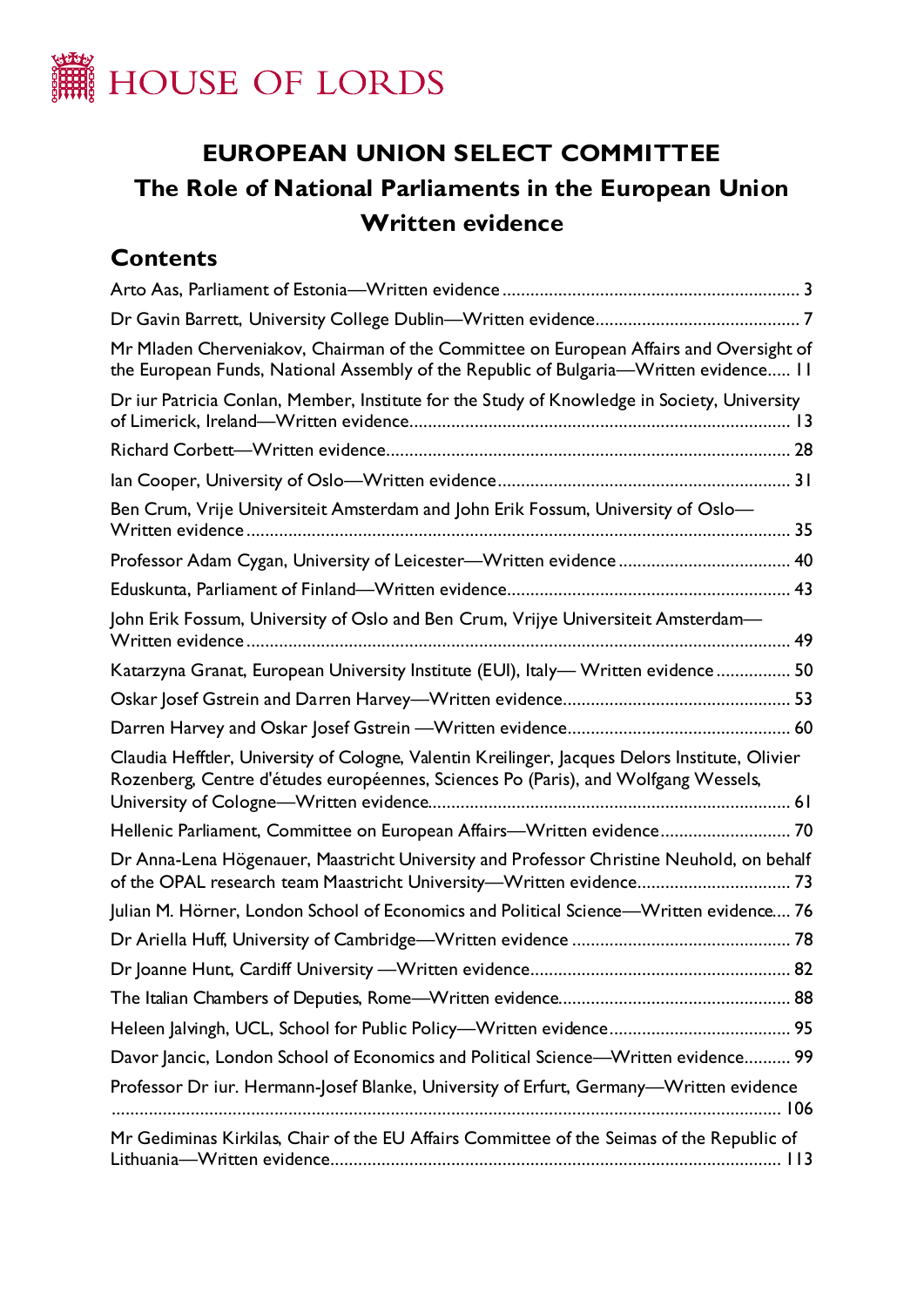| Valentin Kreilinger, Jacques Delors Institute, Claudia Hefftler, University of Cologne, Olivier<br>Rozenberg, Centre d'études européennes, Sciences Po (Paris), and Wolfgang Wessels, |
|---------------------------------------------------------------------------------------------------------------------------------------------------------------------------------------|
| Valentin Kreilinger, Jacques Delors Institute and Olivier Rozenberg, Centre d'études                                                                                                  |
| The Senate, Miroslav Krejča, Parliament of Czech Republic-Written evidence 122                                                                                                        |
| Professor Norbert Lammert, President of the German Bundestag-Written evidence 124                                                                                                     |
| Thomas Larue, the Committee on the Constitution, Sveriges Riksdag—Written evidence 125                                                                                                |
| The Rt. Hon. David Lidington MP, Minister for Europe, Foreign and Commonwealth Office                                                                                                 |
| Professor Stelio Mangiameli, University of Teramo - Written evidence 142                                                                                                              |
| Professor Christine Neuhold, on behalf of the OPAL research team, Maastricht University<br>and Dr Anna-Lena Högenauer, Maastricht University-Written evidence 150                     |
|                                                                                                                                                                                       |
| Sonia Piedrafita, Centre for European Policy Studies (CEPS)-Written evidence 154                                                                                                      |
|                                                                                                                                                                                       |
| Olivier Rozenberg, Centre d'études européennes, Sciences Po (Paris), Claudia Hefftler,<br>University of Cologne, Valentin Kreilinger, Jacques Delors Institute, and Wolfgang Wessels, |
| Olivier Rozenberg, Centre d'études européennes Sciences Po (Paris) and Valentin Kreilinger,                                                                                           |
| Maroš Šefčovič, Vice President of the European Commission—Written evidence 168                                                                                                        |
|                                                                                                                                                                                       |
|                                                                                                                                                                                       |
| Wolfgang Wessels, University of Cologne, Claudia Hefftler, University of Cologne, Valentin<br>Kreilinger, Jacques Delors Institute, Olivier Rozenberg, Centre d'études européennes,   |
| Mr Edmund Wittbrodt, Committee of the Polish Senate-Written evidence 177                                                                                                              |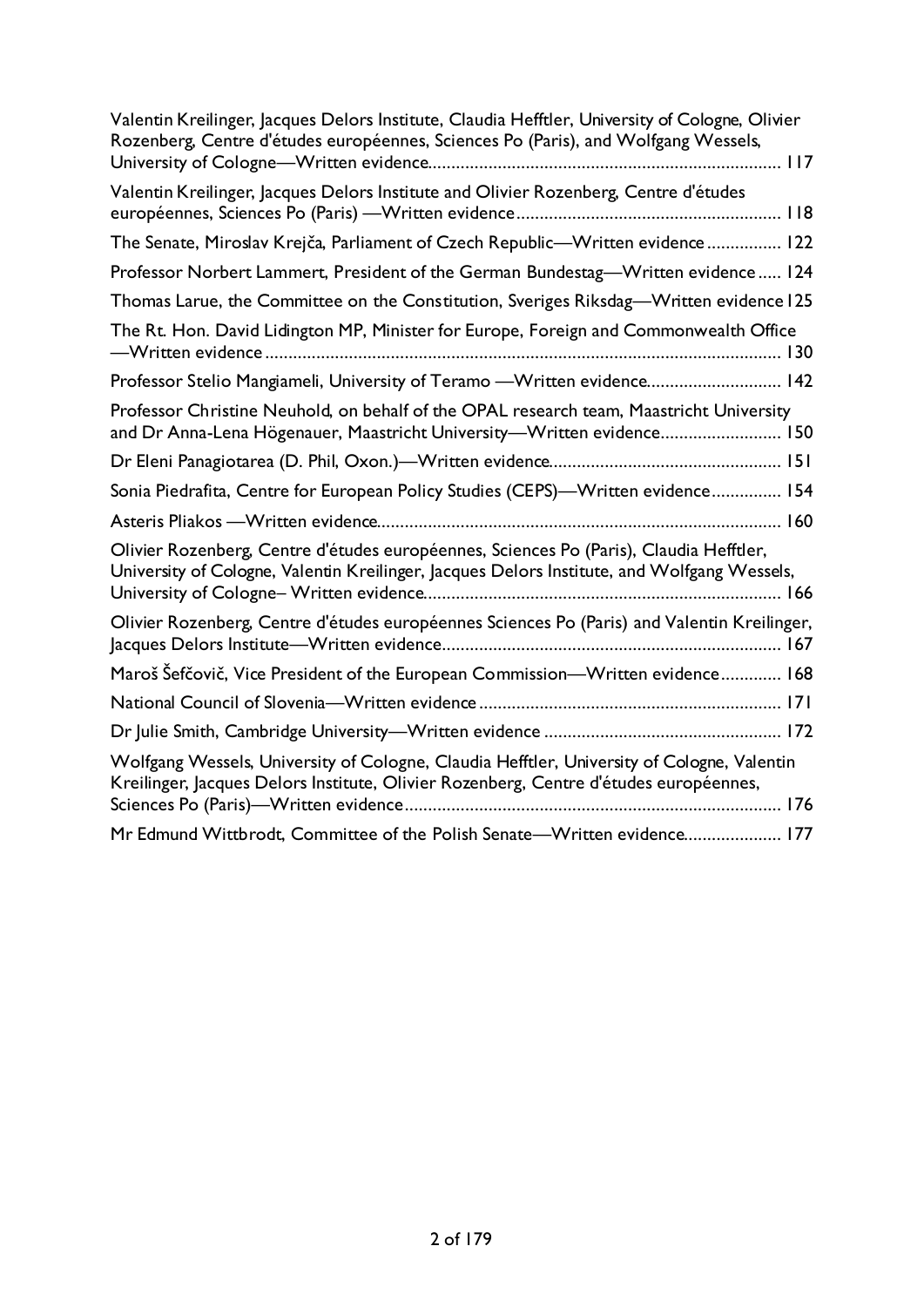# <span id="page-2-0"></span>**Arto Aas, Parliament of Estonia—Written evidence**

I. Why should national parliaments have a role in the EU framework? What role should National parliaments play in a) shaping and b) scrutinising, EU decision making? In answering this question you may wish to consider:

a. Is there wide spread agreement on what this role should be?

b. Do national parliaments have access to sufficient information and the requisite influence at an EU level to play the role that you suggest? Whose responsibility is it to ensure that they have the information they need?

1. National parliaments should have a role in EU framework to ensure the legitimacy of the EU level decision making and reduce the democratic deficit. National parliaments should play a central role at an EU level by scrutinizing government's behaviour and decisions at EU Council's working groups and political level meetings, by meeting with Members of European Parliament and by participating in political dialog form of cooperation with each other and with European Commission. National parliaments should have the possibility to say stop EU legislation on the matters that are better to regulate at national level and subsidiarity check's system gives today tools to say this. Lisbon Treaty protocol 1 and 2 are explaining the role of national Parliament very clearly

a.) There is a widespread agreement what the role should be in Estonia, the procedures for parliament to participate in EU decision making have not changed since 2004 and there has not been any indications that the changes are needed.

b.) Yes, Estonian parliament has sufficient information.

Formal role of national parliaments

2. How is the formal role (of national parliaments under the Treaties working in practice? In answering this question you may wish to consider:

a. What impact have the Maastricht. Amsterdam and Lisbon Treaties had on interactions between national parliaments and EU institutions?

b. What is your assessment of the existing yellow and orange card procedures? Are national parliaments making good use of these?

c. Is there a well-developed, common understanding of subsidiarity. If not. is there a need to develop one?

d. How effectively is proportionality scrutinized by national parliaments?

e. Should national parliaments have a greater, or different, role in the development and scrutiny of EU legislation?

2. The formal role gives enough possibilities to regulate the system at national level according to political culture and traditions.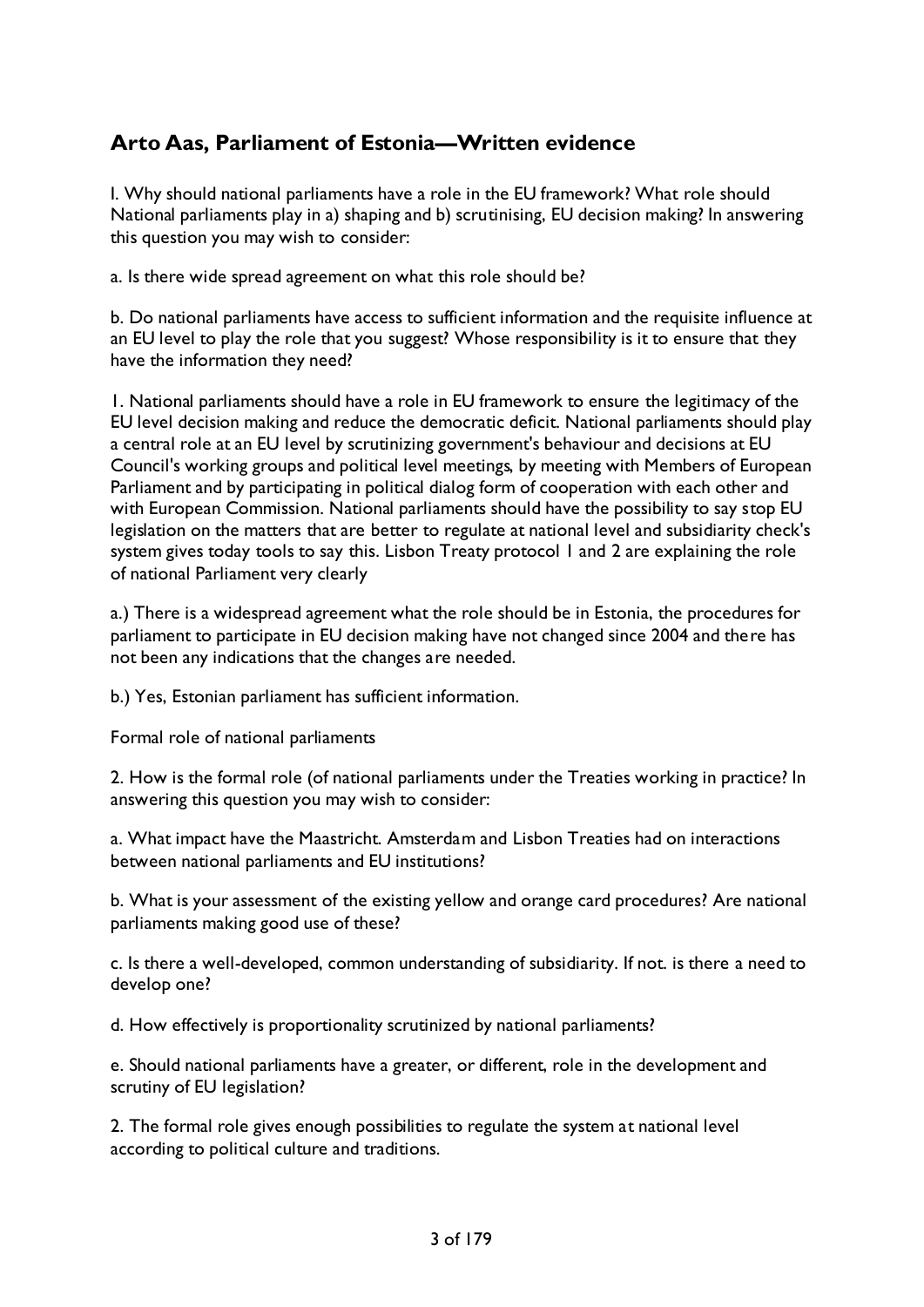a.) After Lisbon there is a formal way for national parliaments to work towards European Commission.

b.) The national parliaments have started to use these yellow and orange cards procedures. It is a start, and you can see how it has started to change the behaviour of European Commission and governments.

c.) There should be enough freedom to interpret and understand the subsidiarity element at national level.

d.) Quite effectively- it is an element in government's memorandums, and issue considered at committee meetings.

e.) The role has been formalized, now we need time to make best of it- in flexible and suitable manner, reconsidering all the differences national parliaments have in their working manners.

Dialogue and scrutiny of EU policies

3. What is your assessment of the level and quality of engagement between EU institutions and national parliaments, and between national parliaments? We invite you to offer specific examples: In answering this question you may wish to consider:

a. What assessment do you make of the adequacy of the level of dialogue between the Commission and national parliaments regarding legislative proposals? What influence. if any, do national parliament opinions have on the legislative process?

b. How effective is engagement between national parliaments and the European Parliament? Could it be improved?

c. What effect are procedural trends. such as increased agreement on legislation at first reading. having on the ability of national parliaments to scrutinize EU decision making?

d. What should be the role of COSAC? Does it require any changes to make it more effective?

e. What is your assessment of other mechanisms (such as Joint Parliamentary Meetings, Joint Committee Meetings and IPEX) for co-operation between national parliaments and EU institutions: and should any other mechanisms he established?

3. Estonia's parliament feels engaged in the line of EU institutions and national parliaments. a.) The influence is there via governments at council level. The balance and roles between EU institutions should not change.

b.) The cooperation between national parliaments and European Parliament should be more tense and serious, despite the fact that European Parliament starts to work with EU legislation proposal much later than national parliaments. The MEP's should more than today participate at national parliament's working sessions, where the proposals are considered.

c.) Procedural trends have quite a big effect, especially because they tend to produce path dependence effect. Increased agreement on legislation at first reading is rather good, it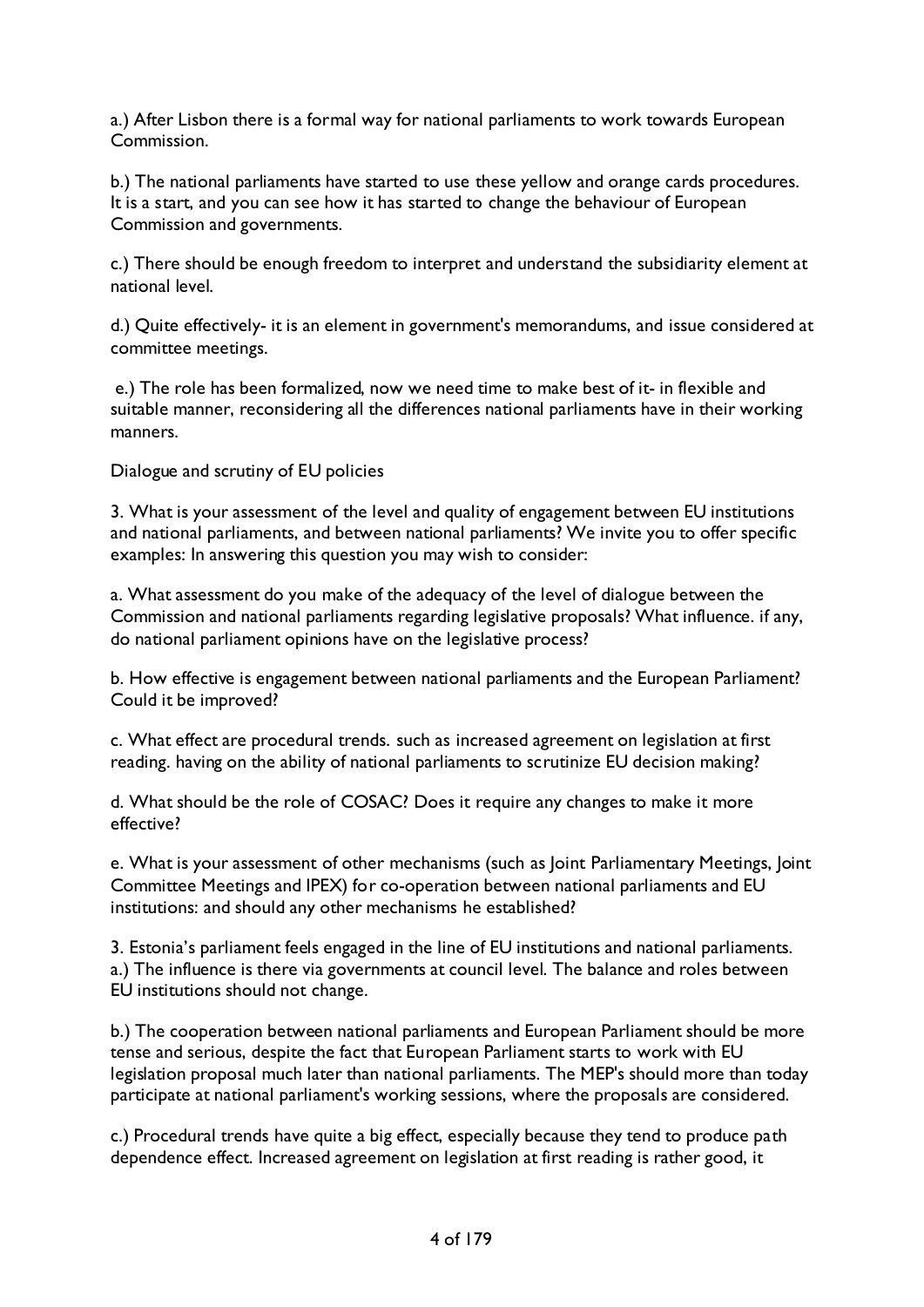makes it more open and possible to follow the negotiations between three institutions (so called trilogy).

d.) COSAC work's well, there is no need to change it. The initiative to change COSAC ends in constant discussions about change and no consensus. To discuss youth employment or eastern partnership is much more useful. COSAC role is to keep national parliaments in good contacts with their colleagues.

e.) Joint committee meetings are necessary to meet, to set agendas and to introduce different positions at national level about certain matters, IPEX should work more effectively- but it is a tool to gather information, and find things afterwards. No new mechanisms are needed.

Capacity of national parliaments

4. How effective are national parliaments at engaging with European affairs? In answering this question you may wish to consider:

a. Are national parliamentarians sufficiently engaged with detailed European issues? Are national parliaments as effective at political dialogue with EU institutions as they are at holding their own governments to account?

h. Can you give specific examples of Member States that are good at building co-operation and co-ordination between national parliaments? What do they do well? Should other countries learn lessons from this good practice?

c. Is there political will and resource for increased interparliamentary co-operation?

d. What role does the network of national parliament representatives in Brussels play? Should the network be further developed?

4. Estonia's parliament feels engaged with the European affairs.

a.) Parliamentarians look at the big picture and political directions, also at influence the issues have at national level generally. They don't have enough capacity to be informed on matters as detailed as the experts should be for example in council working groups. But they are starting to be more active taking account the possibilities political dialogue context gives towards European Commission. The cooperation with European Parliament of course more complicated, but possible to manage via political groups for example.

b.) For example- 3 Baltic and Polish cooperation format, bilateral meetings.

c.) Status quo is ok.

d.) For Estonia it is more based on information exchange, but it is needed. The information is exchanged on matters of other parliament's positions and on meetings that take place in European Parliament.

Other possible changes

5. In what other ways should the role of national parliaments in the European Union be changed or enhanced? Which of these suggestions would require treaty change and which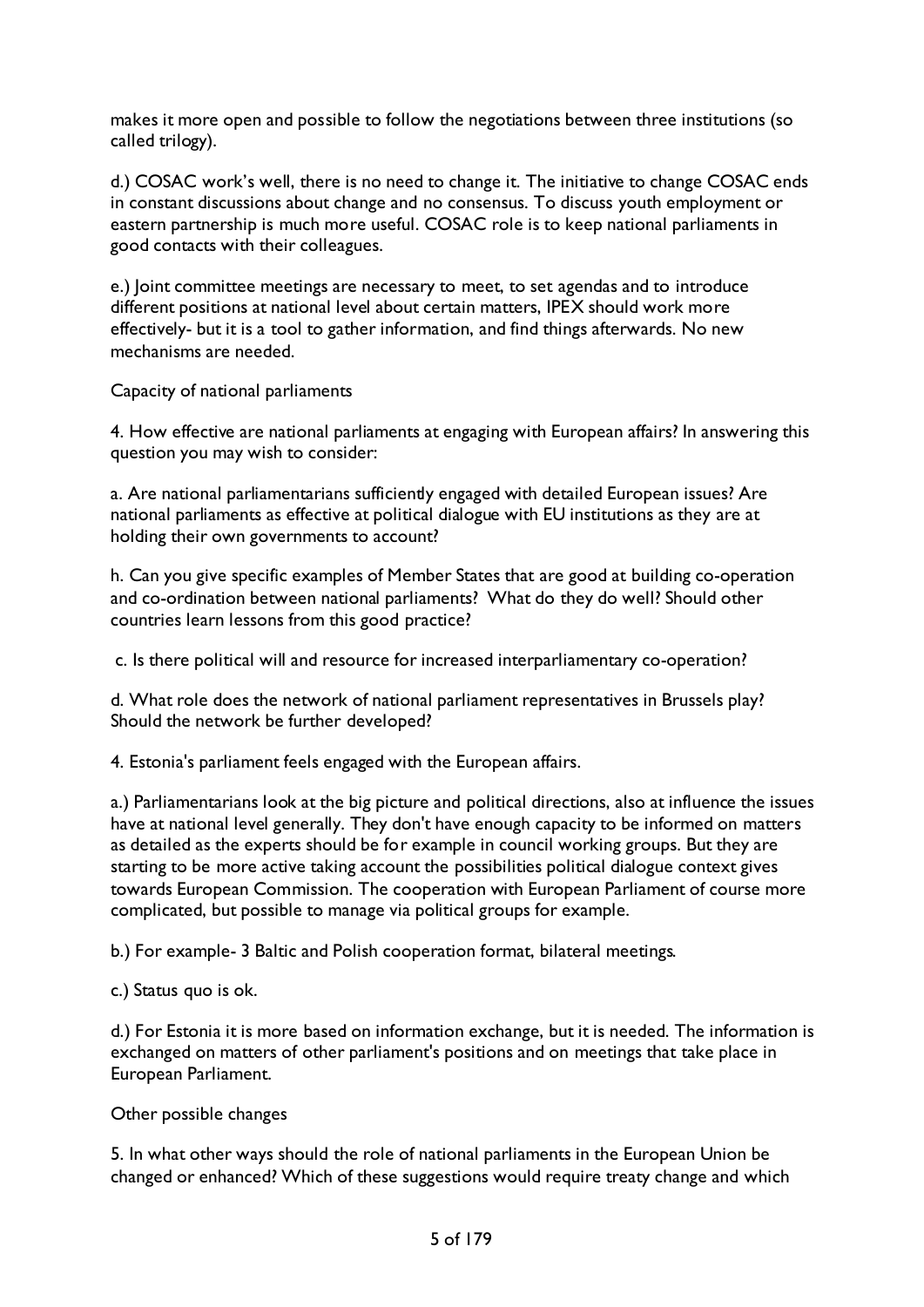would not? In answering this question you may wish to consider: whether there are any specific policy areas (such as financial and economic policy) which are particularly relevant.

No

30 September 2013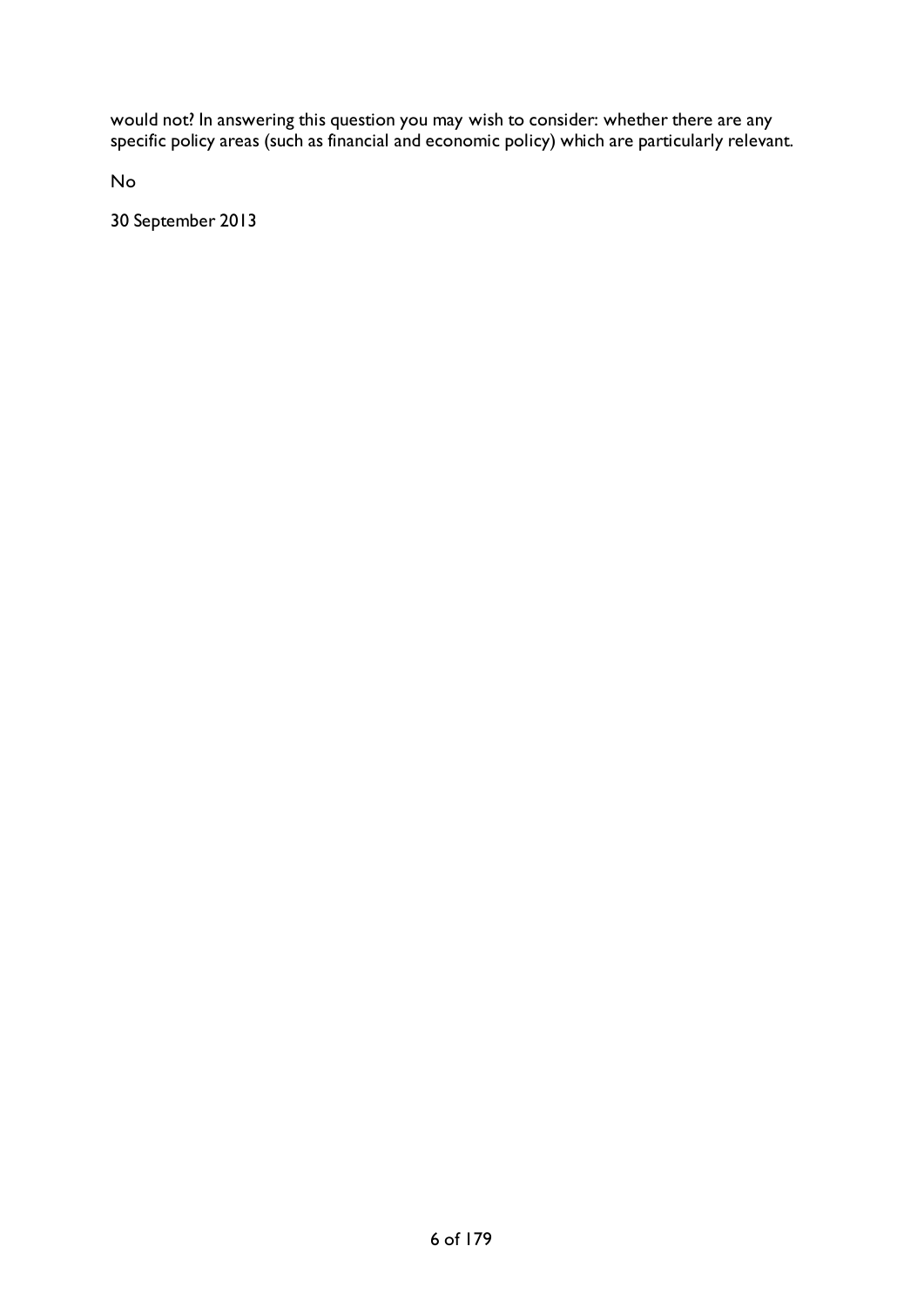# <span id="page-6-0"></span>**Dr Gavin Barrett, University College Dublin—Written evidence**

In relation to the recent call for evidence by the House of Lords European Union Committee concerning the role of national parliaments in the EU framework, I would like to make the following very brief observations. For further details of my thoughts in relation to the same, I would call the attention of the House to my work *The Evolving Role of a National Parliament in European Affairs,* which was published this year on foot my research carried out on the basis of an Oireachtas parliamentary research fellowship. The text of this study is far too long to have annexed to this brief submission but is available to be read on the Oireachtas website at the address cited below.  $\frac{1}{1}$ 

I would make the following very brief observations in response to the questions posed in the call for evidence

#### *National parliaments in the EU framework*

In relation to this question, I would respectfully draw the attention of the House to chapter 5 of the above publication which addresses the issue of why national parliaments should have a role in the EU framework and the role should national parliaments play in a) shaping, and b) scrutinising, EU decision making.

There is widespread agreement that national parliaments should have a role in the EU decision-making process. The fact that the empowerment of national parliaments happens to represent the broadest, most politically acceptable choice does not, of course, however, guarantee that it is the optimal arrangement from a systemic perspective. Some have argued that the marginalisation of member state legislatures is an inherent effect of the system of executive federalism that is at the core of European Union governance and that it is therefore essentially an unavoidable phenomenon, however regrettable it might be. Such views are not necessarily correct. The opposite view may also be taken (and is, by most observers) that, given the broad range of issues the European Union now deals with, the politicisation of the European Union's decision-making process is both inevitable and necessary, and that national parliaments must play a role in this.

Whatever our views, if the role of national parliaments in the European Union policy-making field is to be strengthened, it seems preferable to do so with a clear idea of what precisely is intended to be achieved by doing this. The mere bald assertion that the needs of democratic governance will automatically be advanced by a greater involvement of national parliaments hardly seems sufficient. In the first place, the precise procedural requirements needed to ensure democratic governance are not always clear, especially in a transnational context – even less so in a European Union context, where the democratic claims of national parliaments can be countered at European level with the sometimes competing claims of the European Parliament. Secondly, the meaning of democracy has also changed and evolved over time.<sup>[2](#page-6-2)</sup> Thirdly, history is not short of examples of misguidedly simplistic approaches to

<span id="page-6-1"></span><sup>&</sup>lt;sup>1</sup> [http://www.oireachtas.ie/parliament/media/main/documentation/A-HISTORY-OF-OIREACHTAS-INVOLVEMENT-IN-](http://www.oireachtas.ie/parliament/media/main/documentation/A-HISTORY-OF-OIREACHTAS-INVOLVEMENT-IN-EUROPEAN-UNION-AFFAIRS.pdf)[EUROPEAN-UNION-AFFAIRS.pdf](http://www.oireachtas.ie/parliament/media/main/documentation/A-HISTORY-OF-OIREACHTAS-INVOLVEMENT-IN-EUROPEAN-UNION-AFFAIRS.pdf) .

<span id="page-6-2"></span><sup>2</sup> For a recent historical analysis, see J. Keane, *The Life and Death of Democracy* (Norton, New York, 2009).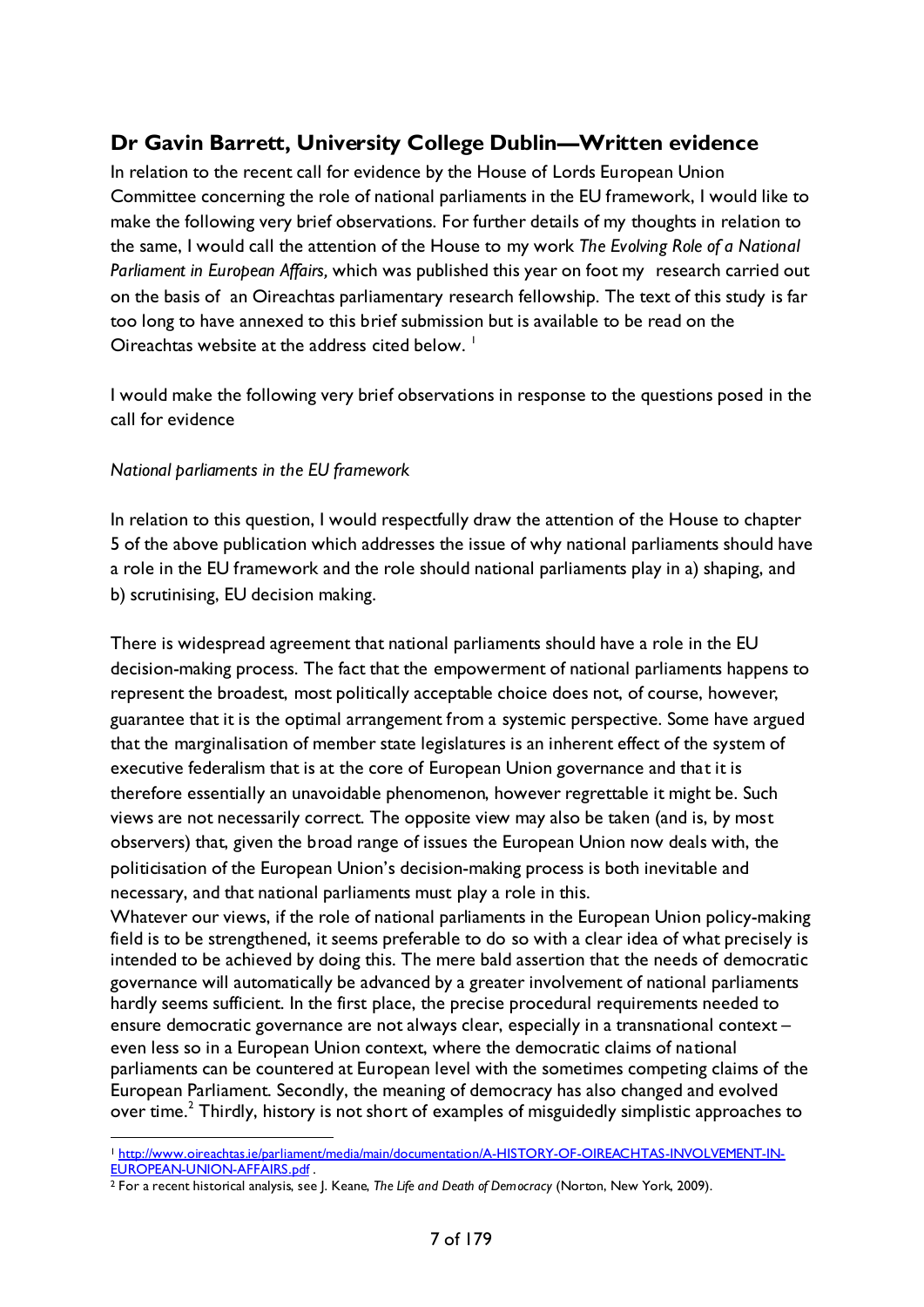the requirements of democracy leading to unexpected and undesirable results.<sup>[3](#page-7-0)</sup> Careful reflection on the precise requirements of democracy in the European Union context is therefore needed. As Kiiver has penetratingly observed, "in a debate where the mere mentioning of the word 'democracy' buys support, analytical sensitivity is...priceless." <sup>[4](#page-7-1)</sup> Such reflection is not always evident.

Regarding access to information, national parliaments now have sufficient information to carry out their work, given both the amount of information provided on the internet, and more particularly, the information rights provided for by the two Protocols agreed at Lisbon. This alone does not guarantee them influence at European level. The task of securing that is a great deal more challenging.

#### *Formal role of national parliaments*

In relation to this question, I would respectfully draw the attention of the House to chapter 3 of the above publication, which contains a very lengthy examination of the evolving precepts of the European Union regarding the role of national parliaments.

The manner in which the Irish parliament in particular has adjusted to the Lisbon Treaty changes is examined in chapter 4 of the same work.

In particular in relation to the functioning of the yellow and orange card procedures, I would also like to draw the attention of the House to the short article written by me *Monti II: The Subsidiarity Review Process Comes of Age...Or Then Again Maybe It Doesn't (2012-13) 19* Maastricht Journal of European and Comparative Law 595 which examines some aspects of the relatively modest impact of the subsidiarity yellow/orange card procedure to date.

#### *Dialogue and scrutiny of EU policies*

In relation to the level and quality of engagement between EU institutions and national parliaments, and between national parliaments, the impact of the political dialogue process is examined in Chapter 2 of the above-cited work by me, in the specific context of Ireland.

Some brief observations in this regard are that:

i) the impact of the process has been limited, notwithstanding various reforms. Not all of the responsibility for this lies at national level, however. Commission responses to contributions tend to come late, be brief, and give little impression of influence being exerted by national parliaments on the legislative process.

<span id="page-7-0"></span> <sup>3</sup> See the cases cited in F. Zakaria, *The Future of Freedom* (Norton, New York, 2003), especially at pp 169-172 where he notes of reforms designed to improve the openness and responsiveness of Congress that "reforms designed to produce majority rule have produced minority rule". For similarly critical examinations of the negative effects of the increasingly widespread use of referendums in the United States, see D. Broder, *Democracy Derailed – Initiative Campaigns and the Power of Money* (Harcourt, Orlando, Florida, 2000), R. Ellis, *Democratic Delusions* (University Press of Kansas, Lawrence, Kansas,

<span id="page-7-1"></span><sup>2002),</sup> P. Schrag, *Paradise Lost* (New Press, New York, 1998) 4 P. Kiiver, *The National Parliaments in the European Union: A Critical View on EU Constitution-Building* (Kluwer, The Hague, 2008) at p. 110.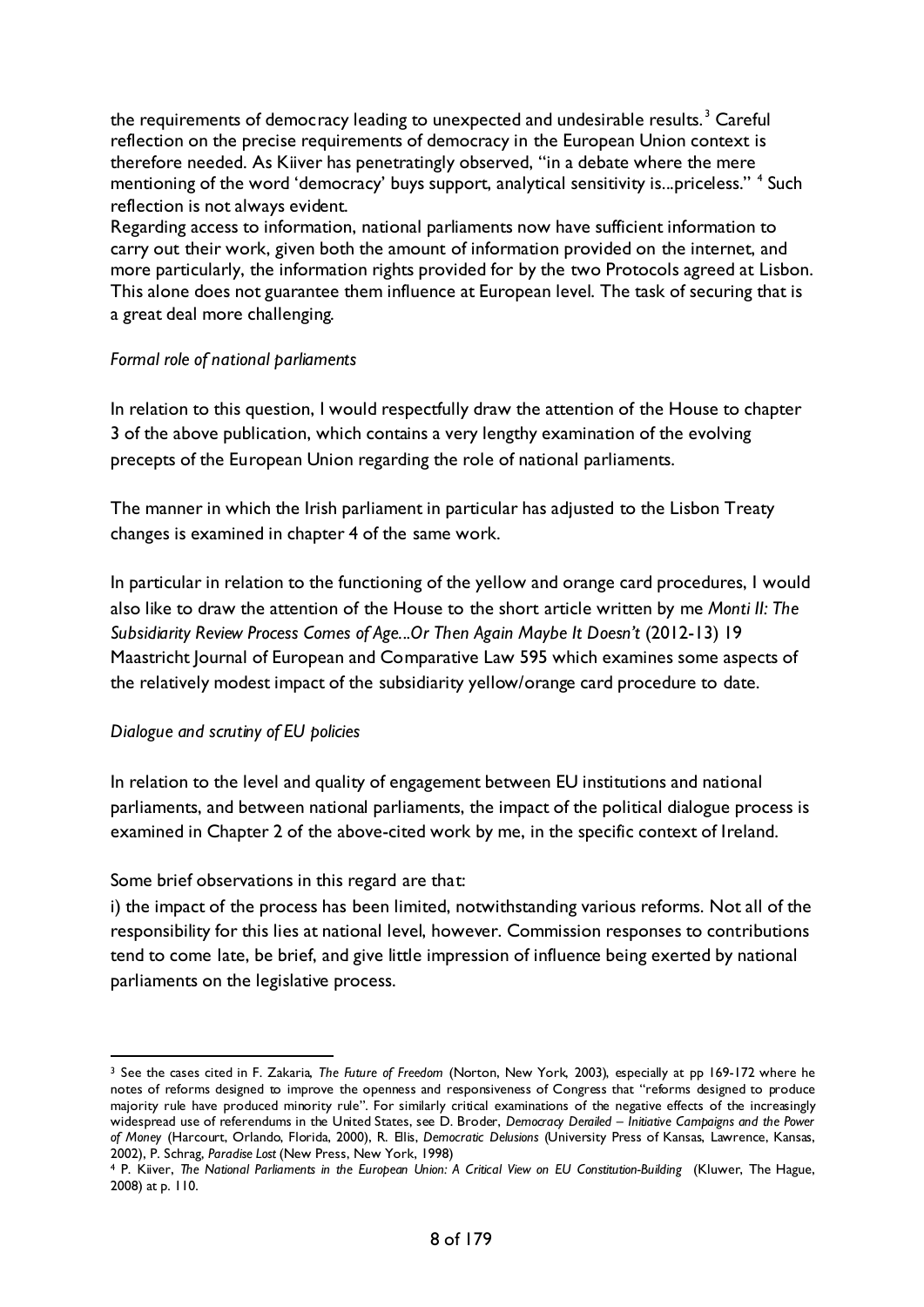ii) useful engagement between national parliaments and the European Parliament takes place although there is probably an element of mistrust on the part of national parliaments. iii) the role of COSAC (the Conference of Parliamentary Committees for Union Affairs) in relation to the subsidiarity procedure in particular has receded, something which probably merits review

### *Capacity of national parliaments*

The capacity in particular of the Irish parliament in engaging in European affairs is studied in chapter 2 of the above-cited study. Areas where its role badly needs to be augmented are examined in chapter 6, and the attention of the House is respectfully drawn to these.

Some brief observations are that

i) in Ireland as in other member states, the limited electoral salience of European affairs constitutes a major brake on the effectiveness of parliament in engaging with European affairs

ii) the differing political cycles at national and at European level and the length of the legislative process at European level are also braking factors.

ii) national parliaments are less effective in political dialogue with EU institutions as they are at holding their own governments to account, although it should not be forgotten in this respect that national government ministers are also members of a European institution in the shape of the Council. In this sense holding their own governments to account involves a form of dialogue with a European institution.

### *Other possible changes*

Possible ways in which the role of national parliaments might be enhanced might include a broadening of the artificially narrow grounds of review of legislation provided for under the yellow/orange card procedure so as to include an explicit role in checking for compliance with subsidiarity and with meeting requirements as to compliance with procedural requirements such as the provision of adequate reasoning for European Union laws.

Not all changes involve treaty amendments however. Areas where the author has suggested that the role of the Irish parliament badly needs to be augmented are examined in chapter 6 of the above-cited work.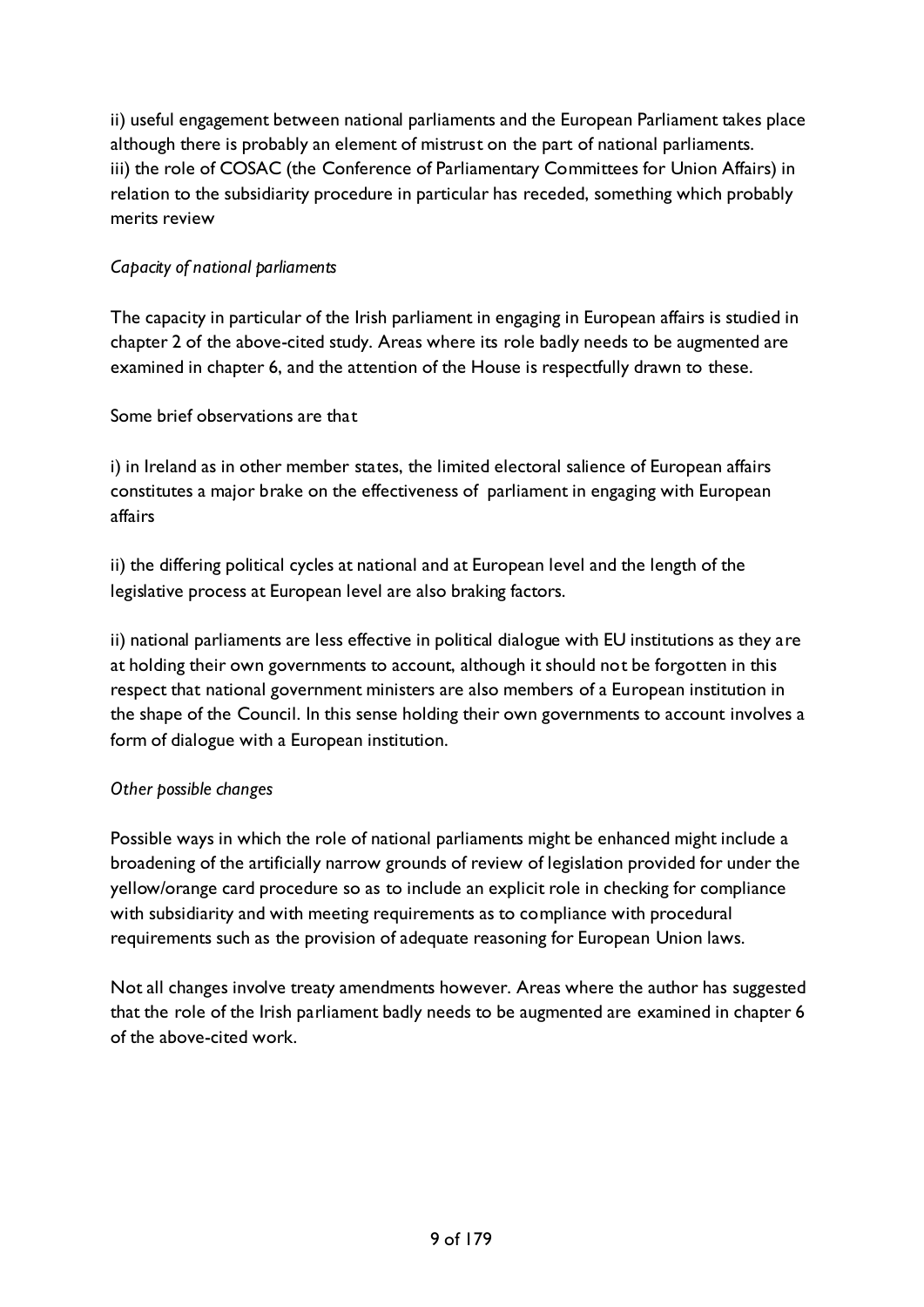As regards financial and economic policy, the writer has also authored a report  $^{\mathrm{5}}$  $^{\mathrm{5}}$  $^{\mathrm{5}}$  examining the changes which have taken place within the Irish parliament in relation to the economic crisis to which the attention of the House is respectfully drawn.

27 September 2013

 <sup>5</sup> *Democratic Control in Ireland of the European Council and Eurozone Summits* published in

<span id="page-9-0"></span>[http://www.europarl.europa.eu/RegData/etudes/etudes/join/2013/474392/IPOL-AFCO\\_ET\(2013\)474392\(ANN02\)\\_EN.pdf](http://www.europarl.europa.eu/RegData/etudes/etudes/join/2013/474392/IPOL-AFCO_ET(2013)474392(ANN02)_EN.pdf) at p. 36 *et seq..*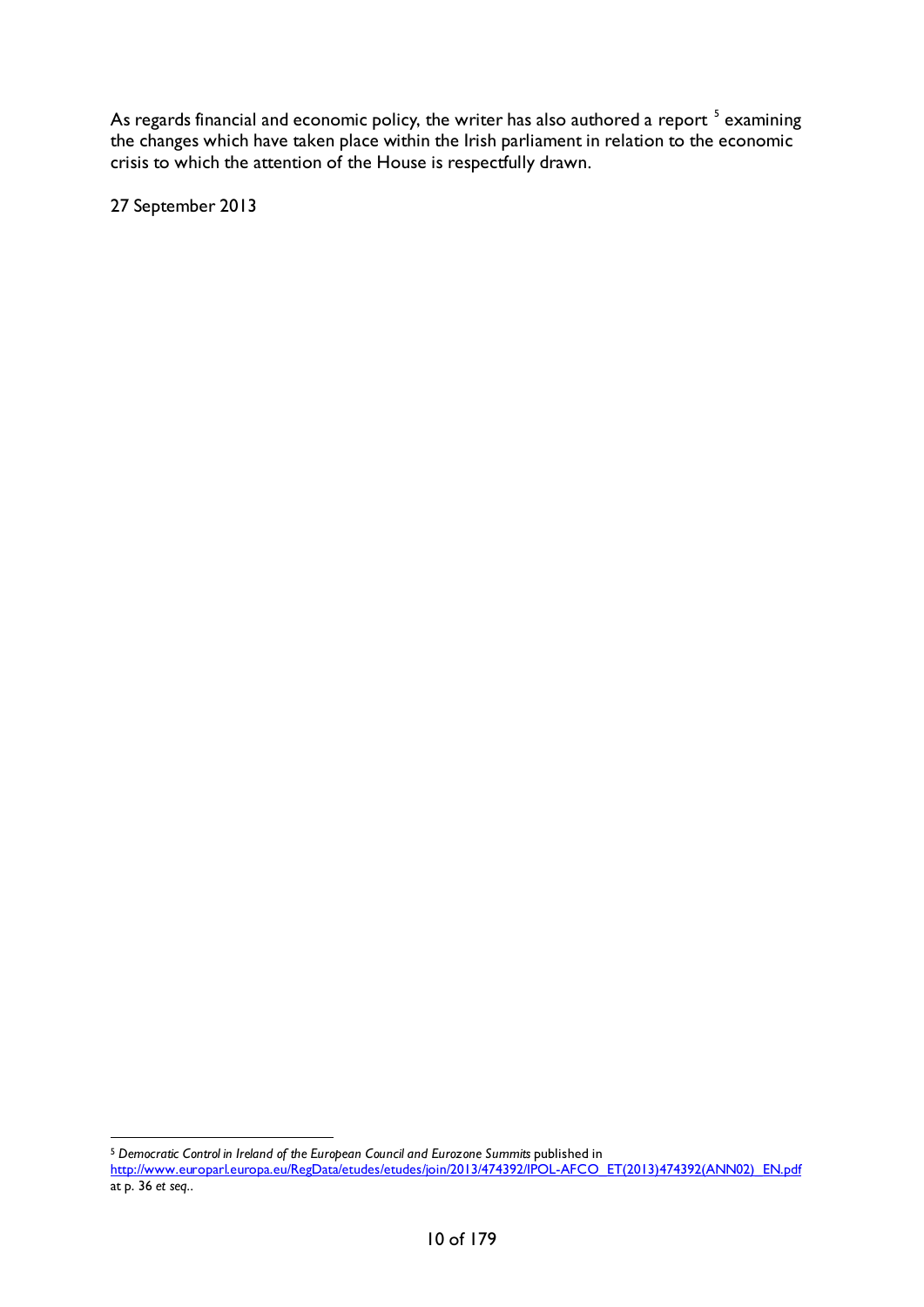# <span id="page-10-0"></span>**Mr Mladen Cherveniakov, Chairman of the Committee on European Affairs and Oversight of the European Funds, National Assembly of the Republic of Bulgaria—Written evidence**

1. In the National Assembly of the Republic of Bulgaria we have a really widespread agreement among all party groups on the importance of the EU scrutiny process. In this process we pay special attention to the social, economic and fiscal aspects of the proposals. We want to achieve a precise assessment of the risks and benefits in order to give the correct recommendations to our government and to avoid the Council of EU adopting legal acts which are too hard for us to implement or imply the development of "Europe at two speeds".

2. An important part of the scrutiny process is the subsidiarity check of the European Commission legislative proposals. We pay special attention to the subsidiarity principle in the Commission's proposals in the area of the national justice system, tax policy and environmental policy.

3. Our internal subsidiarity control mechanism has existed since 2009. The present mechanism is regulated through the Rules of Organization and Procedure of the 42nd National Assembly of the Republic of Bulgaria, adopted in July 2013. The subsidiarity check is exercised on selected EU draft legislative acts included in the Annual Work Programme of the National Assembly on European Union Issues. The procedure has the following steps:

The Government adopts an explanatory memorandum with its position on the considered EU legislative proposal and submits the memorandum to the National Assembly.

The President of the National Assembly distributes the EU legislative proposal and the explanatory memorandum of the Government to the Committee on European Affairs and Oversight of the European Funds (CEAOEF) and to other competent permanent committees of the Parliament.

The draft proposal and the memorandum of the Government are being examined by the relevant sectoral committees of the Parliament which adopt their own reports and submit them to the CEAOEF.

The EU legislative proposal, together with the explanatory memorandum of the Government and the reports of the relevant permanent parliamentary committees are scrutinized by the CEAOEF which adopts a final report and submits it to the President of the National Assembly. The Report contains also a Statement on the compliance of the draft act with the principles of subsidiarity and proportionality as well as possible comments and recommendations to be sent to the European Institutions within the framework of political dialogue.

When CEAOEF finds that the proposal of the EU act is in breach with the principle of subsidiarity, the Committee's Report contains a Reasoned Opinion stating why it considers that the draft in question does not comply with the that principle.

Finally, the President of the National Assembly submits the Report of the CEAOEF as a document of the Parliament to the Government and to the relevant EU Institutions.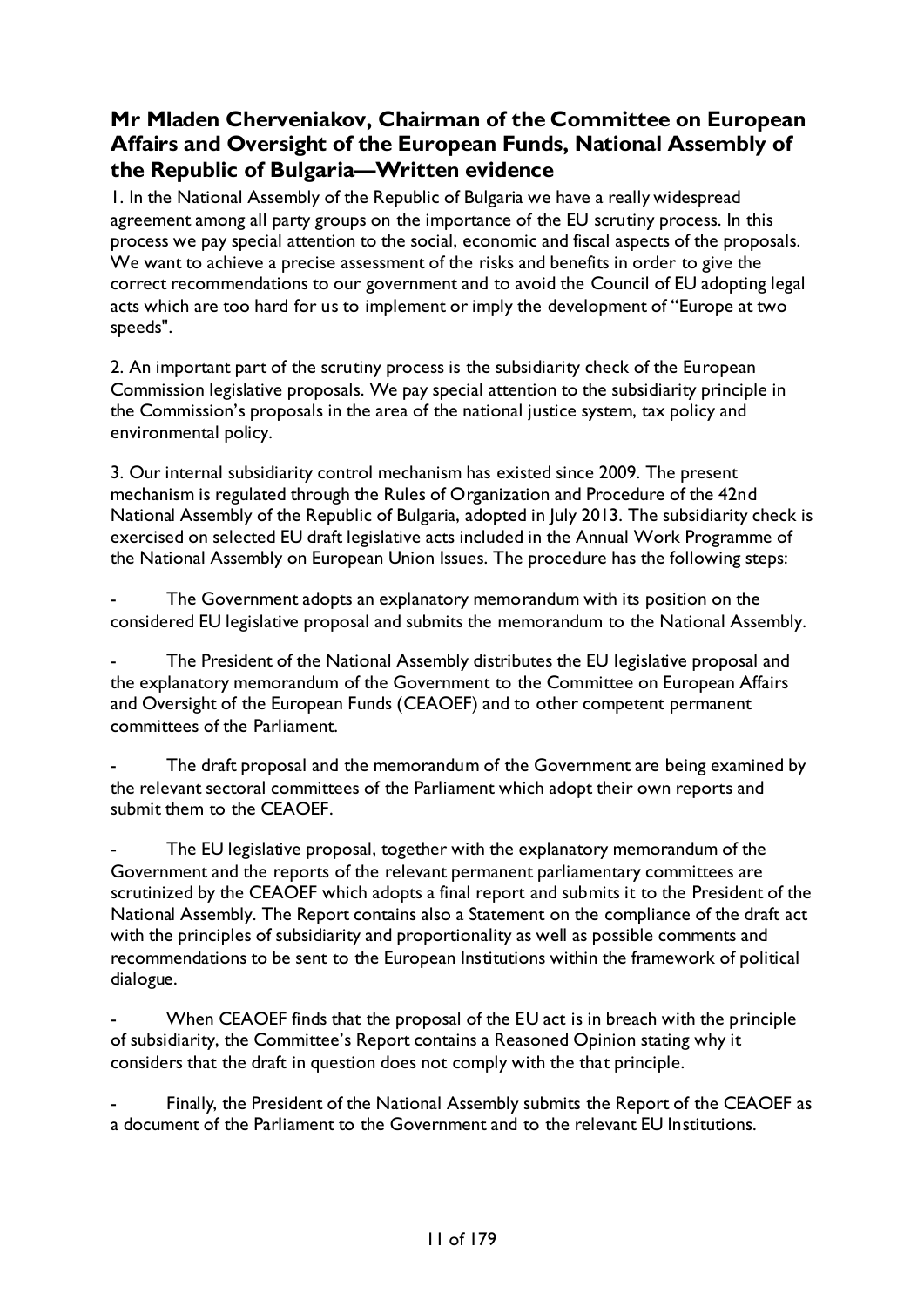4. Since 2007 the Bulgarian Parliament, via our CEAOEF, has actively participated in the political dialogue with the European Institutions. So far more than 25 statements have been sent to the European Commission, incl. positions on the MFF 2014-2020, the Cohesion Policy legislative package, the CAP reform, the EU Single Market and its potential for economic growth, the EU Employment package, etc.

5. Another important aspect of our scrutiny activities is the permanent dialogue with the civil society. In January 2008 our Committee established a Council for Public Consultations with the participation of trade unions, employers' organizations, ecological and other NGOs. The Council members discuss in advance the same EU legislative proposals which later are discussed in our Committee and we use the opinion of the Council for Public Consultation in the preparation our Report, including in the matter of the subsidiarity.

6. Regarding the real impact of the existing yellow and orange card procedure on the EU decision making process I would say that in my opinion unfortunately this impact has been quite limited as yet. On the one hand, this is due to the complexity of the procedure. On the other hand, if some chamber really intends to raise the question about the subsidiarity, a much simpler way is to do this through the national government in the EU Council instead of doing it through the present procedure of the Member States parliaments.

7. I think that we need to work much harder to create a common understanding of subsidiarity among the MPs of the different EU Parliaments. It can be achieved not only by intensifying discussions in COSAC, which are undoubtedly very useful, but also by organizing more Joint Committee Meetings and Seminars on EU scrutiny and subsidiarity check topics. We can invite also to our meetings some top specialist on subsidiarity for example from the EU Court of Justice in Luxembourg to give us some advice on this matter.

8. Another opportunity to improve our results in the scrutiny of EU legislative proposals could be to develop a better cooperation in IPEX and the European Centre for Parliamentary Research and Documentation (ECPRD), not only by collecting and exchanging best practices but also by supporting the implementation of training programmes for staff members.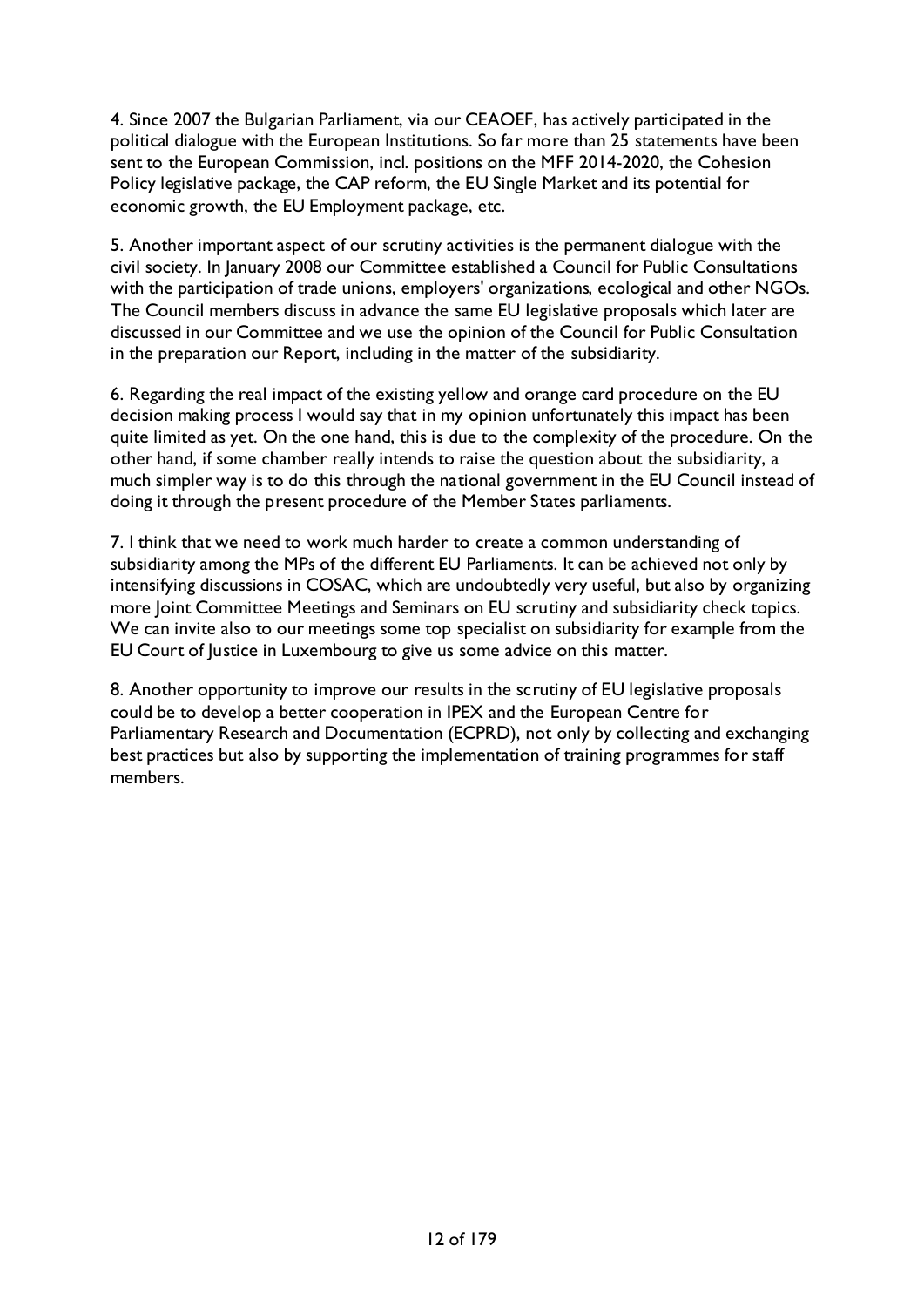### <span id="page-12-0"></span>**Dr iur Patricia Conlan, Member, Institute for the Study of Knowledge in Society, University of Limerick, Ireland—Written evidence**

THE ROLE OF NATIONAL PARLIAMENTS IN THE EUROPEAN UNION**[6](#page-12-1)**

### **SUMMARY**

1. National parliaments in the EU framework:

1.1 From the review of the scrutiny process since pre-accession time, up to the present, the constant theme has been that the Oireachtas should have a scrutiny function. This has been articulated in varying degrees of 'control ranging from a power to annul a European measure, to having an informed debate on the measure, to knowing what is happening.

1.2 There is considerable information flow, generated domestically and at EU level. However, there are mixed assessments of the actual efficacy of the scrutiny process. Volume and complexity of content inhibit the process. The lack of plenary debate has been a constant criticism. The need for a well-resourced committee was recognised from the earliest times.

1.3 Criticism of the democratic deficit has frequently manifested itself as a concern, not least in the period running up to the (rejection of the) first Nice Referendum.

1.4 It is arguable that the democratic deficit complained of, would more accurately be addressed to the national, rather than (mainly) the European, level.

1.5 The majority of EU measures are not subject to (detailed) scrutiny.

1.6 COSAC XLVII lists a range of material which is received by the Houses of the Oireachtas at the same time as the documents are forwarded to the European Parliament, the Council (of Ministers) and Governments; in addition, the European Union (Scrutiny) Act, 2002, as amended, provides for the provision of material.

1.7 It is difficult to suggest the existence of any particular 'requisite influence at EU level', other than the response of the relevant Minister to the 2002 Act, section 2(2).

2. Formal role of parliaments

2.1 The Oireachtas is one of the parliaments which see subsidiarity and proportionality as different. The Oireachtas bases its interpretation of the subsidiarity check on the wording of Protocol 2 of the Lisbon Treaty.

3. Dialogue and scrutiny of EU policies:

3.1 From the earliest times, the importance of keeping the European Parliament informed on Irish views (via national MEPs) was acknowledged.

3.2 The Oireachtas considers that the political dialogue conducted between the European Institutions and national parliaments needs to be strengthened.

<span id="page-12-1"></span> <sup>6</sup> Some observations on the Houses of the Oireachtas and its role in the EU -1972-2013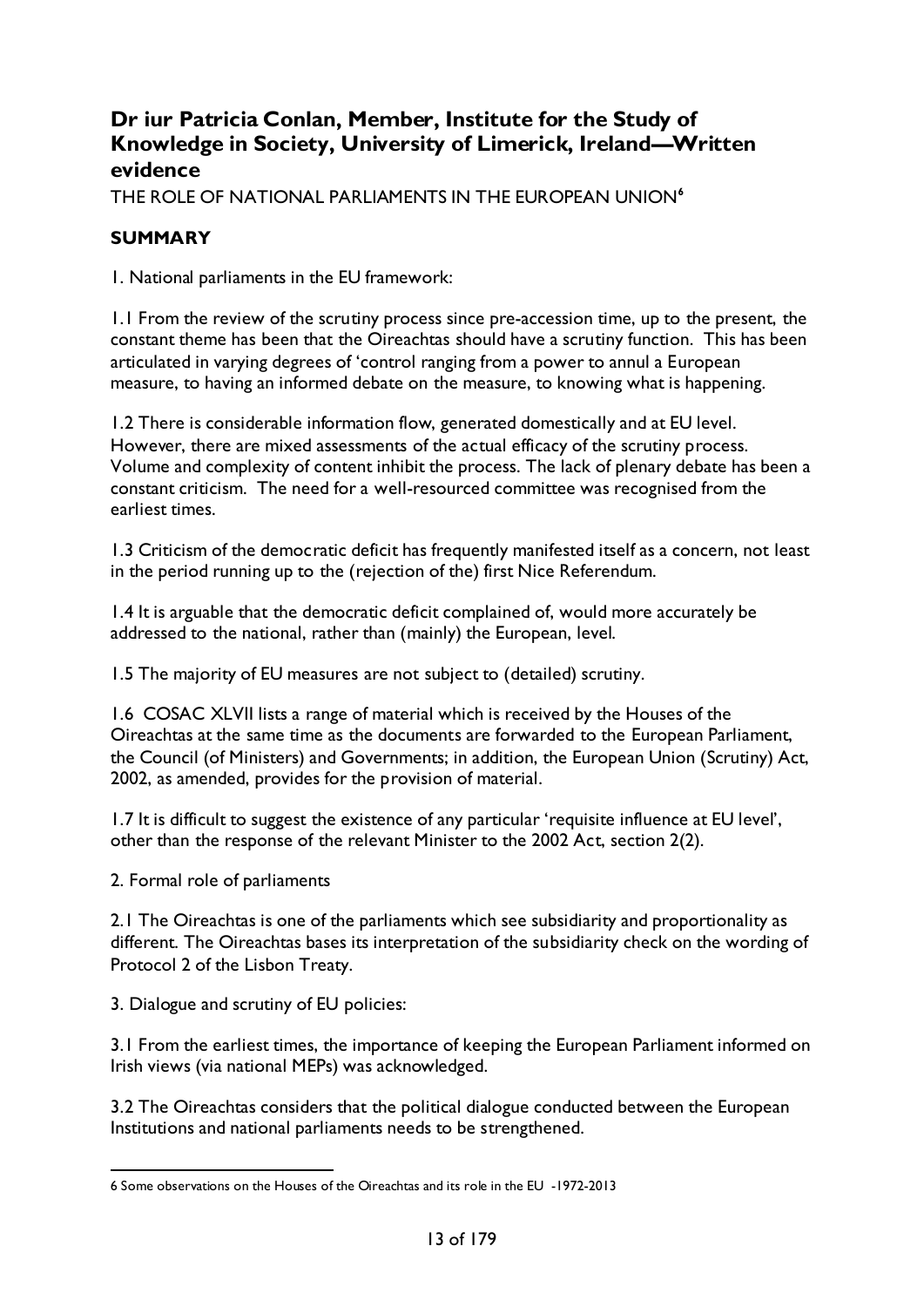3.3 Presentation of specific proposals by the European Commission in national parliaments (upon request) could be considered. According to the Oireachtas, the European Commission has presented specific proposals in the Oireachtas infrequently

4. Capacity of national parliaments:

4.1 The Oireachtas would be in favour of closer cooperation between national parliaments to discuss proposals that are of particular concern – and offers several ways in which this could be done.

4.2 The most useful source (of information) is seen as interaction with the Brussels based national parliament representatives.

4.3 COSAC and bi-lateral contacts are seen more in an ad hoc light (as sources of information).

4.4 The lack of debate on EU matters in the plenary has been a regular complaint since accession.

4.5 Membership of Joint Committees is decided by the Whips. Expertise does not seem to be a deciding factor. This is despite the recognition of the relevance of members with specialist knowledge of the relevant sector being able to apply their knowledge and expertise to scrutiny of EU legislative proposals relating to that sector.

4.6 Timetable clashes (inter alia, plenary duties, competing Committee membership) can impact on attendance at Committees, thus impacting on contributions/understanding of developments at particular meetings).

4.7 General view that the Dáil cannot not hold the Government to account – for various reasons.

4.8 The volume of material and complexity of content present a challenge.

4.9 IPEX is a reliable source of information.

4.10 The national parliaments' representatives are particularly helpful in the provision of information.

5. Other possible changes:

5.1 Involving a dedicated, specialised well resourced 'committee' (possibly part of a reformed Seanad –drawing on its vocational orientation), unencumbered by daily parliamentary tasks – in the scrutiny process.

5.2 Ensuring regular (six monthly) plenary debates on the issues in the previous/forthcoming European issues – thus attracting general media coverage.

28 October 2013

1. National parliaments in the EU framework: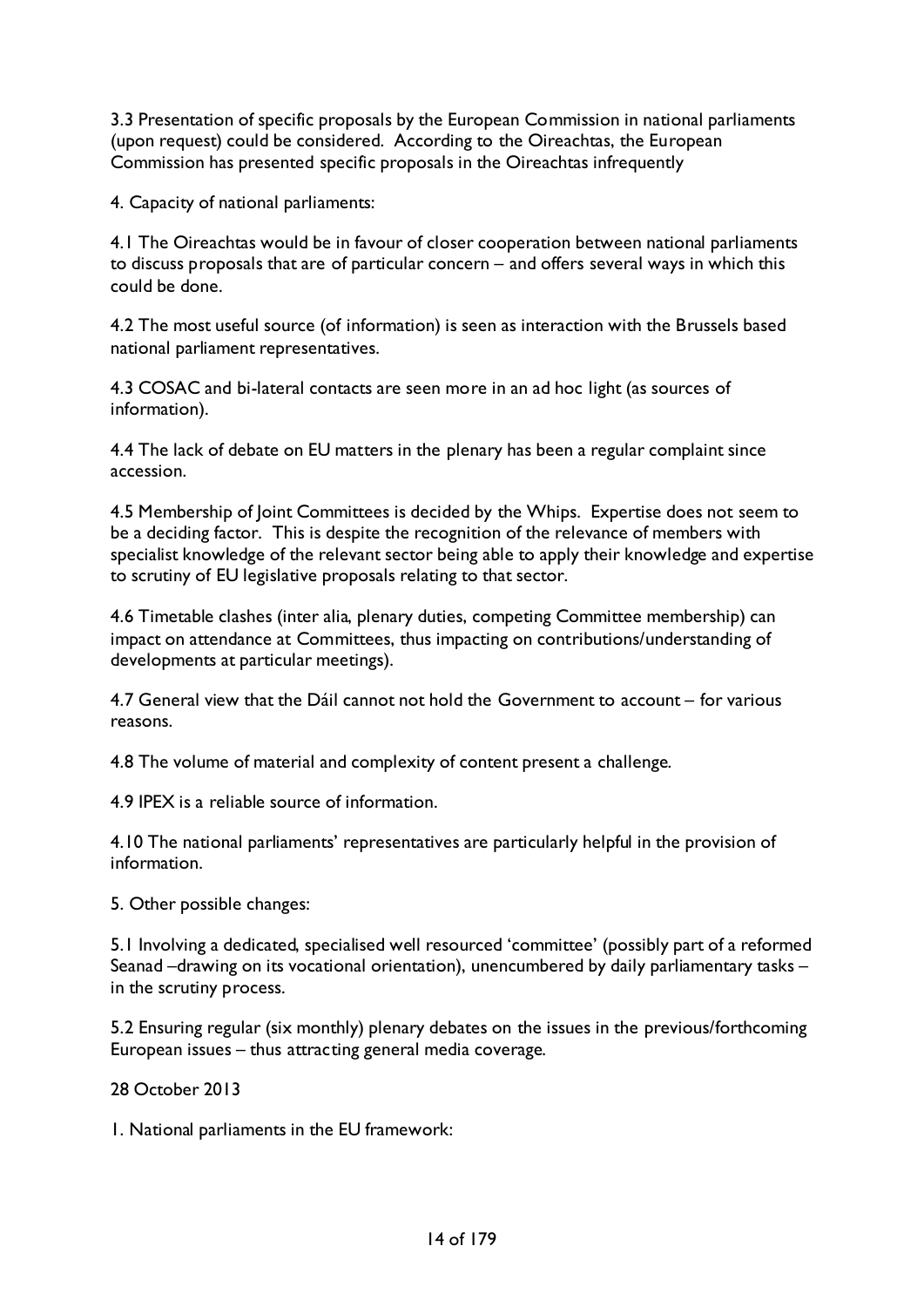A major benefit which can flow from national parliaments having a role in the EU framework is that such a role can serve to address the often heard criticism of the democratic deficit as regards the EU legislative process, in particular. The rejection by the Irish electorate of the first Nice Referendum has been identified as being, in part, caused by the (perceived) democratic deficit.<sup>[7](#page-14-0)</sup> The criticism tends to be directed at the European level, but in practice the democratic deficit can perhaps more correctly be directed at the national level. It is at the national level that practical issues arise which can either facilitate or frustrate effective national parliamentary scrutiny of European affairs (to use the broadest term).<sup>[8](#page-14-1)</sup>

The scrutiny process in Ireland has evolved considerably since accession in 1[9](#page-14-2)73.<sup>9</sup> The most recent amendments date from the change of Government in 2011. The new Government took the decision to mainstream scrutiny of European legislative proposals and to devolve detailed consideration of EU draft legislative acts, other proposals and policy documents including programmes and guidelines and related matters to the Sectoral Joint Committees.<sup>[10](#page-14-3)</sup> The rationale behind this development was to allow members with specialist knowledge of the relevant sector to apply their knowledge and expertise to scrutiny of EU legislative proposals relating to that sector. This approach is certainly to be welcomed; however, practice, may not reflect the stated rationale. One of the reasons for this may relate to the procedure for allocating membership of Joint Committees - as will be addressed below.

The Joint Committee on European Affairs now has a more targeted role, including reporting annually (to the Oireachtas) on the overall situation.<sup>11</sup> This reporting procedure should lead to greater awareness about European developments amongst members of the Oireachtas. This was certainly the view from the earliest days, even pre-accession. However, while the Reports provide useful information, including on the scrutiny process, there is probably considerable room for improvement as regards actual, informed debates on the issues covered. The lack of debate on EU matters in the plenary has been a regular complaint since accession. At the same time it has to be acknowledged that Reports on European Scrutiny

<span id="page-14-4"></span><sup>11</sup> See 9th Report, p. 14.

<span id="page-14-0"></span> <sup>7</sup> Richard Sinnott, *Attitudes and Behaviour of the Irish electorate in the referendum on the Treaty of Nice,* available at [http://ec.europa.eu/public\\_opinion/flash/fl108\\_en.pdf](http://ec.europa.eu/public_opinion/flash/fl108_en.pdf) p. 24 - accessed 25 September 2013. See, wider political views see, *inter alia,* Martin Alioth in, the *Neue Zürcher Zeitung,* Mittwoch.14.06.2011 Nr 133 on former/then Attorneys' General criticism of the scrutiny process.

<span id="page-14-1"></span><sup>8</sup> Some examples will be offered below.

<span id="page-14-2"></span><sup>9</sup> For an overview of the *evolution* of domestic scrutiny of European affairs in the Oireachtas from 1972 to 2010 see, *inter alia,* Patricia Conlan, **'**Ireland: enhanced parliamentary scrutiny of European affairs: but is it effective?'*,* in, John O'Brennan and Tapio Raunio (eds), (2007): *National Parliaments within the Enlarged European Union From 'victims' of integration to competitive actors?* (London and New York), Routledge, 178-201. Patricia Conlan, 'The Houses of the Oireachtas in the EU and other Organisations' in, Moirés MacCarthaigh and Maurice Manning (eds), (2010): *The Houses of the Oireachtas Parliament in Ireland, (*Dublin), Institute of Public Administration (IPA), 379-400, 383-387. See in same publication, John O'Dowd, 321-340 and Muiris MacCarthaigh, 358-379. See too Gavin Barrett (ed.), (2008): *National Parliaments and the European Union: the Constitutional Challenge for the Oireachtas and other Member State Legislatures:* Dublin, Clarus Press*.* Gavin Barrett, *The Oireachtas and the European Union: the Evolving Role of a National Parliament in European Affairs*, available on <http://www.oireachtas.ie/parliament/mediazone/pressreleases/name-18349-en.html>- accessed 11 October 2013. John Carroll, *Assessing the roles of the Irish parliamentarian in European affairs in Ireland,* paper presented to the PSAI 2010, DIT, Dublin, 9 October 2010 – available at<br>http://www.dit.ie/media/documents/psai/22ParliamentariansEuropeanAffairsJohnCarroll.pdf - accessed 29 September 2013.

<span id="page-14-3"></span><sup>&</sup>lt;sup>10</sup> Joint Committee on European Affairs, Annual Report on the Operation of the European Union (Scrutiny) Act, 2002, for the *period 1 January 2011 to 31 May 2012,* July 2012 (9th Report) – available at

http://www.oireachtas.ie/parliament/media/committees/euaffairs/9th-Annual-Report\_Operation-of-Scrutiny-Act-2002.pdf p. 5, accessed 2 October 2013. The 9<sup>th</sup> Report provides an overview of the operation of the scrutiny process post the 2011 General Election, p. 7.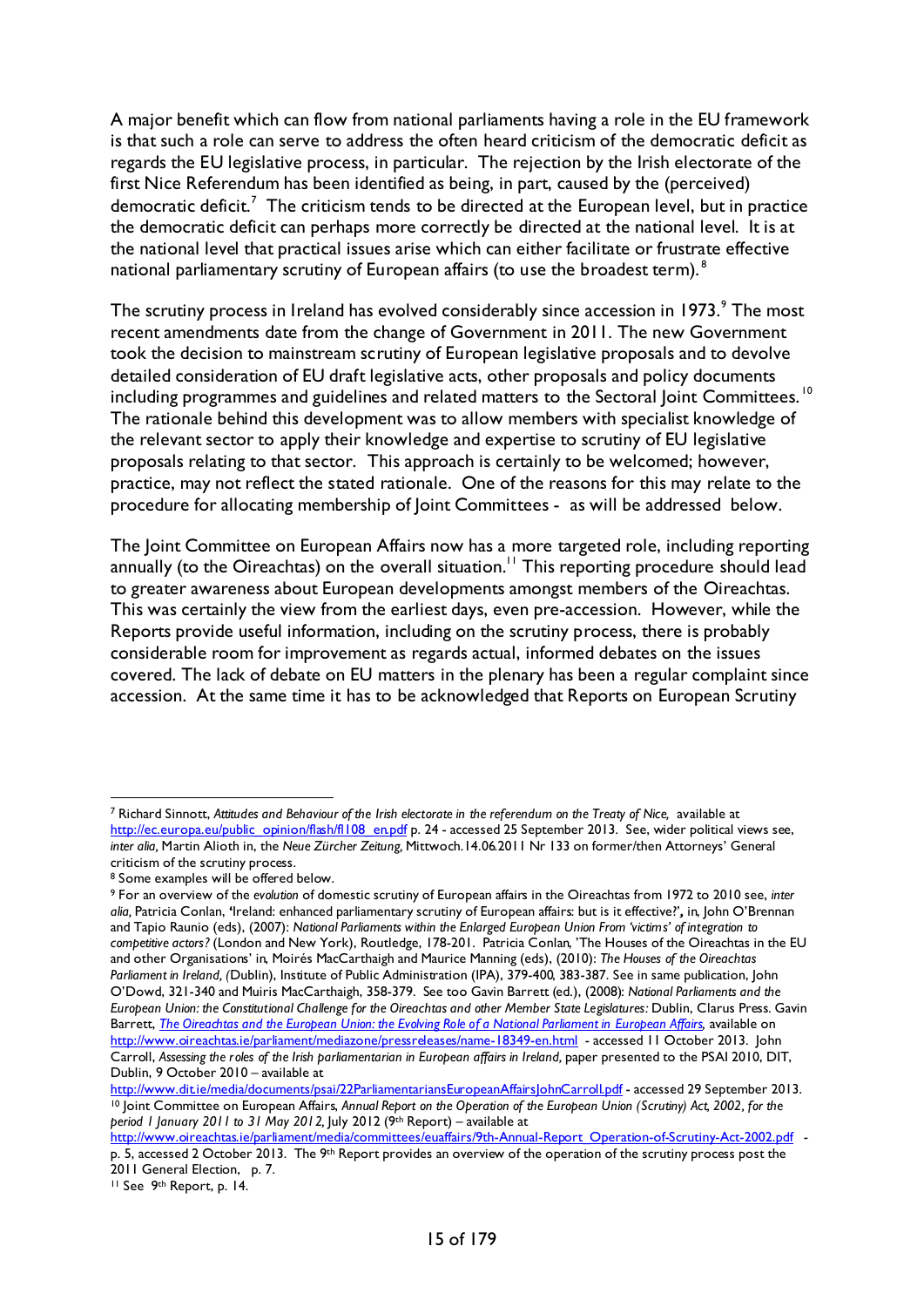have been the subject of 'Statements' in the Oireachtas , with ensuing full engagement of the members present.<sup>[12](#page-15-0)</sup>

A constant thread running through debates in the Oireachtas on the European legislative framework, since the pre-accession period, has been the concern to ensure domestic scrutiny (of European legislation). When the Minister for Foreign Affairs was speaking in the Seanad, on the Second Reading of the European Communities Bill, 1972, he stated that 'The Government believe that the Houses of the Oireachtas should be associated with Community decision-making, although it must, of course, be recognised that any such role will have to take account of the transfer of power which must take place from national to Community level.<sup> $13$ </sup> He then went on to talk about establishing a committee, and the role of such a committee. According to the Minister, 'if such a committee could make sure that Members of the Houses of the Oireachtas were informed about draft legislation, it would be very useful.<sup>[14](#page-15-2)</sup>'

Opposition Deputies were unhappy about the proposed method of adopting European measures (Directives) by means of devolved legislation (statutory instruments, although the term used in the European Communities Act, 1972 is 'regulations'). The concern of the Opposition centred on the general procedure regarding devolved legislation, namely the 'laying of' the measure for a specified period, after which it enters into force. The procedure omits parliamentary scrutiny (and public comment in the various media). In fact, this method has been the major choice for transposing European Directives. The reason given is the sheer volume of European measures, and the fact that many are 'technical' in nature. This latter point can be seen in two ways; some measures are 'tidying up' in nature, others, it could be argued, are technical in the sense of requiring specialist scrutiny. A more contemporary view of the operation of the current scrutiny process, including the challenge of scrutinising more technical material, was offered by Minister Alex White, T.D – as we shall see below.<sup>[15](#page-15-3)</sup>

. As we have seen, the perceived democratic deficit of the EU legislative process was seen as one of the factors in the rejection of the Nice Treaty.<sup>16</sup> It is worth noting in this context the criticisms expressed about the perceived national democratic deficit in relation to Ireland's (Government/Oireachtas) accession preparations.<sup>[17](#page-15-5)</sup>

During the (resumed) Committee Stage on the European Communities Bill, 1972, members of the Dáil expressed their concerns regarding the reception of European legislation into the domestic legal system, and the need for oversight.<sup>18</sup> While one Opposition Deputy proposed the establishment of a well-resourced committee to carry out this task, a Party colleague expressed a strong preference for such a role to be carried out by the full Dáil.<sup>19</sup> What is particularly interesting about the committee proposal is that it encompasses what might be regarded as the ideal, but has still to be realised (in terms of adequate resourcing.)

<span id="page-15-0"></span> <sup>12</sup> See, *inter alia, The report on European Scrutiny, No. 21, Provision of Food Information to Consumers,* presented to the *Seanad* by the Minister of State (Trevor Sargent, T.D.) at the Department of Agriculture, Fisheries and Food, *Seanad* Debates Vol.193, No. 9, Col. 574-591, 3 February 2009 - available at<http://oireachtasdebates.oireachtas.ie/debates> .<br><sup>13</sup> Seanad Debates Vol. 73, No. II, Col. 837-838, 22 November 1972.

<span id="page-15-1"></span>

<span id="page-15-2"></span><sup>&</sup>lt;sup>14</sup> Seanad Debates, Vol. 73, No. 11, Col. 859-861 (in the main), 22 November 1972.

<span id="page-15-3"></span><sup>15</sup> *Seanad* Debates, 20 August 2013.

<sup>16</sup> Sinnott, op. cit.

<span id="page-15-5"></span><span id="page-15-4"></span><sup>17</sup> *Seanad* Debates, Vol. 73, No. 11, Col. 837-838, 22 November 1972.

<span id="page-15-6"></span><sup>&</sup>lt;sup>18</sup> Dáil Debates Vol. 263, No. 6, Col. 1037-1051, 8 November 1972 – available at

<http://www.oireachtasdebates/oireachtas.ie>

<span id="page-15-7"></span><sup>19</sup> See op. cit. Col. 1051-1058.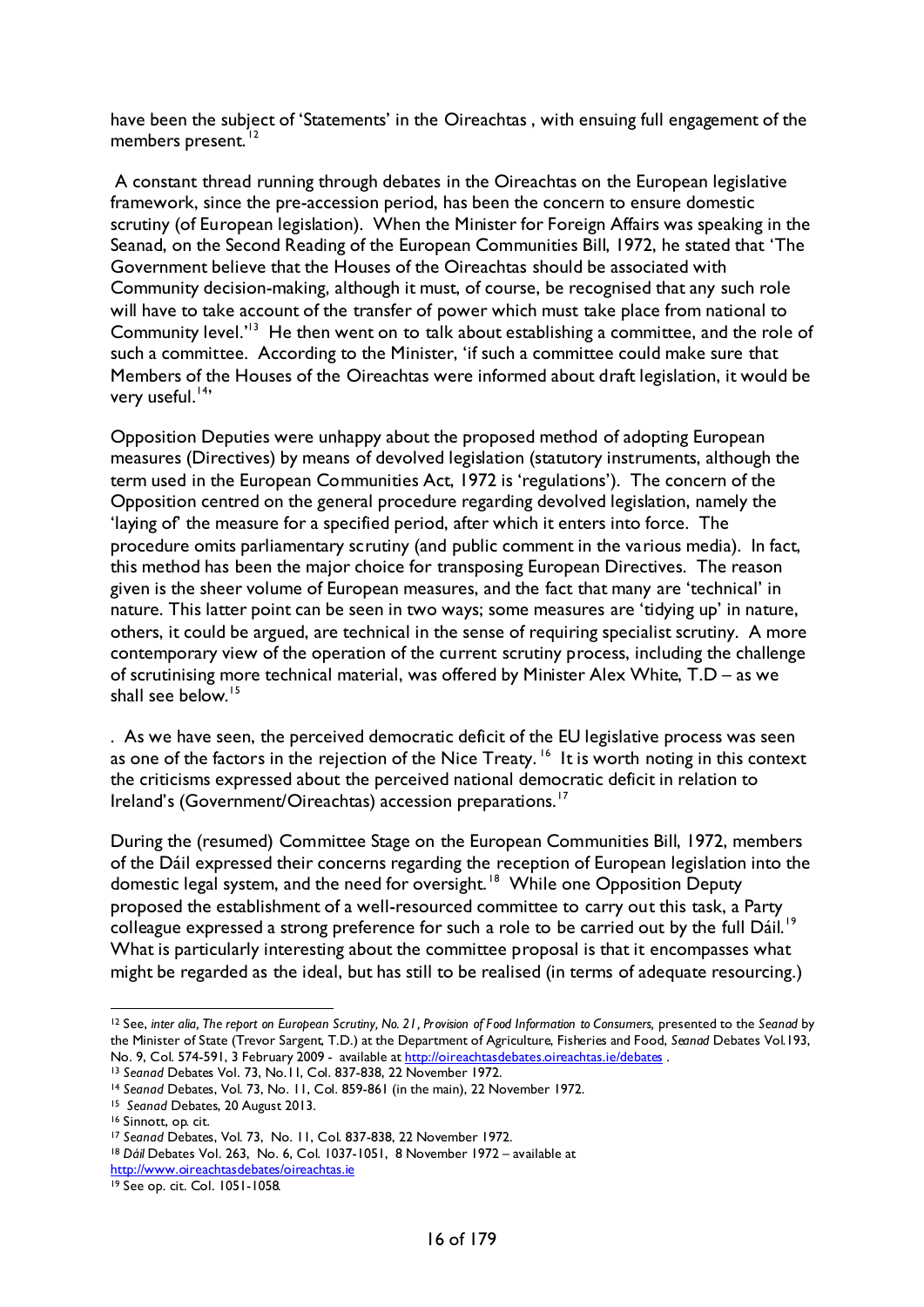As has been mentioned above, when the Minister was speaking on the Second Reading of the 1972 Bill, in the Seanad, he also made reference to 'a committee'.<sup>[20](#page-16-0)</sup>

The early legislative approach to membership of the European Communities could allow the interference to be drawn that there was incomplete understanding of the nature of the obligations undertaken (as regards national competence to transpose or not to transpose). This can be inferred, inter alia, from some of the comments of the Minister<sup>21</sup> It can also be seen in the original iteration of the European Communities Act, 1972 and the amending and confirmation statutes of 1973<sup>22</sup> The reason for the original formulation chosen in section 4 of the European Communities Act, 1972 (subsequently amended) has been attributed to the concerns expressed by members of the Oireachtas regarding domestic scrutiny.<sup>23</sup> More recently, the rejection of the Nice Treaty accelerated the national response to the scrutiny process, not least by putting parliamentary scrutiny of European affairs on a statutory basis in 2002 (European Union (Scrutiny) Act, 2002) after the first referendum on the Treaty of Nice. $24$ 

The Sectoral Joint Committees' current scrutiny process involves the drawing up of A and B lists of items. The A list represents those items requiring further scrutiny, and the B list those not requiring further scrutiny. A brief review of recent lists indicates that the majority of proposals are held not to need further scrutiny.[25](#page-16-5) Reviewing the most recent Annual Report(s) on the Operation of the European Union (Scrutiny) Act, 2002 ( $9<sup>th</sup>$  and  $10<sup>th</sup>$ ) – covering the period in office of the current Government, and the final weeks of the previous Government) - it is clear that the majority of measures were deemed not to require further scrutiny.<sup>26</sup> The 9<sup>th</sup> Report refers to those proposals in the period February to December 2011 as representing 8 per cent requiring further action or detailed scrutiny, 37 per cent as having been adopted pre-meeting (delay in establishing the committee system being a factor), and 55 per cent requiring no further scrutiny. Of the 534 proposals considered and reported on in the  $10<sup>th</sup>$  Report, 19 per cent had been adopted prior to meeting, 64 per cent required no further or detailed scrutiny, 5 per cent required no further scrutiny but further action, and the remaining 12 per cent were identified as requiring further scrutiny.<sup>[27](#page-16-7)</sup> This process is not without its (external) critics.  $28$  However, as we shall see, it is not without its

<span id="page-16-2"></span><span id="page-16-1"></span><sup>21</sup> 'The powers conferred on Ministers in this Bill to make regulations are necessary if we are to be in a position expeditiously to give effect to Community legislation so as to fulfil our obligations and to enable the benefits of membership to become available to us without delay. At the *same time, the Government were anxious in drafting the Bill and in discussing it in the Dáil that there should be adequate safeguards and an effective mechanism for involving Dáil Éireann and Seanad Éireann in* <sup>22</sup> 'For this reason the Government provided the safeguard in section 4 that regulations made under the proposed Act shall lapse *unless they are confirmed by Act of the Oireachtas.* During the debate in the *Dáil* it was agreed to shorten the period within which this must be done and under the section as now proposed a *confirmation Act must be passed within six months after the regulation is made*.' Ibid. See European Communities Act, 1972, section 4 (original version); European Communities (Amendment) Act, 1973, section 1; European Communities (Confirmation of Regulations) Act, 1973, section 1. <sup>23</sup> See; *inter alia,* Conlan (2007), p. 182. 24 Sinnott op. cit.

http://www.oireachtas.ie/parliament/media/committees/educationandsocialprotection/Decision-List--JC-on-ESP---Meeting-<br>of-22nd-May-2013.doc#\_Toc357163170; accessed 27 September 2013.

<span id="page-16-0"></span> <sup>20</sup> *Seanad* Debates, Vol. 73, No. 11, Col. 859-861 (in the main), 22 November 1972.

<span id="page-16-4"></span><span id="page-16-3"></span>

<span id="page-16-5"></span><sup>25</sup> [http://www.oireachtas.ie/parliament/media/committees/agriculturefoodandthemarine/Decision-List-A-and-B---JC-on-AFM-](http://www.oireachtas.ie/parliament/media/committees/agriculturefoodandthemarine/Decision-List-A-and-B---JC-on-AFM---Meeting-of-24th-September-2013.doc) [--Meeting-of-24th-September-2013.doc;](http://www.oireachtas.ie/parliament/media/committees/agriculturefoodandthemarine/Decision-List-A-and-B---JC-on-AFM---Meeting-of-24th-September-2013.doc)

<span id="page-16-6"></span><sup>&</sup>lt;sup>[26](http://www.oireachtas.ie/parliament/media/committees/educationandsocialprotection/Decision-List---JC-on-ESP---Meeting-of-22nd-May-2013.doc#_Toc357163170)</sup> See [http://www.oireachtas.ie/parliament/media/committees/euaffairs/9th-Annual-Report\\_Operation-of-Scrutiny-Act-](http://www.oireachtas.ie/parliament/media/committees/euaffairs/9th-Annual-Report_Operation-of-Scrutiny-Act-2002.pdf)[2002.pdf](http://www.oireachtas.ie/parliament/media/committees/euaffairs/9th-Annual-Report_Operation-of-Scrutiny-Act-2002.pdf) and [http://www.oireachtas.ie/parliament/media/committees/euaffairs/AnnualReportontheOperationof-the-](http://www.oireachtas.ie/parliament/media/committees/euaffairs/AnnualReportontheOperationof-the-EU(Scrutiny)Act2002.pdf)[EU\(Scrutiny\)Act2002.pdf.](http://www.oireachtas.ie/parliament/media/committees/euaffairs/AnnualReportontheOperationof-the-EU(Scrutiny)Act2002.pdf) Last accessed 22 October 2013.

<sup>&</sup>lt;sup>27</sup> 10<sup>th</sup> Report, p, 10.

<span id="page-16-8"></span><span id="page-16-7"></span><sup>28</sup> See, *inter alia,* Noel Whelan, *Oversight of EU legislation should be overhauled quickly,* in *The Irish Times,* 24 August 2013, where the commentator on public affairs and member of the Irish Bar, is strongly critical of what he designates 'rubber stamping', and supports this view. He is highly critical of the lack of an up-to-date list of Statutory Instruments on the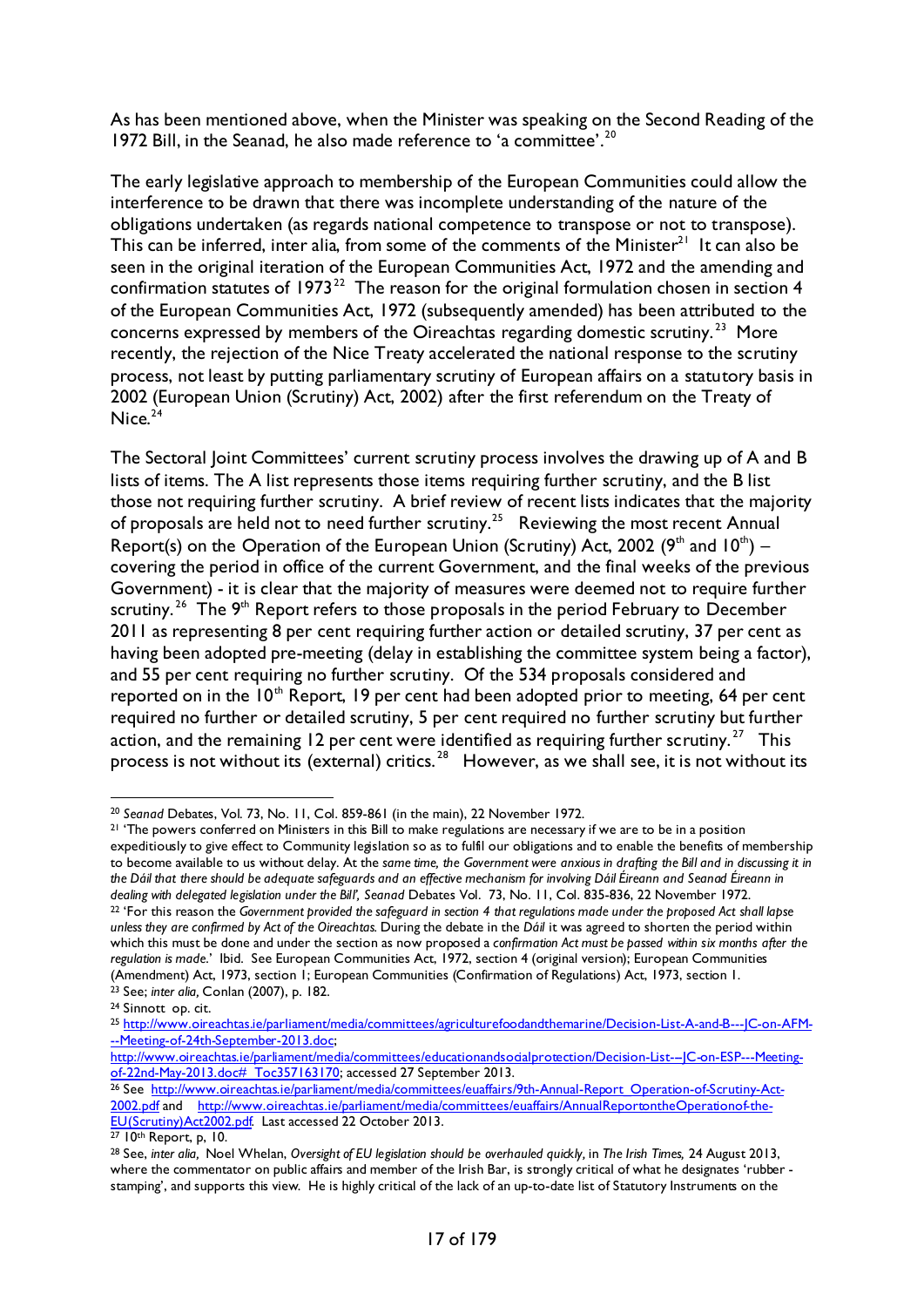internal critics either<sup>[29](#page-17-0)</sup> and, defenders. It should be borne in mind that 2011 was an atypical year, because of the General Election, and the delayed establishment of the committee system. However, it is noticeable that many Sectoral Joint Committees did not 'lay' EU scrutiny reports during 2012.

An example of concern by members of the Oireachtas regarding the making of a statutory instrument (S.I. No. 325 of 2012) without parliamentary scrutiny<sup>[30](#page-17-1)</sup> of the European measure in question (Directive 2010/53/EU).led to the recalling of the Seanad during the recent summer adjournment. The sitting took place on foot of a request received by the Cathaoirleach (Chair) from twenty Senators in accordance with Seanad Éireann Standing Order 22(3A) and in accordance with Section 4(2)(b) of the European Communities Act, 1972, as amended.<sup>[31](#page-17-2)</sup> The motion to be debated was 'That Seanad Éireann resolves that Statutory Instrument Number 325 of 2012 - European Union (Quality and Safety of Human Organs Intended for Transplantation) Regulations 2012 be annulled<sup>32</sup> It was defeated on the casting vote of the Cathaoirleach. However, in fact, the draft Directive had been presented for scrutiny in January 2009. The Joint Committee on European Scrutiny<sup>[33](#page-17-4)</sup> had agreed that it did not require further scrutiny, but that it be forwarded to the Sectoral Joint Committee for information.<sup>[34](#page-17-5)</sup> This is a useful example of the practicalities of the scrutiny process (at that time).

During the debate on the motion (to annul S.I. Number 325 of 2012) the Minister of State, Alex White, T.D., did point out that

'Although it might sound odd, it is nevertheless true that for the scrutiny committee to decide not to pursue a debate or examination of a particular legislative provision is in fact a decision of the committee.'

This was to counter the criticism that the statutory instrument had been made by the Minister for Health, without parliamentary scrutiny – hence the recall of the Seanad, relying on the Standing Orders and statutory basis, as indicated above. For our purposes, this

<span id="page-17-0"></span><sup>29</sup> *Seanad* Debates, 20 August 2013.

Oireachtas website. He notes that 44 statutory instruments had been signed into law in the first 5 and half months of 2013, but could find no debate in any sectoral Joint Committee on these measures, and only, what he described as a cursory reference to them, by the Joint Committee on European Affairs. A rejection of this criticism (of lack of oversight of legislation) can be seen in the response by Deputy David Stanton, *EU legislation is never merely rubber-stamped,* in *The Irish Times,* 6 September, 2013. Examples are cited, and reference made to three sectoral Joint Committees which made political contributions, *inter alia,* to CAP, fisheries policy and sugar reform; European fund for the most deprived; transport roadworthiness package.

<span id="page-17-1"></span><sup>&</sup>lt;sup>30</sup> By coincidence the draft Directive had been the subject of a COSAC coordinated subsidiarity check – see COSAC XLI – p. 22 for the report of the Joint Committee on European Scrutiny. The Reasoned Opinion of the Joint Committee was posted on its website. No breach of the principle of subsidiarity was found. There were criticisms of the overall procedure, however. At the same time, it was confirmed that no other Committee was involved in the scrutiny process. 31 The European Communities (Amendment) Act, 1973 had amended s. 4 of the 1972 Act.

<span id="page-17-3"></span><span id="page-17-2"></span><sup>32</sup> Another, earlier example of a contentious measure not having been referred for (*prior*) scrutiny related to a Council Decision dealing with guidelines for funding human embryonic research. This was highlighted as a result of a very vigilant Chairman of the Joint Committee. See; *inter alia,* Conlan (2007), pp 187-188. An informed Chairman is vital for an effective

<span id="page-17-4"></span><sup>33</sup> This had been the centralised scrutiny procedure then in operation; now amended with Sectoral Joint Committees being involved from the beginning (so-called *mainstreaming*).

<span id="page-17-5"></span><sup>34</sup> Joint Committee on European Scrutiny, 27 January 2009, '*It is recommended that COM (2008) 818 requires no further scrutiny but that it be forwarded to the Joint Committee on Health and Children for its information. Is that agreed? Agreed.', available at* 

*[http://oireachtasdebates.oireachtas.ie/Debates%20Authoring/DebatesWebPack.nsf/committeetakes/SRJ2009012700003?opendocum](http://oireachtasdebates.oireachtas.ie/Debates%20Authoring/DebatesWebPack.nsf/committeetakes/SRJ2009012700003?opendocument) [ent](http://oireachtasdebates.oireachtas.ie/Debates%20Authoring/DebatesWebPack.nsf/committeetakes/SRJ2009012700003?opendocument) -* accessed 21 October 2013. Transmission to the Joint Committee on Health and Children for its information, is not indicated in COSAC XLI – p. 22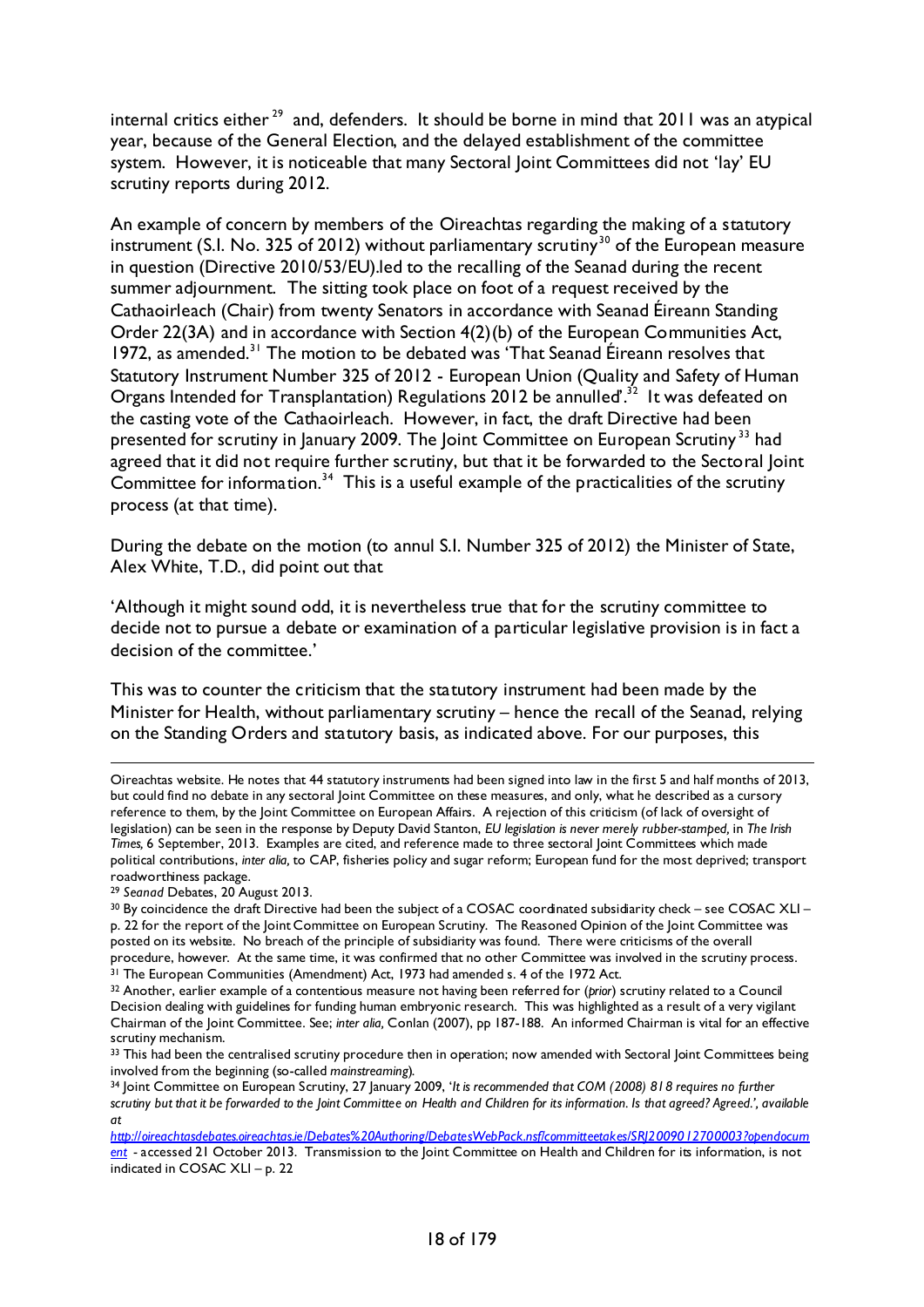episode serves to underline several aspects (some weaknesses, and some 'wish list') of the scrutiny process; volume of measures, complexity of content, need for specialist input into the scrutiny process and the importance of the role/choice of the Chairman.

The contribution of the Minister of State is particularly helpful when reflecting on the effectiveness of the scrutiny process as it operates. He is frank in his contribution:

'Members referred to the issue of parliamentary reform, with particular reference to EU legislation. I agree with Senator Averil Power and others that we have serious deficiencies in our parliamentary system in regard to the scrutiny of EU proposals. I have no difficulty in conceding that this is manifestly the case. However, even if we had the very best system anyone could possibly conceive, there is no prospect in the wide earthly world that every draft legislative provision, directive or measure coming from the EU could be scrutinised as a matter of plenary debate in a committee. There simply are not enough days in the year or hours in the day. It could not and will not happen. I very much hope we will have a better scrutiny system in place in due course. Whether that is on the basis of one well functioning Chamber or two less well functioning Chambers, as we have at the moment, will be a matter for the people to decide. Whatever the situation, we must have a proper system of scrutiny of EU legislation. I can agree with that much. However, it does not mean we will be scrutinising everything that comes from the EU, because that is not a realistic prospect.'<sup>[35](#page-18-0)</sup>

As has been pointed out already many of the measures on the B lists are of a technical nature, both in terms of complexity and in terms of 'tidying-up' measures. If the former they can present a challenge to the non-specialist members of a Joint Committee; if the latter, then detailed scrutiny is not particularly productive. Minister White offered some pertinent examples:

'the third last one is the European Union (Conservation of Wild Birds (Horn Head to Fanad Head Special Protection Area 004194)) Regulations 2013. Will we spend time on that, even if we have a first-class scrutiny system? That has to be open to some question. Will we spend time in a properly functioning scrutiny system on the European Communities (Notification of Small Hive Beetle and Tropilaelaps Mite) (Amendment) Regulations 2013? From looking at the title it seems unlikely that we will but that is not to say we would not want to spend a good deal of time on many of the regulations, directives and proposals that come from the European Union such as this one, which manifestly merits discussion and consideration in a parliament.

We have to seriously examine the way we go about our business. Senator Barrett said there should be debate but we have to be selective in the measures we decide to debate and scrutinise.['36](#page-18-1)

The suggestion has been made within, and without, the Seanad – and is repeated in the debate under consideration here (on S.I. No. 325 of 2012)- that the Upper House should have a leading role in scrutinising European measures. One reason is that the members of the Seanad are not required to 'service' their constituents to the possible detriment of their parliamentary tasks. After the rejection by the electorate of the referendum question regarding abolition of the Seanad (held on 4 October), it remains to be seen whether this suggestion is acted on.

<span id="page-18-0"></span> <sup>35</sup> *Seanad* Debates, 20 August 2013.

<span id="page-18-1"></span><sup>36</sup> *Seanad* Debates – 20 August 2013.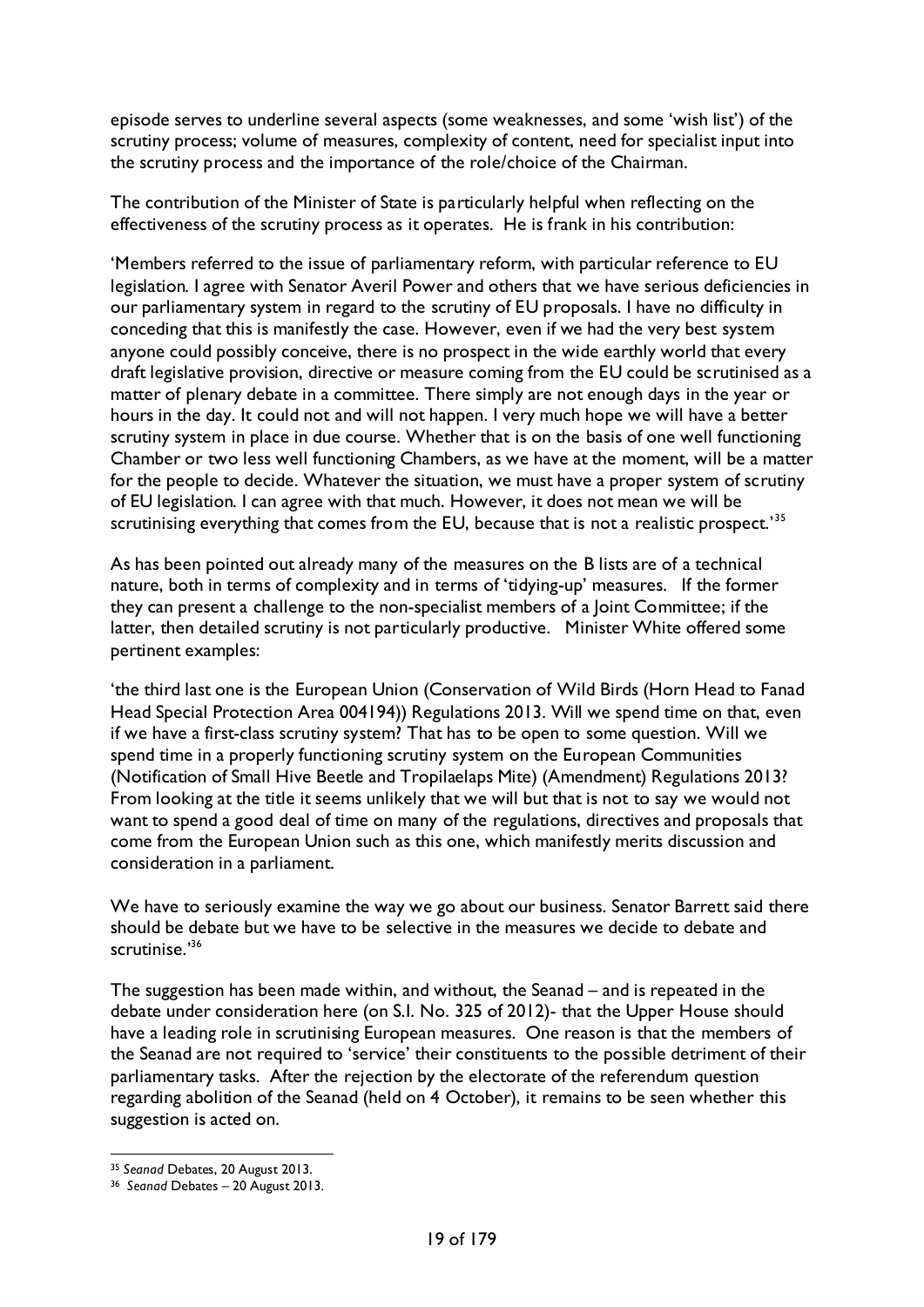In summary: in terms of the role national parliaments should play in the EU legislative framework, as we have seen from the review of the scrutiny process since pre-accession time, up to the present, the constant theme has been that the Oireachtas should have a scrutiny function. This has been articulated in varying degrees of 'control ranging from a power to annul a European measure to having an informed debate on the measure, to knowing what is happening

Turning to the question of access to information in order to be able to scrutinise effectively and thereby, inter alia, to exert influence (at an EU or other level), it should be noted that relevant information to assist the process, comes (or should come) from different sources. At the European level (and as required under the provisions of the relevant Protocols) documents from the Commission are transmitted to the Oireachtas, and, in practice, used as background information for staff.<sup>[37](#page-19-0)</sup> COSAC XLVII lists a range of material which is received by the Houses of the Oireachtas at the same time as the documents are forwarded to the European Parliament, the Council (of Ministers) and Governments.<sup>[38](#page-19-1)</sup>

At the national level, more than 500 EU public documents (SEC, COM) and approximately the same number of background, and similar, documents produced by the Government, are transmitted annually by the Government to the Oireachtas.<sup>[39](#page-19-2)</sup> Included in these are briefing documents and 'instructions' for Government attachés in Brussels. The European Union (Scrutiny) Act, 2002 (as amended), section 2(1), provides the legal basis for the individual Ministers to lay a copy of a proposed measure by the Commission, together with a note on the implication for Ireland, before the Houses of the Oireachtas; in practice this is the responsibility of the Lead Department. [40](#page-19-3)

Finally, and of practical importance, the Library and Research Service preserve, manage and promote these documents and make the composite and weekly reports electronically available, with a link to the documents themselves, via the intranet. Arising from this, members of the Oireachtas have access to a wide range of material to allow them to fulfil their scrutiny function.

In summary: there are formal (Protocol, statutory basis) and administrative (guidelines) provisions to ensure the timely provision of a range of information (from the Institutions, and Government) to allow Joint Committees to carry out their scrutiny role. It is difficult to suggest the existence of any particular 'requisite influence at EU level'. However, at the national level, it should be noted that the European Union (Scrutiny) Act, 2002 (as amended) section 2(2), provides that'The Minister shall have regard to any recommendations made to him or her from time to time by either or both Houses of the Oireachtas or by a committee of either or both such Houses in relation to a proposed measure'.

2. Formal role of national parliaments

<span id="page-19-0"></span> <sup>37</sup> COSAC XLVII, p. 199.

<span id="page-19-1"></span><sup>38</sup> COSAC XLVII, p. 262 including draft legislation, consultation documents, programmes, planning, initiatives of the European Council under TEU article 48(7) , agendas and outcomes of Council meetings, and annual report of Court of Auditors.

<span id="page-19-2"></span><sup>&</sup>lt;sup>39</sup> COSAC XLVII pp. 199-200. Interestingly, the question as to whether these are sent automatically, or have to be requested, is not answered.

<span id="page-19-3"></span><sup>40</sup> In 2012, there were 505 Information Notices submitted to the Sectoral Joint Committees as required by the European Union (Scrutiny) Act, 2002 (as amended), s. 2(2), 10<sup>th</sup> Report, p. 8. See 9<sup>th</sup> Report, p. 19 for relevant period.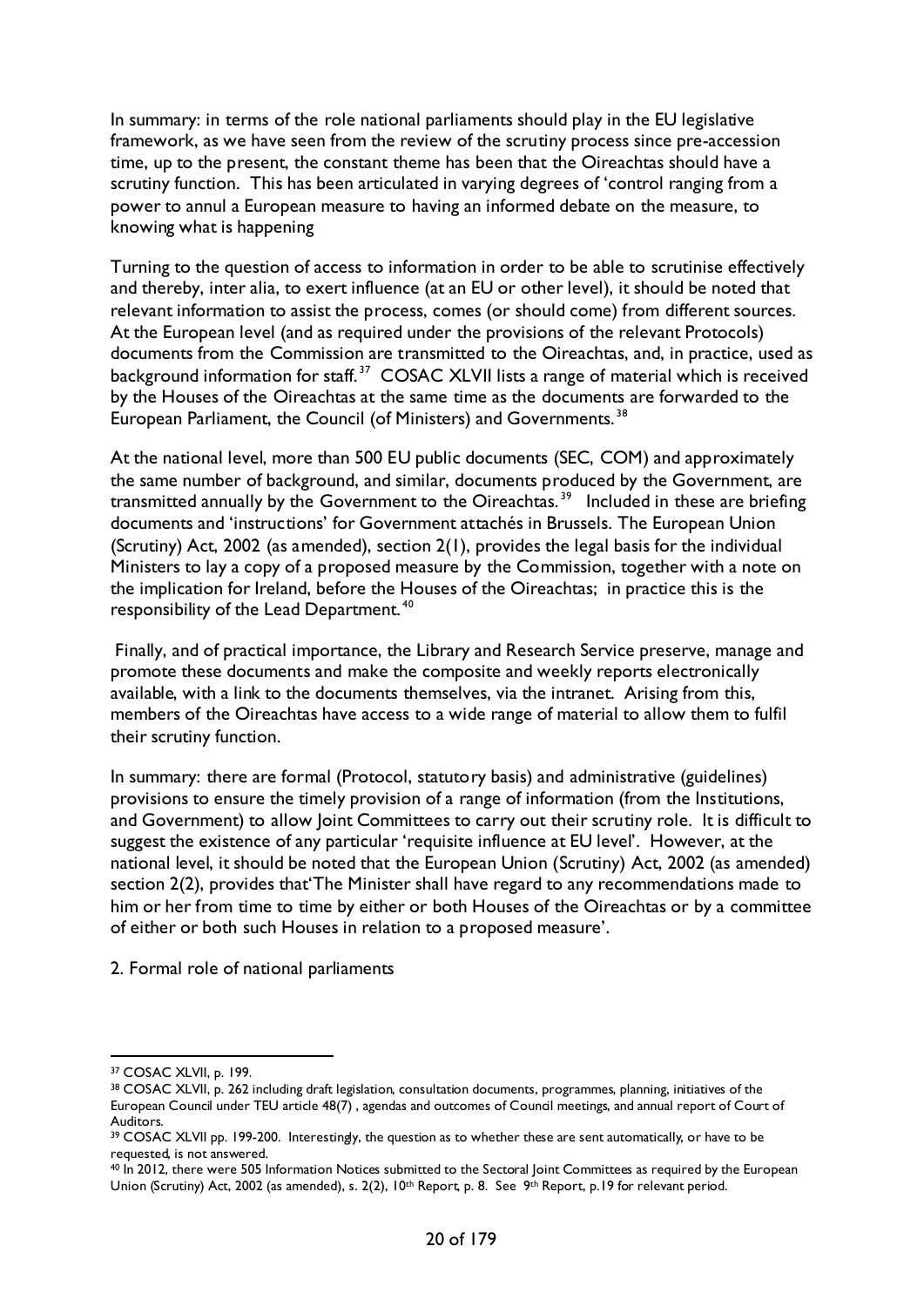2.1 The obligation to provide relevant documentation to the Oireachtas has been addressed above. This arises from Treaties' developments and from the European Union (Scrutiny) Act, 2002 (as amended).

2.2 The  $9<sup>th</sup>$  Report, para 2(2) confirmed that no cases of non-compliance with the principle of subsidiarity had been found in the period 1 January – 1 February 2011 (pre-General Election). According to the  $9<sup>th</sup>$  Report, the first time the Oireachtas exercised its powers under the Protocol in relation to the application of the principle of subsidiarity, and issued a Reasoned Opinion, was in the early days of the subsequent,and current, Government, and before the establishment of the committee system. Inassessing the question of compliance the Interim Standing Order 103 Select Committee of the Dáil,<sup>[41](#page-20-0)</sup> referred to the House of Lords Note, Subsidiarity: Assessing an EU proposal (November 2009) when scrutinising the draft Directive on the Common Consolidated Corporate Tax Base<sup>42</sup>. The debate in the Dáil demonstrated consensus on the decision reached by the Select Committee, namely that the measure infringed the principle of subsidiarity.<sup>[43](#page-20-2)</sup> It is interesting to note that the Lead Department, theDepartment of Finance, in its preliminary view to the Select Committee, suggested that itwas arguable that the proposal did not infringe subsidiarity.<sup>[44](#page-20-3)</sup>

2.3 COSAC Reports **[45](#page-20-4)** are helpful in reviewing responses by the Oireachtas toquestionnaires relating to the subject matter of this contribution. For example, in relation to'subsidiarity', the Oireachtas expressed the view that given the difficulty (it saw) in defining subsidiarity, the best way to approach a shared understanding of the principle, would be to share 'best practice'. Strict guidelines it was felt, could impinge on the autonomy of national parliaments. The Oireachtas has agreed with the view that reasoned opinions submitted by national parliaments are often based on a broader interpretation of the subsidiarity check than the wording of Protocol 2 of the Lisbon Treaty. **[46](#page-20-5)** However, the Oireachtas bases its interpretation of the subsidiarity check on the wording of Protocol 2 of the Lisbon Treaty. The Oireachtas feels it is not for individual parliaments to have their own interpretation of the subsidiarity check criteria. At the same time, it has to be noted that the Oireachtas expressed the view that there is no need for further clarification of the subsidiarity

2.4The Oireachtas is one of the parliaments which see subsidiarity and proportionality as different.<sup>47</sup> In addition, the Oireachtas was one of six Parliaments (or Chambers) which expressed a preference for a longer period (twelve, rather than the current 8 weeks) to carry out the internal subsidiarity scrutiny.

2.5 In relation to the principle of proportionality<sup>[48](#page-20-7)</sup> the Oireachtas is of the view that proportionality and subsidiarity are different. At the same time, the Oireachtas is of the opinion that while the issue of proportionality does not have the same standing, it should arguably be assessed as part of a subsidiarity check. In the experience of the Oireachtas, subsidiarity checks performed by the Oireachtas often (approximately three quarters of the time) take proportionality into consideration. The Oireachtas does not consider

<span id="page-20-5"></span><sup>46</sup> Examples are drawn from COSAC XL VII-XL IX.

<span id="page-20-0"></span><sup>&</sup>lt;sup>41</sup> See 9<sup>th</sup> Report, para 3(1) for the genesis of this Select Committee,  $42$  (COM) (2011)121 can be seen in the 11 May 2011 report of this Select

<span id="page-20-1"></span>Committe[e.http://www.oireachtas.ie/documents/committees31stdail/standingorder103/Report12052011.pdf](http://www.oireachtas.ie/documents/committees31stdail/standingorder103/Report12052011.pdf) - accessed 26 September 2013.

<span id="page-20-2"></span><sup>43</sup> *Dáil* Debates, Vol. 732, No. 3, Col. 376-398, 17 May 2011.

<span id="page-20-3"></span><sup>44</sup> See contribution of Deputy Pádraig MacLochlainn to *Dáil* Debates, Vol. 732, No. 3, Col. 383-384, 17 May 2011

<span id="page-20-4"></span><sup>45</sup> Examples drawn from COSAC XL VII-XL IX – some specific sources indicated.

<span id="page-20-6"></span><sup>47</sup> COSAC XLVII, p. 5.

<span id="page-20-7"></span><sup>48</sup>See, *inter alia,* COSAC XLVIII p. 216 ;(examples drawn from COSAC XL VII-XL IX)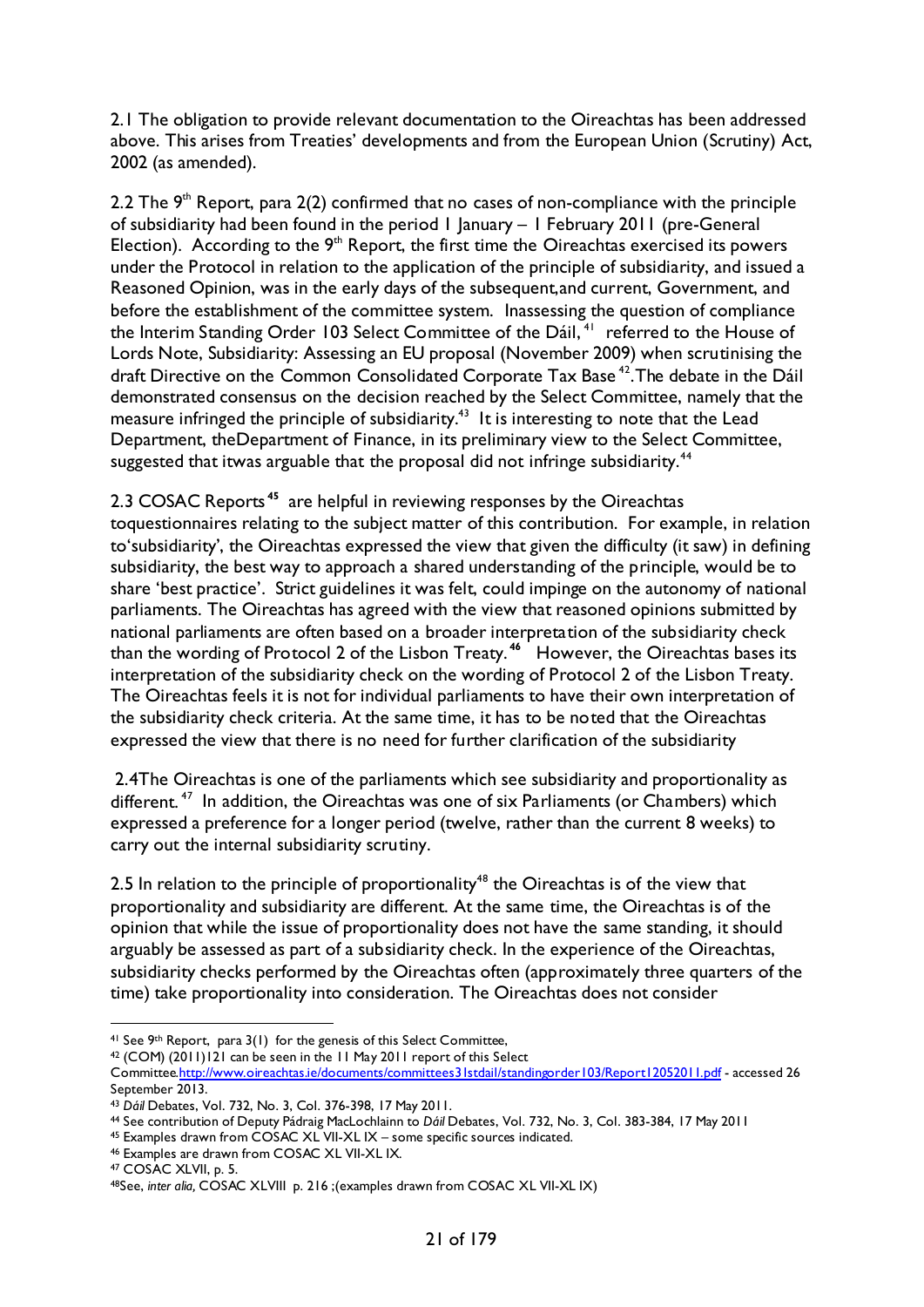proportionality as an inextricable component of the principle of subsidiarity, but as two separate principles. At the same time, it has to be noted that the Oireachtas does not consider subsidiarity control effective enough without including a proportionality check. It is not effective enough to check only for subsidiarity as proportionality may also need to be looked at. Reflecting on these views, the inference could be drawn that there is still room for greater appreciation of the relationship/difference between the two principles.

#### 3. Dialogue and scrutiny of EU policies

3.1 As we have noted, when the Minister for Foreign Affairs was speaking in the Seanad on the Second Reading of the European Communities Bill, 1972, he confirmed his agreement with the Opposition proposal that a committee be established to 'examine draft Community legislation'. He was also interested that such a committee (comprising the existing ten MEPs -this was the time of the dual mandates,) plus another ten members of the Houses of the Oireachtas would have as (among its ) ' later on, that is the briefing of members of the European Parliament about Ireland's position in relation to various pieces of legislation.<sup>49</sup>This was an early acknowledgement of the importance of keeping the European Parliament informed.

3.2 Taking a general overview, examples of political dialogue between the Oireachtas and EU Institutions fall into several categories. There are the written exchanges – written opinions sent to the EU institutions, including reasoned opinions and other contributions. There are bilateral visits to and from the Institutions, presidential pre-planning meetings (and postpresidential meetings). The role of the Permanent Representative in Brussels should also be borne in mind. However, the Oireachtas considers that the political dialogue conducted between the European Institutions and national parliaments needs to be strengthened. COSAC questionnaires are helpful in this regard in identifying general and particular concerns (and suggestions to deal with these).

3.3Looking at the adequacy of dialogue between the Commission and (the Oireachtas) the views are rather mixed. The Oireachtas considers visits between the European Commission and national parliaments to discuss Commission strategic proposals /initiatives, as an effective tool within the political dialogue and should be strengthened. This could be done by systematic annual presentation of CWP in national parliaments.The Oireachtas would like to see equality of engagement by Commissioners during presentation of CWP. National parliaments should decide the appropriate format for the presentation of proposals by the European Commission in their parliaments. Presentation of specific proposals by the European Commission in national parliaments (upon request) could be considered. According to the Oireachtas, the European Commission has presented specific proposals in the Oireachtas infrequently. **[50](#page-21-1)**

3.4 The Oireachtas would be in favour of closer cooperation with the Commission to discuss proposals that are of particular concern to national parliaments and for which a large number of reasoned opinions were received by the Commission, even though the threshold set out under the Lisbon Treaty for reconsideration on the part of the Commission was not met. One way would be for the return communication from the Commission, following the

<span id="page-21-0"></span> <sup>49</sup> *Seanad* Debates Vol. 73, No. 11, Col. 838-839, 22 November 1972.

<span id="page-21-1"></span><sup>50</sup> COSAC XLVII p. 11.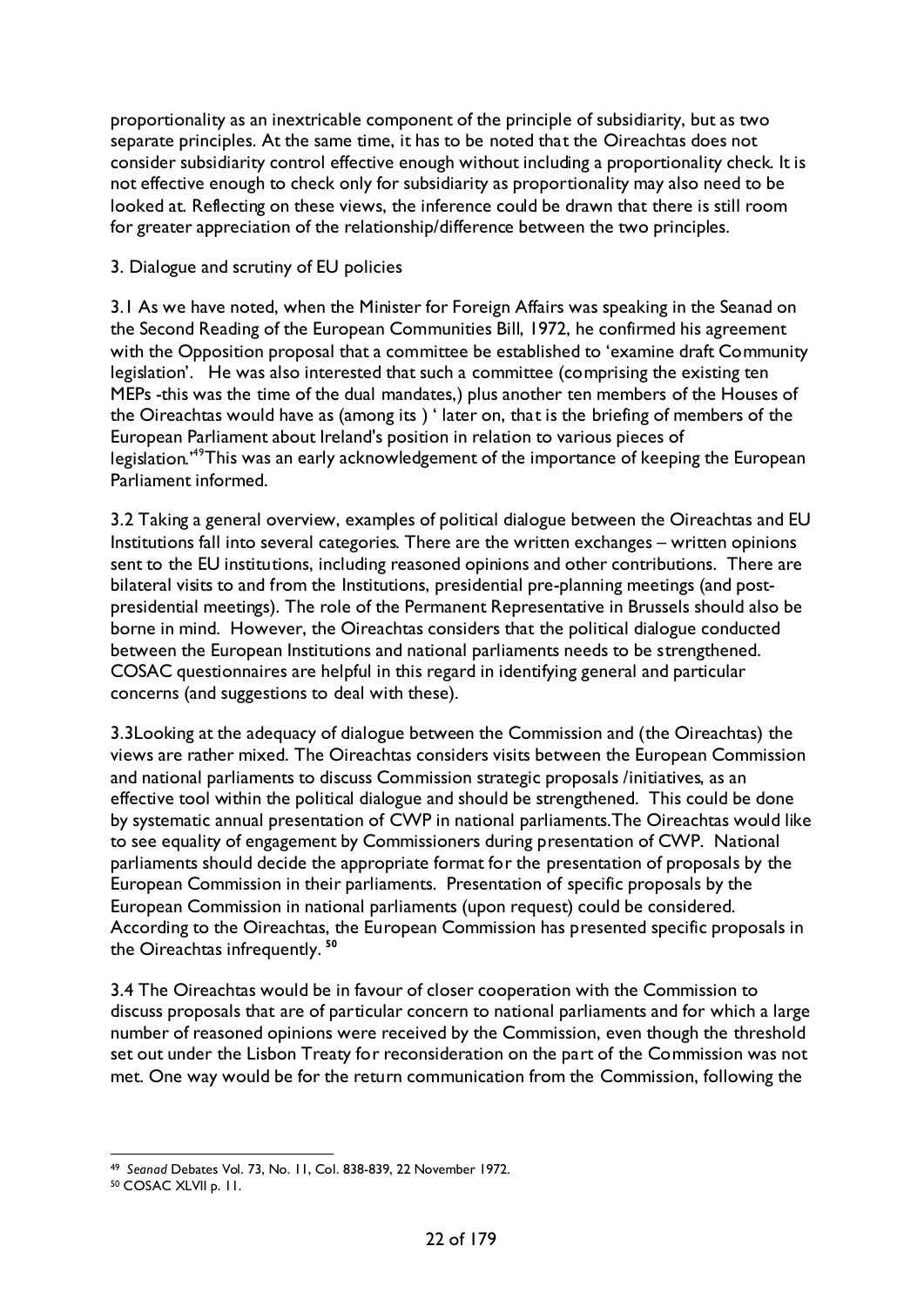submission of opinions or contributions to be strengthened, and to contain more considered and substantive responses, and in practical terms, to be more prompt.<sup>51</sup>

3.5 Contact with the Institutions could (also) take the form of bringing the issues (raised) to the attention of the College of Commissioners; informal dialogue with national parliament's representatives in Brussels, or holding discussions in COSAC meetings. . The benefits of access to technology should also be exploited, for example by making use of video conferencing with Commissioners.<sup>52</sup>;

3.6 As regards inter-national parliamentary cooperation, the Oireachtas would be in

favour of closer cooperation between national parliaments to discuss proposals that are of particular concern and for which a large number of reasoned opinions were issued, even though the threshold set out under the Lisbon Treaty for reconsideration on the part of the Commission was not met. This could take the form of Letters between Chairmen of relevant committees outlining opinions to other national Parliaments.

3.7 Discussions between national parliaments' representatives in Brussels could be held, there could be discussions in the forum of COSAC, and discussions could also take place during appropriate sectoral committee meetings of each presidency.

3.8 IPE $X<sup>53</sup>$  $X<sup>53</sup>$  $X<sup>53</sup>$  is regarded as a reliable tool as a source of information, and a majority of parliaments confirmed referring to it to read existing reasoned opinions, and to help in drafting reasoned opinions.<sup>[54](#page-22-3)</sup> Specifically, it is helpful in drafting reasoned opinions (containing, as it does, existing reasoned opinions and summaries of important decisions including in relation to subsidiarity).<sup>55</sup> Information is sourced from several networks on inter-parliamentary cooperation. The combination represents a powerful reservoir of information to allow the parliamentarians to fulfil their duties. It is worth noting, that while Oireachtas parliamentary staff access IPEX on a daily basis, parliamentarians themselves access it rarely.<sup>56</sup> Subscription profiles to IPEX is not confined to the IPEX correspondent, and there are links both on the website and on the intranet. In procedural terms, if either House of the Oireachtas adopts a motion tabled by the Chairman of the relevant Committee, the relevant Minister is informed. The Oireachtas publishes reasoned opinions and opinions in relation to the political dialogue as soon as they are adopted and signed, that is, on the same day. The EU Co-ordination Unit transmits the subsidiarity objection to the presidents of the EU institutions.

3.9 While IPEX is a valuable source of information on the 'testing' of the principle of

subsidiarity and for political dialogue, the most useful source is seen as interaction with the Brussels based national parliament representatives. It is worth noting that the Houses of the Oireachtas have said that the vast majority of information exchanged between parliamentary administrations (in relation to the Monti II proposal) flowed via national parliament representatives in Brussels.<sup>57</sup> The importance of the national parliaments' Brussels

<span id="page-22-0"></span> <sup>51</sup> COSAC XLVII p. 12.

<span id="page-22-1"></span><sup>52</sup> Examples drawn from COSAC XL VII-XL IX.

<span id="page-22-2"></span><sup>&</sup>lt;sup>53</sup> [http://www.ipex.eu/IPEXL-WEB/parliaments/institution/iesea.do accessed 3 October 2013.](http://www.ipex.eu/IPEXL-WEB/parliaments/institution/iesea.do%20accessed%203%20October%202013)<br><sup>54</sup>COSAC XLIX p.29<br><sup>55</sup>COSAC XLVII p. 203.

<span id="page-22-3"></span>

<span id="page-22-4"></span>

<span id="page-22-5"></span>

<span id="page-22-6"></span><sup>57</sup> COSAC XLIX p.31.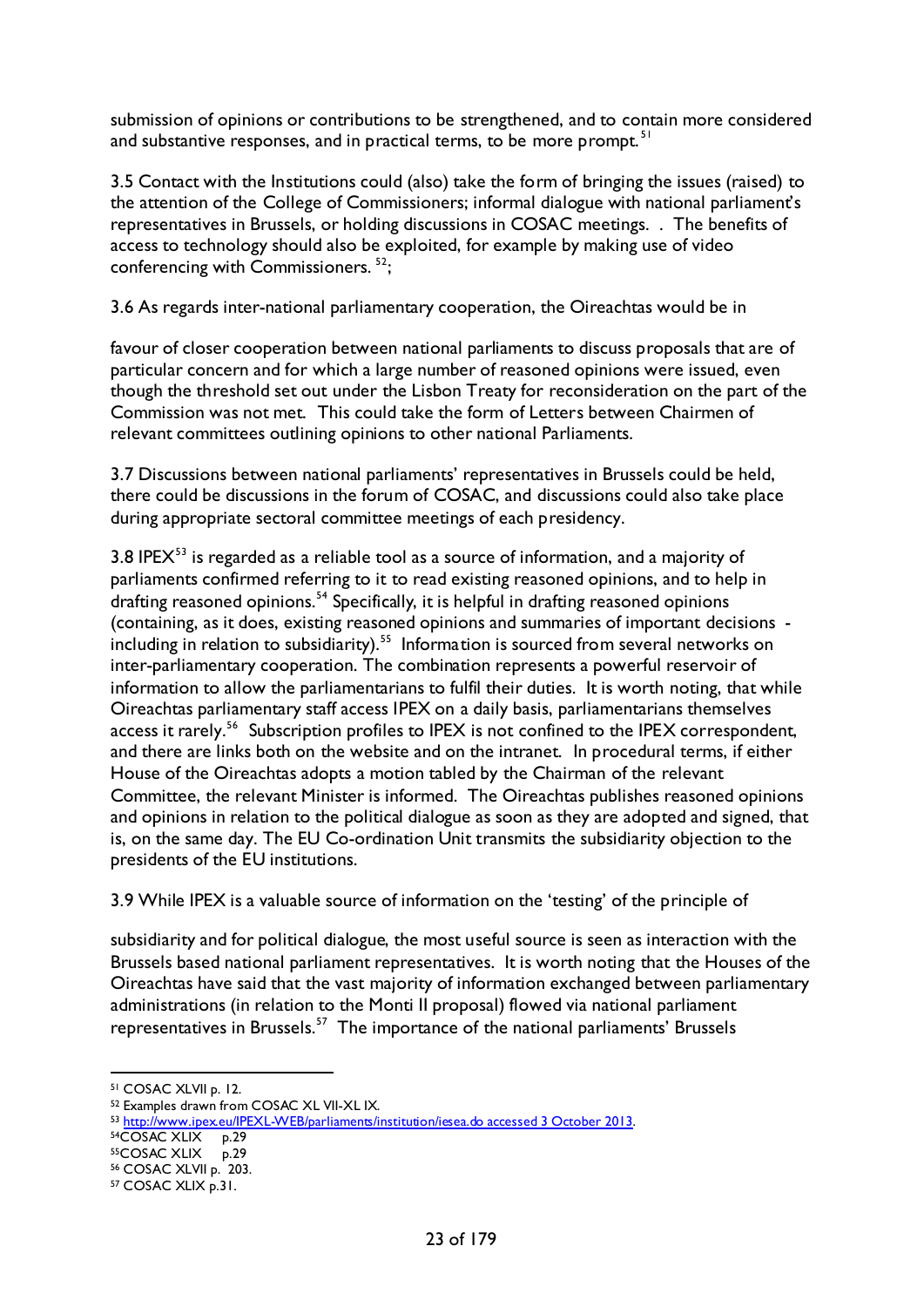representatives is a recurring theme and suggests that the importance of this role should be acknowledged and strengthened (even in difficult financial times).

3.10 COSAC and bi-lateral contacts are seen more in an ad hoc light (as sources of information).

4. Capacity of national parliaments

4.1 The key concepts posed in this question are threefold: engaged, detailed, effective. Members of the Oireachtas are aware of the importance of European affairs, and are exposed to a range of European issues, not least as members of Joint Committees with a EU scrutiny function, conferred by the Orders of Reference.<sup>58</sup> As has been noted already, Joint Committees are provided with 'Information Notes' (on the measures to be scrutinised) from relevant Government Departments. In addition to the Committees' advisors, the Committees have external input through planned presentations by experts and stakeholders. This applies both in relation to Sectoral Joint Committees and to the Joint Committee on European Affairs. [59](#page-23-1) The websites of the various Committees – and notices in national newspapers - frequently invite submissions (from the public as well as experts) on specific topics. This broad range of potential contributors allows for very wide ranging input into the Committees' deliberations. However, the individual members have to be in a position to benefit from the exposure to wide ranging information, much of which can be of a very technical nature, and even challenging for the non-specialist.

4.2 In terms of the Oireachtas (or Committees) being as 'effective at political dialogue with EU institutions as with holding the government to account', there are several aspects to be borne in mind. As we noted already, there have been only 'infrequent' presentations on specific proposals to Oireachtas Committees by members of the Commission.<sup>[60](#page-23-2)</sup> Formal political dialogue with EU institutions is limited – but it should be noted that advantage is taken of opportunities as they arise. As we have seen, the importance of keeping MEPs informed of national concerns was confirmed at a very early stage.  $61$  The Orders of Reference of each Joint Committee provide that MEPs from the island of Ireland may attend meetings of Joint Committees and take part in proceedings, but without the right to vote. MEPs from other Member States may be invited to attend, by the Committee. This allows for MEPs – national and from other Member States – to be informed of concerns and developments, and to disseminate these on their return to the European Parliament. In practical terms, the distances to be travelled, the timetables of both parliaments, and the competing demands on the parliamentarians are not helpful.

4.3 There is merit in the argument put forward by Schäfer and Schulz regarding the strengthening of the inter-parliamentary co-operation at European level, not least given the

<span id="page-23-1"></span>[http://www.oireachtas.ie/parliament/media/committees/environmenttransportcultureandthegaeltacht/Decision-List-](http://www.oireachtas.ie/parliament/media/committees/environmenttransportcultureandthegaeltacht/Decision-List-Schedules-A-and-B---JC-on-ECG---Meeting-of-23rd-April-2013.doc#_Toc360112066)[Schedules-A-and-B---JC-on-ECG---Meeting-of-23rd-April-2013.doc#\\_Toc360112066;](http://www.oireachtas.ie/parliament/media/committees/environmenttransportcultureandthegaeltacht/Decision-List-Schedules-A-and-B---JC-on-ECG---Meeting-of-23rd-April-2013.doc#_Toc360112066)

<span id="page-23-0"></span><sup>58</sup> A typical example of Orders of Reference for the Joint Oireachtas Committees is that available at *<http://www.oireachtas.ie/parliament/media/committees/agriculturefoodandthemarine/Orders-of-Reference.pdf>* . Contrast with the Orders of Reference for the Joint Committee on European Affairs available at

*[http://www.oireachtas.ie/parliament/media/committees/euaffairs/Orders-of-Reference-June-2011.](http://www.oireachtas.ie/parliament/media/committees/euaffairs/Orders-of-Reference-June-2011)* Both accessed on 1 October 2013*.* These functions of these Committees reflect the current state of the scrutiny process in Ireland, which, as stated above, has evolved since accession – see, *inter alia,* Conlan (2007)and Joint Committee on European Affairs *9th Report.* 59 See, *inter alia,* 

[http://oireachtasdebates.oireachtas.ie/debates%20authoring/DebatesWebPack.nsf/committeetakes/EUJ2013022100007?open](http://oireachtasdebates.oireachtas.ie/debates%20authoring/DebatesWebPack.nsf/committeetakes/EUJ2013022100007?opendocument) [document](http://oireachtasdebates.oireachtas.ie/debates%20authoring/DebatesWebPack.nsf/committeetakes/EUJ2013022100007?opendocument) – both accessed 1 October 2013.<br><sup>60</sup> COSAC XLVII p. 11.

<span id="page-23-3"></span><span id="page-23-2"></span><sup>&</sup>lt;sup>61</sup> Seanad Debates Vol. 73, No. 11, Col. 838-839, 22 November 1972.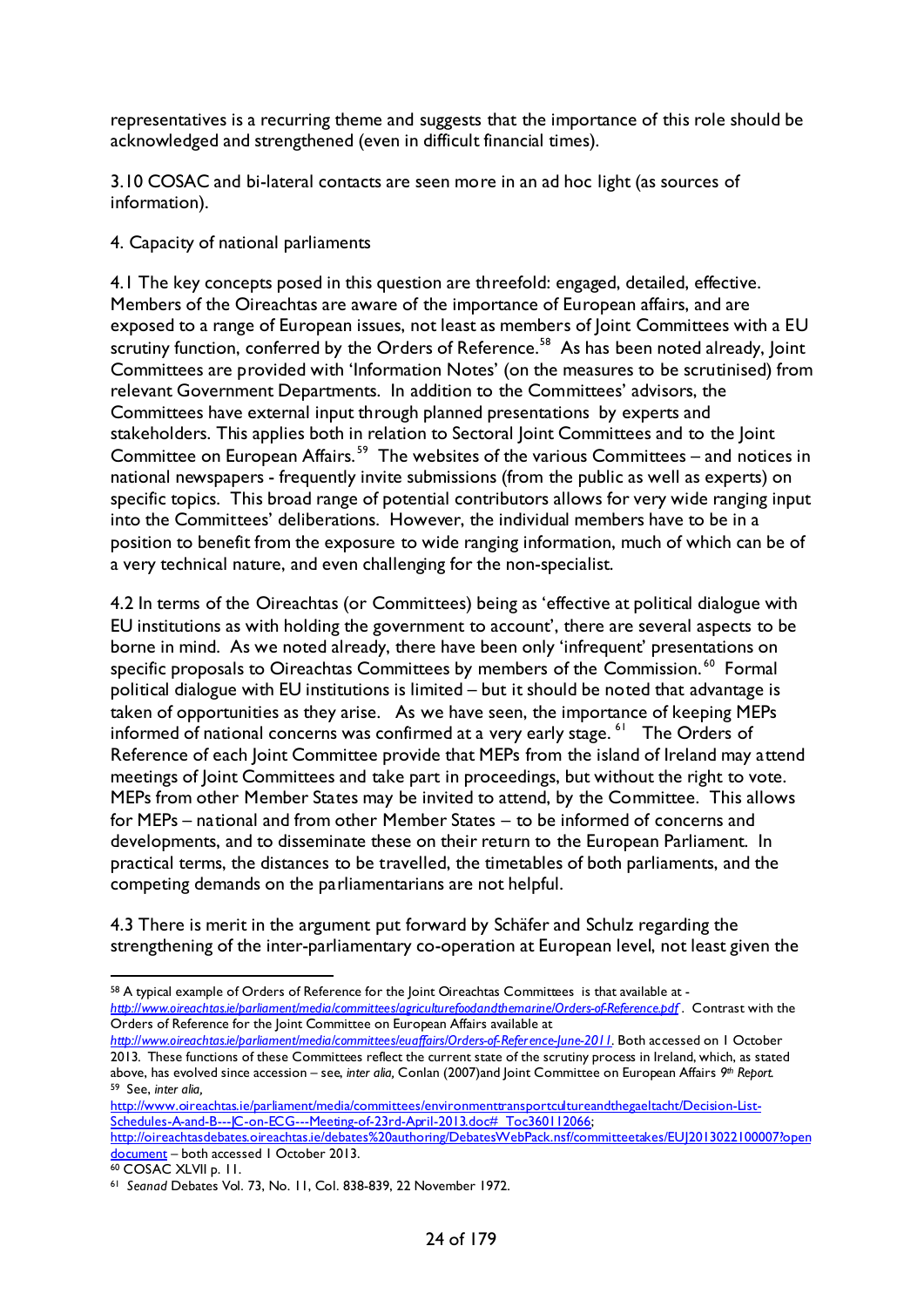increasing inter-governmentalism. They offer a view as to what could be achieved as opposed to what they see as the ineffective outcome of formal meetings of COSAC and Chairmen of European Committees. [62](#page-24-0) Essentially they propose open debate, goals to be achieved and wide involvement (including Opposition politicians).<sup> $63$ </sup> At the same time, the provisions of the European Union (Scrutiny) Act 2002 (section 2(2) - that 'the Minister shall have regard to any recommendation of the Committee or the Houses on a proposed measure' should be borne in mind.

4.4 As has been mentioned already,  $64$  membership of Joint Committees is a matter for the whips, and individual expertise or preferences are not necessarily criteria taken into account when members are appointed to Committees.<sup>[65](#page-24-3)</sup> It is not unusual for Committee members to express a lack of technical and other knowledge required to scrutinise an EU measure,<sup>[66](#page-24-4)</sup> or to benefit from experts' presentations (allowing the members to pose a relevant question). $67$  There are several other factors which intrude into the scrutiny process. For example, dual Committee membership is not uncommon; therefore there can be meetings' timetable clashes. Members may move between Committees, thereby leaving early/arriving late, and missing part of the exchanges. Records of Committee debates show that this is not unusual.<sup>[68](#page-24-6)</sup> A vote in the plenum may be called during a Committee meeting, which breaks the rhythm of the debate. It may be that a member present before the break for the vote does not return to the Committtee –for whatever reason, even if s/he had asked a question of the experts.<sup>69</sup> All of these factors impact on the contributions of the members, and on the ability of the Committee to be effective.

4.4 In evaluating the effectiveness of the scrutiny process, it may be helpful to note the views of some members of the Oireachtas who have served on Joint Committees, and who have personal experience of the scrutiny process. There are those who are of the view that it is a rubber-stamping exercise,<sup>[70](#page-24-8)</sup> and those who reject any such analysis.<sup>[71](#page-24-9)</sup>

<span id="page-24-1"></span><span id="page-24-0"></span> <sup>62</sup> Something of an echo can be found between Schäfer and Schulz and COSAC XLIX , P. 18, using existing structures, but 63 Axel Schäfer and Fabian Schulz, Eine Konferenz der Parlamente fűr Europa: Neue Wege interparlamentarische Zusammenarbeit, Perspektive, Friedrich –Ebert-Stiftung, Internationale Politikanalyse, Abeilung Internationaler Dialog, Berlin, [http://www.fes.de/ipa,](http://www.fes.de/ipa) April 2013.

<span id="page-24-2"></span><sup>64</sup> See response to question XXX

<span id="page-24-3"></span><sup>65</sup> This should not be understood as implying that the members of sectoral, or the European Affairs, Joint Committees do not have expertise in sectoral or European affairs. The membership of the Committees changes and at times some members can have considerable relevant expertise; however, in the main, this is fortuitous.

<span id="page-24-4"></span><sup>66</sup> See, inter alia, the Joint Committee on Justice, Equality, Defence and Women's Rights debate on Directive 2004/38/EC – right of free movement for citizens of the Union and their families, available at http://debates.oireachtas.ie/JUJ/2005/12/08 accessed 16 September 2013. Coincidentally, the transposition of this Directive was subsequently the subject of a preliminary ruling to the CJEU - Case C-127/08 Metock and Others v Minister for Justice, Equality and Law Reform, ECR [2008] I-6241. Arising from this, the original statutory instrument had to be amended to reflect the judgment. 67 See; inter alia,

<span id="page-24-9"></span><span id="page-24-5"></span>[http://oireachtasdebates.oireachtas.ie/debates%20authoring/DebatesWebPack.nsf/committeetakes/EUJ2013022100007?open](http://oireachtasdebates.oireachtas.ie/debates%20authoring/DebatesWebPack.nsf/committeetakes/EUJ2013022100007?opendocument-) [document-](http://oireachtasdebates.oireachtas.ie/debates%20authoring/DebatesWebPack.nsf/committeetakes/EUJ2013022100007?opendocument-) accessed 1 October 2013.

<span id="page-24-6"></span><sup>68</sup> It would be invidious to give specific examples, but a perusal of Committees' debates will bear this out. 69 See; inter alia,

<span id="page-24-7"></span>[http://oireachtasdebates.oireachtas.ie/debates%20authoring/DebatesWebPack.nsf/committeetakes/EUJ2013022100007?open](http://oireachtasdebates.oireachtas.ie/debates%20authoring/DebatesWebPack.nsf/committeetakes/EUJ2013022100007?opendocument-) [document-](http://oireachtasdebates.oireachtas.ie/debates%20authoring/DebatesWebPack.nsf/committeetakes/EUJ2013022100007?opendocument-) accessed 1 October 2013.

<span id="page-24-8"></span><sup>70</sup> See, inter alia, Senator Denis Donovan (member of Opposition), 'Since joining the EEC in 1973, successive Governments, induding those of which my party was a member, have rubber-stamped willy nilly thousands of EU directives and regulation without any debate. A strong majority of the people gave consent in 1973 to join the EEC but it was never intended that directives and regulations, which currently account for 75% of all laws in the State, should be rubber-stamped. Many people say in the House and other public fora that there is a great deal of scrutiny of EU legislation but that is a load of rubbish. I have been a member of many joint committees and at one stage, as a Member of the Dáil, I served on four committees. When meetings commenced with a discussion of EU legislation, a question was put and agreed without debate. Let us be honest about it. Such legislation was rubber-stamped and it is no wonder the public have rejected various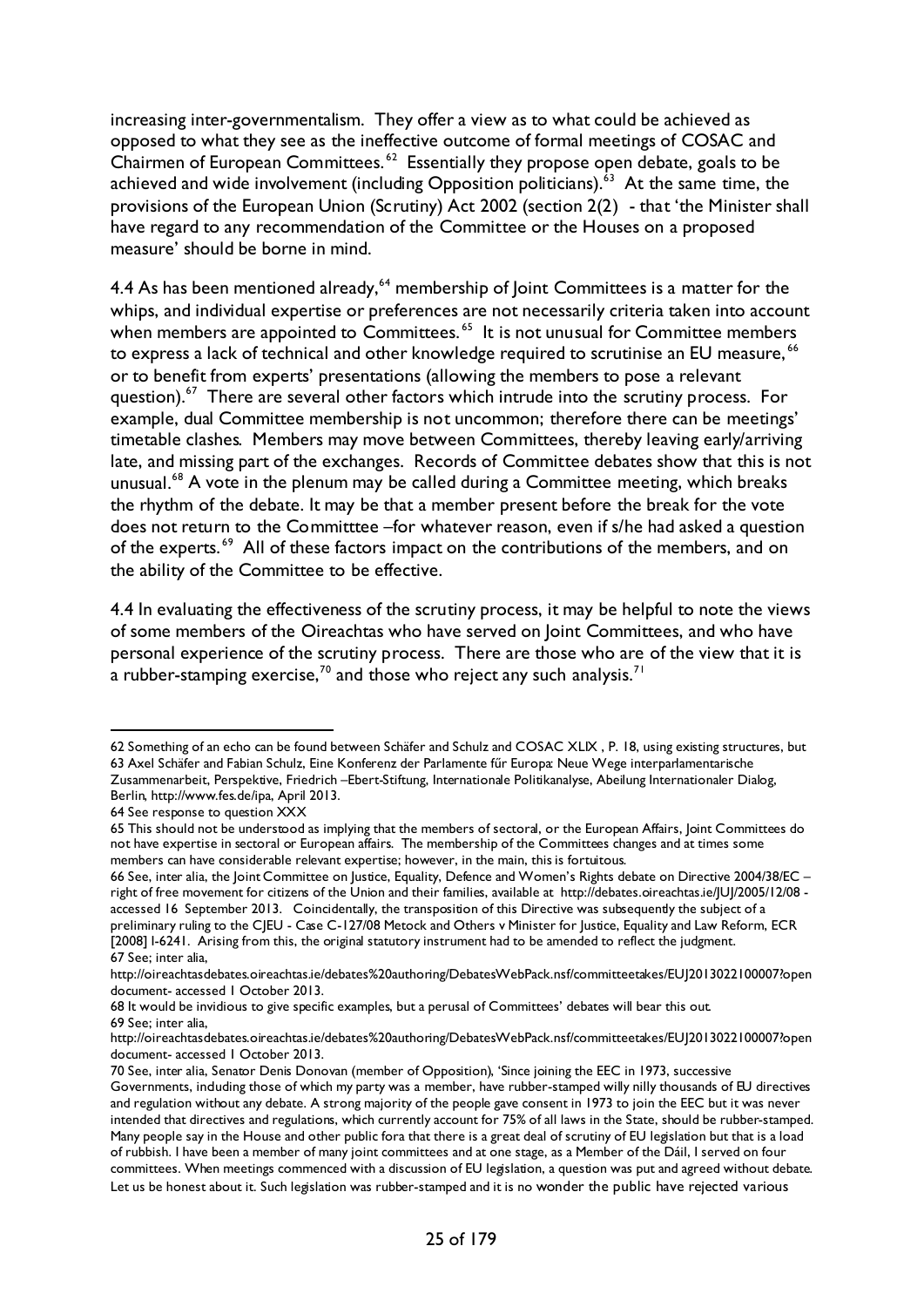4.5 There is considerable consensus among observers and commentators that the Dáil is not able to hold the Government to account. This arises from a combination of factors, inter alia., the concentration of power in the Cabinet (as per the Constitution, 15 out of 166 members). This is a major factor in the actual imbalance between the Government and Parliament.<sup>72</sup> As part of the 'management' of the current economic crisis, the Economic Management Council (EMC) has been formed, thus reducing the cohesion of the Cabinet in terms of information flow and decision-making, while Cabinet collective decision-making remains. $^{73}$  $^{73}$  $^{73}$ 

4.6 Other factors include the strong whip system; the multi-seat constituencies (pitting party colleagues against each other). Voting against a party position results in the loss of the party whip, with obvious consequences including loss of membership of Oireachtas committees.

4.7 One example of the inability to hold the Government to account, is the lack of power of either the Oireachtas Committees or the Dáil to change or amend the Government's budgetary proposals, as noted by the European Parliament Budget Committee.<sup>[74](#page-25-2)</sup> Added to this, there has been an increase in the use of the guillotine.<sup>[75](#page-25-3)</sup>

4.8 That said, it is worth noting that in 2012 11 Sectoral Joint Committees had 28 pre-Council meetings with 10 Ministers and three Ministers of State. [76](#page-25-4)

Given the actual situation as outlined, it seems reasonable to suggest that the efficacy of political dialogue between the Houses of the Oireachtas and EU institutions has to depend

-

treaties because they have not been consulted. Their public representatives in both Houses do not debate directives and regulations in the way they should. Senator Daly is again correct in what he is trying to achieve in this regard.' Seanad Debates, 20 August 2013 – available at

[http://oireachtasdebates.oireachtas.ie/debates%20authoring/debateswebpack.nsf/takes/seanad2013082000028?opendocumen](http://oireachtasdebates.oireachtas.ie/debates%20authoring/debateswebpack.nsf/takes/seanad2013082000028?opendocument) [t](http://oireachtasdebates.oireachtas.ie/debates%20authoring/debateswebpack.nsf/takes/seanad2013082000028?opendocument) – last accessed 21 October 2013.

<sup>71</sup> David Staunton, T.D., member of one of the coalition parties and chairman of the Oireachtas Committee on Justice, Defence and Equality and chairman of the group of committee chairs, offered a contrary view, EU legislation is never merely rubber-stamped, The Irish Times, 6 September 2013. The Reports on European Scrutiny (now in their 9th iteration) also provide an assessment of the scrutiny process - available o[n http://www.oireachtas.ie](http://www.oireachtas.ie/) .

<span id="page-25-0"></span><sup>72</sup> It is interesting to note that the website of the Joint Committee on European Affairs describes itself as playing 'a key role in informing debate on the European Union in Ireland by fully considering important EU developments and initiatives affecting Ireland and in holding the Government to account in Ireland's relations with Europe – available on [http://www.oireachtas.ie/parliament/oireachtasbusiness/committees\\_list/eu-affairs/role/](http://www.oireachtas.ie/parliament/oireachtasbusiness/committees_list/eu-affairs/role/) - accessed 2 October 2013.

<span id="page-25-1"></span><sup>73</sup> <http://www.finance.gov.ie/documents/department/annualreview2012.pdf>

<span id="page-25-2"></span><sup>74</sup> Julie Smith, Ariela Huff and Geoffrey Edwards, (for the) European Parliament, Directorate General for Internal Policies, Policy Department D: Budgetary Affairs, Towards a more comprehensive, strategic and cost effective EU Foreign Policy - The Role of National Parliaments and the European Parliament, p.41, available a[t http://www.europarl.eu/studies](http://www.europarl.eu/studies) -accessed 14 March 2012.

<span id="page-25-3"></span><sup>75</sup> <http://www.irishtimes.com/news/politics/oireachtas/proposals-for-d%C3%A1il-reform-just-don-t-cut-it> – accessed 27 September 2013. Barret op. cit. (2013).

<span id="page-25-4"></span><sup>76</sup> 10th Report, pp 12-13 – although it should be noted that 'the Minister shall have regard to the recommendations....'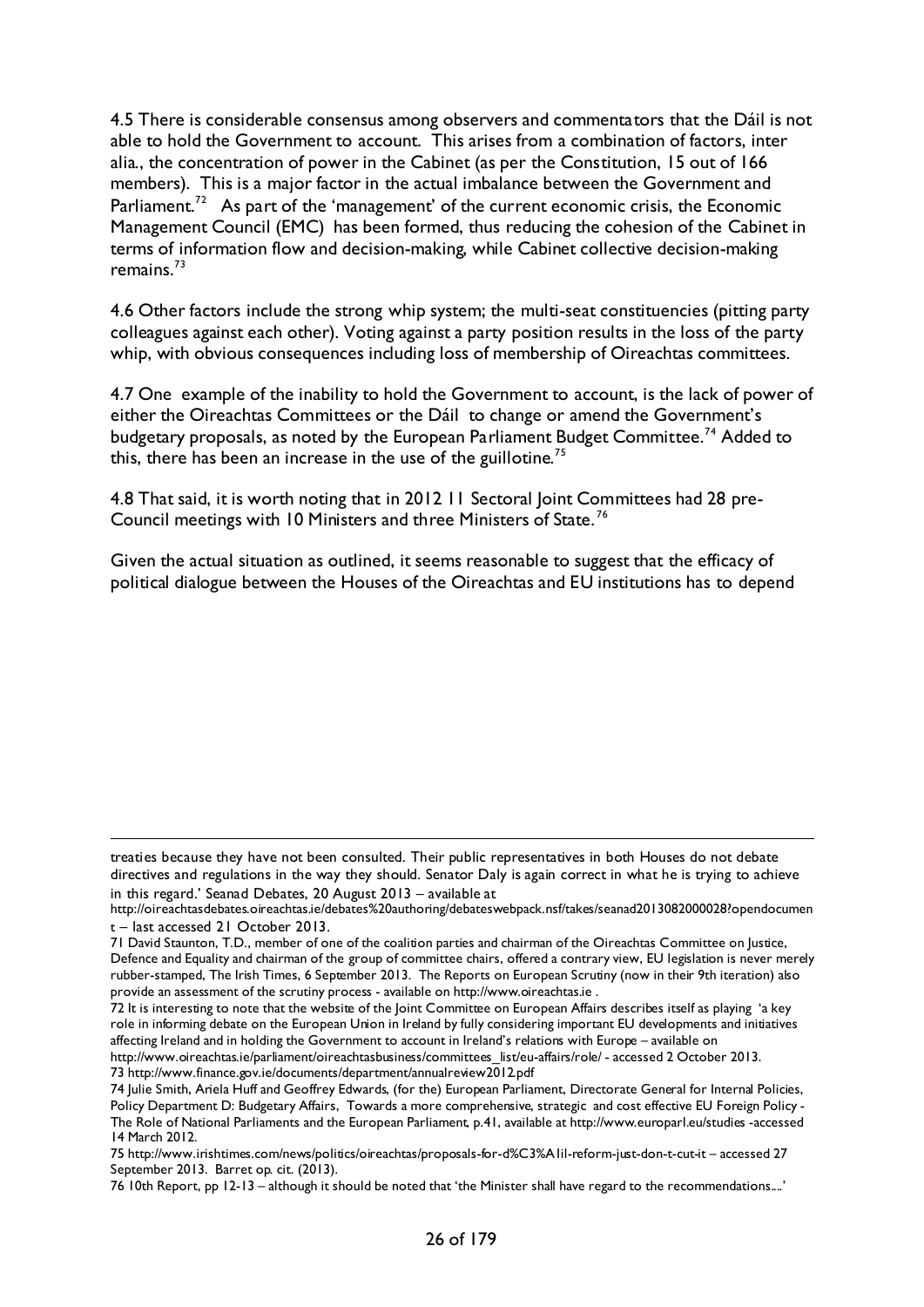on taking advantage of opportunities as they arise. These opportunities are both formal<sup>[77](#page-26-0)</sup> and informal.<sup>78</sup>

One example to note is the European Parliamentary Week which the Houses of the Oireachtas described as informative and increased the level of awareness of the Europeanlevel debate. It was, however, perceived as a 'stand-alone event and did not translate into greater involvement'.<sup>[79](#page-26-2)</sup> At the same time, it is clearly an opportunity to interact with colleagues from other parliaments. Despite the positive potential (for interacting with colleagues), it was not without criticism – mainly regarding planning, too many set pieces (speeches) and using it for photo opportunities. These criticisms echo the comments of Schäfer and Schulz when commenting on the wider aspects of potential interaction.<sup>[80](#page-26-3)</sup>

#### Other possible changes

5.1 One change that could be considered could be the setting up of a dedicated forum (Committee) to deal solely with scrutiny of European developments. To be effective such a Committee would need to have what the Minister of the day, in 1972, referred to as 'adequate' resources.

accessed 27 September 2013.

<span id="page-26-2"></span>79 COSAC XLIX p. 17.

<span id="page-26-0"></span> <sup>77</sup> For example, at meetings of COSAC – see, inter alia, Eighteenth Bi-annual Report COSAC XLVIII -Developments in European Union Procedures and Practices relevant to Parliamentary Scrutiny, , European Parliament Interparliamentary Committee meetings, - see European Parliament, Directorate General for the Presidency Relations with National Parliaments Legislative Dialogue, Unit, European Parliamentary Week, on the European Semester for Economic Coordination, 28—30 January 2013, where European Parliament Committees on Economic and Monetary Affairs, on Budgets and on Employment and Social Affairs were actively involved available at <http://www.europarl.europa.eu/document/activities/cont/201301/20130124ATT59752/20130124ATT59752EN.PDF> -

<span id="page-26-1"></span><sup>78</sup> For example, attendance at meetings of Joint Committees by MEPs from the island of Ireland is provided for in the Orders of Reference; other MEPs may be invited by Joint Committees to attend the meetings. This facilitates interaction between national and European parliamentarians, and has the potential to broaden the discussion (and influence).

<span id="page-26-3"></span><sup>80</sup> Op. cit.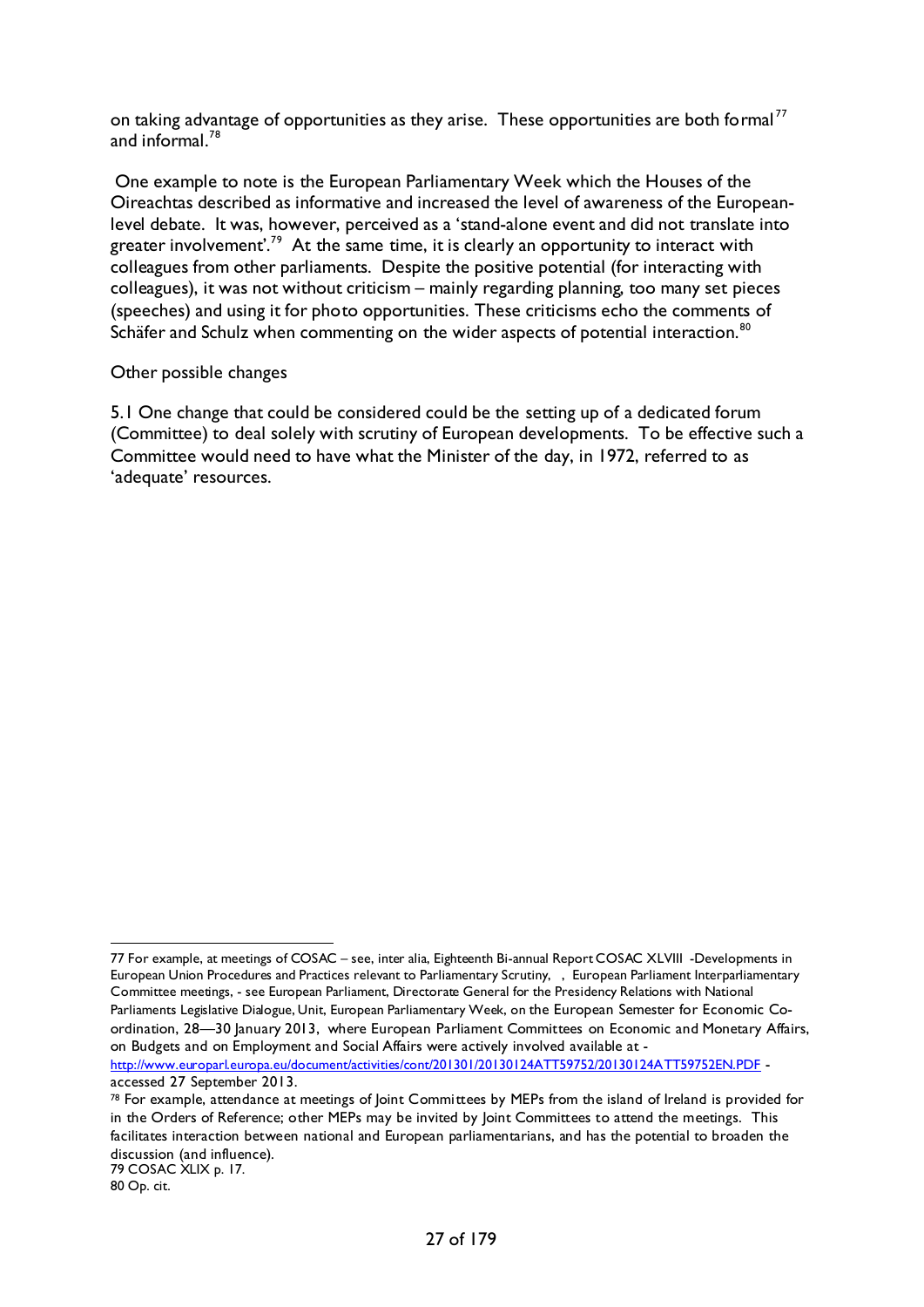### <span id="page-27-0"></span>**Richard Corbett—Written evidence**

Reforms over the last two decades, culminating in the Treaty of Lisbon, have established a *dual accountability*, as the basic mode of EU accountability. It requires that proposals are:

- approved by a large majority (QMV = 74% of the votes) in the Council, composed of national ministers accountable to national parliaments
- not rejected by the European Parliament, composed of directly elected MEPs

This applies notably in the EU's ordinary legislative procedure, budget procedure and for the approval of significant international agreements entered into by the Union. There are exceptions, in which the European Parliament has a lesser role and/or where unanimity is required in the Council, but in all cases, ministerial approval in the Council is required**[81](#page-27-1)**.

#### **It is therefore natural that a national parliament's main opportunity to shape or reject European legislation rests with its ability to determine its minister's position and hold him or her to account.**[82](#page-27-2)

The Lisbon treaty brought in reforms intended to facilitate such national parliamentary scrutiny. National parliaments must now receive all legislative and budgetary proposals eight weeks in advance of Council deliberation on the matter, giving them more time to examine proposals (and possibly discuss them with their minister), shaping the position that their country will adopt in Council.

Shaping their minister's position is actually more important than the new right to formally object to a proposal if they consider that it violates the principle of subsidiarity (the "*yellow card*" and "*orange card* procedures"), which has received so much attention. These days, EU legislation is increasingly about modifying existing EU legislation, not about extending the EU's remit into new fields<sup>83</sup>. The argument about whether the EU should deal with the subject was settled long ago. That is why there has only been one "yellow card" procedure so far, (which resulted in the Commission withdrawing its proposal) and the "orange card" has never been deployed.

In any case, given the high level of support needed in the Council to accept proposals, a *de facto* "red card" can be deployed there - by a minority of ministers if there is doubt about subsidiarity, or indeed about proportionality or the substance of a proposal.

**But the procedures, methods and traditions for holding ministers to account and**  shaping their mandate vary considerably -- and they are evolving. More parliaments are beginning to follow the Nordic model of ministers appearing before the appropriate parliamentary committee, before they catch the plane to Brussels, to explain, justify (and sometimes even receive approval) for the line they intend to take. For instance, the Irish parliament changed its procedures in this direction last year.

<span id="page-27-1"></span><sup>81</sup> An exception is where Council has delegated powers to the Commission, though even here it usually retains a power to intervene

<span id="page-27-3"></span><span id="page-27-2"></span><sup>82</sup> This also applies to "intergovernmental" activities, and to the European Council.

<sup>83</sup> An exception might be some of the current proposals for financial sector regulations.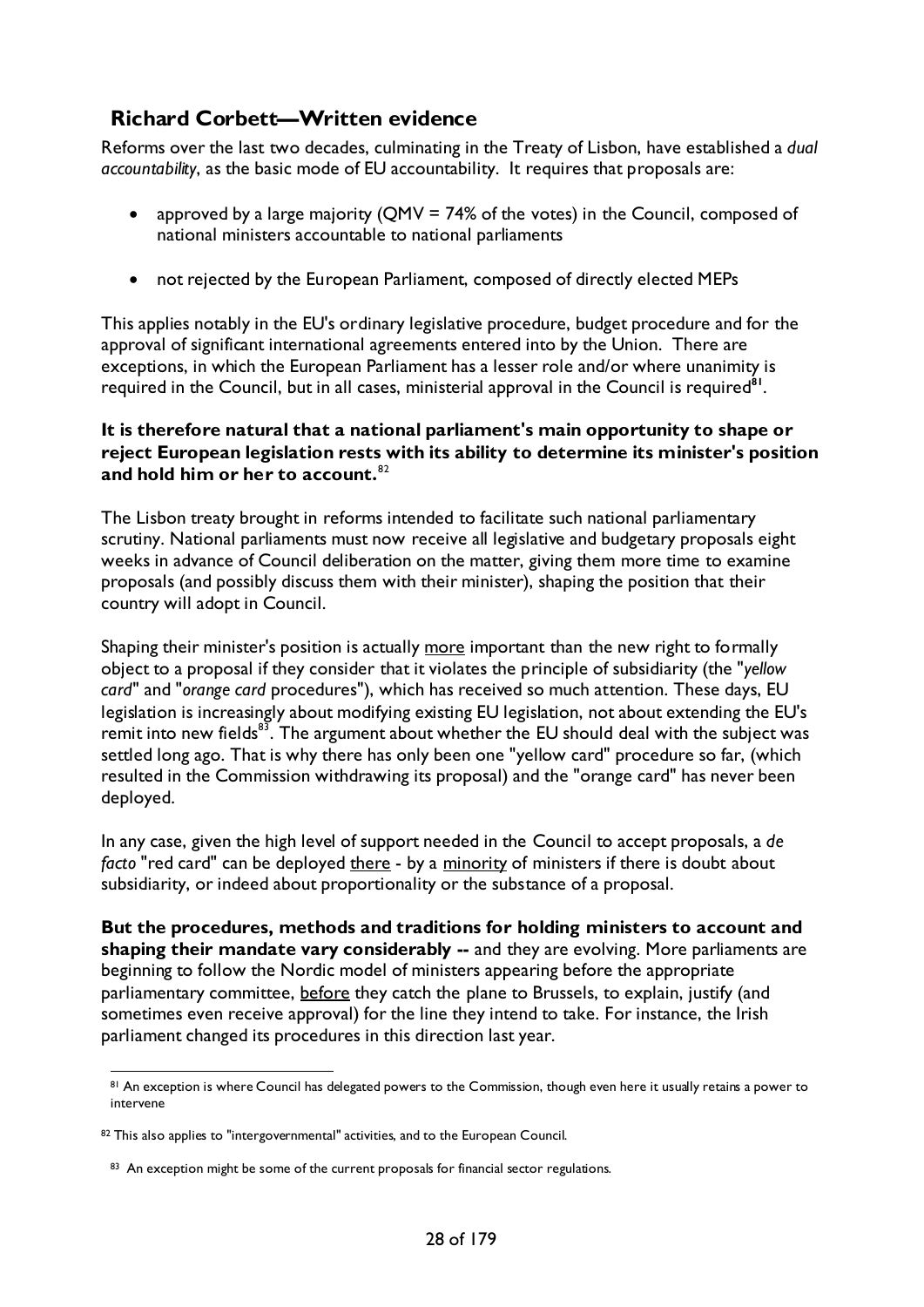Some national parliaments, however, do very little, and arguably this is where there is a democratic deficit to be found: some governments (admittedly, elected governments) can act at European level with very little parliamentary scrutiny. The UK is a country where there is surely room for improvement, perhaps, like Ireland, drawing on the Nordic experience.

#### National parliaments together at EU level

Less promising, but often suggested, is the route of creating some sort of new parliamentary body at European level composed of representatives of national parliaments. There are already such bodies: COSAC, Joint Conference on CFSP & CSDP, Joint Committee Meetings on the European Semester, on Europol, and others, as well as the new "Conference" under Art 13 of the Fiscal Stability Treaty.<sup>[84](#page-28-0)</sup>

These Inter-parliamentary bodies are used as forums, and as venues to hear reports, ask questions, and hold debates. They are useful for networking and for those most involved in these issues in each parliament to get to know each other and understand each other better. **However, none of them have a decision-taking role on legislation, budgets, appointments or dismissals, for good reasons:**

- Several national parliaments take the view that they mandate their ministers to take decisions in the Council and they would have a procedural/constitutional problem with simultaneously mandating some of their own members to take a decision in another EU body, acting separately from their government.
- Indeed, mandated MPs and Ministers, if taking decisions, would presumably vote the same way (duplication). If they didn't, then there would be a domestic political disagreement between parliament and government being played out on the European stage instead of being solved domestically.
- It would be unwieldy: experience with the pre-1979 EP, which was composed of delegations from national parliaments, showed that on particular days entire national delegations would be absent due to important events in their national parliament, thereby making deliberations unrepresentative and majorities haphazard.
- It would make the EU's institutional system, that is already difficult for the public to understand, even more complex, creating a new decision taking body alongside the Council, whose members are already accountable to national parliaments, and the directly elected EP.

Nonetheless, stronger reporting requirements to the appropriate inter-parliamentary body with questioning and debates, could be provided for. They should be seen as complementing, not replacing, national parliamentary scrutiny of European affairs. They can deepen the

<span id="page-28-0"></span><sup>84</sup> The Lithuanian Parliament is set to host an initial meeting of the Art 13 Conference, during its government's EU Councilpresidency, in Vilnius in October. The Speakers/Presidents of all 43 chambers of the national parliaments agreed at their meeting in April in Nicosia that the Art 13 Conference should involve the Parliaments of all MS (not just signatories of the Fiscal Stability **Treaty**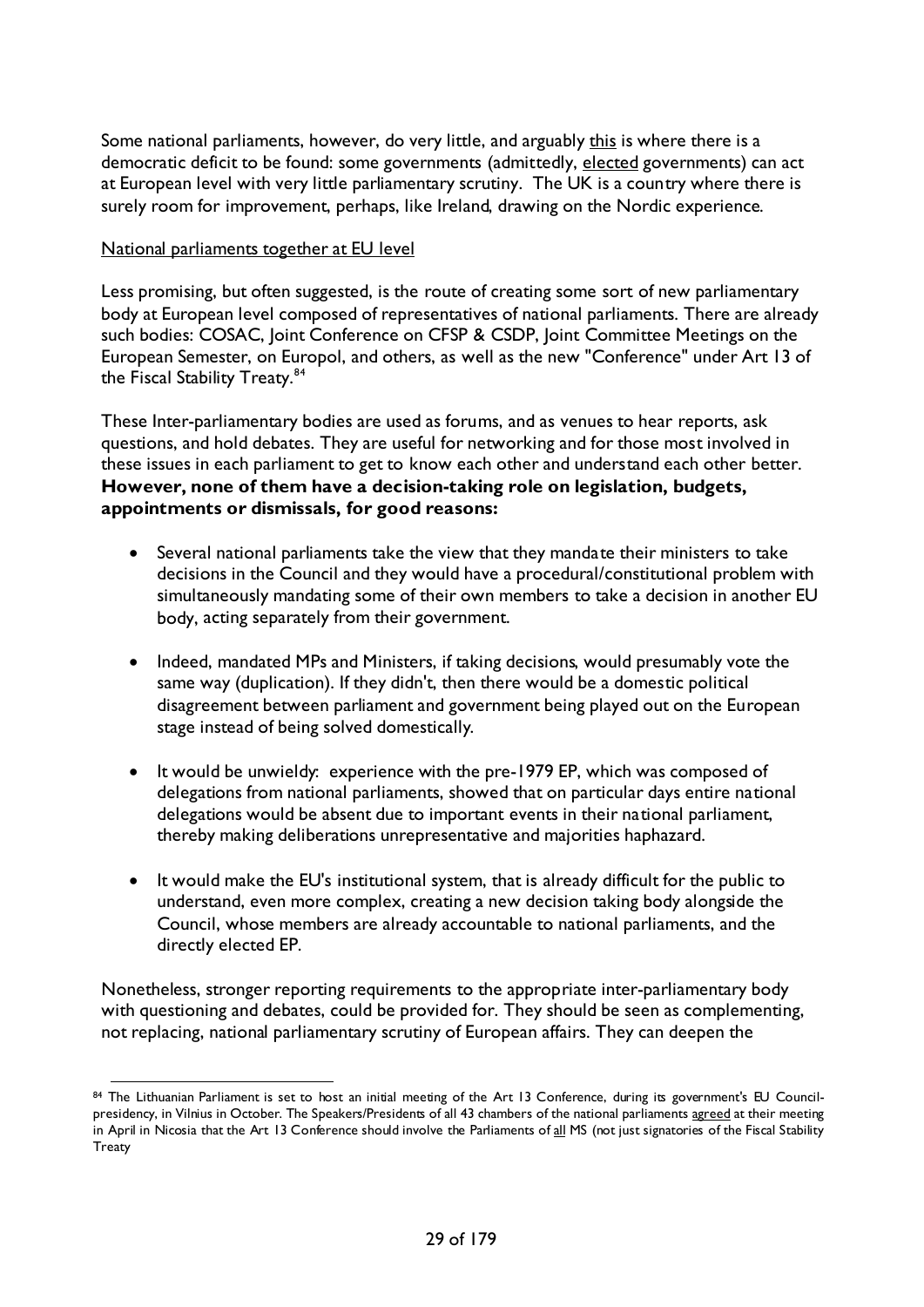understanding and increase the amount of information available to national parliamentarians. But the final decisions to be taken are for each parliament separatel Deepening EMU

Does the deepening of EMU change all this? Is it qualitatively different? True, we are dealing with decisions that are not necessarily legislative (banking supervision, macroeconomic coordination, etc) and also with subjects that are key national responsibilities, set in a European context. As President Van Rompuy (himself a former Speaker of a national parliament) said:

"Of course, as a general rule, accountability for national decisions is via national parliaments, and that of European decisions is ensured jointly by the European Parliament and the Council, whose ministers are accountable to national parliaments **– a double safeguard, but a dual complexity.** And when a decision involves both national and European competences, it becomes even more complicated. And that's exactly what's happening these days." [85](#page-29-0)

But the key is still to ensure that, whether they are scrutinising a national decision by their government, or their government's participation in a European decision, national parliaments are able to ensure accountability and have the tools to do so. The key tool-- the ability to scrutinise their national minister -- is for each Member State to organise in respect of its own constitution and parliamentary tradition. It does not require a European rule to do so.

20 September 2013

<span id="page-29-0"></span><sup>85</sup> Speech at the Brussels Think Tank Dialogue on 22 April 2013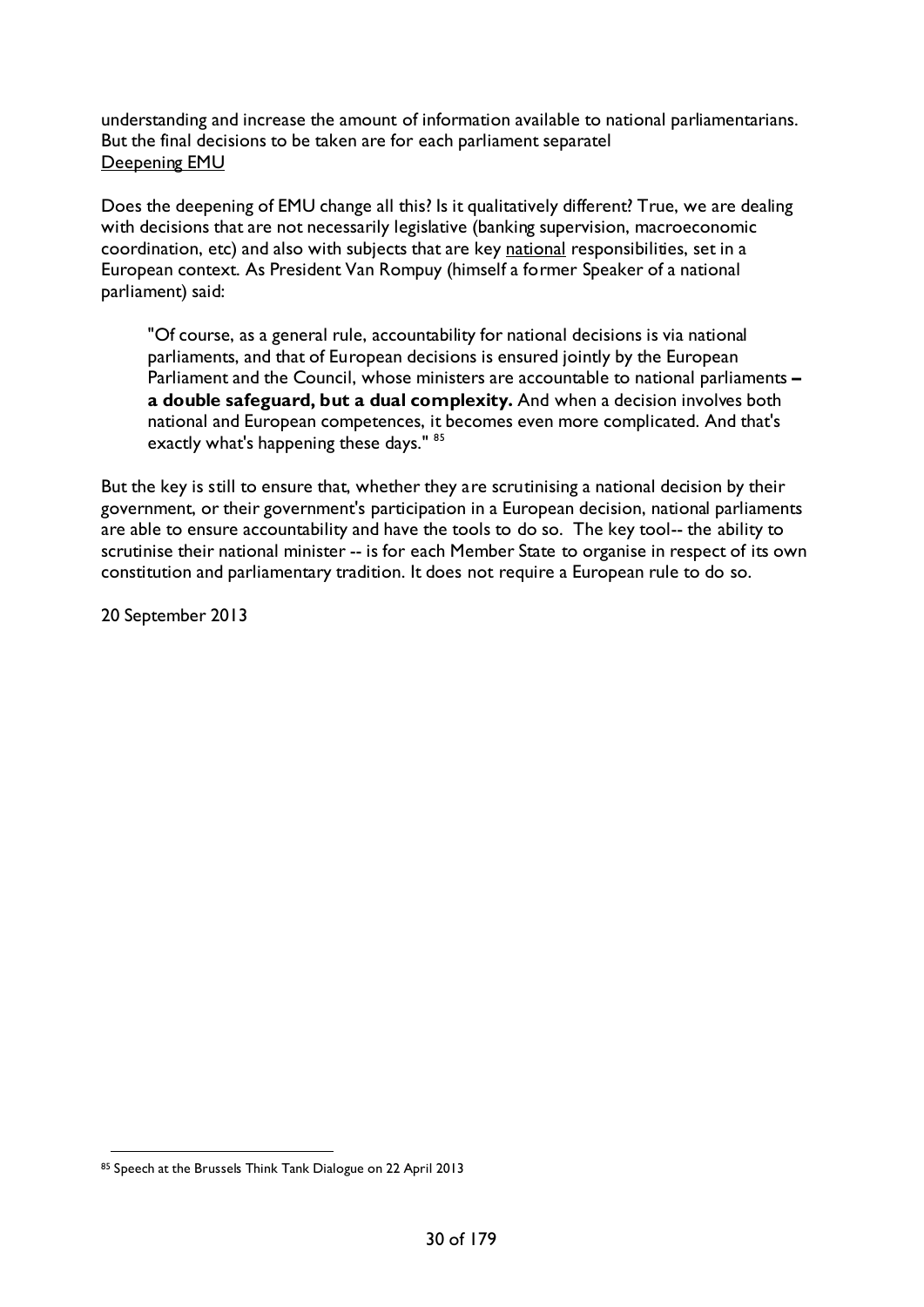# <span id="page-30-0"></span>**Ian Cooper, University of Oslo—Written evidence**

### **Lessons of the First Yellow Card: How National Parliaments Can Wield More Influence in the EU**

#### **Summary**

This submission addresses one aspect of the role of national parliaments in the EU – their use of the "yellow card" mechanism to influence the EU's legislative process. This is a new power which national parliaments have used only once. However, in that case, in May 2012, they successfully forced the Commission to review a legislative proposal, which was subsequently withdrawn. The evidence presented here is drawn from my own research, based on interviews with direct participants; it is to my knowledge the only in-depth study of the process that led to the first yellow card. It is an episode that yields numerous insights and practical lessons as to how national parliaments can use this power to wield greater influence in EU politics. The most important finding is this: the yellow card was not a coincidence resulting from numerous parliaments deciding in isolation to object to the proposal. The yellow card happened because national parliaments coordinated with one another to an unprecedented degree.

### **Background**

The Treaty of Lisbon created an "early warning mechanism" that empowered national parliaments to raise objections (in the form of "reasoned opinions") to new EU legislative proposals which they believe violate the principle of subsidiarity. These reasoned opinions count as "votes" against the proposal if they are submitted in the first eight weeks after it is proposed; (each national parliament is allotted two votes – two for a unicameral parliament, one vote for each chamber in bicameral systems). If the equivalent of one third of national parliaments raise objections (a "yellow card"), the Commission must review the measure, and if a majority do so (an "orange card") this triggers an immediate vote in the Council and the European Parliament, either of which may reject the measure. The first yellow card occurred in May 2012, after twelve parliamentary chambers from across the EU – seven unicameral parliaments and five single chambers from bicameral systems – passed reasoned opinions in response to the proposed Monti II regulation regarding the right to strike, amassing a total of 19 votes and surpassing the threshold for a yellow card, which was then 18 votes. (It is now 19 votes, after the accession of Croatia.) Table 1 details which parliaments passed reasoned opinions, the value of their votes, the dates on which each made the political decision to adopt a reasoned opinion, the dates of formal adoption, and the total number of reasoned opinions adopted by each chamber up to the end of 2012.

| Parliament/Chamber         | <b>Number</b>  | Date of     | Date of     | Total     |
|----------------------------|----------------|-------------|-------------|-----------|
|                            | of             | Decision to | Formal      | Reasoned  |
|                            | <b>Votes</b>   | Draft/Adopt | Adoption of | Opinions  |
|                            |                | Reasoned    | Reasoned    | 2010-2012 |
|                            |                | Opinion     | Opinion     |           |
| <b>Denmark</b>             | $\overline{2}$ | 20 April    | 3 May       | 6         |
| <b>French Senate</b>       |                | 25 April    | 22 May      | ш         |
| Sweden                     | 2              | 26 April    | II May      | 34        |
| <b>Polish Lower House</b>  |                | 27 April    | 11 May      | 10        |
| <b>UK House of Commons</b> |                | 9 May       | 22 May      | 9         |
| Luxembourg                 |                | 14 May      | 15 May      |           |

Table 1. Parliamentary Chambers that adopted Reasoned Opinions on Monti II (2012)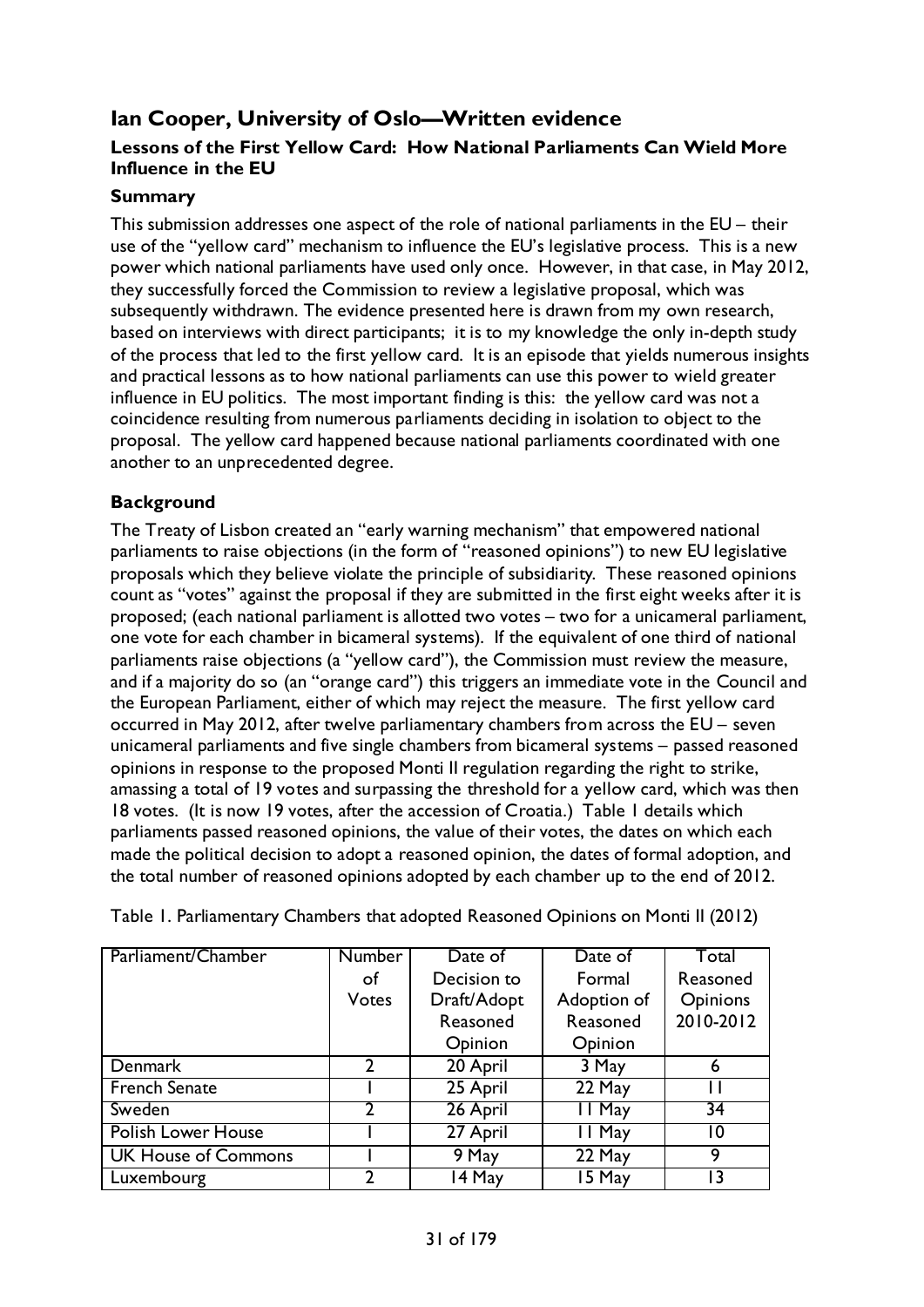| Latvia                  |    | 18 May | 21 May |   |
|-------------------------|----|--------|--------|---|
| Malta                   | 2  | 21 May | 22 May |   |
| Belgian Lower House     |    | 22 May | 22 May | Q |
| Netherlands Lower House |    | 22 May | 22 May |   |
| Total                   | 19 |        |        |   |

A number of lessons may be drawn from the experience of the first use of the yellow card:

1. An unpopular EU proposal can provoke significant opposition. The proposed Monti II regulation attempted to reconcile the right to strike with the EU's economic freedoms in light of the decisions of the European Court of Justice (e.g. the Laval case). However it was widely disliked on the left because it was seen as placing limits on the right to strike, and more generally as interfering in member states' powers to organize their own labour markets.

2. Concerns about whether a proposal violates the principle subsidiarity can overlap with broader concerns about its legal basis, proportionality, or policy effectiveness. As required by the treaty, national parliaments objected to Monti II on subsidiarity grounds, but these were often directly connected to concerns that its legal basis was flawed (in particular the alleged misuse of Art. 235, the "flexibility clause") or that its policy content was confusing and would not achieve its intended purpose of clarifying EU law in this field.

3. The eight-week deadline is not an insurmountable obstacle. The Commission formally proposed the Monti II regulation on March 27, 2012, commencing the eight-week review period. This set May 22 as the deadline within which national parliaments needed to accumulate the necessary 18 votes in order to achieve a yellow card. As Table 1 shows, this threshold was not surpassed until the very last day, with the passage of reasoned opinions in the lower house of the Belgian and Netherlands parliaments.

4. One parliament can play a significant leadership role. In this case, it was the Danish parliament. The members of the Danish European Affairs Committee were unanimous in their opposition to Monti II, and so decided early not only that they would pass a reasoned opinion themselves, but that they would encourage other national parliaments to do the same, with the deliberate goal of attaining a yellow card. They were the first chamber to draft a reasoned opinion (on April 20), which was quickly translated into English and unofficially circulated to other national parliaments' delegations at a COSAC interparliamentary conference which took place in Copenhagen on April 22-24, in the middle of the review period.

5. Face-to-face meetings and personal contacts between members of different national parliaments can facilitate cooperation. COSAC is a twice-yearly conference which brings together members of the European Affairs Committees of the national parliaments of the EU, plus the European Parliament. The COSAC meeting that took place in Copenhagen during the review period for Monti II allowed many parliamentarians to discuss it on a personal, face-to-face basis on the margins of the conference. This was the case even though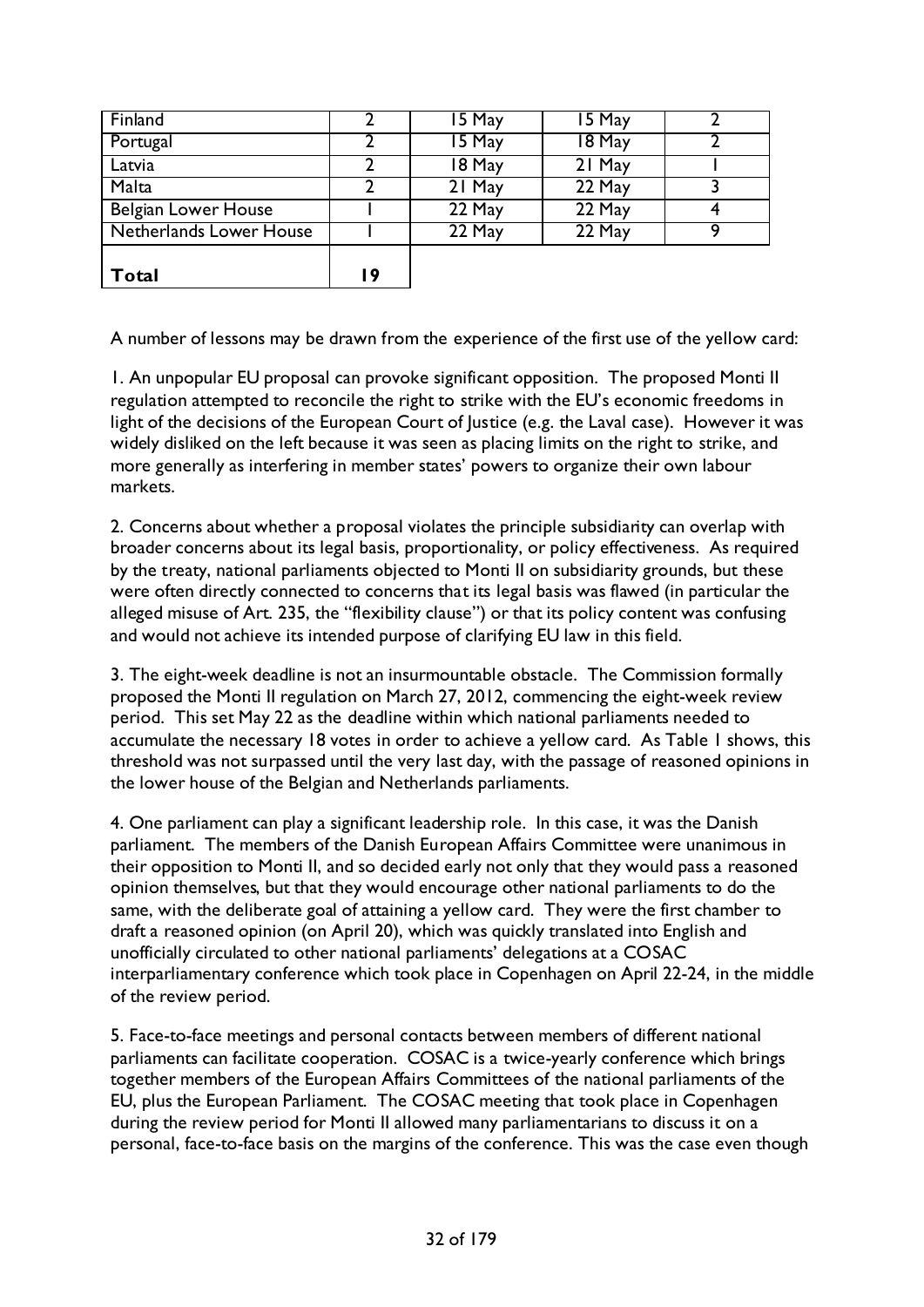neither the Monti II proposal nor more general issues of subsidiarity scrutiny of EU legislation were on the official agenda of the meeting.

6. Opposition to a proposal can build momentum towards the end of the eight-week review period. A closer look at Table 1 shows a pattern in the timing and sequence of the reasoned opinions. After Denmark, in the period from late April to mid-May, reasoned opinions were produced by five of the parliamentary chambers that most frequently do so: the French Senate, the Swedish parliament, the Polish Lower House, the UK House of Commons, and the Luxembourg parliament. Then in the final week before the deadline, there was a sudden rush of six additional reasoned opinions, five of which emerged from parliamentary chambers that seldom produce them – those of Finland, Portugal, Latvia, Malta, and the Belgian Lower House. (The last chamber, the Netherlands lower house, deviates from the pattern.) What this suggests is that there was a "bandwagoning" effect: the later chambers took action in the knowledge that a yellow card was likely, as they could see that the vote count was approaching the threshold even as the deadline was looming.

7. The National Parliament Representatives in Brussels played an indispensable role by sharing with one another real-time information about the state of play regarding the scrutiny of Monti II in their respective parliaments. Only with this network of representatives in place was it possible to compile an accurate and up-to-date picture of the likelihood of a reasoned opinion from each chamber, and thus a rough "vote count" as the process unfolded. and thus the knowledge that a yellow card was within reach. The representatives shared this information with their home parliaments, whose decision whether to act was influenced by the knowledge that the yellow card was within reach.

8. IPEX did not have timely information for all parliaments during the process. While the IPEX (Inter-Parliamentary Exchange) website is a crucial tool for the exchange of information between parliaments and its dissemination to the public, it is not always up to date. This is due to the fact that many parliaments do not report a reasoned opinion until it has been formally adopted, even if the effective decision was made days or weeks earlier (see Table 1); in addition, sometimes the parliaments do not transmit their reasoned opinions to IPEX in a timely fashion. The crucial conduit of information between parliaments during the yellow card process was not IPEX but rather the network of national parliament representatives in Brussels. The general public was unaware that a yellow card was imminent.

9. Parliaments from small member states have disproportionate weight in the process. It is notable that the early warning mechanism treats all parliaments equally, regardless of the population size of the member states. The votes of the unicameral parliaments of some of the smallest states in the EU (Luxembourg, Latvia, Malta) counted for twice as much as the UK House of Commons.

10. The Yellow Card is not a veto, but it sends a very strong message. Under the rules, a yellow card only obliges the Commission to review the proposal, after which it has three options: it may maintain, amend or withdraw. In the event, the Commission decided to withdraw, but claimed that it was doing so not because of the subsidiarity objections of national parliaments, but due to opposition in the Council and the European Parliament. Indeed, considering that the proposal would have required unanimity in the Council (as it was based on Art. 235, the "flexibility clause") it seems quite unlikely that it would have ever been passed. Even so, the yellow card arguably forced the hand of the Commission by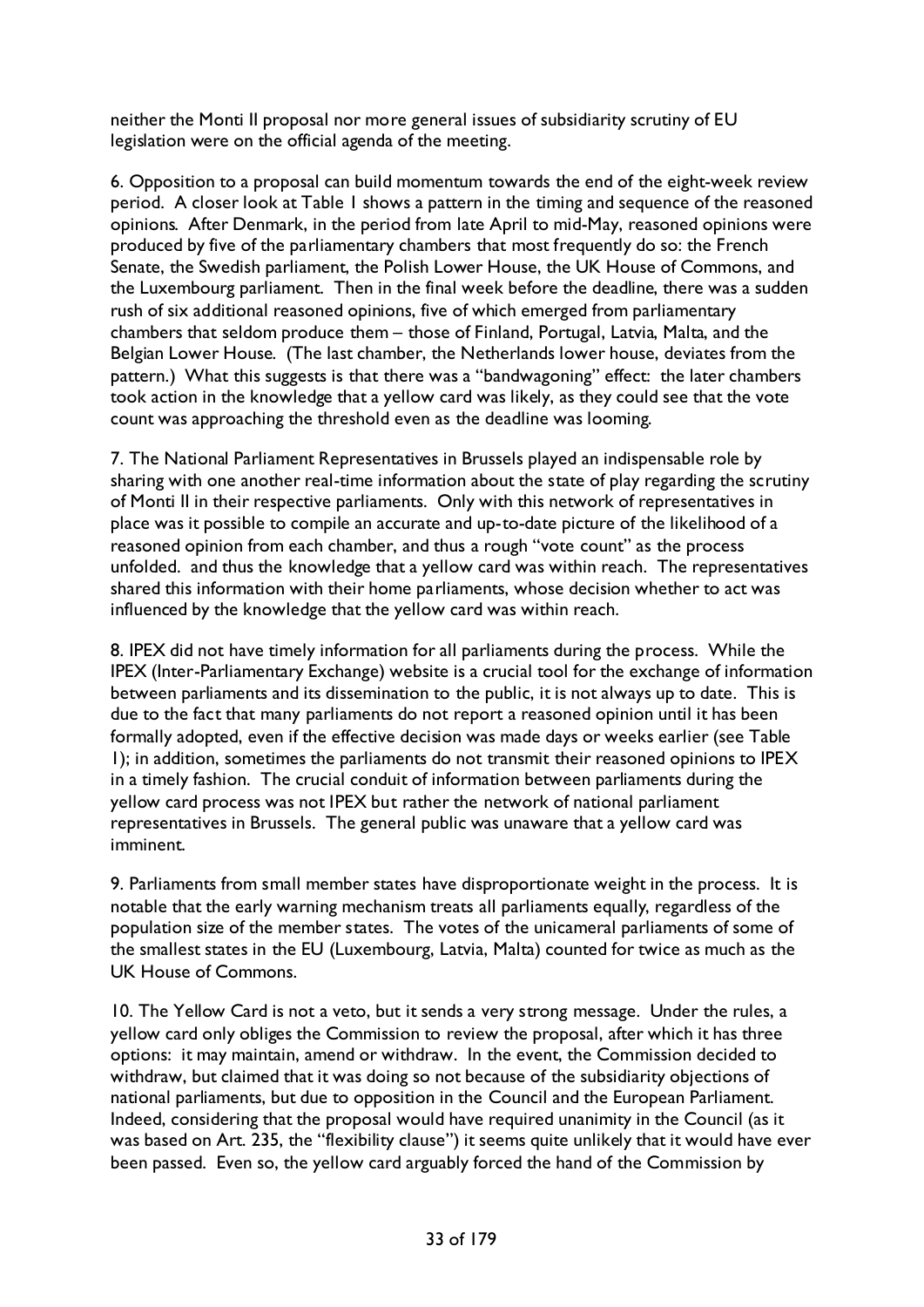requiring it to formally review the measure and make a positive decision about its fate; it might otherwise have been quietly shelved rather than formally withdrawn.

11. The yellow card can have an impact even if the Commission does not agree with national parliaments' interpretation of subsidiarity. The Commission rejected national parliaments' arguments that the Monti II regulation violated the principle of subsidiarity, maintaining that the EU legislation was indeed necessary in this case. This is unsurprising, given that the Commission wishes to maintain its freedom of action in future cases. However, the logic of the early warning mechanism is that the Commission does not have a monopoly of wisdom when it comes to interpreting the subsidiarity principle; rather, its arguments must be tested in a political process involving national parliaments, which may well take a different view. In this case, the Commission's arguments were tried and found wanting.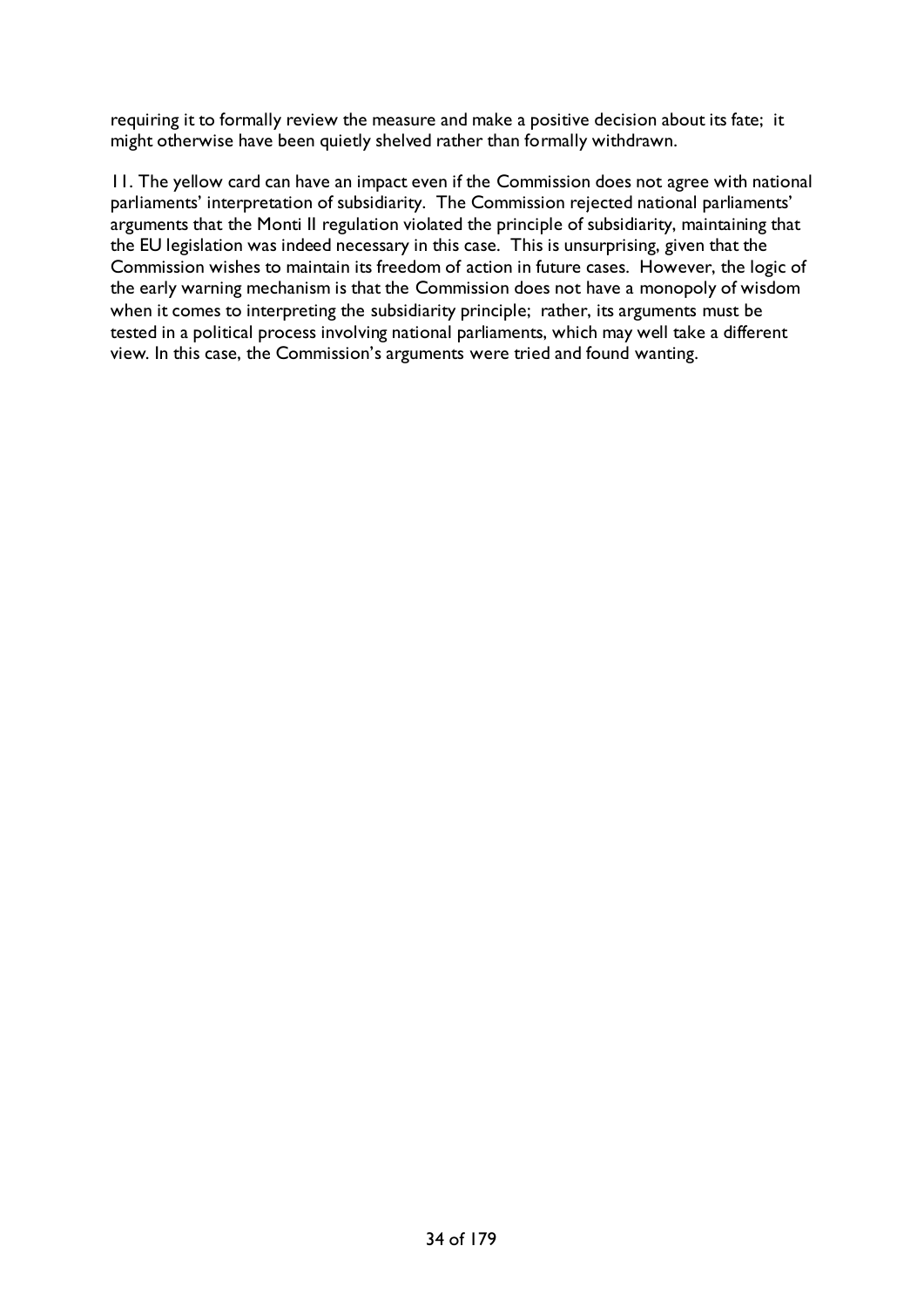### <span id="page-34-0"></span>**Ben Crum, Vrije Universiteit Amsterdam and John Erik Fossum, University of Oslo—Written evidence**

The responses below follow the provided format and are based on the findings of a collective volume that was published this summer at the Press of the European Consortium of Political Research, Practices of inter-parliamentary coordination in international politics. The European Union and beyond (eds. Crum & Fossum)

(http://press.ecpr.eu/book details.asp?bookTitleID=55). This volume includes contributions from eighteen European political scientists who examine the challenges for parliamentarians who operate in an internationalizing context.

1. National parliaments in the EU framework: what role?

1.1. National parliaments play an indispensable role in the multilevel configuration of the European Union. Even if decision-making powers are shifted to the EU-level, national parliaments remain the main repository of political allegiance and the focal-point for democratic will-formation.

1.2. As is well-captured by Article 8A of the Treaty of Lisbon, representation through the national parliaments is actually one of two channels of democratic representation in EU decision-making. The other channel runs though the European Parliament.

1.3. Both channels are needed. For normative and practical reasons (sheer scope and density of EU decision-making), a supranational parliament like the EP is required to represent the citizens at EU-level, for transnational political debate, and for holding the EU to account. At the same time, it is clear that the EP cannot shoulder the EU's democracy legitimacy on its own but needs to be complemented by the national parliaments.

1.4. National parliaments' primary role in EU decision-making is to scrutinize the involvement of their respective national governments in EU affairs. National parliaments have steadily increased their powers in this respect – also exchanging practices with each other and employing different scrutiny templates. But whereas there has been considerable emulation and learning in terms of adopting more arduous scrutiny models, parliaments' effective scrutiny varies considerably in actual practice, across parliaments and across policy fields.

1.5. In the last two decades a second additional form of national parliamentary involvement in EU affairs has gradually emerged, through inter-parliamentary coordination and direct national parliamentary involvement in EU decision-making. This is increasingly becoming a distinct channel of influence which raises a number of important questions pertaining, among other things, to the executive-legislative relations at the member state level, notably because national parliaments through the Early Warning Mechanism can influence EU-level decisionmaking at a very early stage.

1.6. In this more complex representative configuration (with national parliaments having two ways to influence EU decision-making) a great amount of information and knowledge is circulating. In this context, a major challenge with regard to EU scrutiny now would appear to be that of prioritisation: given that EU decision-making is logically a secondary concern for national parliaments, how to make sure that time and resources are focused on the EU dossiers that most merit it (among the plethora of EU-issues going around)? Also on this challenge national parliaments are making progress by systematically scanning the EU (legislative) agenda and by developing alert mechanisms between each other.

1.7. Operating in the context of the EU multilevel political system deeply challenges the established modes of procedure of MPs. Rather than seeing their organisation as the ultimate and singular site of parliamentary sovereignty, they have to recognize that they operate in a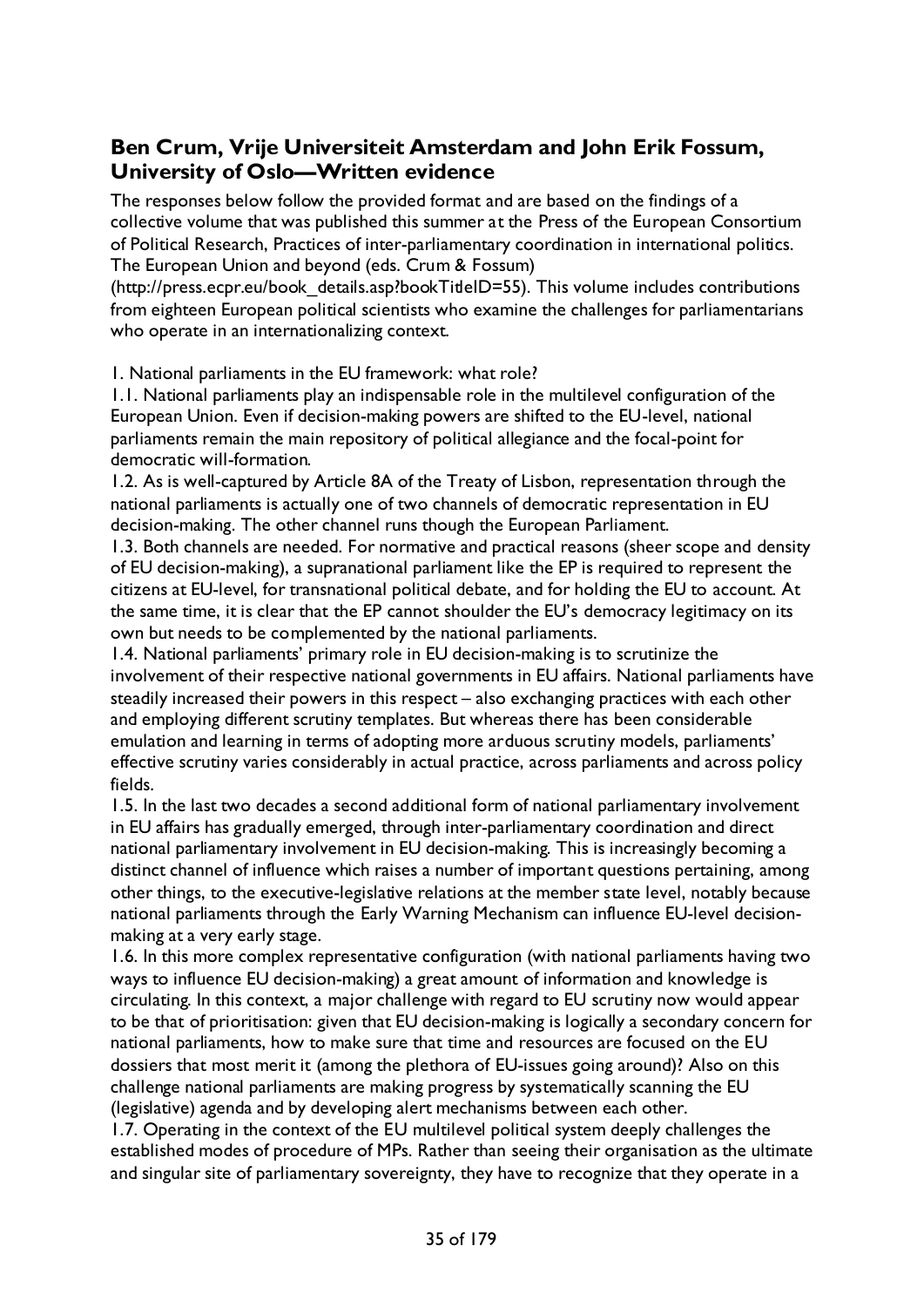network or 'field' of 28 national parliaments plus the European Parliament, none of which can effectively steer or shape European politics on its own. Collectively, however, they can determine the direction of EU politics as they are the ultimate repository of the EU's democratic legitimacy.

1.8. The development of the EU has a systemic impact on national parliaments which thus need to see each other as part of each other's operating environment and to put that fact to their advantage. The big question is then to determine how parliaments in the EU can effectively collude to (re-)gain power in the EU rather than being played off against each other. They also need to work out what this requires from MPs (in terms of functions, role conceptions and broader democratic orientations).

2. Are the treaty arrangements, particularly the yellow card procedure, working in practice? 2.1. It is still early days with regard to evaluating the effects of the Treaty of Lisbon reforms, particularly the yellow card procedure. While we see considerable variations in its use across national parliaments and over time, by now the number of reasoned opinions provoked seems to level off at around 70 per year. Notably, in May 2012, parliaments for the first time reached the required threshold for a 'yellow card' on the 'Monti II'. The Commission subsequently withdrew the proposal – even if it was not obliged to do so. This instance does however demonstrate that the EWM can have decisional effects. If one considers the practical challenges that national parliaments face, like the strict time limits and translation issues, these results are already more than many sceptical observers had expected.

2.2. The yellow and orange card procedures might lead to national parliaments unduly limiting their scrutiny to narrow readings of subsidiarity and, to a lesser extent, proportionality. Experience so far suggests however that such a fear is likely to be exaggerated. First, the concept of subsidiarity is broad enough to accommodate a wide range of concerns that national parliaments may have. Secondly, subsidiarity (in a broad sense) is indeed an apt issue for national parliaments to focus on.

2.3. However, the success of the yellow and orange card procedures is not necessarily best measured by the number of times that it is invoked. If the mechanism were to be activated too often, it would impose a major brake on the EU legislative process. Ultimately, the Early Warning Mechanism requires a 'responsible usage' that should increase the sensitivity of the Commission and the governments towards parliaments' concerns about EU legislation, but where parliaments only need to turn to its actual activation as a last resort.

2.4. Rather the main effects of the yellow and orange card procedures are likely to be anticipatory in nature: they may change the attitudes and involvement both on the side of national parliaments and on the side of the Commission (and to some extent also the other EU-institutions that are activated through the orange card). They may serve as an incentive for national parliaments to become more alert to, and also more directly involved in, EU decision-making. They encourage the European Commission to internalise the principle of subsidiarity and to anticipate the criticism of national parliaments.

2.5. For sure, the yellow card procedure has not (yet) woken up all national parliaments to EU affairs. Furthermore, experiences so far also highlight that different parliaments may have quite different – and even opposing – concerns about EU legislative proposals. Still, involvement in the yellow card procedure has brought mutual awareness and interaction between national parliaments to unprecedented levels. Thus, the procedure has clearly contributed to engaging national parliaments in EU decision-making and indeed demonstrated that they can be of consequence.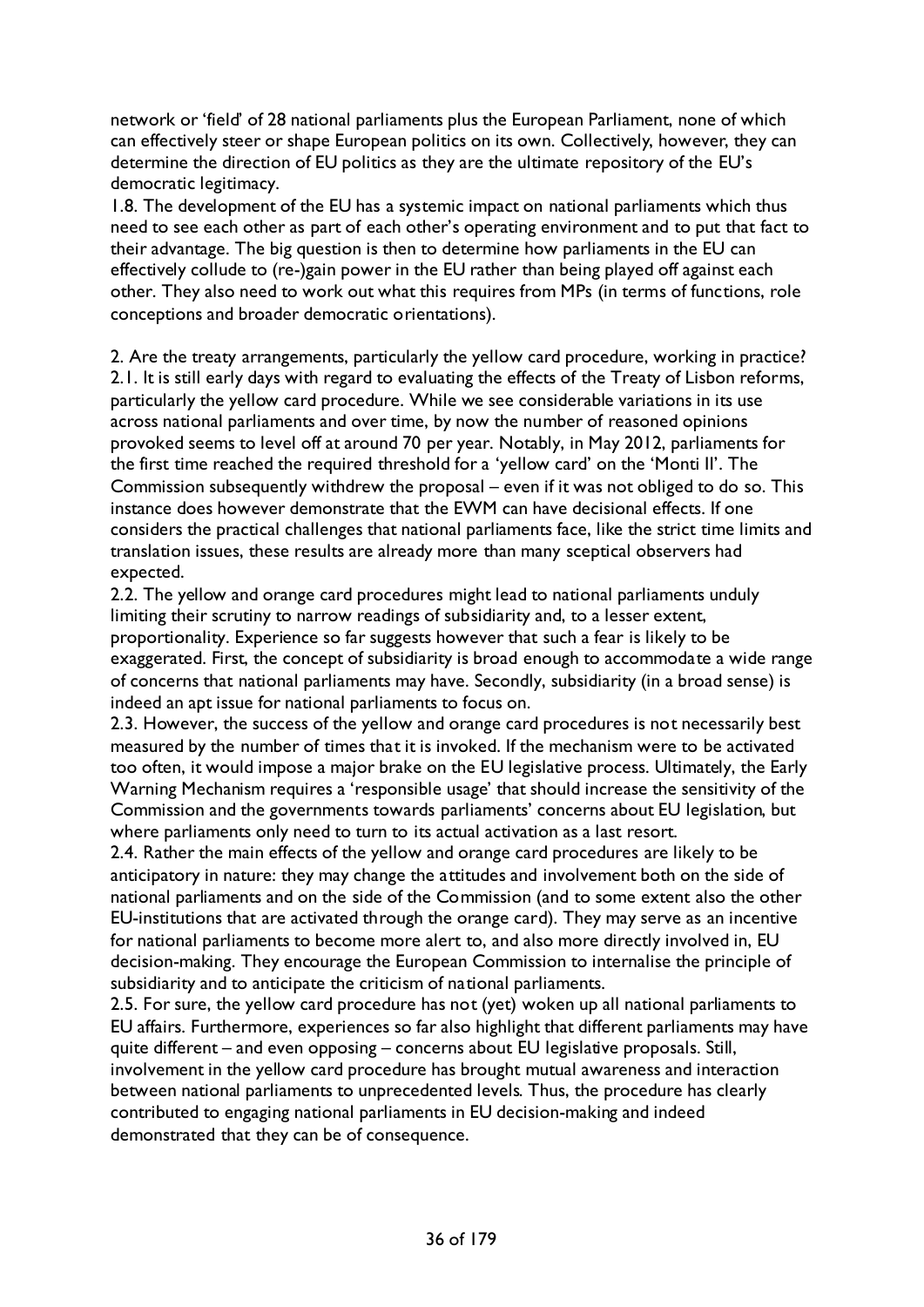3. What is the level and quality of inter-parliamentary coordination and inter-institutional dialogue?

3.1. Collective mobilization is key if national parliaments are to be effective in EU decisionmaking. National parliamentary interaction with the EP will also, on balance, add to that. 3.2. For different policy issues, we find that different platforms and networks facilitate the collective mobilization of MPs. For some generic EU issues, like the scrutiny of EU affairs and the use of the Early Warning Mechanism, COSAC may be the obvious platform for coordination and collective mobilisation. In practice, however, parliamentarians prefer to coordinate their actions along policy-specific lines. Thus, MPs in fields like defence matters will often coordinate through the NATO Parliamentary Assembly. When it comes to EU legislation, particularly with regard to the single market, the European Parliament may actually fulfil some of these platform functions, especially if it initiates inter-parliamentary meetings.

3.3. Importantly, these inter-parliamentary platforms are complemented with a wide range of more bilateral arrangements and, not least, all kinds of informal contacts among individual parliamentarians and political parties. In fact, these informal contacts are probably of even greater importance than the official networks. The overarching structure is clearly a facilitator, but informal contacts are by their very nature spontaneous and highly resilient to institutional engineering.

3.4. Thus, in general, national parliaments have an interest in fostering a wide range of (formal and informal) inter-parliamentary networks that they may call upon if EU initiatives so require. Ideally, these networks would mirror the whole range of fields in which the EU holds substantial competences.

3.5. At the same time, inter-parliamentary coordination cannot be premised on the assumption that the interests of parliaments naturally align. Certainly on issues with distributive implications, the interests of national parliaments may well conflict and, hence, national parliaments may prefer to operate in coalitions that involve smaller subsets of the parliaments in the system.

3.6. Tensions are particularly discernible in the relation between national parliaments and the European Parliament, as the latter tends to be more open to supranational solutions and less concerned about subsidiarity. Still, certainly in areas of shared competences, both national parliaments and the European Parliament have a legitimate role to play and there are clear benefits to coordination. In fact, in recent years, and induced by the Treaty of Lisbon, the willingness to coordinate seems to have increased on both sides. Again, there are notable differences from one policy area to another. For instance, when it comes to EU military missions, national parliaments scrutinise their governments' decision to join an EU mission. However, once a mission is under way the EP takes on a more active, monitoring role. Similarly when it comes to EU legislation on the single market, national parliaments' primary task lies in the monitoring of the principle of subsidiarity, an issue that is unlikely to be picked up by the EP. However, when it comes to more ideological concerns, its central and supranational position allows the EP to operate as a particularly useful go-between in the exchange of positions between national parliaments and parties.

4. How effective are national parliaments at engaging with European affairs

4.1. Probably the main challenge in fostering effective engagement of national parliaments in EU affairs and the development of inter-parliamentary relations lies in the fact that the incentives for MPs to do so are rather small: the investment costs are high and the gains very uncertain. Indeed, for most parliamentarians their primary focus remains their own institution and not necessarily the EU setting in which it has come to be embedded. This is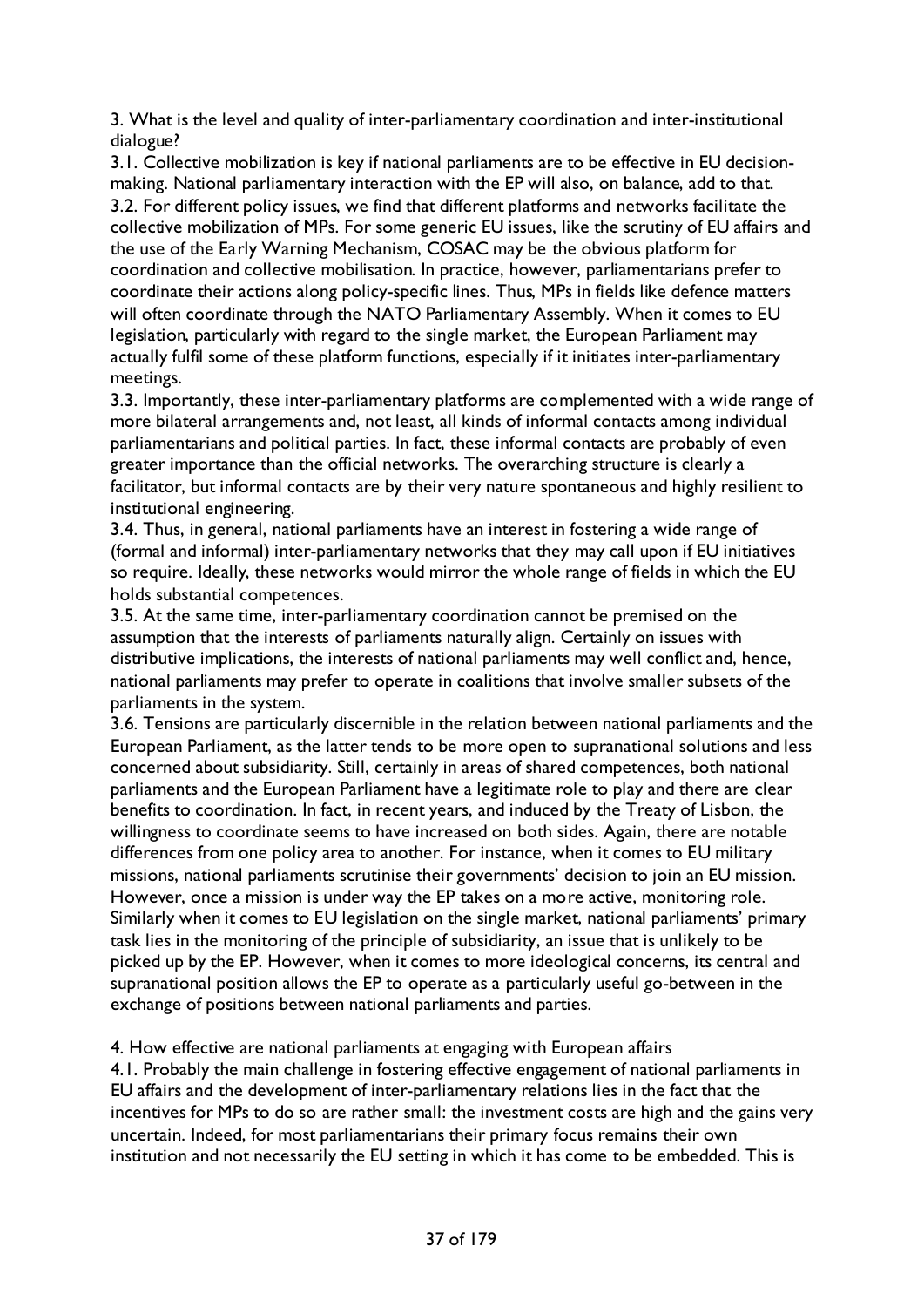also the context in which MPs are most likely to find immediate rewards: political influence, media exposure, party political credits.

4.2. Still, short of successfully amending EU decisions, there are some incentives that may motivate MPs to engage with other parliaments in the EU. Above all, it may provide them with information that they can use in the national setting. Moreover, depending on the party, international engagement may help to increase one's status in the faction and open up possible new (European) career prospects. Even if such incentives remain relatively small, they seem to have gained in relevance and force in recent years.

4.3. Ultimately, successful influence of national parliaments on EU decisions hinges on collaboration and, hence, is a collective achievement. There are two conditions that seem particularly important for getting such collaboration off the ground. One is that it is essential that (some of the) stronger parliaments are involved, where strength may reflect both the size of the member state involved and the EU scrutiny powers of the parliament. A second condition is that successful collaboration requires one or more national parliaments to take the lead in seeking to mobilize others. Most naturally, this is the parliament of the country holding the rotating Council presidency. Ideally, of course the two conditions coincide in that the leading parliament is also recognized to be a prominent one.

4.4. The network of national parliament representatives in Brussels is gaining in relevance and usefulness and it certainly has a valuable role to play in linking national parliaments on EU affairs. By now arrangements in Brussels seem to operate rather well. Still, we have some evidence of the network members being outpaced by events in their home parliament and informal coordination between MPs of national parliaments. Hence, the big challenge seems to lie in the network members remaining fully attuned to and up to speed with everything that is going on in their home parliament.

#### 5. Other possible changes with or without Treaty change

5.1. This question cannot be properly addressed without clarifying two important issues. One is to clarify what increased inter-parliamentary coordination and direct national parliamentary involvement in EU decision-making does to representative democracy, both with regard to the notion of self-legislating citizens and with regard to accountability. The other is what the crisis has done to the multilevel parliamentary system in the EU. 5.2. Given these uncertainties we would at this point not see the main issue as that of granting new Treaty powers to stimulate national parliaments' engagement with EU affairs. In practical terms, the main challenge rather seems to lie in fully exploiting the formal opportunities that are there. Here the main issues requiring attention are the MP-incentive structure and the fostering of formal and informal networks across parliaments.

5.3. The broader issue that requires more in-depth examination is to spell out in detail the implications of the different ways in which national parliaments get involved in EU matters. That in turn also requires paying attention to issues of democracy and power relations. With regard to the Early Warning Mechanism, for instance, there is a distinct possibility of cooptation, in the sense that national parliaments will be increasingly made co-responsible for actions taken at the EU-level. Such a development might undermine other representative functions that national parliaments are meant to serve.

5.4. Through the crisis, the operating conditions of debtor state parliaments have been severely constrained, to the point of compromising the very idea of representative democracy. There is an urgent need for (treaty) provisions that guarantee the continued respect for, and effective functioning of, national parliaments in countries that are bailed out and find "Memorandums of Understanding" imposed upon them.

5.5. More generally, there is an urgent need to flesh out the role of parliaments in the reorganization of economic and financial policies that has taken place in recent years.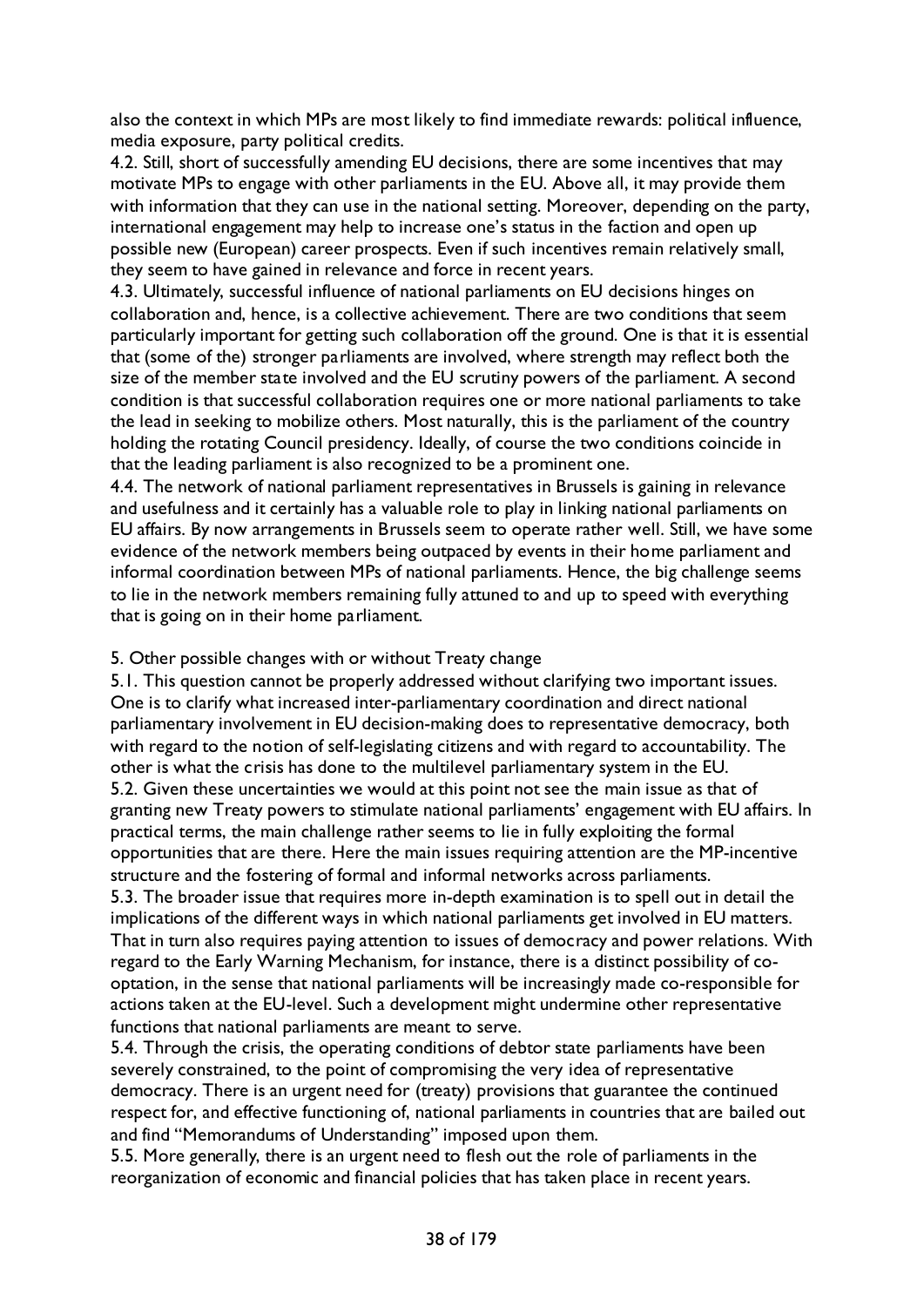Despite appropriate exhortations of the need for adequate parliamentary control (e.g. Art. 13 of the Fiscal Compact), the new arrangements around the European Semester put parliaments in a marginal and reactive role. What is needed, is a clarification for each decision-phase of the European Semester, in which parliamentary forum (national or European) scrutiny is to take place and the development of effective arrangements for interparliamentary coordination, again specified for each phase of the process and each decision to be adopted.

24 September 2013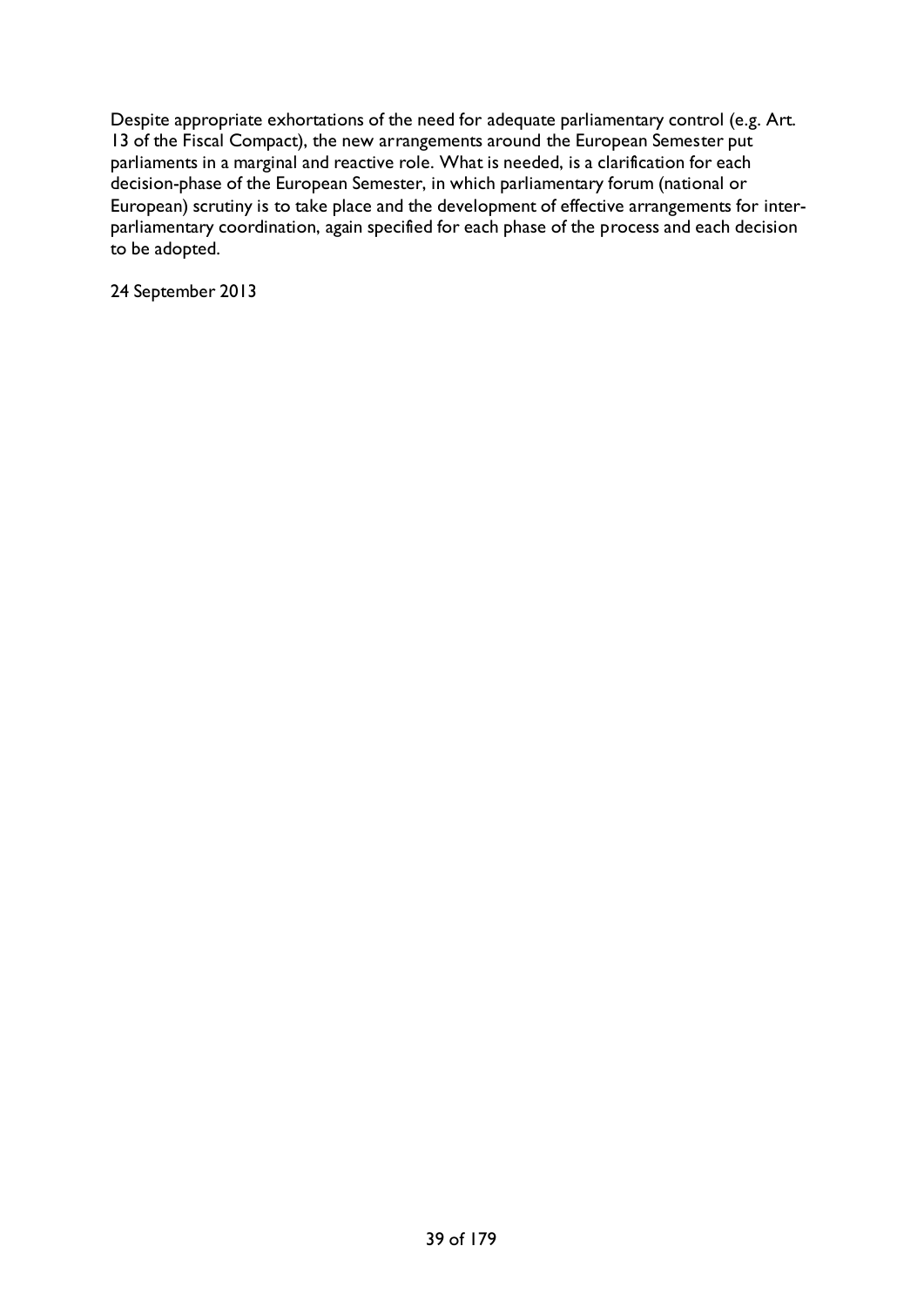# **Professor Adam Cygan, University of Leicester—Written evidence**

Since the start of this millennium the European Union has been preoccupied with securing a new constitutional settlement with the primary purpose of making the EU more accountable, democratic and relevant to the lives of its citizens. Though the project for a Constitution for Europe was abandoned, the Treaty of Lisbon 2007 maintains many of the constitutional principles and values that were contained within the Constitutional Treaty and which arose from the Laeken Declaration and the Convention on the Future of the European Union. The Laeken Declaration 2001 noted that:<sup>[86](#page-39-0)</sup>

"The European Union derives its legitimacy from the democratic values it projects, the aims it pursues and the powers and instruments it possesses. However, the European project also derives its legitimacy from democratic, transparent and efficient institutions. *The national parliaments also contribute towards the legitimacy of the European project* (emphasis added). The declaration on the future of the Union, annexed to the Treaty of Nice, stressed the need to examine their role in European integration."

The significance of this statement is that it is recognition of not only the democratic credentials of national parliaments and that they remain constitutionally relevant institutions in the EU polity, but also that national parliaments should have a definitive role to play in the future of EU integration. Determining the precise scope of this role and how it will be executed remains a challenging proposition. In the first formal recognition of the democratic credentials of national parliaments in the Treaty, Article 12 TEU provides that national parliaments will contribute 'actively to the good functioning of the Union'. Accordingly, in the post-Lisbon EU national parliaments are endowed with new prerogatives of subsidiarity monitoring under the terms of Protocol 2 which, under certain circumstances, may lead them to conclude that an EU legislative proposal breaches the principle of subsidiarity in Article 5 TEU. However, while acknowledging the existence of this collective task of subsidiarity monitoring, the extent to which national parliaments, as individual institutions, engage in subsidiarity monitoring remains inconsistent.

The challenge facing national parliaments since 1957, and which remains relevant today is the ongoing process of Europeanisation which has witnessed a transfer of significant legislative competence to the EU. The primary effect of this Europeanisation is what has been termed a 'deparliamentarisation' of the EU. In short, the EU while pursuing closer integration has, through Treaties since the Single European Act 1986, pursued an agenda of democratisation which has seen the rise of the European Parliament within the EU polity. However, unlike national parliaments which are expressions of popular democracy in each Member State, the European Parliament does not share many of the democratic credentials of national parliaments, remains distant from citizens and within the process of EU decision-making may be viewed as part of the legitimacy problem. To this extent, increased legislative powers for the European Parliament has not reduced criticisms of a deparliamentarisation; on the contrary, the presentation of imprecise Impact Assessments by the Commission, the increased use of Trilogues in the ordinary legislative process, the expansion of qualified majority voting, the growth of technocratic decision-making and the greater reliance upon soft law, all mean that national parliaments continue to face numerous challenges to their legislative competences and their ability to review the actions of EU Institutions.

<span id="page-39-0"></span><sup>86</sup> Laeken Declaration on the Future of the European Union, p.5.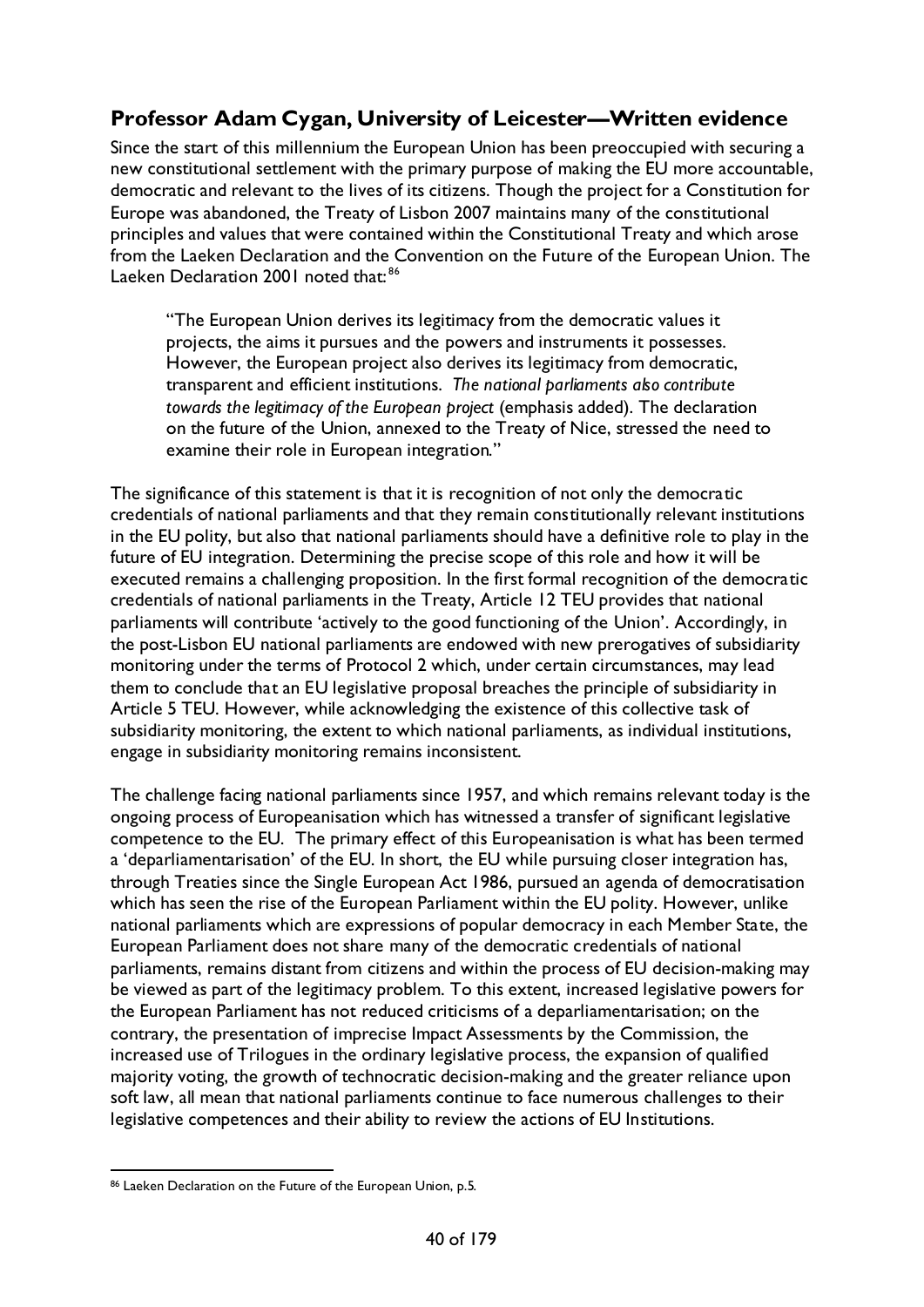The formal recognition of subsidiarity monitoring by national parliaments in Protocols 1 and 2 of the Treaty of Lisbon has provided enhanced new opportunities for national parliaments through which they are able to exert some control over the legislative process. There is no doubt that such competence monitoring, together with the improved dialogue of the Barosso Initiative, contributes positively to the legislative process and that it may help to inject some improved democratic legitimacy in to EU decision-making. The defining feature of subsidiarity monitoring is that Protocol 2 envisages that this takes place as a 'collective exercise'. Thus, if national parliaments can secure the relevant thresholds contained within Protocol 2 (as in the case of the *Monti II* proposal) then the Commission may be required to reconsider the legislative proposal. This is significant because it marks a change from the pre-Lisbon position in which national parliaments focussed primarily on securing the accountability of their minister to the parliament. Yes, competence has always been an important issue, but pre-Lisbon any concerns about the exercise of EU competences would be communicated via the minister in the Council. Protocol 2 creates an additional political opportunity by permitting national parliaments to make representations concerning the compatibility of a legislative proposal with the principle of subsidiarity directly to the Commission.

The question this raises is whether, in years to come, this will make Protocol 2 a *real* 'game changer' for national parliaments and alter their position within the EU polity? The evidence to date is limited and it is not possible to conclude that the 'yellow card' shown to the *Monti II* proposal is indicative of some future co-ordinated action on a regular basis. However, the operation of Protocol 2 does raise some important considerations. Firstly, do the prerogatives of Protocol 2 afford to national parliaments some 'quasi-institutional' status within the legislative process? Secondly, are national parliaments now to be considered as a coherent bloc of institutional actors who are all pursuing the same agenda when reviewing EU legislation? Both these questions, as well as the question of whether by engaging in subsidiarity monitoring national parliaments are providing improved output legitimacy to EU legislation remain unanswered. That is to say, if national parliaments conclude that a legislative proposal does not breach the principle of subsidiarity, will EU citizens be more accepting of it? The overarching issue is whether, and if so to what extent, subsidiarity monitoring helps to improve the chain of legislative legitimacy to EU citizens which the Laeken Declaration identified as being absent.

The discourse surrounding improved legislative legitimacy has tended to focus on the position of national parliaments in their capacity as the legislative institutions of the Member States. However, and as the Treaty of Lisbon recognises, the EU possesses a multi-level governance structure in which regions and sub-national governance is increasingly important. It must be borne in mind that in the discussions surrounding the exercise of EU competence and the application of Article 5 TEU, the EU will often be sharing competence, not with national parliaments, but with sub-national institutions. Article 5 TEU and Protocol 2, for the first time recognise that when assessing subsidiarity, regional consequences of EU legislative action must also be considered. In conjunction with this, Protocol 2 affords opportunities for subsidiarity review to the Committee of the Regions, as the representative of regional governance within the EU polity, in circumstances where its prerogatives are affected. Though the Treaty of Lisbon's acknowledgement of regional competences is important, the provisions of Article 5 TEU and Protocol 2 are limited because there is no EU wide consensus of precisely what competences regional governance should have. Regional competences (and therefore national parliamentary competences) are heterogeneous across the Member States and largely depend upon domestic constitutional arrangements. These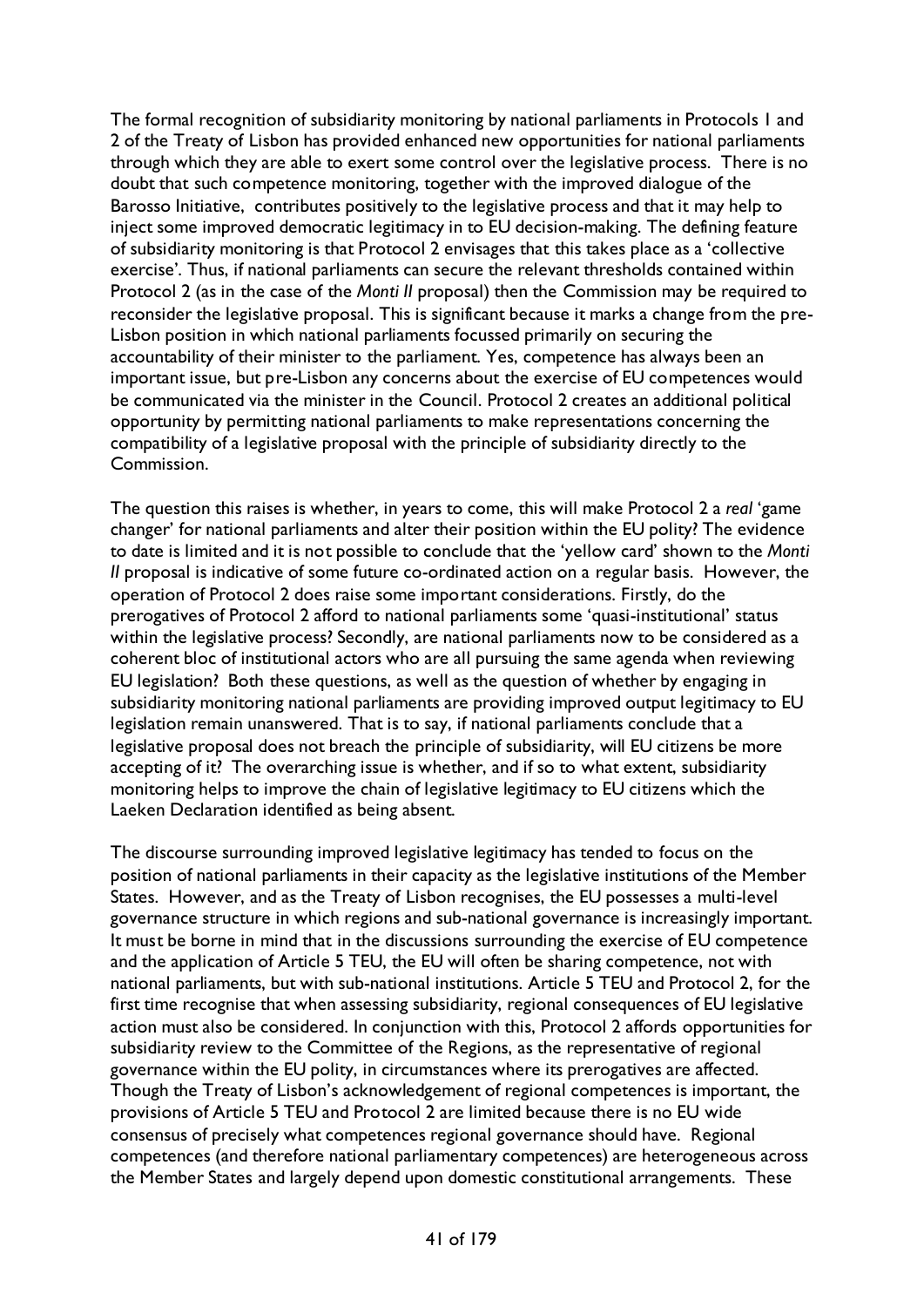variations across the Member States remain a barrier to the improved participation by both national and sub-national institutions in EU affairs and one which participation by the Committee of the Regions in subsidiarity monitoring does not remedy.

The constitutional consequences of EU integration on national parliaments have been considered predominantly in a negative manner. In addition to concerns of deparliamentarisation, national parliaments have been portrayed as 'victims' or 'losers' within the integration process. The inclusion of Article 12 TEU and Protocols 1 and 2 was intended to remedy this perception. While it may be fair to conclude that national parliaments are no longer marginalised in the EU polity, and that the Treaty does recognise that their democratic credentials and traditions do have a formal role to play in EU integration, it would be incorrect to conclude that national parliaments exist as a collective bloc which acts as some form of 'revising chamber' within the EU legislative process. Indeed, it would be difficult to sustain an argument that *all* national parliaments are fully engaged in EU affairs to the same extent and the Article 12 TEU requirement of 'actively contributing to the good functioning of the Union' is undoubtedly interpreted differently within the national parliaments.

Under the Treaty national parliaments have been granted improved recognition of procedural rights to undertake competence monitoring, but this activity takes place against a background in which the EU is pursuing closer integration and harmonisation to address the socio-economic challenges which it is facing, especially in the light of the Financial Crisis. In particular, this entails not only the increased use of qualified majority voting, but also an increased reliance upon soft law arising from the exercise of complimentary competences, for example, the Agenda 2020 Programme, to achieve Europeanisation. Moreover, in the case of soft law, its increased use within the EU will significantly impact upon the ability of national parliaments to influence decision-making because the process of policy coordination is outside the scope of Protocol 2, yet this form of governance will regularly lead to outputs which may have significant regulatory and financial implications for Member States. While there may be no legislative impact upon Member States in the form of a regulation or directive the process of policy coordination still raises clear questions of subsidiarity and accountability which must be addressed. It is open to national parliaments to review policy coordination, but this must be considered unrealistic, at least systematically, within the terms of their overall responsibilities.

14 October 2013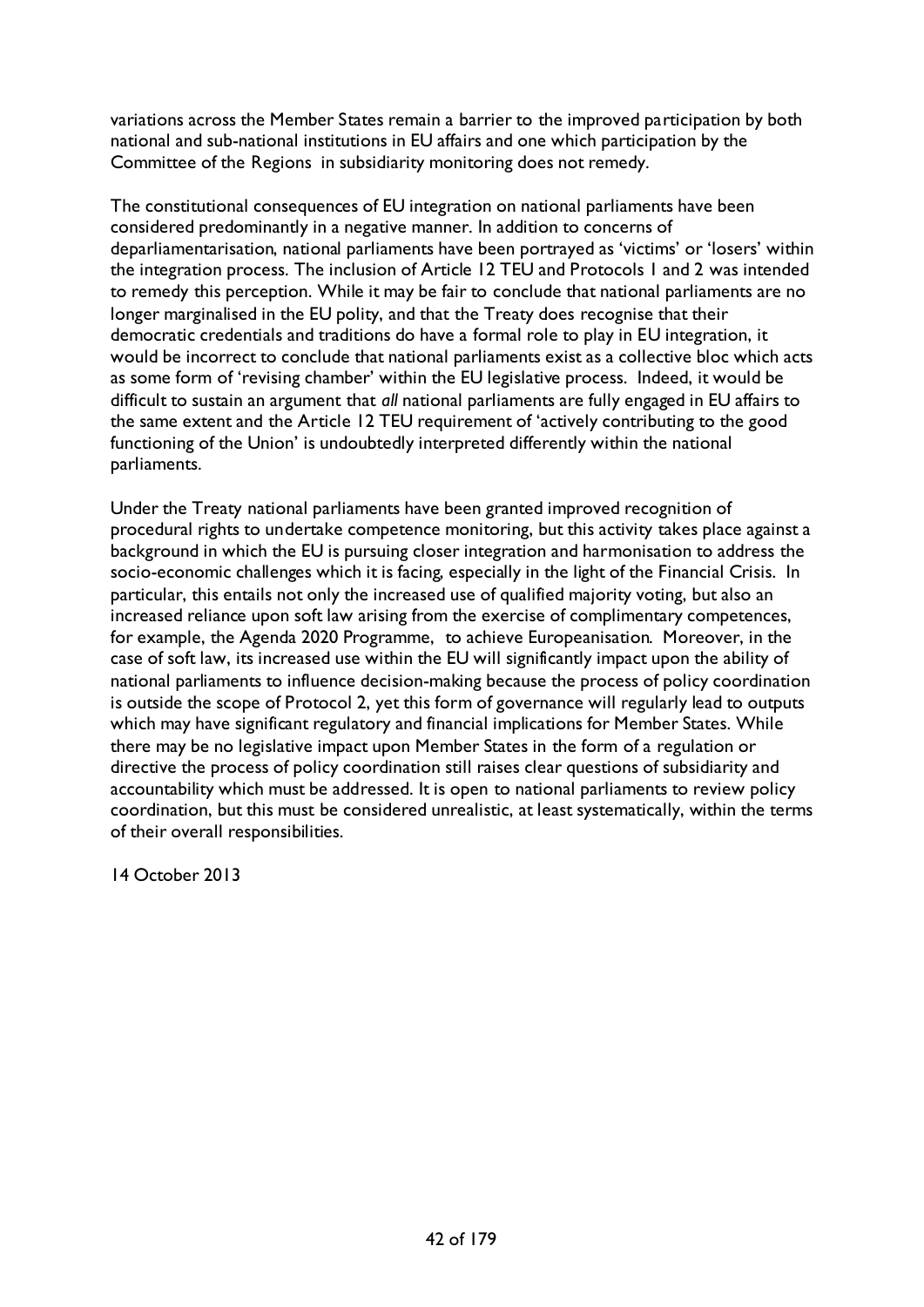# **Eduskunta, Parliament of Finland—Written evidence**

## **National parliaments in the EU framework**

1. The European Union's fundamental treaties define the EU as a union of its member states, on which the Member States have conferred competences. The principle of conferral limits the competences of the EU (art. 5, TEU). The Union is founded on representative democracy. Citizens are represented "directly" through the European Parliament. Member states are represented by their heads of state or government at the European Council and by their governments at the EU Council; governments are to be democratically accountable either to their national parliaments or to their citizens (art. 10, TEU). We see these treaty provisions as the prime legal justification for national parliaments' role in the EU framework. As a fundamental question of democracy, we believe that national parliaments should be the ultimate source of all public power in their respective states. It follows that when a state confers competences on the EU, national parliaments should have been involved in the conferral, and should remain responsible for how the conferred powers are exercised.

2. There is broad agreement in Finland that the Eduskunta's role in relation to the European Union is primarily national. As the supreme organ of state power, the Eduskunta controls Finnish policy and how Finland is represented in the European Council and the Council of Ministers. While powers have been delegated to the government, this delegation has limits. The constitution reserves for the Eduskunta the power to approve laws (i.e. all norms that affect the rights and obligations of citizens in general), the national budget and taxes. When proposed EU Acts have the same effect in Finland as domestic laws, taxes or budgetary decisions, the Finnish ministers negotiating these proposals in the EU need a specific mandate from the Eduskunta.

3. In the Finnish understanding, democratic legitimacy in the EU would require that each national parliament controls its country's EU policy to the full extent of that parliament's powers under the national constitution. Obviously, the national role of parliaments varies greatly. However, all parliaments are responsible for enacting the laws, approving the budget and supervising the governance of their respective countries. A democracy deficit occurs when a policy issue that is constitutionally within a parliament's remit, ceases to be so when the policy issue is handled at the EU level. EU matters should thus not be treated in the same way as 'traditional' external affairs; because firstly, most EU business concerns 'typically domestic' issues like agriculture, and secondly, because EU decisions lack the democratic safeguard of a ratification procedure.

4. The Finnish understanding of national parliaments' EU role as an extension of their domestic powers has not been fashionable in Europe in recent years. The emphasis at the European level has been on collective action by national parliaments and on establishing a political dialogue between national parliaments and the EU institutions, particularly the Commission. We believe that the steps taken in this direction have not been effective in lessening the democratic deficit of the EU. While it is good that more national parliaments have taken an active role in EU affairs since the Lisbon treaty, we see no evidence that the inputs of national parliaments have actually affected outcomes at the EU level. We fear that the post-Lisbon arrangements have created the appearance but not the reality of increased parliamentary participation.

5. We do not see access to information available at the EU level as a problem at all. EU documents are effectively distributed and easily accessible. Shortcomings should be sought in the interface between each national parliament and its national government. We fear that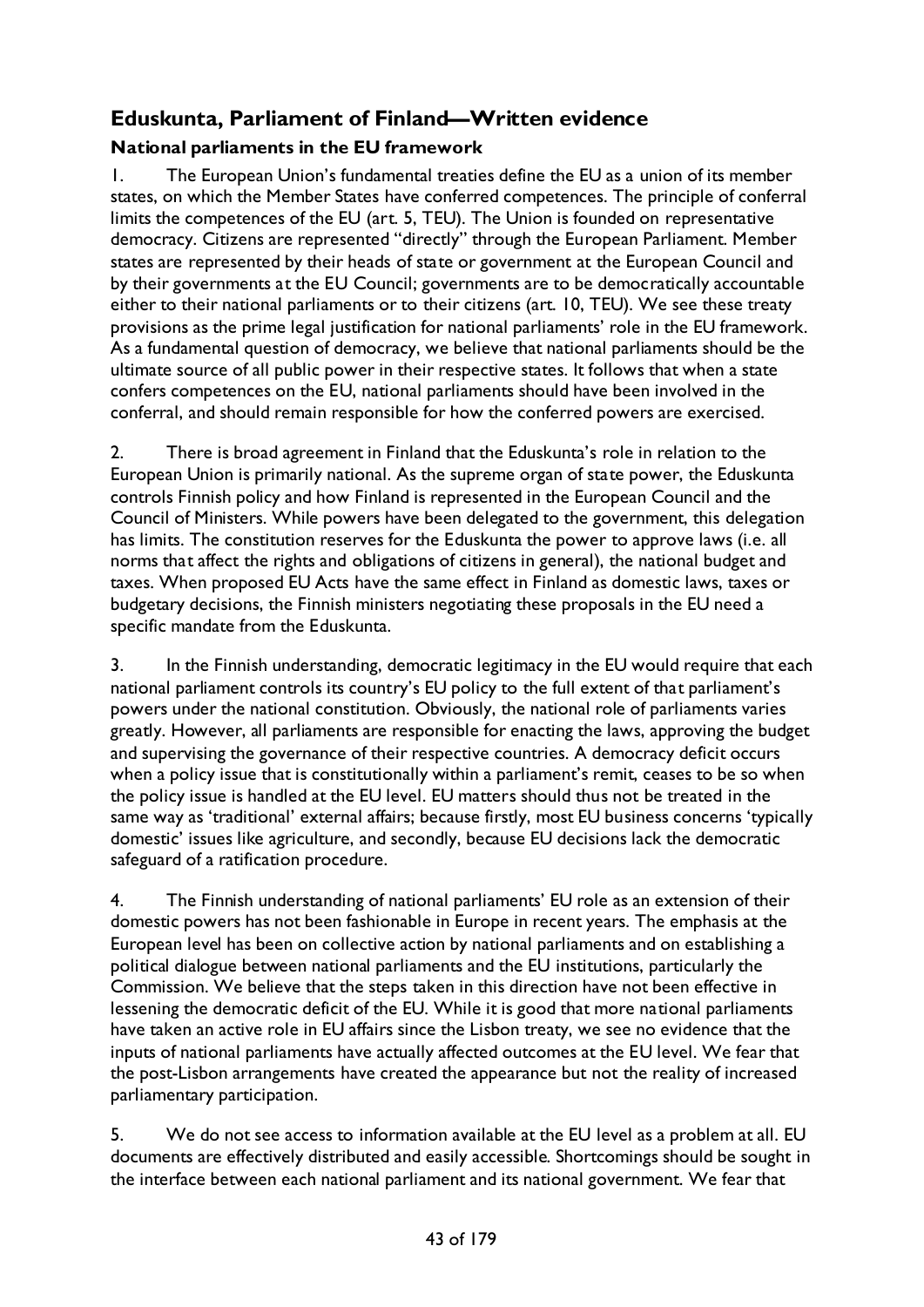not every member state opinion expressed in the EU Council has been subject to adequate ex ante consultation with the national parliament. Ideally, the members of the Council should be able to assume that the positions expressed by their colleagues have been adequately cleared at home. Member states whose parliaments have been involved before the Council tend to be tough negotiators, but can be relied on to implement the ultimate EU Act without delay. Conversely, member states whose governments feel free to make European commitments first and seek parliamentary approval afterwards are frequently tardy in implementing directives.

Formal role of national parliaments

6. We believe that the Maastricht, Amsterdam and Lisbon treaties' impact on national parliaments' influence has been more formal than real. The number of reasoned opinions sent by national parliaments to the European institutions is large. However, the institutions are usually very slow in replying to these, and the replies frequently fail to address the content of the reasoned opinions. Most importantly, we have seen no evidence that national parliaments' opinions are reflected in the handling of EU proposals in the Council or the European Parliament.

7. The European Commission recently published its annual reports on relations with national parliaments and on the application of the subsidiarity principle (COM (2013) 565 and 566). The reports show that national parliaments are quite active in providing input to the European legislative process. However, the reports do not attempt to analyse what parliaments actually have to say. The reports give no indication that national parliaments' inputs are in any way taken note of in the European legislative process. It is hard to avoid the impression that national parliaments' inputs are not given effective consideration by the Commission. It is also telling that national parliaments' inputs are dealt with by the department responsible for relations with national parliaments, rather than the services dealing with the relevant legislative dossier. According to our information, the inputs of national parliaments are circulated in the Council working groups, but are never actually referred to. The European Parliament does not acknowledge receipt of inputs from national parliaments and we do not know what the EP does with reasoned opinions.

8. There is no commonly agreed definition of "subsidiarity". The broad intention was no doubt that the EU should stay out of areas that are regulated or administered more effectively by the separate member states. However this intention is not reflected in the treaty's definition of "subsidiarity" (Art. 5 TEU, protocols 1 and 2). The treaty uses a procedural definition that lists the areas on which national parliaments may challenge Commission proposals on subsidiarity grounds. The result is constrictive: Commission proposals cannot be challenged if they are within the EU's exclusive competence, e.g., no one can question a competition policy proposal's conformity with the subsidiarity principle – even when that proposal impacts at a very local level. Also, the wording of the treaty puts an unreasonable burden on national parliaments; under article 5 TEU, a proposal is at variance with the subsidiarity principle only if it can be demonstrated that the goals (themselves set at EU level) of the proposed action can be achieved by all of the member states acting separately. This means that any subsidiarity objection can be overcome by referring to the least efficient member state.

9. There is a need to get national parliaments' contributions into the European legislative process, and this requires a rethink of existing procedures. The reasoned opinions and other contributions by national parliaments show that national parliaments have a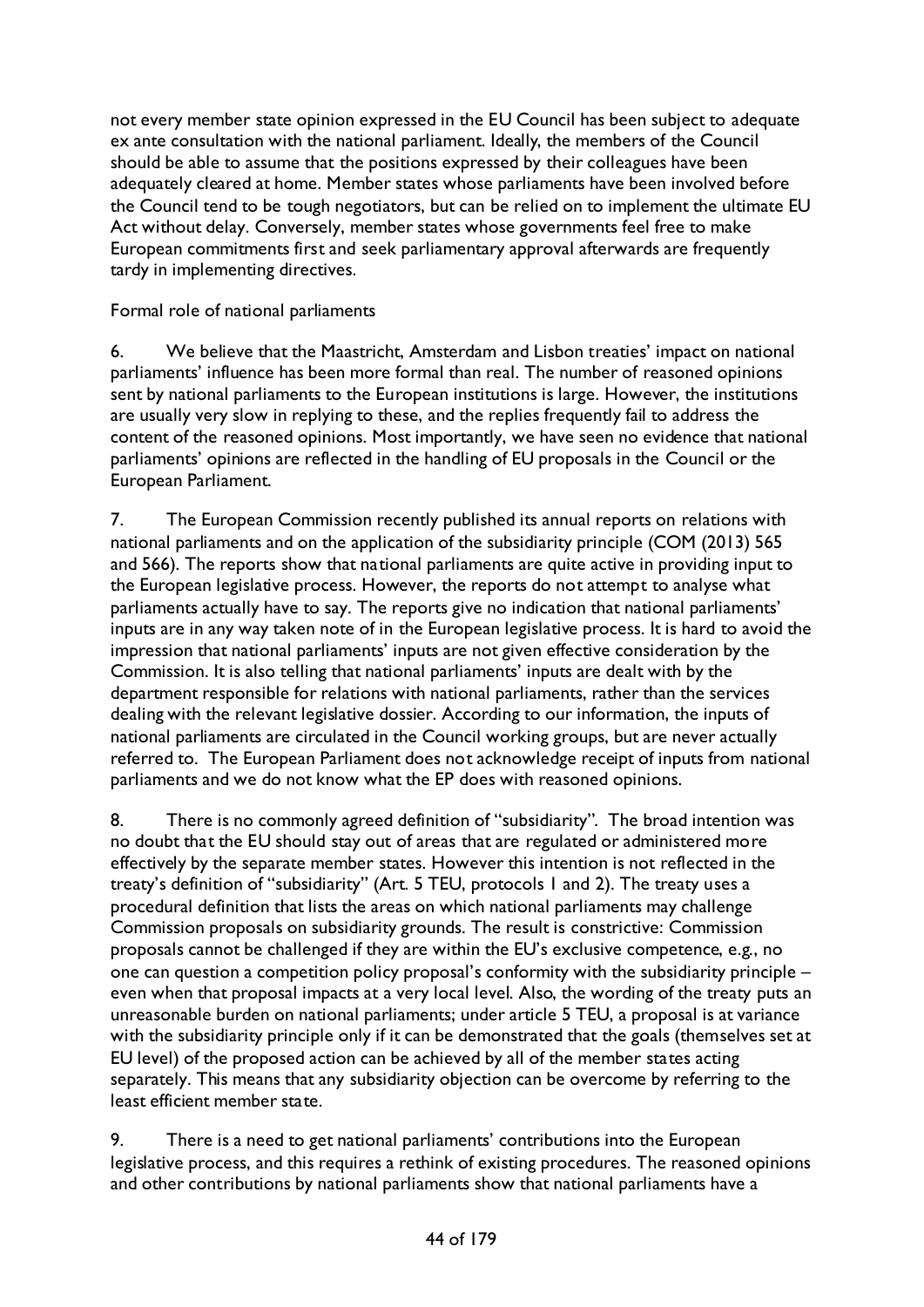valuable contribution to make to the European legislative process. In our assessment, however, most of these contributions deal more with the substance of proposals ("good or bad") or proportionality ("unduly intrusive") than with "subsidiarity" ("wrong legislative level"). Typically, reasoned opinions point out how a proposal needs improvement, but they rarely make a credible case against legislation at European level. "We can draft a better law" is not enough; a successful subsidiarity challenge would have to demonstrate that there is no need for European level action, because all national authorities already have the issue in hand.

10. If national parliaments' contributions are to have the best effect, they need to be brought into the European procedure at the point where they are relevant. In most cases, reasoned opinions are delivered when work is already underway in the Council working groups. This is where substantive questions are dealt with by the Commission and the member states. This is where parliaments' substantive opinions ("the proposal needs amending, because…" or "the proposal is unworkable in our country, because…") need to be delivered and addressed as political contributions. The Council and its working groups consist of representatives of national governments. All of these are answerable to their respective parliaments. If national parliaments' opinions are unknown to or ignored by national government representatives in the Council and working groups, this is a tangible democratic deficit, and should be remedied. National parliaments seldom reach a particular opinion because they are parliaments. Normally, a parliamentary opinion would reflect a national interest, "what is best for our people". In short, parliaments' substantive arguments are most effective, if they form (or at least influence) the national position argued in the Council by the national government.

11. The existing yellow/orange card procedure should be reserved for the few but important cases where national parliaments genuinely make the case that the EU is getting into an area where it has no business. For these cases, the treaty provides a legal remedy that calls for legal arguments. Any future treaty change should formulate an agreed and broad enough definition of "subsidiarity". Parliaments should consider extending subsidiarity examinations from legislation into EU programmes and policies; it is not necessarily useful for the EU to finance and oversee, for example, local development projects.

Dialogue and scrutiny of EU policies

12. At the Dublin COSAC, the United Kingdom representatives delivered a forceful criticism of the Commission's responses to national parliaments' reasoned opinions. We believe that the sentiment was shared by all national parliamentarians present. At present, there is no genuine dialogue between national parliaments and the EU institutions: National parliaments publish their opinions on topical issues and the Commission reacts mechanically with pro forma (and tardy) replies, the European Parliament does not acknowledge receipt, and the Council circulates the reasoned opinions in a way that ensures they are never discussed.

13. The concept of "dialogue" among institutions needs to be examined more closely. It seems doubtful whether there can really exist a "dialogue" in the sense of an on-going exchange of views between a large bureaucracy like the Commission and the 39 chambers, each comprising scores or hundreds of vocal and opinionated individuals, that we call parliaments. Any "dialogue" would probably involve either a formalised exchange of generally phrased letters or be controlled by a small group of individuals acting in the name of their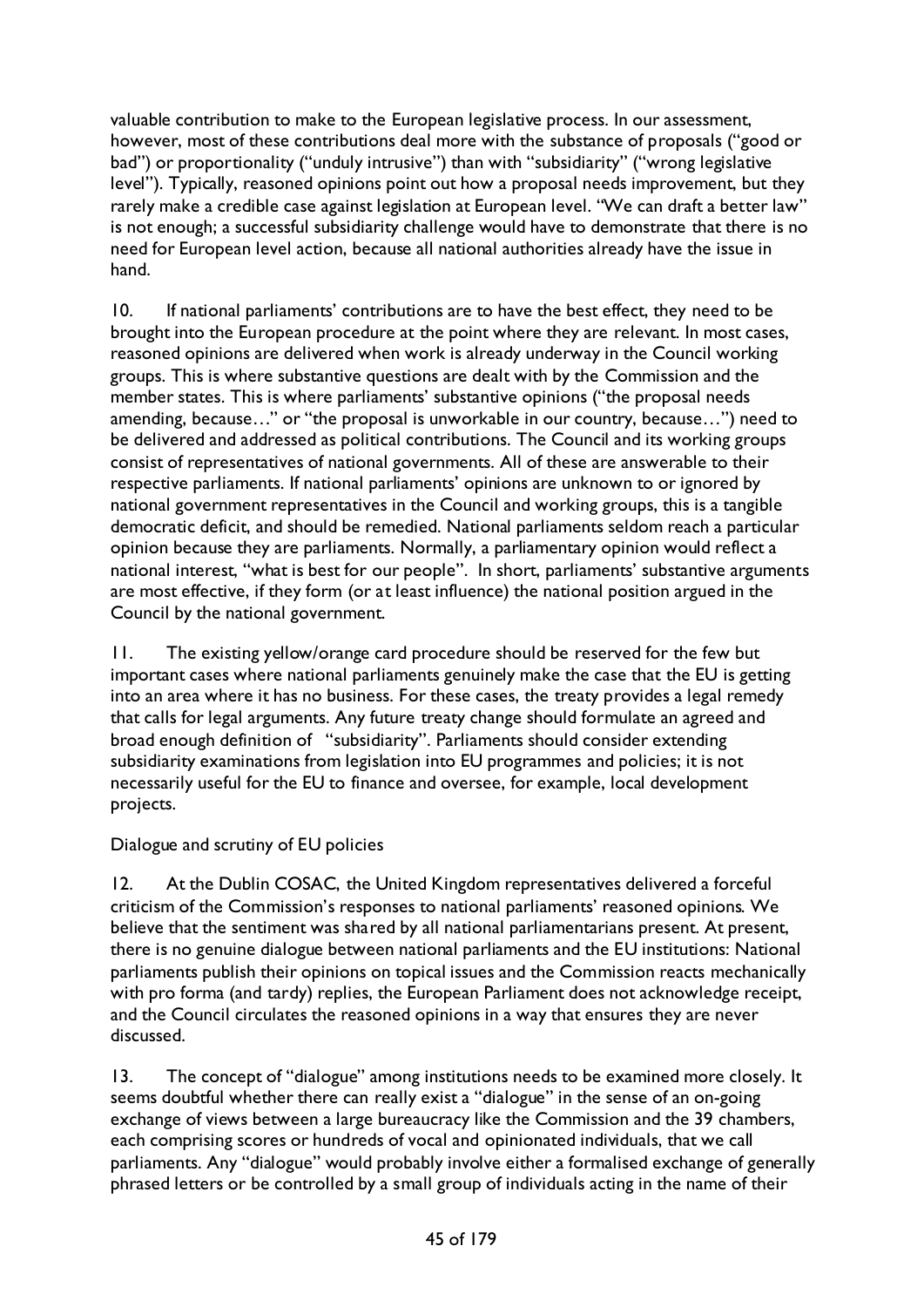respective institution. The first is ineffective, the latter risks being opaque and undemocratic. We believe that it would be helpful to replace the concept of "dialogue" with that of information flows, inputs and outcomes: Parliaments need better access to the Commission's reasoning. The Commission should inform itself of reactions to its proposals. Parliaments' inputs need to be channelled to the places where the decisions are taken.

14. We are strongly of the opinion that parliamentary inputs on the substance of Commission proposals have the greatest chance of being effective when they reach the Council working groups – preferably via national governments. An exchange of views with the Commission about a proposal that the Commission has already tabled will always suffer a relative handicap; the Commission is bound to be defensive. Where improvements are needed is in the flow of information at the working level, as opposed to formal communication at the highest level. It should be much easier to get Commissioners and their staff to appear in national parliaments to explain and justify their policies. (We understand that this may be less of a problem in London or Paris; in Helsinki it is virtually impossible to get anyone from the Commission to come when we want them.) The Commission could do much more than today to inform itself about the views of national parliaments. We note, for example, that the Commission has well-staffed representations in each member state capital. It would seem reasonable for these to monitor and report on the work of national parliaments; every parliament has a publicly available information system and every representation has staff who read the local language.

15. The increased use of first reading agreements between the Council and the European Parliament creates difficulties for national parliaments. The increased speed of the procedure necessarily cuts the time available for national parliamentary scrutiny. The mechanics of the first reading agreements pose a separate challenge: Both the Council and the EP delegate their powers to a small group of negotiators, and this is bound to limit the scope of action of most member state governments, and thus of parliaments. As a separate issue, the first reading mechanism severely limits public scrutiny by the EP and in the member states. Instead, decisions are taken by a small, opaque and unaccountable group of negotiators. The democratic legitimacy of decisions taken in this way may be questionable.

16. COSAC is very valuable as a meeting place, where members of parliament can exchange views informally and build up networks for informal interaction. COSAC has in the past helped to promote best parliamentary practice and can do so again. COSAC has on occasion had fruitful and informative debates on subjects that are topical in all participating parliaments and actually contributed to work in these parliaments by disseminating fresh ideas. However, COSAC is intrinsically unable to take an institutional role. COSAC cannot and should not claim to represent the views of national parliaments in general. 28 delegations of six persons meeting twice a year for two days will never be truly representative of the sum of opinions in national parliaments. Nor can any national parliament constitutionally delegate any of its authority to such a body. The same applies to all of the other inter-parliamentary meetings; they are frequently useful platforms for discussion and networking, but unsuited to take an institutional role.

17. There is a risk that inter-parliamentary meetings become counter-productive. When parliaments choose not to carry out their own scrutiny of a given proposal or policy, and are content with discussing it at an inter-parliamentary conference, the result can easily be that there is no scrutiny at all. After all, 28 delegations meeting for a day and a half are bound to be less effective than a structured parliamentary committee meeting that takes evidence and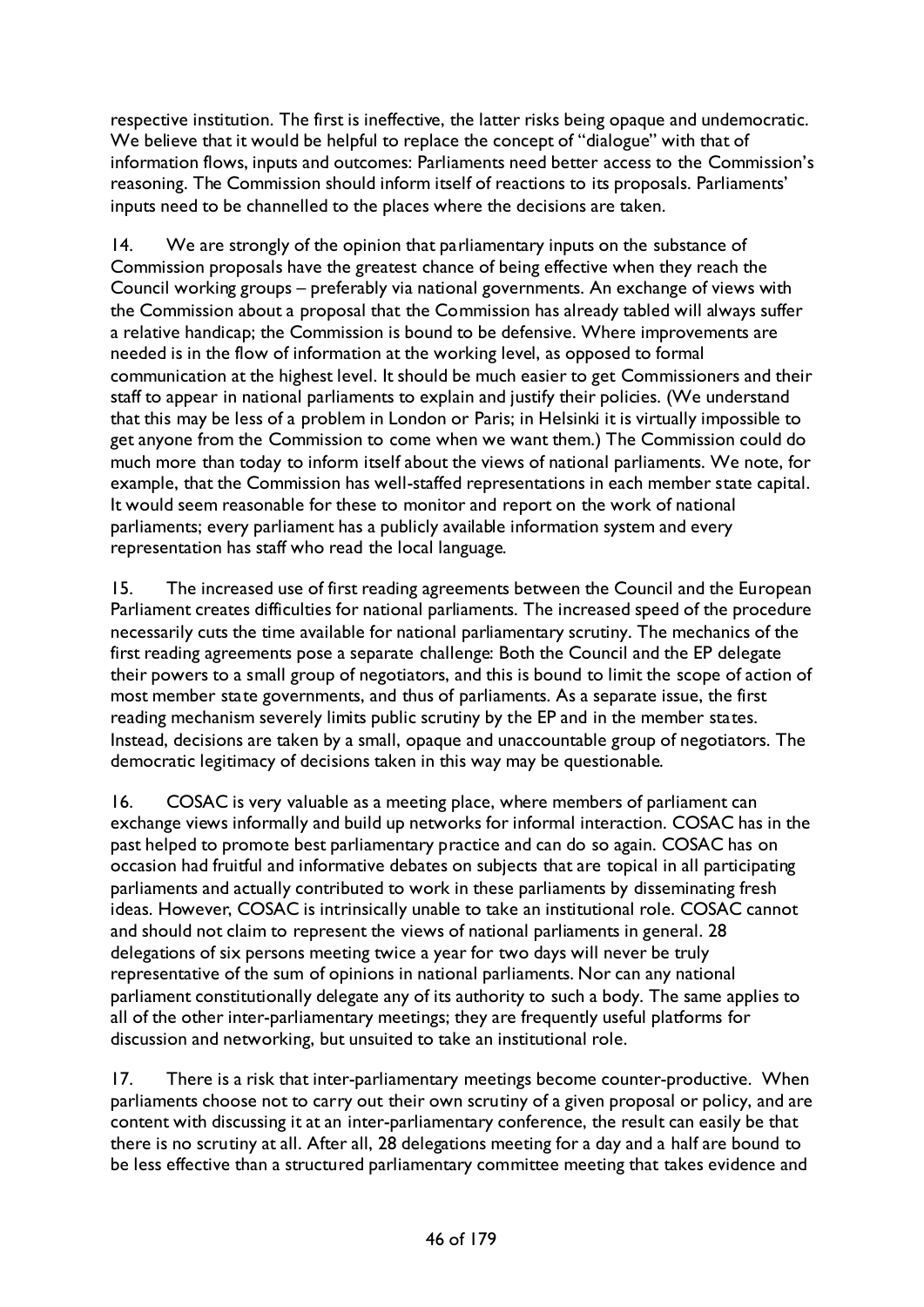writes a report. On the other hand, any parliamentary conference allows the institutions to claim plausibly that the proposal or policy in question was put before representatives of the 28 national parliaments and well received. What we get is the appearance of parliamentary participation without the reality of scrutiny.

Capacity of national parliaments

18. The data in IPEX and in the Commission's reports indicates that a rather small group of parliaments provide the bulk of reasoned opinions. There is very little research on how effective national parliaments are in influencing European decisions. Most studies look more at the volume of reasoned opinions and inter-parliamentary relations than at the content of parliamentary opinions and how they shape European outcomes. Being active in interparliamentary relations and correspondence with the Commission does not necessarily translate into influence on the outcome of European decisions.

19. Probably all national parliaments are favourably disposed to increased interparliamentary co-operation in the abstract. Nonetheless, the question of capacity and value needs to be addressed. The IPEX website lists 38 inter-parliamentary meetings in 2013. In some years the number has been as high as 60. Being represented at that many international meetings is a burden; on occasion the many hundred work days used for international meetings have actually hurt the ability of our parliamentary committees to carry out their normal business. The Members with the most to contribute to an inter-parliamentary meeting tend to be the busiest people in the House; often, the delegation sent to a meeting abroad has to be a random assortment of people who happened to be available. While we welcome enhanced inter-parliamentary co-operation, we cannot honestly support any increase in the number and size of meetings.

20. We should recognise that inter-parliamentary meetings do not of themselves affect outcomes. Because they are infrequent and relatively brief, inter-parliamentary meetings cannot carry out a proper scrutiny role. They are not sufficiently representative to make political statements that anyone would consider binding on the participating parliaments. In any case, there are not many policy issues on which parliaments could or even should agree: the job of national parliaments is to promote the interests of their own electorate. Interparliamentary meetings do serve an important function in supporting EU work within each national parliament by making members better informed. When they attempt to adopt common policy statements, the result is disappointing to all.

21. We would welcome a dispassionate review of the value of existing interparliamentary co-operation. The traditional approach that inter-parliamentary "dialogue" and "relations" are valuable in themselves and more meetings mean more value, is no longer appropriate. The emphasis should be on the quality not the quantity of inter-parliamentary co-operation. We would welcome more meetings where MPs share views on subjects with which they are familiar from their home parliaments. We could do with fewer meetings where Members deliver pre-written speeches. The best inter-parliamentary meetings are those from which Members bring home new insights.

22. The staff members sent by national parliaments to Brussels perform different roles depending on the expectations of their respective employers. Interaction with their peers and with the European institutions is an important part, but not the sole purpose of their position. The Eduskunta's Brussels-based post was the subject of an administrative review this year, as part of a general budget review. The post was retained, but the job-description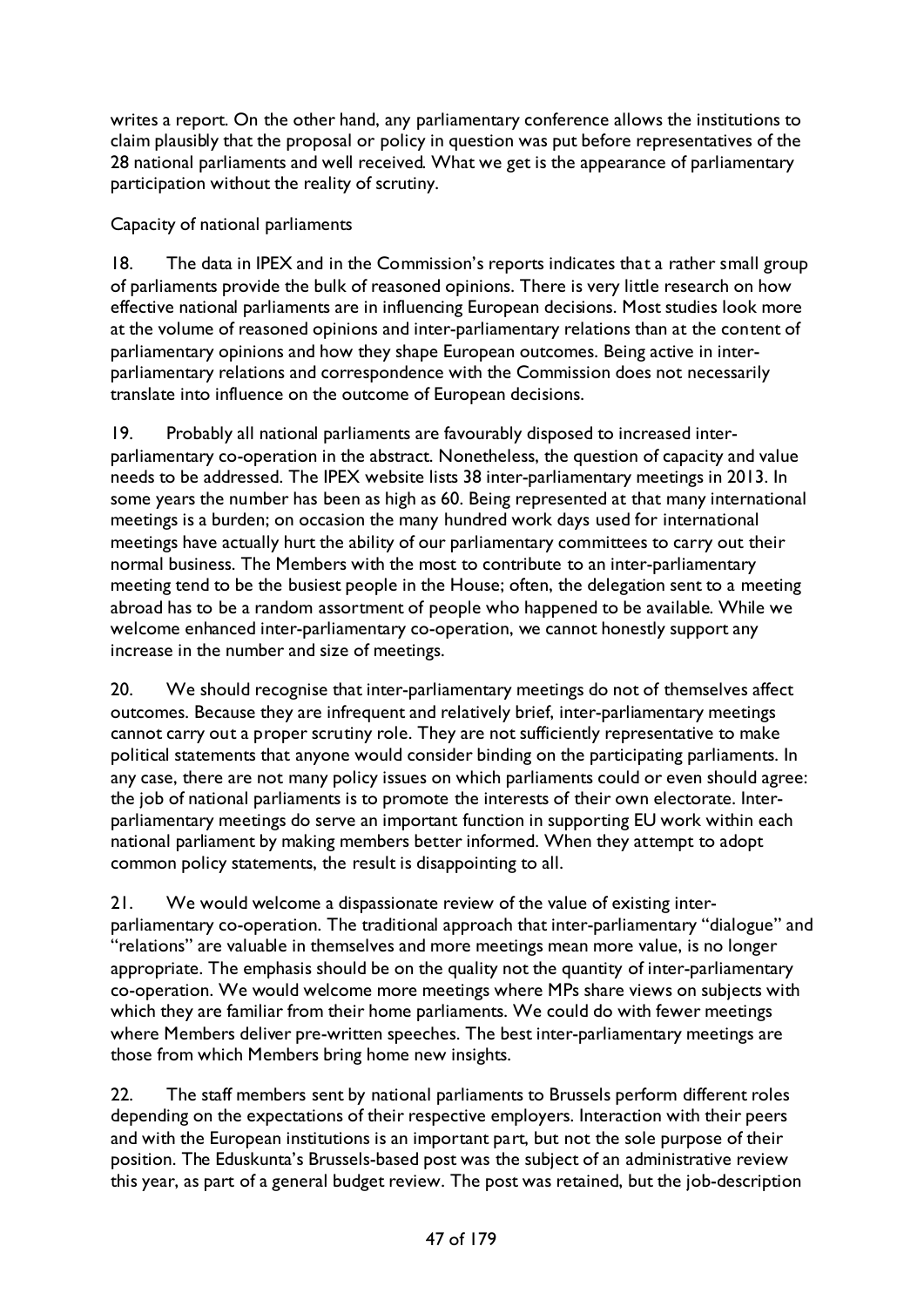and grade were adjusted. The Eduskunta defines the Brussels job as a "liaison officer" rather than a "representative". The main task is to provide reports and to support Eduskunta missions to Brussels. The main inter-parliamentary dimension of the Brussels post is as a conduit for information, a sort of one stop shop: Other national parliaments and the EU institutions can send any query, invitation etc. concerning the Eduskunta to our Brussels office and be assured that it will reach the right desk without delay. Members and staff of the Eduskunta can use the liaison officer to get queries and communications to the EU institutions or as a convenient way to distribute messages to other national parliaments. We would be very hesitant create a "representative" role for a single staff member or to institutionalise the network of Brussels staff.

## Other possible changes

23. The Eduskunta was broadly critical of the Lisbon treaty's provisions on national parliaments, believing that they did not address the real problem. We believe that experience since then has vindicated our position; national parliaments today have no more real influence than they did before the treaty. Although the volume of national parliament inputs to the European institutions has grown, these have had no effect on outcomes in the EU decision-making system. It remains our conviction that the role of national parliaments cannot be improved via the treaties. Democratic legitimacy in the EU requires that each national parliament controls its country's EU policy to the full extent of that parliament's powers under the national constitution. This can only be achieved within each member state. We believe that in most cases parliaments can take a stronger role within existing constitutions.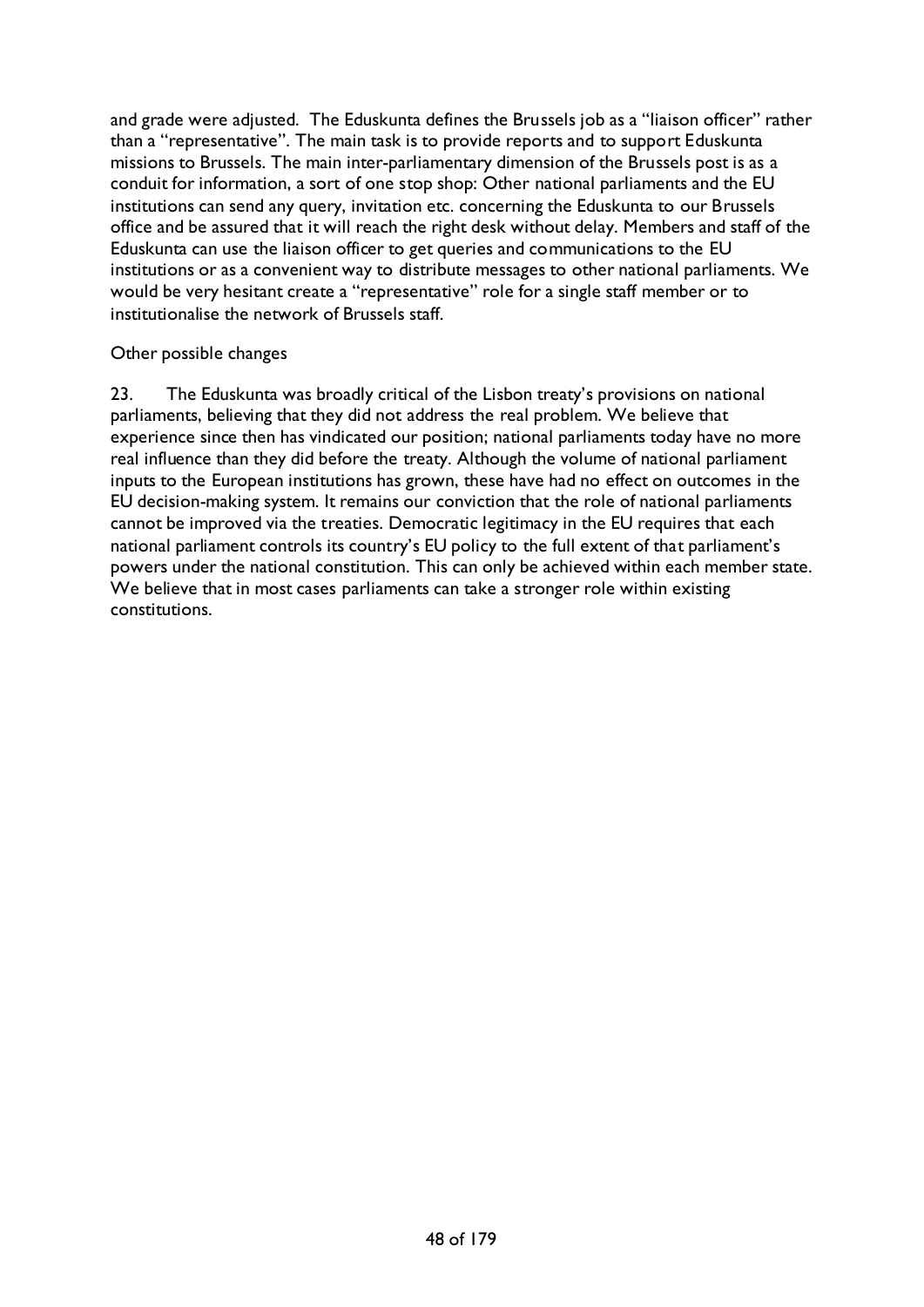# **John Erik Fossum, University of Oslo and Ben Crum, Vrijye Universiteit Amsterdam—Written evidence**

Submission [to be found under Ben Crum, Senior Lecturer in Political Science, Vrije](#page-34-0)  [Universiteit Amsterdam and John Erik Fossum, Professor in Political Science, University of](#page-34-0)  Oslo – [Written evidence](#page-34-0)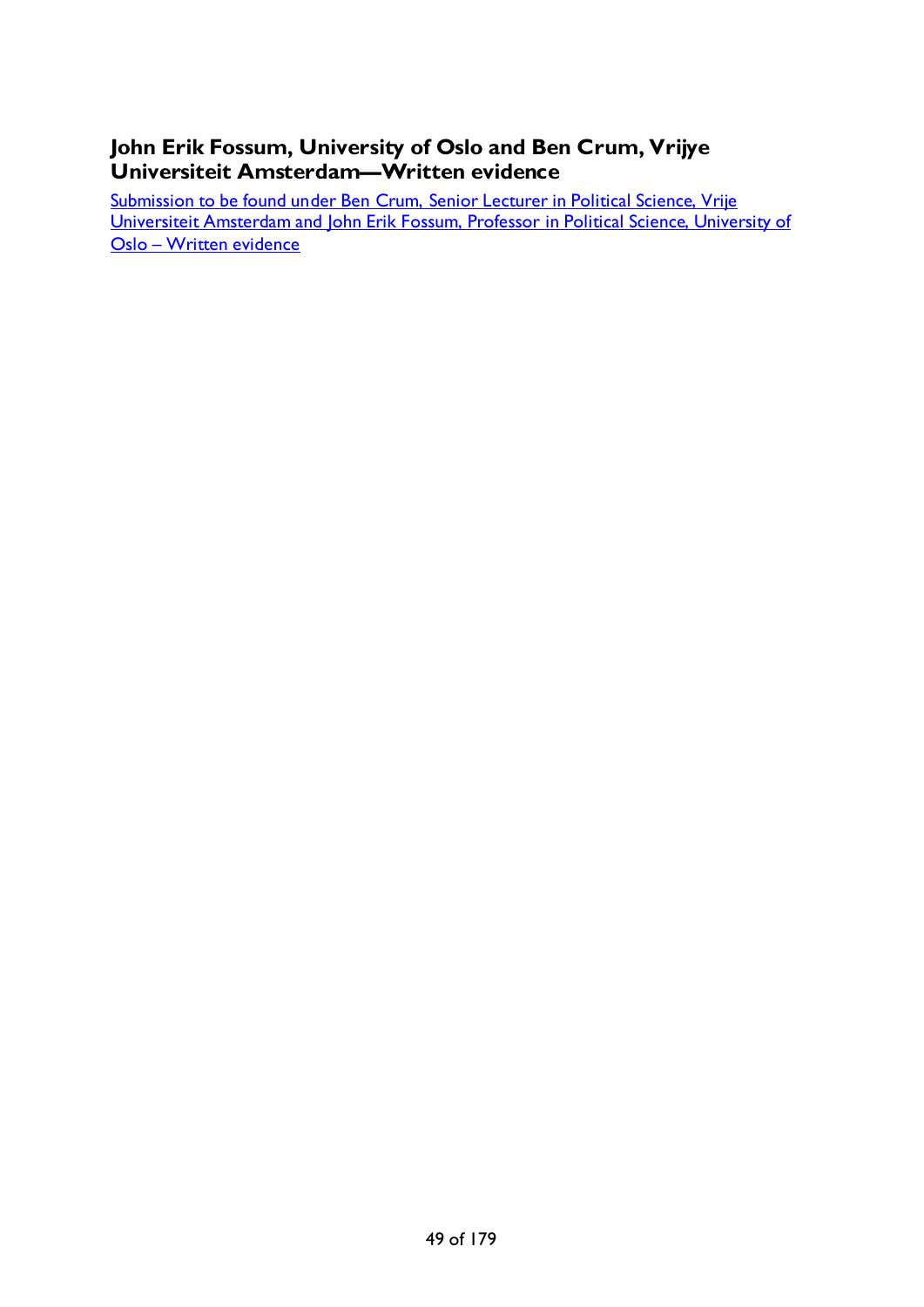## **Katarzyna Granat, European University Institute (EUI), Italy— Written evidence**

Memorandum on the Role of National Parliaments in the European Union

- 1. I welcome this chance to comment on the important issues concerning the role of national parliaments in the European Union (EU). Below I address some questions regarding the formal role of national parliaments and the interactions between EU institutions and national parliaments mentioned in the call for evidence.
- 2. I will assess the participation of the national parliaments and the engagement between the EU institution and national parliaments from the perspective of the policing of the subsidiarity principle. $87$  Whereas the impact of national parliaments seems limited, as interpreted on the basis of Commission responses, increasing the visibility of the reasoned opinions in the European Parliament (EP) may allow for the greater influence of national legislative chambers on EU legislation.

## **The Formal Role of National Parliaments**

- 3. Since entry into force of the Lisbon Treaty, national parliaments have increasingly provided input on the EU level legislative process through the issuing of reasoned opinions under Protocol No. 2. Commission reports on 'Subsidiarity and Proportionality' highlight this tendency.<sup>[88](#page-49-1)</sup> An inquiry into the contents of the reasoned opinions of national parliaments indicates that the monitoring of the subsidiarity principle takes into account not only subsidiarity violations, but also the correctness of the legal basis of proposals, their conformity with the proportionality principle and assessment of the merits of Commission proposals.
- 4. National parliaments very often assess the legal basis of Commission proposals as incorrect. In a number of cases the legislative chambers have established that some draft legislative acts go beyond the aspired Treaty objective<sup>[89](#page-49-2)</sup> or, in fact, pursue another objective, different from the one enshrined in the legal basis provision.<sup>[90](#page-49-3)</sup> With regard to some of the Commission draft legislative proposals, national parliaments opine that the area, which the Commission attempts to regulate, remains within the exclusive competence of member states.<sup>[91](#page-49-4)</sup>
- 5. The scrutiny of the proportionality principle, similarly, is a common part of the subsidiarity control under Protocol No. 2. The assessments of national parliaments concentrate usually on the necessity of the proposed measure to achieve the objectives of the Treaties, which, next to suitability and *stricto senso* balancing, is one of the standard components of the proportionality principle test.<sup>[92](#page-49-5)</sup>
- 6. Besides the legal basis and proportionality of proposals, national parliaments frequently review the merits of Commission proposals,<sup>[93](#page-49-6)</sup> conformity with

<span id="page-49-0"></span><sup>87</sup> The examples of reasoned opinions, Commission replies and EP documents provided in this evidence intend to signalise the problem, but are not exhaustive, unless stated differently.

<span id="page-49-1"></span><sup>88</sup> COM (2011) 344, COM (2012) 373, COM (2013) 566.

<span id="page-49-2"></span><sup>89</sup> Reasoned opinion of the Romanian Senatul (30.05.2011) and of the Italian Senato (25.05.2011) on COM (2011) 127.

<span id="page-49-3"></span><sup>90</sup> Reasoned opinion of the Danish Folketing of 15.11.2010 and of the Swedish Riksdag of 10.11.2010 on COM (2010) 486.

<span id="page-49-4"></span><sup>91</sup> Reasoned opinion of the Polish Sejm of 13.05.2011 on COM (2011) 121.

<span id="page-49-5"></span><sup>92</sup> Reasoned opinion of the Finnish Eduskunta of 16.05.2012 on COM (2012) 130.

<span id="page-49-6"></span><sup>93</sup> Reasoned opinion of the Hellenic parliament of 21.02.2013 on COM (2012) 788, reasoned opinion of the Italian Senato of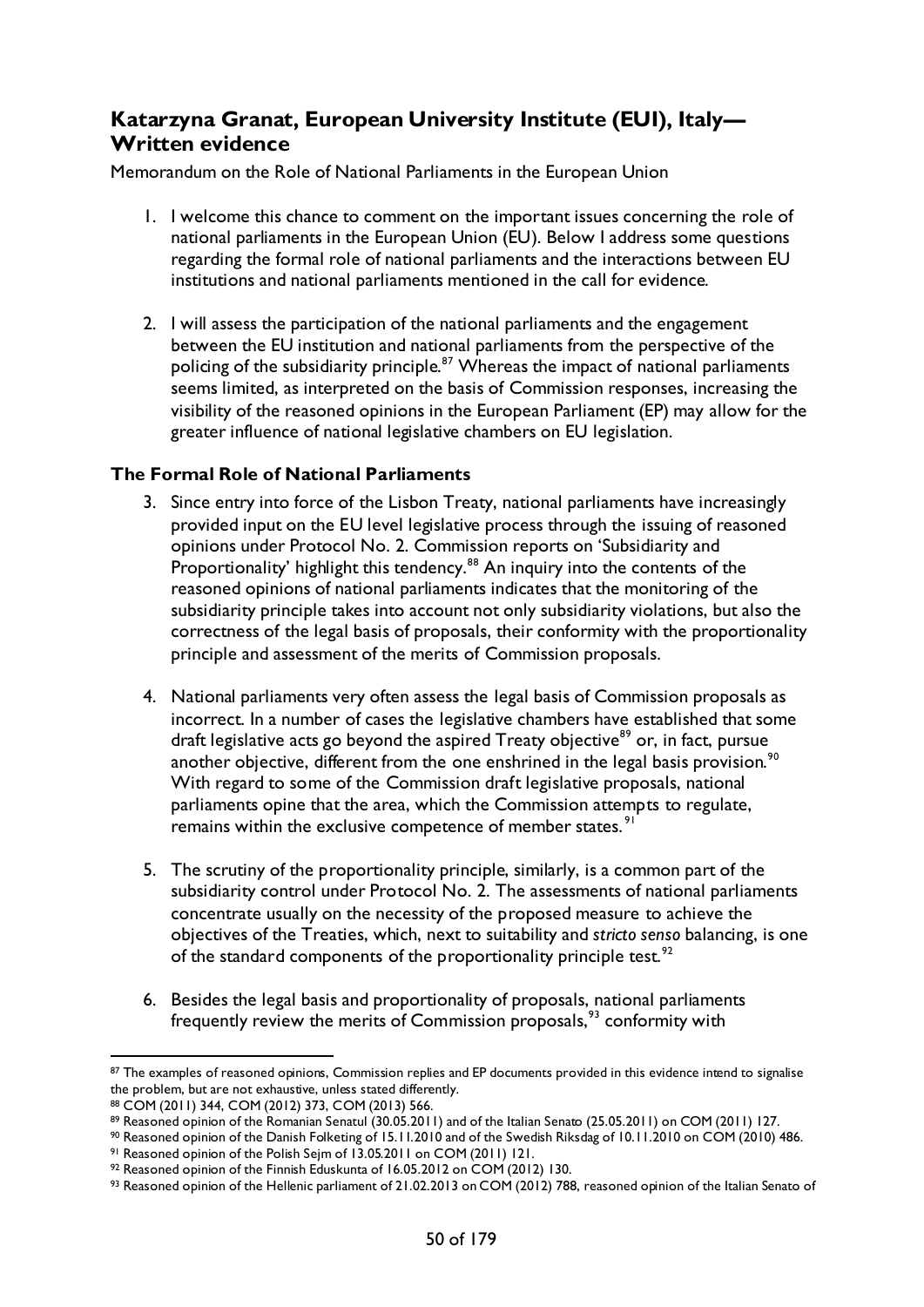fundamental rights,<sup>[94](#page-50-0)</sup> choice of the type of legal act (directive or regulation)<sup>[95](#page-50-1)</sup> or the validity of the delegations to adopt a delegated or implementing act.<sup>[96](#page-50-2)</sup>

- 7. Such a wide scope of reasoned opinions may be rejected based on a textual interpretation of Protocol No.2, lack of a co-legislating role for national parliaments at the EU level foreseen by the Treaty drafters and a comparatively improved capability of EU institutions, the European Parliament, Council and Court of Justice to assess issues other than subsidiarity.<sup>[97](#page-50-3)</sup> These arguments speak in favour of a narrowly designed, subsidiarity violation scrutiny of legislative proposals under Protocol No.2. A narrow understanding of subsidiarity monitoring will also help to avoid situations where the number of reasoned opinions is sufficient to trigger a 'yellow' card, but a subsidiarity breach is not proved, as in the recent case of the Commission proposal on the right to strike.<sup>[98](#page-50-4)</sup>
- 8. Nonetheless, the activism of parliamentary chambers clearly indicates a willingness to influence the legislative process, in a way that is more visible than the so-called 'Barroso initiative' concerning political dialogue with national parliaments.
- 9. The experience of the first 'yellow card' and the views of national parliaments expressed in the 2013 COSAC Report,<sup>[99](#page-50-5)</sup> show that cooperation between parliamentary chambers is necessary to reach Protocol No.2 thresholds. This could be accomplished through an informal dialogue between the presidents of the chambers or more formally, by improving IPEX through timely electronic publication of reasoned opinions, including English translations, and introducing certain 'warnings' (e.g. e-mail) in cases where a significant number of opinions have been issued.

## **Dialogue and Scrutiny of EU Policies**

The European Commission

- 10. In December 2009 the Commission obliged itself to reply within the political dialogue to reasoned opinions of national parliaments in cases where the votes did not reach a 'yellow' or 'orange' card threshold.
- 11. The average response time of the Commission to reasoned opinions issued on draft legislative proposals forwarded to national parliaments since the entry into force of the Lisbon Treaty until the end of 2012 is 197 days (approximately 6,5 months). <sup>[100](#page-50-6)</sup> However, it should be noted that for a number of cases, the Commission simply

 <sup>18.12.2012</sup> on COM (2012) 576.

<span id="page-50-0"></span><sup>94</sup> Reasoned opinion of the Austrian Bundesrat of 17.04.2012 on COM (2012) 84.

<span id="page-50-1"></span><sup>95</sup> Reasoned opinion of the Belgian Chambre des Représentants of 31.01.2012 on COM (2011) 779, Reasoned opinion of the Romanian Senatul of 30.05.2011 on COM (2011) 127.

<span id="page-50-2"></span><sup>96</sup> Reasoned opinion of the Czech Poslanecka Snemovna of 24.01.2013 on COM (2012) 788, reasoned opinion of the Polish Senat of 3.03.2011 on COM (2010) 799.

<span id="page-50-3"></span><sup>&</sup>lt;sup>97</sup> For a full account of these arguments see: F.Fabbrini, K.Granat, 50 *Common Market Law Review*, 115, at 122. <sup>98</sup> See the reply of the Commission of 12.09.2012 to the reasoned opinions on COM (2012) 130.

<span id="page-50-4"></span>

<span id="page-50-5"></span><sup>99</sup> See COSAC Nineteenth Bi-annual Report: Developments in European Union Procedures and Practices Relevant to Parliamentary Scrutiny, 17.05.2013.

<span id="page-50-6"></span><sup>100</sup> In 2010 – 136 days, in 2011 – 216 days, in 2012 – 206 days. The dates of the reasoned opinions and replies were based on the information available on IPEX and the EU Commission website concerning relations with national parliaments. Unfortunately, some of the replies are not uploaded to the Commission website.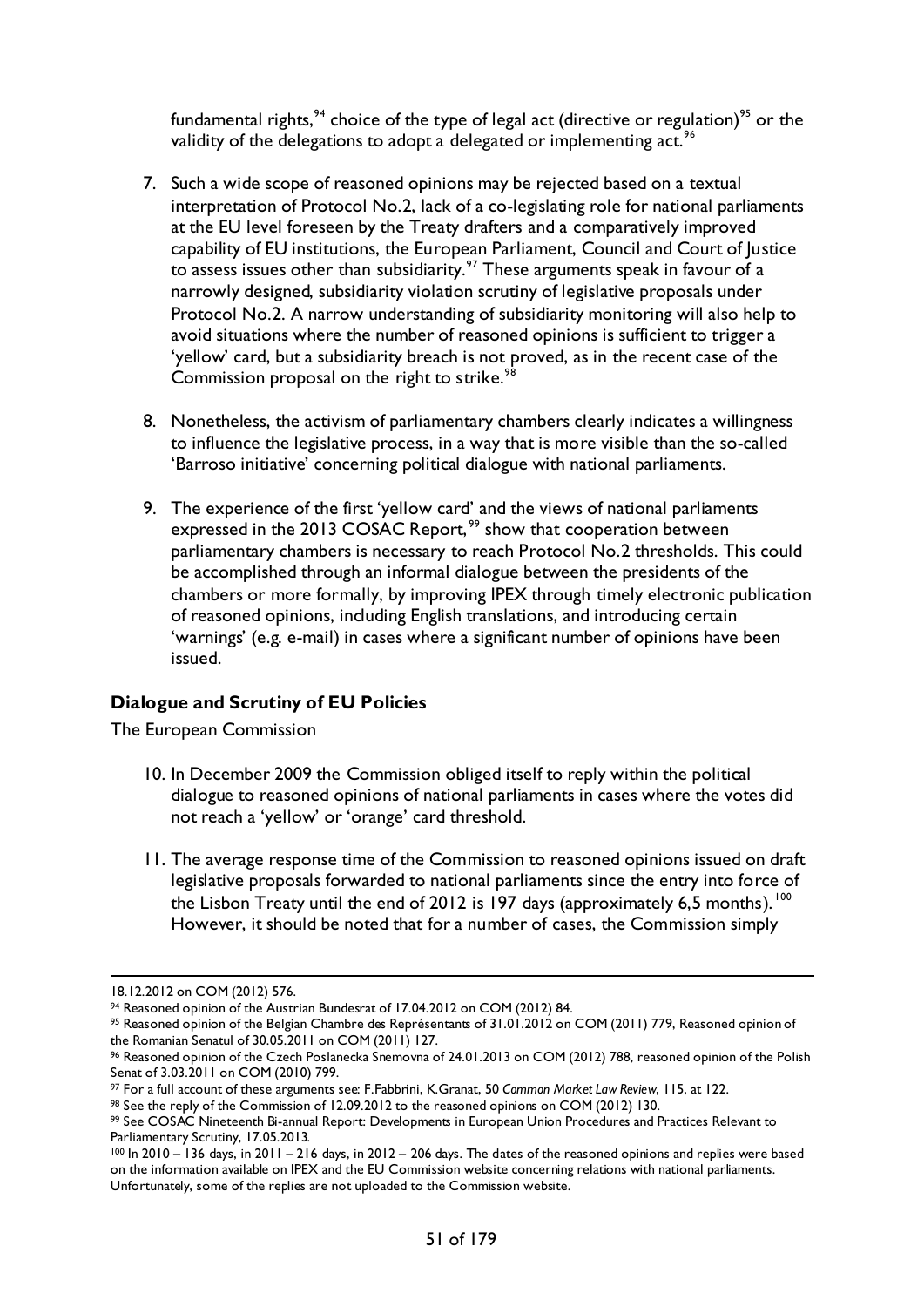sent a 'template', an identical reply to all national parliaments concerned.<sup>[101](#page-51-0)</sup>

- 12. When providing the replies, the Commission attempts to respond to the criticism of national parliaments, which includes explaining purported misunderstandings of proposals by parliaments.<sup>[102](#page-51-1)</sup> Moreover, the Commission tends to remain firm on its initial position, deciding not to amend proposals according to the viewpoint of national parliaments in any of the replies to reasoned opinions.<sup>103</sup>
- 13. Despite the voluntary commitment of the Commission to reply to national parliaments, but with no legal obligation to accommodate such views by amending proposals, the timing and the content of replies indicate that the impact of national parliaments on the EU legislative process remains limited.

#### The European Parliament

- 14. In general, the EP becomes involved in the subsidiarity review procedure under Protocol No.2 only if an 'orange' card is triggered. Outside of this procedure, the visibility of national parliaments in the EP remains rather marginal, especially when seen from the point of view of the EP reports and plenary debates.
- 15. The reports of EP committees only formally take into account the reasoned opinions of national parliaments, citing them in the preamble, but not referring directly to any of the problems signalled in these opinions.<sup>[104](#page-51-3)</sup> However, EP plenary debates on Commission proposals are more important to national parliaments.<sup>[105](#page-51-4)</sup> During these sittings, MEPs stress the views of national parliaments on the violations of the subsidiarity principle, often to reinforce their own negative view of a Commission proposal. Nonetheless, the number of EP debates engaging with the opinions of national parliaments is also limited.
- 16. A direct dialogue and exchange with EP rapporteurs working on a specific draft legislative act could hence increase the visibility of national parliaments and potentially also the impact of reasoned opinions in cases where the 'yellow' or 'orange' card have not been triggered. Similarly, forwarding reasoned opinions directly to MEPs from the member state of a reasoned opinion may allow national parliaments to be more audible at the EU level. Quite frequently these MEPs accentuate the views of their 'home' parliaments.

27 September 2013

<span id="page-51-1"></span><span id="page-51-0"></span><sup>&</sup>lt;sup>101</sup> See Commission replies to reasoned opinions on COM (2010) 379 or COM (2012) 617.<br><sup>102</sup> See Commission reply of 27.07.2010 to the reasoned opinion of the Polish Senat on COM (2010) 61 or Commission replies of April 2011 to the reasoned opinions to the Lithuanian Seimas, Luxembourg Chambre des Députés, Polish Sejm and Polish Senat on COM (2010) 539.

<span id="page-51-2"></span><sup>103</sup> In fact, only in a few cases the Commission shows some openness to the propositions of national parliaments, but without a declaration to amend the proposal. For example, see Commission reply of 13.12.2012 to the Swedish Riksdag on COM (2011) 895-896.

<span id="page-51-4"></span><span id="page-51-3"></span><sup>104</sup> Report of 24.07.2013 of the EP Committee on the Environment, Public Health and Food Safety on COM (2012) 788. <sup>105</sup> COM (2011) on 18.04.2012, COM (2011) 370 on 11.09.2012, COM (2012) 380 on 1.07.2013, COM (2012) 617 on 11.06.2013.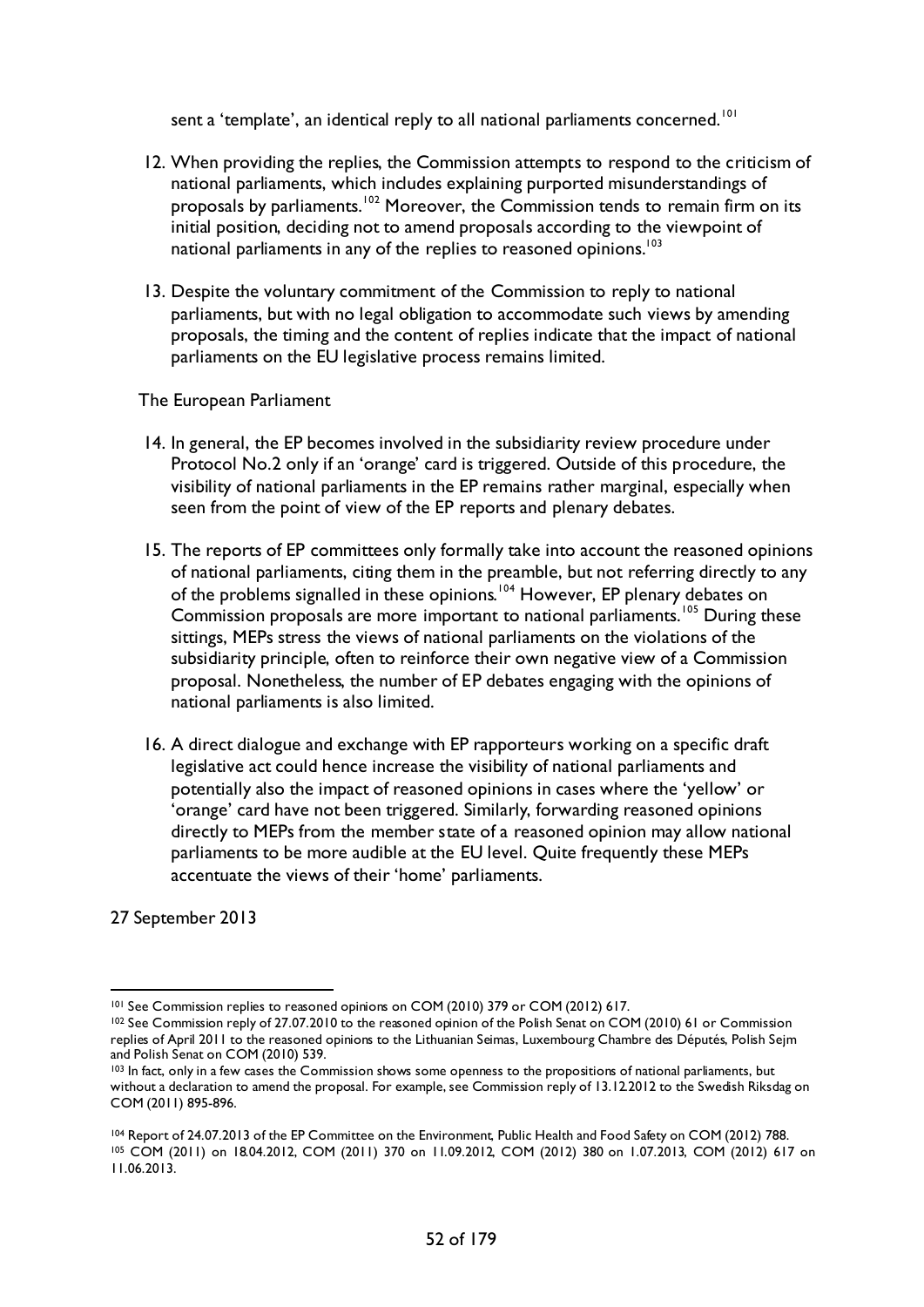# **Oskar Josef Gstrein and Darren Harvey—Written evidence**

This paper is a response to a call for evidence by the House of Lords of the Parliament of the United Kingdom concerning the role of national parliaments in the European Union. It covers mainly the formal role of national parliaments<sup>106</sup> as well as the dialogue and scrutiny of EU policies by these institutions.<sup>[107](#page-52-1)</sup> All statements reflect the personal opinion of the authors and are not linked to their professional activities or the views of their employer.

- A. What is your assessment of the existing yellow card and orange card procedures? Are national parliaments making good use of these?
- 1. Despite the rejection of the idea to give the member states' parliaments a position within the legislative triangle of the  $EU^{108}$  $EU^{108}$  $EU^{108}$  by introducing a "red card procedure", their role was heightened to a potentially large extent by the Lisbon Treaty with the setting up of a so called "Early Warning System" (EWS) in protocol no. 2. Although theoretically ground-breaking and exhibiting considerable potential to alter the balance of legislative power in the EU in favour of national parliaments, the results in practice since the coming into force of the Lisbon Treaty in 2009 have been disappointing.
- 2. When analysing the "Annual report of the European Commission on relations between the European Commission and national parliaments"<sup>[109](#page-52-3)</sup> and the "Annual report on subsidiarity and proportionality"[110](#page-52-4) since 2010 the preliminary answer to this question must be negative. As is stated in the aforementioned documents, the "yellow-card" procedure has so far only been triggered once since its introduction.<sup>[111](#page-52-5)</sup>
- 3. Commenting on the inadequacy of the current yellow and orange card procedures, several general difficulties can be highlighted: [112](#page-52-6)
- i.) Incentive Problems: The reluctance of majoritarian parliaments to challenge their government`s position on EU affairs and the perception that there are little electoral benefits to be gained from engaging in EU affairs.
- ii.) Problems in the conception and vision of political measures: These manifest themselves in a significant number of politicians and political parties who face severe problems when aiming to transform their political concepts and goals onto the European scale. For instance, it will be clear for an MP who is a member of the British Labour Party what the basic pillars of his parties' social policy are. However, since this policy is based on national considerations and aims for national solutions, it fails to integrate into a larger European context. Additionally, the European level is

<span id="page-52-4"></span><span id="page-52-3"></span><sup>110</sup> Ibid., COM(2013) 566 final; COM(2012) 373 final; COM(2011) 344 final

 <sup>106</sup> As described in Points 2. b. to e. of the call

<span id="page-52-1"></span><span id="page-52-0"></span><sup>107</sup> As described in Point 3 of the call

<span id="page-52-2"></span><sup>&</sup>lt;sup>108</sup> This triangle consists of the Council of the European Union, the European Parliament and the European Commission, who are the traditional players in drafting and adopting legislative acts in the European Union.

<sup>109</sup> European Commission, COM(2013) 565 final; COM(2012) 375 final; COM(2011) 345 final

<span id="page-52-5"></span><sup>111</sup> Cf. ibid. COM (2013) 566 final, p. 6 ff.

<span id="page-52-6"></span><sup>112</sup> Cf. Gstrein and Zalewska, "National parliaments and their role in European integration: The EU's democratic deficit in times of economic hardship and political insecurity" Bruges political research papers, (28/2013), p.12 ff.; Cooper, "A virtual third chamber for the European Union? National Parliaments after the Treaty of Lisbon" ARENA working paper no.7 (2011), 10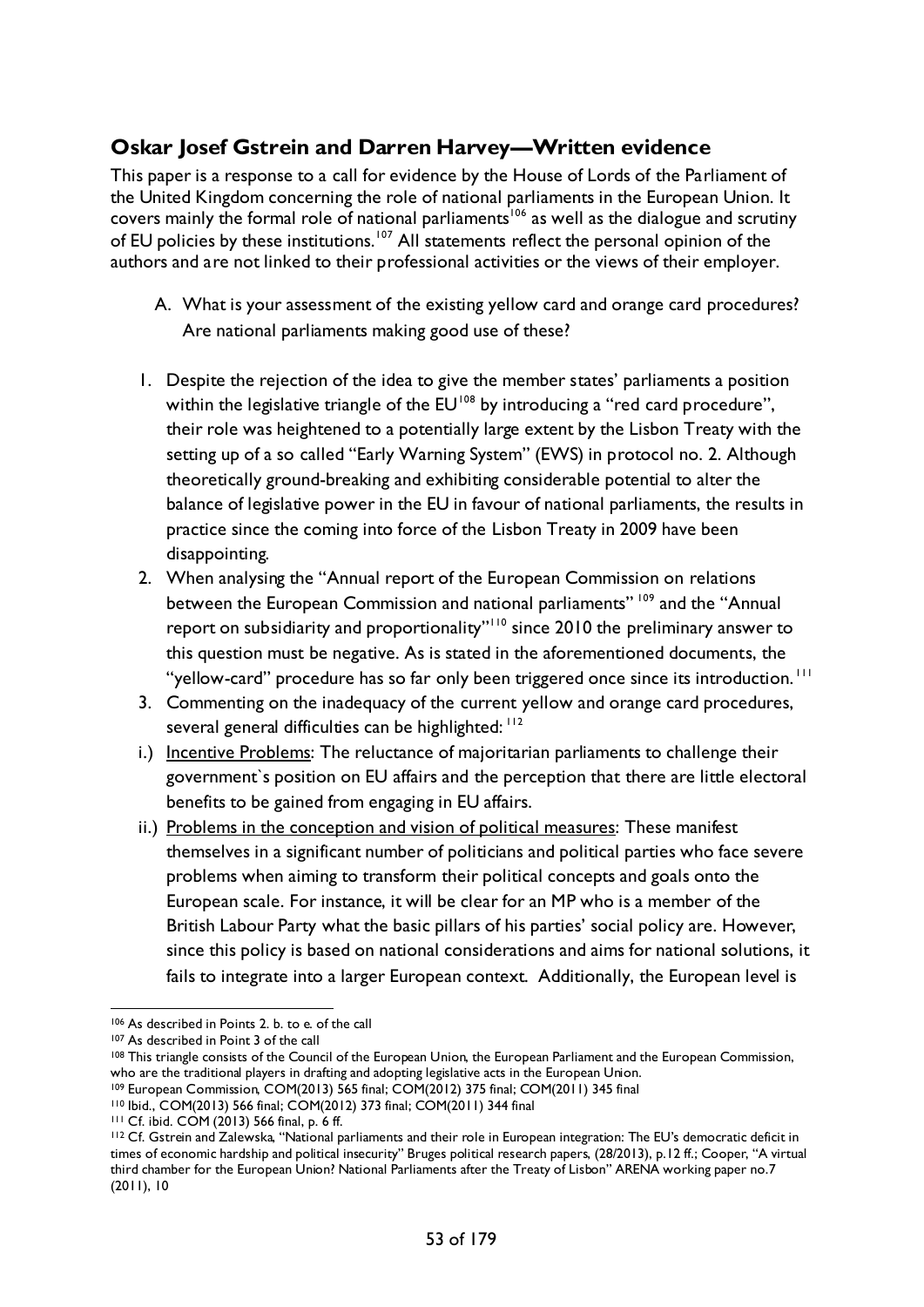the framework in which economic entities active on the UK market operate. For them, the internal market of the EU is the main point of reference, not the national economy. Hence, a gap in political action and social reality becomes visible.<sup>[113](#page-53-0)</sup> This is only to a small extent an issue of conflicting interests between the Union and individual member states. It is to a much larger extent the result of a failure to create modern, coherent and sound national political concepts accounting for the consequences of being in a single market. Such political visions will only face the actual challenges if - in their effect - they reach out across national horizons and offer solutions for the European level, the level at which these socio-economic phenomena are created.

- iii.) Logistical Problems: The short eight week deadline for submissions and the high volume of legislative proposals to scrutinize combined with the lack of effective mechanisms to coordinate the national parliaments' actions as required to initiate the procedure. This will be discussed in more detail below.
- iv.) Weakness inherent in the subsidiarity review: The mechanism only offers an opportunity for "ex-ante" control. The lack of a "red card" for national parliament`s reasoned opinions to stop the legislative procedure results in the existing Protocol no. 2 procedure being nothing more than a mere symbolic gesture by providing national parliaments solely with the opportunity to deliver a non-binding opinion. The only way to obtain effective protection against a finalized piece of EU legislation remains a time-consuming procedure before the ECJ.<sup>[114](#page-53-1)</sup> And even if the judges in Luxembourg were to support the claim that the respective act violates the principle of subsidiarity, this would most likely not remedy the problem since the measure would have already caused significant damage from the day of its enforcement. Furthermore, it has to be pointed out at this stage that the principle of subsidiarity's legal dimension is fairly unclear since there is no comprehensive legal definition. Clarification of this ambiguity can only come from the ECJ as the court is the sole institution competent to do so under Art. 19 par. 1 TEU.
- 4. According to the most recent Commission report, the total number of opinions received from national Parliaments in 2012 rose to 663; this represented an increase of 7 % as compared with 2011 (622), but a much smaller increase than in previous years (55 % in 2010, 60 % in 2011). [115](#page-53-2) However, of these 663 only 70 were in the form of reasoned opinions under the EWS in protocol no. 2.<sup>[116](#page-53-3)</sup> Worse still, in a European Union consisting of 27 (now 28) member states with 40 national parliamentary chambers (on accounts of there being a mixture of unicameral and bicameral national parliaments) 15 such chambers failed to provide a single reasoned opinion on proposed EU legislation during 2012.<sup>[117](#page-53-4)</sup> Evidently, therefore, there would appear to be a fundamental disconnect between national parliaments and the European legislative process with democratically elected representatives of member

<span id="page-53-0"></span> <sup>113</sup> Cf. on the topic Graser, "Einmal mehr: Zur Europäisierung der Sozialpolitik", Europarecht Beiheft 2013, 15, p. 15 – <sup>31</sup> <sup>114</sup> Cf. Art. 8 of Protocol no. 2

<span id="page-53-2"></span><span id="page-53-1"></span><sup>115</sup> Report from the European Commission, "Annual Report 2012 on relations between the European Commission and National Parliaments", p. 4

<span id="page-53-3"></span><sup>116</sup> Ibid.

<span id="page-53-4"></span><sup>117</sup> Ibid. p. 9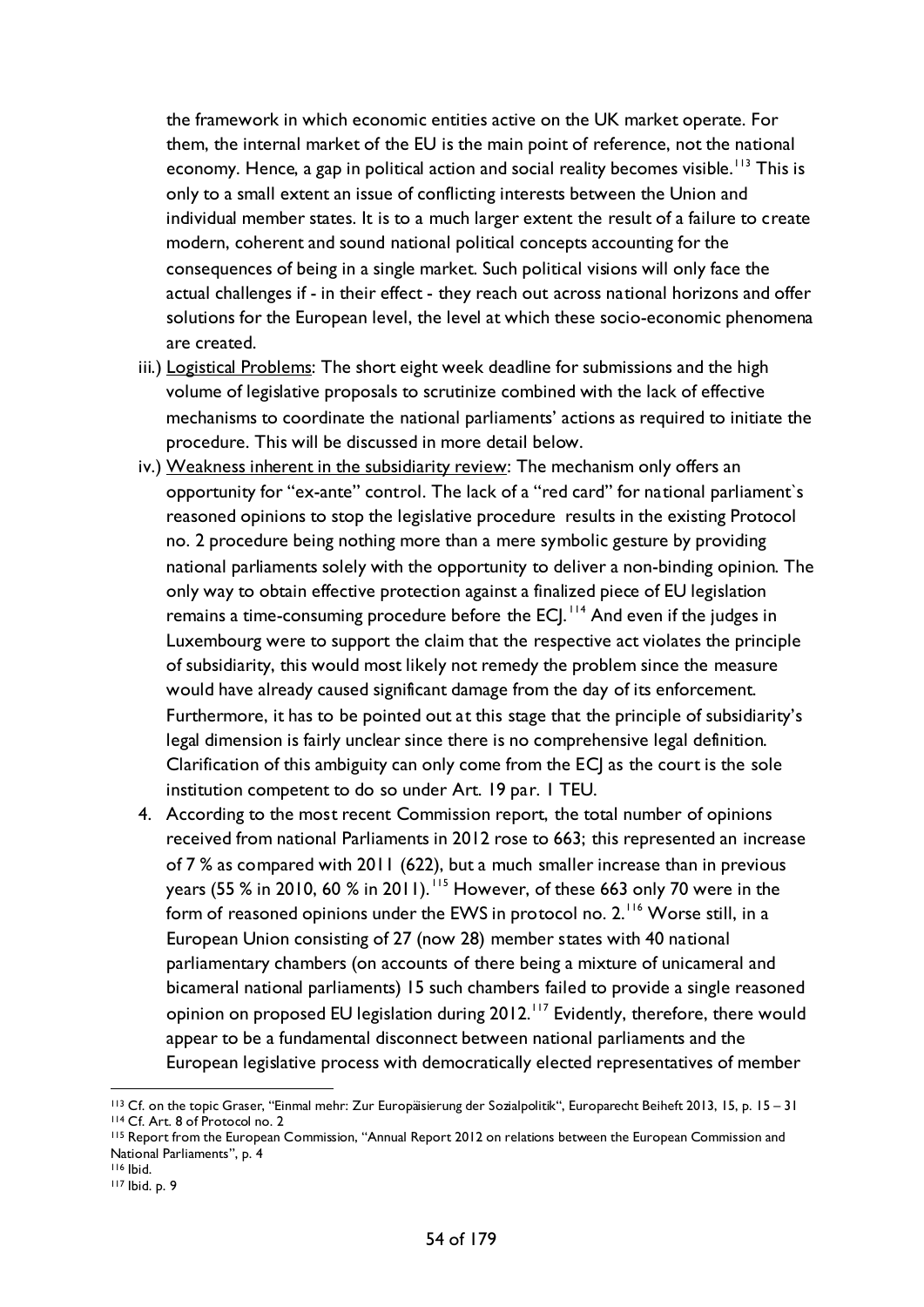states routinely failing to exercise their right of ensuring proposed EU legislation complies with the principle of subsidiarity. Moreover, the large decrease in the growth rate of measures taken annually by national parliaments can be interpreted as a realisation of the fact that their efforts in previous years have been generally ineffective. Linked to this lack of engagement with the current EWS is the aforementioned problem of logistics. It has proved exceptionally difficult to coordinate the various national parliaments to act in concert and achieve the voting thresholds required for a yellow or orange card<sup> $118$ </sup> and this is because each parliament tends to work slowly, according to its own timetable, and according to its own unique set of procedures.<sup>[119](#page-54-1)</sup>

- 5. That being said, certain networks and informal bodies for national parliaments to coordinate their subsidiarity related concerns do exist within the current structure of EU affairs and these could be utilised far more effectively. It seems evident that the exchange of views in bodies like COSAC and the network of national parliament representatives (NPRs) improve the situation and lead to a certain common understanding on what the subsidiarity principle means in general. However, it is also clear that none of the existing structures, in their current setup, are capable of delivering the type of effective coordination required to assist the chambers of national parliaments in using their Protocol 2 competences on a case by case basis and thus render the mechanism more effective.<sup>[120](#page-54-2)</sup>
- 6. That being said, the potential for effective action within the current setup was amply demonstrated by the exceptionally high level of inter-parliamentary dialogue and cooperation that preceded the first - and to date only - issuance of a yellow card to the EU by national parliaments.<sup>[121](#page-54-3)</sup> In this regard, from a procedural perspective at least, the manner in which national parliaments managed to first collectively engage with, and then actively oppose, the colloquially named "Monti II" regulation leads one to be cautiously optimistic about an increased number of yellow or orange cards in future.
- 7. Substantively however, huge questions remain as to the precise scope to be afforded to national parliaments when conducting a review of proposed EU legislation`s compliance with the principle of subsidiarity under Protocol no. 2 and this constitutes a significant challenge to the proper functioning of the mechanism.
	- B. Is there a well-developed, common understanding of subsidiarity? If not, is there a need to develop one?

<span id="page-54-0"></span> <sup>118</sup> Craig, "The Lisbon Treaty. Law, Politics, and Treaty Reform", New York, (2011), p. 186

<span id="page-54-1"></span><sup>119</sup> Cooper, "A yellow card for the striker: How national parliaments defeated EU strikes regulation" ARENA draft paper. Available at: www.euce.org/eusa/2013/papers/12g\_cooper.pdf

<span id="page-54-2"></span><sup>120</sup> COSAC, for instance, schedules its meetings of the national parliaments' European Affairs Committees twice a year. Looking at the eight weeks national chambers do have to gather the votes necessary in order to trigger a yellow card procedure, it is very unlikely COSAC will be able to assist or coordinate the parliaments in a specific case.

<span id="page-54-3"></span><sup>&</sup>lt;sup>121</sup> For an overview of the communication and interaction between various national parliaments in the run up to the yellow card on Proposal for a Council Regulation on the exercise of the right to take collective action within the context of the freedom of establishment and the freedom to provide services (COM(2012),130) cf. Cooper, supra fn. 7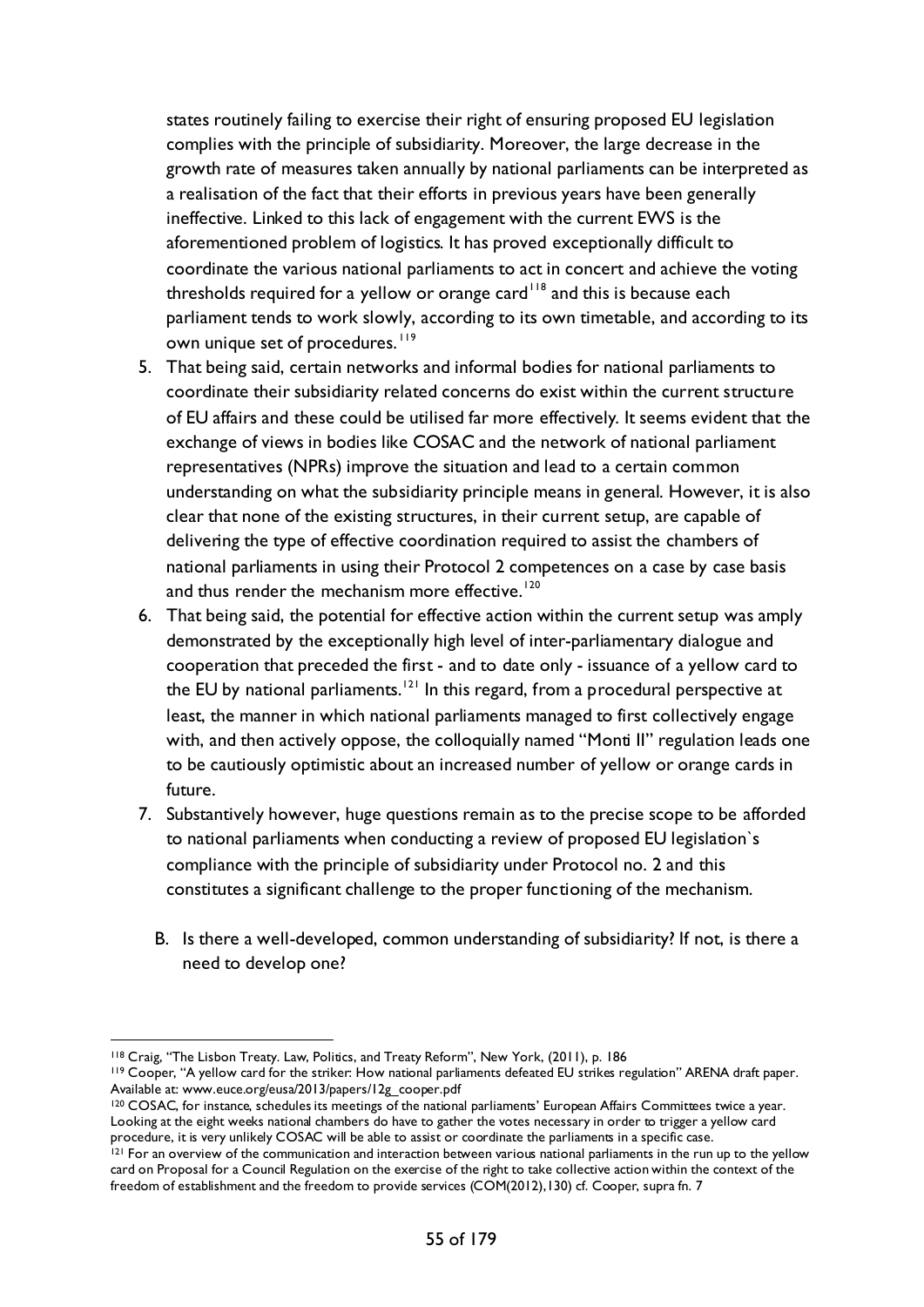- 8. Despite being recognised in the EU treaty framework since the Maastricht Treaty in 1993, the precise scope, content and limits to the principle of subsidiarity in EU law remain ambiguous. Accordingly, some have noted that it remains so far unclear what exactly national parliaments can refer to when claiming that the principle of subsidiarity has been violated under the EWS.<sup>[122](#page-55-0)</sup> As Fabbrini and Granat succinctly put it *"What should subsidiarity review comprise? Should national parliaments review only the strict question whether a legislative measure should be adopted by the EU or by the Member States? Or should national parliaments also consider the proportionality or necessity of the measure, the adequacy of its legal basis and its substance?"*[123](#page-55-1)
- 9. Some scholars take the view that national parliaments, acting under Protocol no.2, should limit themselves to a narrow or restrictive review of the subsidiarity of an EU legislative proposal and should refrain from scrutinising wider concerns of legal basis, proportionality and necessity.<sup>[124](#page-55-2)</sup> Others hold the opinion that the power of scrutiny vested in national parliaments by Protocol no. 2 should provide for a broad based review of subsidiarity that would include an evaluation of the principle of conferral, legal basis and proportionality of proposed EU legislation.<sup>125</sup>Indeed, from a legal point of view there are good arguments to support the view that each of these principles should work in combination with one another. $126$
- 10. More problematic than the mere academic dispute, however, is that this unclear situation forms the basis of a lack of common understanding between the individual national legislators. Some, like the German Bundesrat, that represents the "Bundesländer" in the national parliament, are convinced that Protocol no. 2 enables it to review proposed legislative measures in such a broad manner that the term "subsidiarity" can be seen simply as a vague headline under which each and every aspect of an EU legislative proposal may be scrutinised.<sup>[127](#page-55-5)</sup> In contrast, other legislative bodies will probably be more restrictive when setting the scope for review.
- 11. This confusion over the exact boundaries of national parliament`s powers of subsidiarity review has led to incoherent and often widely divergent practice from parliaments when providing reasoned opinions under Protocol no. 2. If one considers the single instance in which a yellow card was issued so far, it is clear to see from the content of various national parliament`s submissions that a general consensus on how to correctly approach the subsidiarity review under Protocol no. 2 is lacking.<sup>[128](#page-55-6)</sup> In

<span id="page-55-0"></span><sup>122</sup> Gstrein and Zalewska, p.13

<span id="page-55-1"></span><sup>123</sup> Fabbrini and Granat, "Yellow card, but no foul: The role of the national parliaments under the subsidiarity protocol and the Commission proposal for an EU regulation on the right to strike" Common Market Law Review, 50, 2013, p. 120, see also on the subject Nguyen, "Die Subsidiaritätsrüge des Deutschen Bundesrates gegen den Vorschlag der EU Kommission für eine Datenschutz-Grundverordnung", ZEuS - Zeitschrift für europarechtliche Studien, no. 3/2012, p. 283, 293 124Fabbrini and Granat, p. 121

<span id="page-55-3"></span><span id="page-55-2"></span><sup>&</sup>lt;sup>125</sup> Kiiver, "The early warning system for the principle of subsidiarity. Constitutional theory and empirical reality" (Routledge, 2012) pp.98-100; Ritzer, Ruttloff and Linhart "How to sharpen a dull sword: The principle of subsidiarity and its control" German Law Journal (2006), pp. 737-738

<span id="page-55-4"></span><sup>&</sup>lt;sup>126</sup> Trstenjak and Beysen, Das Prinzip der Verhältnismäßigkeit in der Unionsrechtsordnung, "EuR Europarecht", no. 3/2012, p. 267

<span id="page-55-5"></span><sup>127</sup> Cf. Nguyen, p. 283, 293

<span id="page-55-6"></span><sup>128</sup> See Fabrini and Granat, fn. 18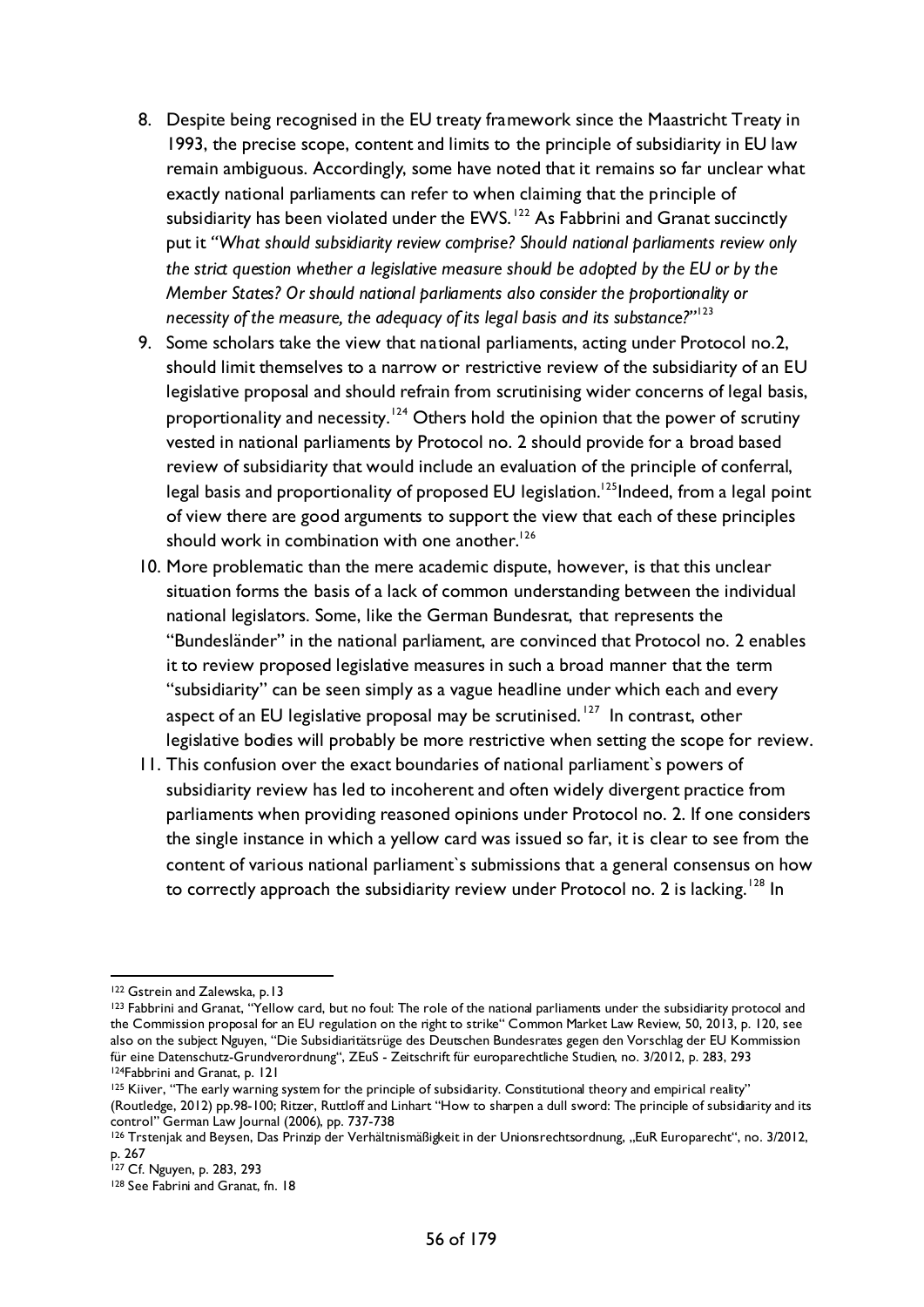this case, several national parliaments challenged the legal basis,  $129$  necessity  $130$  and even the content<sup>[131](#page-56-2)</sup> of the proposed legislation rather than embarking on an analysis of the principle of subsidiarity.

- 12. In order to improve this unsatisfactory situation, an agreement or a "common understanding" between the national legislators of the EU Member States is necessary. By defining a framework within which to conduct subsidiarity control the current patchwork approach would be replaced by a more coherent solution and as a result the position of national legislators would be dramatically improved. It is therefore "conditio sine qua non" to transform the procedure from its current status as a mere political gesture into an effective tool of political cooperation and control.
- 13. Member states have to express their consent to adhere to common principles or standards of review within the EWS and in so doing enhance the prospects of parliamentary coordination and cooperation in submitting national opinions. This would result in an amicably agreed and politically endorsed definition of how the subsidiarity review under Protocol no. 2 should operate.<sup>[132](#page-56-3)</sup> Technically, the agreement should take the form of an international treaty or a common declaration; the latter being more suitable due to its less invasive character.
- 14. Regarding the content of such a common understanding it seems advisable to modify or even commit in its entirety to the "Subsidiarity and Proportionality Assessment Grid", a tool developed by the European Union's Committee of Regions.<sup>[133](#page-56-4)</sup> This set of criteria does not only offer a sound basis for evaluation, it is also already being used by the Committee of Regions and the European Commission.<sup>[134](#page-56-5)</sup> Therefore, by committing to this set of criteria, national legislators would have a valuable basis upon which to launch their activities. Additionally, such a move would present the opportunity to create a circle of regional, national and supranational institutions using and developing the same set of criteria for subsidiarity review. Especially when looking at the fruitful development of the Committee of Regions "Subsidiarity Monitoring Network" and the evolution of its most recent initiative, the "Regional Parliamentary Exchange" (REGPEX),<sup>[135](#page-56-6)</sup> one submits that this is the correct manner in which to proceed.
	- C. What is the future of national parliaments in the EU?

<span id="page-56-0"></span><sup>129</sup> Reasoned Opinion of the Finnish Eduskunta of 16th May 2012, Report of the Grand Committee, Su VM 1/2012 vp- M 2/2012 vp (courtesy translation); Avis de subsidiarité de la chamber des représentants de Belgique, 30th May 2012, DOC 53 2221/001; Reasoned opinion of the Portuguese Assembleia da Republica, 18<sup>th</sup> May 2012

<span id="page-56-1"></span><sup>&</sup>lt;sup>130</sup> The Maltese parliament, along with the Finnish Eduskunta claimed that the proposal was not necessary to achieve goals of EU action in the particular policy field, see reasoned opinion of the Maltese Kamra tad-Deputati, (courtesy translation) paras 1-2 and Reasoned Opinion of the Finnish Eduskunta supra fn. 24

<span id="page-56-2"></span><sup>&</sup>lt;sup>131</sup> According to the Portuguese Assembleia, the proposals attempts at reconciling social and economic rights within the context of fundamental rights conflicted with Portuguese constitutional tradition and the jurisprudence of the Portuguese courts, see Reasoned opinion of the Portuguese Assembleia da Republica supra fn. 24

<span id="page-56-3"></span><sup>&</sup>lt;sup>132</sup> Once this "common understanding" is being applied there might be challenges from other European Institutions resulting in legal proceedings, but such a process might be positive in terms of fostering the development of a clear legal definition of the principle of subsidiarity.

<span id="page-56-4"></span><sup>133</sup> Se[e www.cor.europa.eu/subsidiarity](http://www.cor.europa.eu/subsidiarity) for details; Committee of Regions, Subsidiarity annual report 2012, R/CdR 1335/2013

<sup>134</sup> European Commission, Report from the Commission on subsidiarity and proportionality, COM(2009) 504 final, p. 4

<span id="page-56-6"></span><span id="page-56-5"></span><sup>135</sup> Committee of Regions, Subsidiarity annual report 2012, R/CdR 1335/2013, p.4 ff.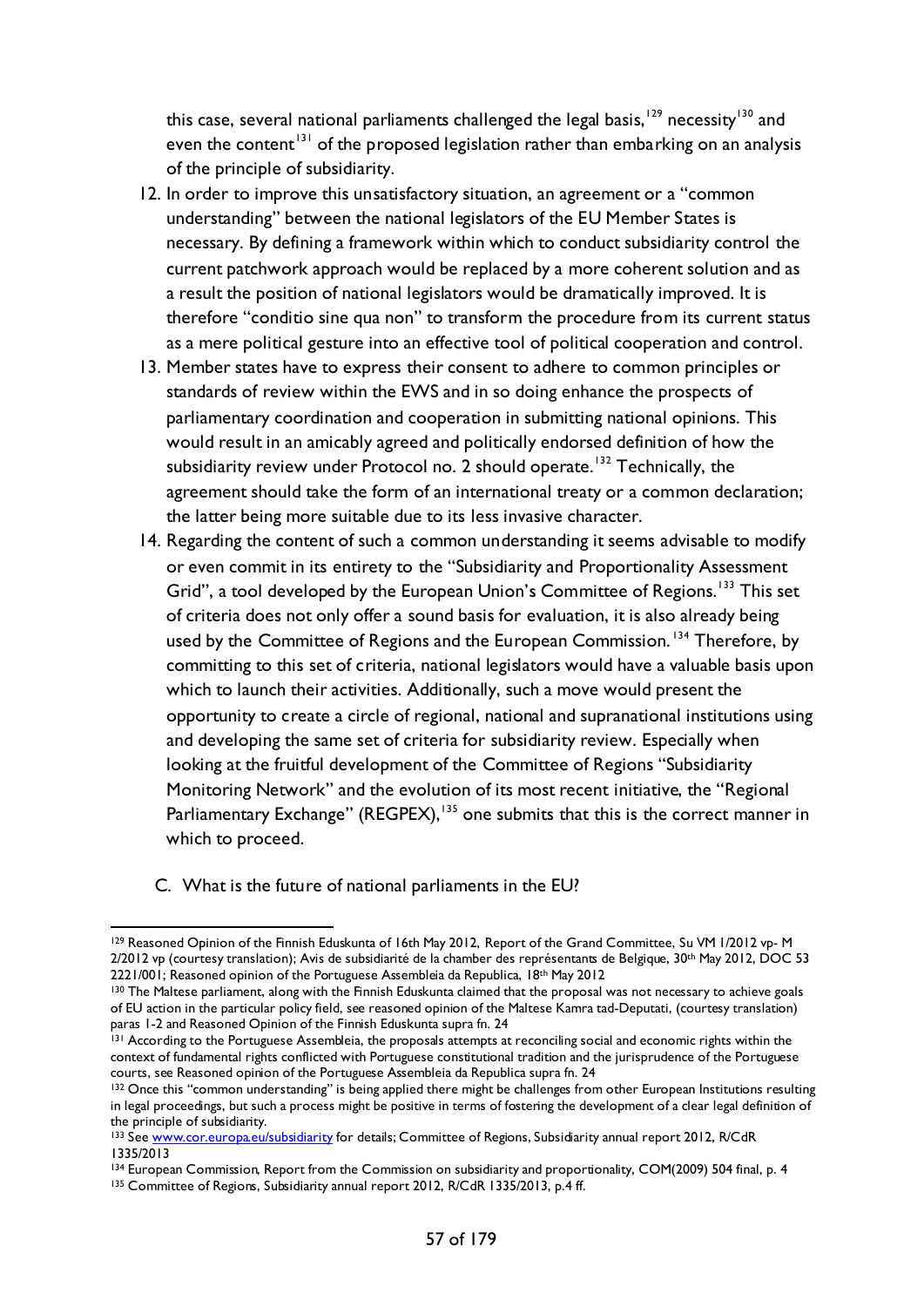- 15. Moving to consider the prospects of this review mechanism in the future, it is submitted that a common understanding of the type envisaged above is likely to become all the more necessary in light of renewed calls for a substantial change to the relationship between national parliaments and the EU legislative process. In the Netherlands, for example, Dutch Foreign Minister Frans Timmermans recently presented a letter summarising the outcome of a "subsidiarity review" carried out by the government. The letter unequivocally states that certain policy fields in which the EU currently has competence would be better left exclusively for the member states to deal with. Although not explicitly setting out how this is to be achieved, calls for some form of enhanced role for national parliaments in reviewing compliance with subsidiarity may be reasonably expected.<sup>[136](#page-57-0)</sup> In Britain, Foreign Secretary William Hague and his opposition counterpart Douglas Alexander have also expressed a desire to radically alter the current delineation of competences between the EU and national parliaments. In their view the current yellow card procedure should be upgraded to a red card or emergency brake procedure that would allow national parliaments to block such proposals.<sup>[137](#page-57-1)</sup>
- 16. Regardless of how these initiatives play out in the future there can be no doubt that increased levels of attention being paid to the relationship between the EU and national parliaments will necessitate a proper understanding of how the principle of subsidiarity is to operate in practical terms. However, this can not only refer to the general understanding of subsidiarity (as addressed above). In order to improve the actual cooperation of European legislators on drafts of the European Commission, the already existing networks such as the Inter-parliamentary Exchange Platform  $($ IPEX $)$ <sup>[138](#page-57-2)</sup> have to be upgraded. Once again borrowing the principle approach from the Committee of Regions and its Subsidiarity Monitoring Network, national parliaments should develop their activities further and commonly appoint a Rapporteur for monitoring a specific proposal of the European Commission. Through this, the process of subsidiarity review for a single act would become clearer and more easily manageable.
- 17. These rapporteurs, who should be highly qualified MPs with their main duties in one member state, would have the function of analysing the commission's proposal and gather opinions and statements of all member states' legislative assemblies in order to find common ground for action. Rapporteurs should be chosen through a standardised procedure in a common forum, most appropriately IPEX. They should start their activities as early as possible in the draft legislative process since they will have a limited amount of time to work on the reports; especially considering the eight week deadline parliaments have to meet in order to provide their opinions to

<span id="page-57-0"></span><sup>136</sup> Euractiv, "Dutch 'subsidiarity review' strikes a chord with UK euro critics" Euractiv News, June 25th 2013, available at: <http://www.euractiv.com/future-eu/dutch-subsidiarity-review-strike-news-528833> 137 London Evening Standard, "Hague urges EU red card system", 1st June 2013, available at:

<span id="page-57-1"></span>[http://www.standard.co.uk/panewsfeeds/hague-urges-eu-red-card-system-8638827.html;](http://www.standard.co.uk/panewsfeeds/hague-urges-eu-red-card-system-8638827.html) Douglas MP, "Britain`s future in Europe" speech delivered Thursday 17<sup>th</sup> January 2013 at Chatham House, London, transcript available at: http://www.chathamhouse.org/events/view/188423

<span id="page-57-2"></span><sup>138</sup> http://www.ipex.eu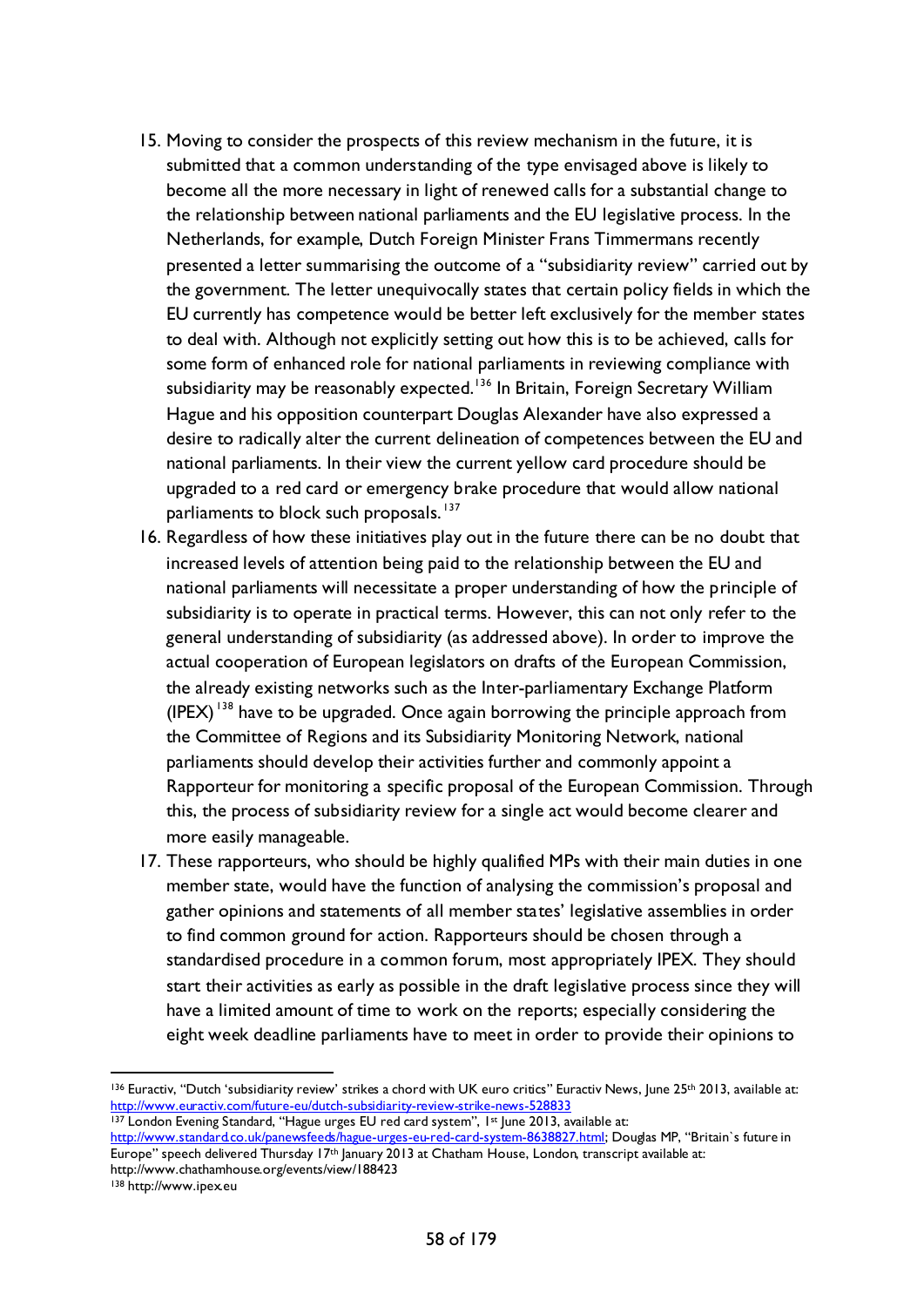the European Union. It may be necessary to set up additional supporting mechanisms on the side of the European Commission. Their appointment should be in accordance with certain criteria such as: the importance of the specific policy area of the proposal for the member state where the MPs come from and maybe also the region the MP represents; his or her professional skills and relation to the topic; the general division of such tasks between the different member states in order to maintain a necessary balance etc. It seems appropriate to have a non-enumerative set of criteria as a guideline for choosing the rapporteurs, leaving the committee of appointment a certain margin of appreciation in order to react to special circumstances that might arise in individual cases.

- 18. Based on their reports which would be drafted with support from a permanent expert committee at IPEX, specifically set up for this procedure - national legislators would then decide whether or not to take action having considered the recommendations of the rapporteur. Depending on the political sensitivity of the issue, the use of an increased number of rapporteurs is certainly possible. However, the overall number should be limited to three rapporteurs, since more contributors would undermine the main objective of introducing such a mechanism: namely the streamlining of the process by providing a clear and highly qualified opinion on the topic.
- 19. In summary, it has to be clearly acknowledged that legislative procedures on the EU level will never be "as close" to the European citizen as their national equivalents. More importantly, however, it is questionable if understanding the issue of "democratic legitimacy" in this way is appropriate, since it is not the purpose of European institutions to replace those already existing at the national level. Clearly, it is the task of European legislation to solve European problems. Nothing more and nothing less. Therefore, it is wrong to include national parliaments in the process of European legislation as such. However, what is necessary is an improved procedure in order to clarify the sphere for national and European legislation. It is time to transform the principle of subsidiarity from a political token gesture into a legally feasible concept. The intention of Protocol no. 2 of the Treaty of Lisbon was to clarify the dimension of subsidiarity – transforming it from a gambling table of politics into a legal principle with the power to harmonize the scope of action of legislators in Europe for the common good. It is time to live up to this commitment.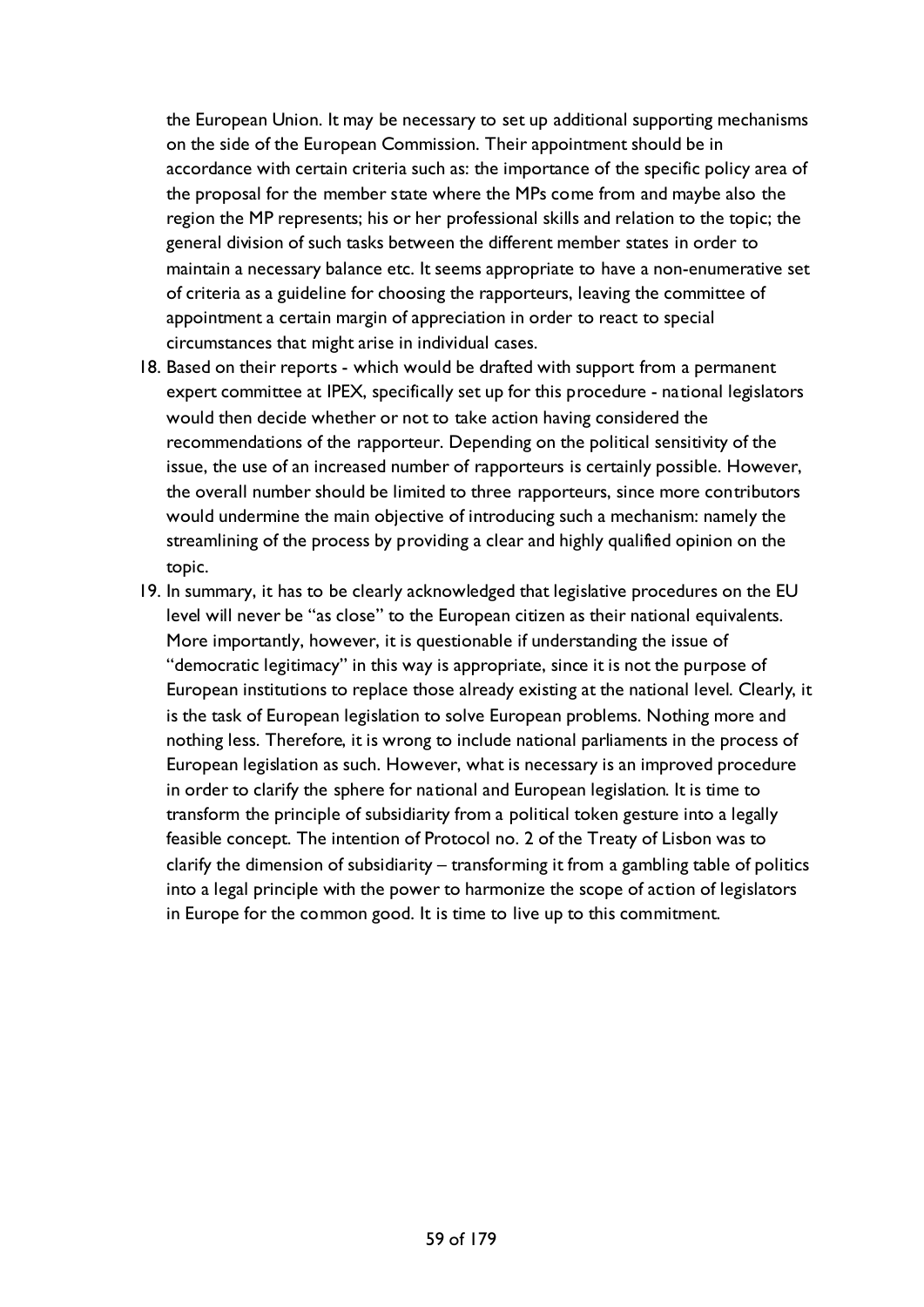# **Darren Harvey and Oskar Josef Gstrein —Written evidence**

[Submission to be found under Oskar Josef Gstrein and Darren Harvey—Written evidence](#page-177-0)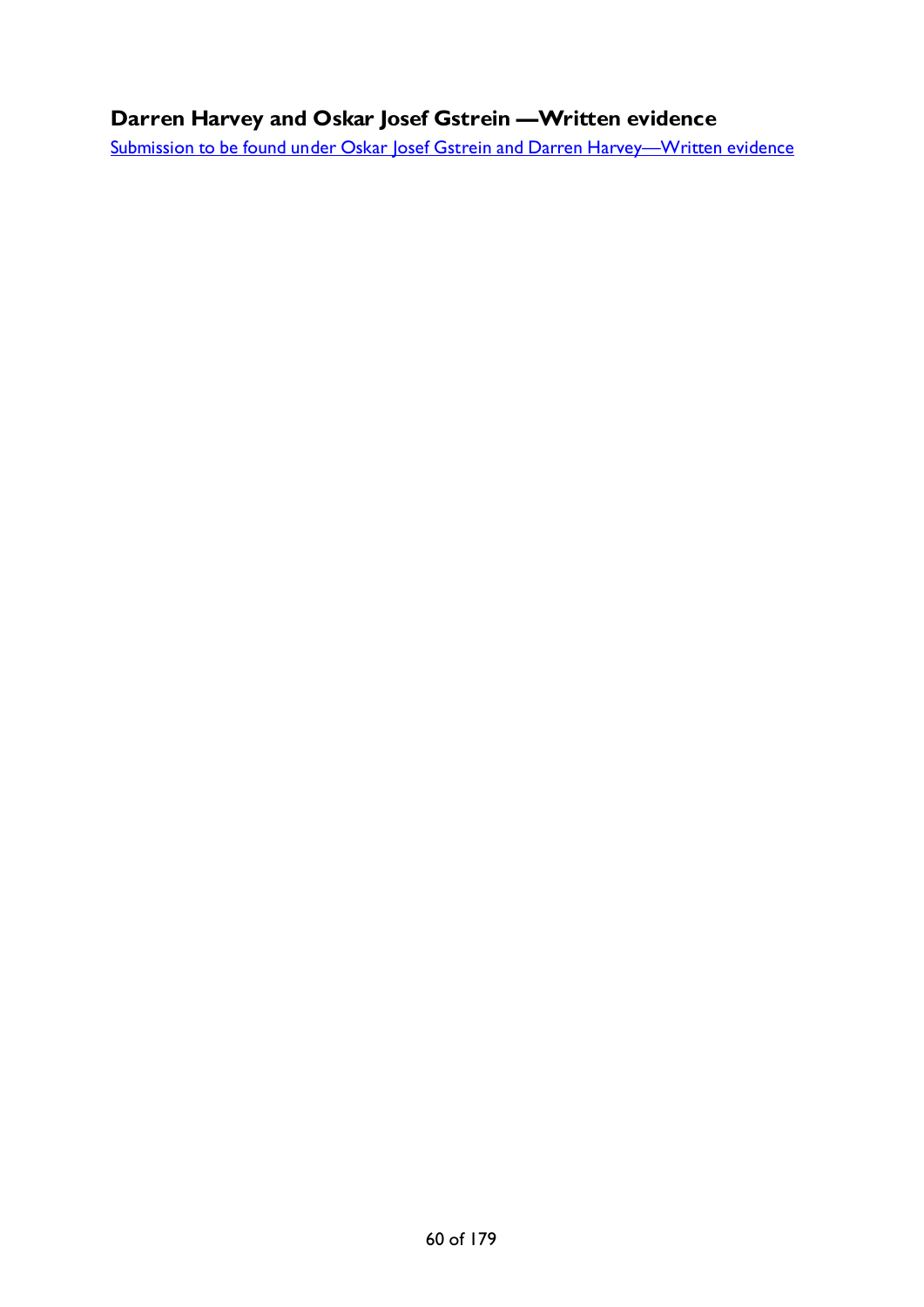# **Claudia Hefftler, University of Cologne, Valentin Kreilinger, Jacques Delors Institute, Olivier Rozenberg, Centre d'études européennes, Sciences Po (Paris), and Wolfgang Wessels, University of Cologne— Written evidence**

## **Summary**

The European Council plays an increasingly important role in the governance of the European Union. Especially in the Euro crisis the heads of state or government have taken decisions in a fast and secretive mode in the European Council that have reaching implications for European societies. The democratic control of this EU institution becomes an ever more relevant question.

This evidence presents the main results of the study "Democratic Control in the member states of the European Council and the Euro zone summits" submitted to the European Parliament (March 2013). Through expert surveys we collected data on the frequency of committee and plenary sessions in the lower houses of 27 EU member states in the time period from March 2011 to March 2012. The data shows that national parliaments involve these parliamentary bodies in different combinations ex-ante and ex-post to European Council meetings. Based on this variation, we identify seven models of parliamentary control: the "limited control model", the "Europe as usual" model, the "expert model", the "public forum", the "government accountability" model, the "policy maker", and "full Europeanisation". The differences between member states are rooted in their visions of what the role of a parliament in a democracy should be.

On that basis, we develop recommendations on how to improve the democratic control of the European Council through national parliaments practices, the cooperation with the government, and the interaction with the European Parliament. It is essential to combine room for manoeuvre of the head of state or government with deeply informed oversight by national parliaments.

Within national parliaments, trans¬parency and openness could be enhanced for meetings in committee and mere declarations of the government could become politically more salient and upgraded by following the question time pattern. Practices of national governments should allow for timely and complete information as well as for an inclusion of the chair of the European affairs commit¬tee. Finally, the first steps towards a genuine multi-level parliamentary cooperation has been taken with the creation of the Inter-parliamentary Conference on Economic and Financial Governance (first meeting in Vilnius from 16 to 18 October 2013), but the links between the national parliaments and the European Parliament should be strengthened further.

A. The control of the European Council by national parliaments

1. The European Council plays an increasingly important role in the governance of the European Union. Especially in the Euro crisis the heads of state or government have decided in a fast and secretive mode in the European Council on far reaching implications for European societies. The democratic control of this EU institution becomes an ever more relevant question.

National parliaments & European Councils: an increasing awareness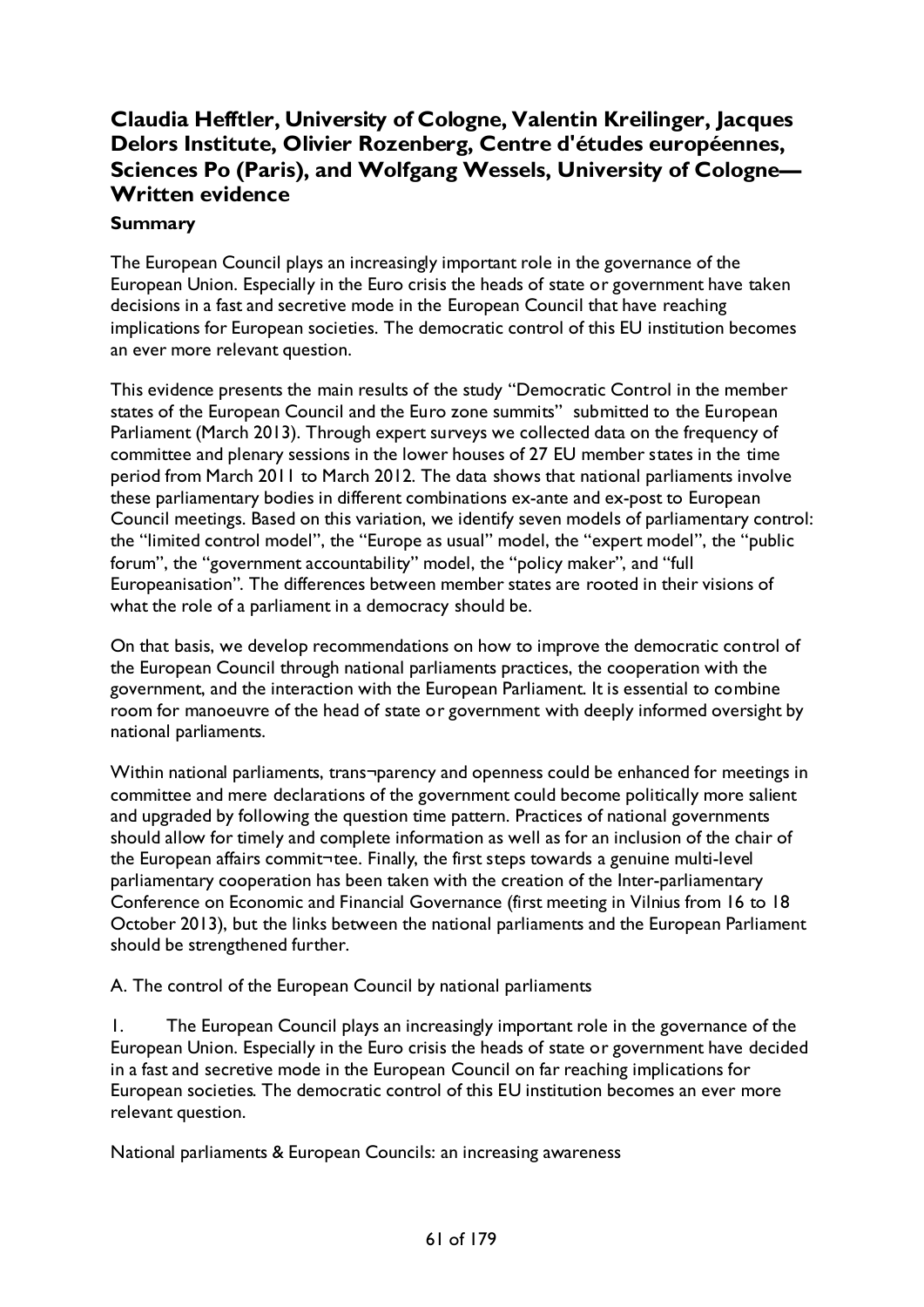2. Even if national parliaments have originally focused their involvement in EU affairs on the ordinary legislative process, we find evidences of an increasing awareness of the significance of the European Council. In a majority of member states, there are formal rules explicitly mentioning the control of the national parliament over the European Council. In all cases these rules are focused on securing information about the summits. In some cases, they also allow parliaments to give opinions and even mandates, but there are very few specific rules about Euro summits. Only looking at formal rules is, however, not enough for analysing the real parliamentary involvement, as we know that some prerogatives can be under-used. In order to assess the activities of national parliaments related to European Council and Euro summits, we have looked at the floor and committees debates related to them between March 2011 and March 2012 in all 27 member states.

| <b>Member</b><br><b>State</b> | Ex-ante<br>committee<br>debate | <b>Ex-ante</b><br>plenary<br>debate | Ex-post<br>committee<br>debate | <b>Ex-post</b><br>plenary<br>debate |
|-------------------------------|--------------------------------|-------------------------------------|--------------------------------|-------------------------------------|
| Austria                       | $\overline{7}$                 |                                     | $\mathbf 0$                    | $\overline{3}$                      |
| <b>Belgium</b>                | $\overline{7}$                 | $\mathbf 0$                         | 9                              | $\mathbf 0$                         |
| <b>Bulgaria</b>               | I                              | $\overline{2}$                      | I                              | $\overline{3}$                      |
| <b>Cyprus</b>                 | $\mathbf 0$                    | $\mathbf 0$                         | 5                              | $\mathbf 0$                         |
| <b>Czech Rep</b>              |                                | $\overline{2}$                      |                                | $\overline{\mathbf{3}}$             |
| <b>Denmark</b>                | 8                              | $\overline{3}$                      | 6                              | 6                                   |
| <b>Estonia</b>                | 9                              | $\mathbf 0$                         |                                | $\mathbf 0$                         |
| <b>Finland</b>                | 9                              |                                     | 9                              | I                                   |
| <b>France</b>                 | I                              | 5                                   | 5                              | $\pmb{0}$                           |
| Germany                       | 8                              | $\overline{\mathbf{4}}$             | 8                              |                                     |
| <b>Greece</b>                 | $\mathbf 0$                    | $\mathbf 0$                         | $\overline{2}$                 | $\overline{2}$                      |
| <b>Hungary</b>                | $\overline{2}$                 | I                                   | $\overline{2}$                 | 5                                   |
| <b>Ireland</b>                | $\mathbf 0$                    | $\overline{7}$                      |                                | $\overline{7}$                      |
| <b>Italy</b>                  | $\overline{4}$                 |                                     |                                |                                     |
| Latvia                        | 6                              | 0                                   | $\mathbf 0$                    | $\mathbf 0$                         |
| Lithuania                     | $\overline{7}$                 | $\mathbf 0$                         | 5                              | $\mathbf 0$                         |
| Luxembourg                    | I                              |                                     |                                | $\overline{2}$                      |
| Malta <sup>139</sup>          | $\mathbf 0$                    | $\mathbf 0$                         | $\mathbf 0$                    | $\mathbf 0$                         |
| <b>Netherlands</b>            | 0                              | 9                                   | $\overline{2}$<br>0            |                                     |

Table 1: Frequency of committee and plenary debates before and after European Council meetings in the time period of March 2011 to March 2012

<span id="page-61-0"></span><sup>&</sup>lt;sup>139</sup> The Chairman of the Standing Committee on European Affairs from the House of Representatives in Malta has written to the Chairman to clarify that the Maltese Prime Minister did report to the House of Representatives on 11 Council Meetings in the period March 2011 to March 2012.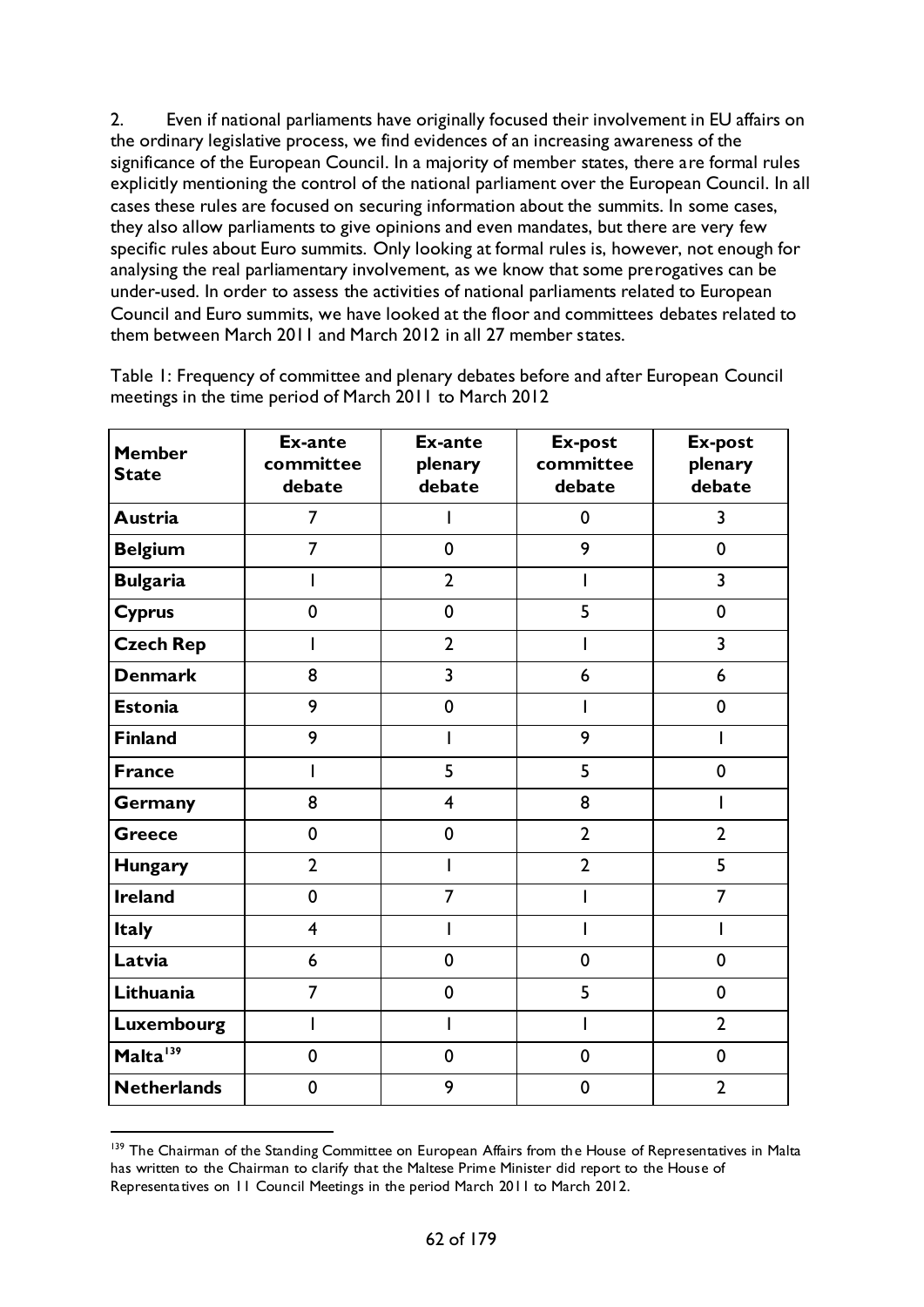| Poland        |   |  |  |
|---------------|---|--|--|
| Portugal      |   |  |  |
| Romania       |   |  |  |
| Slovakia      |   |  |  |
| Slovenia      | 6 |  |  |
| <b>Spain</b>  |   |  |  |
| <b>Sweden</b> | 8 |  |  |
| <b>UK</b>     |   |  |  |

3. Generally speaking, parliaments that are active before European Council meetings are the ones that have obtained important prerogatives in EU affairs in general. Yet, there are differences between ex-ante control that takes place in plenary and ex-ante control that takes place in committee. The three countries with the highest frequency of ex-ante plenary debates, the Netherlands, Ireland, and France, do not hold committee debates before the summits. On the other hand, in Estonia, Finland, Portugal, Sweden, Belgium, Lithuania, Slovakia, Latvia and Italy the debates are held at committee level without regular involvement of the plenary. In Denmark and Germany, there are both plenary debates and frequent debates in the committees. According to the information of this quantitative overview for the time period between March 2011 and March 2012, Romania, Malta, Greece and the UK are the countries which are poorly involved in the preparation of European Council meetings.

4. Regarding especially the committee meetings, in all cases, it is the European affairs committees, in their different variations, which hold the main responsibility for the control of the European Council at committee level. In several parliaments, however, the finance or budget committees have become increasingly involved since the Euro crisis. The foreign affairs committees are often responsible for security issues of the European Council. But in general, European affairs committees are the most active bodies – before and after European Council meetings.

5. Several parliaments have shifted their focus to the ex-ante control of European Council meetings in order to influence the government position prior to binding agreements by the head of state or government at the EU-level. Some parliaments still control their Prime Ministers after the summits in order to assure that the government complied to its obligations and, for opposition parties, in order to voice criticism. The overall frequency of plenary debates after a summit is even higher than ex-ante. Again there is no clear-cut model of common scrutiny standards in all parliaments but the procedures vary significantly. We do not find a correlation between the ex-post involvement in the control of European Council meetings and the general rights and/or activities of the houses regarding EU affairs.

6. Among the countries with a high frequency of plenary debates prior to European Council meetings, it is interesting to see that only Ireland and Denmark also hold regular expost plenary debates. In France and Germany, ex-post debates are confined to the committee level. And the Netherlands only hold ex-post debates in exceptional cases. Within those three parliaments, the lack of public floor debate after the summits is undoubtedly a consequence of their frequency before – the time and energy of the MPs are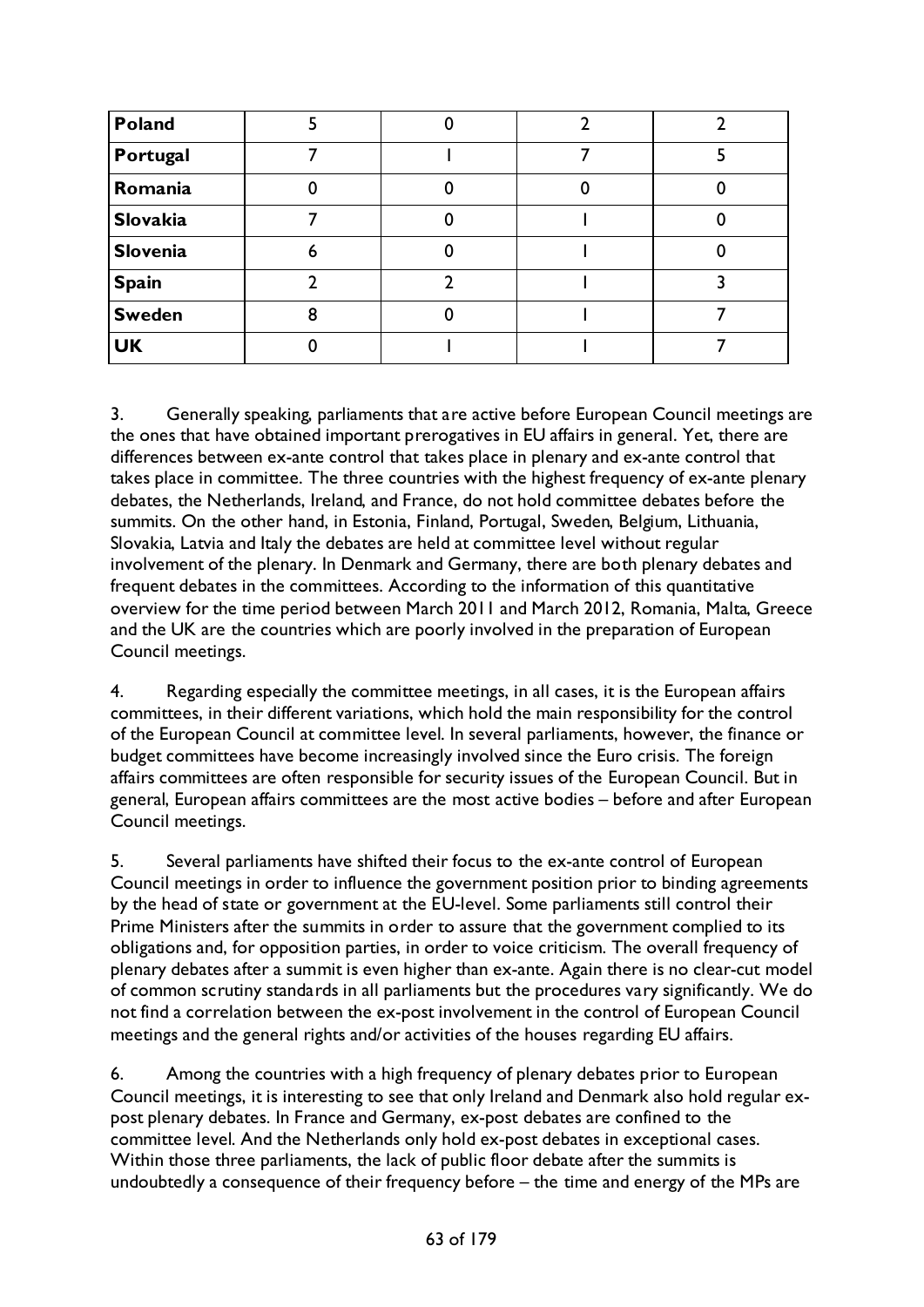limited as well as the free slots on the agenda. Malta and Romania are the two member states where not one single debate either at plenary or at committee level has been held in the lower house ex-post; or ex-ante.

7. In addition to the level of activities before and after the European Council, the following common trends can also be identified:

a personal and increasing involvement of the Prime Ministers in the activities of national parliaments;

less ex-post control and more ex-ante control;

higher publicity around parliamentary activities related to the European Council – even when at the level of committees;

- greater involvement of European affairs committees over other committees;
- a new regularity in the control of European summits.

Seven types of parliamentary control

8. On the basis of the data presented, seven different models can be distinguished according to three criteria: timing, locus, and significance of parliamentary control. The models differ not only in the level of involvement but also in the purpose of parliamentary control: influence, public debate, expert discussion or government accountability. The following table offers a synthesis of the data on the ex-post and ex-ante involvement in committees and in plenary. Each member state has been located according to the number of meetings and plenary sessions held from March 2011 to March 2012.

Table 2: Parliamentary body involved in ex-ante and ex-post scrutiny of the European Council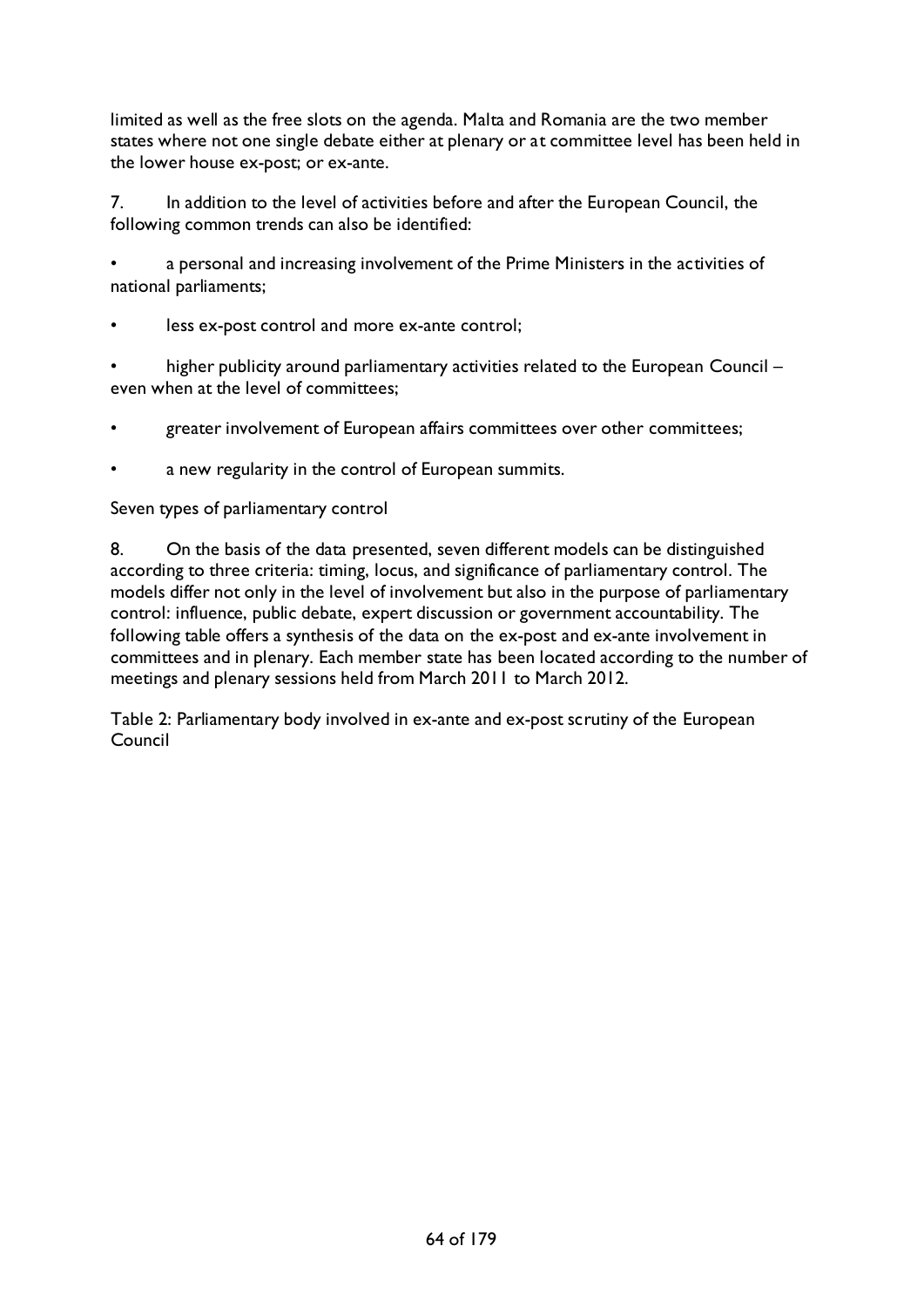| <b>EX-ANTE</b>                                                                  | <b>REDUCED</b><br><b>INVOLVEMENT</b>                                            | <b>COMMITTEE</b>                                                                                               | <b>PLENARY</b>                           | <b>INVOLVEMENT BOTH IN</b><br><b>COMMITTEES AND</b><br><b>PLENARY</b> |
|---------------------------------------------------------------------------------|---------------------------------------------------------------------------------|----------------------------------------------------------------------------------------------------------------|------------------------------------------|-----------------------------------------------------------------------|
| <b>EX-POST</b>                                                                  |                                                                                 |                                                                                                                |                                          |                                                                       |
| <b>REDUCED</b><br><b>INVOLVEMENT</b>                                            | <b>LIMITED CONTROL</b><br><b>MODEL</b><br>Hungary<br>Luxemburg<br>Romania       | "EUROPE<br>AS<br><b>USUAL"</b><br>Czech<br>Republic<br>Estonia<br><b>Italy</b><br>Latvia<br>Poland<br>Slovakia | Netherlands                              |                                                                       |
| <b>COMMITTEE</b>                                                                | Cyprus                                                                          | <b>EXPERT</b><br><b>MODEL</b><br>Belgium<br>Finland<br>Lithuania                                               | France                                   | <b>POLICY MAKER</b><br>Germany                                        |
| <b>PLENARY</b>                                                                  | <b>GOVERNMENT</b><br><b>ACCOUNTABILITY</b><br><b>Bulgaria</b><br>Malta<br>Spain | Austria<br>Sweden                                                                                              | <b>PUBLIC</b><br><b>FORUM</b><br>Ireland |                                                                       |
| <b>INVOLVEMENT</b><br><b>BOTH IN</b><br><b>COMMITTEES</b><br><b>AND PLENARY</b> | Greece                                                                          | Portugal                                                                                                       |                                          | <b>FULL</b><br><b>EUROPEANISATION</b><br><b>Denmark</b>               |

Source: Report on Democratic Control in the member states of the European Council and the Euro zone summits.

9. Seven different models can be identified from this table:

In the limited control model, the parliament is not active regarding European Council meetings either because the parliament has reduced rights in EU affairs in general (Luxembourg and Romania up to now) or the majorities in Parliament tend to consider that the European Council should remain the only prerogative of their Prime Minister (Hungary).

In the "Europe as usual" model, national parliaments tend to follow incrementally the path that was taken for EU legislation that is ex-ante control realised by a specialised committee. As a result, MPs are less interested in the outcomes of the European Council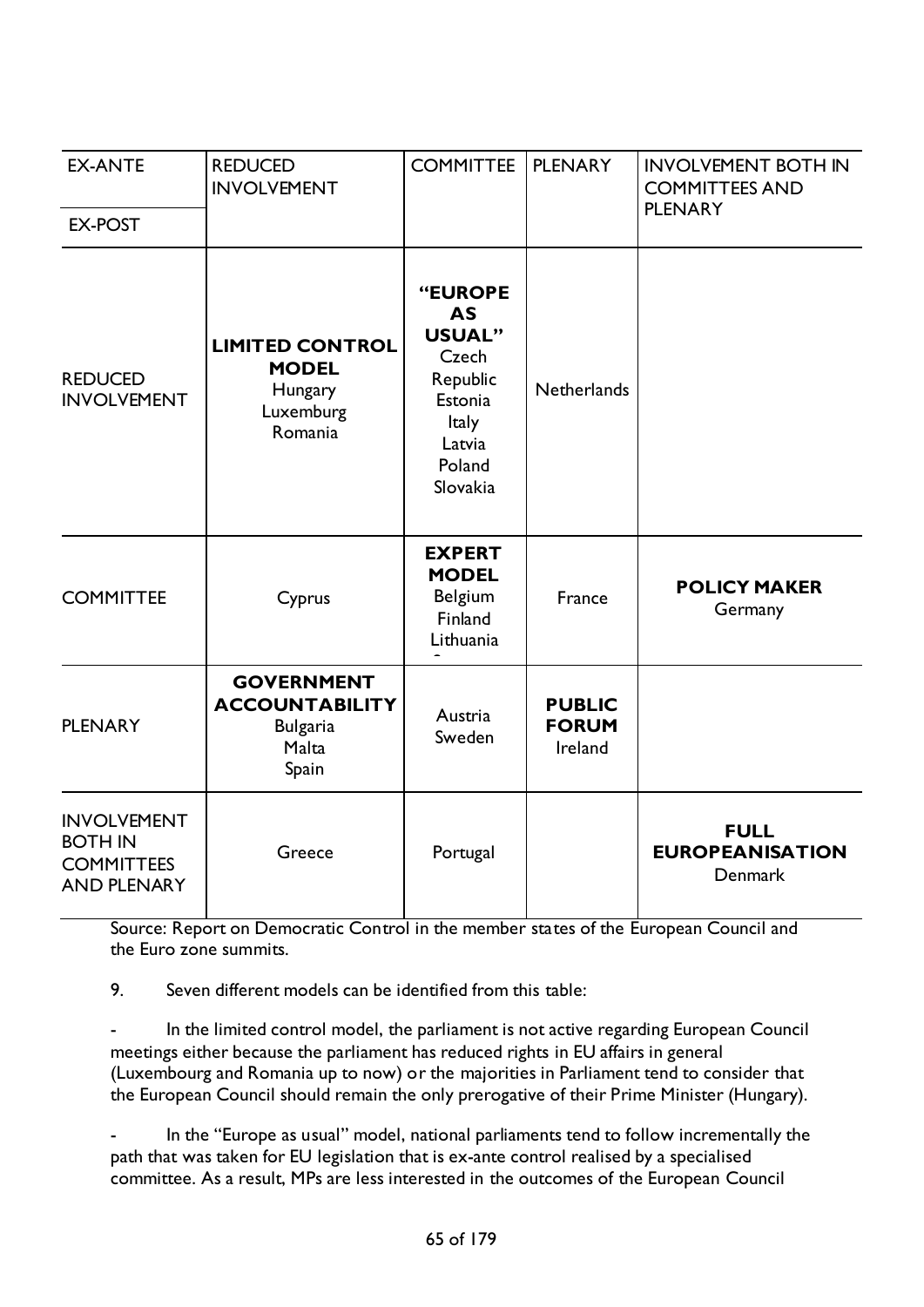and the involvement of the plenary is limited. The idea that this pattern of parliamentary control is rooted in the way those houses deal with ordinary draft EU legislation is confirmed by the fact that those parliaments are among the most Europeanised in terms of rights and/or European affairs committees meetings.

In the expert model, European affairs committees are active both before and after the summits, but the involvement of the floor is reduced. This model is based on expertise, since specialised members are in charge of the control.

Opposed to the expert model is the public forum model with plenary sessions before and after EU summits. The Irish case is the only example for it, following a recent and informal commitment made by the Taoiseach. As illustrated by this example, a public discussion in a non-expert setting can also constitute a strategy of self-promotion for the government.

The government accountability model can be found when the involvement before a European Council meeting is limited and debates take place in the plenary afterwards. The main focus of the parliamentary involvement is to discuss the outcomes of the meeting and especially the line adopted by the Prime Minister. The opposition can particularly take the opportunity of those debates to voice concerns. Political systems that follow the Westminster model are well represented in this category. The fact that those last parliaments do not have strong mandating powers confirms that their main aim is politics rather than policy.

The policy maker model is rather opposite to the government accountability one since the main focus of the parliamentary activity is put on influencing the government before the summit rather than contesting its choice after. Both committee meetings and floor sessions can help for that purpose as indicated by the German example. Expert meetings are still needed after the summit in order to check the positions upheld by the Chancellor.

Finally, the Danish case illustrates perfectly the example of full Europeanisation as it offers a mix of expertise and publicity, both before and after European Council meetings.

B. Considerations for Recommendation

10. The following recommendations for a better involvement of national parliaments in the control of the European Council propose to stimulate the Europeanisation of national parliaments, meaning an increased awareness in national parliaments of both the issues at stake and of the way the European Council negotiates, thus allowing some room for manoeuvre for their Prime Minister, combined with deeply informed oversight. Recommendations have been grouped into three sets: the activities within national parliaments, the practices within national governments and the enhancement of multilevel parliamentary cooperation.

Activities within national parliaments

11. Ensure transparency and openness of parliamentary meetings (including European affairs committees) and increase the awareness of their activities. As there are strong justifications for the confidentiality of European Council meetings, the transparency of the national parliaments' activities appears as a way to counter-balance the secrecy of the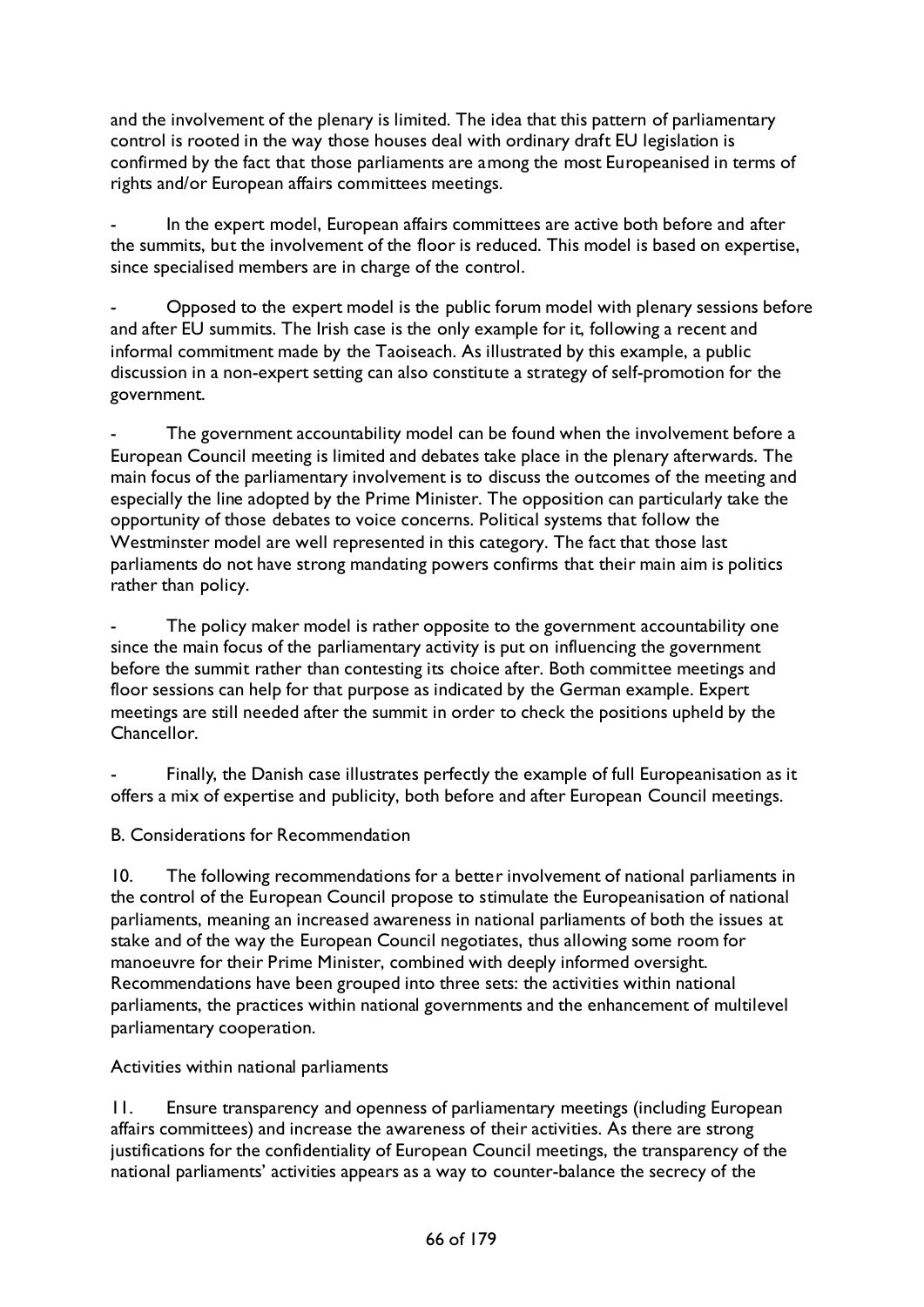European Council meetings. Granting access to the European affairs committees meetings in person and via the internet would open up the meetings of national parliamentary oversight of the European Council and Euro summits and increase the interest of the general public and the media. The example of the public meetings of the European affairs committee of the Danish parliament underlines the fact that publicity is also an incentive for MPs to engage in European activities, given the possible press coverage.

12. Oblige Prime Ministers to be present – after or before the debates on the summits, be they ordinary or extraordinary. The survey has confirmed that the physical involvement of the Prime Minister, as in the Netherlands, enhances the political salience of the debates. The holding of the debates on the floor or in committees appears to be less crucial in that perspective than the Prime Minister's presence – if they are public. Yet, this solution is not sufficient in itself as there are three member states represented by their heads of state in the European Council. The Irish case also offers an example where parliamentary meetings are poorly attended despite the Taoiseach's involvement.

13. Provide for the government to respond to MPs during parliamentary debates – and not just to deliver a speech. Parliamentary debates fulfil both praising and blaming functions. It is important for the accountability process that Prime Ministers do not just enjoy the first aspect without enduring the second one. A few case studies show that the salience of the debate suffers from the fact that some Prime Ministers leave the debate after having delivered their speech. In that respect, a procedure of questions and answers based on the question time pattern appears to be particularly efficient.

14. Guarantee and protect a specific role for the opposition. A privileged role could be given to parliamentary opposition during debates, by giving disproportional speaking time and/or by allowing opposition leaders to speak first after the government representative. The recommendation is based on negative examples, like France, where opposition leaders take the floor after no less than one hour of speeches, once the Prime Minister, committees' chairs and majority leaders have spoken. A more diverse speaking order could lead to a more politicised debate.

Practices within national governments

15. Transmit all EU draft texts before the summits, including draft versions of the European Council conclusions but also other types of official texts. Given the recent tendency towards the participation of the European Council in the EU legislative process, it is a democratic requisite that national parliaments can consult the draft texts under discussions. This does not mean, of course, that any kind of papers should be sent to them as the bargaining requires a certain degree of discretion. As, since the entry-into-force of the Lisbon Treaty, European Commission documents are directly sent to national parliaments without the intermediary of governmental administrations, a similar system could be imagined for the European Council with the General Secretariat of the Council sending some documents directly to all national parliaments or contributing to a website like IPEX where the documents are available (within a restricted section of the website).

16. Notify European affairs committees about developments during the last days before the summits. The timing issue is crucial for ex-ante control of the European Council. A session organised too early (more than ten days before a European Council) is often irrelevant due to the lack of accuracy of the information and the lack of interest from journalists. Yet, it is often difficult to organise a session of control just before a European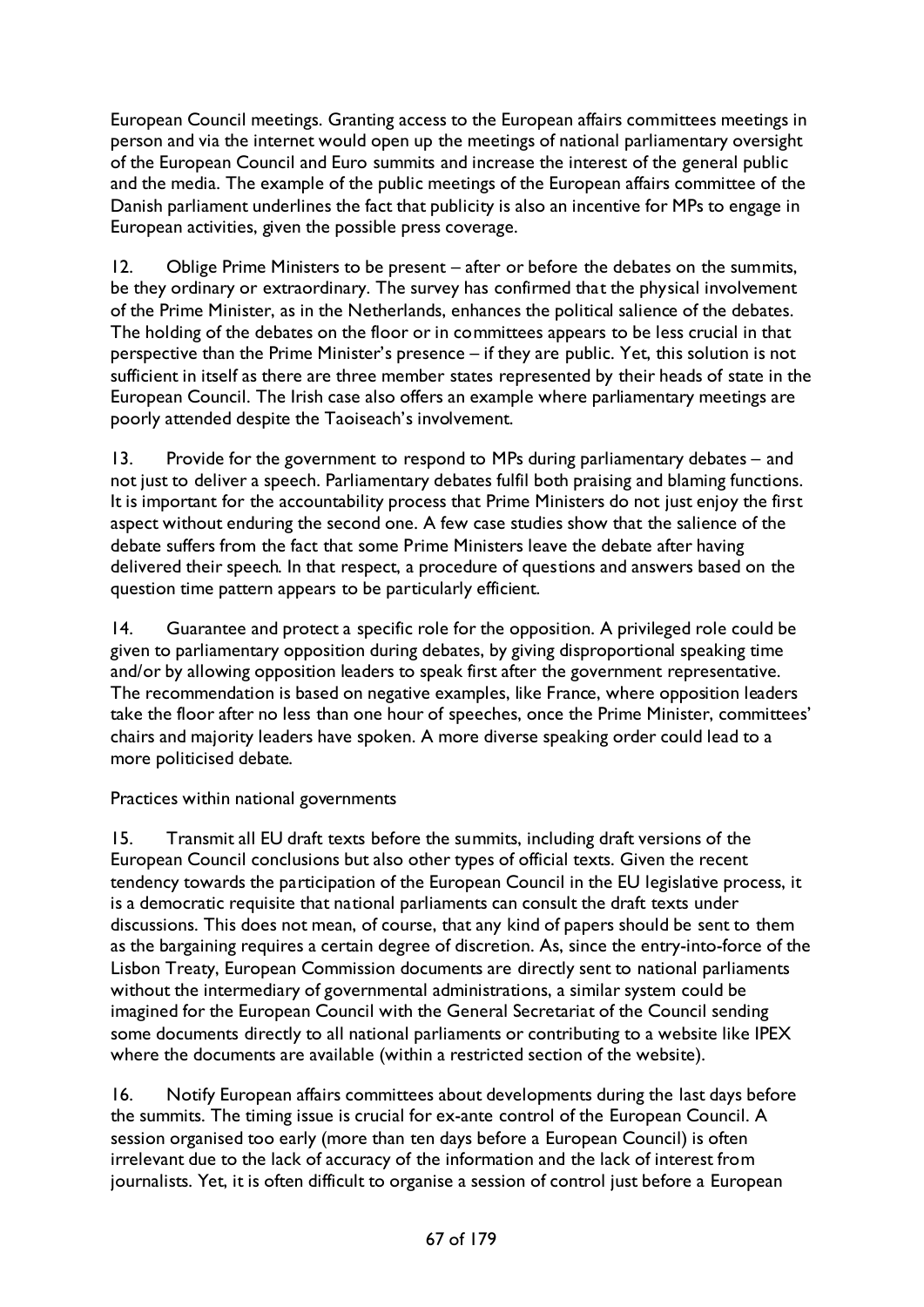Council. As the last days are generally crucial for preparing a European Council, informal practices of communication between national government and parliament should be developed to overcome this problem of planning the formal agendas.

17. Secure parliamentary information and consultation when new treaties are under preparation. Information and consultation mentioned before should especially apply when European Council meetings are discussing new treaties like the EFSF Treaty, the ESM Treaty and the TSCG that have all been concluded outside the framework of the EU treaties. Instead of reducing the role of national parliaments to giving their consent once the treaty is to be ratified according to national constitutional requirements, national parliaments could be kept informed following the practice established in Germany by the June 2012 judgment of the German Federal Constitutional Court on the ESM Treaty negotiations which essentially says, that the same information obligations apply to these treaties as to any treaty modification of the EU treaties.

18. Allow the chair of the EU affairs committee to participate in internal governmental meetings preparing a session of the European Council (with no official role and with the obligation of confidentiality). The difficulty for national governments to integrate the views and priorities of their parliament partly derives from the fact they are first concerned with finding a common position between the different ministerial departments. Therefore, the presence of MPs in ministerial internal meetings could be decisive. Of course, such a procedure does not mean that MPs should take decisions, like defining the national position before a European Council which is a unique prerogative of the national government in most of the member states. Yet, one can expect anticipatory effects from the parliamentary presence in governmental meetings and therefore a better concern for parliamentary views. In return, a better understanding of the governmental viewpoints can result from such cooperation on the side of the parliament. Regarding the obligation of confidentiality, existing systems of confidential association of the parliament are working efficiently both at national and European level for the control over secret services or military interventions.

19. Invite the chair of the EU affairs committee to participate in the national delegation during the European Council (with no presence in the room, no official role and with the obligation of confidentiality). This recommendation, which was originally formulated by the Commissioner Michel Barnier, is close to the previous one and shares the same objectives: informal influence and learning process. Such a practice is already followed, both at national and EU level, for many international negotiations, with for instance MEPs joining the European Commission delegation to international trade rounds. Given the problem of motivations within many parliaments, enabling some MPs to join a national delegation could also be understood as an incentive for them to engage in EU affairs.

Enhancing multilevel parliamentary cooperation

20. Deepen the link between national parliaments and the European Parliament. Representatives of national parliaments could be invited by the European Parliament to participate in EP plenary debates before and after European Council meetings. Likewise, national parliaments – or at least those who do not do it already – could invite members of the European Parliament to participate in the national debates that take place around European Council meetings. Beyond the sending of invitations, both the EP and national parliaments could be invited to modify their rules of procedure to allow/encourage parliamentarians from the other assembly to participate in their own debates related to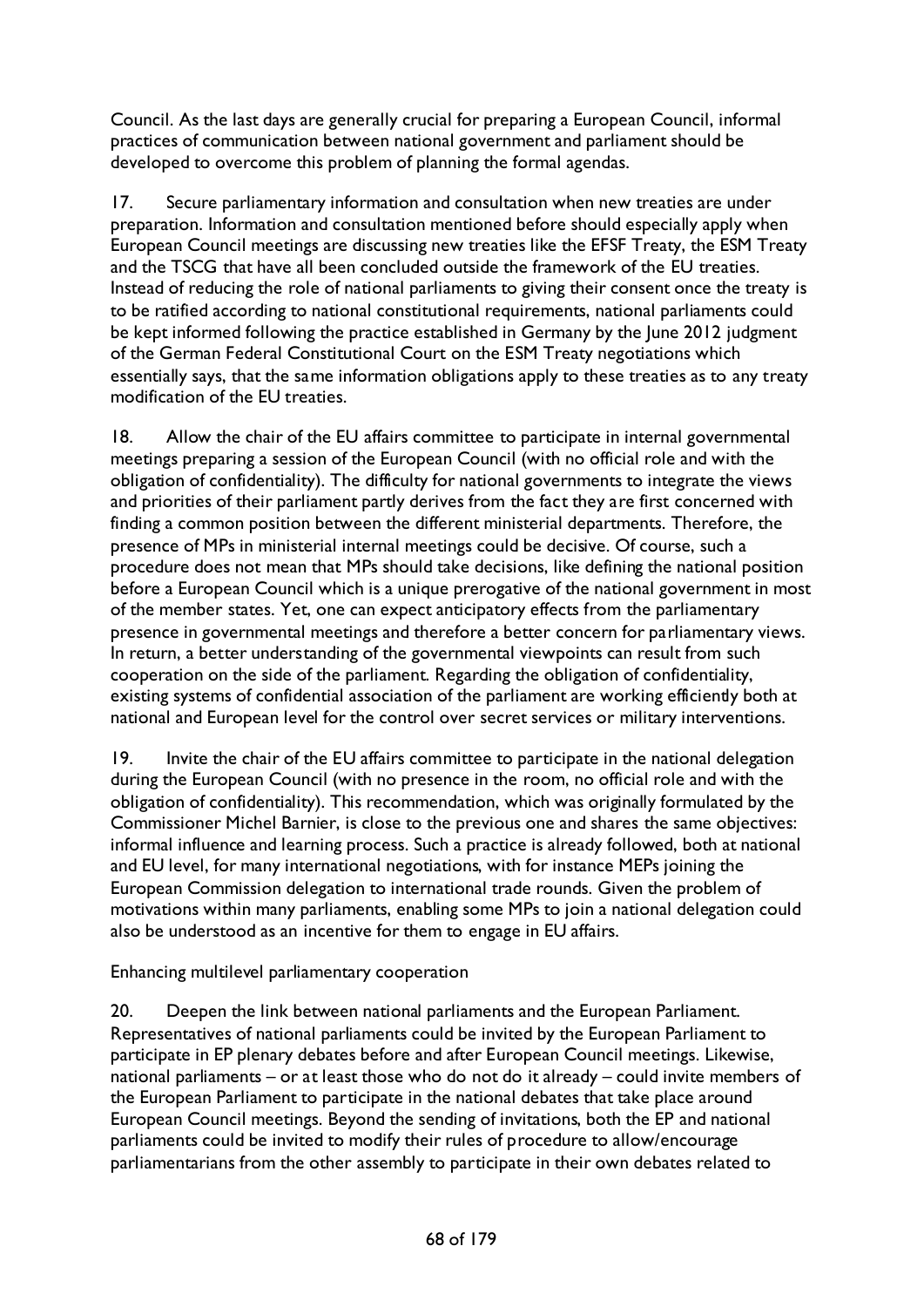European Council meetings. As already some opportunities exist, national parliaments need to pursue an active strategy of inviting colleagues from other Member states.

21. Deepen the relations within European Political Parties. The pre-summit meetings of the European Political Parties could have a specific parliamentary dimension, for instance through the chairs of European affairs committees or of budget committees from the same political family. The parliamentary control of the European Council is organised according to a national logic only: each parliament controls its government rather than the European Council globally. Those kinds of meetings could help national MPs to adopt a broader perspective.

22. Strengthen the new inter-parliamentary conference on Economic and Financial Governance. The new conference does not meet two basic elements necessary for the smooth functioning of such a conference: a clear composition and a comprehensive definition of powers and competences. There is only a vague reference to the Inter-Parliamentary Conference for the Common Foreign and Security Policy (CFSP) and the Common Security and Defence Policy (CSDP), composed of 6 members per national parliament and 16 MEPs, for a total number of 178 parliamentarians. Three measures should be taken:

In order to respond to the lack of control of the Presidents of the European Council / Euro Summit and of the Euro Group, they should be regularly invited to set out the outlines and strategies of the budgetary and economic issues of the European Union.

• The Inter-Parliamentary Conference should be allowed to adopt non-binding conclusions by consensus and to meet directly before European Council meetings to allow the Conference to give input on the agenda of the summits.

• The national parliamentary delegations for the conference should be composed proportionally to political composition of the assemblies and should systematically include, both the Chairs of the European affairs committees and of the budget and/or finance committees.

27 September 2013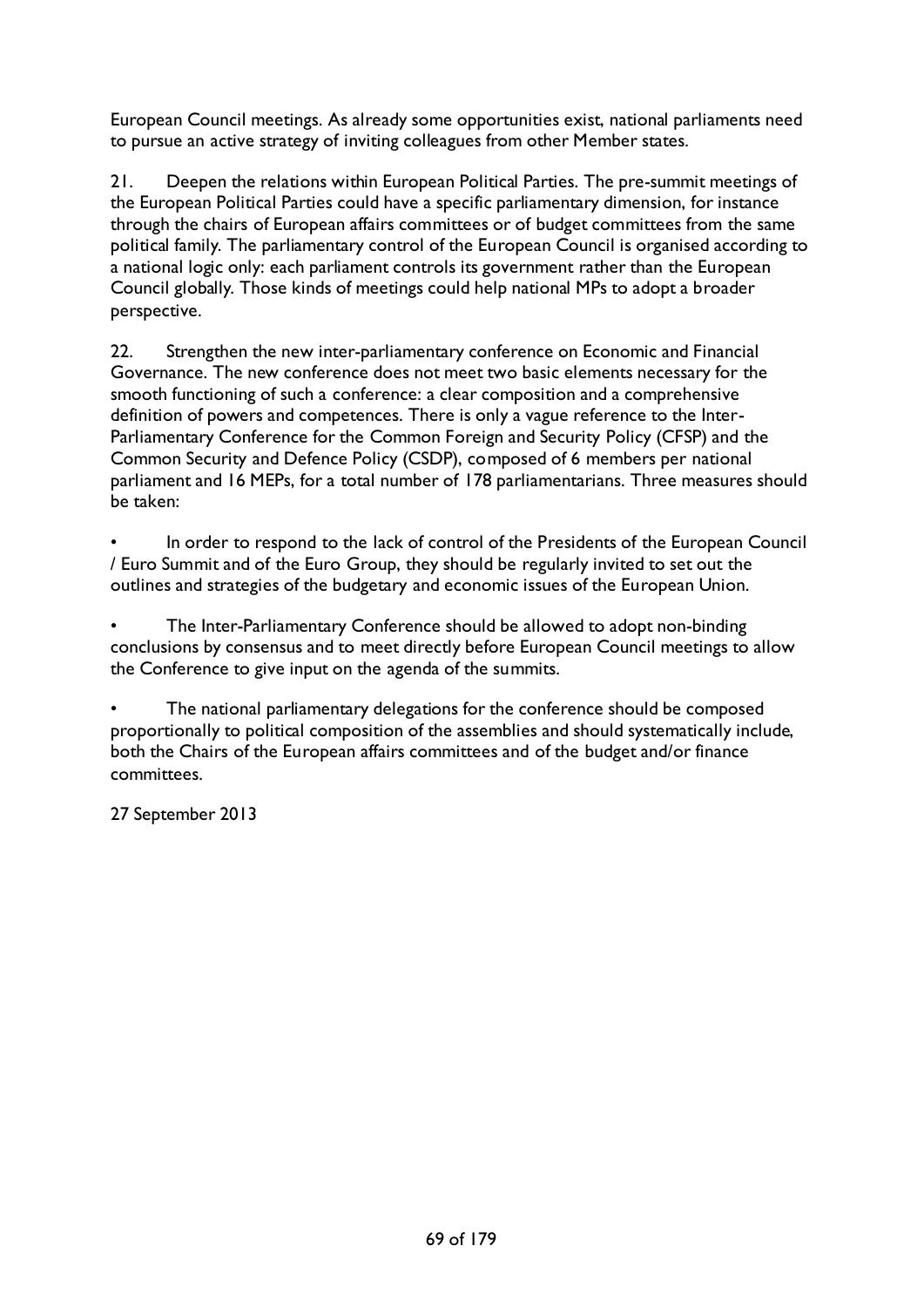## **Hellenic Parliament, Committee on European Affairs—Written evidence**

National parliaments in the EU framework

1. Why should national parliaments have a role in the EU framework? What role should national parliaments play in a) shaping, and b) scrutinising, EU decision making? In answering this question you may wish to consider: a. Is there widespread agreement on what this role should be?

National Parliaments' involvement in the EU decision making process is essential for ensuring the democratic legitimacy of the european architecture. This involvement consists in early information and consultation regarding legislative proposals or other important decisions, as a first step, engagement in a dialogue with their respective government and the European Parliament, and finally in scrutinizing decisions and controlling the executive bodies during the implementation procedure.

b. Do national parliaments have access to sufficient information and the requisite influence at an EU level to play the role that you suggest? Whose responsibility is it to ensure that they have the information they need?

There has been important progress regarding the flow of information by the european institutions, not only towards parliaments but towards the citizens as well. The Lisbon Treaty directly involves National Parliaments into the Union's political process, by establishing their right to direct information by EU's institutions, therefore leading to their independence from governments.The use of internet has also enabled the exchange of information between parliaments. { It is up to each National Parliament to engage its respective government to act accordingly to its demands, concerning transparency and openness. }

Formal role of national parliaments

2.How is the formal role of national parliaments under the Treaties working in practice? In answering this question you may wish to consider: a. What impact have the Maastricht, Amsterdam and Lisbon Treaties had on interactions between national parliaments and EU institutions?

The formal role of national parliament has been substantially enhanced under the Treaties, from the Maastricht Treaty until nowadays, both in terms of exercising parliamentary scrutiny over european legislation as well as in terms of effectiveness of interparliamentary cooperation.

b. What is your assessment of the existing yellow and orange card procedures? Are national parliaments making good use of these?

Practically speaking, the "early warning mechanism" during the EU legislative process is welcomed as giving the possibility to take account of the views of all national parliaments, in addition to those of Government. These procedures are mainly exercised as supportive to the national governments' positions, since governments and parliamentary majority are linked.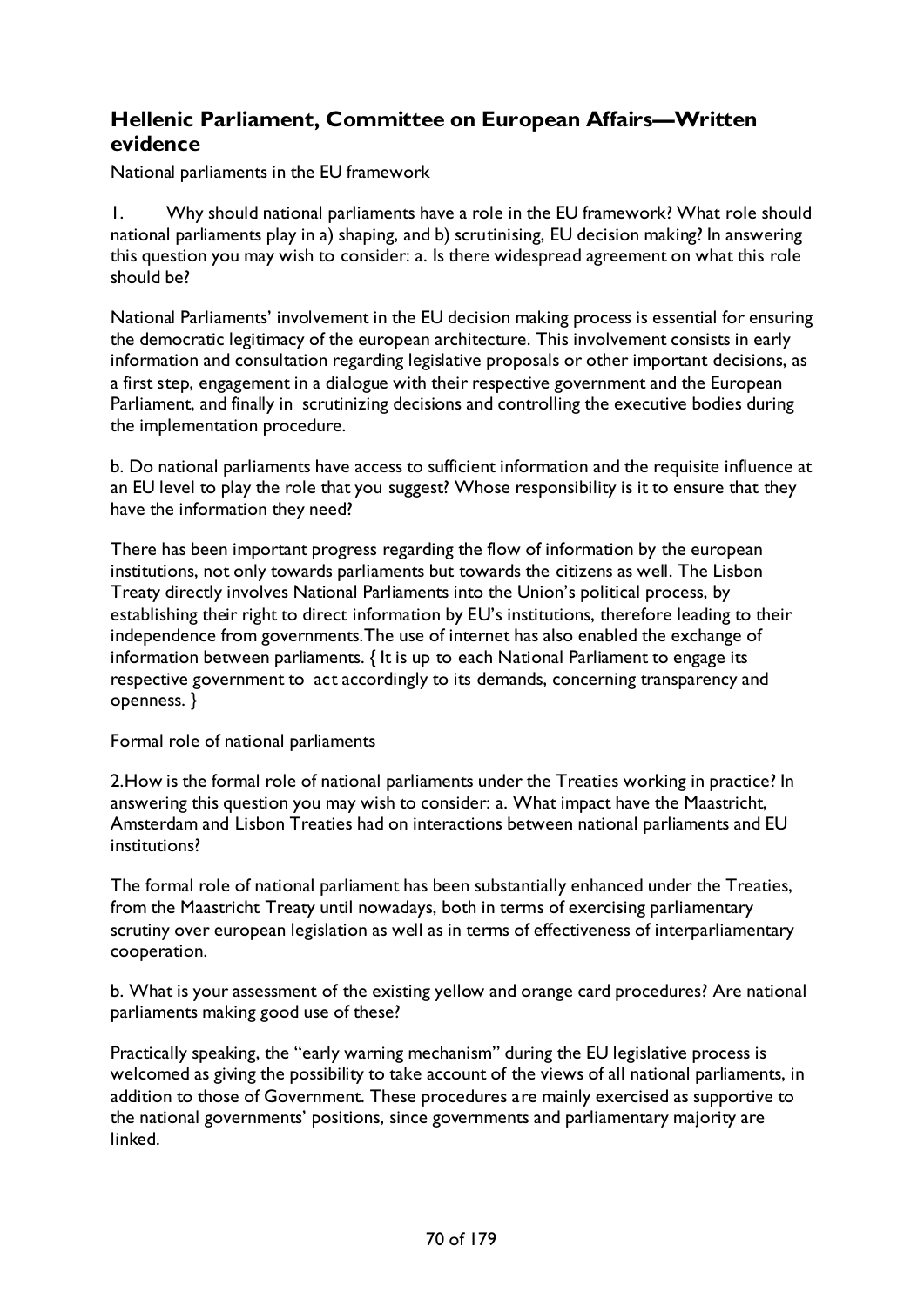c. Is there a well-developed, common understanding of subsidiarity? If not, is there a need to develop one?

The definition of subsidiarity is very clearly stated in the Treaties. However many parliaments tend to incorporate their position regarding the substance of each legislative proposal in their reasoning, when they submit a reasoned opinion. This is normal and understandable, as invoking the subsidiarity breach is the only way that they can react against a proposal. The minimum of 1/3 which has been set by the Protocol 2 ensures that there is no abuse of the provision.

d. How effectively is proportionality scrutinised by national parliaments?

Proportionality is always scrutinized along with the subsidiarity principle. Even though it can not be invoked in a reasoned opinion, it is often argued during the procedure of the so called "political dialogue with the European Commission".

e. Should national parliaments have a greater, or different, role in the development and scrutiny of EU legislation?

National Parliaments' positions regarding the substance of a legislative proposal should gain more gravity . The existing political dialogue procedure is very lengthy (the time gap between the submission of an opinion and the received response is usually very wide) and does not guarantee that opinions are taken into account. Therefore, in the event of a future treaty revision, consideration of a provision similar to the yellow and orange card procedure that would apply to all the aspects of a legislative proposal could be a possible idea . (for example distinctive minimum votes for each field : subsidiarity principle , proportionality principle and substance of the proposal).

## Dialogue and scrutiny of EU policies

3.What is your assessment of the level and quality of engagement between EU institutions and national parliaments, and between national parliaments? We invite you to offer specific examples. In answering this question you may wish to consider: a. What assessment do you make of the adequacy of the level of dialogue between the Commission and national parliaments regarding legislative proposals? What influence, if any, do national parliament opinions have on the legislative process?

b. How effective is engagement between national parliaments and the European Parliament? Could it be improved?

Interparliamentary dialogue has been enhanced over the recent years, but it is mostly based in meetings organized either in EP or in the national Parliament holding the presidency. Given the fact that such a form of interaction is very costly, other forms and communication channels could be improved as welll;we would consider positive, for example, a better organization of mutual communication. Currently, National Parliaments are welcome to forward their opinions and contributions to the competent committees of the European Parliament , yet, they do not receive any feedback from the European Parliament before the reports are finalized.

c. What effect are procedural trends, such as increased agreement on legislation at first reading, having on the ability of national parliaments to scrutinise EU decision making?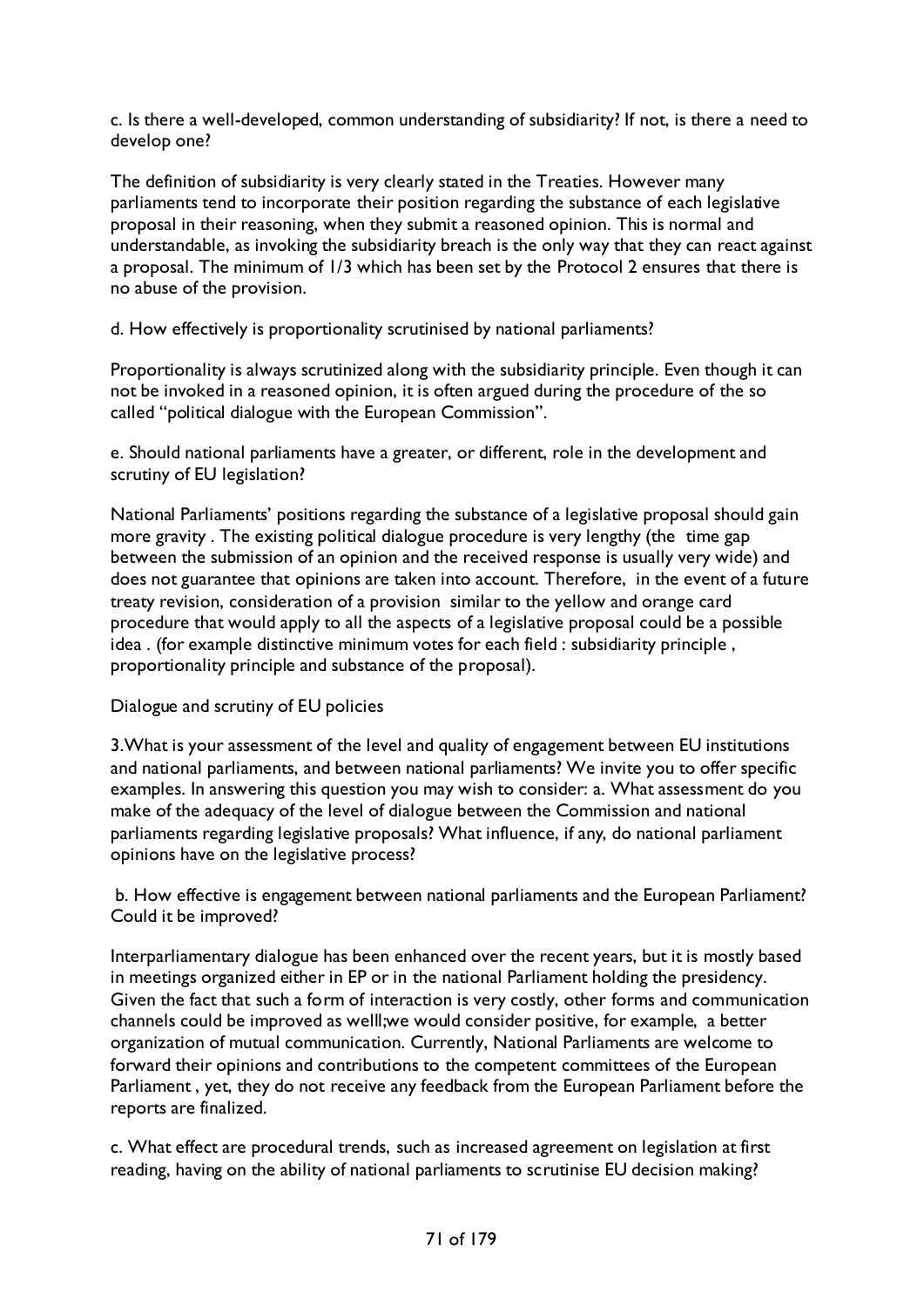d. What should be the role of COSAC (the Conference of Parliamentary Committees for Union Affairs)? Does it require any changes to make it more effective?

Both the scope and role of COSAC have been reduced as a result of the two newly established interparliamentary Conferences on CFSP/CSDP and economic governance. Therefore, a reassessment of its scope and role is considered very useful, under the new circumstances, without overlooking the fact that it remains the forum that brings together committees which have a coordinative role in their Parliaments' scrutiny of EU affairs procedure.

e. What is your assessment of other mechanisms (such as Joint Parliamentary Meetings, Joint Committee Meetings and IPEX) for co-operation between national parliaments and EU institutions; and should any other mechanisms be established?

The already complicated interparliamentary cooperation structure constitutes a real challenge for national parliaments as pursuing a more substantial involvement , which needs to be addressed in order to achieve a balanced way of function. For example, JPMs and JCMs should be convened only when there are issues of vital interest to be discussed.

Capacity of national parliaments

4. How effective are national parliaments at engaging with European affairs? In answering this question you may wish to consider: a. Are national parliamentarians sufficiently engaged with detailed European issues? Are national parliaments as effective at political dialogue with EU institutions as they are at holding their own governments to account?

b. Can you give specific examples of Member States that are good at building co-operation and co-ordination between national parliaments? What do they do well? Should other countries learn lessons from this good practice?

c. Is there political will, and resource, for increased interparliamentary co-operation?

d. What role does the network of national parliament representatives in Brussels play? Should the network be further developed?

The network of National Representatives has proved to be very useful, especially for Parliaments participating in the presiding Trio (our case) , as needing a continuous communication channel with several offices in Brussels. Further development could be examined on the basis of emerging needs.

Other possible changes

5. In what other ways should the role of national parliaments in the European Union be changed or enhanced? Which of these suggestions would require treaty change and which would not? In answering these questions you may wish to consider whether there are any specific policy areas (such as financial and economic policy) which are particularly relevant.

A Treaty revision is not considered necessary for the time being. We should first examine and make best use of the full possibilities and potential of the current treaties.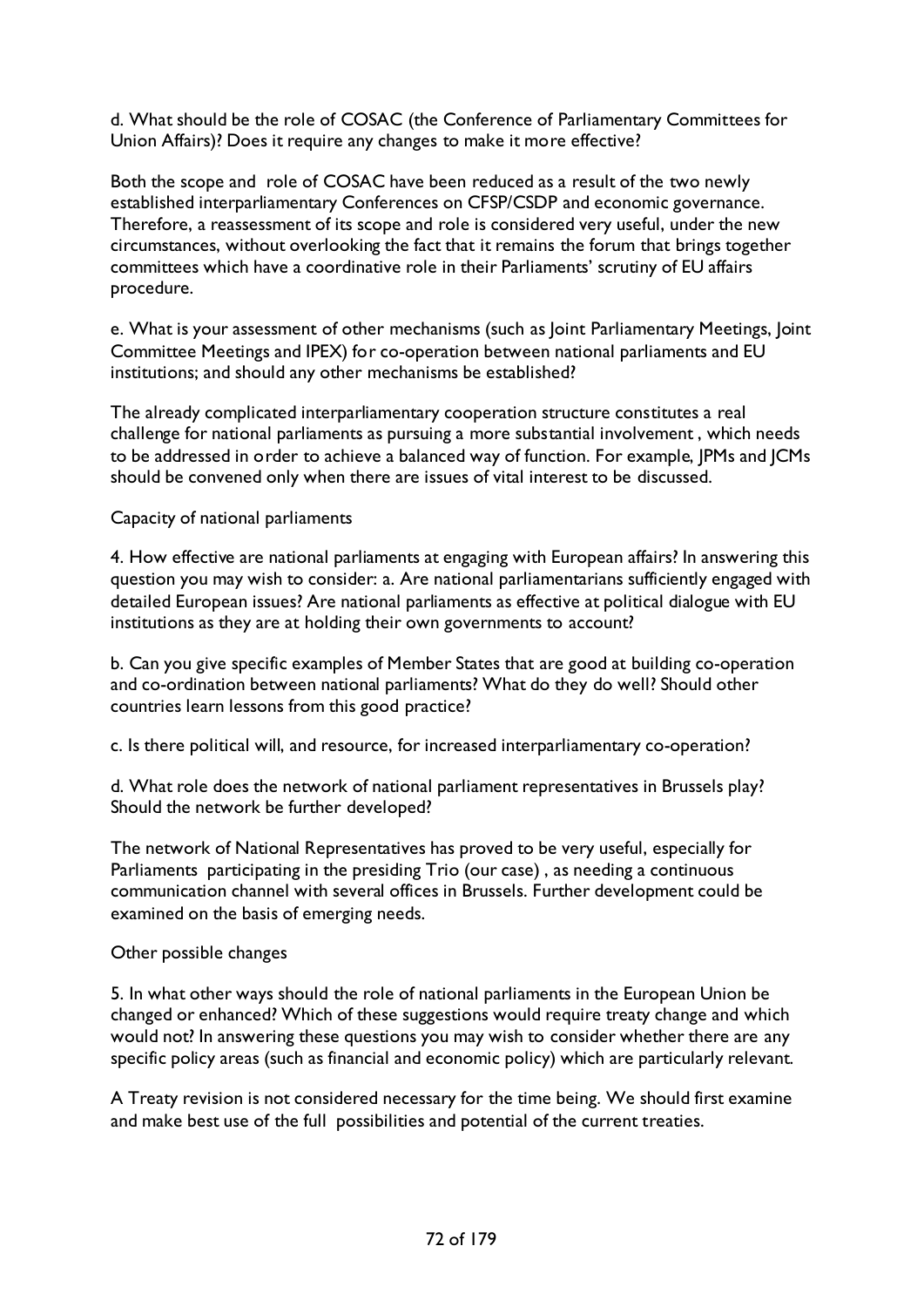# **Dr Anna-Lena Högenauer, Maastricht University and Professor Christine Neuhold, on behalf of the OPAL research team Maastricht University—Written evidence**

1. This evidence relates primarily to Question 4 on the capacity of national parliaments to engage in European Affairs scrutiny. Our responses are based inter alia on research conducted as part of the OPAL project "Observatory of Parliaments after the Lisbon Treaty" (http://www.opal-europe.org/). The project is a collaboration of the Fondation Nationale des Sciences Politiques (Paris), Cologne University, Cambridge University and Maastricht University. The views expressed here represent the position of the research team of Maastricht University, which examines in particular the role of parliamentary administrations and officials in supporting parliaments in the scrutiny of EU affairs.

2. Our evidence is based on both qualitative and quantitative data. Between September 2010 and June 2013 semi-structured interviews were conducted with committee clerks and MPs from eleven member states. This has been supplemented by way of interviews with the representatives of national parliaments in Brussels from 20 Members States. In addition written replies to a questionnaire were received from 21 legislative chambers.

### **The internal role of administrators**

3. European Affairs are often perceived to be complex and legalistic, especially in the form of subsidiarity control under the Early Warning Mechanism. A well-organized parliamentary administration greatly facilitates both a more active and a more informed engagement in European Union politics. Our research shows that the provision of procedural advice is one of the key responsibilities of the European Affairs staff of all 26 chambers for which we received information. All of the administrations thus play an important role in informing Members of Parliament of the options available (e.g. scrutiny reserve, Early Warning Mechanism, the political dialogue) and as regards to the deadlines and legal requirements.

4. In addition, European Affairs staff in most chambers plays an important role as advisor to committees. About three quarters of the chambers under scrutiny ask their staff to filter European documents and preselect those that could be relevant to the member state/parliament. This selection is subsequently subject to political control. It is important that parliaments define the criteria for selection comprehensively and engage in an active dialogue with their administrations, both to make the filtering procedure more effective and also because this first filtering could – to some extent – influence the agenda of the parliament.

5. Staff can also play an important part in identifying "gold-plating", the practice of government to add additional elements to transposition legislation. This practice has already been criticized by various British select committees (e.g.

www.publications.parliament.uk/pa/cm201213/cmselect/cmeuleg/writev/euscrutiny/m10.htm). The Dutch parliament has therefore instructed its EU staff to monitor and identify instances of gold-plating so that parliament is aware which parts of a transposition law are mandatory and which ones can be amended.<sup>[140](#page-72-0)</sup>

6. The support function of the parliamentary administration is particularly important when sectoral committees are involved in European affairs scrutiny. Sectoral Committees begin to play a more prominent role in this process as parliaments try to mobilize their expertise on the substance of policies. The increased information flow and the new opportunities for

<span id="page-72-0"></span> <sup>140</sup> A.L. Högenauer (forthcoming), "The Dutch Parliament", in: C. Heffler, C. Neuhold, O. Rozenberg, J. Smith and W. Wessels, The Palgrave Handbook on National Parliaments and the European Union, Palgrave.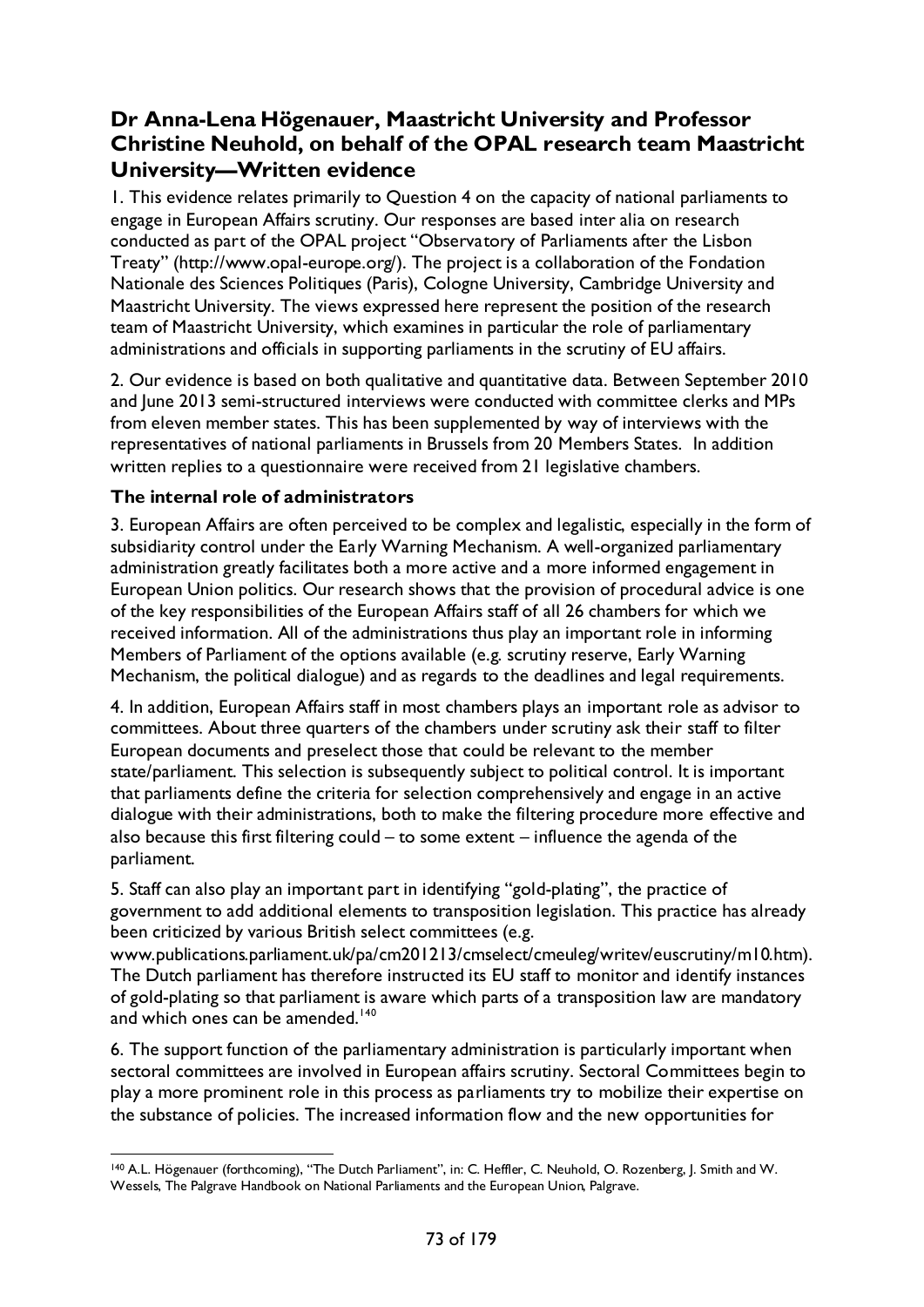engagement in EU politics that have emerged over the last decade have thus triggered a trend away from scrutiny that is solely (or even primarily) located in the European Affairs Committee. However, while sectoral committees tend to have a better understanding of the substance of policies, they tend to be less experienced when it comes to scrutinizing EU law. Also, the risk of committees being overwhelmed by the large number of (often technical) European documents increases. Procedural advice, pre-selection of documents and assistance with the drafting of responses could facilitate an active and effective engagement on these bodies.<sup>[141](#page-73-0)</sup>

### **The external coordination function of the representatives of national parliaments in Brussels**

7. Another important function of parliamentary staff is to ensure day-to-day coordination of European affairs scrutiny across national parliaments. At the moment, regular and frequent coordination directly between national parliaments either on the level of committee staff or politicians is limited. The network of representatives of national parliaments in Brussels can therefore be seen as a "hub for coordination" that not only contributes to the exchange of best practices when it comes to exerting parliamentary control but ensures the exchange of information across parliamentary chambers. As the national parliamentary representatives meet on a weekly basis, they are the one set of actors that are best placed to ensure coordination under the tight deadlines of the Early Warning Mechanism; as reflected inter alia when the first yellow card was issued. IPEX also facilitates such coordination, but written information is easily overlooked or in some cases also outdated, whereas direct communication allows parliaments to highlight and explain particularly important points.

8. Overall the tasks of the parliamentary representatives in Brussels can be summarized as follows:

a. A link between the EU arena and the domestic level by way of alerting Members of Parliament to issues that are negotiated at the European level;

b. A representational function: Facilitating working visits of MPs to Brussels and bringing MPs into contact with representatives of the EU institutions.

c. A bridge-building function across national parliaments: Within the Monday Morning Meetings, for example, parliamentary representatives exchange first-hand information across national parliaments by informing each other about the respective stance of a national parliament towards a Commission proposal, in some instances even before the Commission comes up with a formal proposal. This can contribute to the coordination of positions among parliaments.

9. These insights have inter alia been discussed at a Monday Morning Meeting of these representatives on 6 May 2013.

## **Conclusions**

10. Our empirical insights into parliamentary scrutiny and the role of parliamentary administrations in the scrutiny of EU affairs thus highlight the fact that parliamentary administrators play an important role, especially as regards information provision, filtering and analysis. An active dialogue with staff about their tasks and their potential to support

<span id="page-73-0"></span> <sup>141</sup> Cf. A.L. Högenauer and C. Neuhold (2013), National Parliaments after Lisbon: Administrations on the Rise? *OPAL Online Paper* No. 12/2013; T. Christiansen, A.L. Högenauer and C. Neuhold (2013), National Parliaments in the Post-Lisbon European Union: Bureaucratization rather than Democratization?, *Comparative European Politics*, doi:10.1057/cep.2012.38, 14 January 2013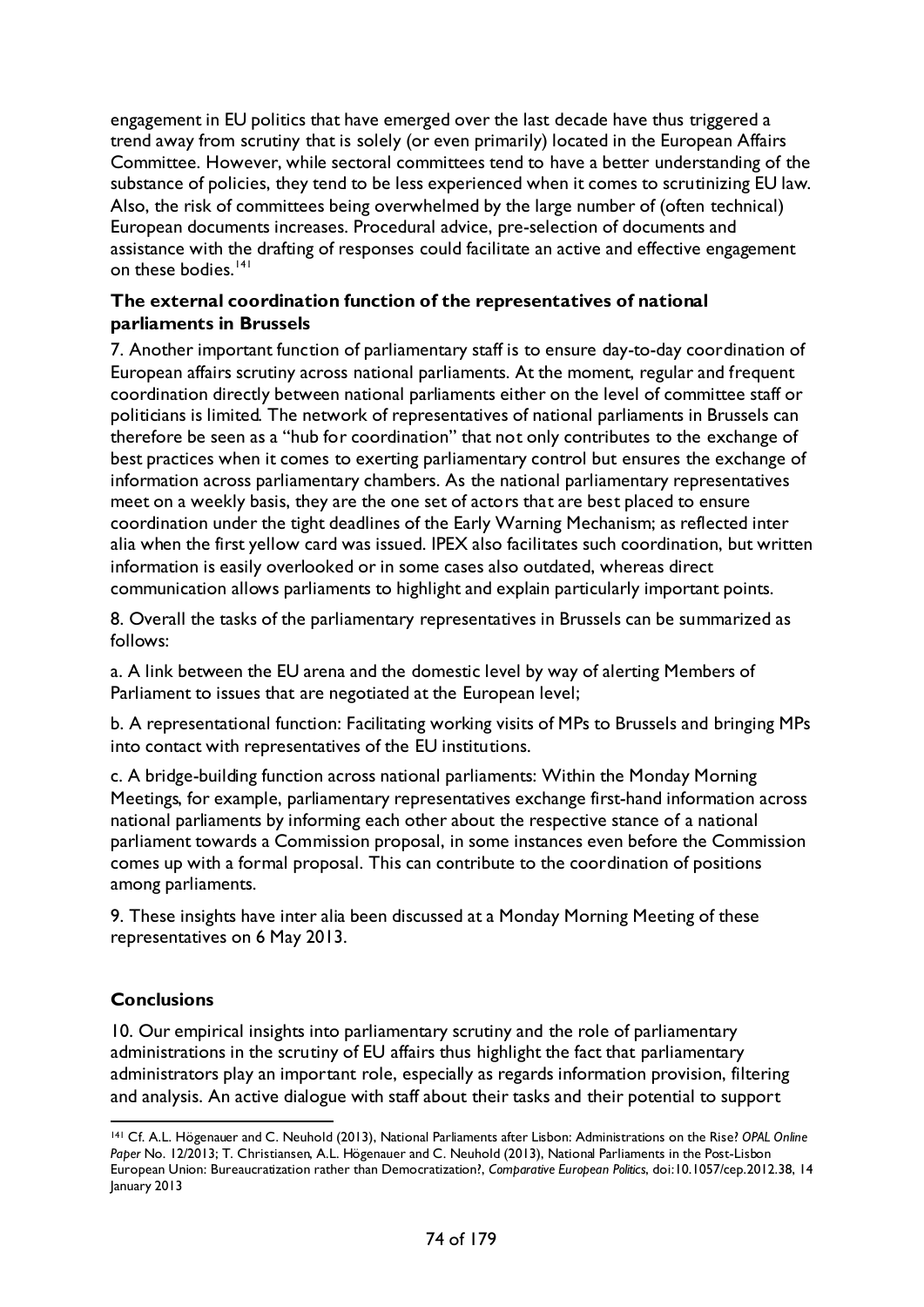committees may allow the chambers to identify further room for assistance, for instance in comparing European legislation to transposition legislation to identify instances of goldplating.

11. On this basis, we would suggest strengthening or at least maintaining the network of parliamentary representatives in Brussels as the main mechanism that currently allows parliaments to inform each other of their activities and positions regularly and frequently. In light of their role in the effective operation of the Early Warning Mechanism, it might be advisable to give them an official mandate to monitor the submission of reasoned opinions and discuss progress towards a yellow or orange card. When an issue is particularly salient for the United Kingdom, the House of Lords or House of Commons could consider sending a template for a (reasoned) opinion to their representative in Brussels for distribution to other parliaments, as this may facilitate activity on the part of parliaments with fewer resources.

12. We would further recommend giving sectoral committees a greater role in the control of the government in EU affairs and the scrutiny of EU documents in order to benefit from their expertise on the substantive impact of European legislation on, for example, environmental, transport, asylum and fiscal policies. In this context, a review of the organization and tasks of EU staff may be necessary, as sectoral committees will require procedural assistance. It may be necessary to discuss, for instance, whether assistance should come from a central EU staff unit or whether committees should have their own staff member responsible for European affairs.

26 September 2013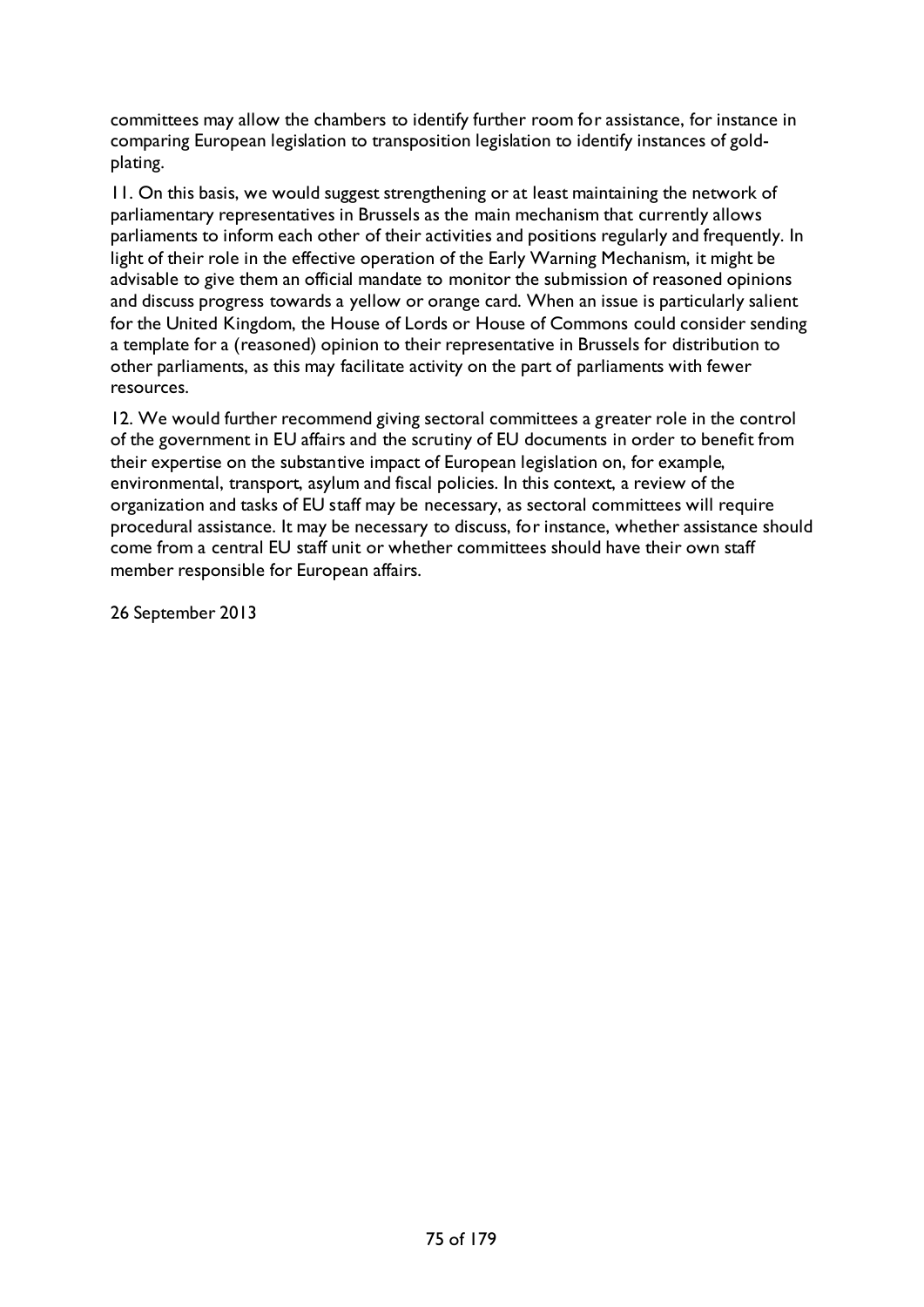## **Julian M. Hörner, London School of Economics and Political Science—Written evidence**

- 1. My evidence to the committee focuses on the divergence between the formal powers of national parliaments in European Union Affairs according to both EU Treaties and national provisions and their actual activity in this regard.
- 2. Throughout the European Union, the formal powers of national parliaments have been increased significantly in the last decade, most notably with the establishment of European Affairs Committees. The formal powers of these committees and parliaments in general have been strengthened further as a reaction to the new competences attributed to national parliaments in the Treaty of Lisbon.
- 3. Irrespective of the recent strengthening of the formal powers of national parliaments throughout the European Union, pronounced differences between the parliaments of different EU member states continue to exist. At the one side of the spectrum, the parliament of Denmark possesses a strict mandating right regarding the position of the government in European Council negotiations. At the opposite end of the spectrum, the parliaments of Ireland and Greece have rather weak formal powers. The parliaments of most member states fall between these two extremes.<sup>[142](#page-75-0)</sup>
- 4. Political scientists have argued that the formal powers of national parliaments and their actual activity are not necessarily congruent. [143](#page-75-1) Such a discrepancy between formal and informal practices is widespread and thus does not represent a new finding, but the implications of this discrepancy for EU scrutiny are highly significant. In other words, parliaments with strong formal powers are not necessarily the most effective or even the most active in the scrutiny of EU Affairs.
- 5. Parliaments often lack the time, resources and most importantly the political will to make full use of their formal powers and to devote significant attention to the selection and discussion of EU documents.
- 6. My own research at the London School of Economics and Political Science has shown that the formal powers of national parliaments and their activity in EU affairs, in the form of (1) parliamentary debates on Europe in the plenary and (2) resolutions and memoranda on EU Affairs are not correlated.<sup>[144](#page-75-2)</sup> This implies that the parliaments with the strongest formal powers are not necessarily the most active ones, and vice versa.
- 7. With regard to debates on Europe in the plenary, which is said to fulfil an important function of communicating European Union issues to the citizens<sup>[145](#page-75-3)</sup>, the Parliament of

<span id="page-75-0"></span> <sup>142</sup> Winzen, T. (2012). National parliamentary control of European Union affairs: a cross-national and longitudinal comparison. In West European Politics, 35(3), pp. 657-672.

<sup>143</sup> Auel, K. and Benz, A. (2005). The Politics of Adaptation: Europeanisation of National

<span id="page-75-1"></span>Parliamentary Systems. In Journal of Legislative Studies II (3-4), pp. 372-393.

<span id="page-75-2"></span><sup>144</sup> Hörner, J. (2013). The Determinants of Debate on EU Affairs in National Parliaments: A

Quantitative Perspective. Paper for Presentation at the Third Annual Conference of the European Political Science Association, 20-22 June 2013, Barcelona.

<span id="page-75-3"></span><sup>145</sup> Auel, K. and Raunio, T. (2011). Debating the State of the Union? A Comparative Analysis of

National Parliaments in EU Affairs. *Paper prepared for the 6th ECPR General Conference,* 25-27 August 2011, Reykjavik.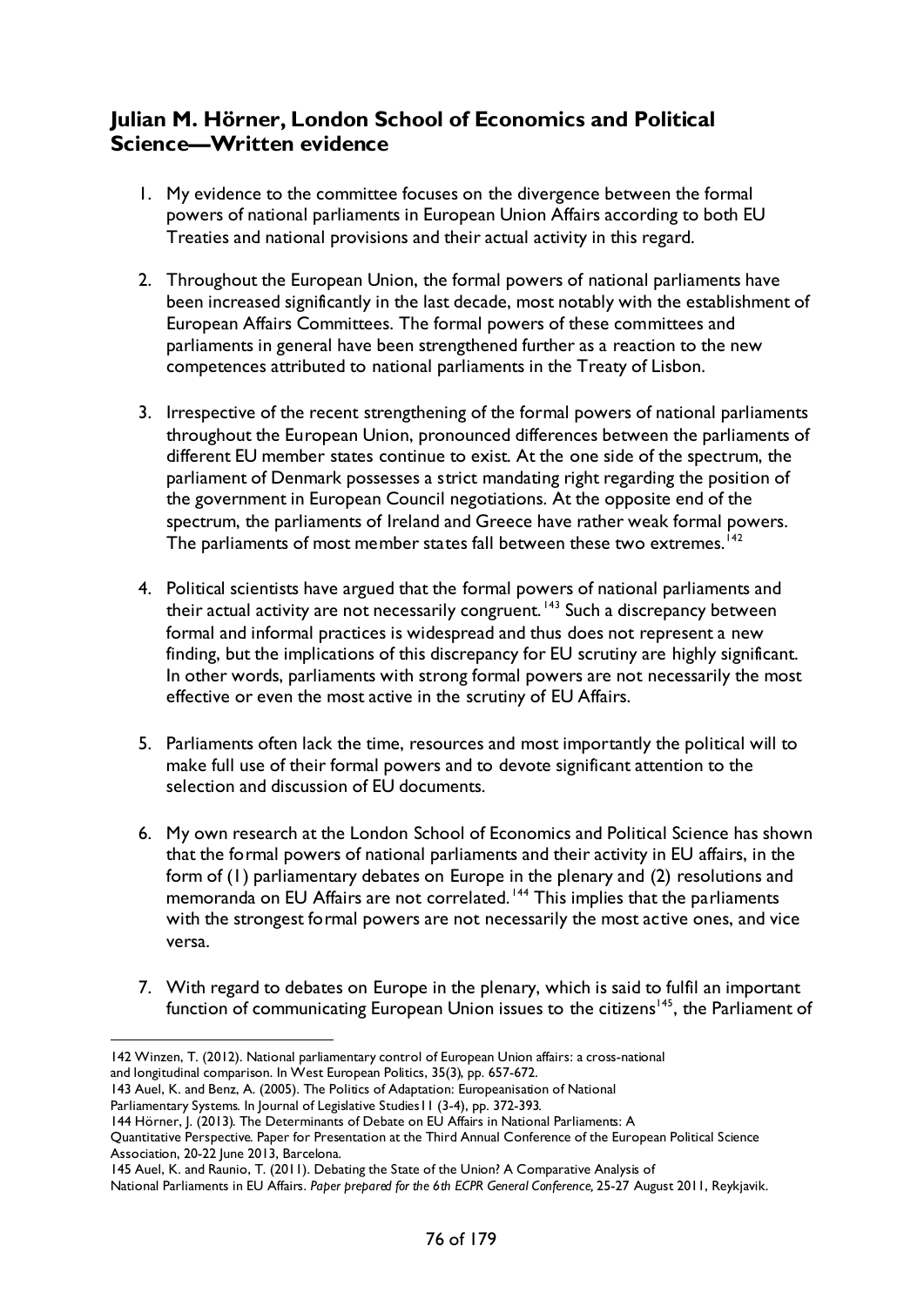the United Kingdom turned out to be one of the least active of the seven West European parliaments analysed in the time period from 1992 until the present. The share of words used in the debates which were related to Europe was the second lowest with 2.6%. Note that only first chambers were analysed in the study, so this figure relates to the House of Commons only. EU issues are debated more frequently in Germany and Ireland. With regard to the number of resolutions and memoranda on Europe, a similar pattern can be expected.

- 8. As mentioned above, formal powers of parliaments do not seem to predict their activity in EU affairs. Instead, the most important factors contributing to parliamentary activity in EU affairs seem to be (1) public opinion in the European Union, (2) the presence of parties which are willing to make Europe a major plank of their programme and (3) the internal coherence of political parties on the issue of Europe.
- 9. Whereas a rather sceptical attitude of the electorate on the European Union usually leads to an increased on parliamentary activity with regard to the Europe, this effect is reversed when political parties are divided on the issue of Europe.
- 10. As a consequence, parliaments tend to become less active in EU affairs and formal powers remain unused, leading to less public debate and information on Europe on behalf of the citizen and a laxer control of the government in EU affairs. This in turn means that the parliaments fail to fulfil their role of democratically controlling the activity of the government and educating the public in this regard.
- 11. The further increase of formal powers of national parliaments and even the increase of resources and manpower for scrutiny of EU affairs might thus not necessarily lead to more activity of national parliaments. In general, it has to be noted that the activity of national parliaments is foremost dependent on the respective political context.
- 12. Copying best practices of other parliaments with regard to best practices is thus only possible to a limited extent. An institutional arrangement which leads to active scrutiny in one country might be ineffective or even counterproductive in another country. For example, the strong position of the European Affairs Committee of the Folketing is a product of the minority governments found frequently in Denmark.
- 13. A possible recommendation would be to set aside a particular time slot for the discussion of EU matters in Parliament, and to debate the contents of European Council meeting ex ante. This would lead to better visibility of EU affairs on behalf of the citizen and would enable a more stringent control of the government. The solution to current inadequacies in the parliamentary scrutiny of EU affairs might thus involve strengthening Parliament's communicative role via debates and assigned time, rather than the instigation of new powers. These changes could also be undertaken more quickly and easily, and indeed more cheaply, than changes involving an increase in formal powers and resources of Parliament with regard to EU affairs.

### 26 September 2013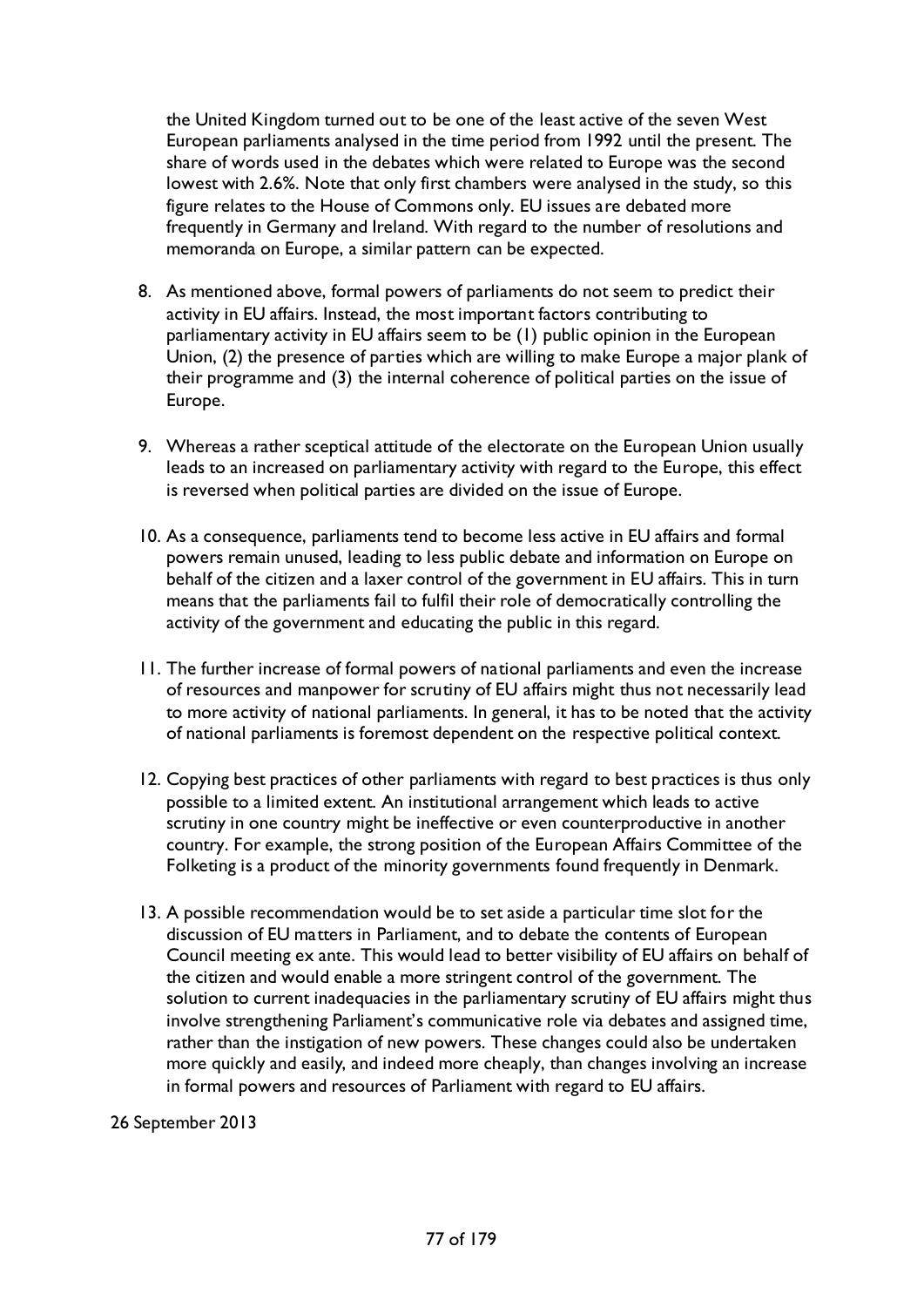# **Dr Ariella Huff, University of Cambridge—Written evidence**

- 1. This submission relates primarily to Question 3 on dialogue and scrutiny of particular EU policies. It addresses the role of national parliaments in scrutiny and oversight of EU foreign and security policy, and offers some insights into the challenges faced by both the UK Parliament and other national parliaments in scrutinising this atypical and often fast-moving policy area. It also poses some suggestions as to how these problems might be mitigated both at national level and through inter-parliamentary cooperation.
- 2. Dr Ariella Huff is a postdoctoral researcher at the Department of Politics and International Studies, University of Cambridge. The evidence presented here draws *inter alia* on research undertaken for the Observatory of Parliaments After Lisbon (OPAL) project, funded by the ESRC and the Research Councils of the Netherlands, France and Germany.

### **Problems of scrutiny of EU foreign, security and defence policy**

- 3. The EU's Common Foreign and Security Policy (CFSP) and Common Security and Defence Policy (CSDP) occupy a somewhat unique legal space. Although the Treaty of Lisbon introduced a number of measures designed to strengthen CFSP and CSDP's EU-level infrastructure, such as the creation of the European External Action Service (EEAS) and the granting of legal personality to the Union, their core decision-making processes remain, at least in theory, intergovernmental. This is especially true in the case of CSDP, where the Treaty explicitly preserves the requirement for unanimity in decision-making (Art. 31 TEU).
- 4. In this context, parliamentary scrutiny of CFSP and CSDP also retains an intergovernmental character, with national parliaments remaining responsible for overseeing their respective governments' actions and decisions. Meanwhile, the European Parliament is relatively excluded from policy-making and control in this field, compared to its status as a co-legislator under the Ordinary Legislative Procedure. However, although many governments and parliaments alike wish to maintain the intergovernmental character of CFSP and CSDP scrutiny, there remain several obstacles to effective scrutiny by individual national parliaments acting alone.
- 5. Owing to their protected status as intergovernmental policy areas, the Treaties explicitly prevent the use of any legislative acts in CFSP and CSDP (Art. 31TEU). Paradoxically, one practical consequence of this has been to limit the flow of documents and information that national parliaments can access in order to scrutinise decisions made at the EU level. There is wide variety among parliaments with respect to the quantity and quality of documents received on CFSP issues, especially relative to the volume of Commission documents and draft legislation which all parliaments now receive automatically (Art. 1, Protocol no. 1, TFEU). Although virtually all EU national parliaments receive public documents such as Council Joint Actions – i.e. records of decisions already taken – only 21 of 40 chambers in the EU-27 enjoy access to Council Working Group documents, and only 22 of 40 have regular access to COREPER documents.<sup>[146](#page-77-0)</sup> Research conducted by OPAL suggests that, in many countries, much of the important and timely

<span id="page-77-0"></span> <sup>146</sup> COSAC 17th Bi-annual report, April 2012, p. 10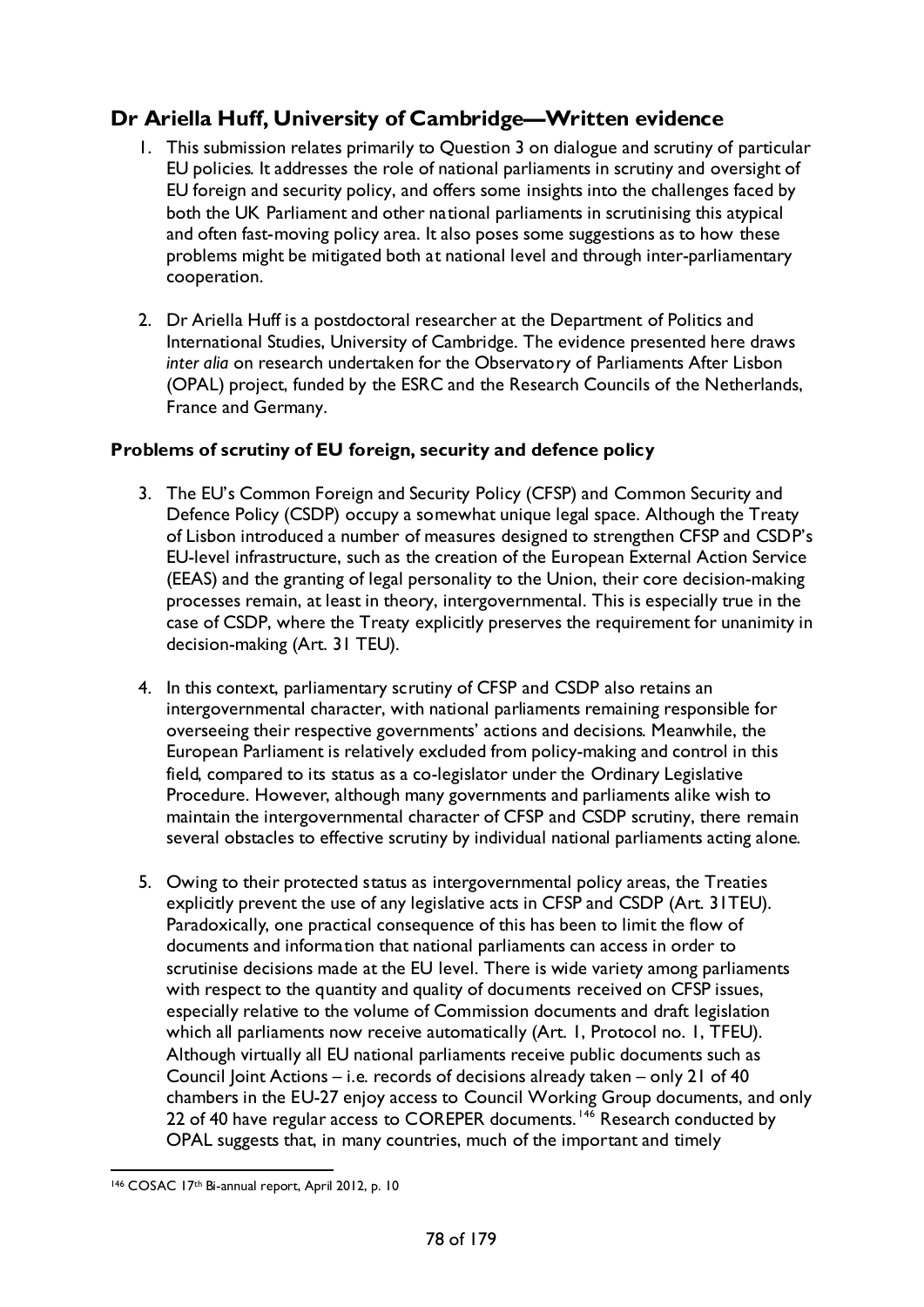information on evolving CFSP/CSDP issues flows through informal channels, particularly within parties or through individual MPs' civil service and military contacts. MPs without such access can therefore be deprived of the information necessary to hold their ministers accountable in the short term, and to gain a broader perspective on the long-term direction of EU foreign policy.

- 6. This information imbalance is exacerbated by the opacity and complexity of the bargaining and negotiation processes within the Council of Ministers, which makes it difficult for national parliaments to scrutinise the actions of their own government ministers. Even parliaments with the ability to issue *ex ante,* binding mandates to ministers may struggle to keep abreast of developments as they occur, particularly if they lack access to internal Council documents – and the final decision taken may take place in a policy context substantially different from that in which the mandate was issued. In the UK Parliament, where ministers are not obliged to appear before MPs in advance of Council meetings, decision-making processes are subject to even less sustained scrutiny and are usually presented only in a *post hoc*, indeed often *ad hoc*, manner.
- 7. Moreover, even in some chambers enjoying good access to information, my research suggests that CFSP and CSDP can be in danger of falling between two procedural stools: the European Affairs Committee may focus on scrutinising draft legislation, while the Foreign Affairs Committee may lack sufficient expertise on EU policymaking processes to oversee ministers effectively. In some parliaments where no Committee bears formal responsibility for systematic CFSP scrutiny, my research suggests that such scrutiny can be extremely limited in scope and quality unless a particular MP or Committee Chair takes a personal interest in the subject.
- 8. Urgency also constitutes a major problem for national parliamentary scrutiny of CFSP, and indeed of foreign policy more generally. MPs from parliaments across Europe, including Germany, the Netherlands and Poland, have expressed concern that the speed with which decisions are taken makes it difficult to conduct effective scrutiny in a timely manner, especially during periods of parliamentary recess. This issue is starkly illustrated by the number of Scrutiny Reserve overrides emanating from the Foreign and Commonwealth Office: 48 for the House of Lords in 2012, representing 74% of the total.<sup>[147](#page-78-0)</sup>
- 9. Finally, although the intergovernmental structures of CFSP decision-making have been largely preserved by Lisbon, there remains a broader debate as to whether agendasetting and policy-making in CFSP can be considered fully intergovernmental and, by extension, whether national parliamentary scrutiny of government ministers can ensure sufficient democratic oversight. Brussels-based institutions such as the EEAS, including the Political and Security Committee (PSC) and the High Representative for Foreign and Security Policy, play critical roles in determining the agenda of CFSP and in shaping and implementing Council decisions. However, these institutions are largely shielded from national parliamentary oversight. National parliaments lack regular and systematic access to Brussels-based officials (with the exception of

<span id="page-78-0"></span><sup>&</sup>lt;sup>147</sup> House of Lords, Scrutiny Overrides by Department, Jan-June 2012 [\[http://www.parliament.uk/documents/lords](http://www.parliament.uk/documents/lords-committees/eu-select/subsidiarity/Jan-June-2012-Overrides.pdf)[committees/eu-select/subsidiarity/Jan-June-2012-Overrides.pdf\]](http://www.parliament.uk/documents/lords-committees/eu-select/subsidiarity/Jan-June-2012-Overrides.pdf) and July-Dec 2012 [\[http://www.parliament.uk/documents/lords-committees/eu-select/July-Dec%202012%20Overrides.pdf\]](http://www.parliament.uk/documents/lords-committees/eu-select/July-Dec%202012%20Overrides.pdf), accessed 23/09/2013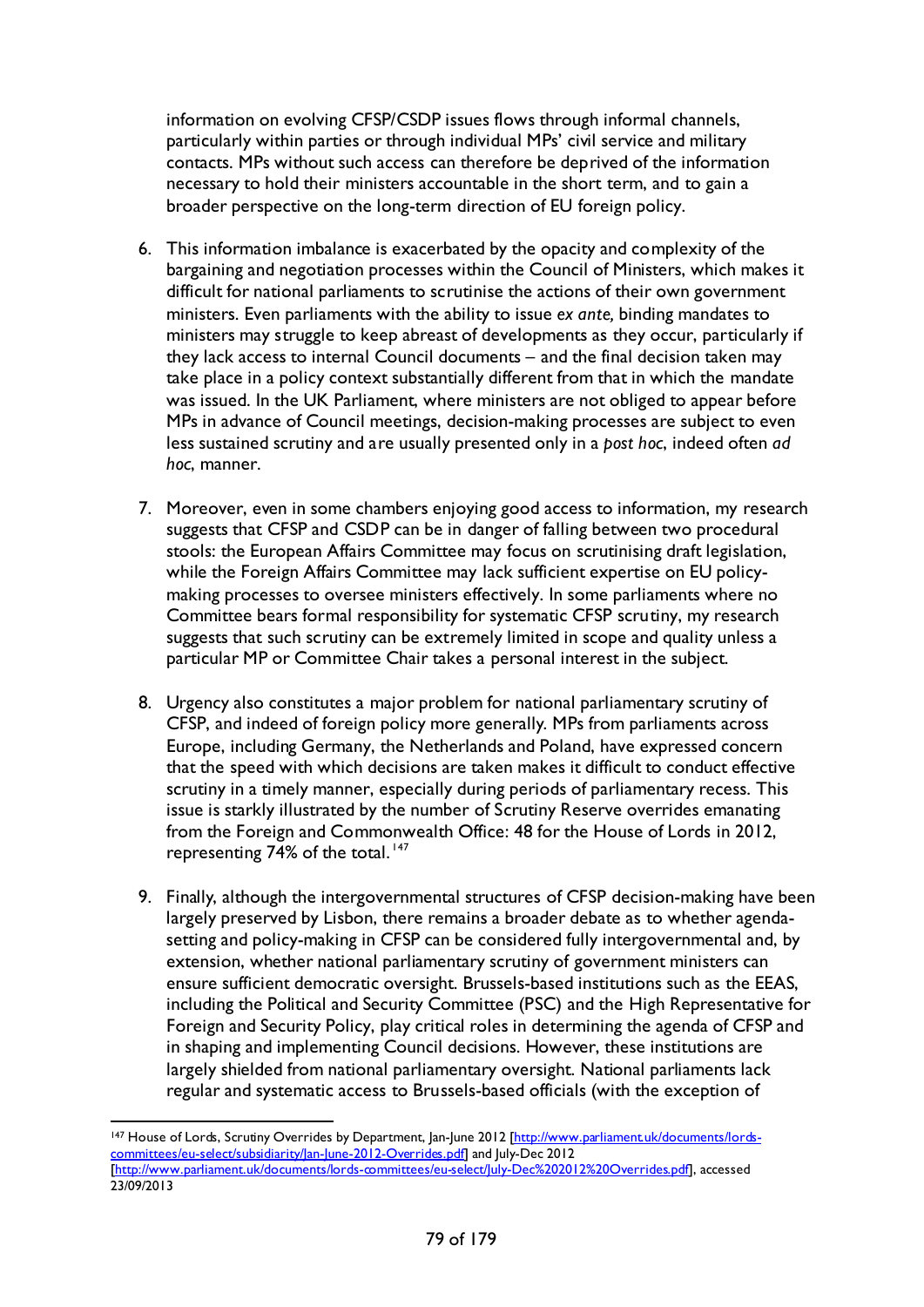national ambassadors, in some cases). Moreover, the opaque formal and informal internal processes of the EEAS do not lend themselves well to external scrutiny.

### **Recommendations: overcoming obstacles at national and inter-parliamentary level**

- 10. Although the difficulties outlined above are significant, there are concrete steps that parliaments can take at national level to mitigate their effects.
	- a. Ensuring that a particular committee has full responsibility for CFSP scrutiny, and is tasked specifically with overseeing the policy on a regular and systematic basis, can increase both the quantity and quality of scrutiny. Foreign policy experts are, on the whole, better equipped to scrutinise EU foreign and security policy than their counterparts in EACs, particularly if they are well-supported by staff with EU expertise. FACs can take a long-term view of policy, and can ensure that policies undertaken within the CFSP/CSDP framework cohere with, and add value to, national foreign policy priorities. The House of Lords EU Sub-Committee system provides an ideal-type model for this, since Sub-Committee C by definition has both EU and general foreign affairs expertise; however, even a more typical EAC/FAC system such as that in the House of Commons can potentially increase the efficacy and impact of scrutiny by tasking the FAC with formal, systematic responsibility for this policy field.
	- b. To help ameliorate the problem of timeliness, government ministers should be required to appear before Parliament, or a relevant Committee, before Council meetings to discuss the agenda and to answer questions on the government's negotiating positions – as is already the case in many EU parliaments. A special session should also be held in advance of parliamentary recess, at which ministers should explain items that are likely to be addressed during the recess (and thus, in the UK context, may require scrutiny overrides). Although certain foreign policy situations demand urgent action, many of the decisions taken under CFSP/CSDP – such as the renewal of mission mandates – are known to be imminent months in advance of Council meetings. Furthermore, these decisions often relate to ongoing international situations; 13 of the 33 scrutiny overrides issued by the FCO in the first half of 2012, for example, related to the continuing unrest in Syria. Thus, regular ministerial hearings both before and immediately after recess periods can ensure that the overall shape and direction of EU foreign policy is subject to long-term parliamentary oversight, even if some decisions must be taken too quickly for individual scrutiny.
- 11. Inter-parliamentary cooperation (IPC) also offers significant potential added value for national parliaments. In addition to enabling national parliaments to oversee developments at the European level more effectively by providing greater access to Brussels institutions, IPC can also empower parliaments relative to their own governments by reducing information asymmetry.
	- a. However, the protracted negotiations surrounding the establishment of the new Inter-parliamentary Conference for CFSP and CSDP demonstrate certain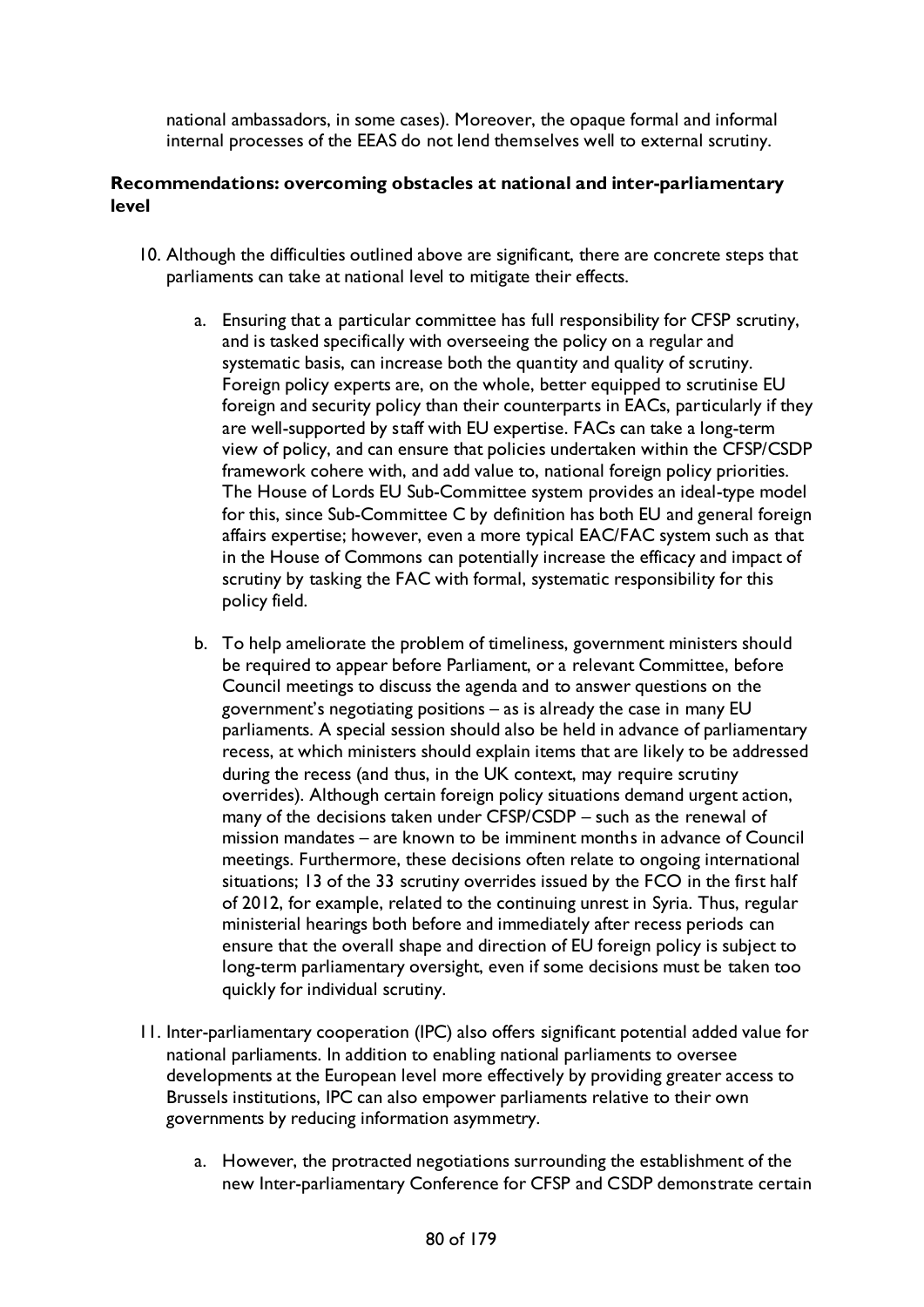tensions with respect to the structure, format and organisation of IPC in this field. In particular, the parliaments of a number of countries – including the UK, as well as Ireland and many Nordic states – objected to the expansion of the European Parliament's role in this field. In public documents as well as private interviews, MPs from these parliaments often characterise the expansion of the EP's role as the infringement of a supranational body into a field that should, in their view, remain intergovernmental.

- b. Yet the argument can be made that supranational elements such as the EEAS already exist in CFSP/CSDP governance, and that a moderate expansion of the EP's role in IPC should therefore be seen as beneficial to national parliaments. The EP has far greater access to EEAS officials and the High Representative than national parliaments. The EP also has considerable resources at its disposal, and has proven effective and pro-active in gaining access to sensitive documents and information. Finally, the EP is well situated to scrutinise CFSP/CSDP in the broader context of the EU's external relations; although it is excluded from policy-making in CFSP/CSDP, the EP plays a far more substantial role in other 'external relations' issues like trade agreements, international development (which enjoys a budget exponentially larger than that of CFSP), and civilian CSDP. Now that the question of representation at this new Conference has been resolved, members of national parliamentary delegations should endeavour to see the EP's role as complementary to their own, and to take advantage of the EP's access to officials, information and resources through both formal and informal channels.
- c. In addition to the general Conference, parliaments should also enhance existing bilateral and small-group cooperation, particularly with respect to defence. In recent years, as defence budgets have been cut across Europe, the overall trend in EU defence cooperation has been toward bilateral and smallgroup initiatives, including for example the 2010 Anglo-French Treaty and extensive Belgian-Dutch naval cooperation. Effective scrutiny of such initiatives demands cooperation between involved parliaments, as the British and French, for example, have already demonstrated with regular bilateral meetings. This type of cooperation should be maintained and expanded, as it offers the chance for more focused and in-depth scrutiny of joint initiatives than the broader Conference, and for building both formal and informal channels for information-sharing.

27 September 2013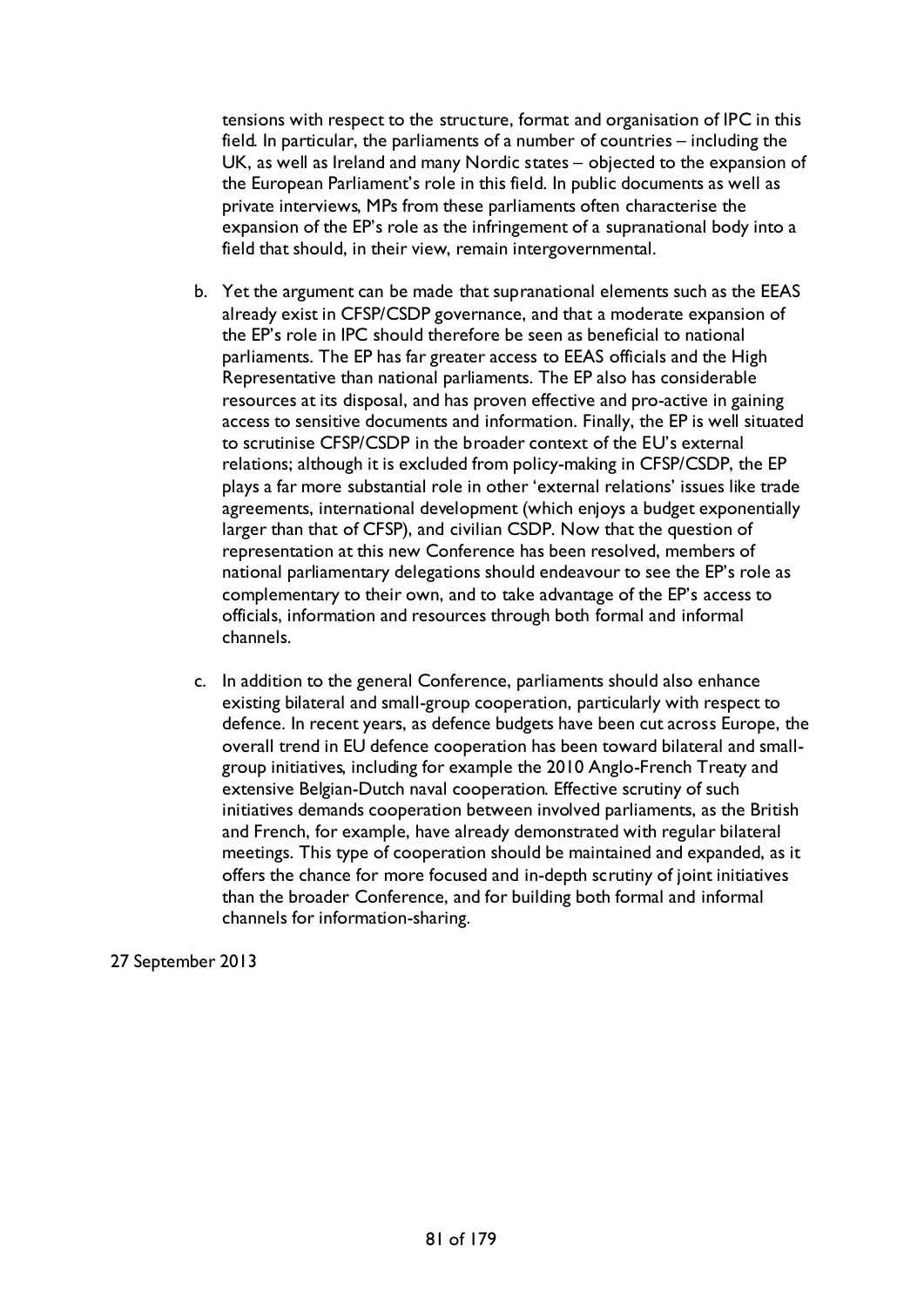## **Dr Joanne Hunt, Cardiff University —Written evidence THE ROLE OF NATIONAL PARLIAMENTS IN THE EUROPEAN UNION: ISSUES OF FLEXIBILITY AND DIFFERENTIATION**

### Summary:

This paper focuses on the role played by national parliaments in the operation of the Early Warning System (EWS) – the check on subsidiarity compliance which allows national parliaments to deliver a 'yellow' or 'orange' card warning to the European Commission. More specifically it considers intervention by national parliaments in the EWS despite the fact their governments have chosen to opt out (or not to opt in) to the legislative measures under consideration. It is argued that the subsidiarity test as currently constructed does fully not accommodate considerations which may lie in situations of flexible or differentiated integration.

The Lisbon Protocol (No 2) on Subsidiarity permits national parliaments to engage in the Early Warning System independently of their national government's participation in the legislative process. Given recent steps to initiate an alternative 'Euro-zone' only formation in the European Parliament to deal with Euro-zone issues, an analogous argument based in democratic legitimacy could be used to attempt to restrict role of national parliaments to those legislative measures that their state governments have chosen to be bound by.

• Arguments for and against the restriction of national parliaments' role under the EWS where their state is not going to be bound by the outcomes of the legislative process are presented. It is recommended that whilst a case could be made for national parliament's voting rights to be removed, a more convincing argument sees them continue to play the full role ascribed to them under the Lisbon Treaty. Any circumscription and reordering of institutional roles so as to exclude non-participating state representatives (including from national parliaments) should be resisted.

### Evidence:

This evidence relates to aspects of Questions 1, 2 and 5 of the European Scrutiny Committee's Call for Evidence, ie, why should national parliaments have a role in the EU framework; what role should they play; how is the formal role of national parliaments working in practice, and how should the role of national parliaments be changed or enhanced?

### National parliaments in the EU framework

1. There is widespread agreement that national parliaments – individually the cornerstone of any constitutional democracy - may be able to provide an effective and convincing way of shoring up the democratic legitimacy gaps which are perceived to exist within the EU order. With the EU's political and legal framework having privileged the position of central governments, national parliaments may be considered to have been sidelined and marginalized, and their democratic legitimating function not adequately fulfilled by the European Parliament. Despite imaginative scholarly attempts to present the Union as demanding and deserving models of legitimation which break with traditional ideas of representative democracy, the latter's appeal has continued to survive.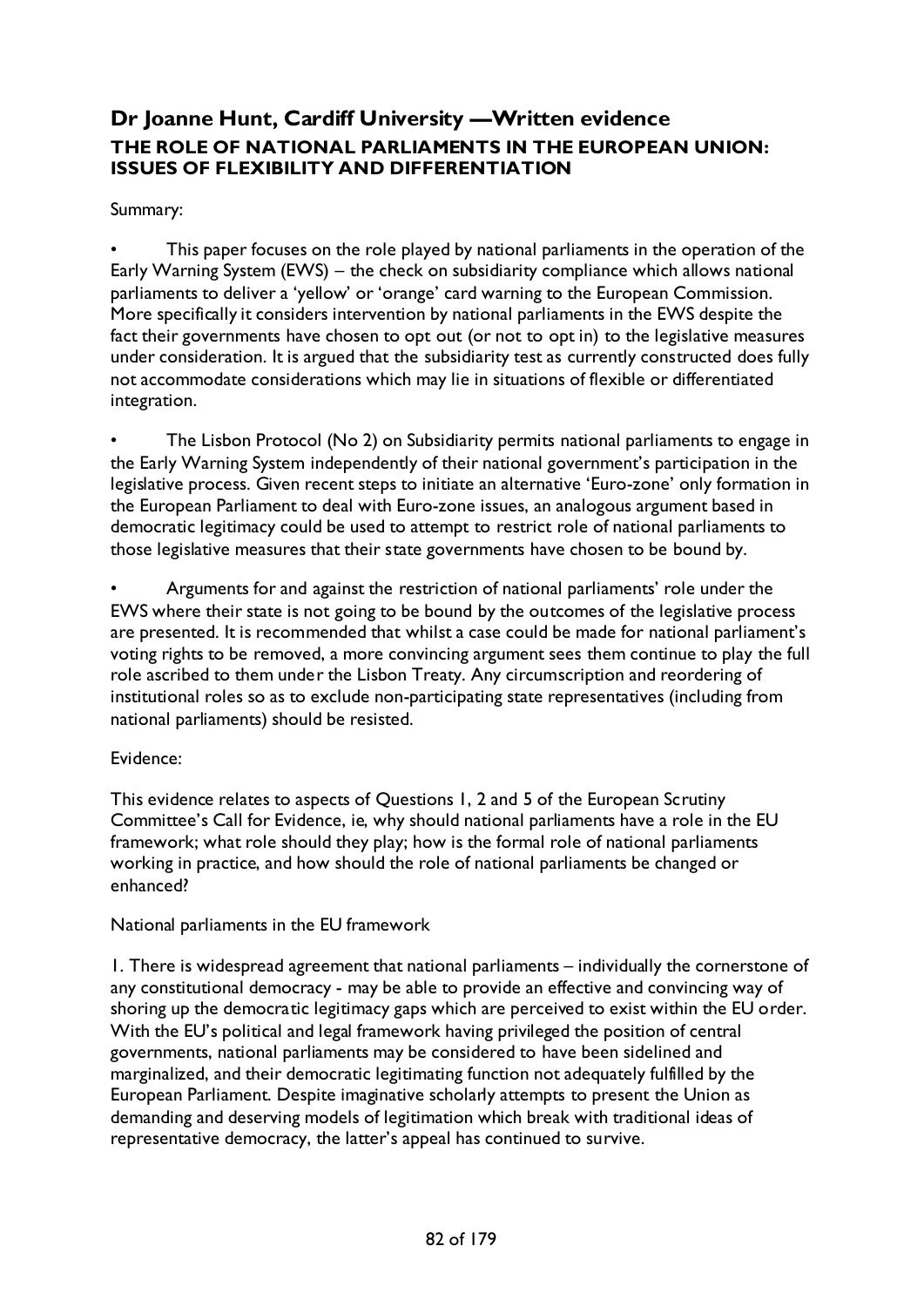2. The effective embedding of national parliaments in the legislative processes of the EU provides a third route through which representative democracy may be exercised in the EU framework. This route, which has been in a state of ongoing development and deepening over the most recent Treaty reforms - stands alongside citizens' direct representation through the European Parliament, and their indirect representation through their national governments in the Council, where these governments are answerable to the representatives in their own national parliaments (Article 10(2) TEU). With their new power to exercise subsidiarity review introduced formally through the Treaty of Lisbon, national parliaments have been seen by one commentator as forming one collective actor, a 'virtual third chamber' which can 'make a claim of autonomous representative legitimacy'(Cooper, 2012, 6). The more mainstream view would question the extent to which the national parliaments, when exercising their subsidiarity review, could together constitute any more than a collective in the most loose terms. Nonetheless, as most well established form of political representation for their respective peoples, national parliaments should be seen as a critical source of legitimation for the EU order.

## Subsidiarity Review

3.The Early Warning System (EWS) provisions of the Lisbon Treaty (Protocol No. 2) have brought an additional layer of rights and responsibilities for national parliaments – the right to exercise a 'vote' on legislative proposals through reasoned opinion where it is believed there has been an infringement of the principle of subsidiarity. This opens an additional channel for national parliaments to engage with EU policy processes. Other ways include the more established channel, of oversight and scrutiny of their governments' actions; as well as growing forms of direct engagement with actors beyond the state, including political dialogue with the Commission; contact with other parliaments, directly and through COSAC, and with the European Parliament.

4. Processes of scrutiny (of national governments) and political dialogue (with the Commission) are not restricted in terms of the matters which may be appropriate for national parliaments to raise for discussion. The EWS meanwhile specifically focuses on, and is limited to the issue of subsidiarity – in shorthand, asking the question whether the Union has sought to legislate on a matter than can (and should) be appropriately and effectively handled by Member States acting independently? National parliaments should have a particularly sharp focus on this question, as 'it is to be presumed that national (and where appropriate subnational) parliaments will take a stricter view on the conditions for applying a principle the very purpose of which is to protect the prerogatives of those levels of public authority' (Rosas and Armati, 2012, 30).

5.Whilst justiciable before the European Courts, it is generally accepted that creating and operating the subsidiarity principle as a strict legal test has been problematic. Determination of whether something is 'sufficiently' achieved at Member State level, and whether it may be 'better' achieved by EU action has not translated easily into legal tests. More problematically, the test as it currently stands has not developed to capture the reality of increased flexible or differentiated integration. With opportunities for groups of states to participate in legislation under the enhanced cooperation procedure, or, for example, with the opt-in system in place for the UK in the field of Justice and Home Affairs, the question is more complicated that simply whether something can be sufficiently addressed at nation state level (or below), or at Union level. The 'Union' level could include all Member States together, or alternatively a grouping of them – currently under enhanced cooperation, for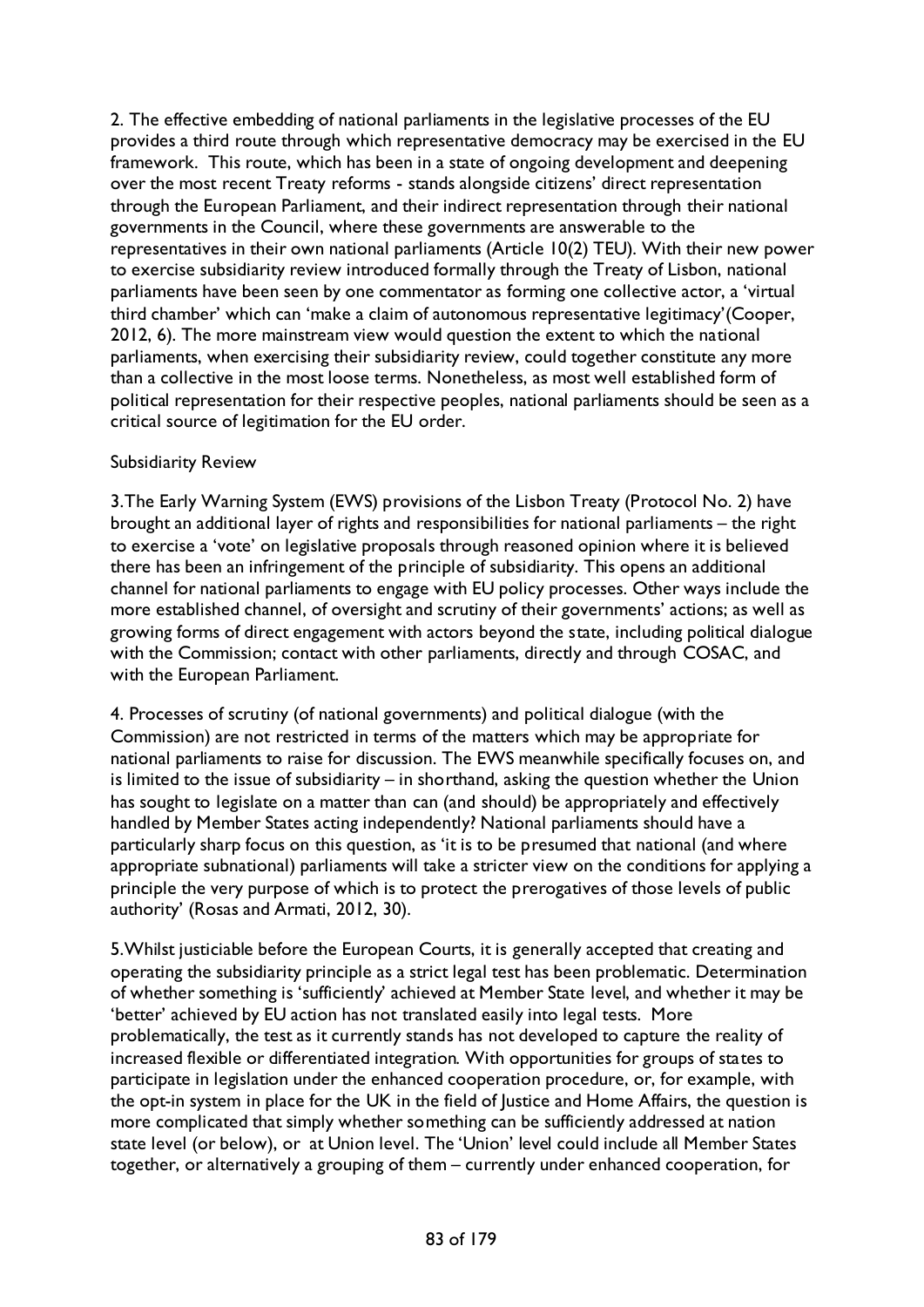example, of at least nine or more. If subsidiarity is a question of identifying the most appropriate level for legislative intervention to take place for the legislation's objectives to be met, then 'whole Union' is at the apex of the range of alternatives, with groupings of States could be conceived as a level below this, and below that, the nation state. In this regard it is instructive to look at the example of proposals for the European Patent with unitary character. Regulations establishing the patent and its linguistic regime were proposed following Council approval to use the enhanced cooperation mechanism. All states apart from Italy and Spain decided to participate in enhanced cooperation. The Parliaments of both Italy and Spain raised the only reasoned opinions made under the EWS against these proposals (Italy Chamber of Deputies 2011, Spain Cortes Generales 2011). Much of their opinions focus on the inability of legislation coming from enhanced cooperation to achieve its proposed objectives. However, it proved incredibly difficult to convey this preference for whole Union action over state groupings through the concept and language of subsidiarity. Indeed, the parliaments sought to mount a challenge on enhanced cooperation (which cannot take place in areas of exclusive competence) by arguing the legal base for a European patent, Article 118 TFEU) was an area of exclusive competence, but in so doing, essentially ruled out the application of the principle of subsidiarity, and the scope of subsidiarity review, as the principle applies only in areas of shared competence, Article 5(3) TEU).

6. For national parliaments, the most important function of the subsidiarity principle will be as a brake to enable them to engage to protect their prerogatives, but they may well have important contributions to make to the question of whether action can be effectively realized by a group of states, or whether a whole Union response is required to achieve the legislation's objectives. Whilst this could be conveyed through political dialogue, it seems unnecessarily complex to run different versions of subsidiarity considerations through two different routes, and a broader concept of subsidiarity along these lines is therefore advocated.

Institutional Arrangements Accommodating Flexibility and Differentiation in EU Legislation

7. The Treaties now provide greater than ever opportunities for flexibility and differentiation for Member States in secondary legislation (such as opt outs and transitional periods). Whilst these procedures will result in legislative outcomes that will bind only some (and sometimes a minority) of states, the institutional framework remains by and large that used for the adoption of 'ordinary' whole-Union legislation. Thus, there are no special formations of the European Parliament involved in enhanced cooperation with representatives of only the participating states, nor does the college of Commissioners have alternative groupings depending on the identity of participating states. That this is the case in respect to these collective, 'supranational' institutions is rather unsurprising – given the interests they are designed to represent and the functions they fulfill, there is a strong case for institutional indivisibility. The system has been described as one which 'allows Europe to accommodate diversity and adopt laws with limited geographic scope without political exclusion and rupture' (Thym, 2005, 1746).

8. This norm of institutional indivisibility does not however extend to the Council, the intergovernmental decision making institution. States that are not participating in the legislative outputs of enhanced cooperation, or who hold the option under the Treaties to opt in to measures and who are not taking that up, are excluded from voting. However, they are not excluded from seeking to influence and shape the proposal, as they are permitted to be involved in deliberations leading to the adoption of the final measure. In one sector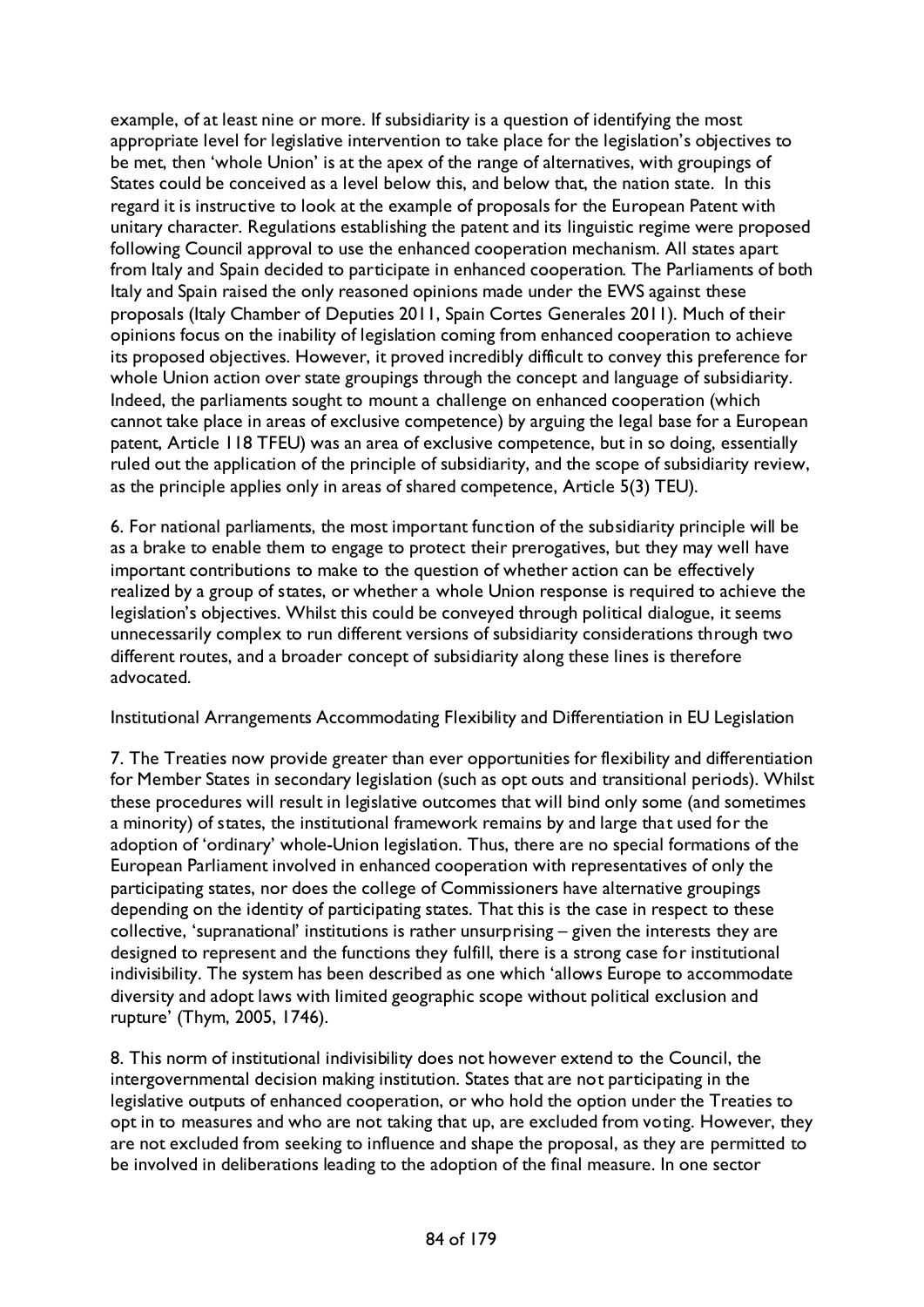however, there are also restrictions on non-participating States' attendance at meetings – i.e. the Eurozone.

9. This exceptionalism in relation to Eurozone governance structures may in time extend beyond intergovernmental Council. A joint statement from the governments of France and Germany (May 2013) called inter alia for a specific Euro-zone only formation of the European Parliament to be created, in the shape of 'dedicated structures specific to the Euro area to be set up within the European Parliament …to ensure adequate democratic control and legitimacy of European decision making'. The proposal has not been universally welcomed. The erection of sharp divisions across the European Parliament along national lines appears a step backwards given its supposed representation of the Union's citizens (Article 14(2) TEU) not of 'the peoples of the states' (former Article 189 TEC). If the idea does gain traction, however, it may call into question not just the role of the European Parliament as a collective in other areas of flexible and differentiated integration, but also the proper place of national parliaments. If MEPs elected by States outside the eurozone (or other area of flexible/differentiated integration) are not to be permitted to participate in democratic control of activities, what additional or better claims do national parliaments from non participating states have to be included? Should national parliaments be excluded from exercising the right to participate and 'vote' through the EWS on measures that are not going to apply to their state? How should the EU answer this particular version of the West Lothian question?

Redefining the scope of National Parliament's exercise of the EWS mechanism in areas of Flexible Integration?

10. Recent examples may be provided of national parliaments raising reasoned opinions under the EWS on measures which they will not apply domestically, as their state has chosen not to participate. Under enhanced cooperation, the example Spain and Italy's opinions on the European Patent was considered above. The Swedish Parliament (Sweden, 2013) meanwhile issued a reasoned opinion against the 2013 proposal for a Financial Transaction Tax under enhanced cooperation – the only parliament to do so, despite significant political opposition to the measure (and reflecting the sometimes very limited engagement with the subsidiarity principle in some reasoned opinions). Finally, the UK's first reasoned opinion came in an area subject to the UK's (unexercised) opt in – that of immigration, and the proposal for a Directive on the conditions of entry and residence for seasonal workers. In such cases, is it consistent with democratic legitimacy to allow these parliaments to exercise a vote that could block the way to the adoption of the legislation for those who do wish to participate? If we draw analogies with national governments in Council in such situations, then it may be appropriate to remove any right to vote – particularly if there is any move (albeit unlikely) towards the introduction of a more significant brake than the existing yellow and orange cards – i.e. the red card, suggested by the UK Foreign Minister, which would require the proposal to be withdrawn by the Commission. As with non- participating Council members being able to deliberate on measures (apart from under the Eurozone), political dialogue could still be maintained between national parliaments and the Commission.

11. The better view in my opinion is however not to limit the role of national parliaments in this way. To date, they have been treated in the same way as the collective supranational institutions, with no division being raised along national lines in terms of rights and responsibilities of those who are 'in' and those who are 'out' of a measure. The argument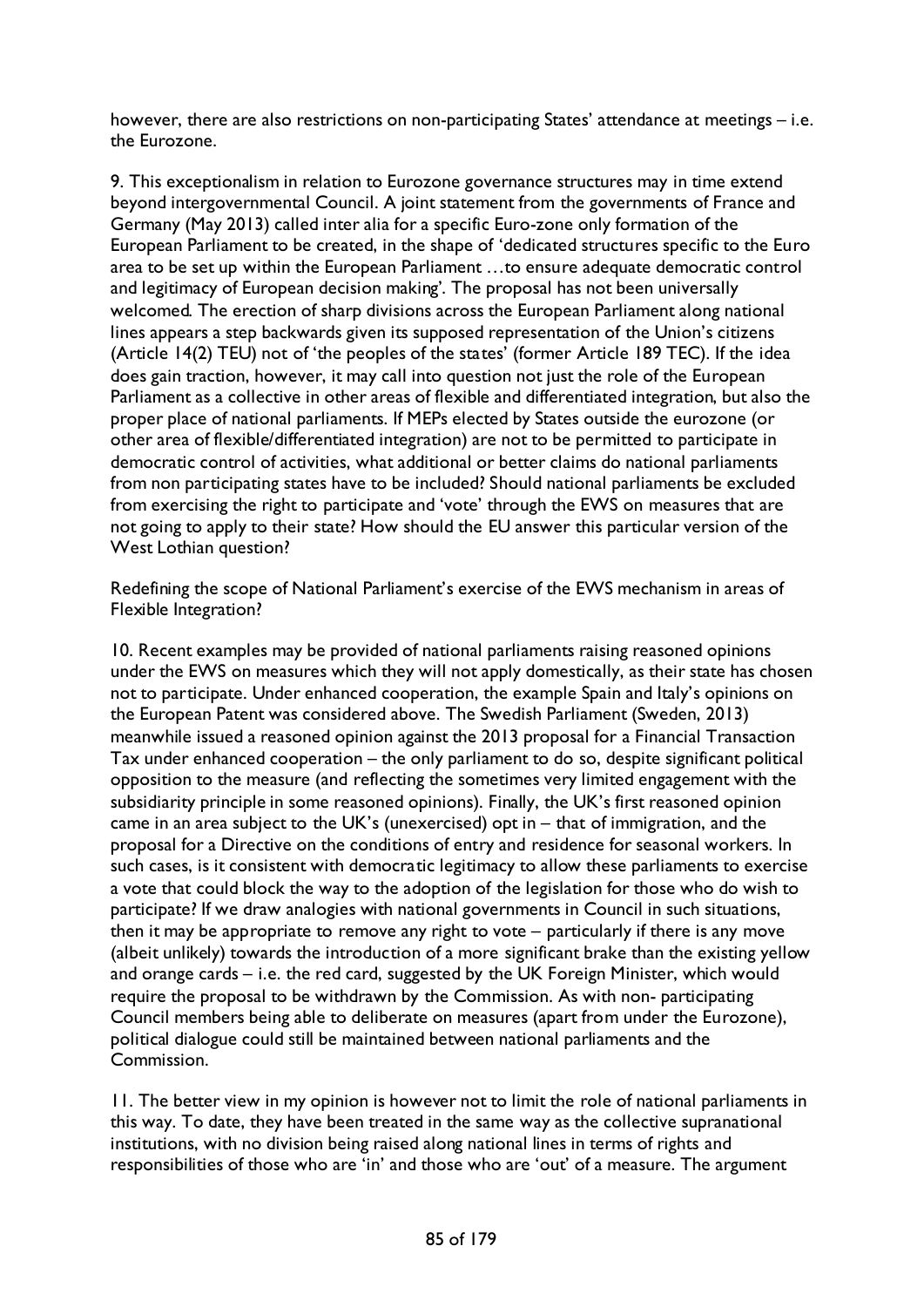may of course be made that national parliaments individually are more akin to national governments than supranational actors - although one may recall here Cooper's vision of national parliaments as an autonomous, collective actor, the 'virtual third chamber'. Regardless of whether a supranationalist or intergovernmentalist vision is favoured, national parliaments obviously perform different functions to national governments in the EU order. Votes in Council may be seen as the act of a sovereign state representative agreeing to be bound by a quasi-international legal norm. The 'votes' national parliaments cast under the EWS are nothing of this nature, and there is no reason to limit them in the way the state representative in Council is limited in cases of non participation. Instead, individually, and collectively, national parliaments can provide a different voice from national governments, as part of an effective subsidiarity review, and critically, a powerful legitimating function, so needed by the EU order.

12. There are also very significant practical reasons why no national parliament should be excluded. After all, opt outs may become opt ins – an initially non-participating state may chose to start participating in the measure whilst it is still being formulated. As was seen in two examples from the UK (the Proposal on Seasonal Workers (COM(2010) 379) and on Researchers, Students, Pupils, Trainees, Volunteers and Au pairs (COM(2013) 151), the timescales for the UK to opt in may extend beyond the window for Parliament to conduct its subsidiarity review. In these circumstances, clearly Parliaments should be afforded full rights of participation in the EWS. Equally, non participating states may choose to sign up to legislation after it has come into force, and national parliaments will otherwise have been denied the opportunity for full involvement in its adoption.

13. Finally, and as a practical consideration that extends across all policy fields including the Eurozone, quite simply measures adopted by the 'ins' may have considerable impacts on the 'outs'. This is seen starkly in the attempted extraterritorial reach of the proposed Financial Transaction Tax, a factor which is given considerable emphasis by the Swedish parliament in its reasoned opinion. The governance structures of the Union should enable full and effective involvement of all interested parties, ensuring the concerns of the 'outs' can be fed in. In the absence of any red card absolute veto, a majority of non-participants amongst the national parliaments can at most instigate a review of proposals. This would not then necessarily halt the process for those who may wish to proceed under enhanced cooperation (and thus not infringe Article 327 TFEU, 'those Member States shall not impede its implementation by the participating Member States'), but gives a parallel right to be involved in the shaping of the measure to non participating parliaments as held by non –participating governments. Thus, in terms of national parliaments' involvement in measures where their state has opted out, the recommendation is strongly for the continuation of the status quo.

### References:

European Commission (2013), Annual Report 2012 on Subsidiarity and Proportionality COM(2013) 566 final.

Cooper, I. (2012), 'A 'Virtual Third Chamber' for the European Union? National Parliaments after the Treaty of Lisbon' 35(3) West European Politics 441-465.

France and Germany (2013), Together for a Stronger Europe of Stability and Growth http://www.bundesregierung.de/Content/DE/\_Anlagen/2013/05/2013-05-30-dt-frzerklaerung-englisch.pdf? blob=publicationFile&v=3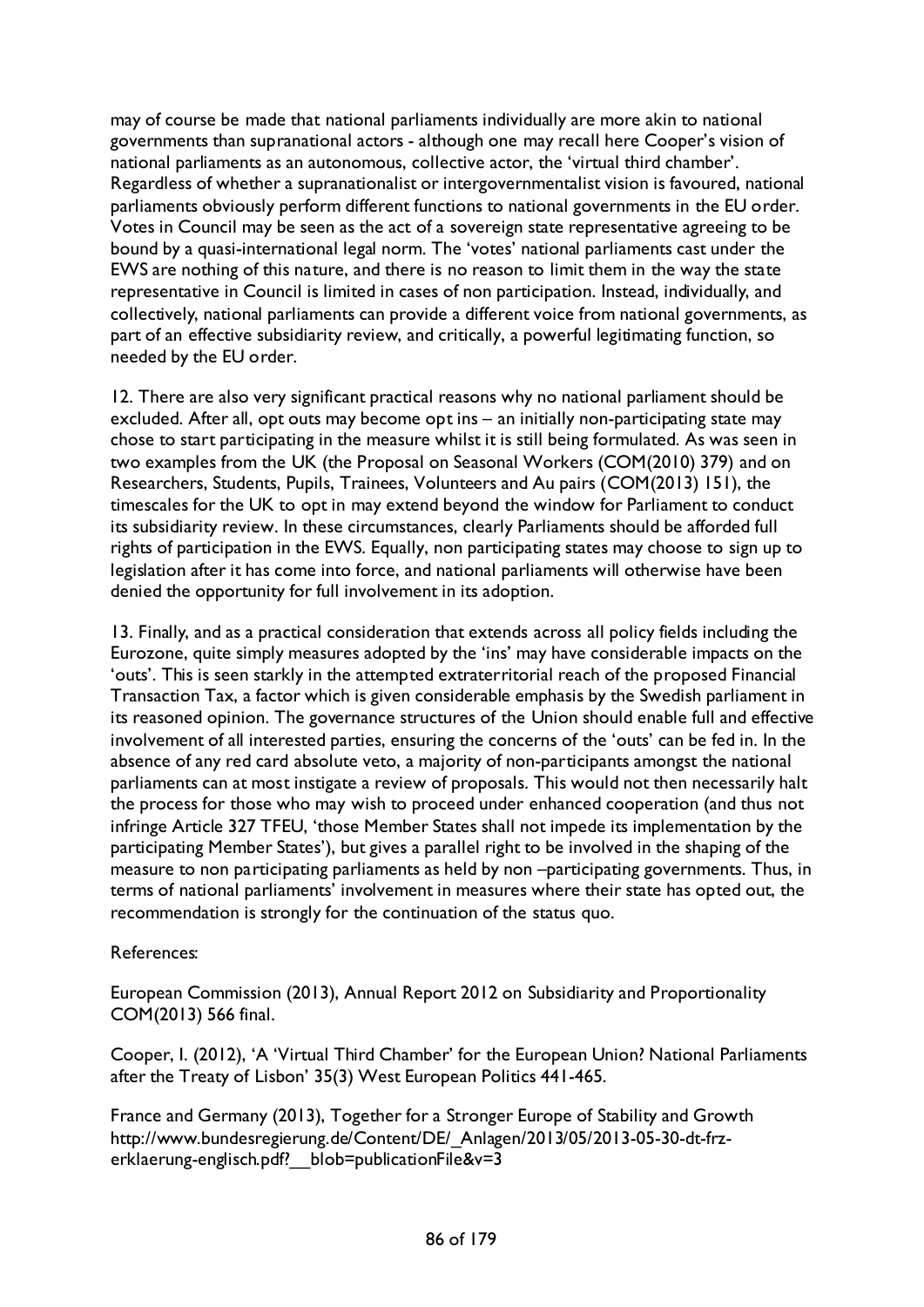Italian Chamber of Deputies, (2011) Reasoned Opinion on Proposals for European Patent Regulations http://www.ipex.eu/IPEXL-WEB/scrutiny/COM20110216/itcam.do

Rosas, A. and Armati, L. (2012), EU Constitutional Law: An Introduction Oxford, Hart.

Spanish Cortes Generales, (2011) Reasoned Opinions on Proposals for European Patent Regulations, http://www.ipex.eu/IPEXL-WEB/scrutiny/CNS20110094/escor.do and http://www.ipex.eu/IPEXL-WEB/scrutiny/COM20110215/escor.do

Swedish Parliament, (2013) Reasoned Opinion on Proposal for a Directive on the Financial Transaction Tax http://www.ipex.eu/IPEXL-WEB/scrutiny/CNS20130045/serik.do

Thym, D. (2005) ''United in Diversity': The Integration of Enhanced Cooperation into the European Constitutional Order' 6 German Law Journal 1731- 1748.

2 October 2013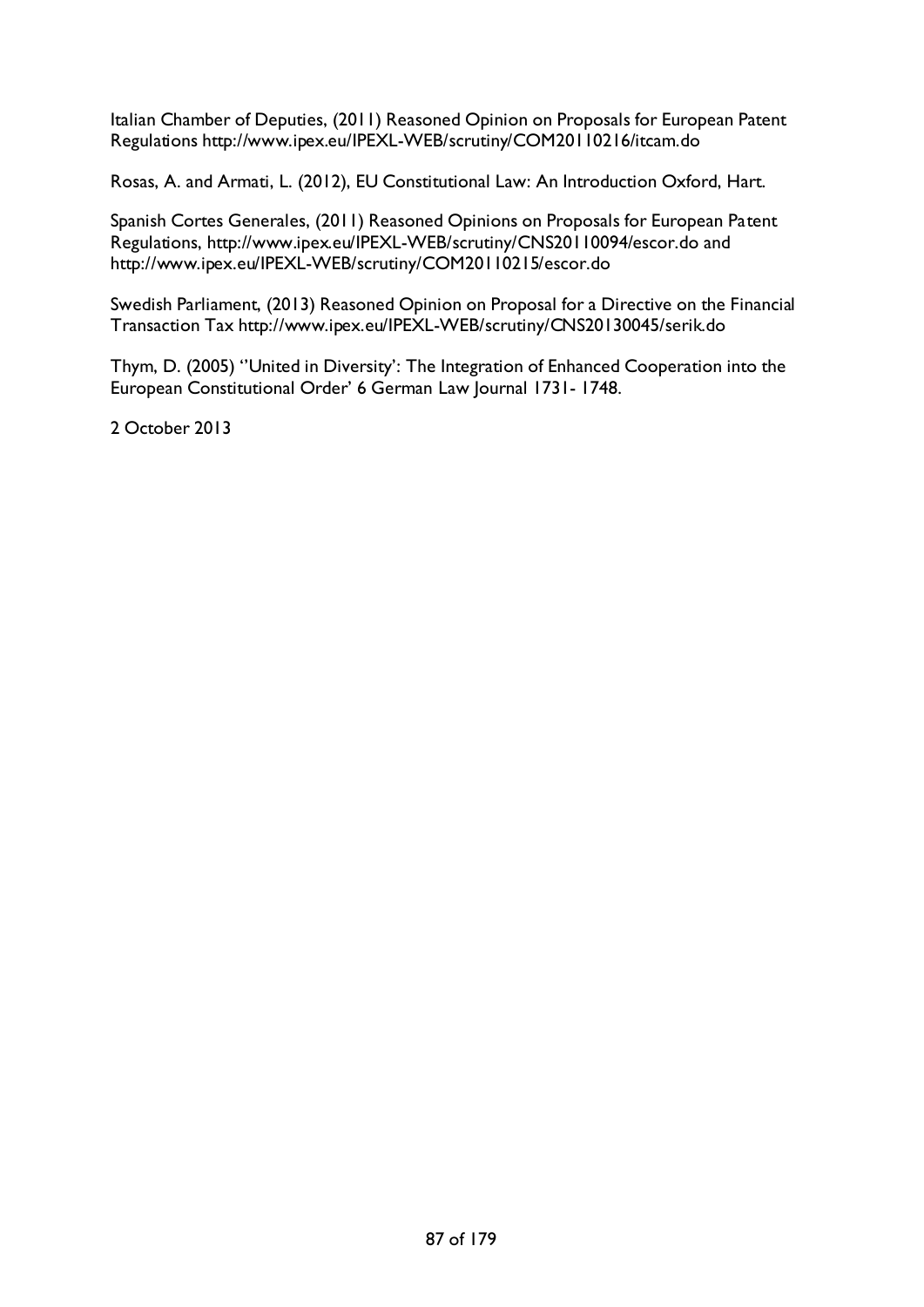# **The Italian Chambers of Deputies, Rome—Written evidence**

National parliaments in the EU framework

1. Why should national parliaments have a role in the EU framework?

The national parliaments (NP) have assumed a well established "double" role in the EU constitutional framework (at national and directly at EU level), which results from the combination of the EU Treaties, the National Constitutions and the principles developed by the Court of Justice and national constitutional courts.

The Treaty of Lisbon has expressly recognized such a double role the national parliaments in the European constitutional architecture, as a source of legitimacy together with the European Parliament (EP).

On the one hand, Article 10 TEU – which states that "the functioning of the Union shall be founded on representative democracy" – clarifies that citizens are "directly represented at Union level in the European Parliament" while Member States are represented in the European Council by their Heads of State or Government and in the Council by their governments, themselves democratically accountable either to their national Parliaments, or to their citizens.

On the other hand, Article 12 TEU recognizes the contribution of NP "to the proper functioning of the Union", recalling the provisions in that Treaty as well as in the Protocols which confer upon NP specific powers to intervene directly in European decision making.

By performing such tasks National Parliaments are in the best position for ensuring that EU policy shaping and decision making take into account the interests as well as the social and economic situation in their own countries.

What role should national parliaments play in a) shaping, and b) scrutinising, EU decision making? In answering this question you may wish to consider:

a. Is there widespread agreement on what this role should be?

b. Do national parliaments have access to sufficient information and the requisite influence at an EU level to play the role that you suggest? Whose responsibility is it to ensure that they have the information they need?

The Italian Chamber is aware that there is no widespread agreement - at a political and institutional level as well as among scholars - about the role of the National Parliaments.

From the Chamber's view the National Parliaments can better perform their role and exploit their potential if they primarily contribute in shaping the substance of the EU policies and decision. To this end NP should be involved in defining the EU political priorities and objectives at a very early stage of the EU policy-making and decisions-making processes. This requires a more systematic and effective use of the general scrutiny (including the preparation of the European Council), of the political dialogue (especially in the prelegislative stage) and of the interparliamentary cooperation (by means of exchange of views with the representatives of EU Institutions).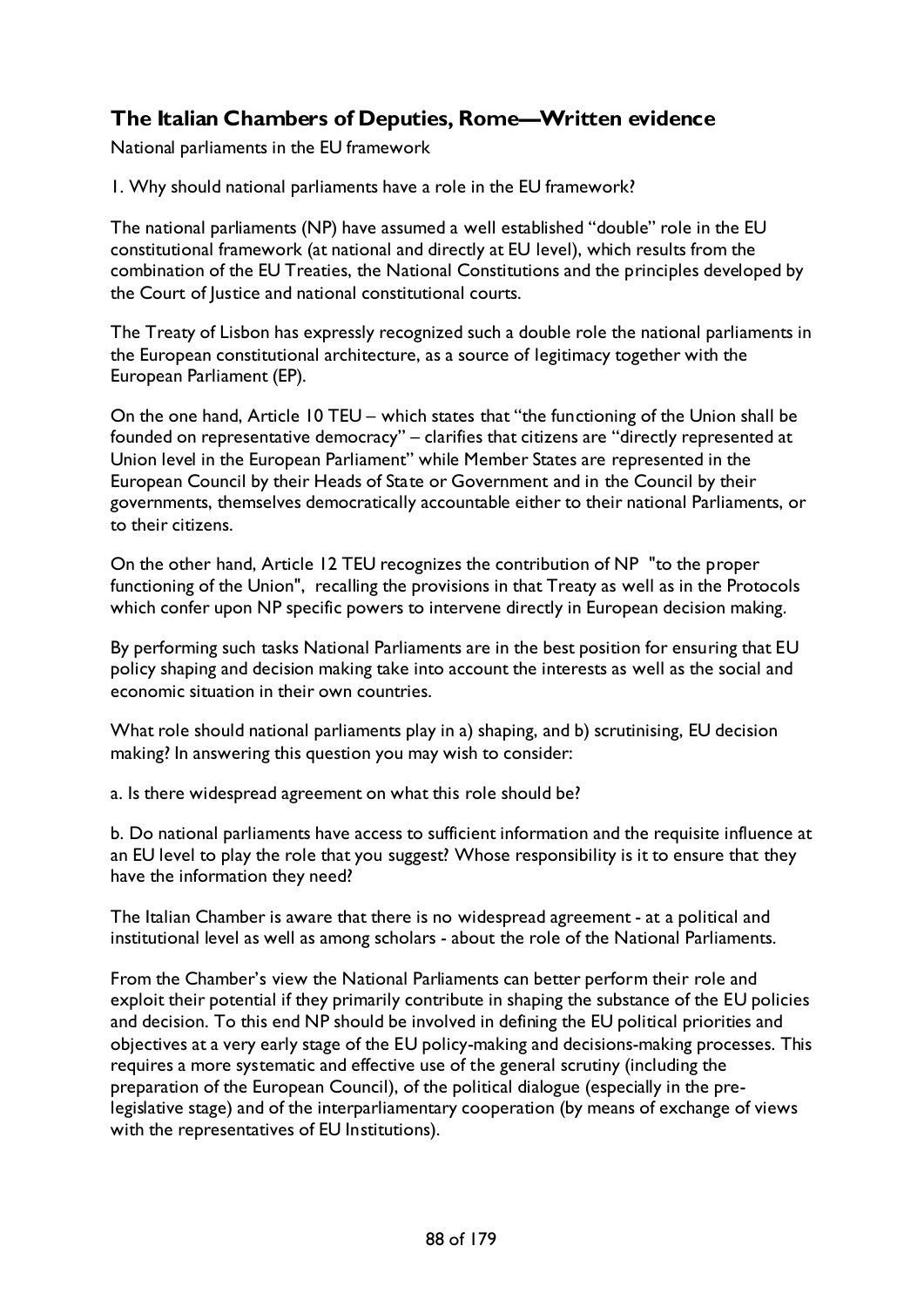For what concerns specifically the scrutiny and the political dialogue on draft legislative acts NP should focus on a better impact assessment of the EU draft legislation. To this end the initiatives taken by the EP in this field can be a good practice.

Conversely NP should not act merely as "watchdog" of the national competences against the EU legislative action and therefore should not consider the subsidiarity check as a priority.

In addition the Italian Chamber believes that National Parliaments, as representative Institutions should:

- reduce the gap between the EU and the citizens, by contributing to explain the goals, the results and the advantages of the European integration,

- promote a closer and enhanced EU integration in accordance to a federal approach;

Most National Parliament have already got sufficient information in order to fully perform their role. However it would be essential to improve the information flows – especially from the Governments - about the works of the "trialogues", within the legislative procedure, as well as on the preparation of the European Council and EuroSummit.

Formal role of national parliaments

2. How is the formal role of national parliaments under the Treaties working in practice? In answering this question you may wish to consider:

a. What impact have the Maastricht, Amsterdam and Lisbon Treaties had on interactions between national parliaments and EU institutions?

b. What is your assessment of the existing yellow and orange card procedures? Are national parliaments making good use of these?

c. Is there a well-developed, common understanding of subsidiarity. If not, is there a need to develop one?

d. How effectively is proportionality scrutinised by national parliaments?

The Lisbon Treaty – as referred above - has recognized a dual role of the National Parliaments in the EU constitutional architecture (both at national level and directly at EU level).

The new powers conferred by the Treaty to the NP have promoted a dramatic increase in the EU-related activities of most assemblies (including the general scrutiny and the political dialogue).

This is an important result as it contributed to raise the awarennes of the EU in the political debate and policy making at national level. However a lot has to be done for allowing the National parliament to influence effectively the EU policy shaping and decision-making (see above).

The NP are mostly making a good use of the yellow and orange card procedures as a tool for increasing their influence on the Eu decision-making instead of as a instrument for blocking the EU legislative initiatives.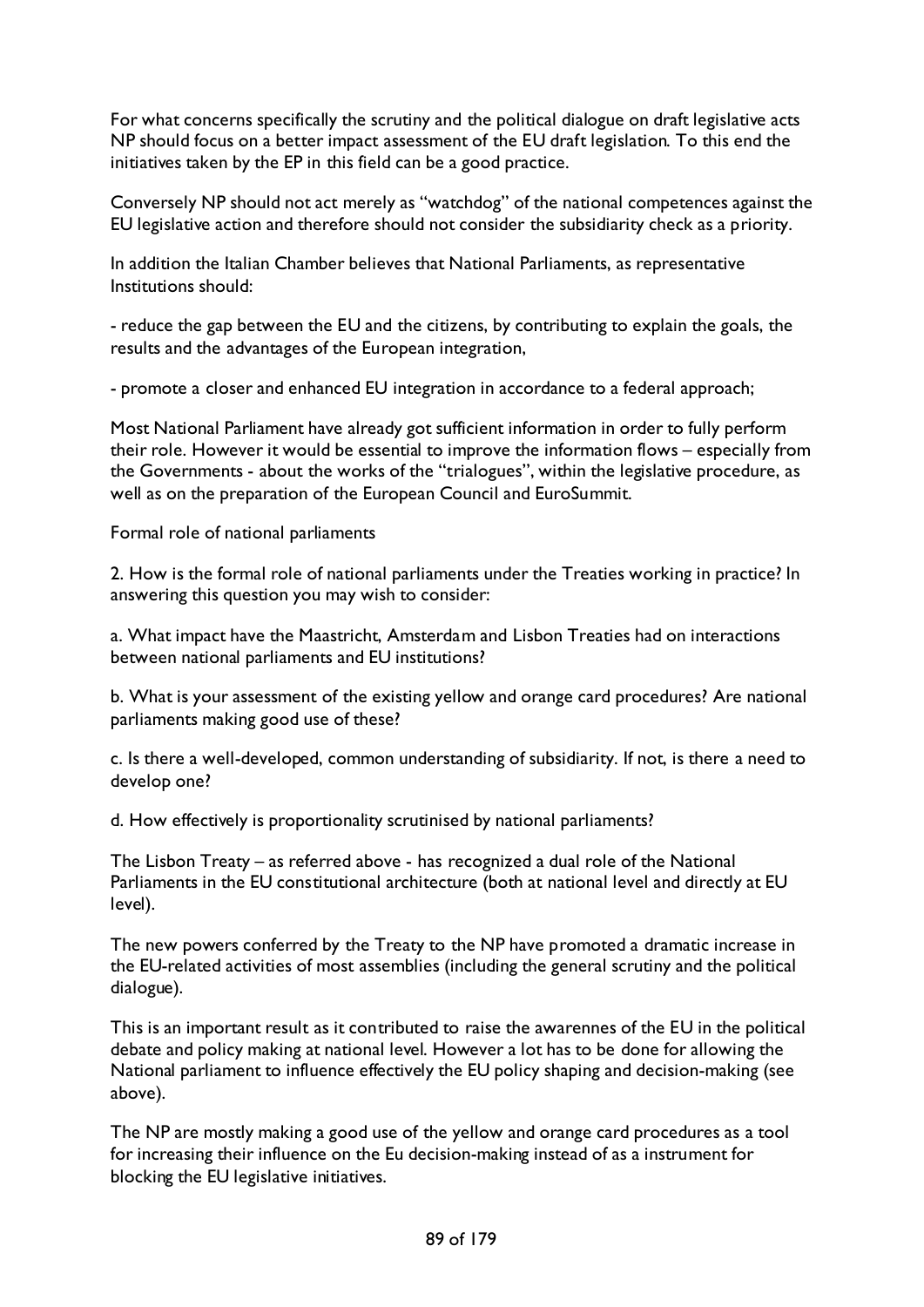Indeed most NP seem to adopt a broad interpretation of the EWS in order to raise important political issues in accordance to their role of political Institutions.

Therefore there is no shared understanding of the goals and of the scope of the EWS (some parliaments issue reasoned opinion based also on breaches of the legal basis; some other also on substantive or proportionality arguments; a few Parliaments tend to assess (strictly) the legal compliance of draft legislative act with subsidiarity).

The lack of a common understanding seems not to be a problem given the political and "subjective" nature of the EWS.

Within this framework, the legal assessment and the political consideration of principles of subsidiarity and proportionality are based on several common elements and are therefore strictly related. At the same time proportionality is linked even more closely with the assessment of the impact of the EU draft legislation on the national legal, economic and social system.

Therefore, the EU Affairs Committee of the Italian Chamber separates the outcome of the assessment of the two principles; it issues – as a rule – an opinion on proportionality together with the substantive aspects of a EU Draft legislative act within the framework of the general scrutiny and the political dialogue.

To this end the Committee follows such criteria:

- subsidiarity concerns the actual existence of preconditions for exercising (non esclusive) EU competences (if the EU can act and on which aspects of the policy field at stake).

- proportionality concerns the choice of the tools and potential impact of the EU action at national level (how the EU acts given the objective of its action).

e. Should national parliaments have a greater, or different, role in the development and scrutiny of EU legislation?

As referred above, National Parliaments can play a greater role if they perform more effectively the tasks and the rights already conferred by the Treaty and by the internal rules (see answer 2).

Dialogue and scrutiny of EU policies

3. What is your assessment of the level and quality of engagement between EU institutions and national parliaments, and between national parliaments? We invite you to offer specific examples. In answering this question you may wish to consider:

a. What assessment do you make of the adequacy of the level of dialogue between the Commission and national parliaments regarding legislative proposals? What influence, if any, do national parliament opinions have on the legislative process?

The political dialogue has promoted an impressive increase in the relations between the National Parliaments and the Commission. The quality of the dialogue should be significantly improved. In particular: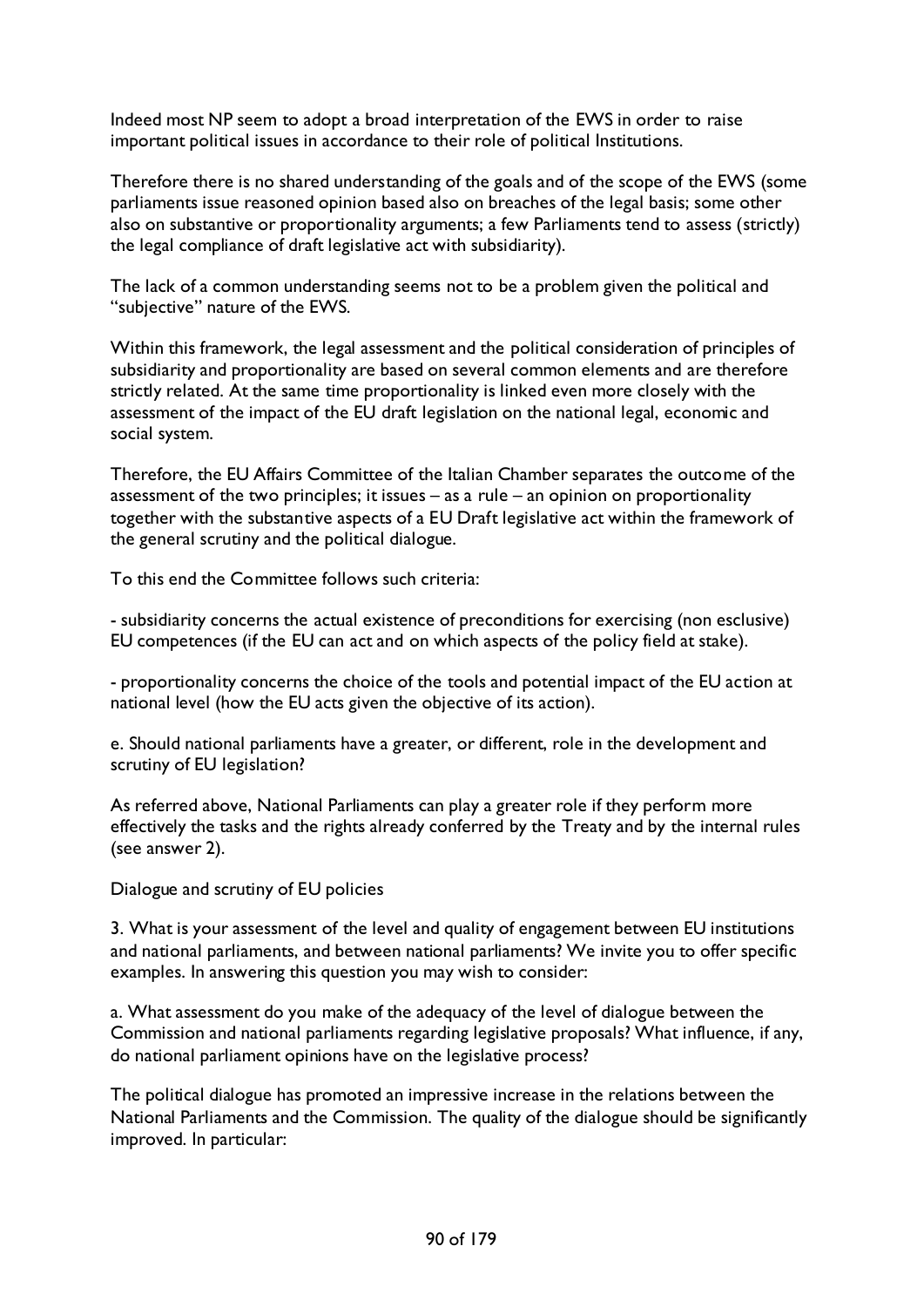the EC replies to the NP opinions should be more timely and focused on the argument raised by the NP. In addition the European Commissioners during their visits to the NP should be open to a more effective and outspoken exchange of views, also with reference to specific legislative proposals;

the EC should give an overall feedback and assessment of the impact of NP opinions on the decision-making process, possibly considering some significant cases;

a greater use of video conferencing with Commissioners should also be made.

b. How effective is engagement between national parliaments and the European Parliament? Could it be improved?

The dialogue between the European Parliament and national parliaments should be more concrete, by giving more visibility to the opinions expressed by the latter during consideration of EU draft legislation and documents.

To this end – as proposed in a letter sent in 2011 by (the previous) Speaker of the Italian Chamber, Mr. Fini, to Martin Schulz, President of the European Parliament - a brief overview of the remarks and observations made by national parliaments - pertaining to the substantive aspects of draft legislation and documents, and not only to those pertaining to breaches of the subsidiarity principle – should be included into the reports that the Committees of the European Parliament prepare for consideration in the Plenary. The opinions adopted by national parliaments would therefore become a significant element in the pre-legislative activities carried out by the European Parliament.

c. What effect are procedural trends, such as increased agreement on legislation at first reading, having on the ability of national parliaments to scrutinise EU decision making?

The first reading agreement can significantly affect the ability of NP to scrutinise timely and effectively the EU decision-making. Therefore NP should be provided by their respective Government with timely and regular information on the negotiating mandates conferred as well as on the works of the trialogues (In Italy a specific provision of LAW 234/2012 binds the Government to forward to the Chambers the reports/memorandum of the Permanent Represantion to the EU concerning, among others, the trialogues).

d. What should be the role of COSAC (the Conference of Parliamentary Committees for Union Affairs)? Does it require any changes to make it more effective?

There is no need to formal changes to the role of COSAC as established in Protocol n. 1 e in the COSAC Rules of procedures. COSAC ought to better perform its current tasks by means of a more effective organization of its meetings. In particular COSAC should:

a) develop further the exchange of information and best practices regarding:

- the EU scrutiny procedures and practices;

- the criteria, methods and tools for assessment of the subsidiarity principles;

b) restrict its agenda on the main priorities and political strategies of the institutions of the European Union, examining the general orientations of the EU at an early stage. Conversely the COSAC agenda should not include items concerning sectorial policies and EU proposals,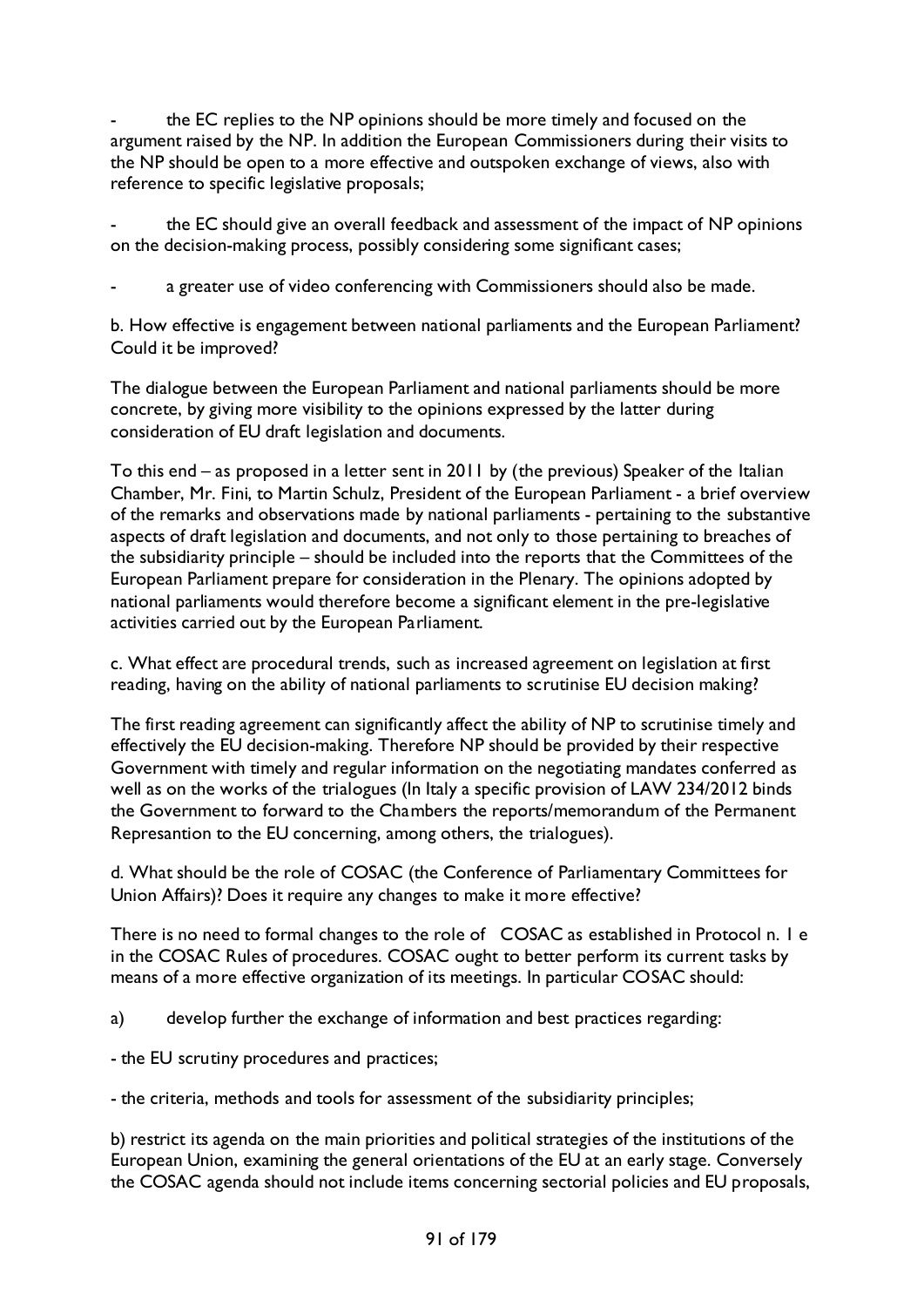which are considered in other interparliamentary meetings. This could make possible to develop a real debate during the COSAC meetings by granting longer speaking times;

c) to achieve this goal, as expressly stated in the conclusions of the COSAC meeting in Madrid, the COSAC meeting in the first half of the year would have to focus on the European Commission's annual political strategy, and where possible, focus on the European Commission's work programme in the second half of the year.

The Italian Chamber thinks that COSAC (or its secretariat) should not be conferred any power to "coordinate" the monitoring of subsidiarity by national parliaments, in order to make it easier to reach the thresholds set for the early warning mechanism. This would be in contradiction with the conferral of the relevant responsibilities to the individual parliaments, which exercise them in accordance with their own procedures and powers. The Lisbon Treaty, moreover, gives no specific powers to COSAC over subsidiarity, having eliminated all previously existing references.

e. What is your assessment of other mechanisms (such as Joint Parliamentary Meetings, Joint Committee Meetings and IPEX) for co-operation between national parliaments and EU institutions; and should any other mechanisms be established?

There is no need to establish any new cooperation fora, but rather a more systematic and effective use of the existing instruments, namely those for exchanging information and assessments between Parliaments. To this end the Chamber suggests that:

- all the interparliamentary meetings (including COSAC) have a restricted agenda, including specific legislative proposals or issues, to be detabed with the relevant European Commissioner and representative of the Council Presidency;

- it should be avoided any duplication in the agenda of the COSAC and of the meetings of sectorial committees as well as of the JPM and JCM. To this end the EUSC Troika, the EP and the relevant Presidency Parliaments should ensure a better coordination and planning of the Interparliamentary meetings;

- each meeting should be better prepared ex ante, by means of background notes, contributions and questionnaires;

- the full potential of IPEX must be exploited, ensuring that each Assembly provides timely information on their activities, accompanied by a summary or a translation in English or French, at least as far as the most important decisions are concerned. On the basis of the data uploaded in the IPEX website, the representatives in Brussels and the liaison officers could ensure a complementary exchange of information, particularly on informal aspects;

- it would also be useful to exploit all the possibilities offered by technological innovations in order to strengthen dialogue between Parliaments, beginning with teleconferencing.

Capacity of national parliaments

4. How effective are national parliaments at engaging with European affairs? In answering this question you may wish to consider: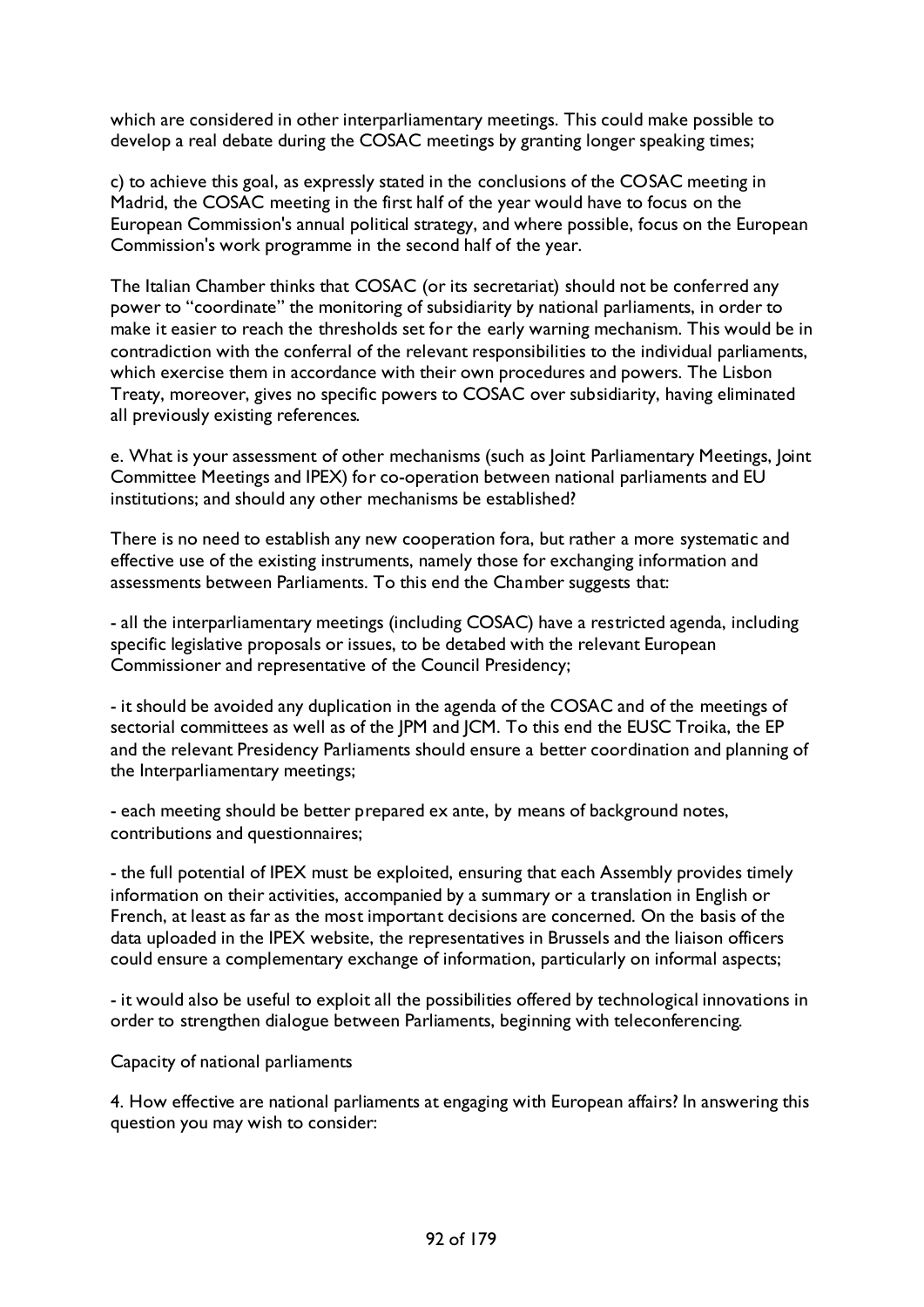a. Are national parliamentarians sufficiently engaged with detailed European issues? Are national parliaments as effective at political dialogue with EU institutions as they are at holding their own governments to account?

National Parliamentarians are not yet sufficiently engaged in detailed European issues even when they have a strong economic or social impact. In particular, the members of the sectorial committees should be more aware of the importance of a timely and effettive scrutiny of the draft legislation and of prelegislative documents. As referred above NP should carry out impact assessment of the most important EU draft legislative acts.

The political dialogue has been up to now less effective of the EU parliamentary scrutiny at national level. This is a consequence of the fact that the scrutiny on its own Government is the most direct, important and effective channel the National Parliaments have for influencing the EU decision-making. In the Chamber's view the political dialogue is a tool for enhancing the effectiveness of the political orientations adopted within the framework of the general scrutiny.

b. Can you give specific examples of Member States that are good at building co-operation and co-ordination between national parliaments? What do they do well? Should other countries learn lessons from this good practice?

c. Is there political will, and resource, for increased interparliamentary co-operation?

As referred above, the Italian Chamber considers that a closer interparliamentary cooperation should be developed within the framework of existing fora and tools (see also answer  $3$  e)). It is essential that the EP is included – on equal footing - in all the cooperation initiatives in compliance with Art. 9 of protocol 1, which states that "The European Parliament and national Parliaments shall together determine the organization and promotion of effective and regular interparliamentary cooperation within the Union".

The Chamber has always aimed at improving the interparliamentary cooperation in order to enhance the role of each NP, according to its respective procedures and practices, by improving the exchange of information, views and best practices. Conversely, the Chamber has opposed any attempt to confer to new or existing interparliamentary fora or bodies the competence to express "collective" positions of the National Parliaments.

d. What role does the network of national parliament representatives in Brussels play? Should the network be further developed?

The NP Representatives in Brussels give an important contribution to the day by day (informal) exchange of information among the NP and the European Parliament, in accordance to the Guidelines on interparliamentary cooperation in the EU. There is no need to change or further formalize such role.

### Other possible changes

5. In what other ways should the role of national parliaments in the European Union be changed or enhanced? Which of these suggestions would require treaty change and which would not? In answering these questions you may wish to consider whether there are any specific policy areas (such as financial and economic policy) which are particularly relevant.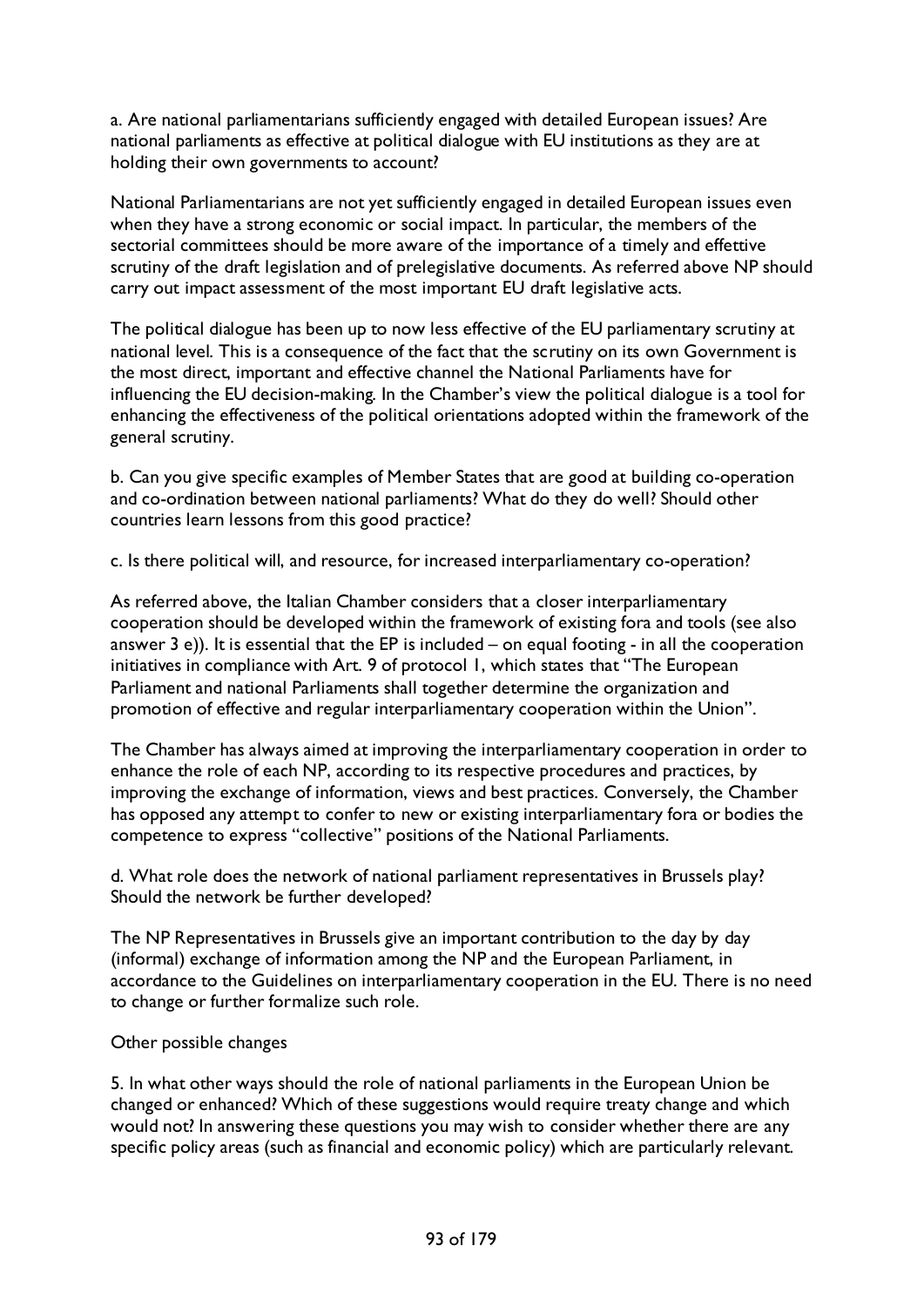The priority for NP should be to fully exploit the potential of the existing tools at national and EU level. An enhancement of the role of the NP should be be considered within the framework of a revision of the Treaties aimed at achieving a political integration according to a federal approach.

25 September 2013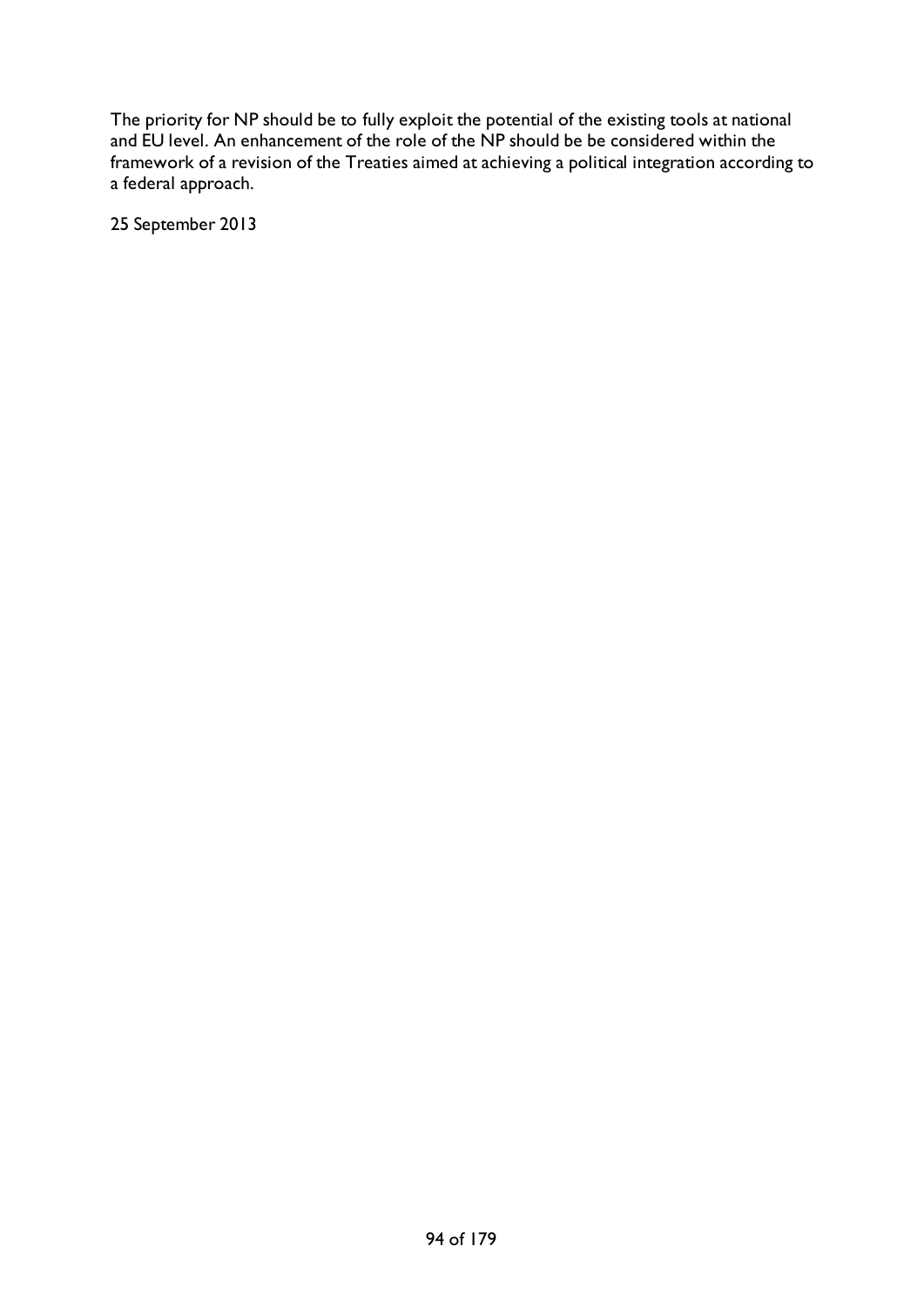# **Heleen Jalvingh, UCL, School for Public Policy—Written evidence**

### *1. National Parliaments in the EU Framework*

National Parliaments (NPs) are the main institutions for holding the European Council to account. Although the European Commission (EC) is accountable to the European Parliament (EP), the Council is not under the control of any political institution other than the NPs. Besides, the Council has increased its activities in recent years and, in particular since the economic crises (2008 onwards), it has taken decisions on matters of huge relevance for the NPs and their constituents (Wessels and Rozenberg 2013). The involvement of NPs in EU affairs is necessary, therefore, to ensure and increase the democratic legitimacy of the EU. Most tasks of the European NPs are focused on scrutinising legislation rather than having a legislative role. For that reason, therefore, their task at EU level should be limited to scrutinising EU policies rather than shaping actual EU decisions. Due to the tight timetables of MPs and a lack of expertise, any other, more legislative, role for NPs in the EU is pragmatically not realistic.

Although most scholars consider the increased role for the NPs as a logical step in the EU integration process, academic literature regarding the role of NPs in the EU consists of different and often opposing theories. Many scholars are supportive of the new provisions in the Lisbon Treaty and consider them a positive step towards building more democratic legitimacy in the EU (Cooper 2006, Yevgenyeva 2009). Others, however, doubt whether the new provisions regarding the new powers of the NPs will actually work in practice, because of the tight timetable in place and the full domestic agendas of MPs (Raunio 2007, Dougan 2008). In recent years, scholars have become increasingly positive about the role of NPs in the EU and they are often described as active players that have used their institutional powers to control and influence the positions of national governments (Winzen 2012, Auel and Raunio 2012, Kiiver 2012).

The levels of control and influence vary considerably across parliaments within the EU. However, since 2006, the EC informs NPs directly on new legislative proposals. This direct communication has improved and equalized access to information for all NPs in the EU. Furthermore, the Lisbon Treaty has formalized this direct transfer of information. Although NPs still depend on their own governments for other types of information regarding EU policy, (e.g. governmental memoranda), the information gap has significantly decreased since they all now receive new proposals directly from Brussels.

### *2. The Formal Role of National Parliaments*

Although it is very hard to measure the substantive impact of the formal roles played by NPs, as laid down in the several EU Treaties, one can argue that, informally, the new rules regarding the roles of NPs have increased NPs' awareness of EU decision-making. For example, the Lisbon Treaty has institutionalized inter-parliamentary cooperation, which helps NPs to get insight into policy areas and to increase their expertise. MPs are increasingly pushing cooperation within COSAC in the directions that they consider most useful (Bengtson 2007). In addition, having access to reasoned opinions, which other NPs have submitted to the EC on new EU policies, can act as a stimulus to follow their example. In other words, inter-parliamentary cooperation can work as a catalyst to increase efforts to influence EU policies, particularly for those NPs with weaker control and influence mechanisms (Kiiver 2012).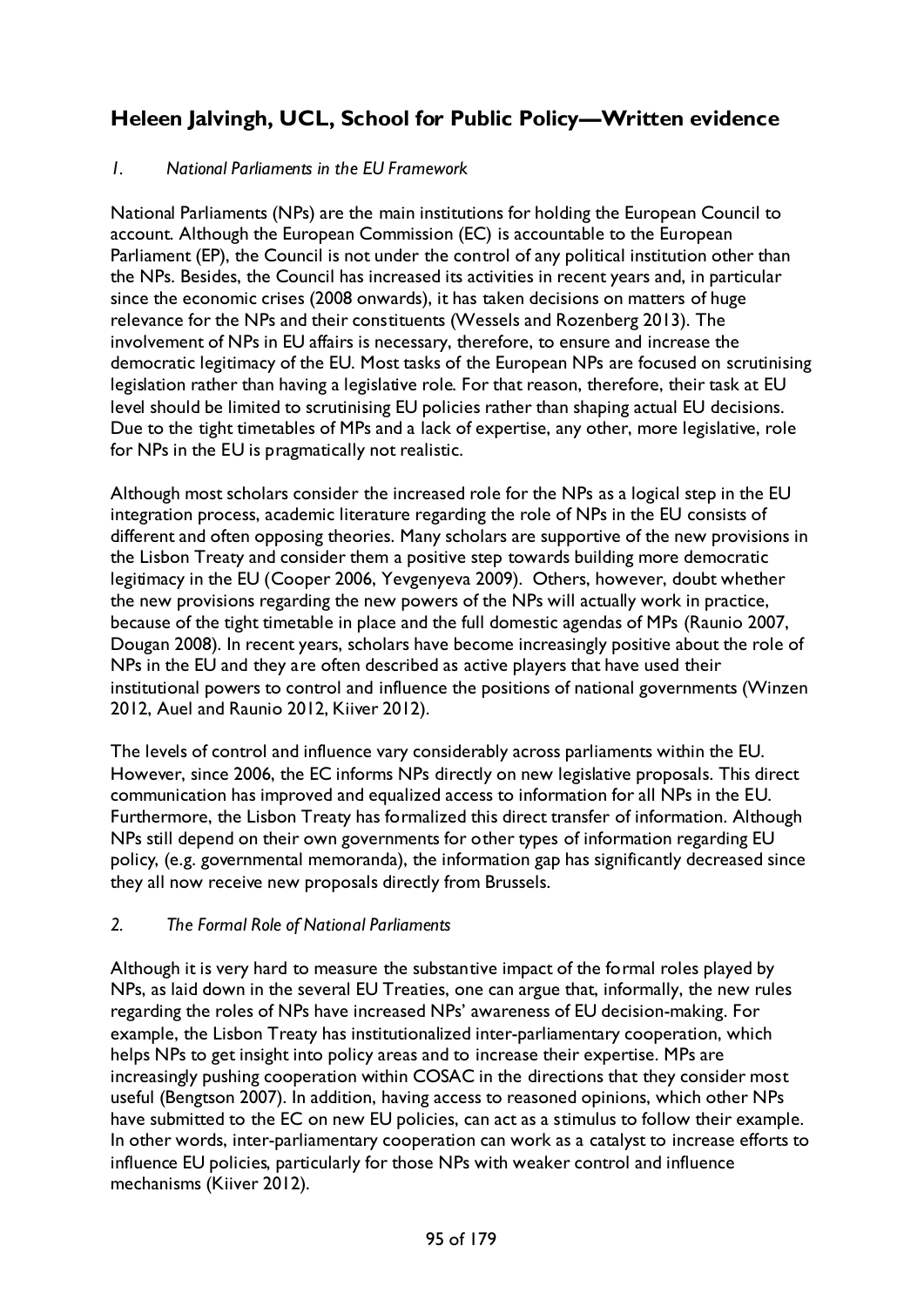Another positive example of NPs learning from each other is the NPs in the new member states, which have all copied the famous and strong mandating model of European scrutiny of the Danish Folketing. There are few reasons to expect that the current Article 12 TEU and the Early Warning System (EWS) will lead to many 'yellow cards'<sup>[148](#page-95-0)</sup>. However, it is likely that the EWS might indirectly increase NPs' influence. Even though the EWS is voluntary, NPs do have a more active role in controlling the EC, which ultimately could have a positive impact on the democratic legitimacy of the EU. The greater the awareness of NPs about this new mechanism and its impact, the more they will use this, and consequently the stronger their levels of influence will be.

Even though the principle of subsidiarity has been developed since the Treaty of Maastricht (1992), NPs still interpret the principle differently. Researchers, however, have established several clusters of arguments in which they agree that there is no justification for EU action (Kiiver 2012). Furthermore, based upon COSAC meeting documents, one can conclude that a majority of NPs consider not only the principle of subsidiarity but also the principle of proportionality when they scrutinise EU legislative proposals (COSAC 18th Bi-Annual Report).

Different EU barometers have shown a decline in trust in EU affairs and an increase in citizens' feeling that the EU is too distant from them. Scholars generally accept that involving NPs in EU affairs contributes to the democratic legitimacy of the EU and might eventually lead to citizens' increased awareness and support of the EU, as they feel better represented by their own NPs. However, I do believe that the current role as outlined in Lisbon Treaty suffices in terms of involving NPs, because increasing their role any further would not be realistic, taking into account the limited resources of many NPs. The NPs are responsible for holding their governments to account. With regard to controlling and authorizing the EC, that role should stay with the EP, which has more specialist expertise for dealing with EU dossiers. As Kiiver rightly points out: 'we can't expect that parliaments play a role at EU level, which they don't even play at home' (Kiiver 2012).

Rather than increasing NPs' powers in EU decision-making, which would eventually paralyze EU decision-making, the most important and necessary change to the Treaty is to increase transparency within the Council. This would allow NPs to fulfill their scrutiny tasks properly. Despite changes that have taken place regarding the openness of EU legislative Council meetings, for example, many Council discussions still take place behind closed doors.

### *3. Dialogue and Scrutiny of EU Policies*

-

The Lisbon Treaty introduced several measures to improve NPs' influence on EU affairs via both the EC (with the EWS) and inter-parliamentary cooperation (IPC). Unfortunately, to date, there is little empirical evidence about the actual amount of IPC between NPs, because of the often informal character of the IPC. Many meetings are not organized through the NP, or by its European Affairs Committee (EAC), but rather between different party groups to discuss issues of cross-cutting interests. These types of meetings are of particular significance for opposition parties, as they often have easier access to information from other NPs, or

<span id="page-95-0"></span><sup>148</sup> So far, there has only been one 'Yellow Card', which was submitted after the EC proposal regarding the Right for Collective Action (better known as the Monti II proposal (2012)).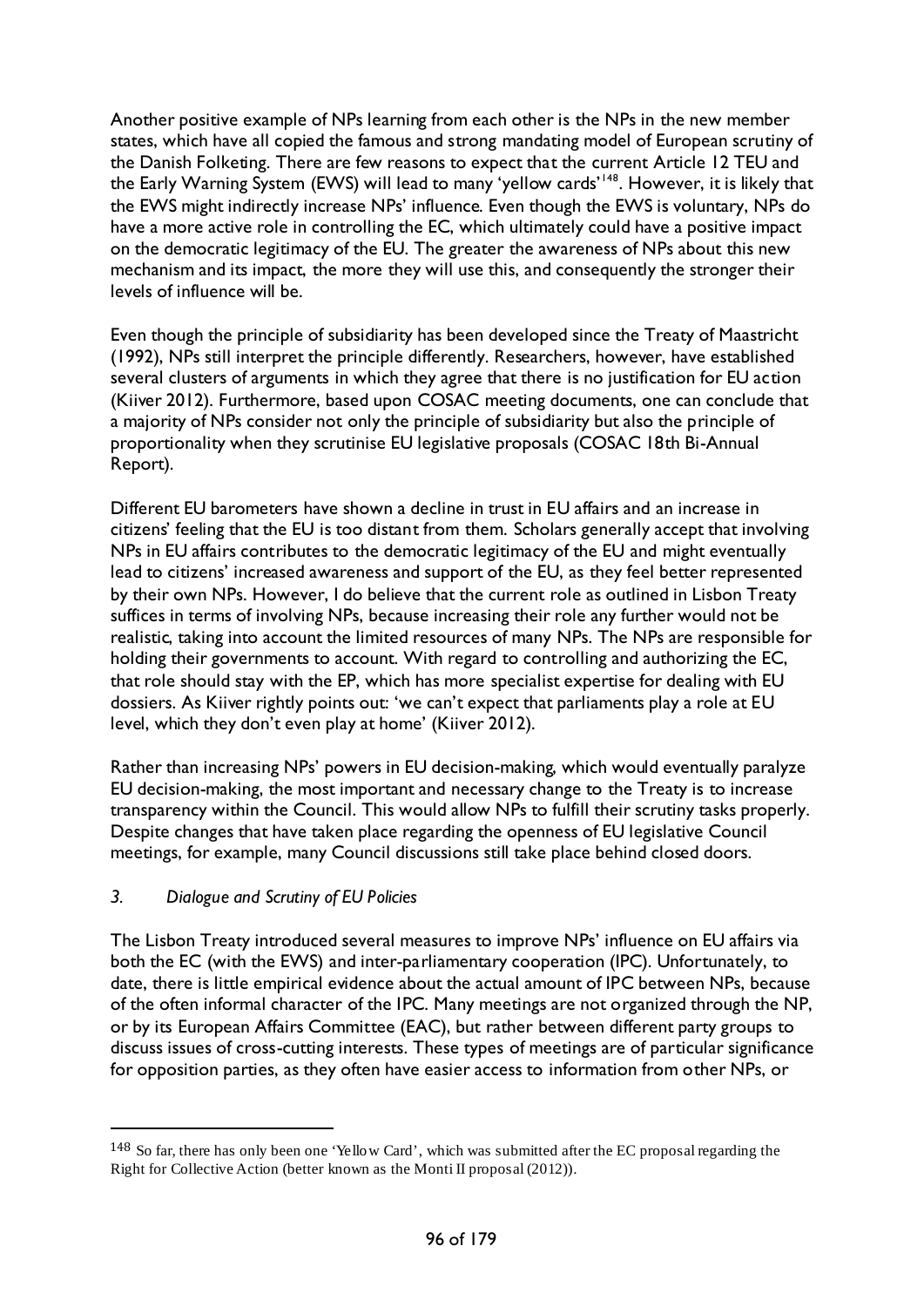from their sister-party represented in a neighbouring NP, rather than from their own government (Miklin 2013).

The exchange of information via COSAC has improved, however, mainly because most EACs now publicize their work on the internet. The IPEX is a good place for this. Again, the publication of reasoned opinions by NPs on this joint parliamentary website is one way for NPs to learn from each other, and it works as a catalyst for generating more reasoned opinions as well. In other words, horizontal cooperation between NPs has improved and has added value. Most NPs use IPEX for either looking at other reasoned opinions already issued or for getting help in drafting their own reasoned opinion  $(19<sup>th</sup> Bi-Annual Report$ COSAC).

Whereas COSAC consists mainly of the exchange of information and experience, several NPs have indicated that it would be even more beneficial if they would organize specialized working groups, so that NPs could work constructively together (18th Bi-Annual Report COSAC).

Vertical cooperation between NPs and the EP, however, has been more rigid and limited, mainly due to practical reasons like the full agendas of both MPs and MEPs. While information sharing between NPs can be useful, as they approach an issue from the same perspective, information from the EP is often identical to that of their national ministries or other EU Institutions (Raunio 2009).

The levels of contact between NPs and the EC varies between NPs, but in general, most NPs are satisfied with the amount of contact that they have with the EC, although some feel it should be better adapted to each NP's need  $(18<sup>th</sup>$  Bi-Annual Report COSAC). However, most NPs are of the opinion that EC responses to NPs' reasoned opinions are often in the form of standard letters, and they think that these should be focused more on the content of each individual reasoned opinion.

## *4. Capacity of National Parliaments*

The levels of influence of the NPs on EU affairs do not only depend on their formal scrutiny rights but can also depend on other factors, like the political agenda. In other words, although an NP might have legal powers to influence and control its government in EU affairs, it might only use them in instances where it feels that the issue at stake is directly impacting on their interest (or the interests of their constituents). NPs' levels of influence and control are not only a matter of fact decided by their formal representative status, therefore, but they fluctuate depending on the importance of the topic.

Furthermore, some of the NPs with the strongest formal powers in EU affairs, such as the Scandinavian members, are actively involved in scrutinizing EU affairs via their governments, but less so using the new powers in the Lisbon Treaty, as they simply do not need to. The involvement of MPs in EU affairs depends therefore on different, mostly domestic factors (like formal rules, the involvement of specialized committees, or EU salience). However, in general, one can argue that NPs have become active players in the last decade (not necessarily as a result of the Lisbon Treaty, although some NPs changed their Rules of Procedure after the Lisbon Treaty came into force). This increase in activity can be seen in the huge increase in exchange of information between NPs in the field of subsidiarity scrutiny on the IPEX website or via the National Parliament Representatives based in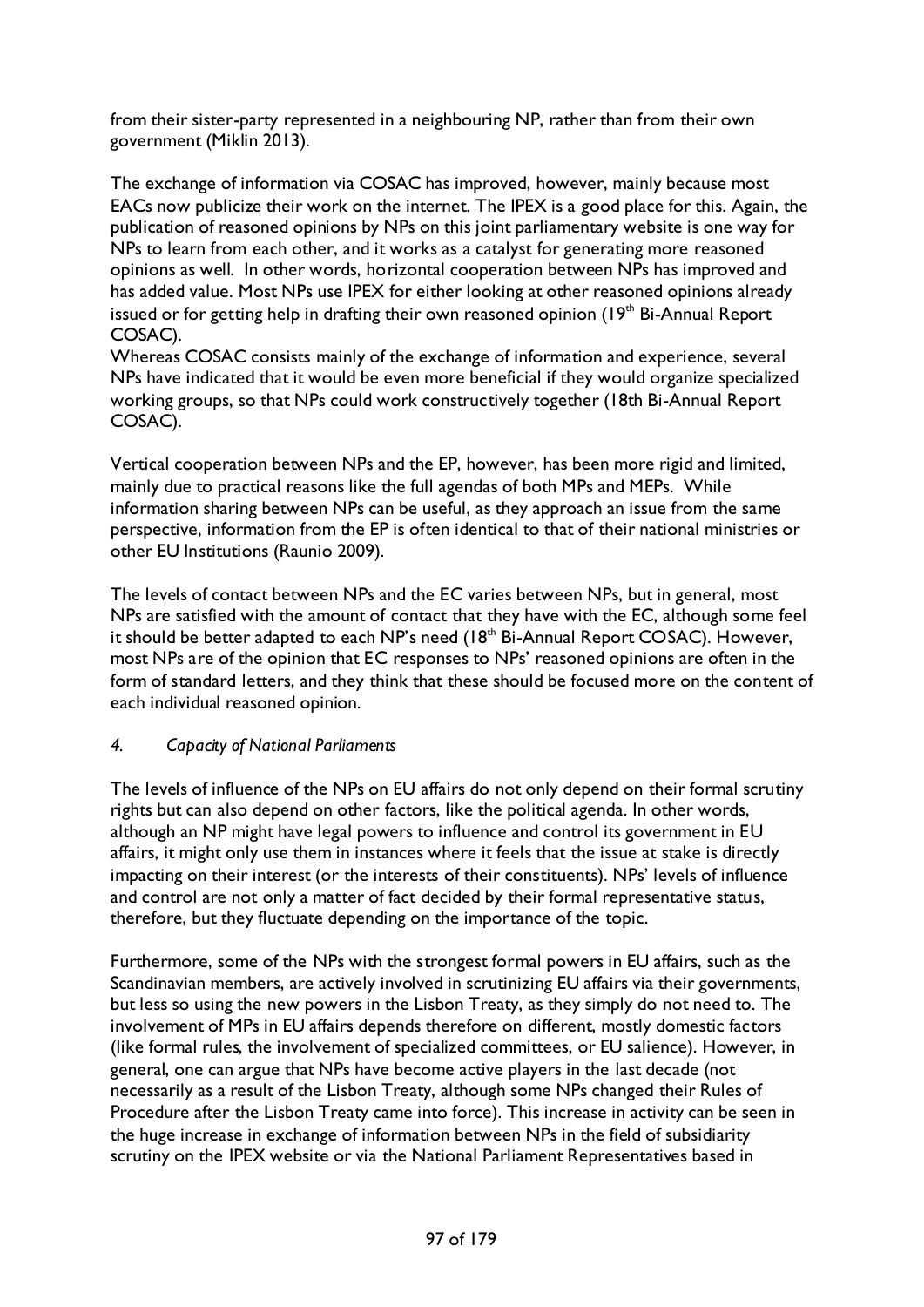Brussels (according to MPs this is one of the most useful sources of information) ( $17<sup>th</sup>$  Bi-Annual Report COSAC).

### *5. Other Possible Changes*

Because of my current research in this field, I feel confident about arguing that Treaty changes will not necessarily lead to greater influence or control mechanisms for NPs. Their levels of influence depend mainly on their domestic institutional rights and the salience of the EU topic. Any further changes to increase NPs' EU activities, therefore, should happen at national level, in either the national Constitutions or the Rules of Procedure of the NP.

27 September 2013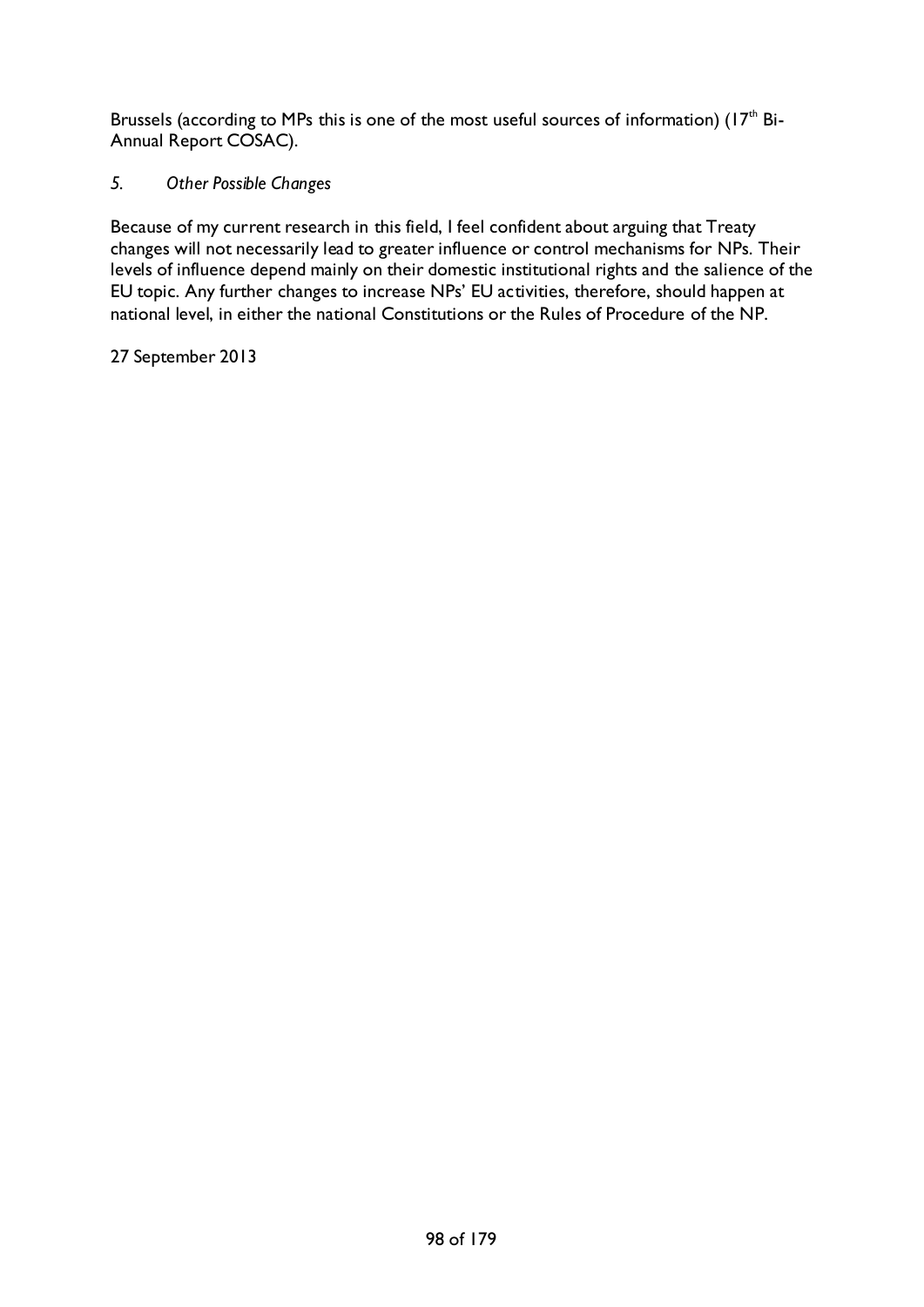## **Davor Jancic, London School of Economics and Political Science— Written evidence**

### **National parliaments in the EU framework**

1. The idea of involving national parliaments in EU decision making is a direct corollary of EU integration and of the resulting delegation of certain important powers from the Member States to the Union.<sup>[149](#page-98-0)</sup> It is commonly thought that national parliaments need to intervene because the European Parliament has not adequately taken over the tasks that were taken away from national parliaments. This is the core of what many commentators refer to as the democratic deficit. Yet, in my view, since citizens are only marginally and often reluctantly asked for their opinion through referendums, national parliaments are essentially the principals of EU integration because their approval is requisite for the EU to change the fundamental rules on which it is based.

2. As long as this does not contravene EU law, national parliaments are entitled to act within the EU framework even where there is no explicit provision for that in the Treaties. In other words, the Treaties on which the EU is founded are permissive of domestic parliamentary action rather than restrictive of it. One such provision calls on national parliaments to "contribute *actively* to the good functioning of the Union".[150](#page-98-1) Several years ago, your Lordships rightly questioned whether the EU may oblige national parliaments to act, which resulted in the removal of the imperative form "shall" from this EU provision. However, emphasis should be on making national parliamentary contribution an active, ongoing and constructive process rather than allowing it to turn passive, sporadic and reactionary. This is thus an enabling provision and this interpretation should be adopted by national parliaments across the Union, because it widens the scope of action that they could undertake. This does not mean that they must act, but that they may act if they deem it necessary and appropriate to safeguard the rights and values espoused by the citizens who elect them. The goal of Lisbon Treaty provisions on national parliaments is indeed to "enhance their ability to express their views on draft legislative acts of the European Union".<sup>[151](#page-98-2)</sup>

3. This in turn does not mean that an unelected parliamentary chamber, such as the House of Lords, is less competent to have a say in EU affairs. On the contrary, your Lordships set an example of how scrutiny of EU decision making should be conducted. The legitimacy of the House of Lords' participation in EU matters does not lie in its electoral mandate but in its expertise, impartiality, as well as incisive and detailed analyses of the substance of EU policies even when they are not applicable to the UK. House of Lords thus have an EU-wide relevance. There is little advantage in having a parliamentary chamber that is directly elected but is passive in scrutinizing EU action. In my opinion, the fact that the UK Government's constitutional link with the House of Lords is weaker than with the House of Commons is precisely what enables their Lordships to issue bolder and more rigorous pronouncements in EU affairs that do not necessarily follow the Government's line and this is beneficial for the overall democratic process in which the plurality of opinion enriches the debate. It is this communicative function of sparking public debate on EU decisions that the House of Lords performs so well.

<span id="page-98-0"></span><sup>&</sup>lt;sup>149</sup> I deliberately do not refer to the phrase "transfer of sovereignty", as this is a lengthy debate that more often than not has little impact on day-to-day EU policy making. The debate mostly springs up during the processes of ratification of changes in primary EU law. Once EU Treaties have properly entered into force, the fact that the Union exercises public power becomes more important than how and why this has happened.

<span id="page-98-1"></span><sup>150</sup> Article 12 TEU (emphasis added).

<span id="page-98-2"></span><sup>&</sup>lt;sup>151</sup> Recital 2 to Preamble to Protocol on the role of national parliaments in the European Union, annexed to the Treaty of Lisbon.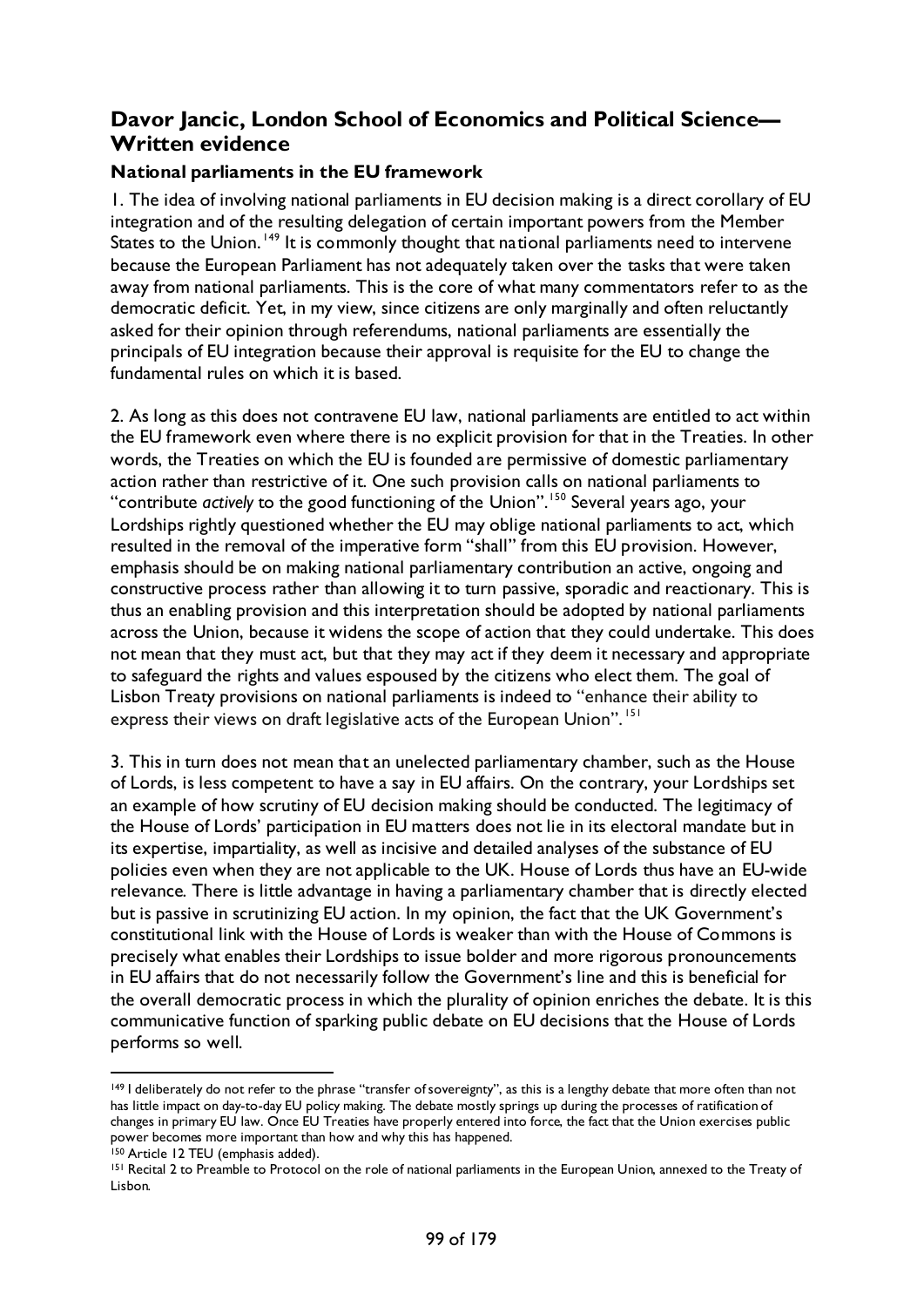4. There is widespread agreement that national parliaments ought to act as controllers of their governments' EU policies. Although outright and direct control over EU institutions is not constitutionally possible under EU law beyond the early warning mechanism, there is an increasing consensus among scholars that direct links between domestic parliamentarians and EU institutions are advantageous for the EU's democratic legitimacy and accountability. One example concerns the European Council. This institution is at the peak of the EU institutional pyramid, given its composition, leadership competence and crisis-resolving capacity. Yet the European Council does not render account to any EU institution. Their members, in most cases Prime Ministers, are only politically accountable to their domestic parliaments.<sup>[152](#page-99-0)</sup> The situation is similar with the Council of Ministers and their members. Thus, there are certain functions that, in the current EU constitutional setting, only national parliaments can perform and political accountability of the most powerful executive EU actors is key among them.

5. Moreover, national parliaments, as gatekeepers of EU integration, should consider themselves empowered to ensure that the EU only exercises those powers that have been conferred on it by the Member States. The early warning mechanism is insufficient in this regard, because it only covers the principle of subsidiarity, but not that of conferral.<sup>[153](#page-99-1)</sup> This mechanism only allows pronouncement on whether the EU should exercise the competence it possesses to act in a field where decision-making power is shared between the Member States and the Union. The early warning mechanism covers neither exclusive nor supporting or complementing EU competences. These loopholes are to some extent remedied by the Barroso Initiative, whose main drawback is that, unlike the early warning mechanism, it is of an informal and entirely non-binding nature.<sup>[154](#page-99-2)</sup>

6. Another reason why national parliaments should act within the EU framework beyond the explicit Treaty provisions is that much EU evolution has occurred incrementally in the form of a long step-by-step process of integration. Many institutional and substantive developments are the result of informal practices, which are more difficult to detect, grasp and follow than developments based on formal Treaty provisions. National parliaments should be cognizant of this state of affairs and ensure that these evolutionary changes in the EU setup do not escape their scrutiny radars.

7. In general, national parliaments have access to sufficient information. It is the Commission's duty under EU law to provide national parliaments directly with consultation documents (e.g. green and white papers and communications), instruments of legislative planning (such as annual policy strategies and legislative and work programmes), and draft legislative acts.<sup>[155](#page-99-3)</sup> Other types of draft EU initiatives shall be forwarded to national parliaments by the European Parliament or the Council. However, it may happen that an EU institution wishes to keep an EU document secret (e.g. a draft mandate for negotiating an international agreement which the Union intends to conclude with a third party), which can be achieved by applying internal confidentiality labeling rules.<sup>[156](#page-99-4)</sup> This is why responsibility for

<span id="page-99-0"></span><sup>&</sup>lt;sup>152</sup> See a recent study on this in: European Parliament, DG for Internal Policies, Policy Department C (Citizens' Rights and Constitutional Affairs). *Democratic control in the Member States of the European Council and the Euro zone summits*, 2013. <sup>153</sup> See more in: Kiiver, Philipp. *The early warning system for the principle of subsidiarity: constitutional theory and empirical reality*, London: Routledge, 2012.

<span id="page-99-2"></span><span id="page-99-1"></span><sup>154</sup> Jančić, Davor. "The Barroso Initiative: window dressing or democracy boost?," *Utrecht Law Review, Vol. 8, No. 1*, 2012: 83. <sup>155</sup> Articles 1 and 2 of Protocol on the role of national parliaments in the European Union, annexed to the Treaty of Lisbon.

<span id="page-99-4"></span><span id="page-99-3"></span><sup>156</sup> See the European Parliament's experience with this in: Curtin, Deirdre. "Official secrets and the negotiation of international agreements: is the EU executive unbound?," *Common Market Law Review, Vol. 50, No. 2*, 2013: 423–458.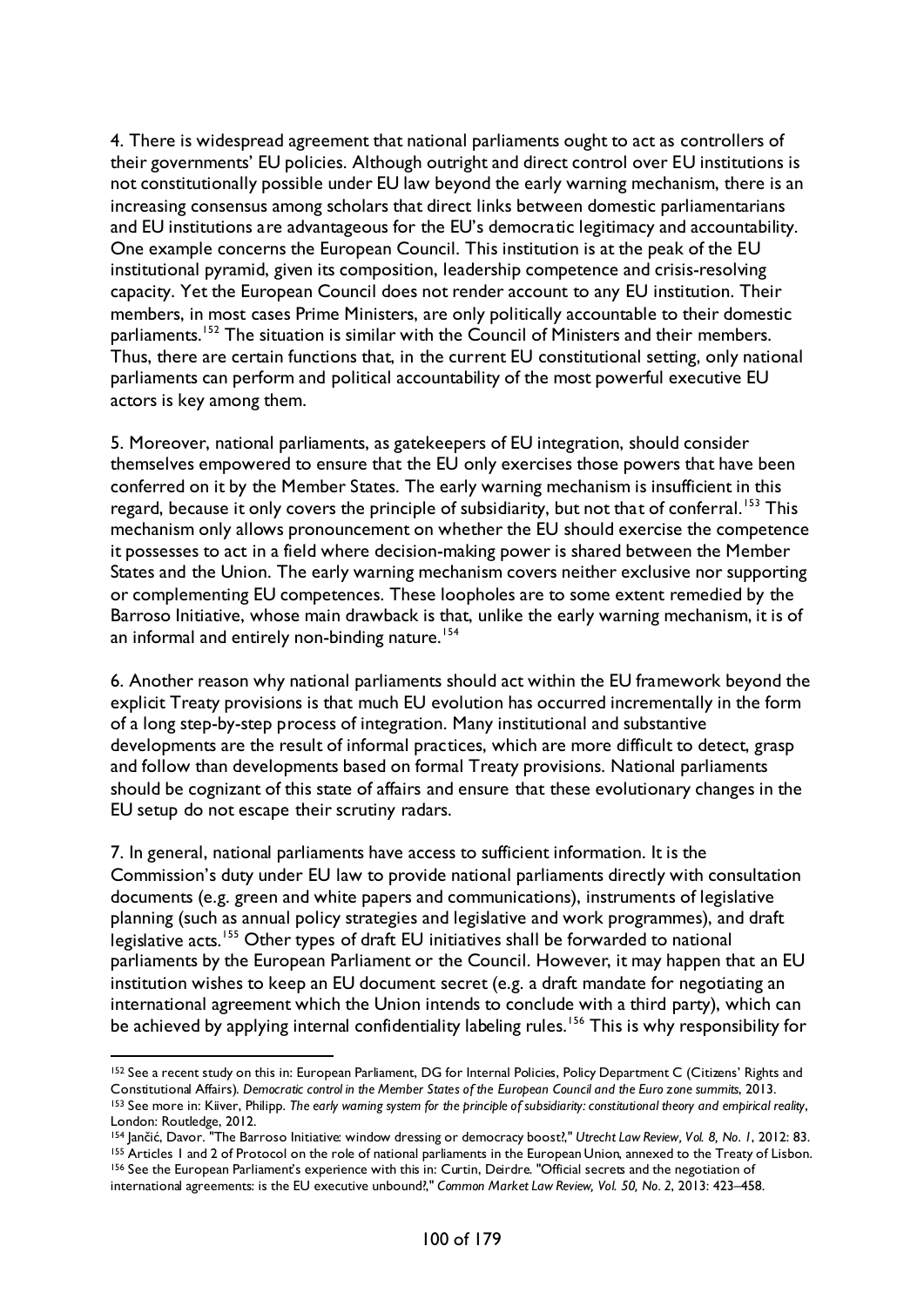timely access to relevant EU-related information cannot lie merely with EU institutions. It is in practice shared between EU institutions, national governments and national parliaments themselves. It should be highlighted that a national parliament, or a chamber of it, may use EU law provisions that guarantee access to EU documents to initiate actions before the Court of Justice in cases when information has not been provided or when it has been provided belatedly. For example, the Subsidiarity Protocol obliges the Commission to supply national parliaments with detailed statements containing information on the financial impact, qualitative and quantitative characteristics, and financial or administrative burdens of any given legislative proposal.<sup>[157](#page-100-0)</sup> If the Commission does not do so, national parliaments may be precluded from conducting their subsidiarity compliance tests and, not least in case of farreaching proposals, this may prompt them to request the Government to start a court proceeding at the EU level.<sup>[158](#page-100-1)</sup>

### *Formal role of national parliaments*

8. The Constitutional and Lisbon Treaties have had the greatest impact on establishing direct links between EU institutions and national parliaments, insofar as the former's failure prompted the Commission to start a political dialogue with national parliaments (so-called Barroso Initiative) and the latter gave birth to the early warning mechanism.

9. Yellow and orange card procedures that are applicable within the early warning mechanism encompass only subsidiarity monitoring. Subsidiarity is a basic EU principle that enables national parliaments to send reasoned opinions to EU institutions where they deem that the Union should not exercise its competence to act in a field where the right of legislative action belongs equally to the Member States and to the Union (shared competence). This is rather restrictive and all other elements of a draft proposal (legal basis, proportionality, political desirability, feasibility, substance) should be assessed within the framework of the Barroso Initiative.

10. The one yellow card that has so far been issued regarding the draft Monti II Regulation left a somewhat bitter aftertaste once the sense of victory subsided.<sup>[159](#page-100-2)</sup> Although the Commission withdrew its proposal, the reasoning it stated for doing so is rather telling. Withdrawal was chosen not because of the national parliaments' reasoned opinions, but because the proposal would not win sufficient support in the Council.<sup>[160](#page-100-3)</sup> There is indeed a significant degree of correlation between the national parliaments' opposition to the proposal and the likelihood of their respective governments' casting a negative vote in the Council. However, what matters most is that the Commission was concerned with the Council more than with national parliaments. This is because the Council is an institution at the same level of governance (i.e. EU level), but also because the Commission seemingly still does not give sufficient weight to the views expressed by domestic parliamentarians. This means that the early warning mechanism has not yet grown into a powerful tool for direct parliamentary input in EU decision-making processes.

<span id="page-100-0"></span><sup>157</sup> Article 5 of Protocol on the application of the principles of subsidiarity and proportionality, annexed to the Treaty of Lisbon.

<span id="page-100-1"></span><sup>158</sup> See to this effect also: Besselink, Leonard. "National parliaments in the EU's composite constitution: a plea for a shift in paradigm," in *National and regional parliaments in the European constitutional order*, by Philipp Kiiver (ed.), Groningen: Europa Law Publishing, 2006: 128.

<span id="page-100-2"></span><sup>159</sup> See an account on this first yellow card in: Fabbrini, Federico and Granat, Katarzyna. "'Yellow card, but no foul': The role of the national parliaments under the subsidiarity protocol and the Commission proposal for an EU regulation on the right to strike," *Common Market Law Review, Vol. 50, No. 1*, 2013: 115–144.

<span id="page-100-3"></span><sup>160</sup> Jančić, Davor. "Representative democracy across levels? National parliaments and EU constitutionalism," *Croatian Yearbook of European Law and Policy, Vol. 8*, 2012: 263.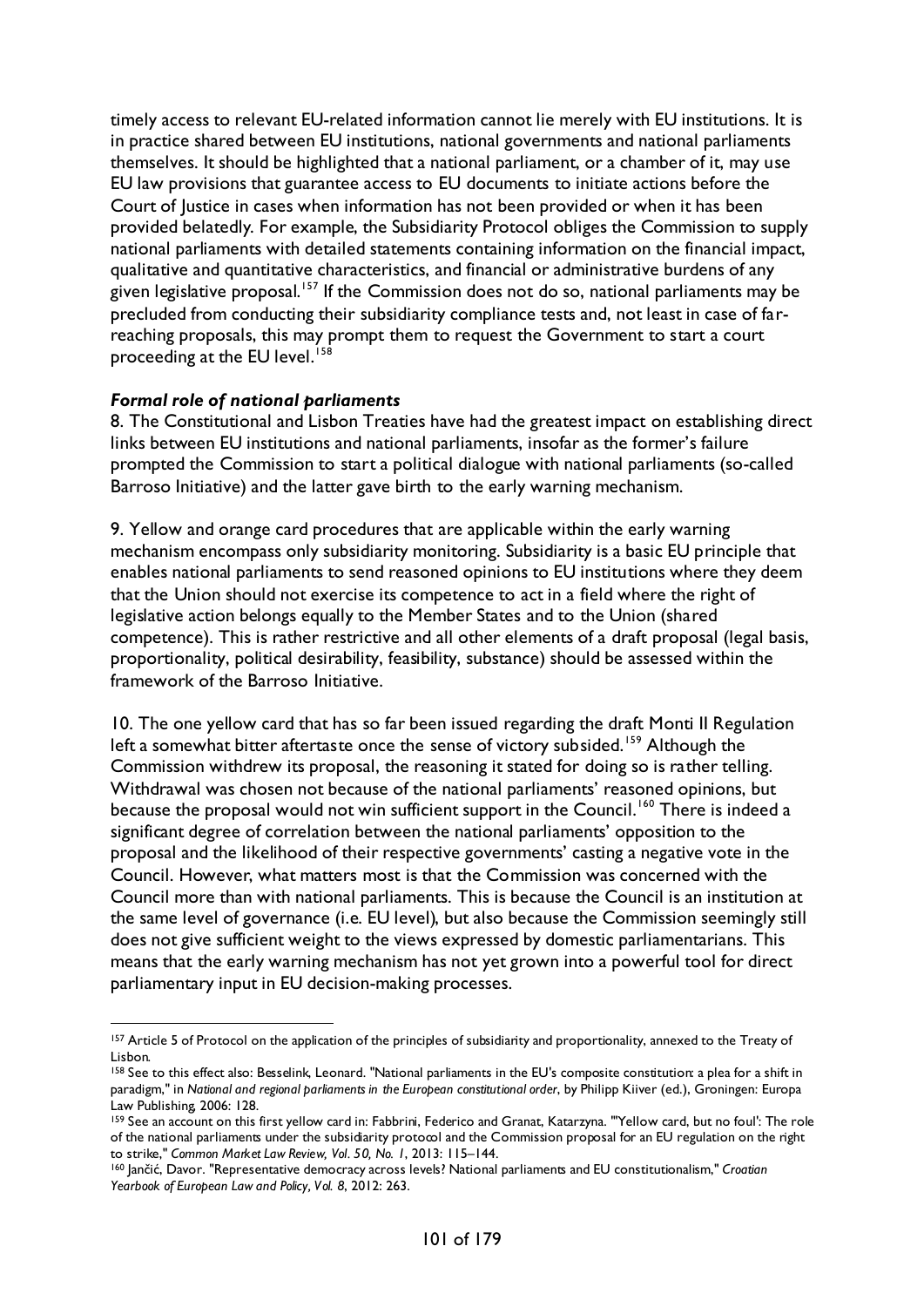11. Given the deficiencies of the Barroso Initiative (informality, non-binding character) and of the early warning mechanism (high thresholds, difficult coordination, the possibility for the Commission to proceed with the proposal despite parliamentary opposition after providing reasons for it), it seems most appropriate for national parliaments to focus on scrutinizing EU policy rather than merely on policing subsidiarity compliance. As direct representatives of the electorates of the Member States, national parliaments have the legitimacy and should issue policy recommendations based on strong legal and political arguments for their stances.

### *Dialogue and scrutiny of EU policies*

12. On the whole, direct relations between EU institutions and national parliaments are still in their infancy, although the UK Parliament has maintained occasional relations with EU institutions since the accession. Most of the contact between the Commission and the European Parliament, on the one hand, and national parliaments, on the other, occurs informally and on a bilateral basis and this has both positive and negative consequences. The main advantage is that EU institutions are more likely to make concessions to national parliaments if such a concession is not made in the form of hard law and if it could be revoked swiftly and without much political cost. The other side of the coin is that informal commitments are not binding and that their implementation depends entirely on the good will of the institutions involved.

13. The Barroso Initiative has so far been effective in waking certain parliamentary chambers from dormancy and in provoking them to engage in EU affairs more actively than before. Such is, for instance, the case with the Portuguese Assembly, which was a rather passive scrutineer before the Barroso Initiative, but has since become the most active one within this framework.<sup>[161](#page-101-0)</sup> Thanks to the Barroso Initiative, Portuguese MPs had an incentive and a channel through which to employ the then newly acquired rights of participation in EU affairs, which were enacted in 2006, almost coincidentally with the onset of the Initiative. The key benefit of Barroso's political dialogue is enhanced and early access to information on EU policy making. The impact of parliamentary opinions is marginal, however. Chiefly, national parliament opinions inform the Commission's policy shaping process and supply the Commission with positions held by various domestic political forces, which this EU institution can utilize to its advantage when negotiating and bargaining with the Council.

14. Yet another direct linkage between national parliaments and EU institutions is secured through common political party membership or affiliation. A good example of it is set by the French Parliament, especially its Lower House – the National Assembly. When the EU was reforming the telecoms sector, French MPs embarked on intensive lobbying at the EU level along the party lines, urging MEPs from the same party to promote solutions in the European Parliament that would prevent outcomes that were contrary to their preferences.<sup>[162](#page-101-1)</sup>

15. My doctoral research has shown that the nature of the engagement between the European Parliament and national parliaments is variable and depends on the nature of the

<span id="page-101-0"></span><sup>161</sup> See more in: Jančić, Davor. "The Portuguese Parliament: blazing the trail to the European scrutiny trophy?," *Interdisciplinary Political Studies, Vol. 1, No. 1*, 2011: 93-108.

<span id="page-101-1"></span><sup>&</sup>lt;sup>162</sup> See more in: Jančić, Davor. "The European political order and Internet piracy: accidental or paradigmatic constitutionshaping?," *European Constitutional Law Review, Vol. 6, No. 3*, 2010: 430-461.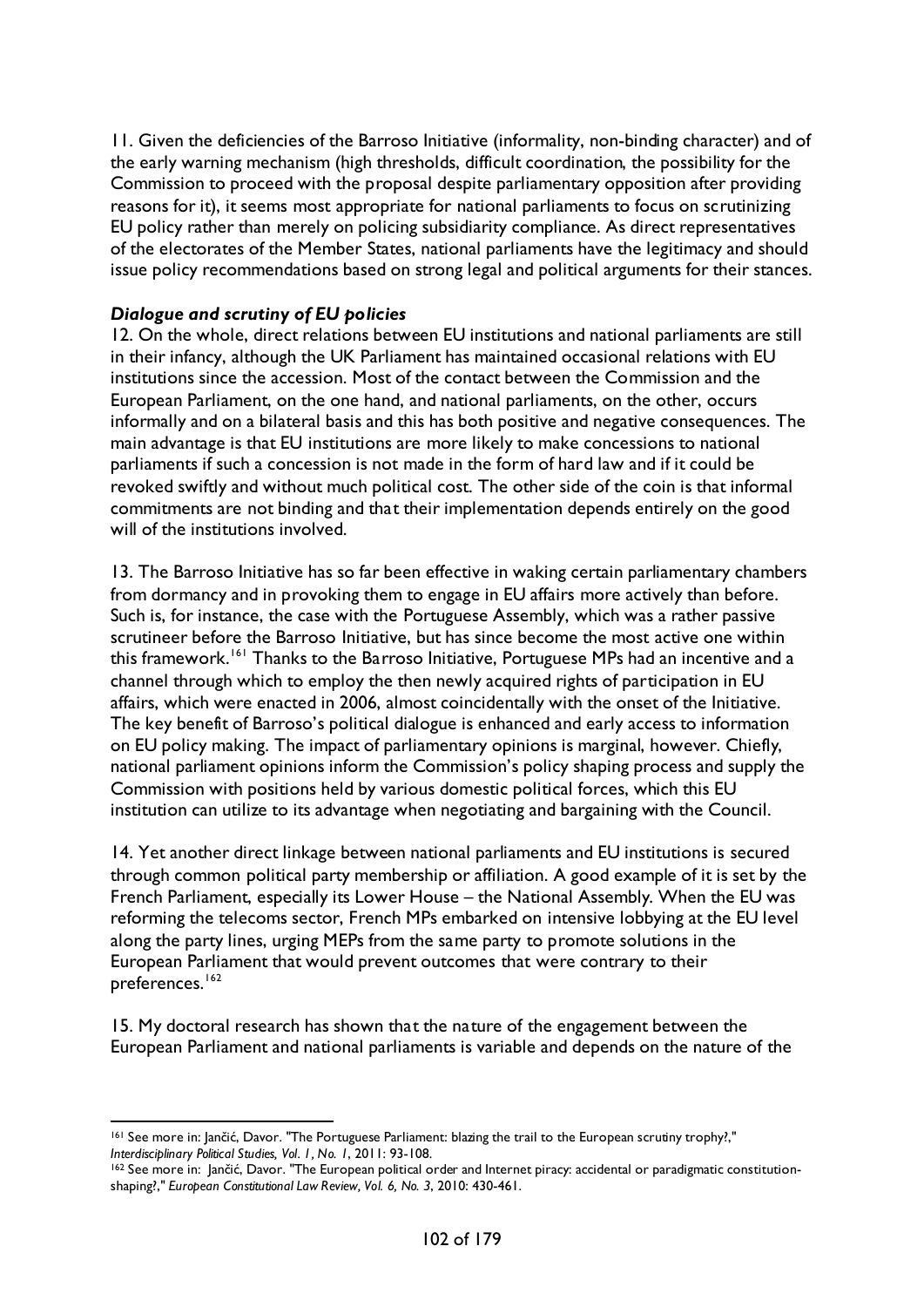EU decision scrutinized.<sup>[163](#page-102-0)</sup> Their cooperation will also depend on the prevailing political forces in the respective chambers. Two examples illustrate this. The first concerns the Services Directive and the second the establishment of the European External Action Service (EEAS). While there was a considerable agreement between the European Parliament and the French Parliament on the desirability of the draft Services Directive, both chambers of the UK Parliament were opposed to the European Parliament's position. Conversely, in the case of the EEAS the French MPs and senators were mainly against the European Parliament's incursion in the area of foreign affairs, whereas neither the House of Lords nor the House of Commons found that particularly alarming. When it comes to sources of information for scrutiny, all four chambers (the French National Assembly and the Senate and the UK House of Commons and the House of Lords) went beyond Government information and sought additional clarifications, insight and evidence on both EU dossiers directly from MEPs and occasionally from Commission officials. The only instance when there was no direct liaison with EU institutions was the House of Commons' appraisal of the creation of the EEAS, when MPs relied only on the information provided by the Government. Therefore, direct liaison between national parliaments and EU institutions is fairly frequent despite the absence of provisions in the Treaties permitting this. Liaison is maintained informally and the contents of discussions depend to a great extent on the political party preferences held by the respective parliaments at the EU and domestic levels. Such liaison facilitates fruitful consultations on parliamentary positions, which are explained and discussed. Interparliamentar meetings are sometimes also venues for crafting strategies for joint action and lobbying.

16. Frequent agreement on EU legislation at first reading is encouraged by a joint declaration adopted by the European Parliament, the Council and the Commission in 2007. Among other things, this declaration states that "the institutions shall cooperate in good faith with a view to reconciling their positions as far as possible so that, wherever possible, acts can be adopted at first reading".<sup>[164](#page-102-1)</sup> As your Lordships have duly noted in one of the reports, this puts pressure on the ability of national parliaments to perform scrutiny in a timely fashion.<sup>[165](#page-102-2)</sup> An advantage of it is that this may force parliamentarians to become more proactive and move their scrutiny activities further upstream if they are to have any meaningful say on draft EU proposals.

17. Current appraisals of COSAC depict it primarily as a forum for information exchange. Its principal legacy lies in having organised subsidiarity checks, <sup>[166](#page-102-3)</sup> which have set the stage for the early warning mechanism. Since COSAC meets only twice a year and due to the nonbinding nature of the contributions that it may adopt for the attention of EU institutions, it is not a framework within which much influence can be brought to bear on the EU decisionmaking process. Lord Tordoff, once a regular participant in COSAC meetings, has cited the generality of debates, uncoordinated preparation of discussion topics and the diversity of positions adopted by national parliamentary delegations as the main shortcomings of

<span id="page-102-0"></span> <sup>163</sup> Contrast for instance Chapters 9 and 11 in: Jančić, Davor. *National parliaments and European constitutionalism: accountability beyond borders*, PhD Dissertation, Utrecht University, 2011.

<span id="page-102-1"></span><sup>164</sup> Joint Declaration on Practical Arrangements for the Codecision Procedure (2007/C 145/02), *Official Journal of the European Union* C 145/5 of 30.6.2007, point 11.

<span id="page-102-2"></span><sup>165</sup> House of Lords, EU Committee. "The Treaty of Lisbon: an impact assessment – Vol. I: Report", *HL Paper 62-I, 10th Report of Session 2007-08* of 13 March 2008, para. 11.53, p. 245.

<span id="page-102-3"></span><sup>166</sup> See more on subsidiarity checks in: Jančić, Davor. "Representative democracy across levels? National parliaments and EU constitutionalism," *Croatian Yearbook of European Law and Policy, Vol. 8*, 2012: 246.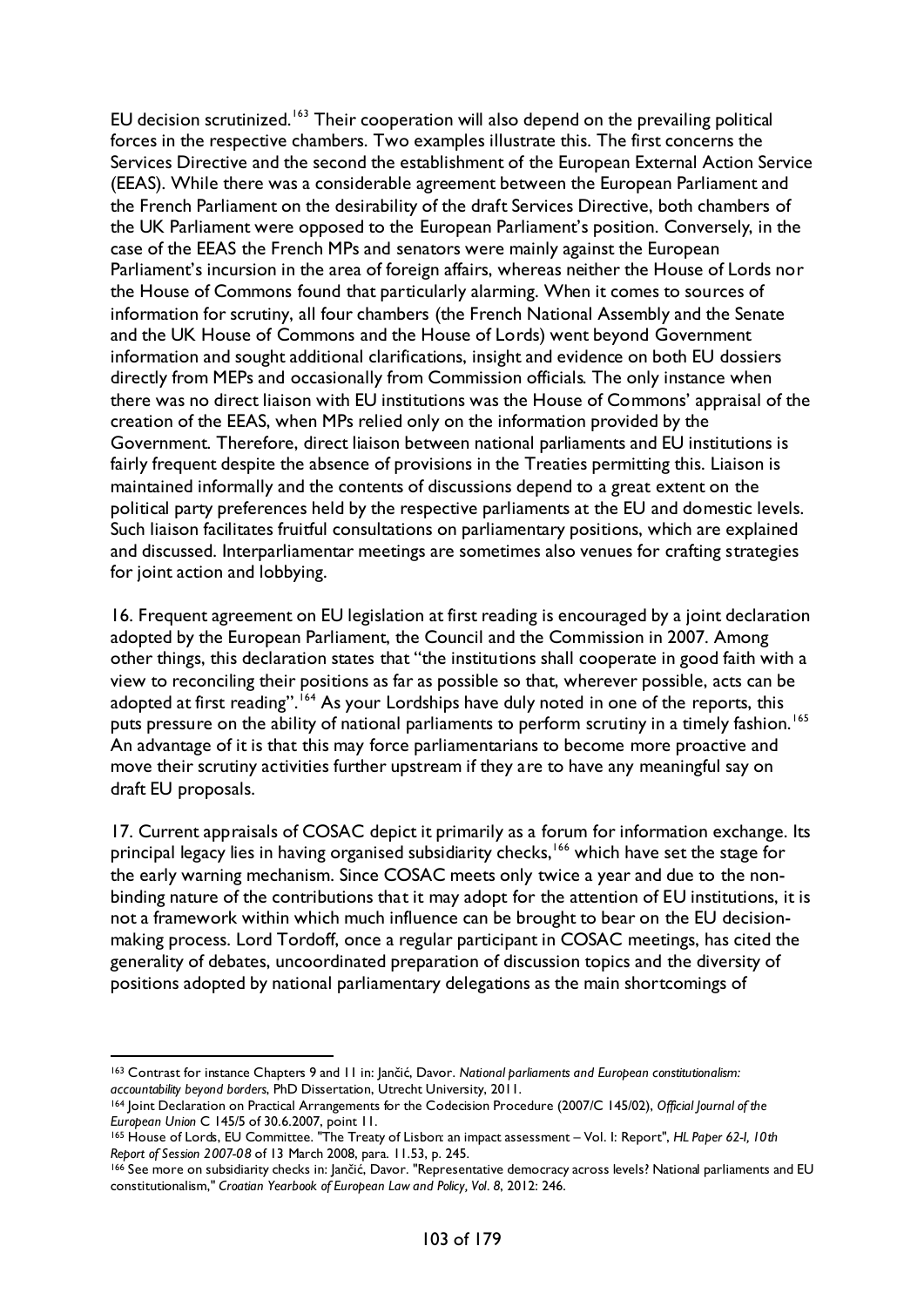COSAC. [167](#page-103-0) Yet a particular added value of COSAC lies not only in aiding the establishment of contacts between parliamentarians but also in the publication of biannual reports and national parliament replies to comprehensive questionnaires on a variety of topics of immediate relevance for scrutiny. These reports are a valuable source of information on the operation of domestic scrutiny practices across the Member States, as they contain reflections by the persons directly involved in the scrutiny business. This allows an indirect exchange of good practices, benchmarking and peer learning.

## *Capacity of national parliaments*

18. The current state of affairs is that national parliaments are more effective at holding their own governments to account than at political dialogue with EU institutions. This is a direct consequence of the existing constitutional arrangements at the EU and domestic levels. However, the fact that scrutiny rights are in place does not automatically mean that they are utilized in practice by all parliamentary chambers.<sup>[168](#page-103-1)</sup> For instance, while the Danish Parliament has no formal mandating power but applies it in practice, the Austrian Parliament does possess this power formally but does not apply it in practice. Therefore, the existence and use of scrutiny rights depends on the specific politico-constitutional setting of each given Member State and if improvements in this regard are desirable, much can be achieved by amending intra-institutional or inter-institutional rules or practices.

19. Given the limited political will among EU leaders for increasing interparliamentary cooperation on a formal footing, which was visible in the Lisbon Treaty negotiations, it is recommendable to develop this type of cooperation on an informal and bilateral basis whenever common interests are identified and whenever joint approaches can be agreed. Sectoral committee members and staff should exchange views, compare policy approaches, and assess the viability and desirability of draft EU acts. This means that interparliamentary cooperation need not be collective. Collectivity of action is only one method of participation in EU affairs and, due to constraints related to organisation and coordination, it is probably not the most effective one in substantive terms. This is why smaller-scale collaborative efforts in groups of interested parliamentarians across the Member States seem to be a better solution.

20. The network of national parliament representatives in Brussels could be helpful in this regard. In their own informal meetings, these representatives could establish which national parliaments and who of their members usually exhibit interest in given sectoral policies. Accordingly, informal cooperation groups could be created on topics of mutual interest. This can but need not be related to the early warning mechanism, which is a rather narrow mechanism for parliamentary pronouncement.

21. One other way to streamline the scrutiny of EU affairs is to improve the involvement of sectoral committees. These could appoint an officer among their midst to be in charge of following EU developments on a permanent basis and who would be in constant dialogue not only with the committee for EU affairs but also with relevant EU institutions. In some form, this is already a practice in the French National Assembly.

<span id="page-103-0"></span><sup>167</sup> Tordoff, Lord. "The conference of European affairs committees: a collective voice for national parliaments in the European union," *Journal of Legislative Studies, Vol. 6, No. 4*, 2000: 7.

<span id="page-103-1"></span><sup>168</sup> Auel, Katrin. "Democratic accountability and national parliaments: redefining the impact of parliamentary scrutiny in EU affairs," *European Law Journal, Vol. 13, No. 4*, 2007: 494.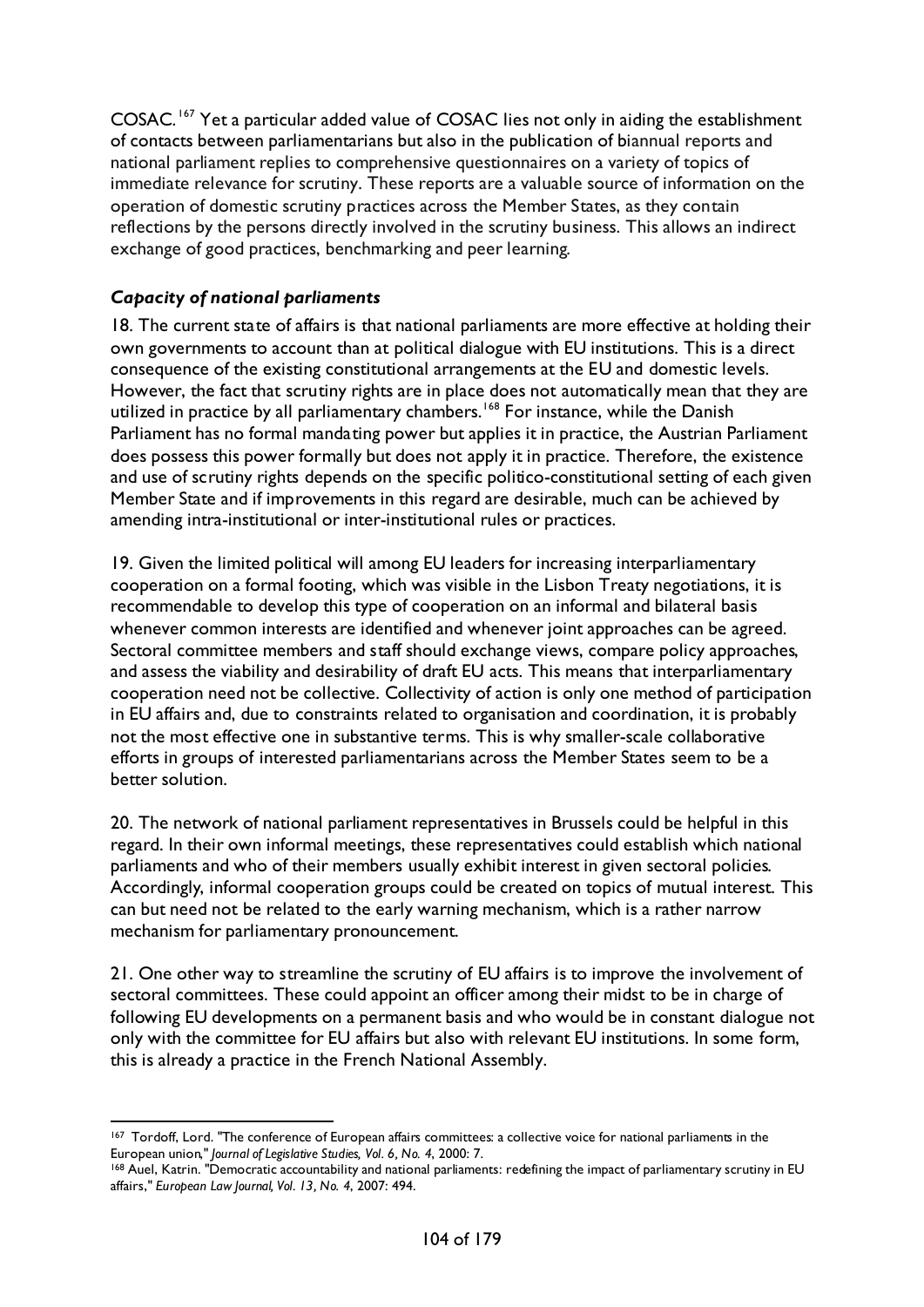26 September 2013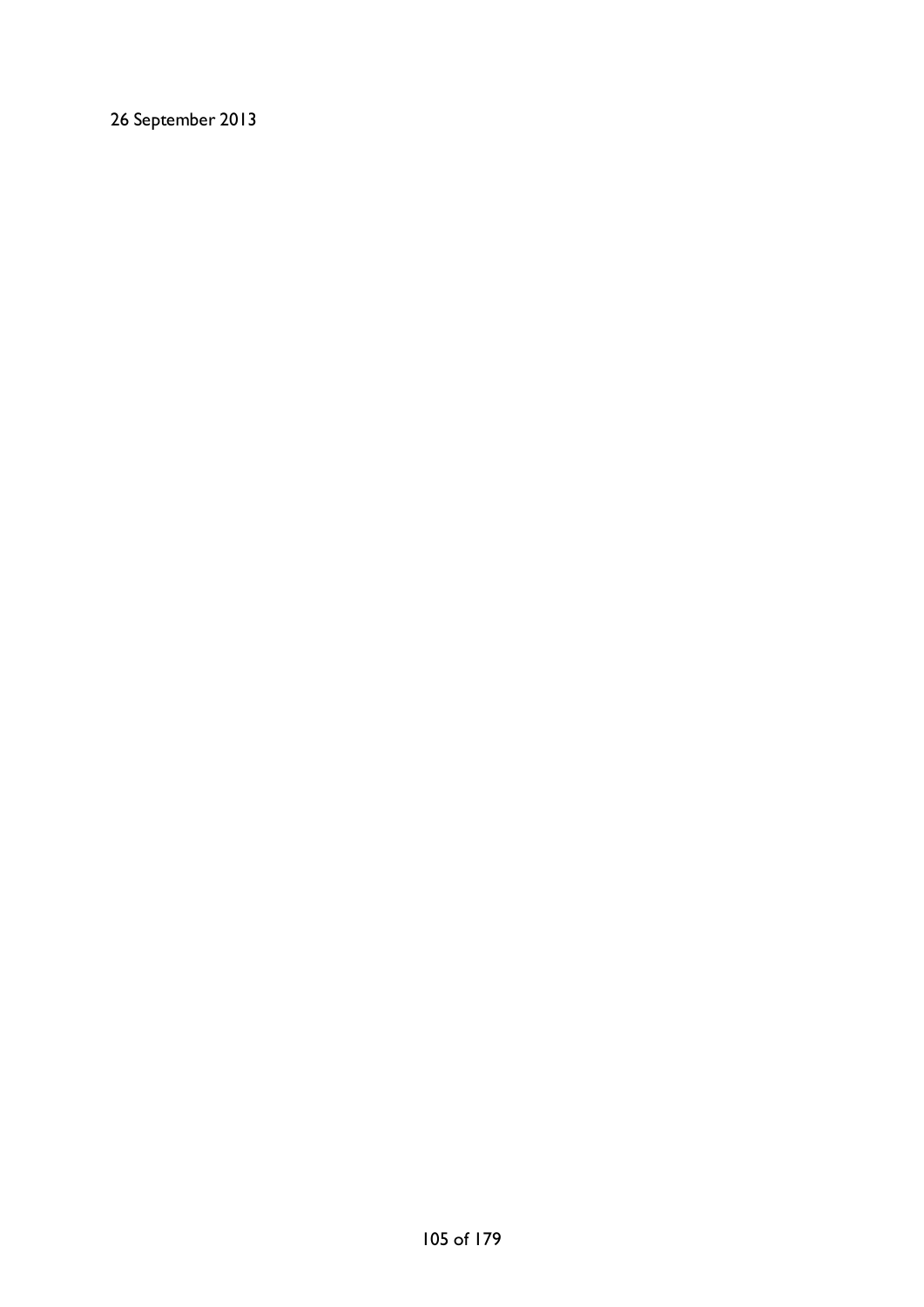# **Professor Dr iur. Hermann-Josef Blanke, University of Erfurt, Germany—Written evidence**

## **I. National Parliaments in the EU framework**

1. The role of national Parliaments in the European Union is highly controversial, particularly in regard to political and legal aspects of the democratic legitimacy of Union action. The controversy essentially takes on the question of whether the European Parliament is the exclusive or at least primary source of democratic legitimacy for the Union, or whether the democratic legitimacy of the Union is mediated primarily by the national Parliaments. The German Federal Constitutional Court has expressed the latter view in its decision on the Maastricht Treaty and then in more specific terms in its judgment on the Lisbon Treaty. As it is known, in the Maastricht judgment the judges have regarded the European Parliament's "complementary" function in providing "the basis for democratic support for the policies of the European Union" and thus they have made the national legislative bodies the relevant organs to convey democratic legitimacy in the context of Germany's participation in the process of European integration.<sup>[169](#page-105-0)</sup> In the Lisbon judgment, the Court has recognised the comprehensive right of individuals to participate in the democratic legitimacy of German public authority  $-$  a "right to democracy". At the same time, with regard to German Parliament's responsibility for integration in matters of the European Union, the Karlsruhe Court has affirmed the need that "the German Bundestag, which represents the people, and the Federal Government sustained by it, retain a formative influence on the political development in Germany". This is the case "if the German Bundestag retains own responsibilities and competences of substantial political importance or if the Federal Government, which is answerable to it politically, is in a position to exert a decisive influence on European decision-making procedures."[170](#page-105-1) These conclusions of the highest German court, however, contrast with the Union Treaty of Lisbon. In Article 10.2 TEU, it stipulates that "citizens are directly represented at Union level in the European Parliament". Further, according to the provision of Article 14.1 TEU "the European Parliament shall, jointly with the Council, exercise legislative and budgetary functions." On the other hand, the Lisbon Treaty defines the role of national Parliaments. According to the core provision of Article 12 TEU "national Parliaments contribute actively to the good functioning of the Union". Also, as a consequence of the national judicial interpretations of the future competences and prerogatives of the national Parliaments, on the one hand, and of the European Parliament's role the in the process of legitimation of the Union (and in the interparliamentary cooperation), on the other hand, parliamentary participation will be structured mainly in a horizontal dimension, that is, among national Parliaments, or in a vertical dimension, between each executive and each Parliament. Solutions for this "multilevel parliamentary field" will depend on whether the enhanced involvement of national Parliaments, deriving from the Treaty of Lisbon, would result in an

<span id="page-105-1"></span><span id="page-105-0"></span> <sup>169</sup> BVerfG (German Federal Constitutional Court) – 2 BvR 2134/92, 2 BvR 2159/92 (12 October 1993) p. 18 et seq. – http://www.judicialstudies.unr.edu/JS\_Summer09/JSP\_Week\_1/German%20ConstCourt%20Maastricht.pdf <sup>170</sup> Cf. BVerfG – 2 BvE 2/08 (30 June 2009) para. 246, referring to BVerfG – 2 BvR 2134/92 – Maastricht – http://www.bundesverfassungsgericht.de/entscheidungen/es20090630\_2bve000208en.html. As a result of this judgment the Deutsche Bundestag has enacted the "Law on the taking of responsibility for integration by the Bundestag and the Bundesrat in matters of the European Union" of 22nd September 2009 (BGBl. I p. 3022), amended by Article 1 of the law of 1st December 2009 (BGBl. I p. 3822).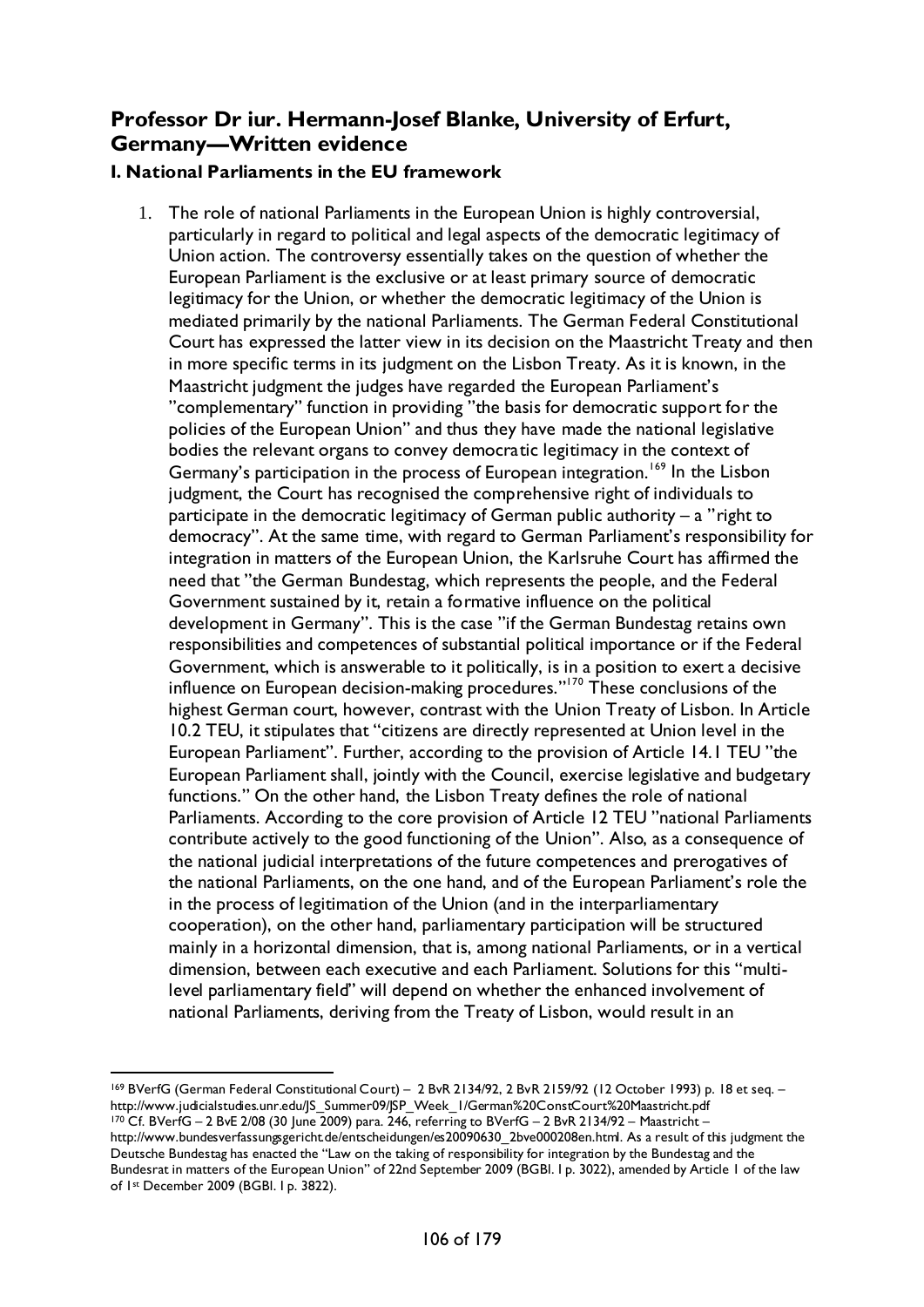enrichment of the EU decision-making process or, on the contrary, would lead to a potential new brake in its functionality.<sup>[171](#page-106-0)</sup>

- 2. By virtue of Article 12 lit. a TEU and the Protocol on the role of national Parliaments in the European Union (Article 1 and 2) national Parliaments have adequate access to consultation documents, as well as to draft legislative acts. National executives, given their dominance in the process of European integration, reflected by their role in the European Council and the Council, have at least an equal responsibility, at domestic level, to inform national Parliaments on white papers, green papers, communications and on draft legislative acts of the Union, but also on draft international agreements and other arrangements if they supplement, or are otherwise closely related to, the law of the European Union.<sup>[172](#page-106-1)</sup> The (co-)responsibility of national governments in informing the national Parliaments is also the logic of the European Treaties, which provide that national governments are "democratically accountable either to their national Parliaments, or to their citizens" (Article 10.2 TEU). This shall lead to a "parliamentarisation" and to a politicisation of intergovernmental decisions of the Union at the domestic level, as becomes evident with regard to the managing of the economic and sovereign debt crisis of the Member States. The simultaneous "parliamentarisation" at the Union level can be regarded as a response to the original marginalisation of Parliaments (de-parliamentarisation) in the European integration process, and particularly of national legislatures in favour of the executives.
- 3. The expansion of the number of acts to be submitted to national Parliaments whether they are draft legislation acts or consultation and planning documents fosters a greater potential for intervention by national Parliaments. At the same time, this expansion gives rise to the risk of inundating their structures with an enormous amount of documents. Complete and comprehensive information can therefore not always achieve effective parliamentary control of European policies, and could produce an information overload.<sup>[173](#page-106-2)</sup> However, selection and anticipation are possible, as shown by the parliamentary practice, particularly in the Baltic States and the European Scrutiny Committee of the British House of Commons.
- 4**.** National Parliaments are legitimate guardians of the subsidiarity principle. Considering the right of the Member States to bring actions before the Court of Justice of the Union for infringement of the principle of subsidiarity by a Union legislative act (Article 12 lit. b TEU, Article 8 of Protocol 2), national Parliaments are necessary partners in the political dialogue with the European Parliament (Article 12 lit. f TEU and Title Two of Protocol 1). Further, due to their competences and responsibility in the field of economic, budgetary and financial policy at domestic

<span id="page-106-0"></span> <sup>171</sup> C. Fasone/N. Lupo, in: Blanke/Mangiameli (eds.), The Treaty on European Union (TEU) – A Commentary, 2013, Protocol No. 1 para. 179.

<span id="page-106-1"></span><sup>&</sup>lt;sup>172</sup> Cf. Section 3 Act on Cooperation between the Federal Government and the German Bundestag in Matters concerning the European Union (EUZBBG), originally of 12 March 1993, newly adopted on 4 July 2013 (BGBl. I S. 2170). Paragraph 1, sentences 1 and 2 provide: "The Federal Government shall notify the Bundestag comprehensively, as early as possible and continuously of matters concerning the European Union. This notification shall, in principle, be made in writing through the forwarding of documents or the presentation of the Federal Government's own reports and, in addition, orally." Paragraph 3 provides: "The duty of notification shall also encompass the preparation and course of discussions at informal ministerial meetings, at euro summits and at meetings of the Eurogroup and of comparable institutions that are held on the basis of international agreements and other arrangements which complement or are otherwise particularly closely related to the law of the European Union. The same shall also apply to all preparatory bodies and working groups."

<span id="page-106-2"></span><sup>173</sup> Cf. P. G. Casalena, in: Blanke/Mangiameli (eds.), The Treaty on European Union (TEU) - A Commentary, 2013, Protocol No. 1 para. 33.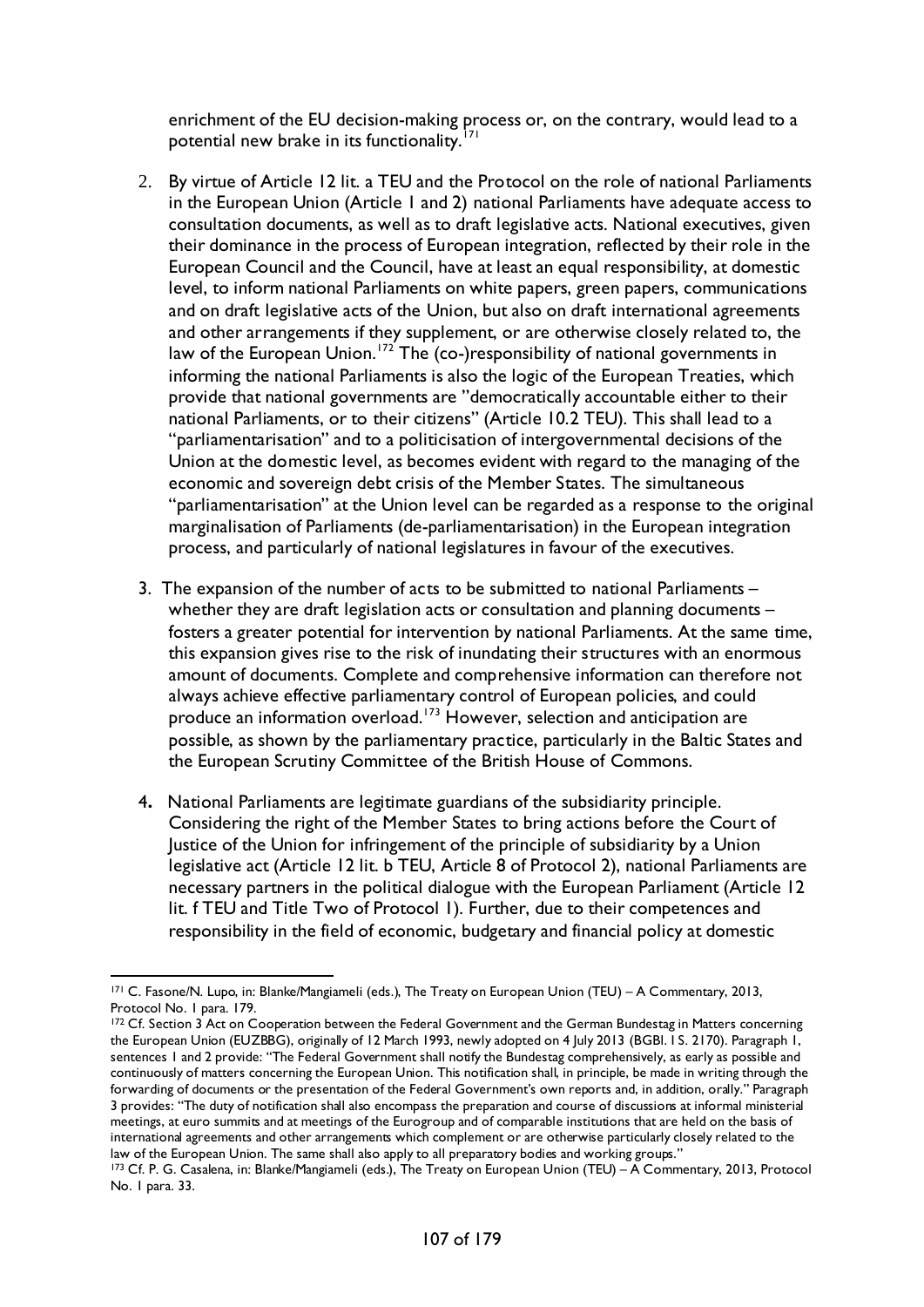level, it is reasonable that the national Parliaments take part in the economic dialogue that has been created through the so-called Six-Pack legislation. However, the author of this investigation does not endorse the idea of a third chamber, as this would hinder the European Parliament's evolution towards a front-ranking body of democratic legitimation of Union decisions; and as this would over-complicate the EU institutional framework, creating overlapping roles and functions, add to the complexity of the EU decision-making process and present a challenge to the activity of the EP.<sup>[174](#page-107-0)</sup> Hence, the directly elected European Parliament should remain the sole representative of the European citizens.

5. As a consequence of the budgetary sovereignty the national Parliaments of the Member States must retain control of fundamental budgetary decisions even in a system of intergovernmental governing. [175](#page-107-1) Without a doubt a stronger political role of the EP in the budgetary and fiscal policy of the Member States would mean running the risk of a collectivisation of sovereign debt. Thus, the preponderance of the principle of solidarity is strengthened at the expense of sovereignty and subsidiarity in the European Union. However, such risk-conscious reflections on a transferal to the Union of competences in the field of national economic and fiscal policy – unavoidable at the latest by the end of the crisis – cannot be ignored. The debate on the future of a "real" EMU and its democratic legitimacy are oriented towards Article 13 of the Treaty on Stability, Coordination and Governance, which becomes a primary point of reference. Hence, it is considered possible that not only the governments of the Member States but also Parliaments agree on future European decisions regarding competitiveness and growth. At the Union level, the European Parliament would take over responsibility. Still the budgetary "conference of representatives of the relevant committees of the European Parliament and representatives of the relevant committees of national Parliaments" reflects the powerlessness of the Union in the field of domestic economic and financial policy.

### **II. Formal role of national Parliaments**

6. The Lisbon Treaty (Article 12 lit. f TEU and Protocol 1) has strengthened the advisory role of national Parliaments in the European integration process. The treaty defines a new structural framework for interparliamentary cooperation as a corollary and parallel activity, which is substantially required whenever a decision is assumed in the EU. By contrast, until 2004 the "traditional" forms of interparliamentary cooperation, besides COSAC, were not legally recognised by the Treaties. Since 2004 new tools of cooperation (Joint parliamentary meetings, Joint committee meetings) and the older ones (Convention method, political monitoring of Europol and evaluation of Eurojust, respect for the principle of subsidiarity) have become more institutionalised and now find their legal basis in Art. 9 of Protocol 1. Yet above all, the Treaty of Lisbon has attributed to the national Parliaments not only a purely advisory role (Article 10 paragraph 4 of Protocol 1), but also the right to comment to the Commission on draft legislation acts throughout the "Early Warning System" and the right to bring an action before the ECJ with regard to the principles of

<span id="page-107-0"></span> <sup>174</sup> Cf. also C. Fasone, in: Blanke/Mangiameli (eds.), The Treaty on European Union (TEU) – A Commentary, 2013, Protocol No. 1 para. 159.

<sup>175</sup> Cf. in the case of Germany BVerfG - 2 BvR 1390/12 (12 September 2012) para 211 -

<span id="page-107-1"></span>http://www.bundesverfassungsgericht.de/entscheidungen/rs20120912\_2bvr139012en.html.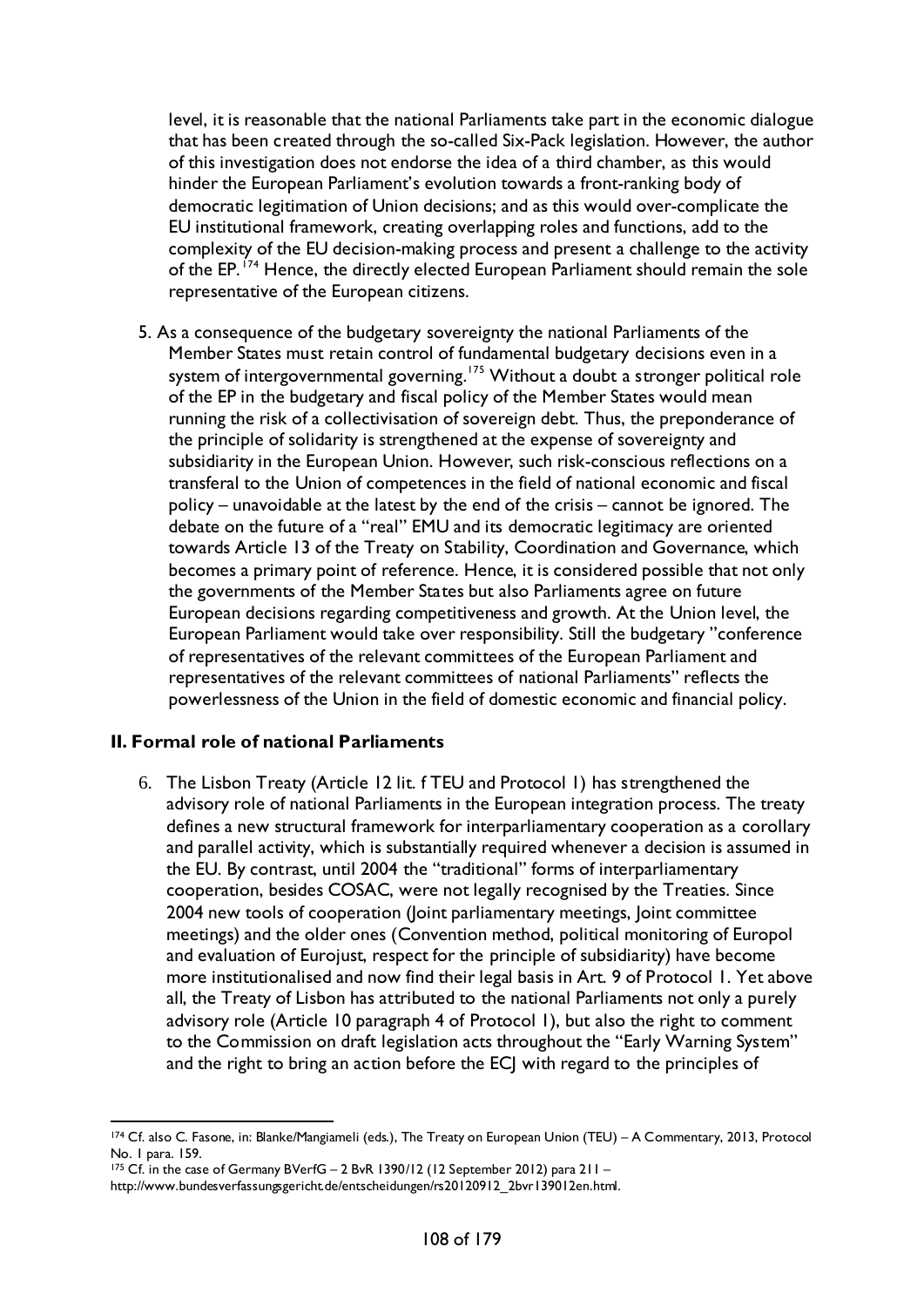subsidiarity and proportionality (Articles 6 and 8 of Protocol 2). These reforms have promoted the Europeanisation of national Parliaments.

- 7. National Parliaments are enabled to act collectively and not only individually. In these procedures every parliamentary Assembly is "weighted" with two votes if it is unicameral, and with one vote for each chamber when the Parliament is bicameral (Articles 6 and 7 of Protocol No. 1). According to the so-called "yellow card procedure", if the opinions on non-compliance of an European act with the principle of subsidiarity represent at least one third of the votes – a quarter when the project concerns the AFSJ – allocated to national Parliaments (19 out of 56 in the EU-28), the draft must be formally reviewed. In the first two years in which the early warning mechanism has been operational, the threshold necessary to activate the yellow card has never been reached. It has been reached for the first time on 24 May 2012, when 12 national Parliaments (7 unicameral and 5 chambers of bicameral Parliaments) have submitted to the Commission reasoned opinions arguing that the draft regulation on the exercise of the right to take collective action within the context of the freedom of establishment and the freedom to provide services<sup>[176](#page-108-0)</sup> was infringing the principle of subsidiarity (sub 9). A variation on this procedure is included in Article 7.3 of Protocol No. 2 ("orange card") that introduces a "heightened" or qualified form of participation of national Parliaments (required by the Government of the Netherlands). The ex ante and political control (which can be compared to the "political safeguards of federalism" known to the US constitutional literature) follows a rather complicated and baroque procedure, in proportion to the results that can be achieved by it. In other words, a reasoned opinion subscribed to by the majority of national Parliaments does not have the force to stop the legislative proposal. Many have noted this paradox that such a situation entails in relation to the democratic principle, which the role of national Parliaments has been structured to foster.<sup>[177](#page-108-1)</sup>
- 8. The national understanding of the principle of subsidiarity varies strongly and is different in (pre)federal Member States compared to centralised states of the Union. This is the result of the legally vague concept of "subsidiarity", taken from the Catholic social doctrine, later implemented in the theory of federalism and from there to the supranational treaties. Most Member States lack screening systems in the area of the national Parliaments and executives, specifying the criteria to scrutinise the respect of the principle of subsidiarity by the Union legislator. Thus, when applying the provisions of Protocol 2 national Parliaments always run the risk that the result of their subsidiarity review does not stand the review by the ECJ. The same applies to the principle of proportionality, which is not rooted in the legal order of most Member States and has been adopted in the national legal orders only as a consequence of the Court's case law. On the basis of national constitutional experiences the representatives of national Parliaments in the COSAC could develop criteria that might be relevant for scrutinising the Union's draft legislative acts under the auspices of subsidiarity, or which at least could serve as points of reference. However, the national concepts of what subsidiarity means in a particular case are quite heterogeneous. This is also reflected by the fact that, in 2012, the Swedish *Riksdag*, the French *Sénat* and the German *Bundesrat* have submitted around 50% of

<span id="page-108-0"></span> <sup>176</sup> COM(2012) 130 final.

<span id="page-108-1"></span><sup>177</sup> Cf. Olivetti, in: Blanke/Mangiameli (eds.), The Treaty on European Union (TEU) - A Commentary, 2013, Art. 12 para. 58.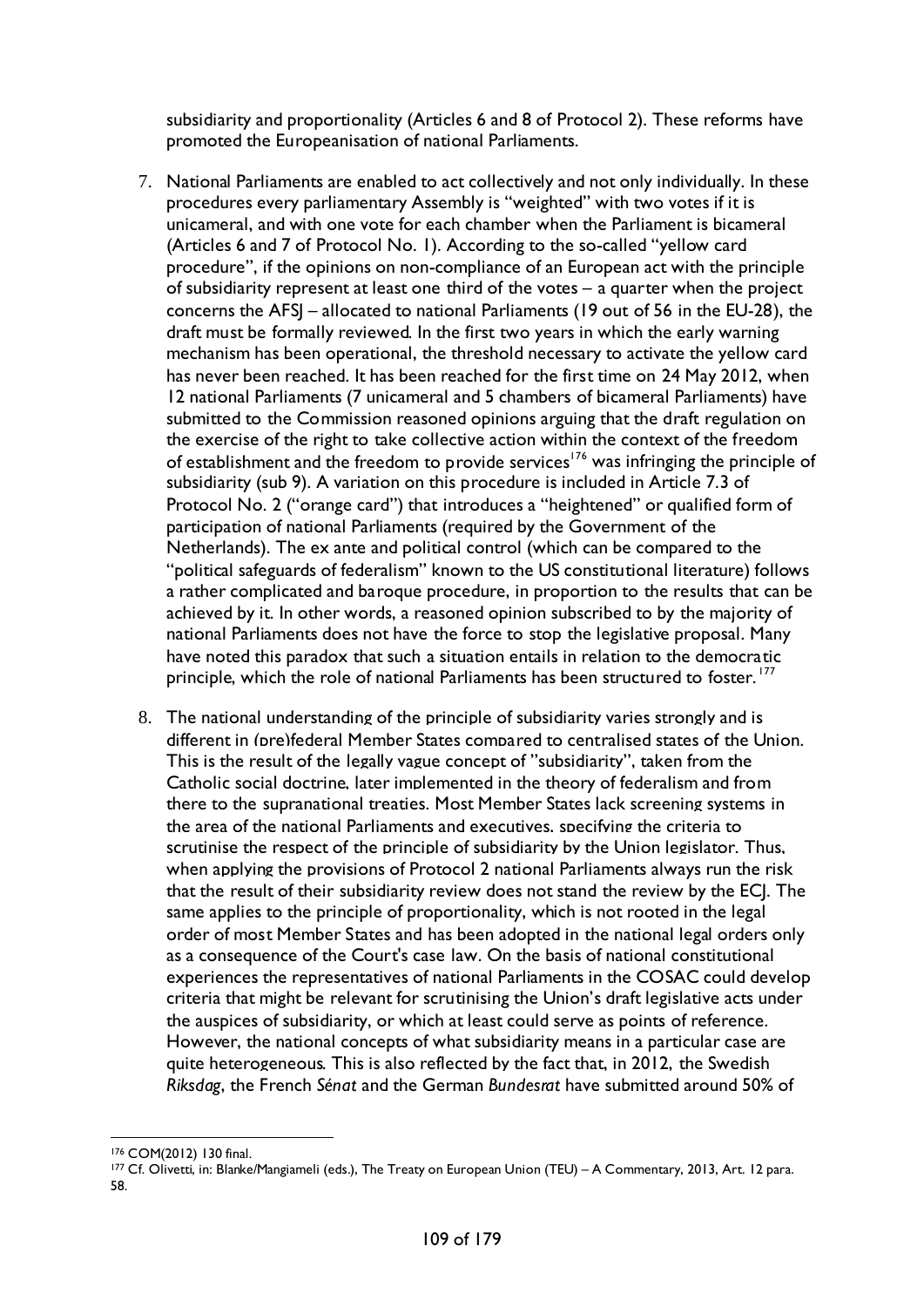the reasoned opinions formulated by the national Parliaments according to Article 6 of Protocol 2.

9. In the case of seven countries (Austria, Belgium, France, Germany, Italy, Spain, United Kingdom)<sup>178</sup> – all of which have a two-chamber Parliament and six of which have regional Parliaments with legislative powers – there is generally a low number of opinions transmitted by the national Parliaments within the "Early Warning System" (Article 6 of Protocol No. 2) on compliance with the subsidiarity principle. In any case, it may be found that among them the Spanish Parliament is the most active one, with 16 opinions sent (in practice only 8 opinions were sent but they are worth twice the number given the procedure followed in that country). We then find the Parliaments of France (11 opinions), the United Kingdom (10), Germany (9), Austria (8), Italy (7) and Belgium (4). At the level of the individual chambers, it could be said that the chamber showing greatest interest in controlling compliance with the subsidiarity principles is the French Senate (10 opinions), followed by the two Spanish chambers (8), by the House of Commons and the German Bundesrat (7) and by the Austrian Bundesrat (6). The data provided confirm what was mentioned in the paragraph on Spain – how it has rationalised oversight on the principle of subsidiarity by conferring on the Mixed Committee for the European Union the competence to present the opinions (and votes) of both Chambers. Indeed, it is likely that most of the opinions sent by the Spanish Parliament were produced thanks to the more streamlined procedure they have set up, and which does not require double procedures in the two branches of Parliament. It goes without saying that this need to streamline procedures does not apply to those countries with a unicameral Parliament. Expanding the perspective to also include further EU Member States, there are other national Parliaments that prove to be more interested in controlling compliance with the principle of subsidiarity. For example, the Swedish Parliament has issued 27 reasoned opinions until November 2012. Further, the Polish Parliament, by adding up the opinions issued by its two chambers, has issued a total of 20 opinions. Especially if their small size is taken into account, the Parliaments of the Netherlands and of Luxembourg can also be considered to be quite active with 14 and 10 opinions issued respectively. Among the draft European laws that have been the subject of many reasoned opinions on failure to comply with the principle of subsidiarity, mention should be made of the proposal concerning the exercise of the right to take collective action within the context of the freedom of establishment and the freedom to provide services. Indeed, this is the first time that the yellow card has been activated. In particular, the legislative proposal has received 12 opinions by the national Parliaments/chambers, corresponding to 19 votes (seven of those Parliaments are unicameral). In relation to the seven States mentioned above, the legislative drafts that received the most complaints from national Parliaments are those on the distribution of food products, with 5 opinions equivalent to 7 votes (French Senate and House of Lords, Danish Parliament, Swedish Parliament, Dutch High Chamber); the General Data Protection Regulation, with 5 opinions equivalent to 6 votes (French Senate, Italian Chamber of Deputies, Belgian Chamber of Representatives, German Bundesrat, Swedish Parliament); seasonal employment, with 7 opinions equivalent to 7 votes (both Austrian chambers, House of Lords, both Czech chambers, Polish Senate, Dutch High Chamber); the establishment of a common European sales law, with 4 opinions equivalent to 4 votes (Austrian

<span id="page-109-0"></span><sup>&</sup>lt;sup>178</sup> For this comparison (with a synopsis) between these Member States cf. Blanke/Mangiameli, in: Blanke/Mangiameli (eds.), The Treaty on European Union (TEU) – A Commentary, Protocol No. 2 para 79-160.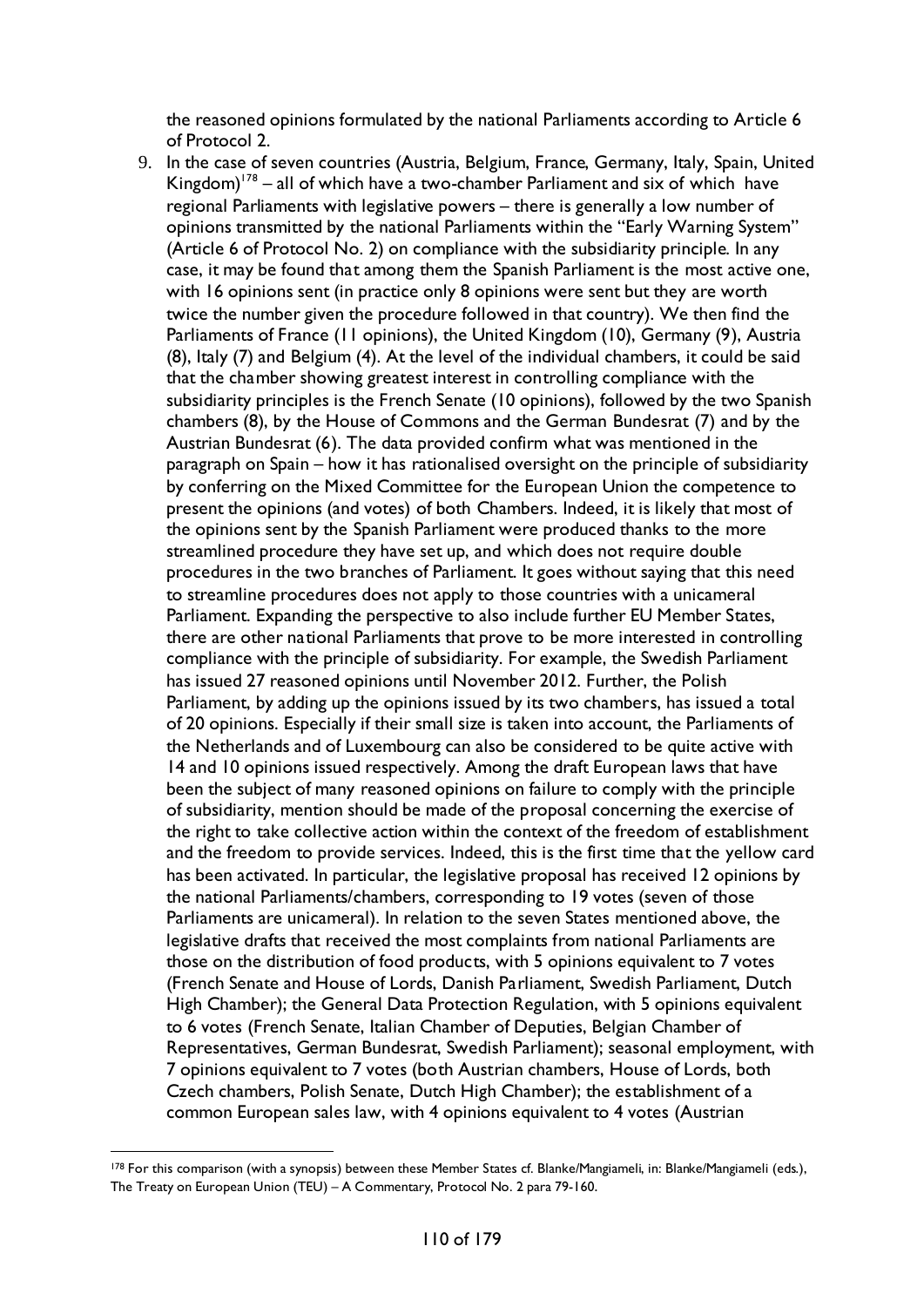Bundesrat, Belgian Senate, German Bundestag, House of Commons); the award of concession contracts, with 4 opinions equivalent to 4 votes (Austrian Bundesrat, German Bundesrat, both Spanish chambers); patents, with 3 opinions equivalent to 3 votes (Italian Chamber of Deputies, both Spanish chambers); consolidated corporate tax base, with 5 opinions equivalent to 7 votes (House of Commons, Polish Sejm, Slovak Parliament, Swedish Parliament, Dutch Lower House).<sup>[179](#page-110-0)</sup>

### **III***.* **Dialogue and scrutiny of EU policies**

- 10. A rational application of Articles 9 and 10 of Protocol No. 1 could improve the effectiveness of cooperation between national Parliaments and the European Parliament. Article 9 provides that the composite framework of forms and tools of interparliamentary cooperation will be systematised and structured according to an intelligible and unitary ratio. To this end, it fixes both procedural and substantial requirements. So far, the basic structure of interparliamentary cooperation in the EU is given by conferences of committees from the EP and national legislatures, dealing with the same subject matter. In this regard the role of COSAC should be strengthened as the centre and promoter of a stable interparliamentary cooperation. With this aim COSAC should distance itself from the role of a "catch-all interparliamentary conference", looking after only institutional issues (for the implementation of the Treaty of Lisbon and for future Treaty reforms) and acting as a forum for discussing and exchanging views amongst Parliaments, particularly regarding compliance with the principles of subsidiarity and proportionality. This kind of division of labour on the basis of policy, keeping COSAC's activity concentrated on institutional matters, seems to be the most suitable option, since it allows a combination of specialisation and the aims of Article 9 of the Protocol, according to which the cooperation has to become effective and regular.<sup>[180](#page-110-1)</sup> Article 10 and the practice following the first enforcement of the Treaty of Lisbon each require that the role of COSAC be revisited. Article 10 of Protocol 1 fixes some points of reference in this regard. COSAC's role should be developed into that of a body dealing with the most important constitutional and institutional issues of the Union.<sup>[181](#page-110-2)</sup>
- **IV.** Capacity of national Parliaments
- 11. The effectiveness of political deliberation in matters of the European Union within national Parliaments depends largely on the human resources and the organisation of the committee responsible for European affairs. In these terms, the committee of the Lithuanian Parliament, for instance, is well organised. Following the recent decision of the German Federal Constitutional Court – which refers to the delegation of competences of the plenary to a parliamentary committee – the following rule applies: "If the German Bundestag, in order to safeguard other legal interests of constitutional status, transfers to a committee created by itself under its power of self-organisation or to another subsidiary body individual tasks among those it has to fulfil for independent exercise, taking the place of the plenary session, and if there are reasons for this which have the same weight as the requirement of equal rights to

<span id="page-110-0"></span><sup>179</sup> Cf. Blanke/Mangiameli, in: Blanke/Mangiameli (eds.), The Treaty on European Union (TEU) - A Commentary, Protocol No. 2 para 156 et seqq.

<span id="page-110-1"></span><sup>180</sup> Cf. for this proposal Lupo, in: Blanke/Mangiameli (eds.), The Treaty on European Union (TEU) - A Commentary, 2013, Protocol No. 1 para. 136 et seqq. (143).

<span id="page-110-2"></span><sup>181</sup> Fasone, in: Blanke/Mangiameli (eds.), The Treaty on European Union (TEU) – A Commentary, 2013, Protocol No. 1 para. 173.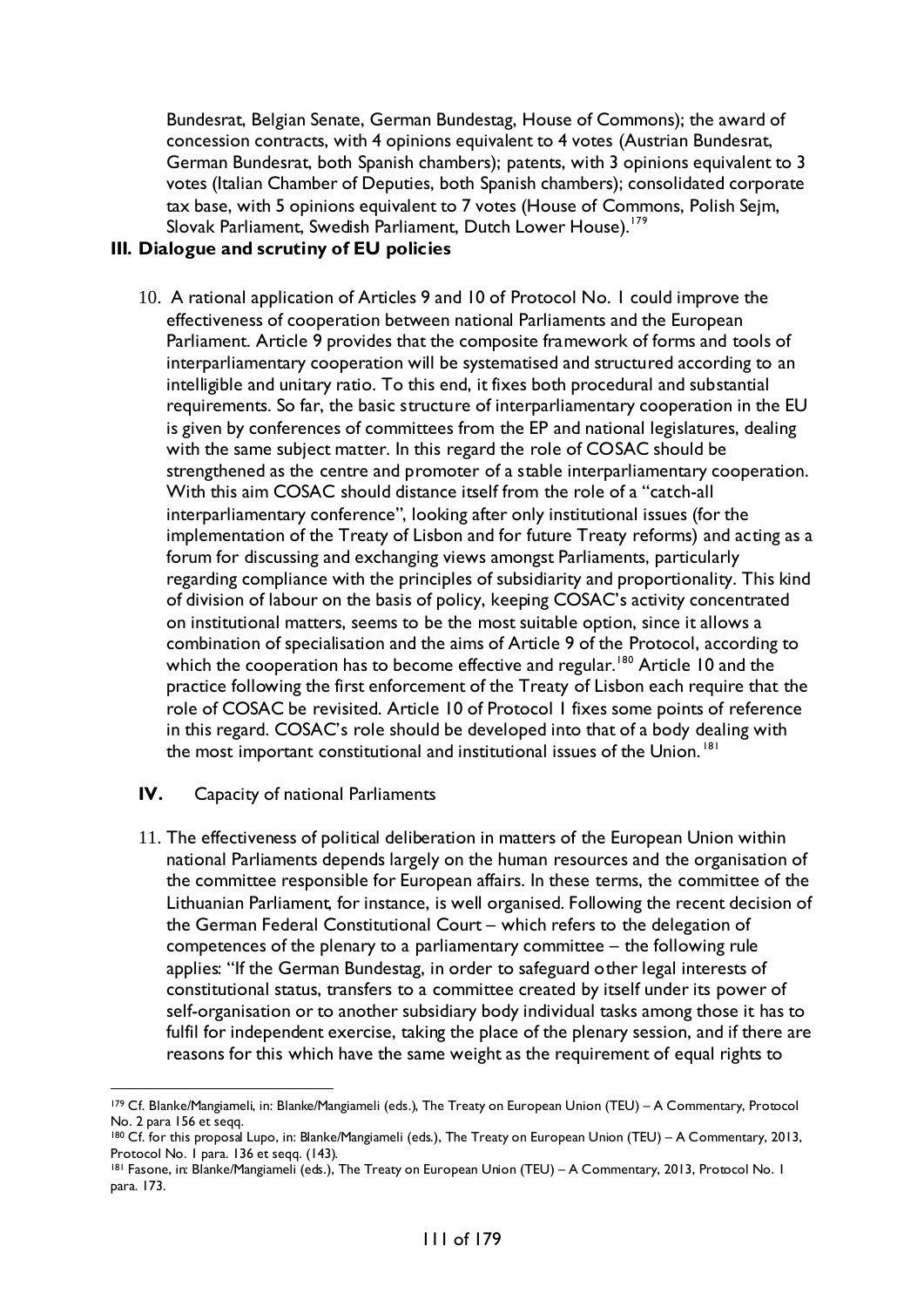participation of all members, the restriction of the status rights of the elected members and the associated unequal treatment may not extend further than is absolutely necessary."<sup>[182](#page-111-0)</sup> Therefore, in its composition, each committee has to reflect the political proportions of the plenary at large.<sup>[183](#page-111-1)</sup>

24 September 2013

<span id="page-111-0"></span> <sup>182</sup> BVerfG – 2 BvE 8/11 (28 February 2012) para. 125 with reference to BVerfGE 94, 351 (369) – http://www.bundesverfassungsgericht.de/entscheidungen/es20120228\_2bve000811en.html. <sup>183</sup> Vgl. BVerfG – 2 BvE 8/11 (28 February 2012) para 127 –

<span id="page-111-1"></span>http://www.bundesverfassungsgericht.de/entscheidungen/es20120228\_2bve000811en.html.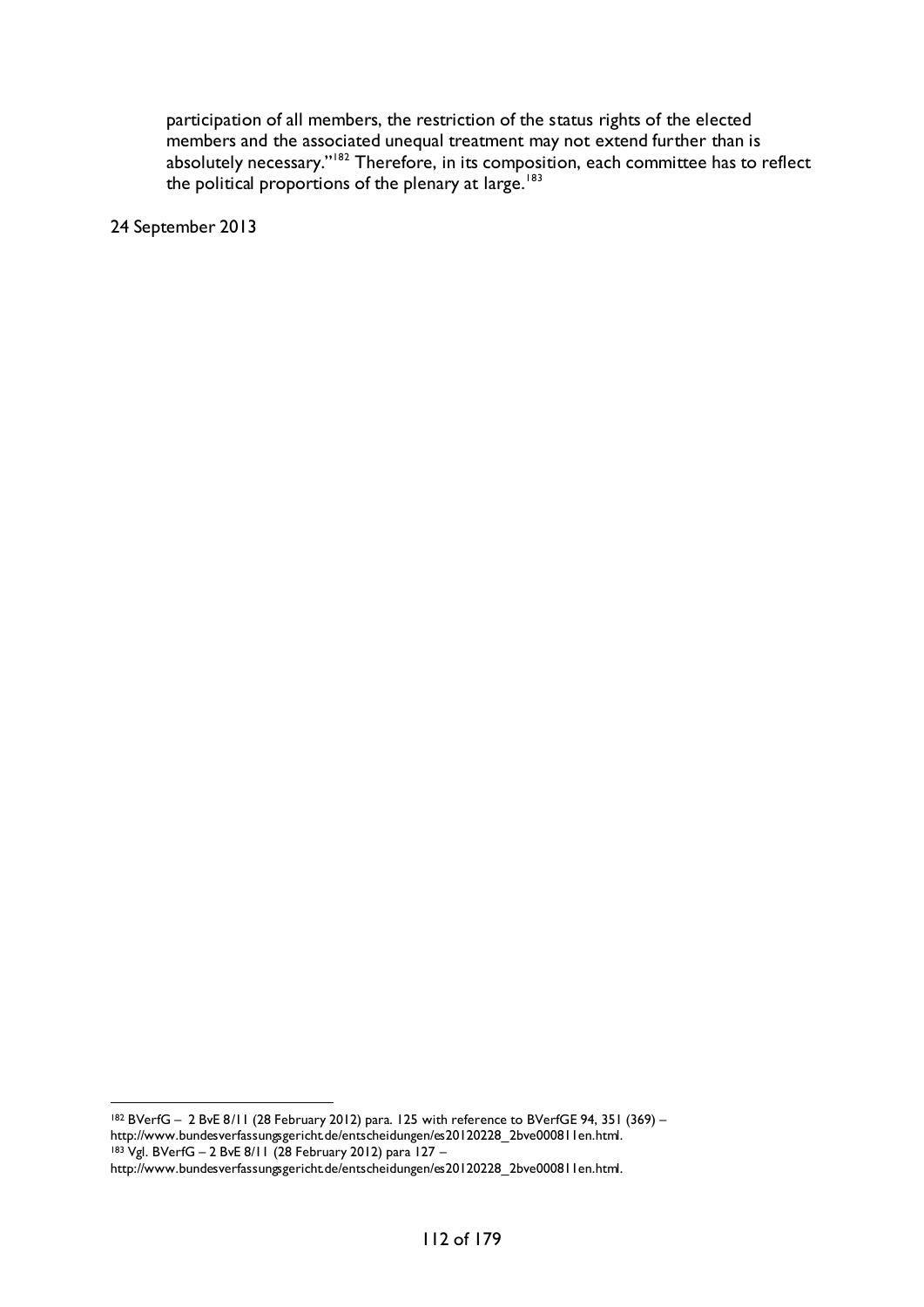# **Mr Gediminas Kirkilas, Chair of the EU Affairs Committee of the Seimas of the Republic of Lithuania—Written evidence**

1. Why should national Parliaments have a role in the EU framework? What role should national Parliaments play in a) shaping, and b) scrutinising, EU decision making? In answering this question you may wish to consider:

a. Is there widespread agreement on what this role should be?

The Seimas of the Republic of Lithuania (thereinafter – The Seimas) did not hold the plenary debate on the role of national parliaments in the EU decision making. However, the Seimas sees the need for the systematic involvement of the national Parliaments in the EU decisionmaking process. There is a common awareness of the importance of more active and coordinated inter-parliamentary cooperation that could be in a "cluster of interests" format with a clear leadership.

The Seimas Committee on European Affairs (thereinafter – Committee) has highlighted on a number of occasions that there is a need to effectively use the powers of national Parliaments that are justifiably extended under the Lisbon Treaty.

The Seimas as a Presidency Parliament has initiated a debate on the democratic legitimacy in the EU and the role of EU Parliaments during the upcoming L COSAC plenary session in October, 2013

b. Do national Parliaments have access to sufficient information and the requisite influence at an EU level to play the role that you suggest? Whose responsibility is it to ensure that they have the information they need?

The Seimas of the Republic of Lithuania has an extensive access to the EU information. The members of the Parliament receive the Lithuanian Government's position on the key items on the EU agenda as well as the EU documents through the information management system Linesis. The Linesis database offers the possibility to search, download, print, find any related additional information, etc. This database is managed by the Government, though the MPs and parliamentary staff have free access to the entire database and EU related documents deliberated by the Seimas (committee conclusions, opinions, resolutions, etc.) can be uploaded into the database. There is a possibility to subscribe and regularly receive certain EU documents and Government papers (positions, reports from the working groups, nonpapers, etc.).

The challenge is not the access to the EU information, but rather the processing its ever increasing amount.

Formal role of national Parliaments

2. How is the formal role of national Parliaments under the Treaties working in practice? In answering this question you may wish to consider:

a. What impact have the Maastricht, Amsterdam and Lisbon Treaties had on interactions between national Parliaments and EU institutions?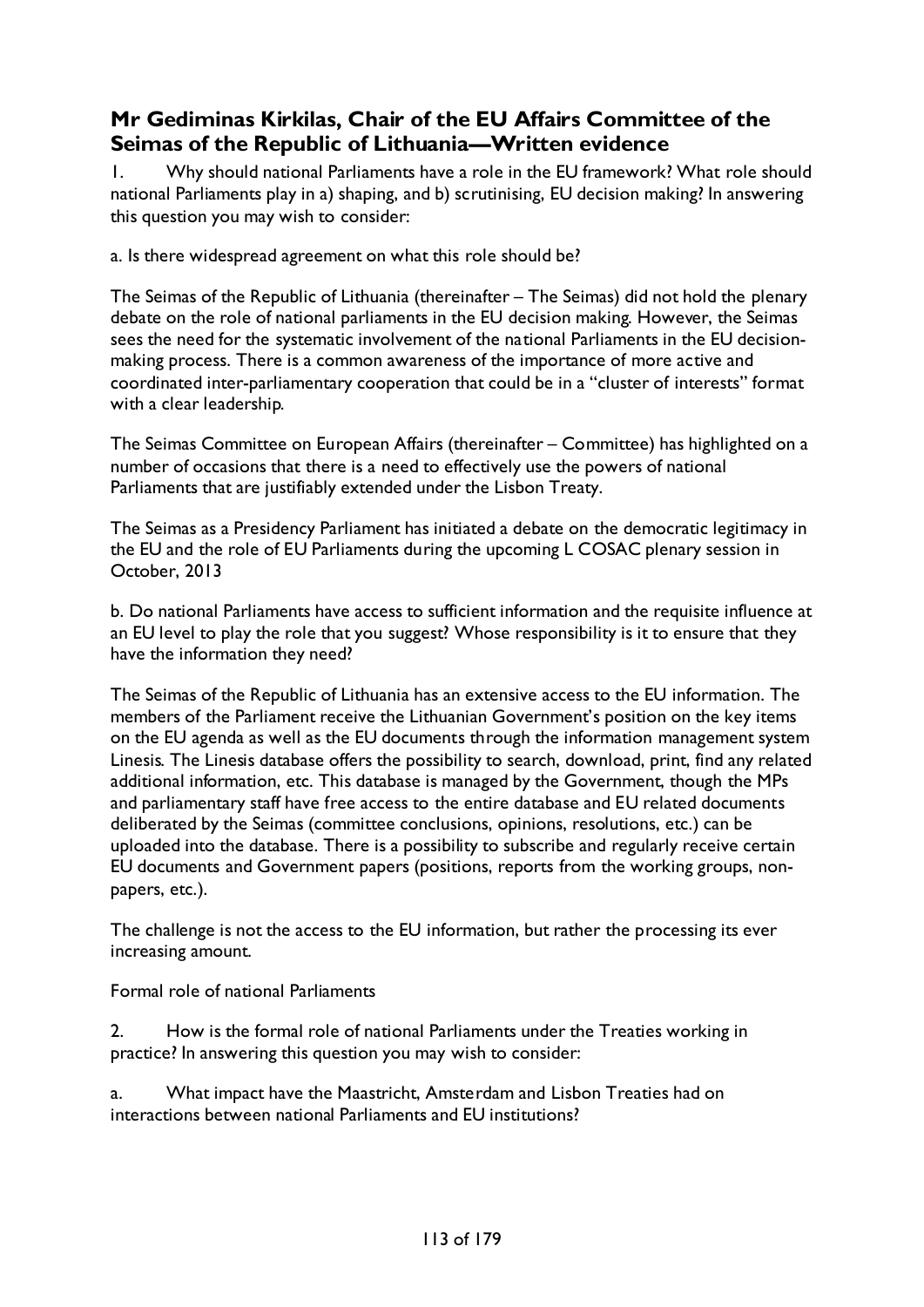The role of national Parliaments has been increasing from Treaty to Treaty and that made a relatively positive impact on the cooperation between the EU institutions and national Parliaments. The National Parliaments should employ the powers given more actively.

b. What is your assessment of the existing yellow and orange card procedures? Are national Parliaments making good use of these?

The existing yellow and orange card procedure gives national Parliaments the possibility to effect the EU legislation with more power than before. It also facilitates exchange of information as well as builds up the inter-parliamentary cooperation.

c. Is there a well-developed, common understanding of subsidiarity?

Yes.

d. How effectively is proportionality scrutinised by national Parliaments?

The Seimas does not scrutinise/control the principle of proportionality.

e. Should national Parliaments have a greater, or different, role in the development and scrutiny of EU legislation?

The Seimas has not debated on this matter.

Dialogue and scrutiny of EU policies

3. What is your assessment of the level and quality of engagement between EU institutions and national Parliaments, and between national Parliaments? We invite you to offer specific examples. In answering this question you may wish to consider:

a. What assessment do you make of the adequacy of the level of dialogue between the Commission and national Parliaments regarding legislative proposals? What influence, if any, do national parliament opinions have on the legislative process?

The existing practice (such as comments to green papers, blueprints, participation during the first readings, mandating the Lithuanian position before the European Council or Council of ministries, subsidiarity check and parliamentary reservation) gives the instruments to influence the EU legislative process, but national Parliaments, because of objective and subjective reasons, do not employ them at the most. Coordinated inter-parliamentary cooperation (e.g. already mentioned clusters of interests) could build up the contribution of national parliaments in the legislative process.

b. How effective is engagement between national Parliaments and the European Parliament? Could it be improved?

The Committee is of the opinion that on the information exchange level the cooperation between national Parliaments and the European Parliament is satisfactory.

c. What effect are procedural trends, such as increased agreement on legislation at first reading, having on the ability of national Parliaments to scrutinise EU decision making?

The Seimas of the Republic of Lithuania did not debate on this matter.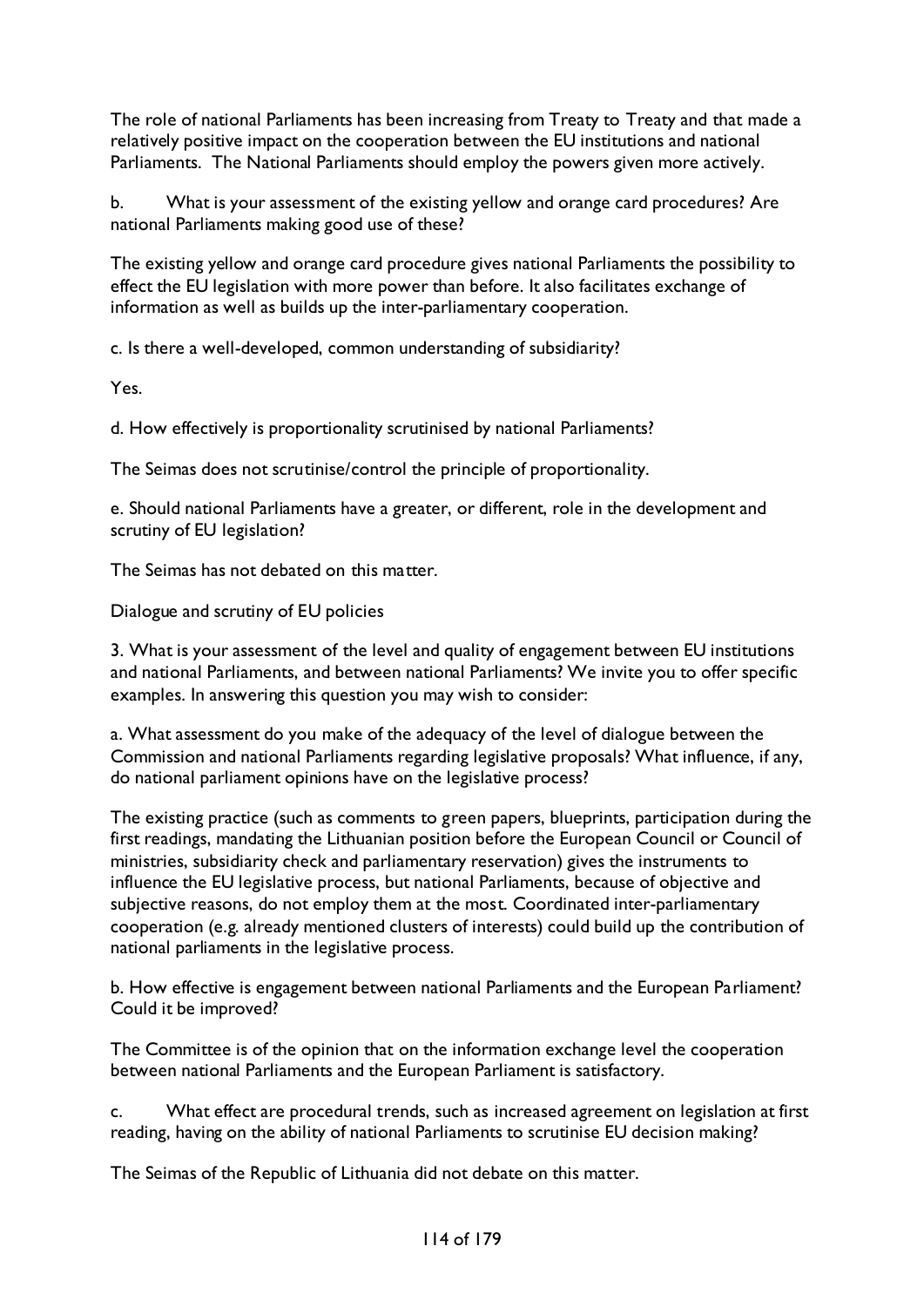d. What should be the role of COSAC (the Conference of Parliamentary Committees for Union Affairs)? Does it require any changes to make it more effective?

The Seimas consider the COSAC bi-annual reports as source of systematic information on parliamentary practices as well as experience and good examples sharing. COSAC should remain a parliamentary forum for the exchange of information and best practices of parliamentary control as well as a debating platform for the future of the EU matters. COSAC should increasingly debate EU political matters (and aim at building up a common position on the EU policy matters), the outcome of which should be taken into account by the EU institutions defining the EU policies.

e. What is your assessment of other mechanisms (such as Joint Parliamentary Meetings, Joint Committee Meetings and IPEX) for co-operation between national Parliaments and EU institutions; and should any other mechanisms be established?

The Committee is of the opinion that Joint Parliamentary Meetings, Joint Committee Meetings and IPEX are useful tools for the exchange of information on the deliberation of EU documents and that there is no need for new mechanisms. National Parliaments and EU institutions should use the existing mechanisms more effectively.

Capacity of national Parliaments

4. How effective are national Parliaments at engaging with European affairs? In answering this question you may wish to consider:

a. Are national parliamentarians sufficiently engaged with detailed European issues? Are national Parliaments as effective at political dialogue with EU institutions as they are at holding their own governments to account?

The Seimas of the Republic of Lithuania recognizes the clear need for a constructive political dialogue with EU institutions, especially with the European Commission.

The Seimas would welcome a constructive cooperation with the EU institutions and the possibility of hearing the key EU figures and members of the European Commission. However the practice has proven that the national Parliaments are not a priority on the agenda of EU political figures, for instance national Parliaments often experience difficulties trying to engage the Commission members into parliamentary dimension activities and events.

The Seimas would appreciate the Commission members presenting to the Seimas the Annual growth survey, EU annual budget, etc.

b. Can you give specific examples of Member States that are good at building co- operation and co-ordination between national Parliaments? What do they do well? Should other countries learn lessons from this good practice?

In recent years the Danish Parliament has come up with the concrete initiatives of the interparliamentary cooperation, encouraging of building up clusters of interest among national Parliaments.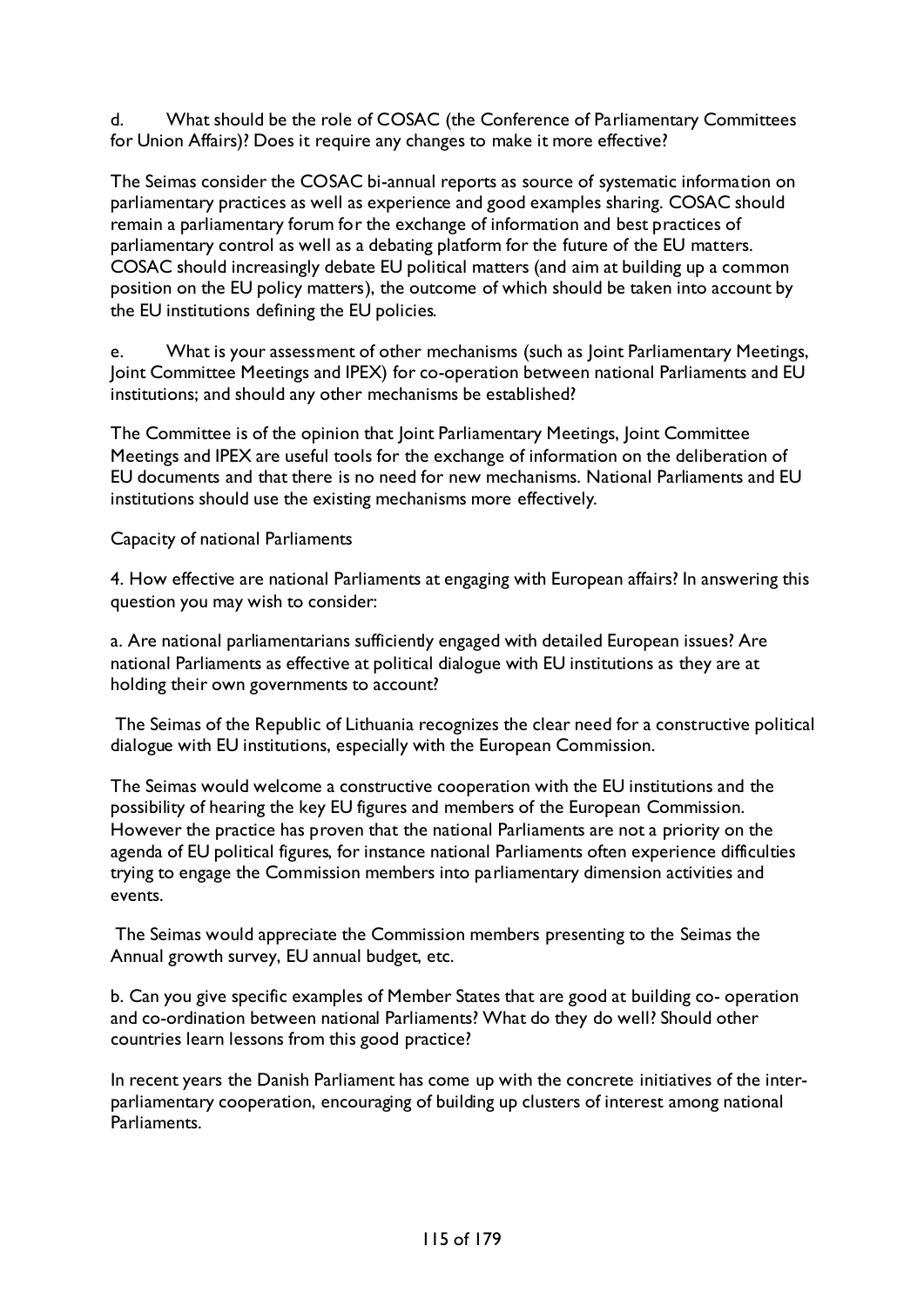Also L COSAC in October will run parliamentary debate on the national Parliament's role in the EU decision making process. In so called informal agenda of the COSAC, the Committee is initiating few informal parliamentary dimension meetings, namely EU Baltic Sea Strategy and COSAC woman forum.

a. Is there political will, and resource, for increased interparliamentary co-operation?

Yes, there is a political will for increased inter-parliamentary co-operation. The possible forms and resources for such co-operation are to be discussed.

d. What role does the network of national parliament representatives in Brussels play? Should the network be further developed?

National parliament representatives facilitate the exchange of formal and informal information among the parliaments and this should be maintained and strengthened. Fast and timely exchange of information, especially on the subsidiarity checks, is a valuable tool for the parliaments organizing scrutiny procedures.

#### Other possible changes

5. In what other ways should the role of national Parliaments in the European Union be changed or enhanced? Which of these suggestions would require treaty change and which would not? In answering these questions you may wish to consider whether there are any specific policy areas (such as financial and economic policy) which are particularly relevant.

The Committee has not debated extensively on this matter, however, the views are shared, that the time has come for the new Convention on the division of functions and roles between national Parliaments and EU institutions in the light of EU democratic legitimacy.

3 October 2013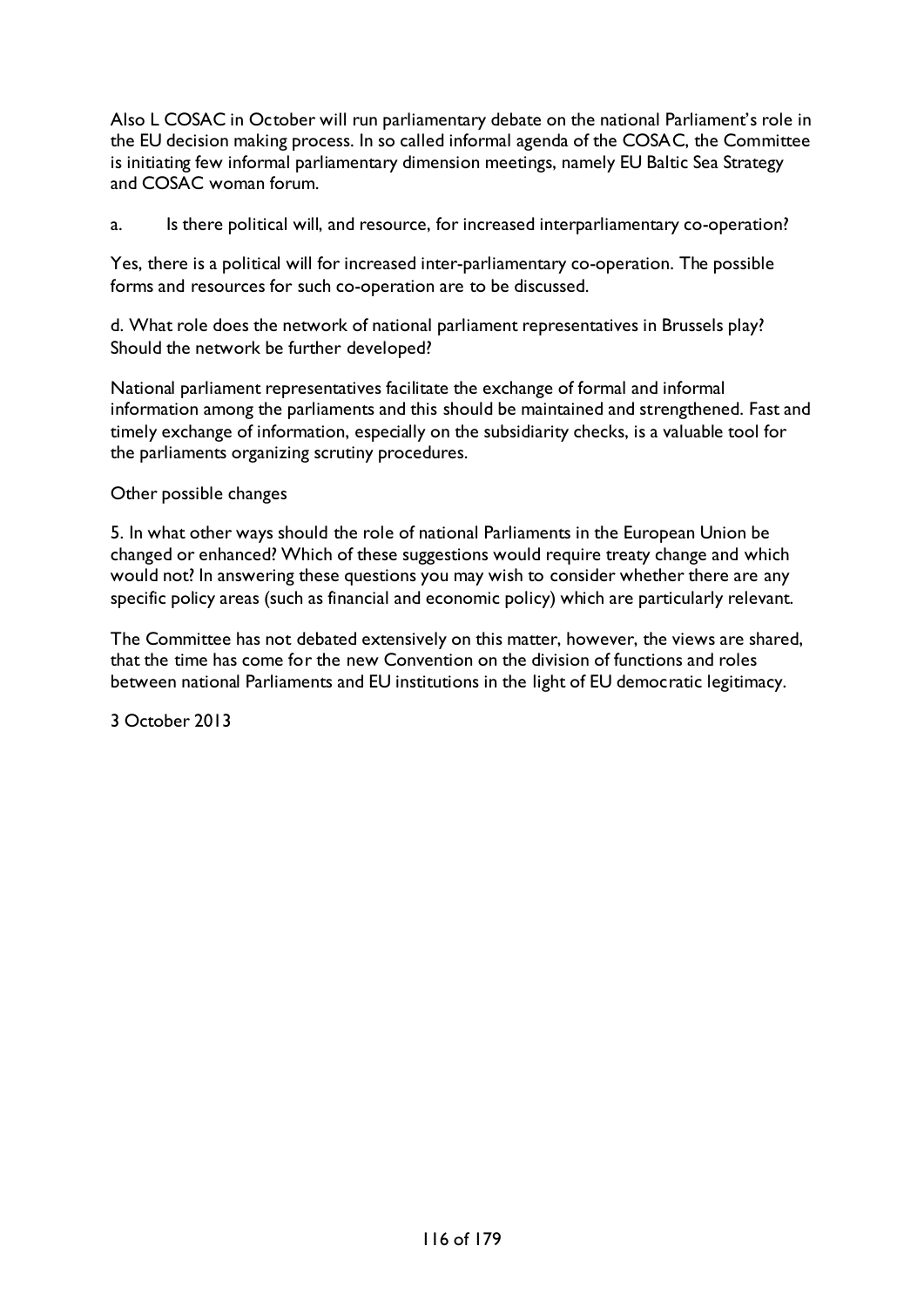**Valentin Kreilinger, Jacques Delors Institute, Claudia Hefftler, University of Cologne, Olivier Rozenberg, Centre d'études européennes, Sciences Po (Paris), and Wolfgang Wessels, University of Cologne—Written evidence**

Submission to be found at Claudia Hefftler, research assistant at the Jean Monnet Chair, University of Cologne, Valentin Kreilinger, Research Fellow, Notre Europe, Jacques Delors Institute, Olivier Rozenberg, Associate Professor, Centre d'études européennes, Sciences Po (Paris), and Wolfgang Wessels, Jean Monnet Chair, University of Cologne and Chairman of [the TEPSA Board –](#page-60-0) Written evidence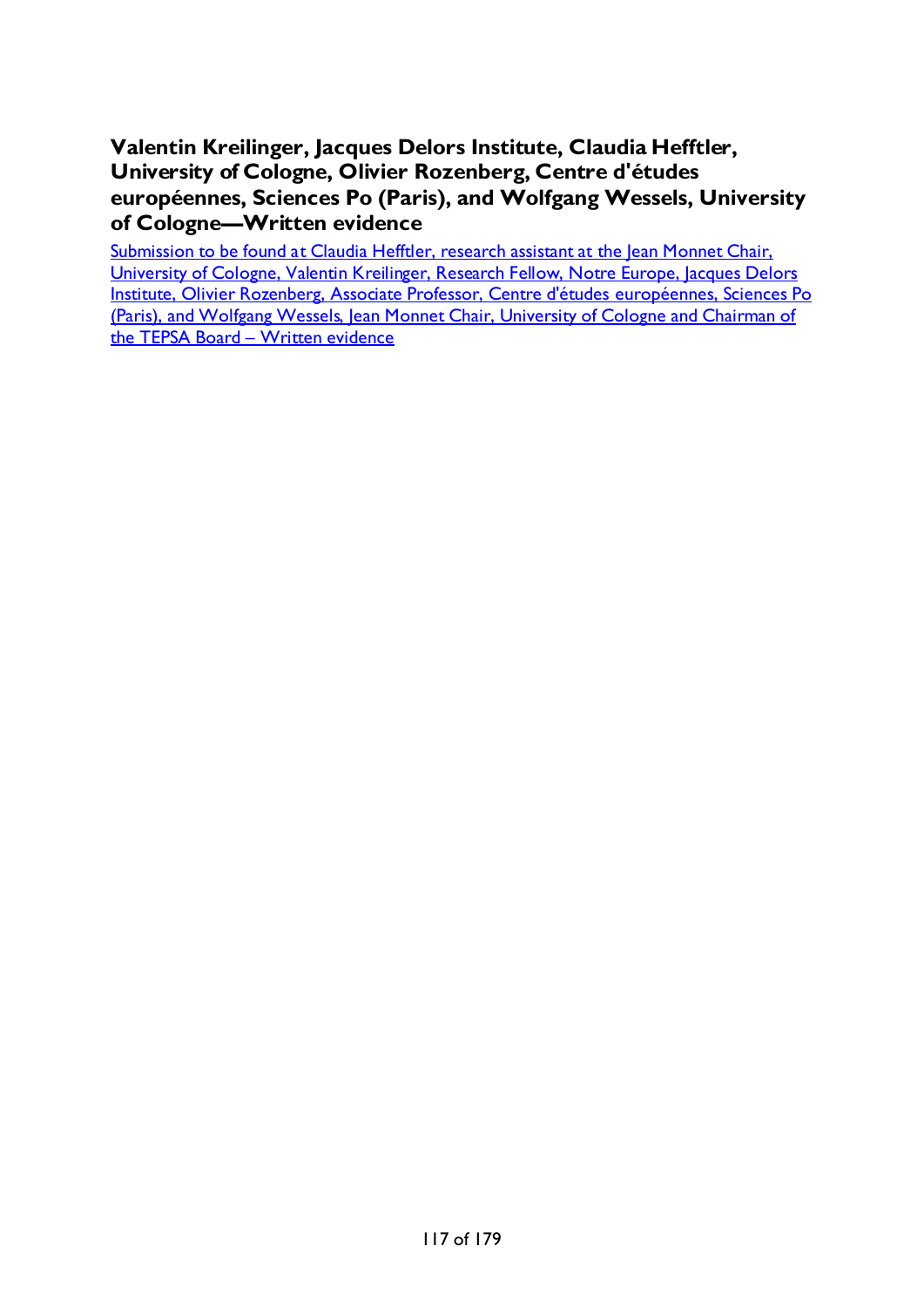### **Valentin Kreilinger, Jacques Delors Institute and Olivier Rozenberg, Centre d'études européennes, Sciences Po (Paris) —Written evidence**

### **The inter-parliamentary conference on Economic and Financial Governance**

- 1. At its meeting from 22 to 24 April 2013 the Speakers' Conference (the Presidents of all Parliaments in the European Union) decided to set up an inter-parliamentary conference on Economic and Financial Governance with the participation of all 28 national parliaments and the European Parliament.<sup>[184](#page-117-0)</sup> This decision was taken quietly, but the inter-parliamentary conference will come together for the first time in Vilnius from 16 to 18 October 2013.
- 2. This inter-parliamentary conference on Economic and Financial Governance is actually an old solution for a new problem (fiscal and economic policy coordination) and follows the characteristics of the "standard" inter-parliamentary conference. The decision did not have the ambition to be innovative, but rather to duplicate a model that has worked while leaving ambiguity and without taking into account the specific necessities for fiscal and economic policy coordination. These ambiguities, however, pose a risk to the success of the whole conference and are a serious constraint to enhancing the role of national parliaments in the European Union.

#### **Inter-parliamentary cooperation: Functions, opportunities and constraints**

- 3. The most significant manifestation of inter-parliamentary cooperation are interparliamentary conferences where MPs from national parliaments and MEPs meet together in an organised and recurrent setting to discuss topics of common interest. An inter-parliamentary conference can fulfil four main functions:
	- to control decisions taken at the EU level,
	- to counter-weight the decline of national parliamentary sovereignty,
	- to find an institutional expression of political support and opposition,
	- to socialize MPs in order to Europeanize the control exercised at the national level that is highly nationally framed.
- 4. The idea to have a higher degree of parliamentary control in economic and financial governance emerged during the negotiations on the Treaty on Stability, Coordination and Governance (TSCG) in December 2011 and January 2012. Later, the main reports on the deepening of the Economic and Monetary Union (EMU) that were elaborated by EU institutions (European Council President, European Commission, and European Parliament) assessed possibilities of inter-parliamentary cooperation, and national parliaments drafted working papers and adopted reports. In order to establish an inter-

<span id="page-117-0"></span> <sup>184</sup> Presidency Conclusions of the Conference of Speakers of EU Parliaments, Nicosia 21-23 April 2013, [http://www.ipex.eu/IPEXL-WEB/dossier/files/download/082dbcc53dbcb6ed013e3b68418b5327.do,](http://www.ipex.eu/IPEXL-WEB/dossier/files/download/082dbcc53dbcb6ed013e3b68418b5327.do) pp. 4-6.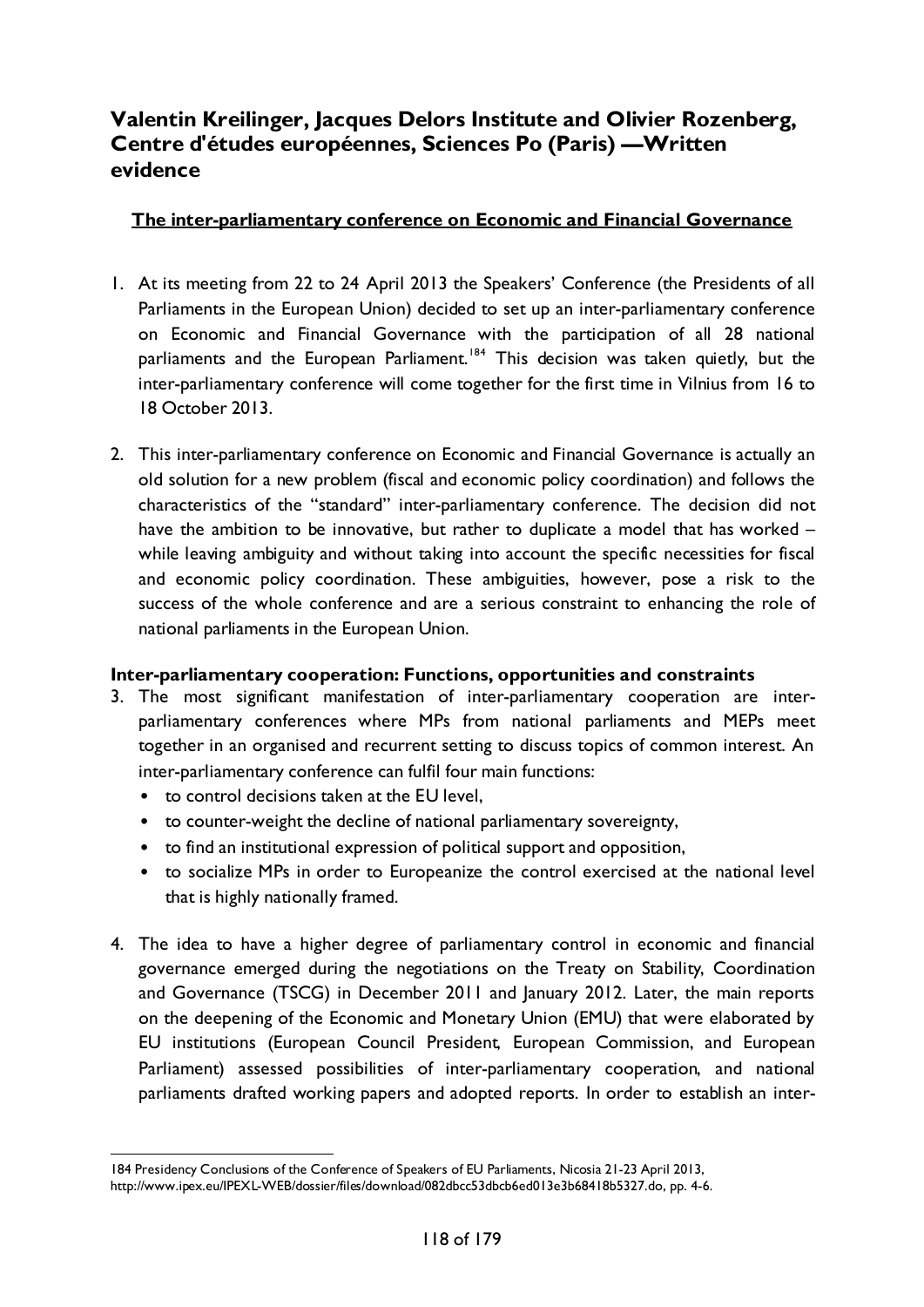parliamentary conference on Economic and Financial Governance, Protocol n°1 of the EU treaties and Article 13 TSCG provide a sufficient legal basis.<sup>[185](#page-118-0)</sup>

### **The inter-parliamentary conference on Economic and Financial Governance: A missed opportunity?**

- 5. The compromise of the Speakers' Conference does not address the two most basic elements necessary for the smooth functioning of such a conference: a clear composition and a comprehensive definition of powers and competences.
- 6. First, the absence of a clear provision with respect to membership in the conference poses a serious threat to making this conference work. The reason behind the wording "[t]he composition and size of each delegation rests upon each Parliament" seems to be two-fold: The European Parliament might have difficulties to restrict itself to 16 MEPs when the conference takes place in Brussels and national parliaments of smaller member states might have difficulties to mobilize 6 MPs to participate in the conference. But the following questions have remained unanswered:
	- How can a conference function internally without clearly codified membership? What will be the impact on the functioning if national parliaments can send significantly different numbers of MPs?
	- How can members socialize without stable participation?
	- In addition to that, the absence of a limit to the size of the delegation has an impact on MPs' and MEPs' motivation: Is participation in the conference exclusive enough?

It is still possible to clarify these questions – and a certain degree of flexibility obviously also has its advantages. The conference could agree to draft Rules of Procedure that codify the composition at its first meeting in October 2013. The objective should be to have a smoothly working conference with a stable and equal composition for the 2014 European Semester cycle.

- 7. Second, the Speakers' decision does not specify the competences of the Conference. The conference will not have decision-making powers, but be a place to "discuss" the issues covered by the TSCG in a setting that brings together national parliaments and the European Parliament, as indicated in Article 13 TSCG. With respect to the European Semester, the conclusions state that national parliaments "should be adequately involved in shaping and implementing the framework for stronger economic, budgetary and fiscal policy reforms in their countries and in bringing the EU dimension into national politics." Hence their first demand is to exercise real influence in the context of the European Semester. It remains to be seen how this can be put into practice; the conference will have some room to define its area of action.
- 8. Furthermore the new inter-parliamentary conference will replace "the meetings of the

<span id="page-118-0"></span> <sup>185</sup> Article 13 of the TSCG: "As provided for in Title II of Protocol (No 1) on the role of national Parliaments in the European Union annexed to the European Union Treaties, the European Parliament and the national Parliaments of the Contracting Parties will together determine the organisation and promotion of a conference of representatives of the relevant committees of the European Parliament and representatives of the relevant committees of national Parliaments in order to discuss budgetary policies and other issues covered by this Treaty."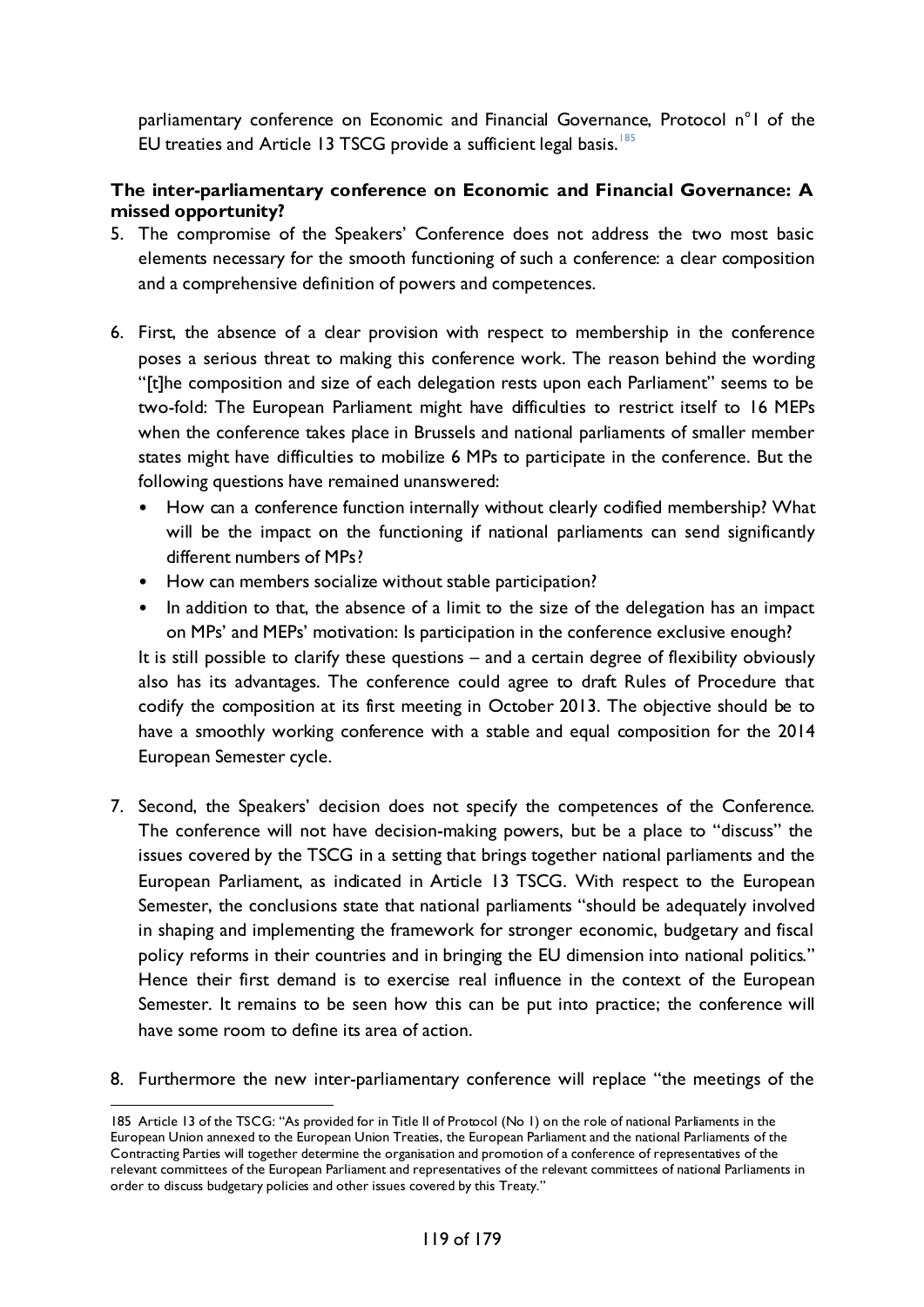Chairpersons of relevant Committees", probably the meetings of the chairpersons of finance committees. While this is in line with the Conclusions of a previous Speakers' Conference (Stockholm 2010) and the procedure followed in the case of the interparliamentary for CFSP and CSDP, a transition period might have been useful instead of immediately replacing a meeting that works. There are obviously matters that are better treated in a smaller committee-like setting with 30 persons around the table than in an assembly with perhaps 200 MEPs and MPs.

#### **Our recommendations for making the Inter-parliamentary Conference work**

- 9. Establishing an inter-parliamentary conference is a unique opportunity to ensure a higher level of parliamentary control of fiscal and economic policies and decisions taken at the EU level, to counter-weight the decline of national parliamentary sovereignty on budgets (and the restriction of possible policy choices taken by parliamentary majorities in national parliaments), to find an institutional expression of political support and opposition for the EU policy decisions in the context of budgetary and economic coordination, and to socialize MPs in order to Europeanize the control exercised at the national level that is highly nationally framed.
- 10. *Composition.* The Conclusions of the Speakers' Conference as well as the working paper issued after the meeting of the Presidents of the Parliaments of the six founding member states that took place in Luxembourg on  $11$  January 2013<sup>186</sup> make reference to the model of the Inter-Parliamentary Conference for the Common Foreign and Security Policy (CFSP) and the Common Security and Defence Policy (CSDP). This conference is composed of 6 MPs per member state and 16 MEPs, for a total number of 178 parliamentarians. This model appears indeed well-fitted for having in each delegation representatives from all major political parties as well as both specialized MPs (like Budget committee chairs) and some less specialized able to develop new perspectives on budget issues.
- 11. *Competences.* The Inter-Parliamentary Conference should at least be allowed to adopt non-binding conclusions. For instance this has been the case for the Conference of Parliamentary Committees for Union Affairs of Parliaments of the EU (COSAC) with no damage for the EU. Apart from this point, it does not seem central to us to ask for more firm competences for the conference. First, because it is highly unlikely that the European Parliament (as well as some national parliaments) accept that. Second, because the key activity of such conference lies in its capacity to implement a genuine accountability mechanism rather than taking binding decisions. European decisionmakers, from the Presidents of the European Council and the Commission, the Vice-President of the Commission and Commissioner for Economic and Monetary Affairs as well as the Chairperson of the Eurogroup to Chancellor Merkel, should be publicly heard, questioned and even criticized by the conference but it does not make sense to expect the conference to take decisions instead of those leaders.

<span id="page-119-0"></span> <sup>186</sup> Working Paper of 11 January 2013, [http://www.ipex.eu/IPEXL-](http://www.ipex.eu/IPEXL-WEB/dossier/files/download/082dbcc53b70d1c2013ccdb9a8692a61.do)[WEB/dossier/files/download/082dbcc53b70d1c2013ccdb9a8692a61.do](http://www.ipex.eu/IPEXL-WEB/dossier/files/download/082dbcc53b70d1c2013ccdb9a8692a61.do)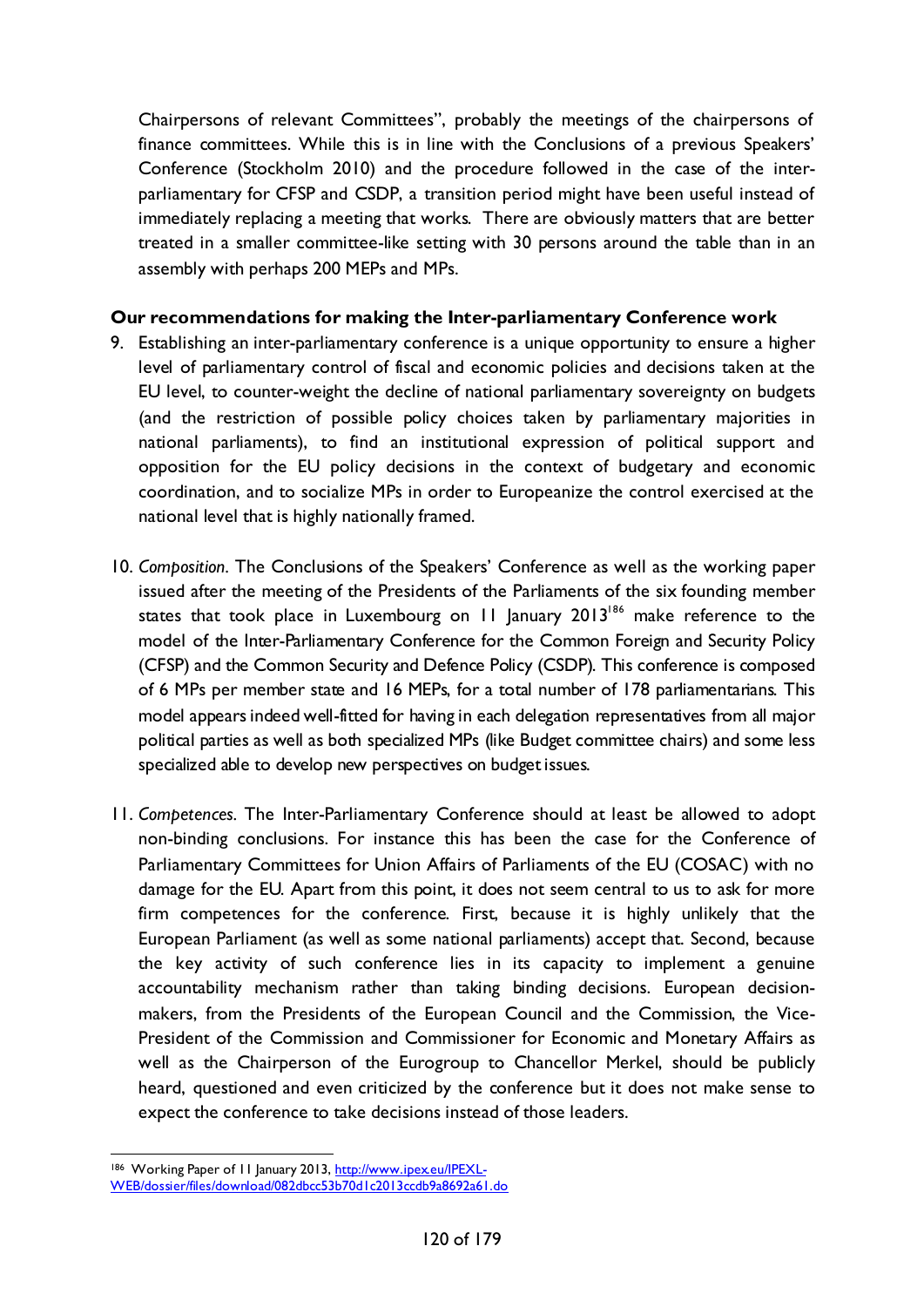- 12. *Frequency of the meetings.* The conference could meet shortly before European Council meetings in order to allow the Conference to give input on the agenda of the summits. The rather disappointing example of the COSAC indicates how crucial it is to position such meetings in global agenda of the EU. Such timing would also constitute a strong incentive for MPs to participate actively to the conference.
- 13. *Differentiation.* If we are rather critical about the decisions taken in Nicosia, we support yet the idea to give the same right to any participant MPs from any member states. The Nicosia compromise has indeed avoided any differentiation among the national parliaments. MPs from all 28 national parliaments, regardless whether they have the euro as their currency, are expected to join the euro, have an opt-out, have signed, ratified or not taken part in the TSCG. Since the inter-parliamentary conference does not restrict itself to fiscal and economic policy coordination within the Eurozone, but covers "Economic and Financial Governance" hence possibly including issues of the governance of the Single Market and sensitive subjects like the banking union, this is a sound decision that avoids a split between Member states that are 'in', 'pre-in' and 'out' with respect to the 17/18-member Eurozone.
- 14. *Legal status.* Those recommendations do not require treaty changes which is a good thing. Indeed, the recent debates over the reform of the governance of the EU and the role for national parliaments – particularly in the UK – indicates that there is a real risk of opening Pandora's box. Some proposals have been made to give national parliaments, individually or collectively, a "red card" on EU legislative proposals or even the right to suspend EU law. Since we believe that those ideas constitute a serious threat for the viability of the EU, we see the advantages of both avoiding treaty changes and developing a collective and robust system of parliamentary cooperation in the field of Economic and Financial Governance.

26 September 2013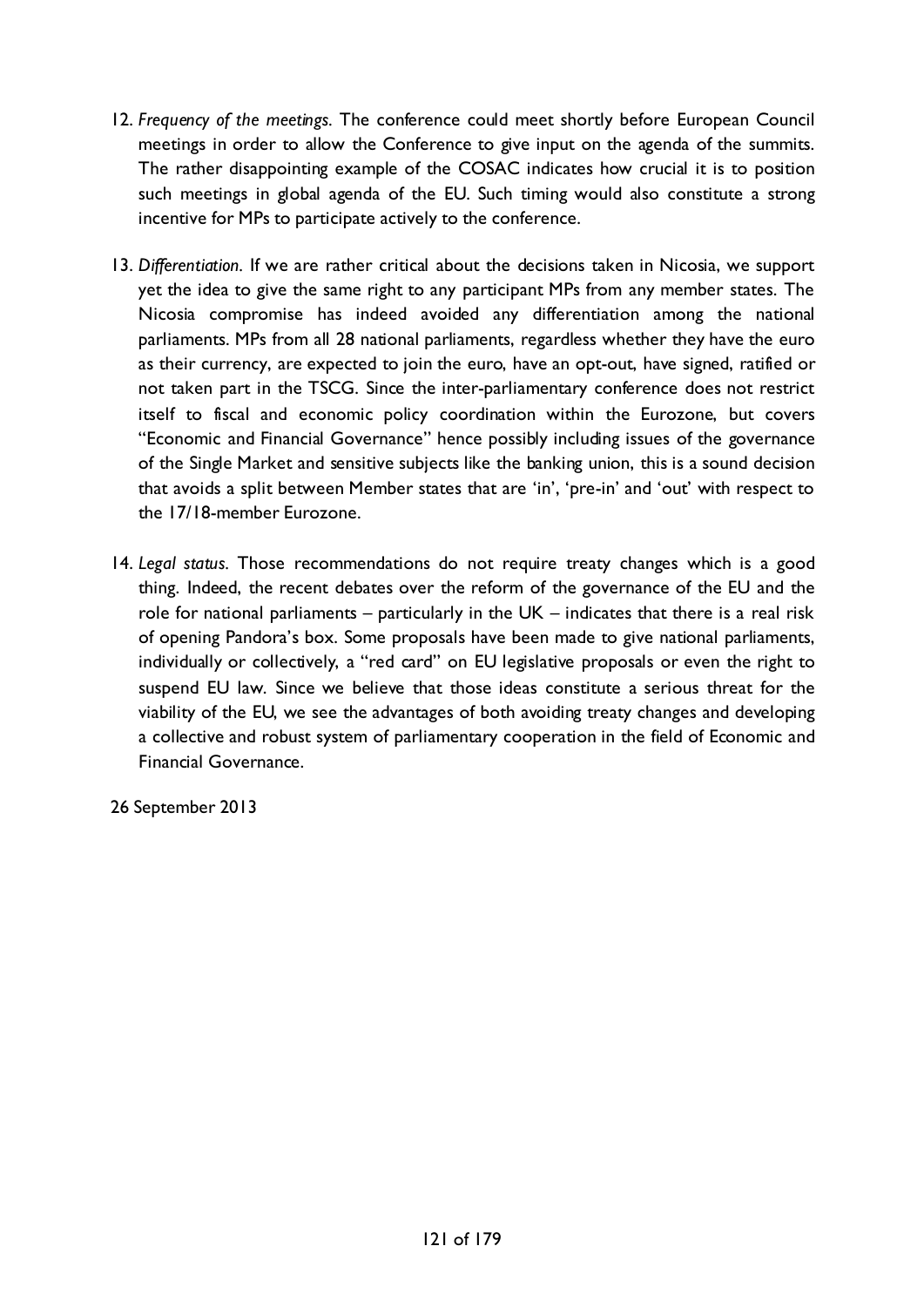# **The Senate, Miroslav Krejča, Parliament of Czech Republic— Written evidence**

I would like to thank you for the information regarding the inquiry undertaken by the House of Lord European Union Committee on the role of national parliaments in the European Union. I will welcome information about the conclusions of your inquiry.

Regarding your request for inputs from the Member States' legislatures, I would like to briefly summarize the main positions articulated by the Senate and its Committee on EU Affairs regarding the topics and questions mentioned in the call for evidence:

I. The role of national parliaments in general

National parliaments constitute a pillar of democratic legitimacy of the European Union. The Senate considers the new instruments entrusted to national parliaments by the Lisbon Treaty as a stimulating factor that could enhance their involvement in the EU affairs.

Regarding the parliamentary control of the principle of subsidiarity, the Senate is of the opinion that a deeper interest in the issue of subsidiarity on the part of COSAC would enhance the effectiveness of this scrutiny. The Senate also lacks comprehensive, user-friendly and reliable information about the results of subsidiarity checks carried out by national parliaments, which would be available shortly after the elapse of the deadline set for control of subsidiarity with regard to individual draft legislative acts.

The Senate agrees with the European Commission as regards the significance of national parliaments' involvement in the political dialogue in the pre-legislative phase. It aims to dedicate greater attention to consultation documents initiating public debate about appropriateness of a new regulation on European level. However, the Senate would welcome if the impact of national parliaments' contributions within the above-mentioned public debates was monitored and published by the Commission.

Concerning the Commission's replies within the framework of the political dialogue, I would like to add that there seems to be a common feeling in my committee that the quality of Commission's replies, although it is slowly improving, is still insufficient, especially because of the level of abstractness and lack of concrete counter-arguments to the points raised by the Senate.

II. New developments in the economic and monetary union

As far as the possible new developments in the role of national parliaments are concerned, the Senate has paid considerable attention to the institutional changes proposed by the Commission and debated by the European Council with respect to the economic and monetary union.

In the wake of the publication of the Commission's Blueprint for a Deep and Genuine EMU, the van Rompuy Report and the subsequent conclusions of the December 2012 European Council, the Committee has stressed that such key documents should be published in a time that enables a thorough debate on the level of the Member States (especially with their parliaments) prior to the adoption of any political decisions in the European Council. This seems to be a more general problem connected with the European Council's procedure.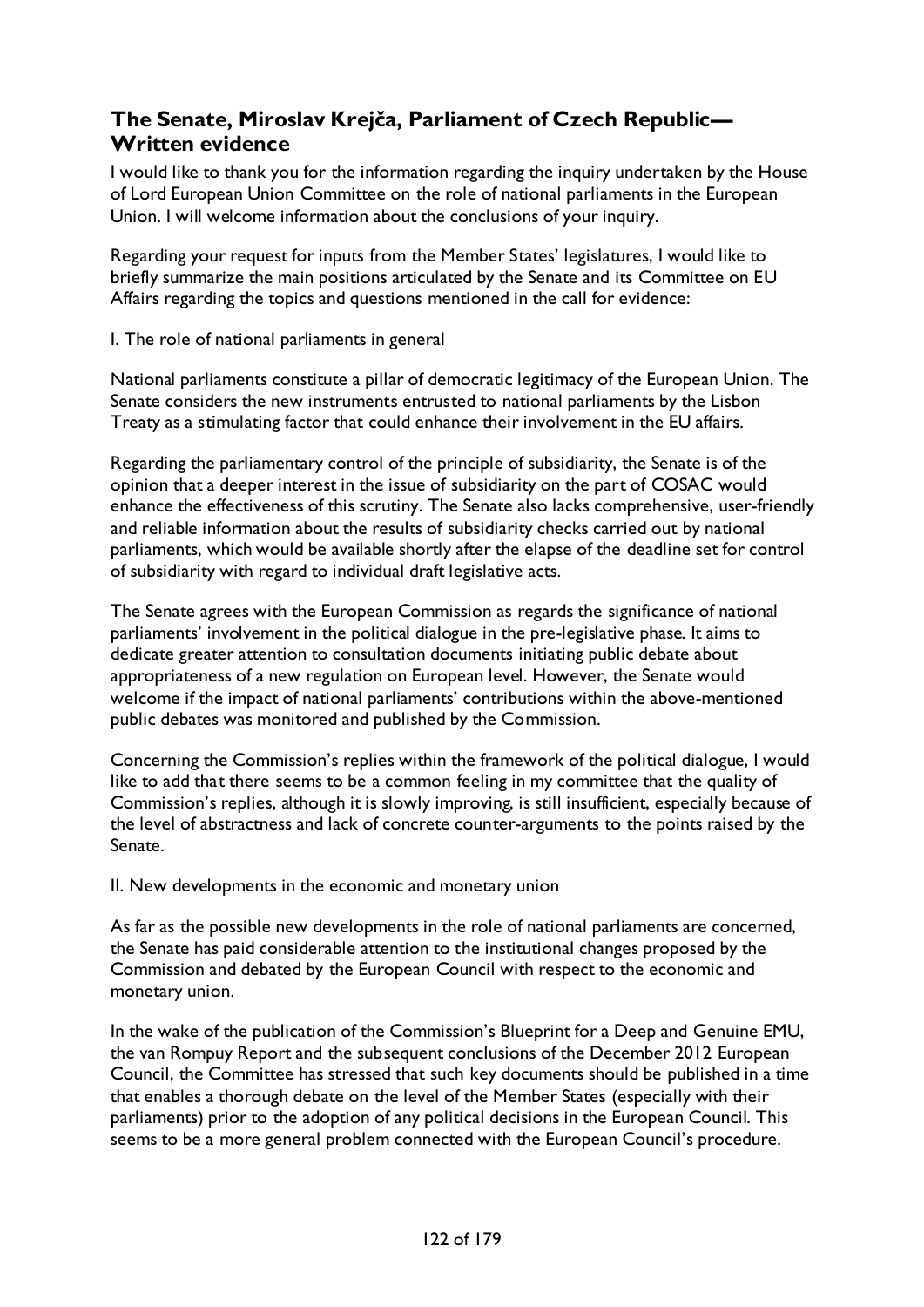As for the contents of the Commission's Blueprint, the Senate has highlighted the irreplaceable role of national parliaments in the decision-making concerning economic and especially budgetary matters of the Member States as well as in scrutinizing the economic policies of national governments. The economic and, above all, budgetary policy represents the very core of sovereign statehood and parliamentary democracy and, therefore, the constitutional powers of national parliaments should be duly taken into account and should not be eroded in the course of further integration in this area.

The Senate has found that enhanced coordination of economic policies of the Member States and above all mechanisms used by the Commission or the Council to addresses particular issues in individual Member States, if they were to become more binding or enforceable, concern the competences of national parliaments and have a direct impact on the citizens of the Member States. The Senate has noted that the role of national parliaments in matters that fall within the competence of the Member States and are subject to coordination at EU level cannot be replaced by a greater involvement of the European Parliament as it does not bear political responsibility for the economic situation in the Member State. Therefore, the Senate considers that such coordination requires a strong involvement of national parliaments, including their right to ask the Commission to participate in the discussion on these issues in the national parliament to clarify its position there, and necessitates a consent of national parliaments with final terms of any contractual agreement between the Government of the Member State and the EU institutions. The Senate also considers it very important to engage in a parliamentary scrutiny of the European semester. It is adapting its procedures in this respect.

Finally, I would like to inform you that our committee is going to debate the annual Commission reports on the relations with national parliaments and on the principles of subsidiarity and proportionality in September with a view to update its general position on these institutional matters. The final resolution adopted by the Senate in autumn will be distributed for information via the national parliaments' permanent representatives' network in Brussels and will also be available for the purpose of your inquiry.

I am looking forward to our further cooperation.

28 August 2013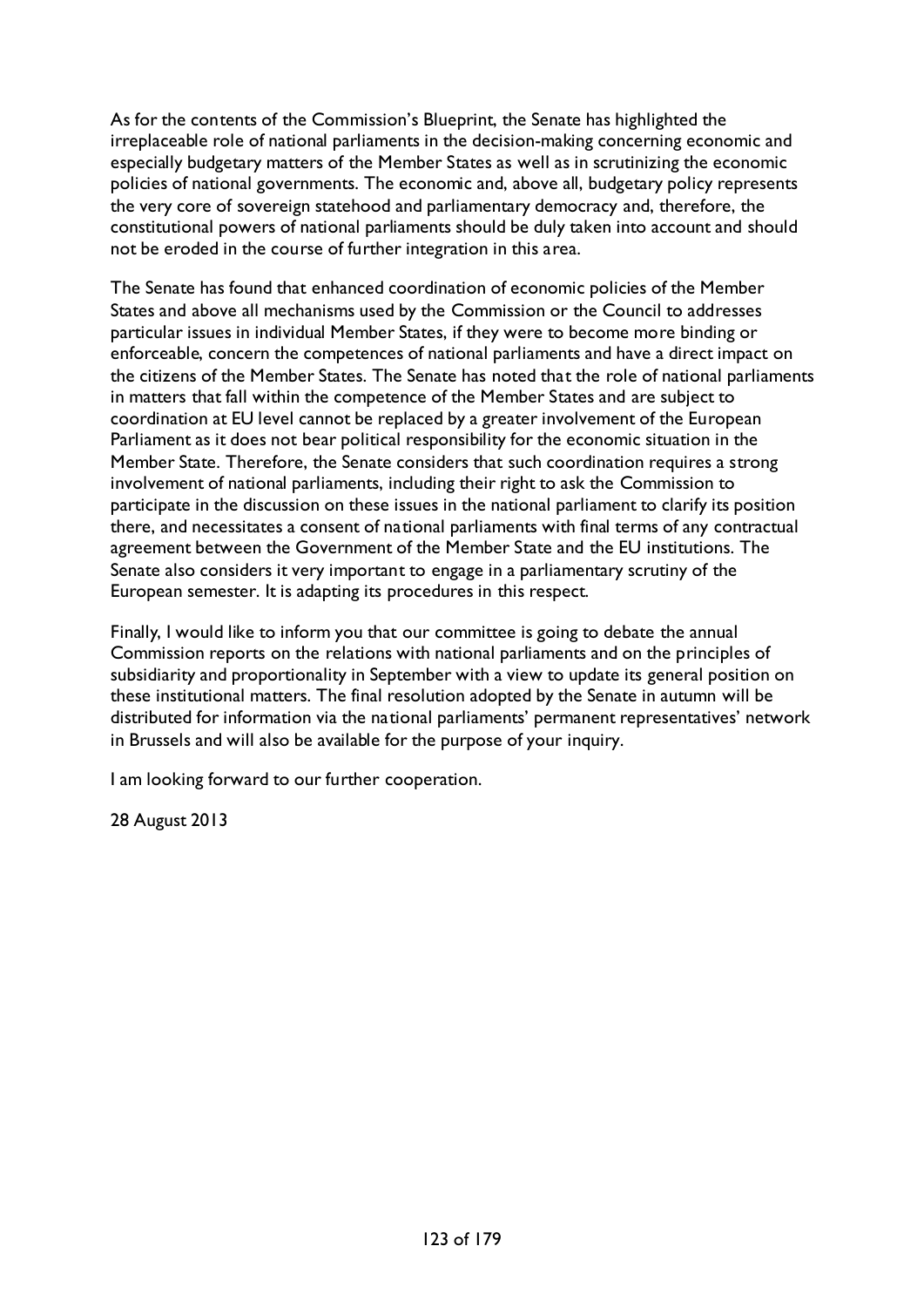# **Professor Norbert Lammert, President of the German Bundestag— Written evidence**

In your letter of 18 July 2013 you informed me about your Committee's intention to undertake an inquiry into the role of national parliaments in the European Union. I wish you much success with this wide-ranging and important initiative and look forward with interest to the results of your inquiry.

The German Bundestag's parliamentary participation in EU affairs was a key issue during this electoral term, which is now drawing to a close. In 2009, the Act on Cooperation between the Federal Government and the German Bundestag in Matters concerning the European Union (EUZBBG) was completely revised in the context of the ratification of the Treaty of Lisbon. At the same time, an Act on the Exercise by the Bundestag and by the Bundesrat of their Responsibility for Integration in Matters concerning the European Union (IntVG) was adopted.

It again became necessary to supplement and revise the EUZBBG in the light of a thorough evaluation and newly developed mechanisms at European level in the context of the financial and economic crisis, and decisions which led to further rights of participation for the Bundestag. In this context, many of the questions you pose were discussed by the committees and in the plenary.

The new version of the Bundestag's rights of participation entered into force on 5 July 2013. Please find enclosed translations of the Act on Cooperation between the Federal Government and the German Bundestag in Matters concerning the European Union (EUZBBG), and the Act on the Exercise by the Bundestag and by the Bundesrat of their Responsibility for Integration in Matters concerning the European Union (IntVG), which has remained in force without amendment *[not printed]*.

Your questions, which you also sent to the Chairman of the Committee on the Affairs of the European Union, Gunther Krichbaum, have been forwarded to the members of the Committee. I hope you will understand, however, if the response from the Members should prove to be somewhat lower than expected, given the ongoing preparations for the forthcoming Bundestag elections on 22 September 2013.

At the same time, I am confident that there will be an opportunity to discuss specific issues at the forthcoming COSAC conferences.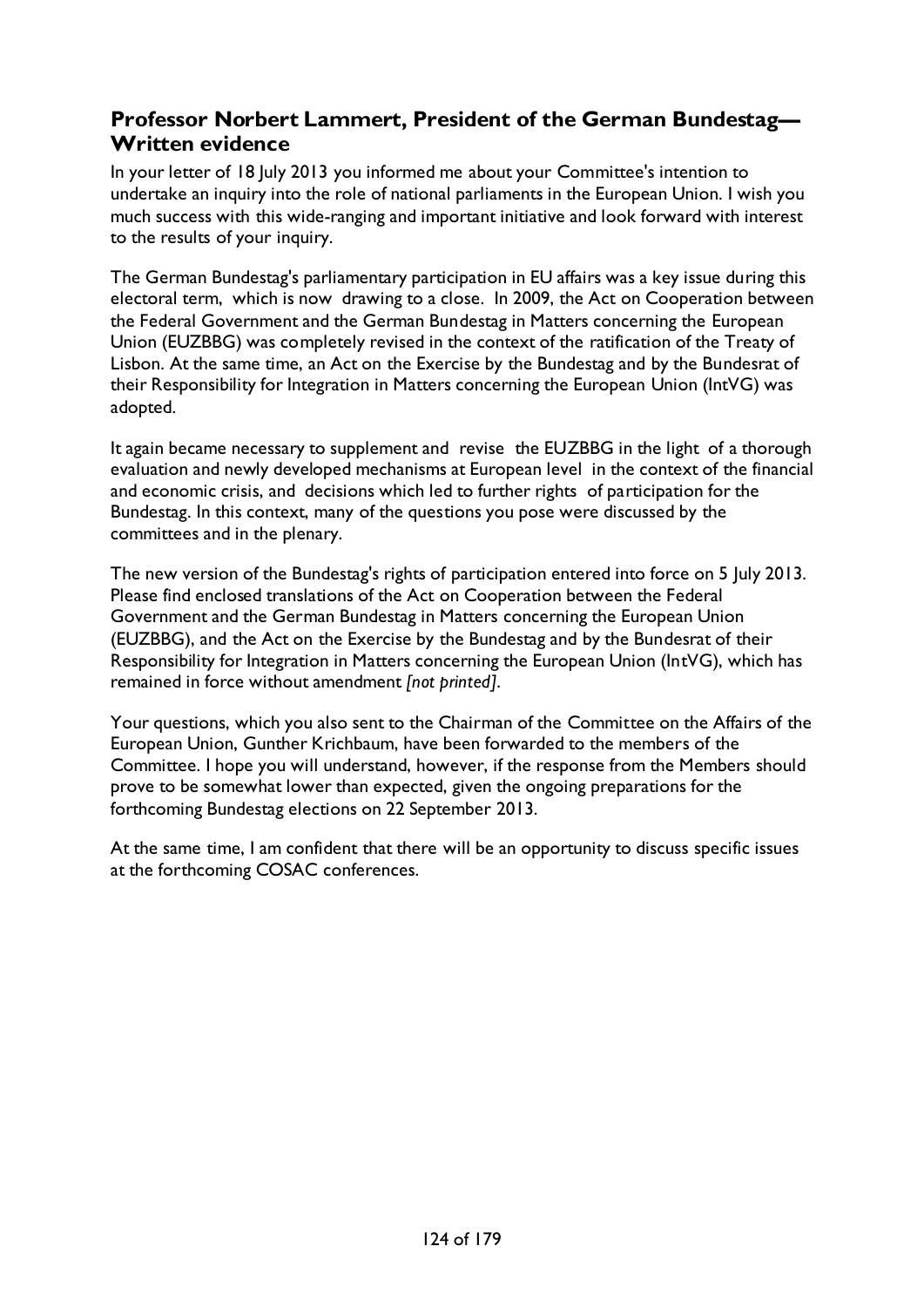# **Thomas Larue, the Committee on the Constitution, Sveriges Riksdag—Written evidence**

- 1. First, considering the prevailing constitutional system in Sweden the Committee on the Constitution (CoC) has emphasised that the Swedish Government has the main responsibility and prerogative to represent Sweden in all matters of foreign policy. The CoC has also pointed out that the Instrument of Government (*regeringsformen*) lacks any explicit rule with regard to the Riksdag's possibility to communicate directly with international organisations. Though this does not prevent individual Committees within the Riksdag to contact the Commission in order to gain additional information on matters connected to subsidiarity control when performing subsidiarity checks.
- 2. The CoC has pointed out that political dialogue between Sweden and the Commission according to current Swedish constitutional rules should take place via the Government, which is accountable to the Riksdag. Only within the framework of powers which existing treaties bestow on national parliaments (through Protocol [no 2] on the application of the principles of subsidiarity and proportionality, hereafter referred to as the Protocol) is the Riksdag given the opportunity to communicate directly (in the manner provided for by the Riksdag's internal procedures) with the Commission regarding the application of subsidiarity.
- 3. Second, the internal working of the Riksdag implies that the main work regarding shaping and controlling the Swedish Government's negotiating positions in Brussels is handled by the individual Committees together with the European Affairs Committee (*EU-nämnden*).
- 4. The CoC has also noted that the Commission's decision to consult national parliaments on all Commission communications and proposals, whether of a legislative or other nature, can contribute to a more in-depth debate on European issues within the member states. The CoC thus pointed out that the Riksdag's internal procedures imply that scrutiny reports are issued for all green and white papers and for some other EU documents, with the exception of draft legislative acts. The CoC welcomed deliberation and examination of pre-legislative documents by national parliaments. This may contribute to both an early in-depth debate in member states about the Union's development and an increased knowledge about the positions of national parliaments. In this way the parliaments' positions could be taken into account, for example through their governments, in the continued legislative process at EU level.
- 5. The CoC has clarified that the Riksdag's committees' statements made with regards to scrutiny reports issued for green and white papers and for some other EU documents should thus be considered as preliminary viewpoints of a constitutionally non-binding nature. The CoC underlined that the Riksdag's consideration of a committee's statement (with the exception of statements regarding the subsidiarity control mechanism, which become legally and constitutionally binding reasoned opinions, see below) ends when the Chamber puts the statement on file.
- 6. Thirdly and with regards to the subsidiarity control mechanism or subsidiarity checks, the Riksdag's CoC has made several comments (see below) throughout the years since the entry into force of the Lisbon Treaty. The CoC has been given the yearly follow-up of the Riksdag's examination of the application of the principle of subsidiarity. This in order to highlight the impact of the outcome of subsidiarity checks on the division of competence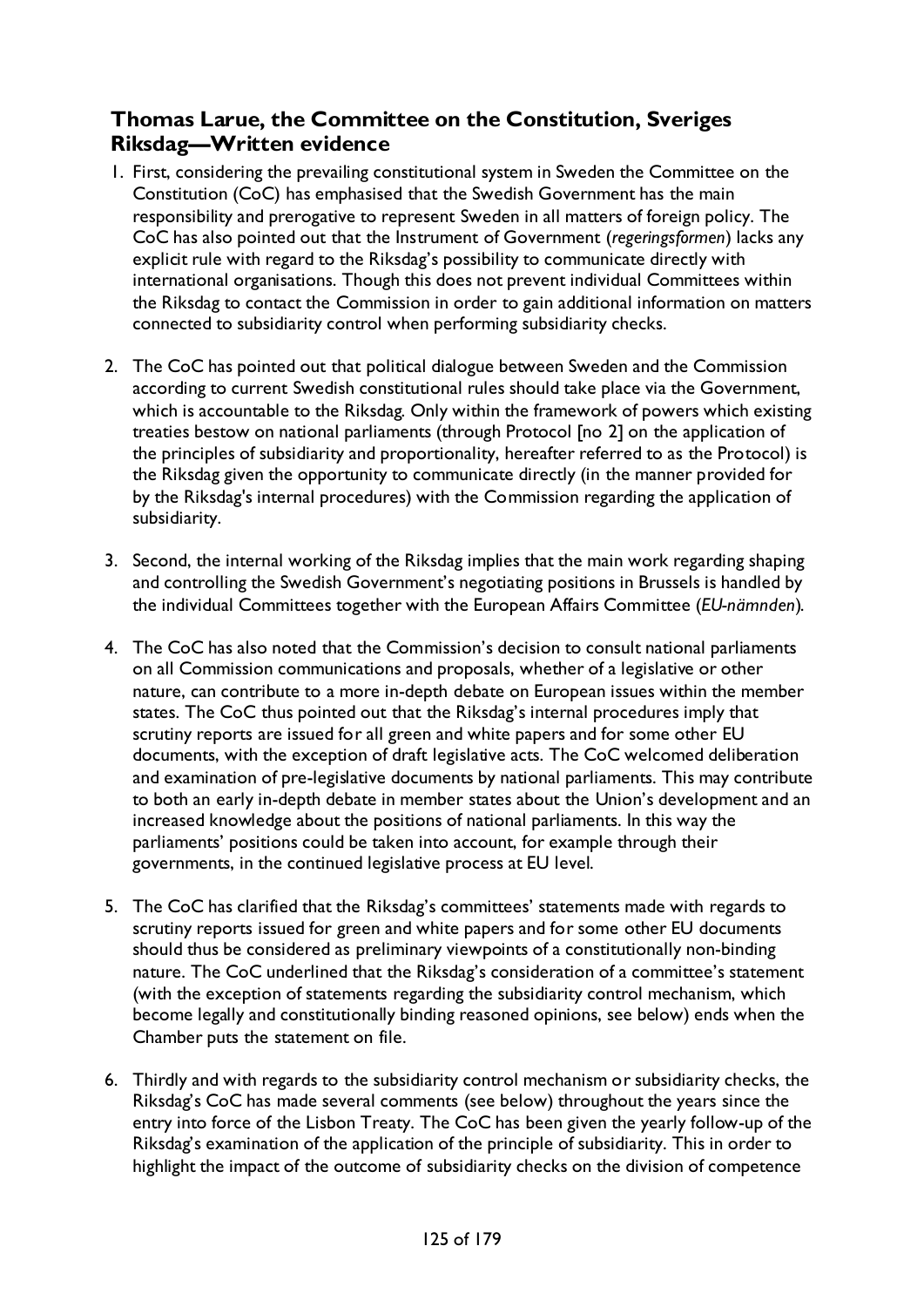between the Union and member states. Some preliminary observations on this aspect have been made (see paragraphs 10-11).

- 7. The CoC has repeatedly and with increasing intensity underlined the fact that the absence of or insufficient subsidiarity justifications in proposals (mainly from the Commission) makes it difficult for the Riksdag to fulfil its treaty obligation to ensure compliance with the principle of subsidiarity in accordance with the procedure set out in the Protocol. The CoC concurred with the assessment contained in the European Parliament's resolution on better legislation, subsidiarity and proportionality and smart regulation from the 14 September 2011 on how important it is that the Commission's subsidiarity justifications are detailed and understandable. Detailed subsidiarity justifications without stereotyped elements improve the conditions under which national parliaments can control the compliance of draft legislative acts with the principle of subsidiarity. Incomplete or missing subsidiarity justifications constitute a serious flaw in the Union's legislative process. Lately the CoC has showed growing discontent with the system of subsidiarity checks (see paragraphs 12-14 below).
- 8. The CoC's second annual follow-up of the application of the subsidiarity principle showed that over a third of the draft legislative acts falling under the subsidiarity control mechanism during the period 1 July 2010–31 December 2010 lacked or contained insufficient subsidiarity justifications. Compared with the Committee's first follow-up (cf. the Committee's scrutiny report 2010/11:KU26 concerning COM(2010) 547), which covered the period 1 December 2009–30 June 2010, the proportion of insufficient or non-existent subsidiarity justifications was almost unchanged.
- 9. The CoC's third annual follow-up of the Riksdag's examination of the application of the principle of subsidiarity showed that approximately one sixth of the draft legislative acts that were examined for compliance with the principle of subsidiarity during the period 1 January to 31 December 2011 lacked or contained insufficient justification in relation to the principle of subsidiarity. Compared with the Committee's two previous follow-ups, the proportion of draft legislative acts containing insufficient or lacking justification had decreased. Nevertheless, and in view of the *absolute* obligation of the Commission and other proposing parties to justify their legislative proposals, the CoC once again, and emphatically, pointed out that insufficient justifications makes it difficult for the Riksdag to fulfil its obligation to ensure compliance with the principle of subsidiarity under the subsidiarity protocol.
- 10. Despite the difficulties of qualitatively assessing the impact of the outcome of subsidiarity checks on the division of competence between the Union and member states, the CoC noted that the Riksdag's Committee on Taxation had brought attention to an actual transfer of competence in the implementation of certain proposals, and that the Committee on Justice had stressed the importance of noting the combined impact of various proposals together, which can be difficult to see in connection with subsidiarity checks of individual proposals. In addition, the Committee on Finance had noted that the overall outcome in the field of financial markets and regulation of economic and monetary policy in the Union has meant that legislation at EU level has been strengthened.
- 11. Another reflection made from the Riksdag's committees is that it is more common today that proposals are presented in the form of regulations as opposed to directives. This points to the importance of monitoring how the long-term development of Union law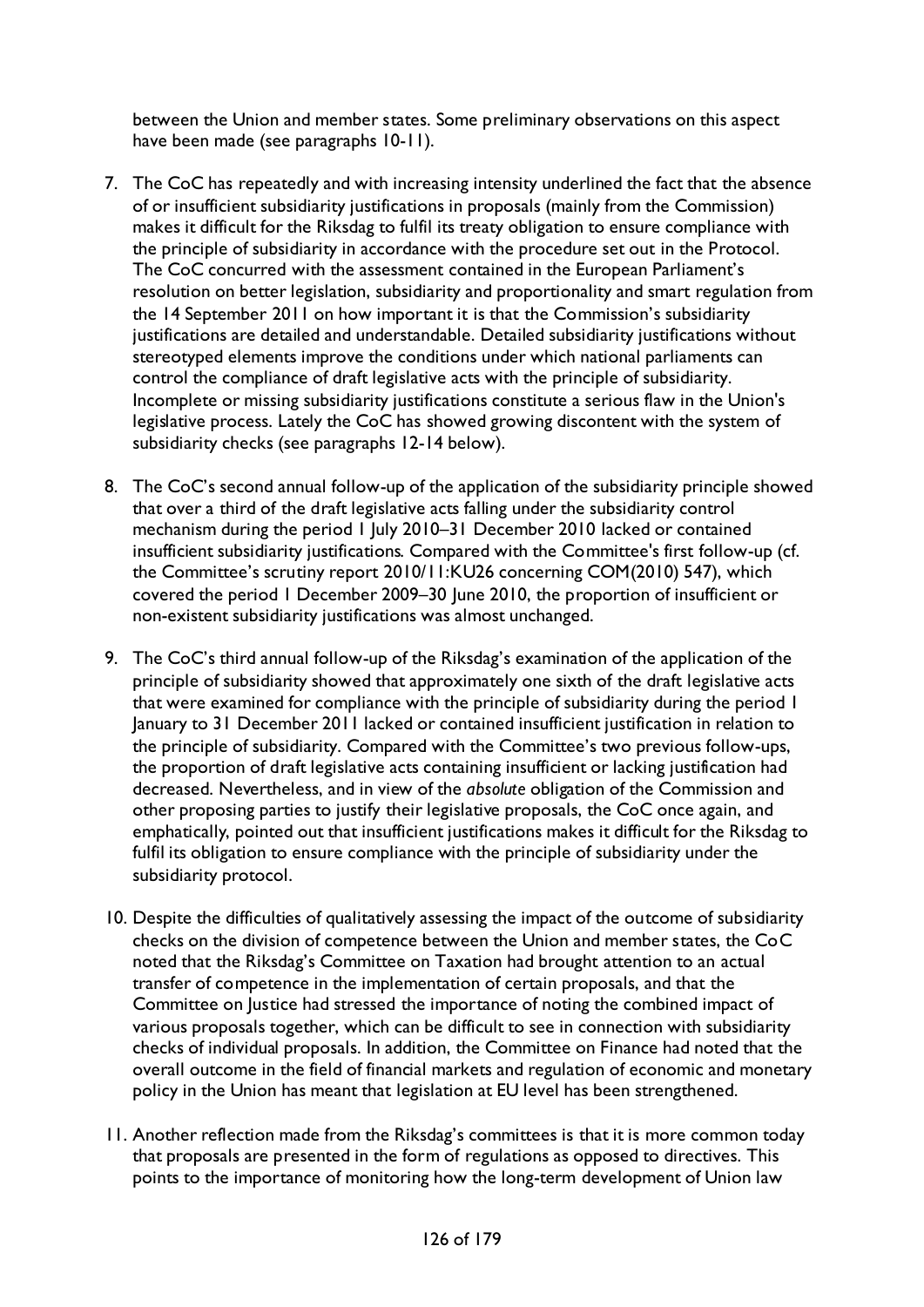affects the division of competence between the EU and the member states within the framework of the treaties' provisions. The CoC stated that it will therefore continue to monitor these important issues. In this context, the CoC pointed out the analysis work that had been initiated by the Government of the Netherlands. The CoC looked forward to the findings of this analysis and the following discussions in the EU on issues relating to the application of the principle of subsidiarity.

- 12. Fourthly, the Riksdag's CoC has become more and more doubtful about the effectiveness of the subsidiarity checks as they are organised today. One aspect is the extent to which the Riksdag's objections regarding the application of the principle of subsidiarity are taken into account when legislation is adopted. A related aspect which the CoC acknowledged was the UK's House of Commons' question about the general impact of its reasoned opinions on negotiations in the Council. The CoC considered that it is important that the Riksdag, through its committees, monitors the handling of the principle of subsidiarity in the continued legislative process, especially in cases where a reasoned opinion has been submitted.
- 13. The Riksdag's CoC has noted that both the Commission's Impact Assessment Board and the European Parliament have highlighted shortcomings regarding the Commission's justifications with regards to subsidiarity. The Committee is opposed to national parliaments being assumed to examine proposals for compliance with subsidiarity when no justification has been provided. In the opinion of the CoC, failure to provide justification may be regarded as a failure to comply with the subsidiarity protocol. The CoC considered that a possible procedure regarding proposals that do not provide any justification could be that they would be returned to the proposing party to be completed in accordance with the treaty and its protocols.
- 14. A further aspect regarding the effectiveness of the subsidiarity checks is according to the CoC the relatively short time available for these checks. The CoC shared the opinion of the European Parliament that it is important to examine, within the framework of a review, whether the current timescales are sufficient. Regarding these aspects, there is according to the Riksdag's CoC possibly room for improvement in the current system. A longer time frame would, for example, make it easier for more parliaments to examine a greater number of proposals and would facilitate interparliamentary cooperation. It should be possible to consider both the level of the thresholds in the subsidiarity protocol for yellow and orange cards and the effects of these thresholds being reached in a review of the kind proposed by the European Parliament on the alleviation of the impediments to national parliaments' participation in the subsidiarity check mechanism. The question of making it possible for the national parliaments to return proposals that lack any subsidiarity justification to the proposing party should also be included in this review.
- 15. Fifthly and with regards to the proportionality and subsidiarity principles, the Riksdag has deemed that they are intertwined. In a reasoned opinion regarding the Commission's proposal for EU regulatory framework for the protection of personal data, COM(2012) 11, the Riksdag stated the following (excerpt): "Moreover, it is the opinion of the Riksdag that the objective of an effective system for the protection of personal data in the EU is generally better achieved when such measures are undertaken at Union level rather than by means of measures from the member states, and that an action at community level, because of its scope and its effects, would in general be clearly advantageous compared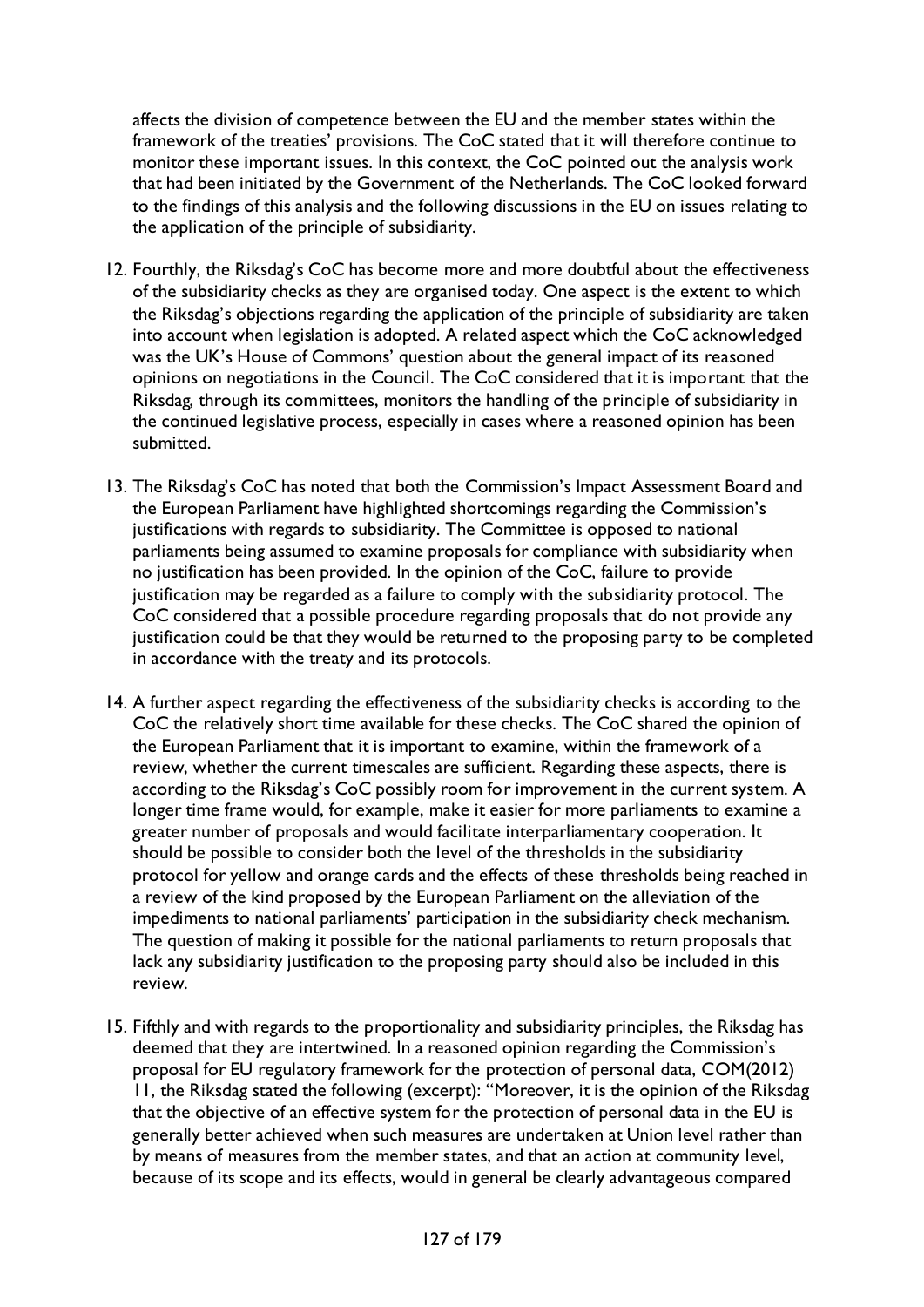with a measure at member-state level. Having said this, the Riksdag wishes to highlight the expression *only if and in so far as* in Article 5 the Treaty on European Union. According to this article, in areas which do not fall within its exclusive competence, the Union shall act *only if and in so far as* the objectives of the proposed action cannot be sufficiently achieved by the member states, but can rather, by reason of the scale or effects of the proposed action, be better achieved at Union level. According to the Riksdag, the words *only if and in so far* as should be taken to mean that a subsidiarity check includes a proportionality criterion and that it follows from this that the proposed action may not exceed what is necessary to achieve the objectives pursued. In a judgement from 2002<sup>[187](#page-127-0)</sup> the EC Court (now the Court of Justice of the EU), after first having found that the objective of the proposed action could better be achieved at Community level, stated the following with regard to whether a directive had been adopted in accordance with the principle of subsidiarity.

Second, the intensity of the action undertaken by the Community in this instance was also in keeping with the requirements of the principle of subsidiarity in that, as paragraphs 122 to 141 above make clear, it did not go beyond what was necessary to achieve the objective pursued.

In view of this, the Riksdag wishes to assess whether the Commission's choice of legislative instrument for the proposed action, a Regulation, goes farther that what is necessary to achieve the objectives pursued. In so doing, the Riksdag is paying particular attention to the fact that a new directive, instead of a Regulation, when it is incorporated, would typically provide a larger scope for member states to take into account national conditions, for example relating to different authority and managing structures in different individual member states.

/…/

Bearing in mind what is said above, it follows that a regulation in the form of a directive would mean that the form of the action is as simple as possible, consistent with satisfactory achievement of the objective of the measure and the need for effective enforcement. It is thus the opinion of the Riksdag that a regulation of the protection of personal data and the free movement of such data in a Regulation containing what has now been proposed would go farther that what is necessary to achieve the objectives pursued and is therefore not compliant with the principle of subsidiarity."

- 16. Yet another aspect raised by the CoC is the IPEX database and its function in the abovementioned subsidiarity checks. In the opinion of the CoC, it is important that measures are taken to enable the database to offer better support to the national parliaments' subsidiarity checks.
- 17. The CoC has also raised some observations made by the Riksdag's EU Coordination unit (*EU-samordningen*) about the development of a "doctrine" on a form of exclusive competence in areas of a particular kind, that is, that other areas besides those explicitly mentioned in Art. 3 of the Treaty on the Functioning of the European Union could, on account of their specific nature, represent areas of exclusive competence for the EU. The

<span id="page-127-0"></span><sup>187</sup> Judgement of the EC Court from 10 December 2002 in case C-491/01 British American Tobacco (Investments) Ltd and Imperial Tobacco Limited, REG 2002, pp. I-11550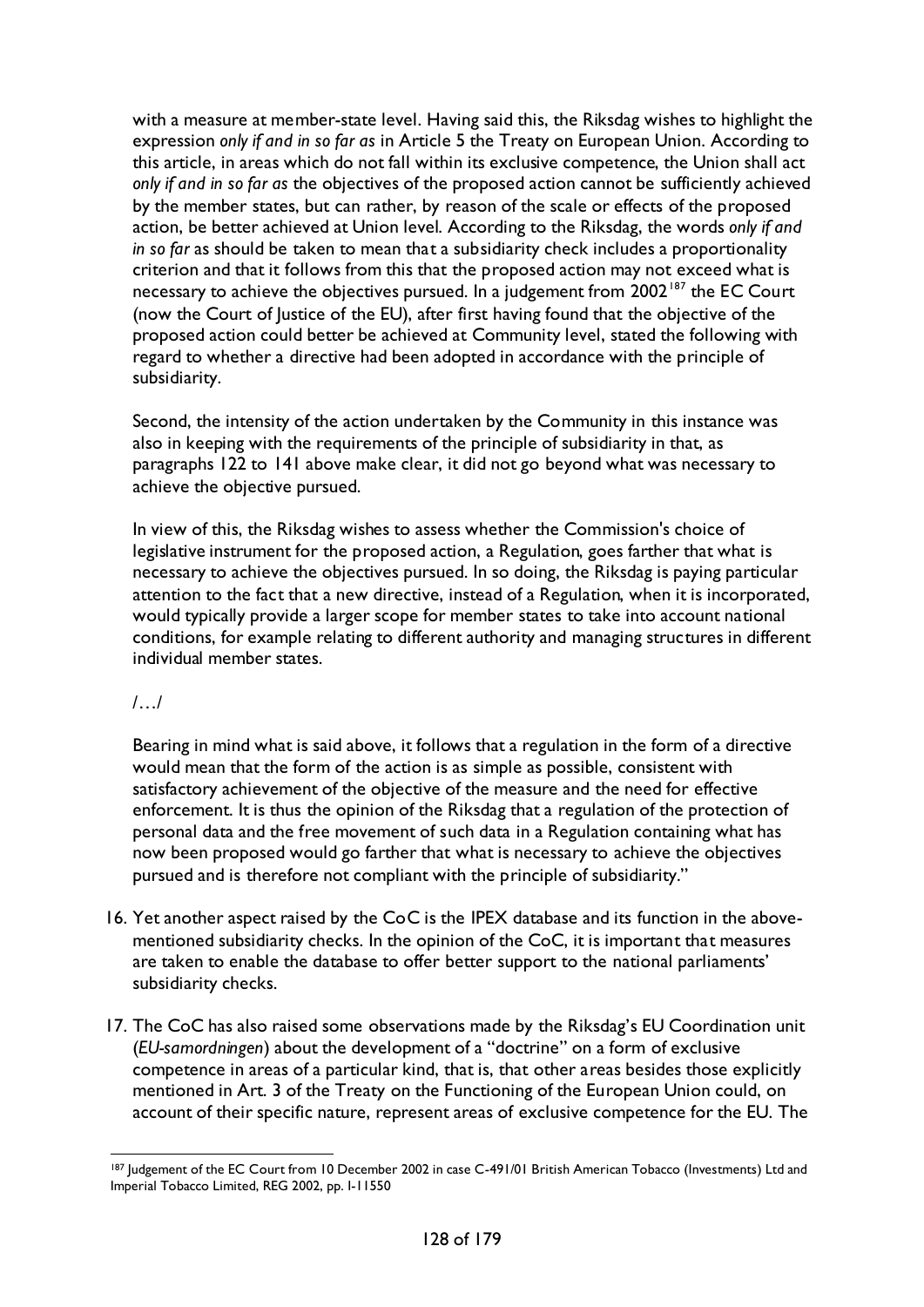CoC drew attention to this observation in view of the risk that this doctrine could be improperly applied. Even if this doctrine is, as such, in many ways logical, it can be difficult to approve if the proposing party introduces elements extending beyond the special nature that the doctrine derives from. The discussions that have taken place in some of the member states' parliaments on the European Parliament's draft proposal for a regulation on the European Parliament's right of inquiry gives reason to reflect on the above-mentioned risk.. In this context the CoC noted that the issue of the demarcation of the Union's exclusive competences is touched upon in a then current case in the EU Court of Justice [*Since then the Court has delivered its judgement, see C–274/11 and C– 295/11, especially paras 23-24*].

- 18. As regards the application of subsidiarity checks to amended proposals, the CoC highlighted the Riksdag's EU Coordination unit's examination of all the forwarded amended proposals (24) since the Lisbon Treaty came into force. The CoC noted that just over half of these (13) had been subject to a subsidiarity check. In this context, the CoC stressed the absolute obligation of the Commission and other proposing parties, under Art. 4 of the subsidiarity protocol to the treaty, to forward their draft legislative acts and their amended drafts to the national parliaments at the same time as they are forwarded to the EU legislators.
- 19. The Riksdag's CoC has also made statements about the misuse of the reasoned opinions given that the Commission reported that some parliaments within the framework of the subsidiarity checks also informed the Commission about their *positive opinions*. According to article 6 of the Protocol, any national parliament may, within eight weeks, send to the Presidents of the European Parliament, the Council and the Commission a reasoned opinion stating why it considers that the draft in question *does not comply with the principle of subsidiarity*. The CoC considered that reasoned opinions should be reserved for those situations addressed in the Protocol.
- 20. Finally the CoC recalled (in accordance to similar statements made by the European Parliament and the Italian Chamber of Deputies) that the essence of the principle of subsidiarity enables Union measures to be implemented within the framework of the Union's competence when circumstances so require and, conversely, that measures are limited or restricted when they are no longer justifiable.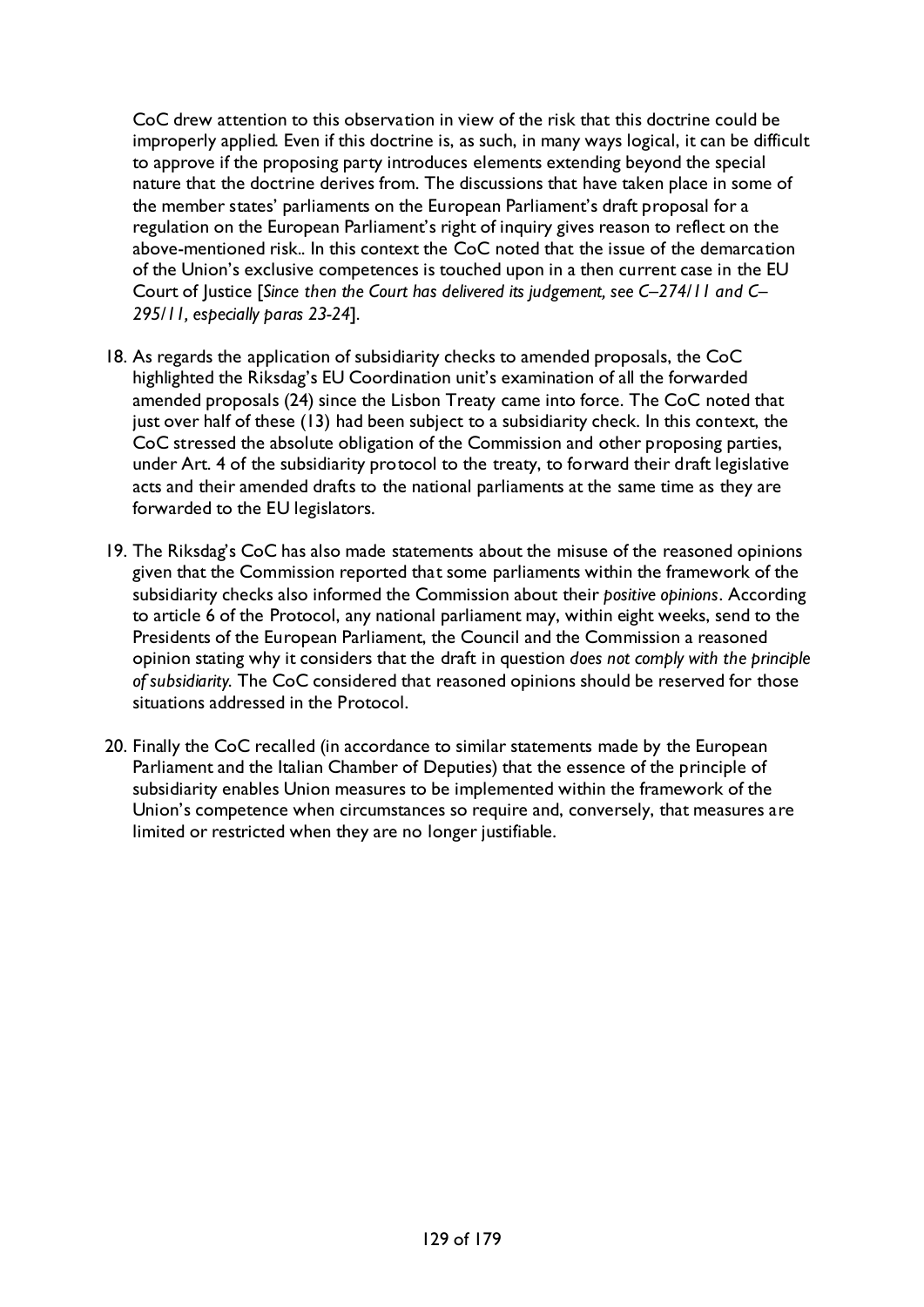### **The Rt. Hon. David Lidington MP, Minister for Europe, Foreign and Commonwealth Office —Written evidence**

I welcome your Committee's decision to hold an inquiry into the role of national parliaments in the European Union. In this written evidence I have focused on addressing the questions posed by the Committee The Government is clear that national parliaments are the main source of democratic legitimacy and accountability in the EU and the most effective way that the voices of people across the EU can be heard.

The Committee asks why national parliaments should have a role in the EU framework. The Government's answer is simple: people in Europe identify with their national parliaments more than with EU institutions. They understand how to make their voice heard through national parliaments. National parliaments are closer to, and understand better,the concerns of citizens. And the UK Parliament, like others, has significant expertise to bring to bear.

The Government supports national parliaments' efforts to play a fuller role in the EU's functioning, including through ongoing work to enhance their coordination and direct interaction with EU institutions. In support of this, the Government will continue to discuss with our EU partners a number of specific proposals to enhance national parliaments' role, including through changes to processes in Brussels such as an enhanced "yellow card" and considering further a "red carda, as set out in more detail in the enclosed.

In addition, the Government looks forward to working with Parliament on Improvements to the UK's scrutiny procedures .We are keen to streamline the scrutiny process where possible to ensure that it focuses on the most important issues. This could include exempting less significant documents from scrutiny. And we want to look at further mainstreaming EU business, for example by closer work between the Parliamentary Scrutiny Committees in both Houses and Departmental Select Committees.

- 1. The Government is clear that national parliaments are the main source of democratic legitimacy and accountability in the EU and the most effective way that the voices of people across the EU can be heard. I welcome the Committee's inquiry as a contribution to the debate on this important issue in the UK and across Europe, and I look forward to working with the Committee on this.
- 2. There is widespread agreement that the EU faces, and indeed has always faced, a significant democratic accountability challenge. Polling by Eurobarometer amongst others makes this clear: for the first time since Eurobarometer started their surveys in 1978, more respondents across the EU are today dissatisfied with the way democracy works in the EU than are satisfied. Pew Research published in May<sup>188</sup> provided a further warning of a sharp fall in support for the EU across the continent: eight points lower in Germany at 60 percent; two points lower in Britain at 43 percent; 19 points lower in France at 41 percent. A recent YouGov Deutschland poll testing trust in 13 domestic and European institutions in Germany found the least faith in the European Parliament and European Commission (33% and 30% respectively).<sup>189</sup>As I have said previously, this matters because stable democracies rely on citizens accepting the rules as effective and legitimate, and feeling like they have a stake in how decisions are made.

<span id="page-129-0"></span><sup>188</sup> <http://www.pewglobal.org/2013/05/13/the-new-sick-man-of-europe-the-european-union/>

<span id="page-129-1"></span><sup>189</sup> <http://www.openeurope.org.uk/Content/Documents/PDFs/130917briefingpoll2.pdf>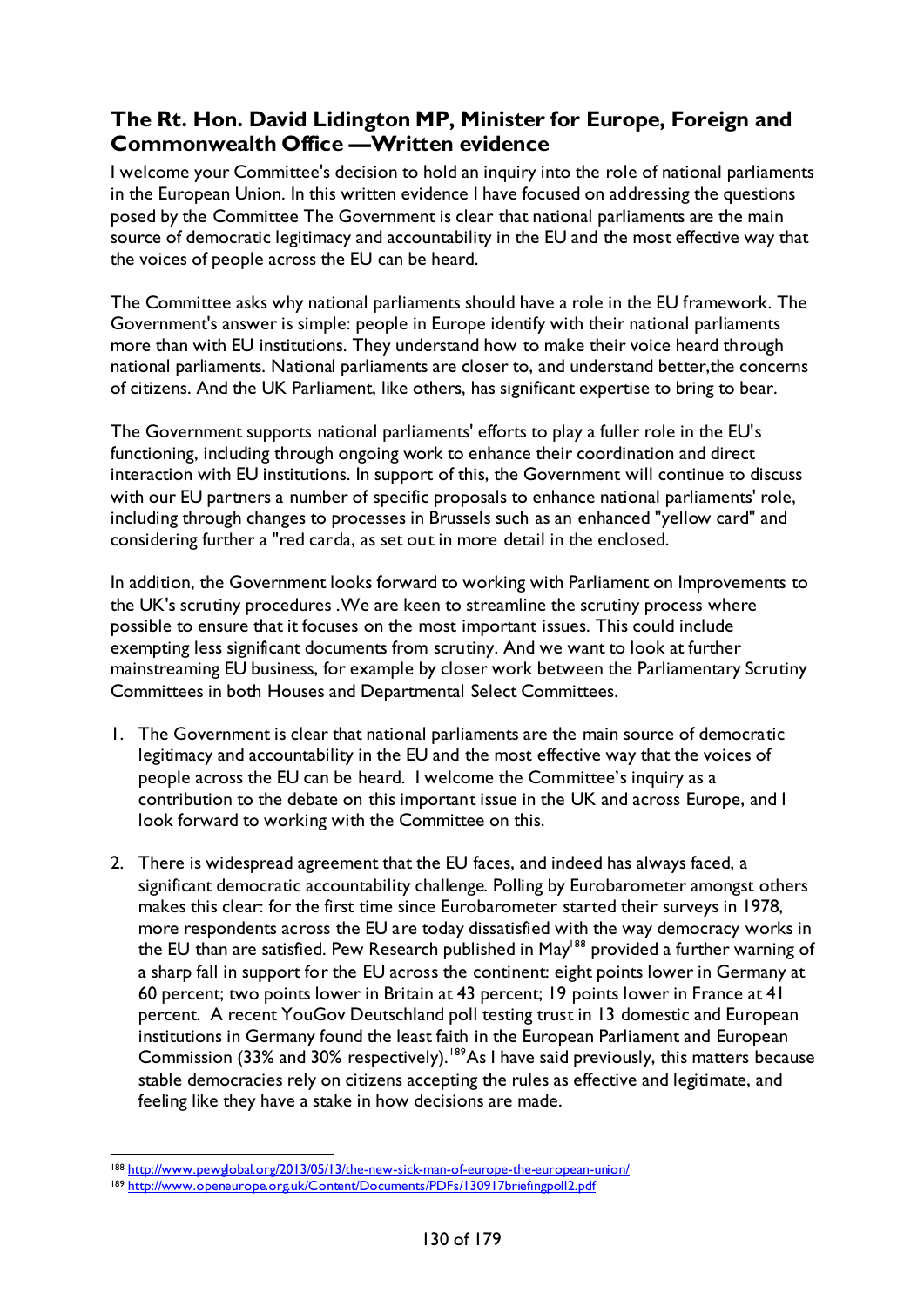- 3. For the Government, there are two ways to address this challenge: to increase the role of national democracies through the Council and European Council and for national parliaments to play a greater and more effective role in the EU's functioning. I focus on the latter in this submission.
- 4. The Committee asks why national parliaments should have a role in the EU framework. The Government's answer is simple: people in Europe identify with their national parliaments more than with EU institutions. They understand how to make their voice heard through national parliaments. National parliaments are closer to, and understand better, the concerns of citizens. And the UK Parliament, like others, has significant expertise to bring to bear.
- 5. Linked to this, the Committee rightly identified as key to this question **whether there is widespread agreement on what national parliaments' role should be**. The Treaties' existing provisions demonstrate that there is agreement that national parliaments should "contribute actively to the good functioning of the Union" – see Article 12 of the Treaty on European Union (TEU) and Protocols 1 and 2 of the Treaties. These existing provisions provide for national parliaments to be sent consultation documents and draft legislation; to monitor respect for the subsidiarity principle including by issuing reasoned opinions on whether draft legislation complies with this principle and, through their Member State, challenging EU legislation in breach of the subsidiarity principle at the Court of Justice; play a particular role in relation to the area of freedom, security and justice; play a role in Treaty revision; are notified of applications for accession; receive the Court of Auditors annual report; and, take part in interparliamentary coordination.
- 6. The democratic deficit is a genuine concern across Member States and within the EU institutions. Many agree on the importance of giving national parliaments a greater and more effective role in the EU's functioning; Conclusions at the December 2012 European Council are one such example.[190](#page-130-0) But Member States and the institutions do place different emphasis on how best to tackle the issue across the board, including on what role national parliaments should take.
- 7. The Government is taking forward discussions with EU partners on specific proposals to enhance this role. We want to make more effective use of the existing yellow and orange cards and identify earlier Commission proposals which raise subsidiarity concerns. In addition, we want to make it easier for national parliaments to challenge EU legislation. For example, we should consider strengthening the existing yellow card process (giving parliaments more time, lowering the threshold of the number of parliaments required to trigger a yellow card, and extending the scope of the card e.g. to cover proportionality), and consider proposals to give national parliaments working together the power to force

 <sup>190</sup> Paragraph 14 of the December 2012 European Council Conclusions stated that:

<span id="page-130-0"></span><sup>&</sup>quot;Throughout the process, the general objective remains to ensure democratic legitimacy and accountability at the level at which decisions are taken and implemented. Any new steps towards strengthening economic governance will need to be accompanied by further steps towards stronger legitimacy and accountability. At national level, moves towards further integration of the fiscal and economic policy frameworks would require that Member States ensure the appropriate involvement of their parliaments. Further integration of policy making and greater pooling of competences must be accompanied by a commensurate involvement of the European Parliament. New mechanisms increasing the level of cooperation between national parliaments and the European Parliament, in line with Article 13 of the TSCG and Protocol No 1 to the Treaties, can contribute to this process. The European Parliament and national parliaments will determine together the organisation and promotion of a conference of their representatives to discuss EMU related issues." [http://www.consilium.europa.eu/uedocs/cms\\_data/docs/pressdata/en/ec/134353.pdf](http://www.consilium.europa.eu/uedocs/cms_data/docs/pressdata/en/ec/134353.pdf)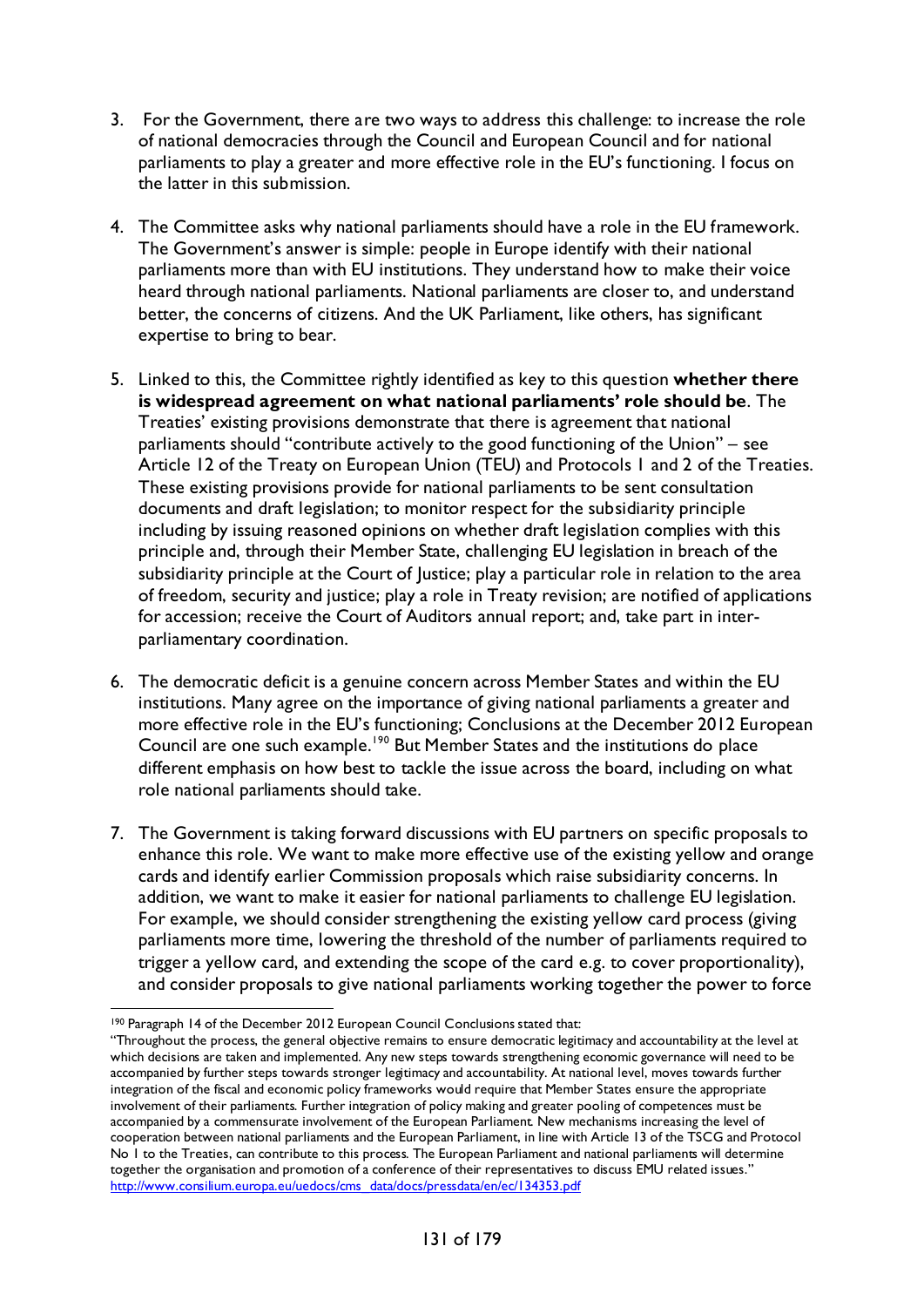the Commission to withdraw a proposal (a 'red card' procedure). We should explore whether such cards might be issued at any point during the legislative process and indeed whether they could be exercised in relation to existing legislation. The Government would also support a number of COSAC's recommendations, including that the Commission should make a political commitment that it will respond to opinions or requests issued by more than a third of chambers.

- 8. In addition to a greater role for national parliaments, some Member States, as well as the institutions, are focussed on the 2014 European Parliament elections. For the Government, this is not an either/or question. The European Parliament has an important role to play and its Members are often expert and committed to their work. But most people do not sufficiently identify with the European Parliament. And previous attempts to address the democratic deficit by strengthening its role have not worked. So we need to ensure both that the European Parliament is an effective and accountable institution *and* that national parliaments play a greater role.
- 9. Parliaments have a number of routes to **shape EU decision-making**. These include political dialogue with the Commission, informally bringing expertise to bear and using formal procedures including those set out in Protocols 1 and 2 of the Lisbon Treaty.<sup>1</sup> We believe that each of these should be better utilised and further strengthened.
- 10. First, parliaments submit written opinions as part of their **political dialogue** with the Commission. The total number of opinions received from national Parliaments in 2012 rose to 663<sup>[192](#page-131-1)</sup> representing an increase of 7% compared with 2011 (622). This was a much smaller increase than in previous years (55 % in 2010, 60% in 2011). The ten most active chambers in the political dialogue (which includes the House of Lords) account for more than 80% of the total number of opinions received. In 2012, the Lords submitted 16 written opinions; the House of Commons submitted six. The Government would like to see greater use made of this mechanism, and for the Commission to respond more systematically and effectively to opinions, including to make a political commitment that it will respond to opinions or requests issued by more than a third of chambers – a development which COSAC itself has called for.<sup>[193](#page-131-2)</sup>This would conttribute to strengthening the "positive" role of national parliaments and to extending further their powers beyond policing subsidiarity concerns. The Government is also interested in Parliament's views on whether national parliaments working through COSAC might issue "own initiative" reports, emulating in part the European Parliament's practice, in order to enhance the political dialogue process.
- 11. Second, parliaments can **bring their expertise to bear** in EU decision-making including through informal contacts with EU institutions. In-depth reports setting out the views of the Lords on dossiers have made a valuable contribution to shaping discussions and negotiations. Recent examples include the Lords' EU Select Committee report on the European External Action Service (EEAS) (March 2013) published ahead of the High Representative's *EEAS Review* [194](#page-131-3), or the Lords report on the future of enlargement

<span id="page-131-0"></span><sup>&</sup>lt;sup>191</sup> Protocol 2 sets out how the principles of subsidiarity and proportionality should be applied and the role of national parliaments in policing these. Subsidiarity and proportionality are defined in Articles 5(3) and 5(4) of the TEU respectively. 192 These include the 70 reasoned opinions received under the subsidiarity control mechanism. 193 See Contribution of the XLIX COSAC, Dublin, 23-25 June 201[3 http://www.parleu2013.ie/wp-](http://www.parleu2013.ie/wp-content/uploads/2012/12/Contribution-EN.pdf)

<span id="page-131-2"></span><span id="page-131-1"></span>[content/uploads/2012/12/Contribution-EN.pdf](http://www.parleu2013.ie/wp-content/uploads/2012/12/Contribution-EN.pdf)

<span id="page-131-3"></span><sup>194</sup> The political decision that created the European External Action Service required that the High Representative should review the Service by mid-2013.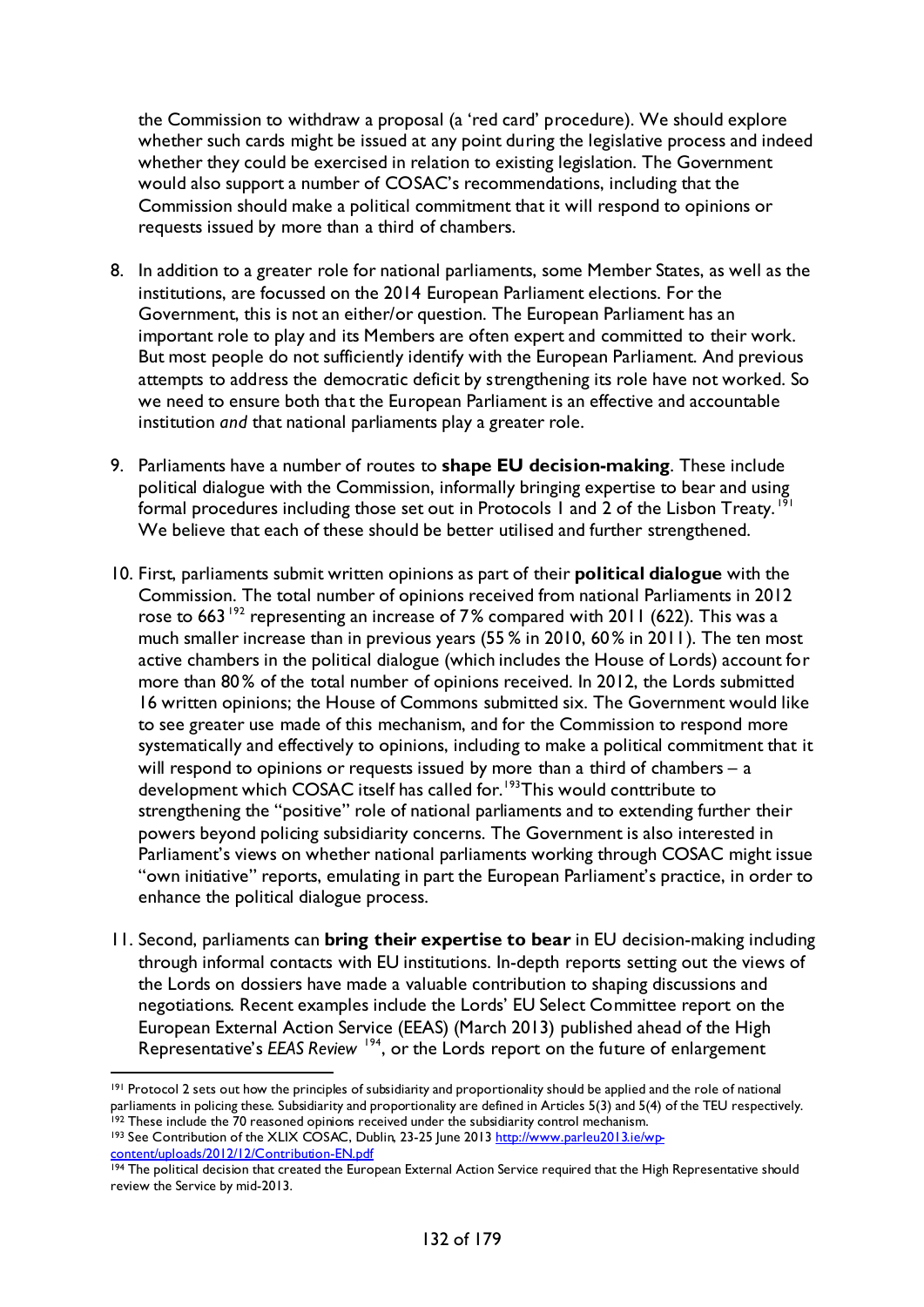(March 2013) published ahead of discussion of the Annual Enlargement Package at the December European Council.

- 12. Third, Protocol 1 of the Treaty on the Functioning of the European Union (TFEU) sets out **national parliaments' formal role** while Protocol 2 TFEU details procedures by which parliaments may issue reasoned opinions in respect of non-application of the subsidiarity principle (the so-called "yellow" and "orange" cards). I set out in an annex the evolution of the Treaty-based role of national parliaments. But the Committee sought views on how this formal role was working in practice.
- 13. In 2012, 70 reasoned opinions were submitted to the Commission, spread over 34 Commission proposals. This is a similar figure to that of 2011, where 64 reasoned opinions were submitted. The level of engagement in this process differs markedly across parliaments. In 2012 (as in 2011), the Swedish *Riksdag* adopted the highest number of reasoned opinions (20). The French *Sénat* adopted seven; the German *Bundesrat* five. In 2012, the House of Commons adopted three reasoned opinions; the House of Lords one.
- 14. Although the Lisbon Treaty has been in force for almost four years, only one **yellow card**, and no **orange card**s, have been issued to date. The one instance of a yellow card being issued was in response to a legislative proposal on the right to strike, known as *Monti II.* The specific circumstances of this proposal were relevant, not least that parliaments on both sides of the argument had concerns with the proposal, and so issued reasoned opinions. Analysis<sup>195</sup> of how and why the yellow card process worked in this instance suggests a number of lessons, including in relation to:
	- The importance of parliaments/chambers engaging in intensive information exchange on legislative proposals.
	- Scope to do more to maximise the benefit of existing opportunities for interparliamentary contact and exchange, including ensuring this is speedy, comprehensive and up-to-date.
	- The importance of exchanging information and submitting reasoned opinions as early as possible, since the eight week timeframe to reach the yellow/orange card thresholds is short. COSAC found that information from some parliaments/chambers appeared to influence decision-making in others, and sometimes encourages other parliaments/chambers to submit their own reasoned opinions. In the Monti II case, Denmark played an important role as an "initiator". It encouraged others to follow its lead at a COSAC meeting in Copenhagen in the middle of the eight-week review period. It was also the first parliament to submit a reasoned opinion, which it quickly translated into English and circulated to other COSAC delegations for consideration.
- 15. The fact that the yellow card threshold has been reached only once suggests national parliaments face obstacles in making use of the procedure. The Committee asked whether there is a well-developed, **common understanding of subsidiarity**. And if

<span id="page-132-0"></span><sup>195</sup> Including by COSAC in its 19th bi-annual repor[t http://www.cosac.eu/documents/bi-annual-reports-of-cosac/](http://www.cosac.eu/documents/bi-annual-reports-of-cosac/) and Oslo University "A Yellow Card for the Striker: National Parliaments' Role in the Defeat of the Monti II Regulation on the Right to Strike.", Ian Cooper, ARENA – Centre for European Studies, University of Oslo, June 2013 [www.euce.org/eusa/2013/papers/12g\\_cooper.docx](http://www.euce.org/eusa/2013/papers/12g_cooper.docx)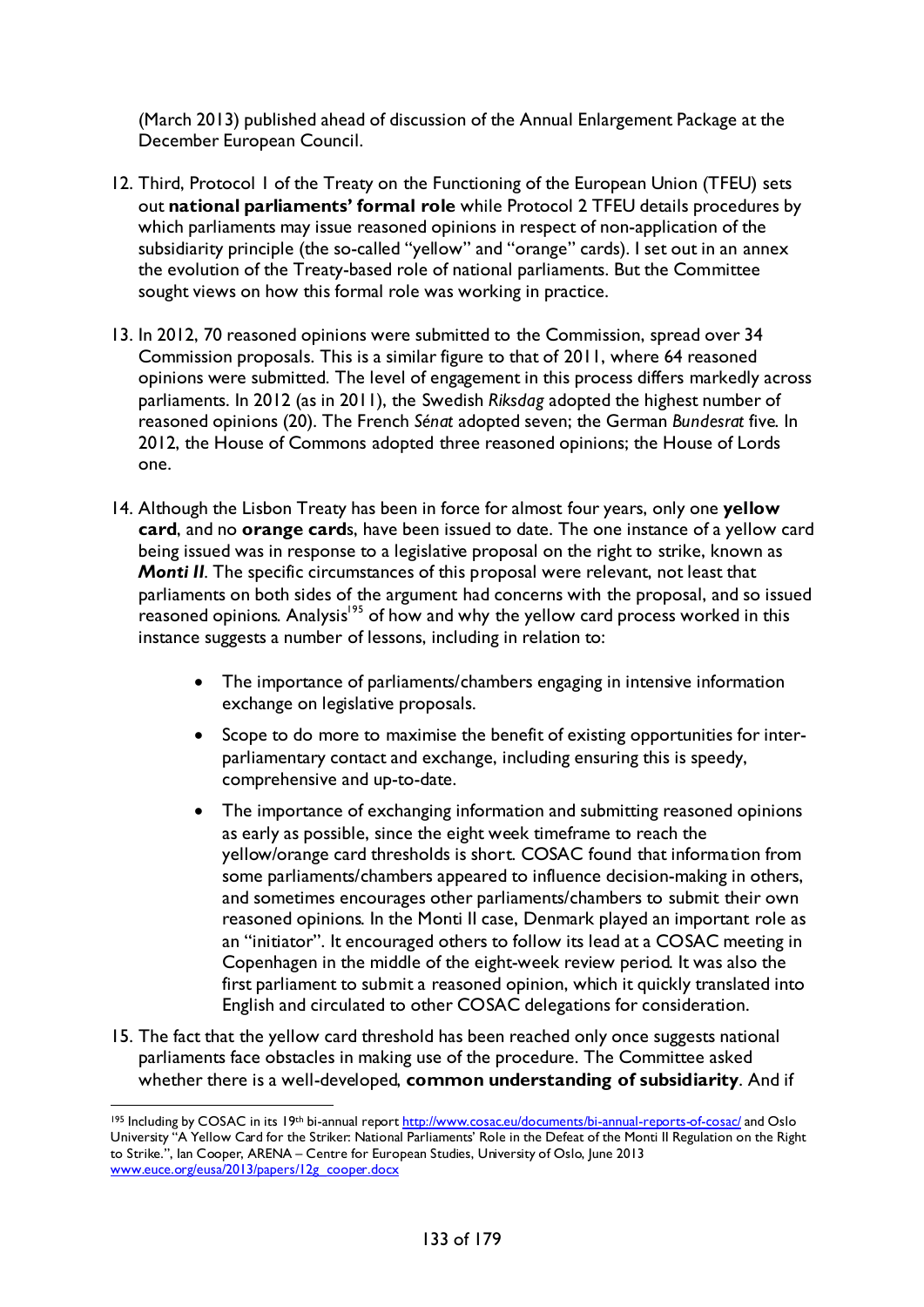not, whether there was a need to develop one. We believe that there is not such a common understanding, but that this is not necessarily problematic in the context of issuing yellow/orange cards. The principle of subsidiarity aims to ensure that activity is taken at the appropriate governance level, and as closely as possible to EU citizens. Article 5(3) of the TEU states that, in areas where it does not have exclusive competence, the EU should only act where the objectives in question cannot be sufficiently achieved by the Member States (at central, regional or local level) but can be better achieved at EU level because of their scale or effects. This principle is open both to political and legal interpretation, which is often informed by value judgements as to whether EU action is desirable.

- 16. The existing yellow and orange cards provide national parliaments with a way to intervene directly in the legislative process: they are a way for parliament to play a policing role. I set out in more detail at paragraph 33 the Government's position on how these, and other, provisions might be strengthened to enhance national parliaments' role. But in addition to this "policing" role, parliaments can engage directly with EU institutions. I touched on this "shaping" role in brief at paragraphs 7-9 above. The Committee sought views on **how effective is national parliaments' dialogue with the Commission and European Parliament** as well as **inter-parliamentary coordination**. I would be interested in the Committee's assessment of this question, and set out a few considerations below.
- 17. In the UK, Parliament's scrutiny role officially begins when a Government Explanatory Memorandum is submitted to Parliament following the deposit of an EU draft document or proposal. National parliaments should - and can - play a role in advance of this to influence the fundamental aspects of a proposal, including the opportunity to discuss whether a proposal should be pursued at all. One way of improving this dialogue would be for parliaments to have the power to request that Commissioners and MEPs give evidence before them. This has already happened in some circumstances. For example, Commissioner Reding gave evidence to Lords Select Committee E in late 2011 as part of an inquiry into the EU's policy on criminal procedure.<sup>[196](#page-133-0)</sup> The Government would be ready to pursue a commitment from the Commission to respond favourably to such requests.
- 18. In terms of **inter-parliamentary coordination**, national parliaments have a wide range of formal and informal forums in which parliamentarians meet, discuss matters of mutual interest and share effective working practices. How these networks are developed is primarily a matter for parliaments themselves. The Government recognises and welcomes the important role played by UK parliamentarians whose work touches on EU affairs in this process. Part of the Government's contribution to this engagement is by organising regular familiarisation visits to Brussels for parliamentarians.
- 19. Joint meetings of the Lords EU Select Committee and the Commons European Scrutiny Committee may be worth considering, perhaps to discuss documents that raise particular interest or concern. They could enable a broader pooling of expertise from across both Houses, particularly if Commons' Departmental Select Committees with an interest in EU affairs were included in some sessions. If parliamentarians - particularly committee chairs - are in regular and close contact across the EU, this will enable more

<span id="page-133-0"></span> <sup>196</sup> <http://www.parliament.uk/documents/lords-committees/eu-sub-com-e/eupolicycriminalprocedure/ucEUE191211ev3.pdf>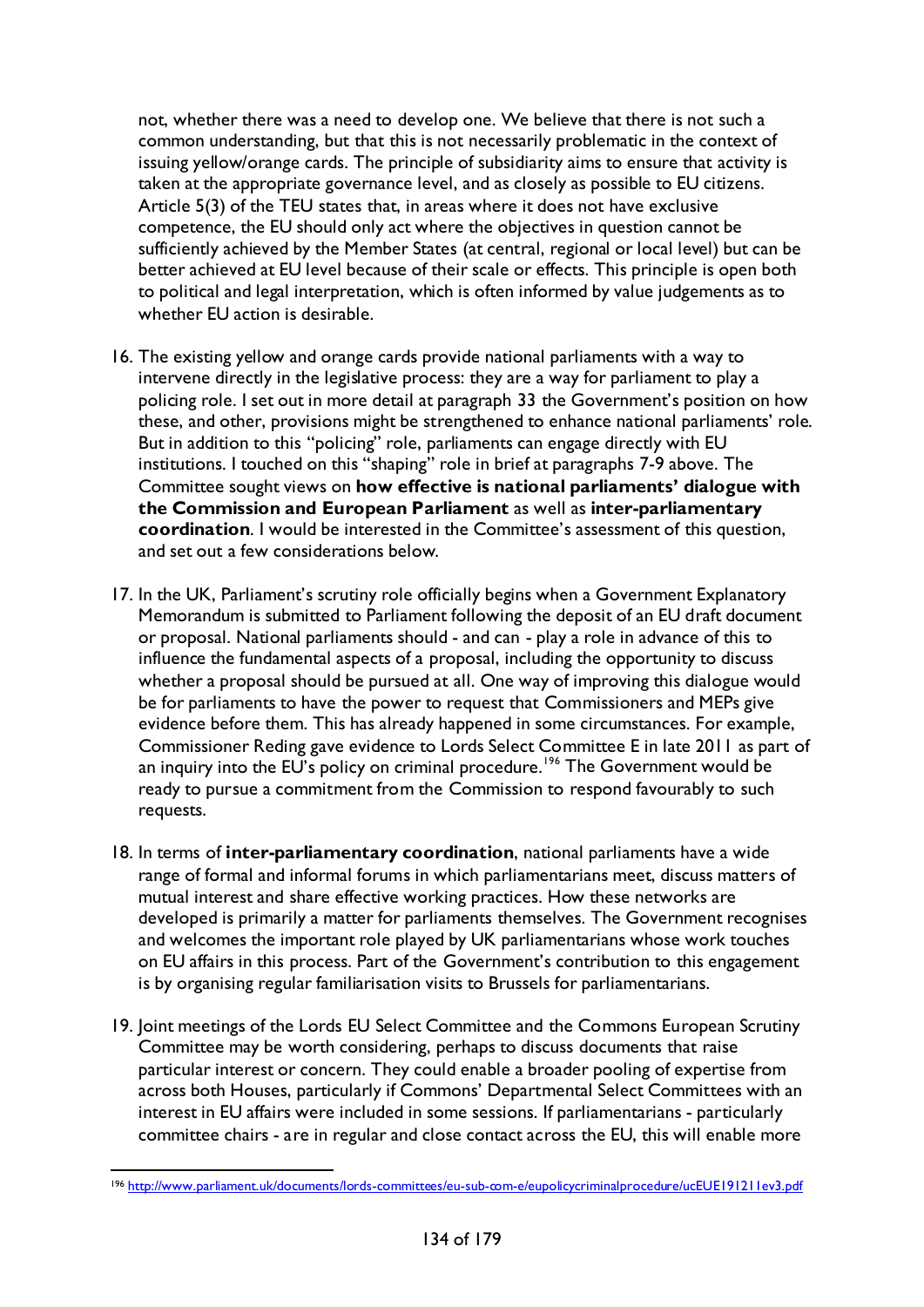effective co-ordination of national parliaments' approaches to particular draft legislation and dialogue with EU institutions.

- 20. **COSAC** is one of the longest-established mechanisms for engagement between national parliaments, as well as between EU institutions, particularly the European Parliament, and national parliaments. The Government's position is that COSAC should be further strengthened. For example, we noted above that the yellow card issued in relation to the *Monti II* proposal was in part due to the role of "initiator" played by Denmark, when in the chair. One way of ensuring this sort of action was put on a more sustainable footing would be for national parliaments to take on an informal role of "champion" for one or more policy areas in which they have a particular interest. Where necessary, this could provide the same momentum for the issuing of reasoned opinions.
- 21. The conclusions of COSAC's June 2013<sup>[197](#page-134-0)</sup> meeting stated that engagement between national parliaments had intensified since the entry into force of the Lisbon Treaty. Its suggestions for further improvements advocated engagement and greater information exchange between parliaments at an earlier stage, improvements to the IPEX website<sup>[198](#page-134-1)</sup> (including more detailed English and/or French summaries or translations of important documents) and a greater exchange of information between parliamentarians at COSAC meetings. The Government supports national parliaments in considering these and other more extensive reforms to COSAC's working methods.
- 22. Of the seven officials in COSAC's secretariat, only one is permanent and the others rotate in line with the Council Presidency Troika. This turnover can impact on continuity and lead to variation in capacity and expertise. This could be addressed by a larger and more permanent secretariat, allowing COSAC to coordinate more effectively. For example standing items on meeting agendas could be instituted, or annual debates arranged on issues of enduring interest such as the Commission's work programme. COSAC might also be given a formal power to summon Commissioners: currently Commissioners appear before COSAC meetings by convention only.
- 23. Ensuring sufficient **capacity** is key to national parliaments playing a greater role in the EU. We note that with very few exceptions, national parliaments now have officials permanently based in Brussels. For the Government, this **network of national parliament representatives** has a very important role to play in channelling information and strengthening parliaments' direct engagement with the institutions and coordination with each other. UKREP counsellors and desk officers meet UK national parliament representatives frequently to discuss dossiers, with the objective of assisting their reports back to Parliament and committees. The representatives also see UK Ambassadors and are invited to participate in meetings.
- 24. As I have suggested previously<sup>[199](#page-134-2)</sup>, Parliament might consider the scale of its current representation in Brussels (three individuals) compared to that of other national parliaments, and the impact that this has on Parliament's ability to engage as effectively as it might in the early stages of the legislative process. For example, the Bundestag and the

 <sup>197</sup> <http://www.cosac.eu/49-ireland-2013/plenary-meeting-of-the-xlix-cosac-23-25-june-2013/>

<span id="page-134-2"></span><span id="page-134-1"></span><span id="page-134-0"></span><sup>&</sup>lt;sup>198</sup> IPEX is the documents database containing draft legislative proposals, consultation and information documents from the European Commission. It also contains a calendar of interparliamentary meetings as well as the EU Speakers website. 199 See, for example, my intervention during the Westminster Hall Debate on the role of national parliaments in the EU 16 July 201[3 http://www.publications.parliament.uk/pa/cm201314/cmhansrd/cm130716/halltext/130716h0001.htm](http://www.publications.parliament.uk/pa/cm201314/cmhansrd/cm130716/halltext/130716h0001.htm)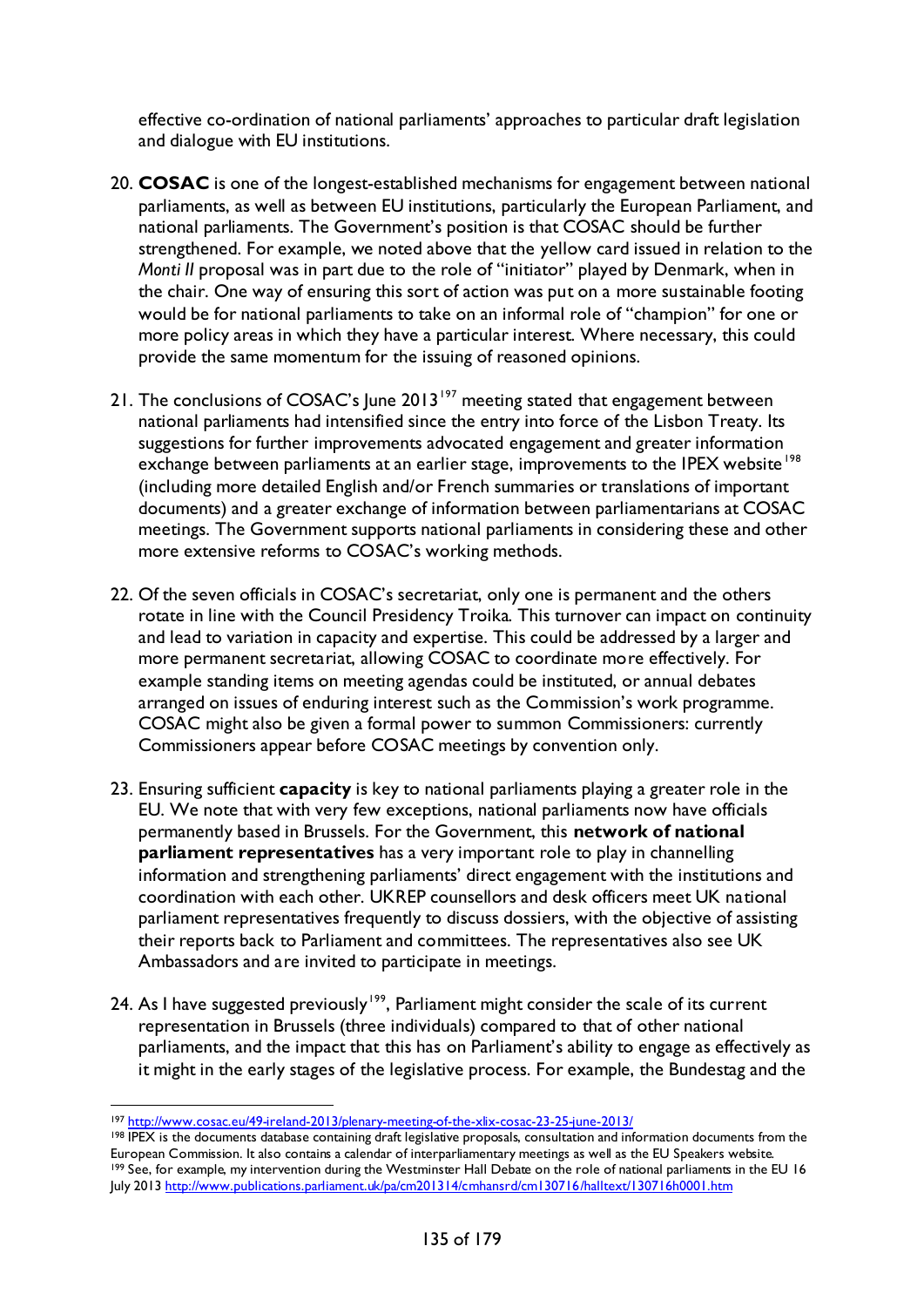Bundesrat have nearly 20 individuals between them, in addition to the German federal representation and the representative offices of each of the German Länder.

- 25. In addition to their direct role in Brussels, national parliaments play a key role in **scrutinising EU decision-making.** The Committee asked how this role might be further developed. The Government is keen to explore with Parliament how we might improve the UK's current scrutiny procedures.
- 26. We are keen to streamline the scrutiny process where possible to ensure that it focuses on the most important issues and allows Government to make the best use of the resources it has available to support parliamentary scrutiny of EU documents. For example, routine documents could be exempted from scrutiny. Lighter-touch Explanatory Memorandums could be issued for documents addressing less significant matters, such as Regulations implementing agreements reached through Council Decisions or sanctions agreed at the UN.
- 27. We also believe that there could be value in further mainstreaming EU business. Reflecting the fact that Departmental Select Committees already have responsibility for EU business under standing orders, we would advocate greater engagement and use of their expertise. In Germany, the equivalents of these Committees are central to the scrutiny process. Some Departmental Select Committees in Westminster have done some useful work on EU dossiers, such as the Justice Select Committee in the House of Commons on data protection in late 2012. There is a strong argument to bring the relevant Committees' expertise to bear in EU business much more systematically.
- 28. One question on which the Committee sought input was on how effectively **proportionality** was scrutinised by national parliaments. Subsidiarity is the only grounds for which a specific Treaty-based procedure exists for national parliaments to play a role. But, national parliaments can issue opinions about whatever concerns they may have with a legislative proposal, including in relation to its proportionality. No legislative proposals have been withdrawn purely on grounds of proportionality. However, the Commission reported in 2008 that two company law legislative proposals were stopped in 2007 on the basis of the analysis in the impact assessments. The impact assessment of the first concluded that, in terms of proportionality, it was not clear that a Directive or a Recommendation were the least onerous ways to reduce the risk of private benefit extraction. Given the importance of the proportionality principle, we believe it would be valuable to explore the feasibility of extending national parliaments' "yellow card" powers over subsidiarity to include proportionality as well, which might be achieved through a political commitment from the Commission (see paragraph 37).
- 29. In the context of scrutiny, the Committee asked about the effect of an increase in **first reading deals.** First reading deals provide for an efficient legislative process. Dispensing with some steps of the lengthy co-decision process can be good for non-controversial legislation. But, there has been some concern that bypassing all legislative stages after first reading might reduce the already tight timescales for national parliaments to contribute their views.
- 30. The Government recently examined the scrutiny history and negotiating timetable for three first reading deals agreed at a Council of Ministers in June 2013. On average these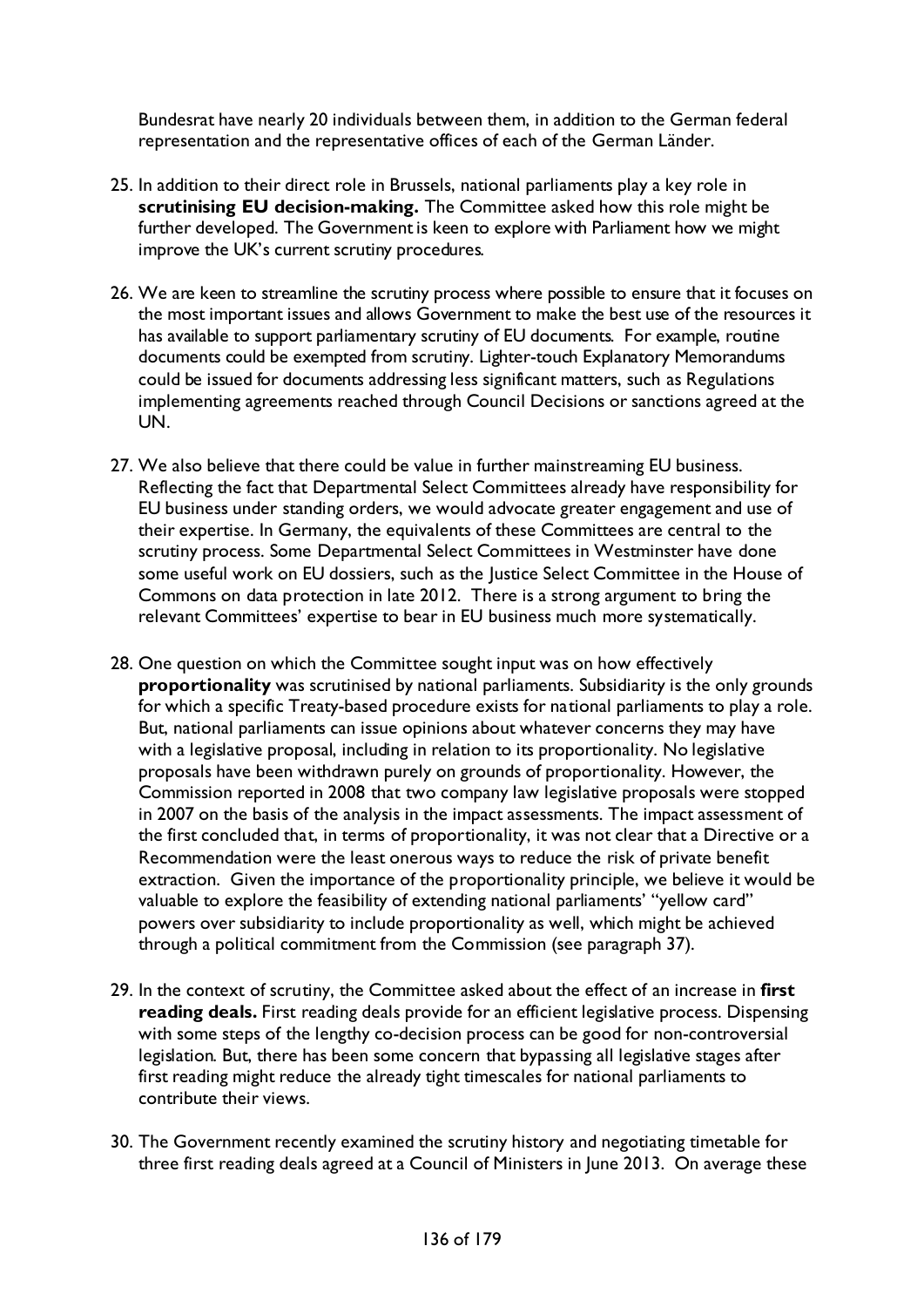agreements took two and a half years from date of publication to agreement. In light of this information, we do not think that this length of time impeded national parliaments' ability to scrutinise EU decision-making. But, we understand the concern that some have expressed. Government departments therefore remain committed to updating Parliament at key points in negotiations, whether a proposal is agreed after all the stages of debate and negotiation including trilogue, or after just a first reading deal. Our aim is to ensure clearance is obtained if there have been substantive developments since an earlier stage of consideration.

- 31. Of course, for national parliaments to perform any of these functions effectively requires **access to sufficient information**. Responsibility for providing national parliaments with the information they need is shared between EU institutions and governments. EU institutions are required to share legislative proposals and other relevant documents with national parliaments. Commission consultation documents (green and white papers and communications) are forwarded directly by the Commission to national parliaments upon publication. The Commission also forwards the annual legislative programme and any other instrument of legislative planning or policy. Draft legislative acts sent to the European Parliament and the Council are also shared with national parliaments at the same time. National parliaments therefore have immediate access to a large amount of information from the institutions as it is published.
- 32. In the UK, the Government fulfils its own responsibility to provide explanatory memoranda relating to the EU's publications to help parliamentary committees interpret the significance of EU documentation, and to prioritise its scrutiny work. We take these responsibilities seriously and continue to promote across all Government Departments the importance of early engagement with the Scrutiny Committees in both Houses.
- 33. As the Committee knows, the EU institutions produce large numbers of often extensive documents which need consideration within short deadlines. We believe robust structures and procedures are needed to respond to the information provided within these constraints. However, we recognise that, even if information is accessible early, considerable resources are needed to analyse this quantity of documentation. Ensuring that there is sufficient resource internally to do so is clearly a matter for Parliament itself to consider, but we see potential in drawing on the fullest expertise that Parliament has to offer, including by making greater use of Departmental Select Committees.
- 34. While Parliament's scrutiny is a document-based system, there has also been some discussion recently of the mandate system of scrutiny used by some Member States including Denmark, the Netherlands and Sweden. As I have said previously,<sup>[200](#page-136-0)</sup> there are advantages and disadvantages to both systems. On the one hand, mandate systems allow committees an opportunity to shape negotiations before the relevant Council meeting. They also tend to steer committees to focus on the highest priority issues.
- 35. On the other hand, mandate systems can be considerably more resource-intensive for both parliaments and governments. As I said in my evidence to the European Scrutiny Committee, careful thought would be needed to avoid any new arrangements in the UK imposing a considerable additional workload upon Government that we would struggle

<span id="page-136-0"></span><sup>&</sup>lt;sup>200</sup> Se[e http://www.publications.parliament.uk/pa/cm201314/cmselect/cmeuleg/uc109-iii/uc10901.htm](http://www.publications.parliament.uk/pa/cm201314/cmselect/cmeuleg/uc109-iii/uc10901.htm) and <http://www.publications.parliament.uk/pa/cm201213/cmselect/cmeuleg/uc711-i/uc71101.htm>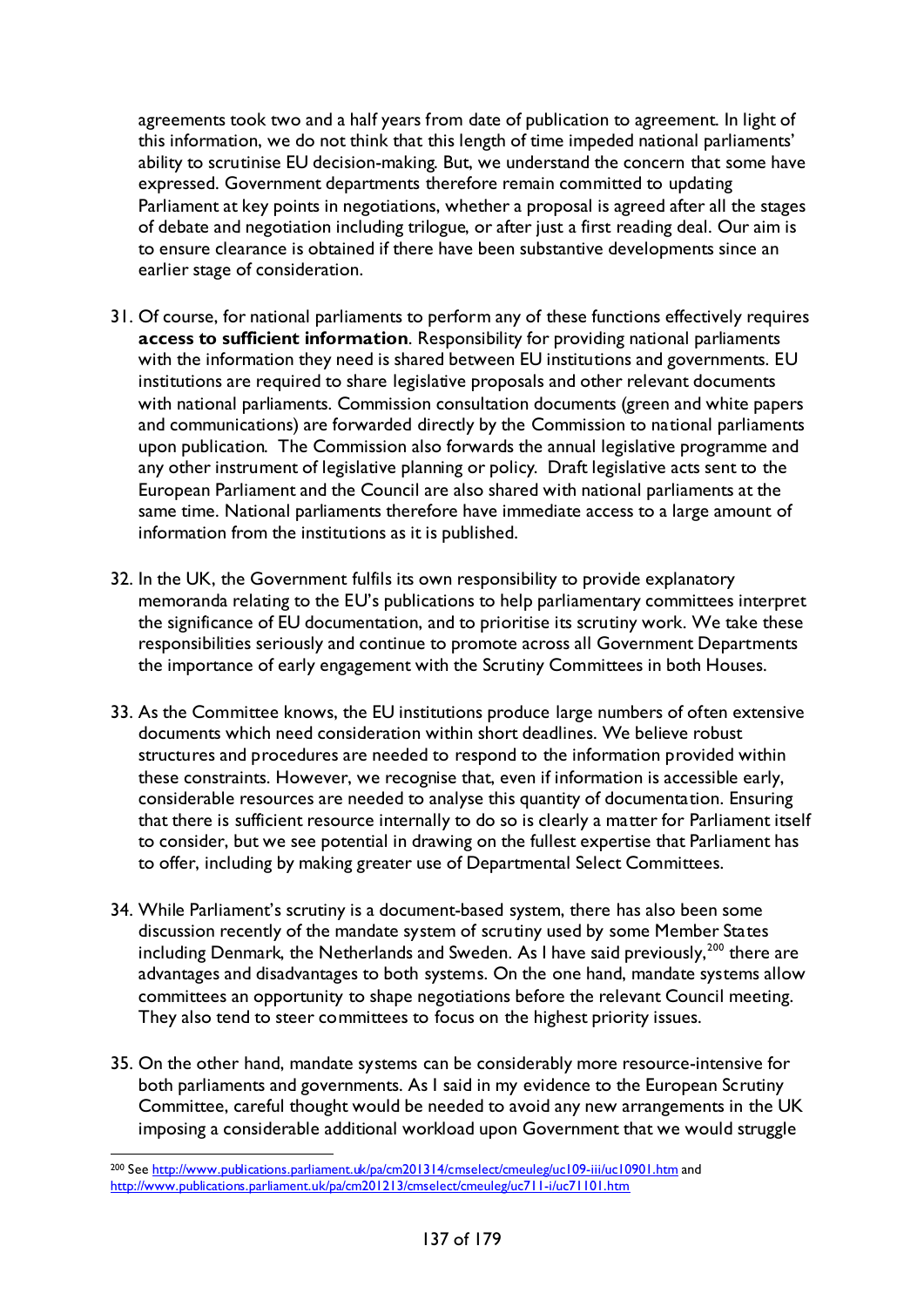to deliver. In mandate systems, committees need to decide how priorities are set. It would be impossible under a mandate system to continue to scrutinise every document as is the case currently in the UK. Mandate systems necessarily involve private discussions between scrutiny committees and ministers, and the sharing of confidential information about our and other Member States' priorities, which affects the transparency of the process as a whole. Depending on the exact nature of the system, they are also prone to more rigidity in the way decisions are taken with a consequent reduction in ability to deliver the best policy outcomes across the spectrum of EU business.

- 36. We would also support the ideas raised in the recent debate on the Lords EU Select Committee's 2012-13 Annual Report (debated on 30 July 2013) that Parliament's EU scrutiny committees may wish to consider if they are able to begin forming opinions as to whether an EU document raises subsidiarity issues ahead of receipt of a Government Explanatory Memorandum. However, Explanatory Memorandums will of course continue to be submitted to Parliament within the established timelines, as per the Government's scrutiny obligations.
- 37. To conclude, the Committee sought views on **ways in which the role of national parliaments could be changed or enhanced**. If the role of national parliaments in EU business is to expand overall, improvements to existing practice will be needed, particularly in terms of parliaments' coordination and direct interactions with EU institutions. While this is a matter for Parliament to decide itself, the Government looks forward to continuing this conversation. The Government will continue to discuss with our EU partners a number of specific proposals to enhance national parliaments' role. These include:
	- **Increased coordination between national parliaments.** We believe a combination of strengthening existing cooperation channels, particularly COSAC, and establishing new channels (joint committee meetings, or regular evidence sessions from Commissioners or MEPs) should be considered.
	- **Earlier engagement by national parliaments.** Earlier and more direct engagement with EU institutions than is routinely the case today would be beneficial so that the overall direction of legislative proposals, as well as the more detailed content, can be discussed, negotiated and influenced. To this end, the Government would encourage Parliament to consider increasing its level of representation in Brussels.
	- **Changes to the processes in Brussels:** We want to make more effective use of the existing yellow and orange cards; identify earlier Commission proposals which raise subsidiarity concerns, including through better analysis of subsidiarity implications in Commission legislative proposals. In addition we want to make it easier for national parliaments to challenge EU legislation. For example, we should consider strengthening the existing yellow card process (giving parliaments more time, lowering the threshold of the number of parliaments required to trigger a yellow card, and extending the scope of the card e.g. to cover proportionality) and consider proposals to give national parliaments working together the power to force the Commission to withdraw a proposal (a 'red card' procedure). We should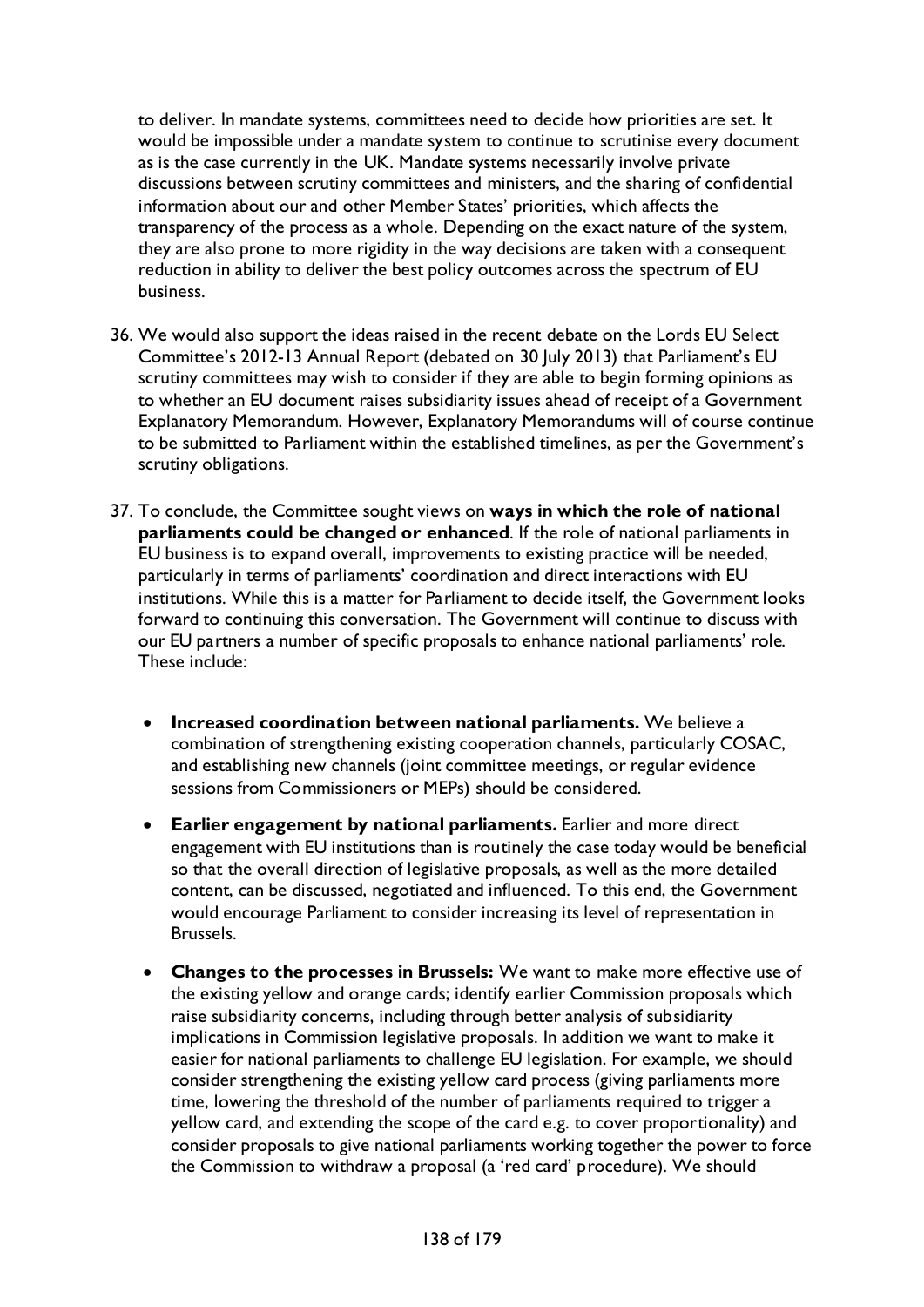explore whether such cards might be issued at any point during the legislative process and indeed whether they could be exercised in relation to existing legislation. The Government would also support a number of COSAC's recommendations, including that the Commission should make a political commitment that it will respond to opinions or requests issued by more than a third of chambers. And the Government is interested in Parliament's views on whether national parliaments working through COSAC might issue "own initiative" reports, emulating in part the European Parliament's practice, in order to enhance the political dialogue process. Such changes could be achieved through political agreement between Member States and the EU institutions in the short term, and/or through any future Treaty change.

38. We do not underestimate the scale of the challenge: enabling 28 national parliaments with differing customs and practices to work closely together within the EU's complex decision-making process is not straightforward. But, I look forward to working with the Committee as this inquiry develops.

September 2013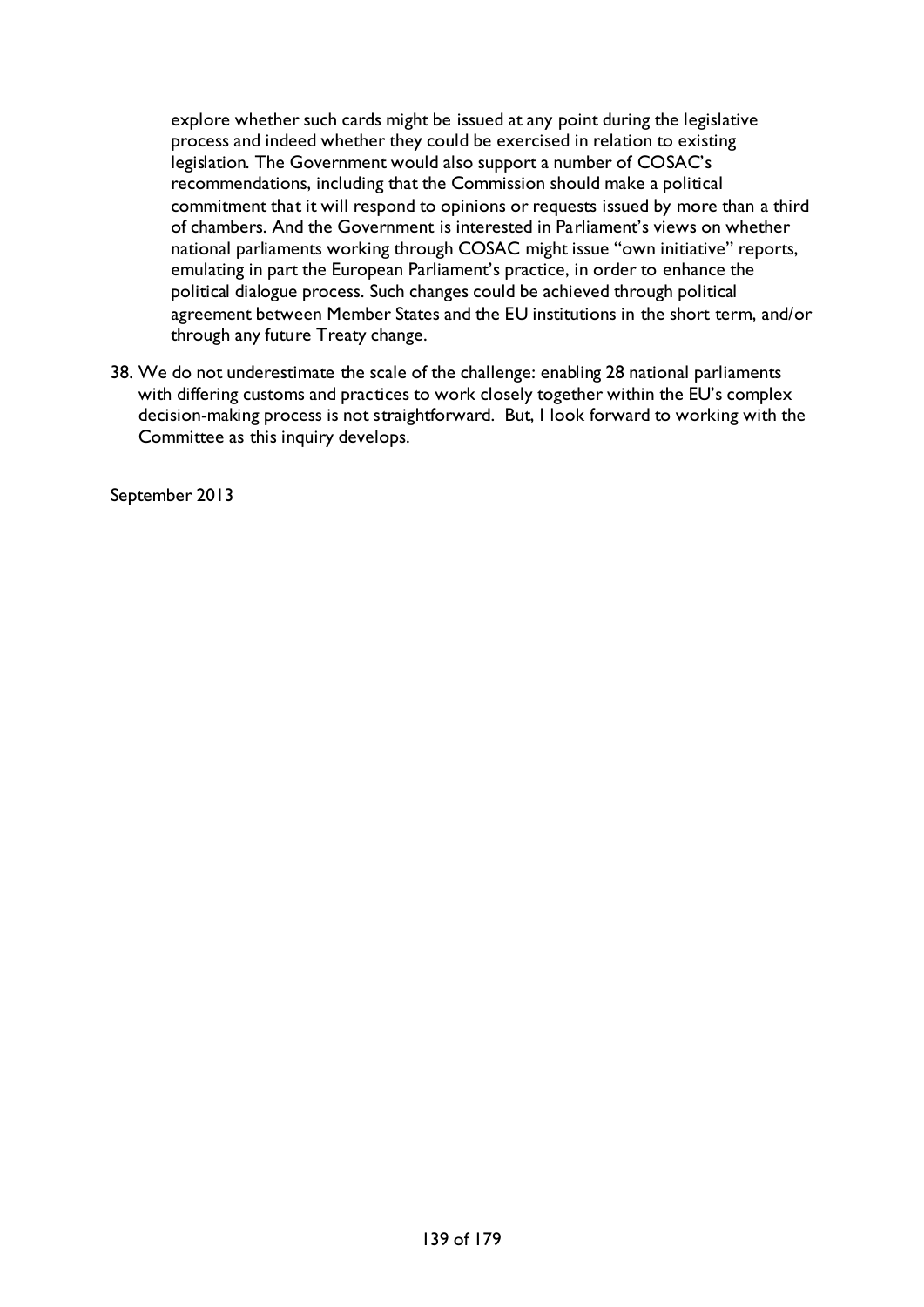### **ANNEX – Evolution of the role of national parliaments in the EU's Treaties**

- 1. Successive treaty change has enhanced the relationship between national parliaments and the EU institutions.
- 2. At Maastricht, Article 3b of the Treaty establishing the European Community (TEC) formally introduced the principle of subsidiarity into Community law by stating: "In areas which do not fall within its exclusive competence, the Community shall take action, in accordance with the principle of subsidiary, only if and in so far as the objectives of the proposed action cannot be sufficiently achieved by the Member States and can therefore, by reason of the scale or effects of the proposed action, be better achieved by the Community."
- 3. The preamble to the new Treaty on European Union (TEU), also agreed at Maastricht, expressed resolve to take decisions "as closely as possible to the citizen in accordance with the principle of subsidiarity."
- 4. A Declaration also encouraged greater involvement of national parliaments in the activities of the EU, and the exchange of information and contacts between them and the European Parliament. Governments were to ensure that national parliaments received proposals for legislation in good time for information or examination.
- 5. Following Maastricht, specific guidelines were devised on how the subsidiarity principle should be applied. These were set out in the Edinburgh European Council Conclusions of December 1992 and through an Inter-Institutional Agreement of 25 October 1993. These guidelines were further developed and given treaty status by the Treaty of Amsterdam.
- 6. A new Protocol agreed at Amsterdam and annexed to the TEC further developed and defined the principles of subsidiarity and proportionality and the criteria for applying them. For EU action to be warranted, three main principles needed to be engaged: first, the issue for which action was proposed had to be transnational; second, evidence was needed that inaction would conflict with Treaty requirements or significantly damage Member States' interests; and third, evidence was needed that action at the European level would produce greater benefits than national action. All proposals for legislation would have to lay out how they complied with these principles. The protocol further clarified that legislation should be as light as possible, that the scope for national action should be maximised and that the Commission was required to produce an annual report on the application of subsidiarity. As this was set out in a Protocol, this overall approach to the application of subsidiarity became legally binding and subject to judicial review.
- 7. In addition, a Protocol on the role of National Parliaments in the EU was introduced at Amsterdam. Inter alia, this provided for all Commission consultation documents to be forwarded promptly to national parliaments, and that the Commission would produce proposals for legislation in good time to ensure that governments could forward them to their parliaments as appropriate. The inter-parliamentary body COSAC was invited to make any contribution it deemed appropriate to the institutions, including on draft texts under discussion. COSAC could also make contributions on issues such as subsidiarity. However, COSAC's contribution could not bind national parliaments.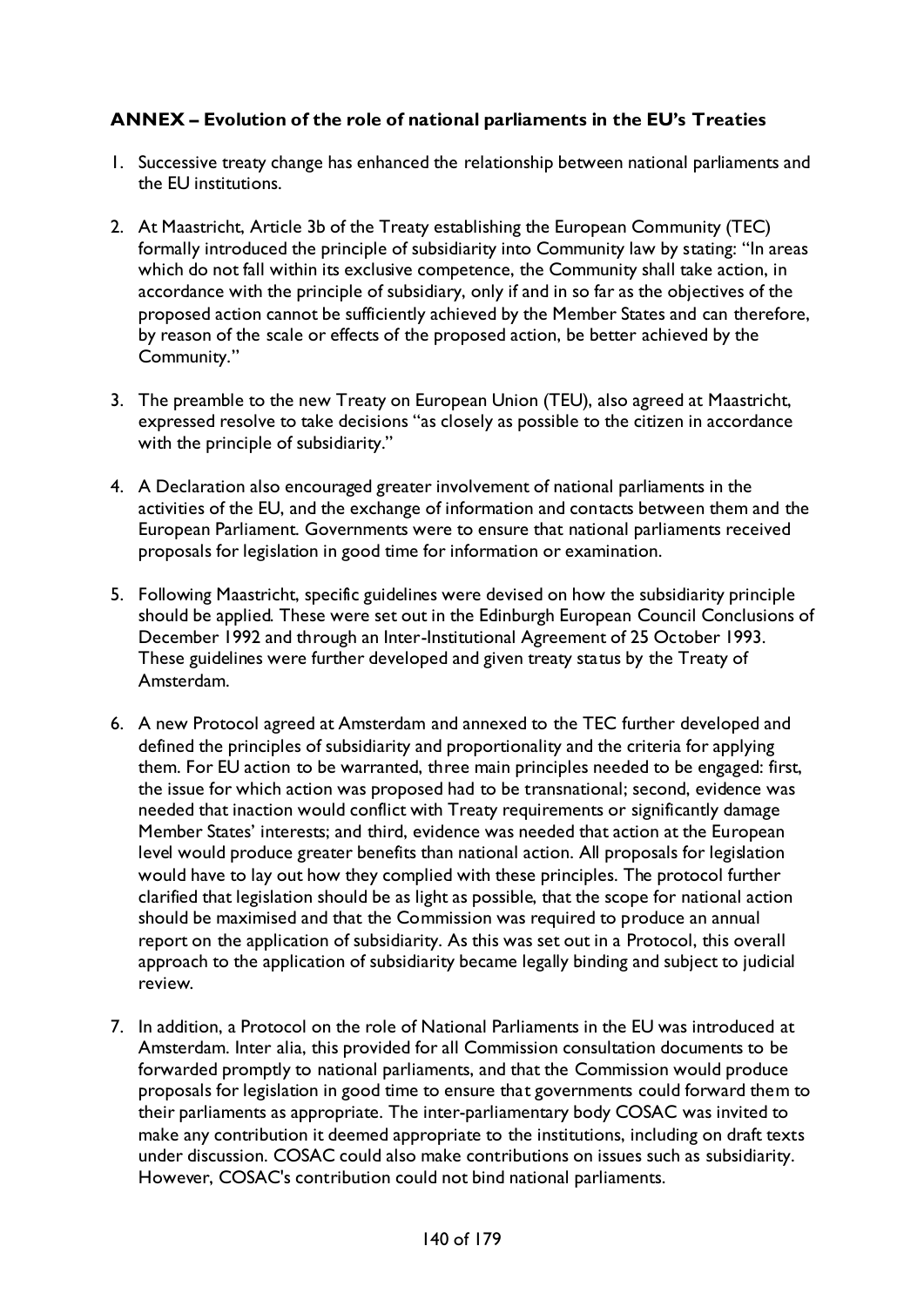- 8. The Lisbon Treaty introduced another qualitative step forward by expanding the scope of subsidiary to cover the Union as a whole, including at regional and local levels. Article 5(3) of the Treaty on European Union (TEU) reads: "Under the principle of subsidiarity, in areas which do not fall within its exclusive competence, the Union shall act only if and in so far as the objectives of the proposed action cannot be sufficiently achieved by the Member States, either at central level or at regional and local level, but can rather, by reason of the scale or effects of the proposed action, be better achieved at Union level. "
- 9. A new Article 12 TEU sets out a number of ways in which national parliaments can contribute actively to the good functioning of the Union. Moreover, the Commission must draw any proposals with a legal base of Article 352 TFEU to the attention of national parliaments.
- 10. National parliaments' role of ensuring compliance with the principle of subsidiarity was strengthened by Protocol No.2 (on the application of the principles of subsidiarity and proportionality). This introduced the ability for national parliaments to submit reasoned opinions (with two votes allocated per parliament) to the Presidents of the Commission, Council or European Parliament if they believe that a legislative proposal does not comply with the principle of subsidiarity. The deadline for doing so falls eight weeks after the date of transmission of a draft legislative act as translated into the official languages of the Union. Should the number of reasoned opinions reach the 'yellow card' threshold (one third – or a quarter in the case of police and criminal justice legislative proposals) or the 'orange card' threshold (a simple majority), the Commission reviews the proposal. After review, the Commission (or other institution/group of Member States which has initiated the draft legislation) may decide to maintain, amend or withdraw its proposal. The Court of Justice has jurisdiction in actions brought on grounds of infringement of the subsidiarity principle. Article 8 of Protocol 2 enables national parliaments to take a case to the Court through their Government if it believes that the subsidiarity principle is infringed by a legislative act.
- 11. Protocol no.1 to TFEU (on the Role of National Parliaments in the EU) repeats in summary form some of these elements of Protocol 2; it provides for the Commission to forward its consultation documents, annual legislative programme and other instruments directly to national parliaments; its requires the agendas for and outcomes of the Council meetings to be forwarded directly to national parliaments; and it provides for different forms of inter-parliamentary cooperation.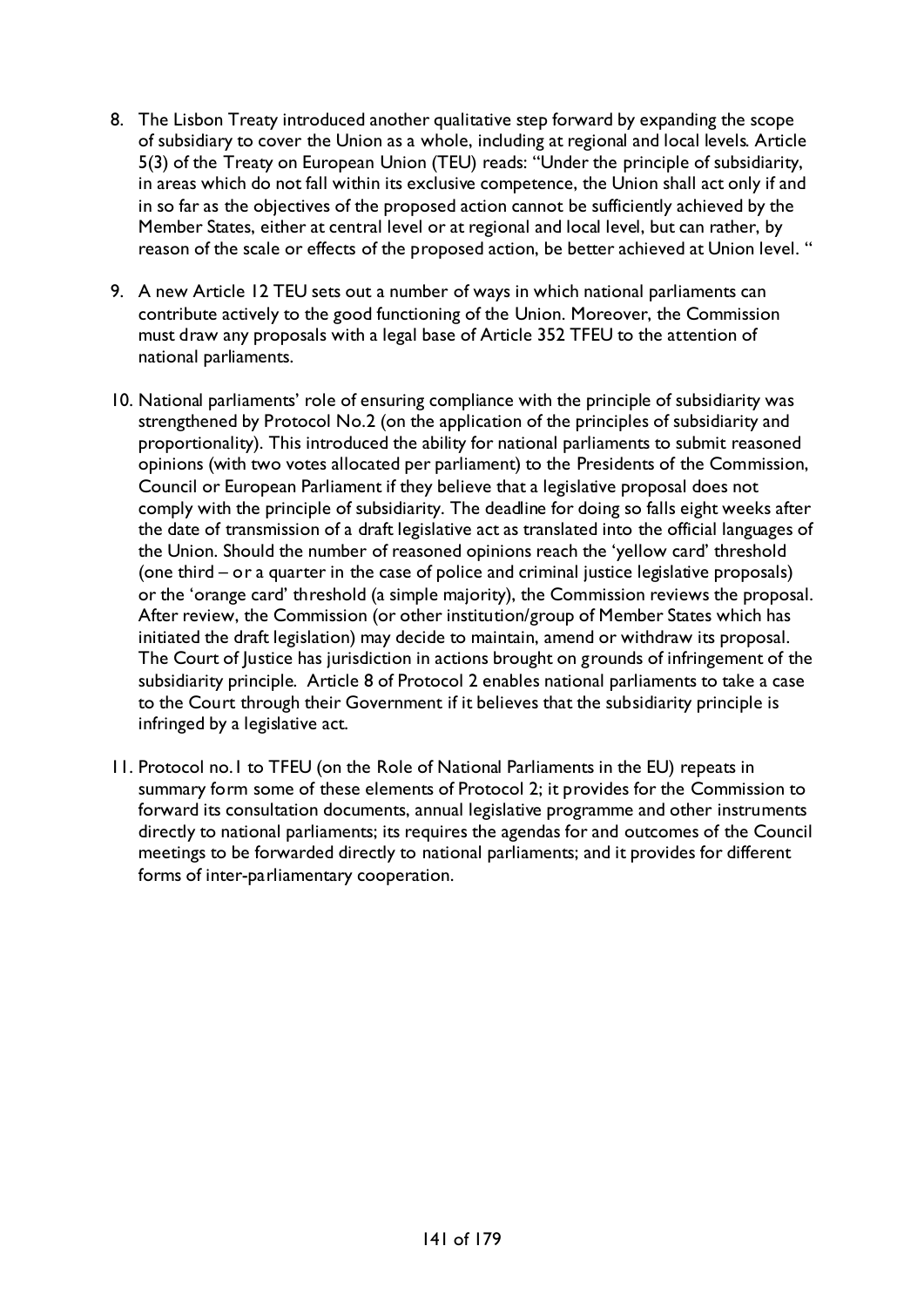# **Professor Stelio Mangiameli, University of Teramo —Written evidence**

1. National parliaments in the EU framework

One of the most significant and debated problems within the European constitutional architecture concerns the so-called democratic deficit in its institutions, and in particular in the Council, the solution to which would be a democratic legitimation of the indirect type. The principle is currently expressed in Art. 10 (2) TUE according to which "the Member states are represented in the European Council by their respective Heads of State or Government and in the Council by their respective governments, which in turn are democratically responsible before their National Parliaments or before their citizens".

This two-tier level of legitimation, together with the direct representation of the citizens of the Union within the European Parliament, should ensure that the democratic principle is upheld thus giving legal force to the legislation produced by the European institutions.

It is however evident that this is a "weak" solution and that it assigns to national Parliaments a merely negative role in the sense that it attributes to them a task of exercising mere "supervision", which is furthermore carried out a posteriori. This is true, albeit to a lesser extent, also for those EU Member States (e.g. Germany) that have implemented, under the aegis of the principle of "responsibility for integration" (Integrationsverantwortung), internal procedures for ensuring conformity of the position adopted in the Council by the Member State on the directives issued by their Parliament.

From this point of view, some (partial) steps forward have been made since the European Union (with the Maastricht, Amsterdam and Lisbon Treaties) attached direct importance to National Parliaments.

b) First of all there has been progress from the standpoint of the "information flow" in that both Articles 1 and 2 of Prot. 1 and Art. 4 of Prot. 2 ensure that draft legislative acts (and other acts) be immediately forwarded to the National Parliaments. In this phase it is evident that a fundamental role is played by the European Commission, which – as holder of the power of legislative initiative – is the institution that more than any other is burdened by the duty to inform Parliaments.

However this flow of information is extremely large and the number of acts that need to be mastered is so huge that Parliaments are finding it difficult to manage the information, in spite of the fact that they are assisted by particularly complex support structures that are endowed with staff that is specialized in legal matters, including matters related to EU Law.

Moreover, Parliaments have been given the possibility to use a number of instruments for bringing their position to the attention of the European institutions. In particular, it should be recalled that through the provisions contained in Protocols 1 and 2, national Parliaments are empowered to express their opinions on the draft legislative acts (and other acts) of the EU both from the standpoint of the "political dialogue" and above all from the standpoint of compliance with the subsidiarity principle. In the second case, furthermore, their participation in the procedure may give rise to a further burdening of procedures, if the numbers are large (see Art. 7 of Protocol no 2).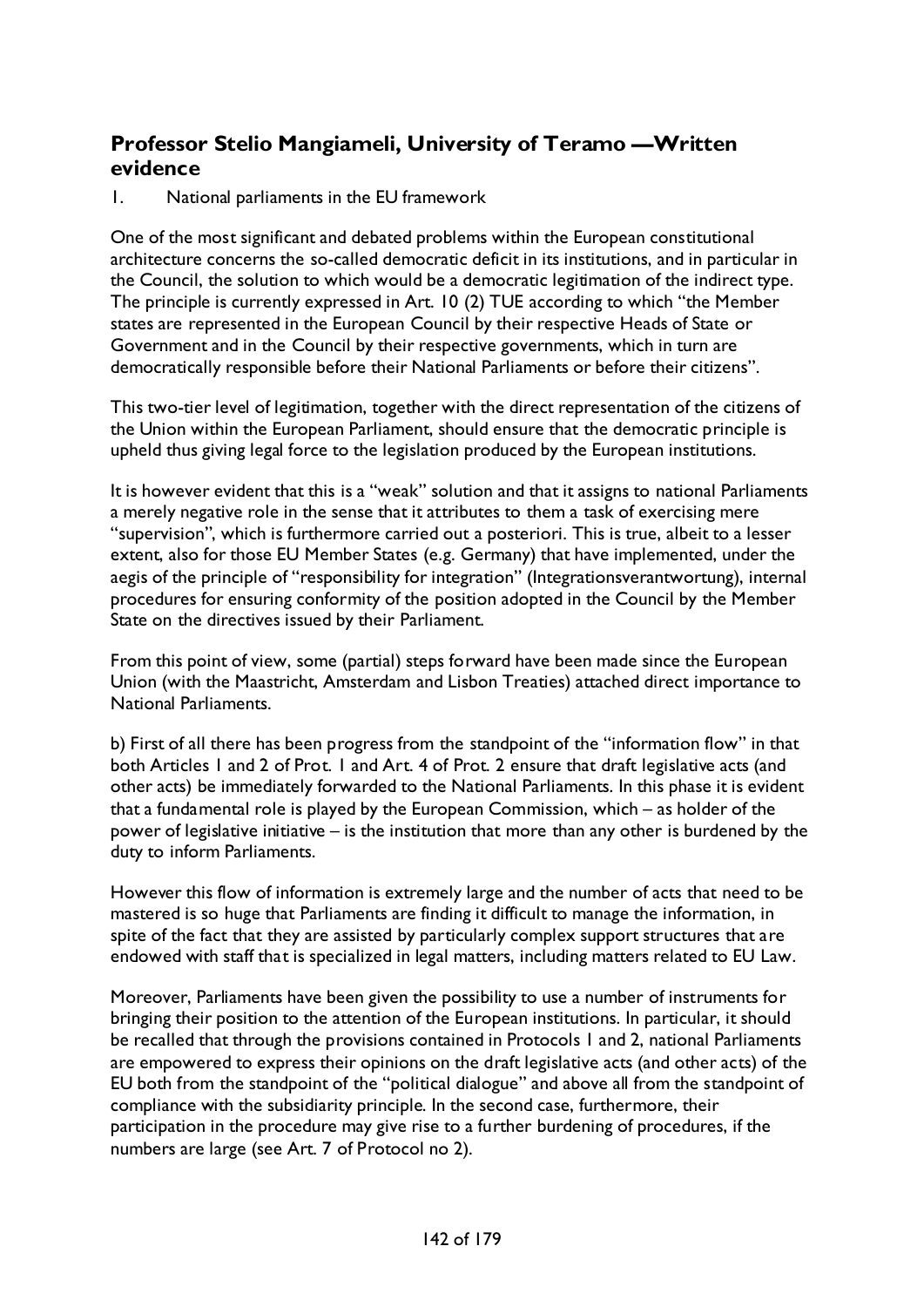a) As emerges from the literature and as shown in paragraph 2, in either case the role of national Parliaments is becoming increasingly important in the sphere of EU law.

However, the direct instruments mentioned above are participatory only in a very broad sense and not in the strict sense; in short they are not deliberative. Hence, in the name of a meaningful implementation of the democratic principle, the Treaties should be reformed in the direction of strengthening the role of national Parliaments.

### 2. Formal role of national parliaments

a) The formal role attributed to national Parliaments by Art. 12 TUE consists above all in the power to submit opinions, which is the last step in a process whose origin can be traced back to the Maastricht Treaty and in particular to the Declaration on the role of National Parliaments in the European Union. With the subsequent reform of the Treaties (Amsterdam) this process was further advanced through the introduction of the Protocol on the application of the principles of subsidiarity and proportionality and of the Protocol on the role of National Parliaments in the European Union whose current formulation is the outcome of the last reform (Lisbon).

Submitting reasoned opinions is not however the only means that national Parliaments have to take part in the drafting of European acts

The so-called "political dialogue" uses three instruments : (1) the debates and general discussions at bilateral and multilateral levels in which an important role is played by the Conference of Parliamentary bodies specialized in Community and European affairs of the Parliaments of the European Union (COSAC); (2) the sharing of written opinions by National Parliaments, whose numbers increased further in 2012 (7% more than 2011) and the answers by the Commission and (3) a series of other personal contacts or meetings that occurred during the year.

In line of principle it can be stated that in the light of the economic and financial difficulties currently being experienced by the European economies, as of late the political dialogue has focused mainly on these issues.

Also control by Parliaments on compliance with the principle of subsidiarity occurs by submitting a reasoned opinion, in accordance with the provision of Protocol 2 attached to the Treaty. Even though these opinions are different in terms of content from those concerning the political dialogue, the two instruments are often used in parallel by the legislative Assemblies. Also in this case there has been a steady increase in the attention paid by national Parliaments to European legislative acts as shown by the fact that in 2012 there was an overall 9% increase in the number of subsidiarity opinions submitted.

It must however be recalled that in checking the application of the principle of subsidiarity there is a considerable imbalance among national Parliaments. Suffice it to recall that the three most active Chambers in 2012 (in ranking order the Swedish Riksdag, the French Sénat and the German Bundesrat) formulated about 50% of all the reasoned opinions forwarded by national Parliaments in 2012. This means that the other Chambers gave a very small contribution to the matter of subsidiarity checks. On the other hand, it must be observed that the greater "activism" of the three mentioned chambers is a direct consequence of their role within their constitutional systems. Indeed, in the case of the Riksdag, the peculiar characteristics of the Swedish state are to be taken into account in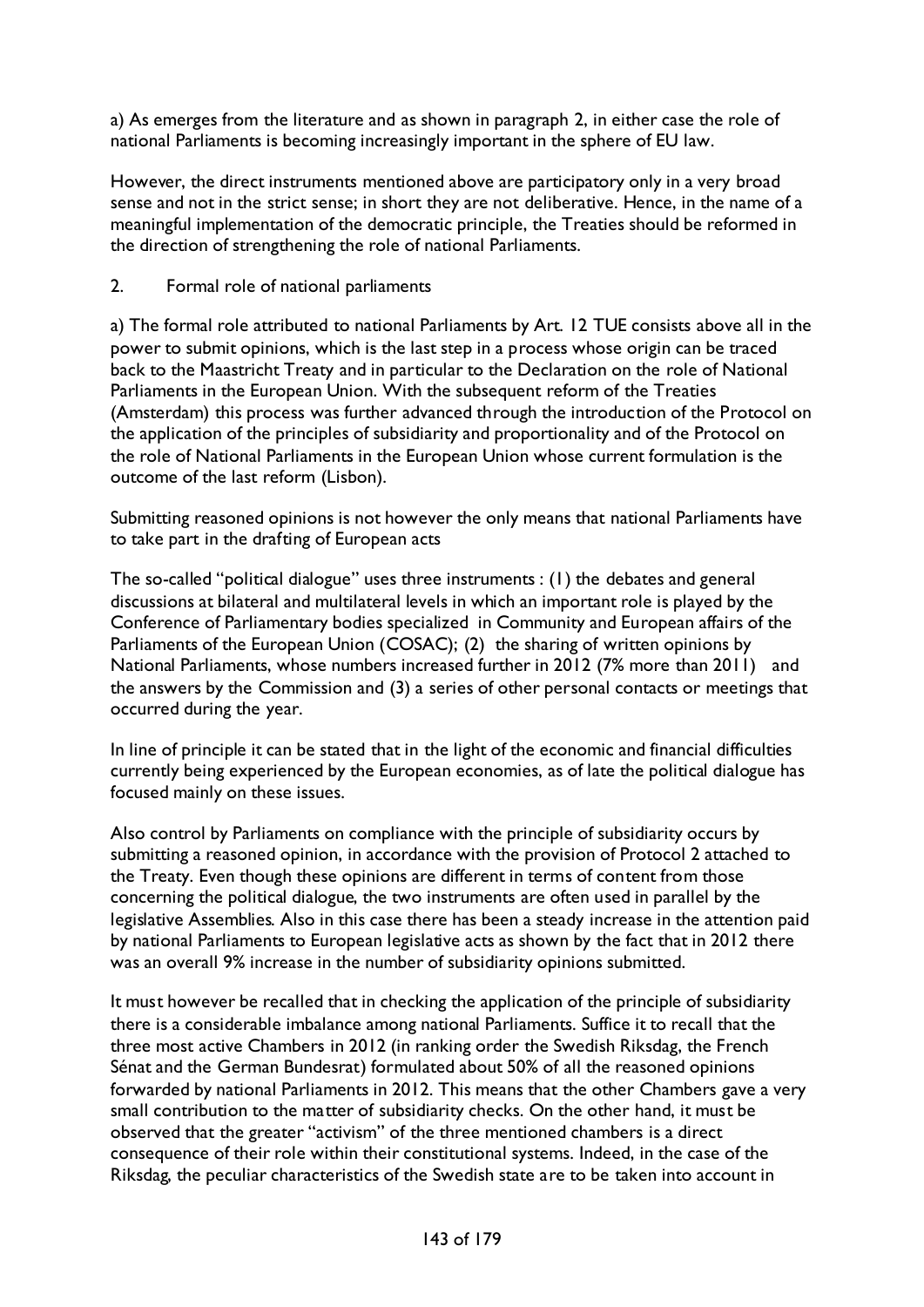terms of size of the population and social organization as a result of which Parliament has a workload that allows it to keep a closer eye on European acts. The activity of the other two Chambers, the French Sénat and the German Bundesrat, is to be related to the role played by these Chambers in their respective forms of government that allows them to concentrate in depth on this type of activity. Indeed, the Bundesrat is less active than the other National Chamber (Bundestag) in the making of laws; in the case of the French Senate instead, account needs to be kept of the fact that in the French system there is a "division" between laws and regulations in favour of the regulatory source, and hence the legislative activity is less intense.

b) As is well known, the number of subsidiarity opinions may entail the consequence of activating the yellow card or orange card mechanisms whose actual usefulness may reasonably be questioned. Indeed the Chambers of National Parliaments have used the yellow card mechanism only recently for the first time with regard to the "Draft regulation on the exercise of the right to promote class actions with regard to the freedom of establishment and of providing services" (Monti II), whereas to date there have been no cases where the orange card mechanism was used.

c) These poor results seem to be attributable among other things to the different ways in which the notion of the principle of subsidiarity is interpreted across Member States. This is pointed out even by the European Commission in the mentioned annual report (2012) on the principle of subsidiarity. In particular, it refers to the eighteenth half-year report of COSAC, which states that "a large majority of national Parliaments report that their reasoned opinions are often based on a broader interpretation of the principle of subsidiarity than the wording in Protocol No 2. For example, the Dutch Eerste Kamer believes that 'it is not possible to exclude the principles of legality and proportionality when applying the subsidiarity check …'. The Czech Senát is of the opinion that subsidiarity has a 'general and abstract nature … is not a strict and clear legal concept' and therefore a broad interpretation should be used. The UK House of Lords gave a similar view, arguing in favour of a wider interpretation of this principle because 'although the principle is a legal concept, in practice its application depends on political judgement'" (European Commission, Report from the Commission, Annual Report 2012 on Subsidiarity and Proportionality, Bruxelles 30.7.2013, COM(2013) 566 final, p.4).

It must also be pointed out that it is not only the "ideal" qualification of the principle of subsidiarity that differs in the EU Member States but also its application in the sense that the principle of subsidiarity has reached different levels of "maturation" in the individual States, because only for some of them (above all the States having a federal structure like Germany or a regional structure like Italy) can we say that subsidiarity is a notion that has been fully acquired albeit not widely applied. Hence it would be appopriate for the European Union to undertake a "harmonization" process so as to develop an idem sentire of the subsidiarity principle.

d) In this framework, the principle of proportionality takes on a marginal role. On the one hand, formally, it is not emphasized in Protocol 2 because the reasoned opinions envisaged in Art. 6 should be restricted to checking compliance with the subsidiarity principle (the only one mentioned there) but it is evident that the two notions are intimately connected. In any case, the remarks concerning the principle of proportionality brought to the attention of the European Institutions do not appear to obtain the desired effect (see paragraph 3). The picture that emerges from the "criticalities" of the oversight system of European acts by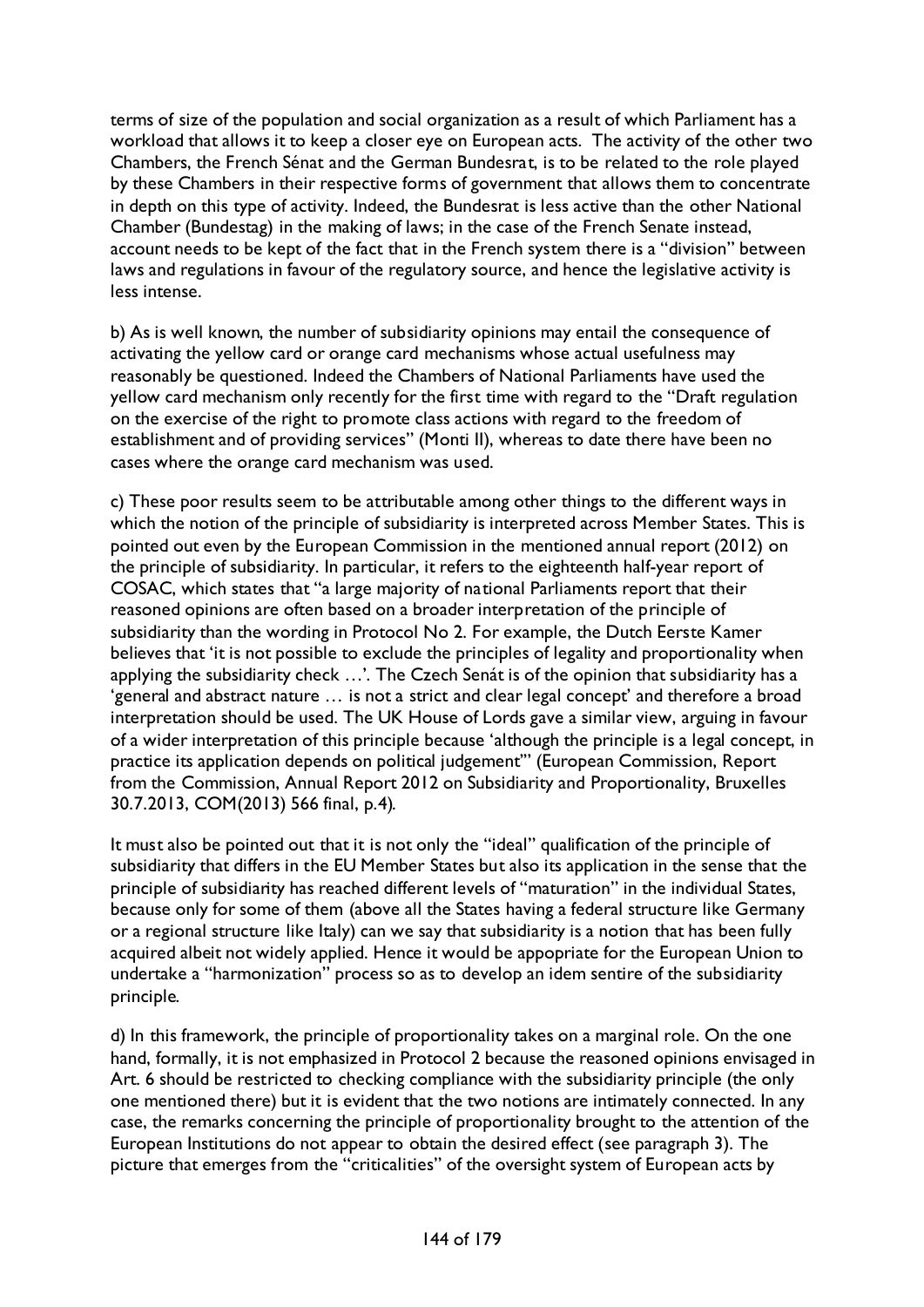national Parliaments suggests the need to rethink their participation in the European legislative procedure in the ways indicated in paragraph 5 on the reform proposals.

3. Dialogue and scrutiny of EU policies

a) In general we might state that in the European Union a closer (and mutual) relationship is being shaped between the European Institutions and the National Parliaments. This idea is borne out by the growing number of opinions sent by the national parliamentarians (both with regard to the so-called political dialogue and with regard to subsidiarity checks).

However the role of national parliaments does not appear to be significant, especially if one looks at the consequences produced by the opinions submitted. Indeed, even though it is true that the European Institutions, and in particular the Commission, always respond (in application of the Barroso procedure), this hardly ever turns into a reformulation of the legislative draft. On the contrary, often the Commission uses this "response" to confirm its position on respect for the subsidiarity principle (or on the political opportuneness of the act).

The most evident proof of this is the outcome of the draft act for which the first yellow card mechanism was activated. Reading the 2012 Report of the Commission on the principle of subsidiarity, it states that "following an in-depth evaluation of the arguments submitted by national Parliaments in their reasoned opinions, (...) it concluded that there was no violation of the subsidiarity principle". Hence even in that case the national remarks were not considered to be "sufficient".

The subsequent withdrawal of the proposal was not caused by the joint action of the parliaments but by an acknowledgement by the Commission that the proposal would not obtain the political support by the European Parliament and Council required for it to be adopted.

Consequently these two Institutions are the true "masters" of the legislative activity. Hence until the national Parliaments do not succeed in becoming co-legislators (for instance they could take the place of the Council as is being suggested here; see paragraph 5), they will never have any real instrument for taking a significant part in the European legislative activity.

c) This conclusion is all the more true in the light of the procedural practice that is becoming consolidated, among which the increase in cases where the legislative act is adopted following the first reading. Indeed, it is clear that this fact implies that the Commission, in promoting the legislative proposals, should beforehand make sure that the two co-legislators are in sufficient agreement (Parliament and the Council). Achieving this result is an exhausting exercise which is hence a deterrent against having the drafts re-examined following the parliamentarians' observations. Indeed, their acceptance could thwart the positive outcome of the laborious mediation work.

b), d), e) Taking into account these empirical data suggests that the current mechanisms providing a connection between the European Parliament and the national parliamentarians, and among the national Parliaments themselves (COSAC, Joint Parliamentary Meetings, Joint Committee Meetings, IPEX and informal meetings), albeit pursuing a praiseworthy intention, are still too weak.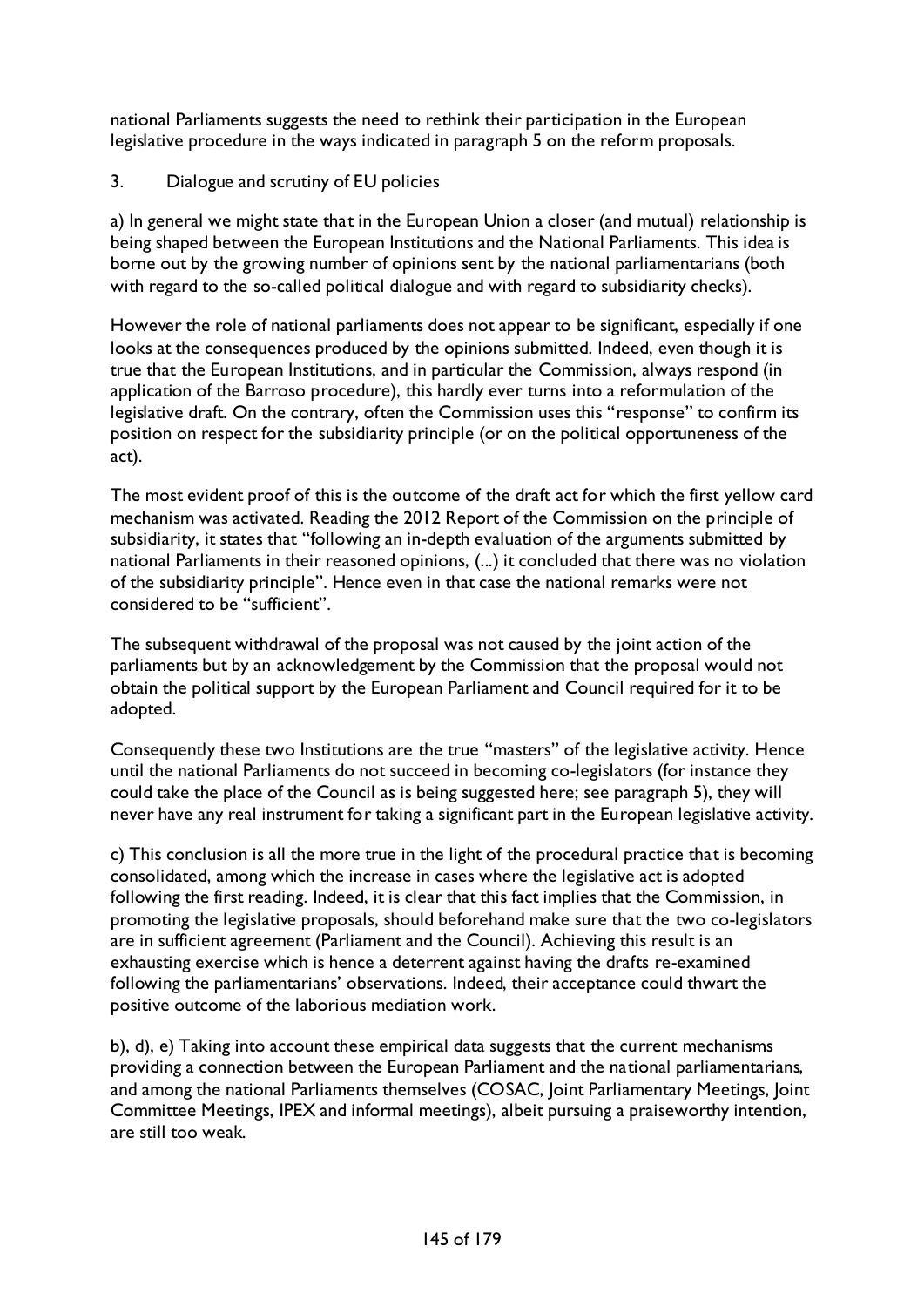From this standpoint an opportunity for upgrading them could derive from Art. 13 of the Treaty on Stability Coordination and Governance in the Economic and Monetary Union, according to which "(…) the European Parliament and the National Parliaments of the Contracting Parties will together determine the organisation and promotion of a conference of representatives of the relevant committees of the European Parliament and representatives of the relevant committees of national Parliaments in order to discuss budgetary policies and other issues covered by this Treaty".

The implementation of this provision could constitute a way for softening the effects that are being produced because of the financial crisis. The latter has deprived several Member States of the European Union of many further "portions" of their sovereignty especially in matters related to their economic and financial policy. This however has not been followed by a further advancement of the European integration process but, quite to the contrary, there has been a downright loss of sovereignty by (some) Member States whose decisions in terms of budget policy have been "shifted" into the hands of bodies that are not democratically accountable to the citizens affected by such measures.

## 4. Capacity of national parliaments

a) Even though, as already pointed out, the level of information and attention paid to the drafting of EU law has undoubtedly grown within national Parliaments, and hence they are aware of the relationship with the European legal order, their efficiency in political dialogue is not comparable with the capacity of asserting the responsibility of the respective governments.

In the current stage of the process of European integration, national Parliaments continue to play a weak or in any case a non decisive role vis-à-vis the EU policies. Indeed, any comparison in terms of accountability between national Parliaments on the one hand and the European institutions and national governments, on the other, is ill-defined. In the constitutional practice of EU Member States, the parliamentarization of the system is so strong that it gives rise to a democratic circuit that supports the policies pursued by the public apparatuses. This is something that is not present in the European order and its absence is cause of discomfort especially if one considers that the evolution of the European integration process depends on it.

b), c), d) Hence we need to acknowledge the fact that, in the current stage of the integration process, there is a demand for the "parliamentarization" of the system that cannot be ignored. It is not by chance that national parliaments have given rise to unprecedented procedures for optimizing their work in order to contribute to the drafting of European acts, among which stands out the frequent use of mechanisms (established by law or through parliamentary regulations) that are functional to achieving a rapid and effective result in terms of participation. Suffice it to say that some Member States have decided to attribute the competence of the issuing of reasoned opinions not to the plenum of the parliamentary Assemblies, but directly to some parliamentary Committees, as in the case of the Europakammer of the German Bundesrat. In this connection mention can be made also of Spain that set up the Comisión Mixta para la Unión Europea, which has been given the power to use both votes of the Spanish Parliament to check compliance with the subsidiarity principle.

Therefore if there is a political will to continue along this direction it is not exaggerated to state that there is scope for giving rise to a general overhaul of the European constitutional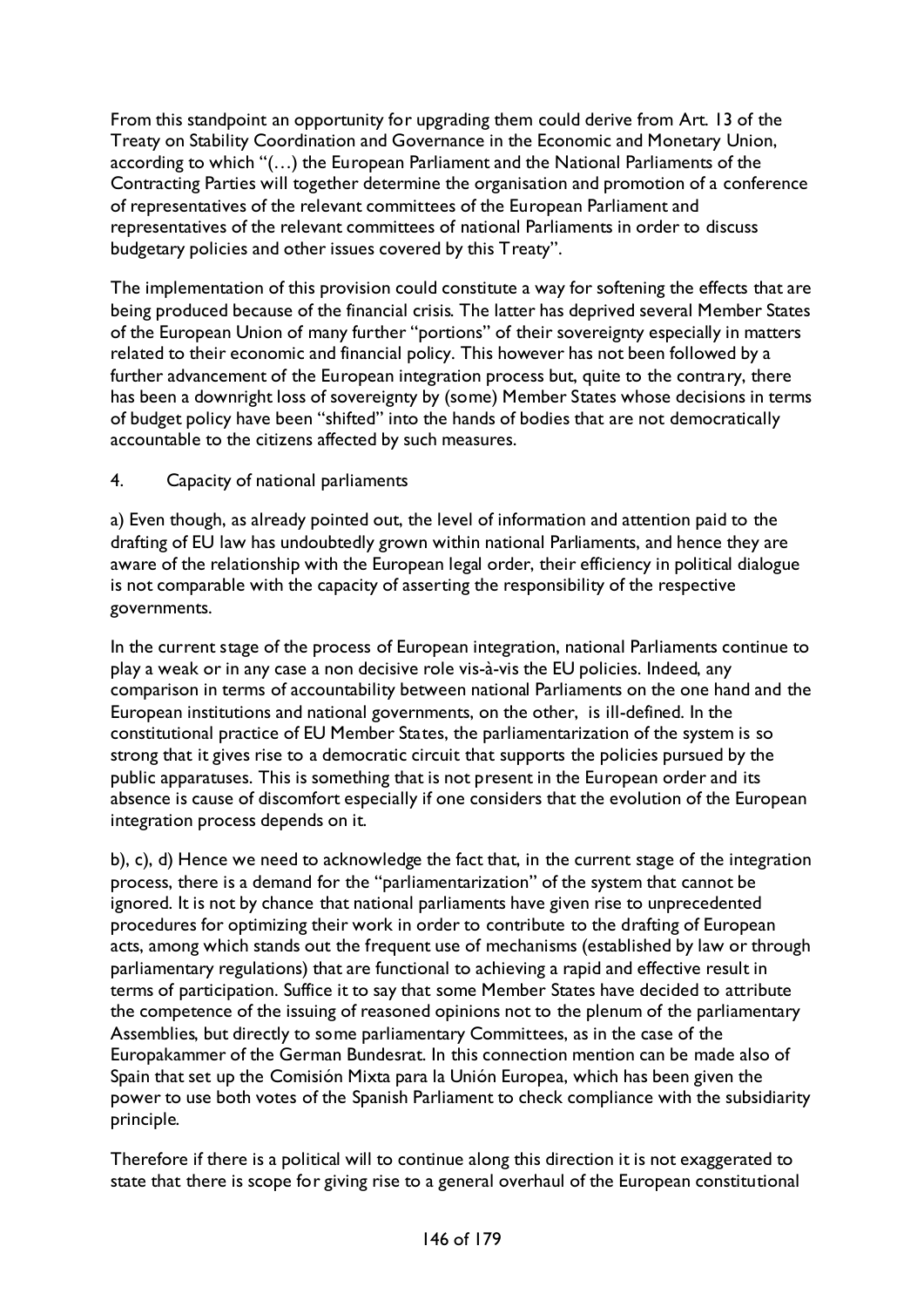architecture, that may lead to an actual representation of national parliaments within the form of government of the European Union, going well beyond the albeit praiseworthy work done today by the Network of national parliament representatives.

5. Other possible changes

In the light of the foregoing, we need to acknowledge that the true quantum leap for the role of National Parliaments should be a form of participation in the deliberative stage of legislative acts which – obviously – requires a reform of the Treaties.

From this point of view, by duly making a distinction between legislative functions and executive functions, one might think of replacing, for the former, the Council with a European Chamber of Parliaments (as proposed by Giscard d`Estaing and Joschka Fischer). According to the criterion of degressive proportionality, this body should consist of about 300 delegates from Member States holding a national parliamentary mandate, very much like the European Parliament as it was in the beginning. In this way, when called upon to vote at political elections, the citizens of the various Member States, would at the same time give democratic legitimation to both national Parliament and this European Chamber of Parliaments.

It could also be envisaged that, from an internal point of view, Member States could be free to impose, if desirable, a binding mandate given to such delegates so that they would have to comply "en bloc" with the guidelines laid down by their respective Parliaments, using all the votes available to the Member State. However, if this power were to be envisaged, for selfevident reasons of fairness, holding a European mandate would be incompatible with the national mandate which means that upon being appointed delegate to the European Chamber he/she would step down from being a member of Parliament at home.

It is however evident that such a distinction in the roles of the two bodies commands a review of the composition of the European Parliament and its voting system that cannot continue to be based on individual national regulations.

From a first standpoint, a true representativeness of European citizens demands that the principle of degressive proportionality be removed in favour of the adoption of a system whereby the number of representatives per Member States be directly proportionate to the Country's population. However this should not exclude the minimum "clause of protection" assigning at least one seat to those States that do not reach the quorum required to have access to a seat.

From a second point of view we must emphasize that the lack of a uniform electoral system is an obstacle against the creation of a true European "politics" and of authentic European parties that are transversal to national interests (or would be even indifferent to them).

A uniform electoral procedure would attenuate the influence that the national "provenance" of the Member would play in his active European policy. Furthermore it is clear that achieving this goal requires that a uniform electoral system would require that the European political parties be well grounded in the Member States, which would be guaranteed by systems requiring that candidates should come only from parties that are of European importance.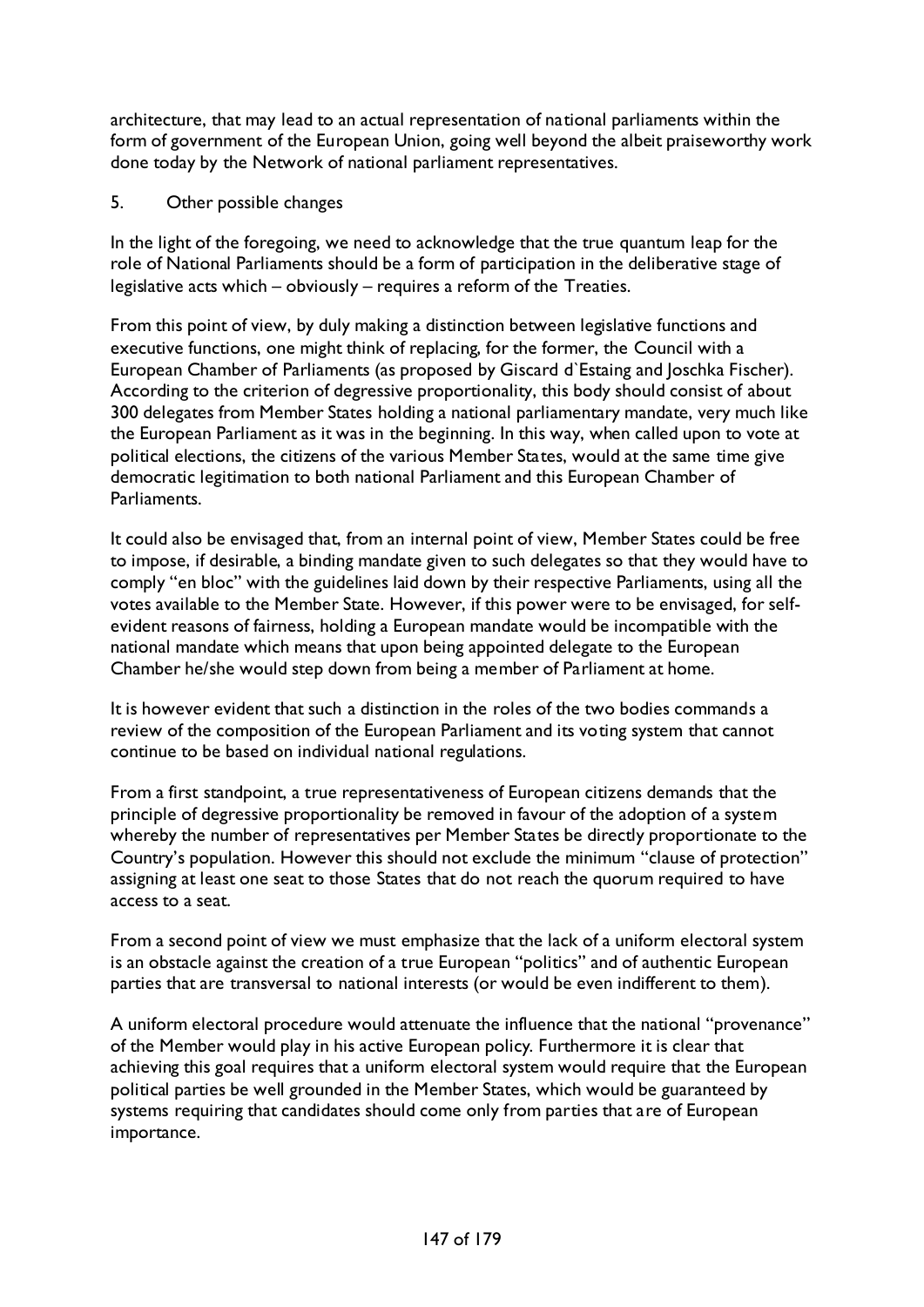As regards the electoral formula, two alternatives seem to be possible. On the one hand there could be a proportional system with an electoral threshold at national level where the constituencies would coincide with the States and the sub-constituencies would be established by a European regulation.

On the other hand a first-past-the-post voting system would also be satisfactory, based on single member constituencies, they too delineated in a European regulation.

In both cases, envisaging that the candidate to the Presidency of the Commission be explicitly indicated (even though not formalized in an act) by the European political parties would be useful for bringing European politics closer to public opinion.

If this change is made it would also be possible to amend the existing jumbled legislative procedure (Art. 294 TEU), tailoring it to the type of European competence involved.

It must be said that this idea arises from the fact that both changes being suggested would entail the European institutions to embrace the federal theory according to which one of the two Chambers making up Parliament is the expression of the Federation and of its people, while the other is the expression of the Member States. Indeed, accepting the reform proposal would entail the final consolidation of the first role that the European Parliament should have with regard to which it is already envisaged that "citizens are directly represented at the level of the Union in the European Parliament" (Art. 10 (2) TUE), while the second role would be played by the European Chamber of Parliaments within which the exponential nature of national interests would emerge even more clearly.

Once this separation of roles is made, as described above, the system would be "ready" to accept a different involvement of the two European "Chambers" (the European Parliament on the one hand, and the European Chamber of Parliaments, on the other), depending on whether the matters at hand are of exclusive EU competence or not (Art. 3 TFUE). In the first case one could only ask for approval of the legislative act by the European Parliament, unless the other Chamber requests (a certain number of States or of Parliamentarians) that the legislative act be put before it. For other competences, the draft legislative act would have to be discussed by both chambers.

If the role of National Parliaments and of the democratic principle are to be truly enhanced, the right of legislative initiative needs to be amended in the sense of expanding it to other bodies.

Actually it must be pointed out that the current system under which the right of legislative initiative is restricted to the Commission, is an (almost) necessary reflection of the European ordinary right to initiative (Art. 294 TFUE), where the Commission is conceived of as a sort of "mediator" that (1) promotes only the draft laws that it deems will receive a good level of consent by the two co-legislators (Parliament and Council) and (2) it tries in various ways, during the procedure, to get the co-legislators to reach a common position. Moreover, apart from this evaluation of it being opportune, the literature has pointed out that the circumstance that the European parliamentarians do not enjoy the right of legislative initiative constitutes an open anomaly within the forms of parliamentarian government.

However, the solution to these issues would be easy in a modified institutional framework in the sense described above, because there would be a true "parliamentarization" of the legislative procedure and, more in general, of the European form of government, that would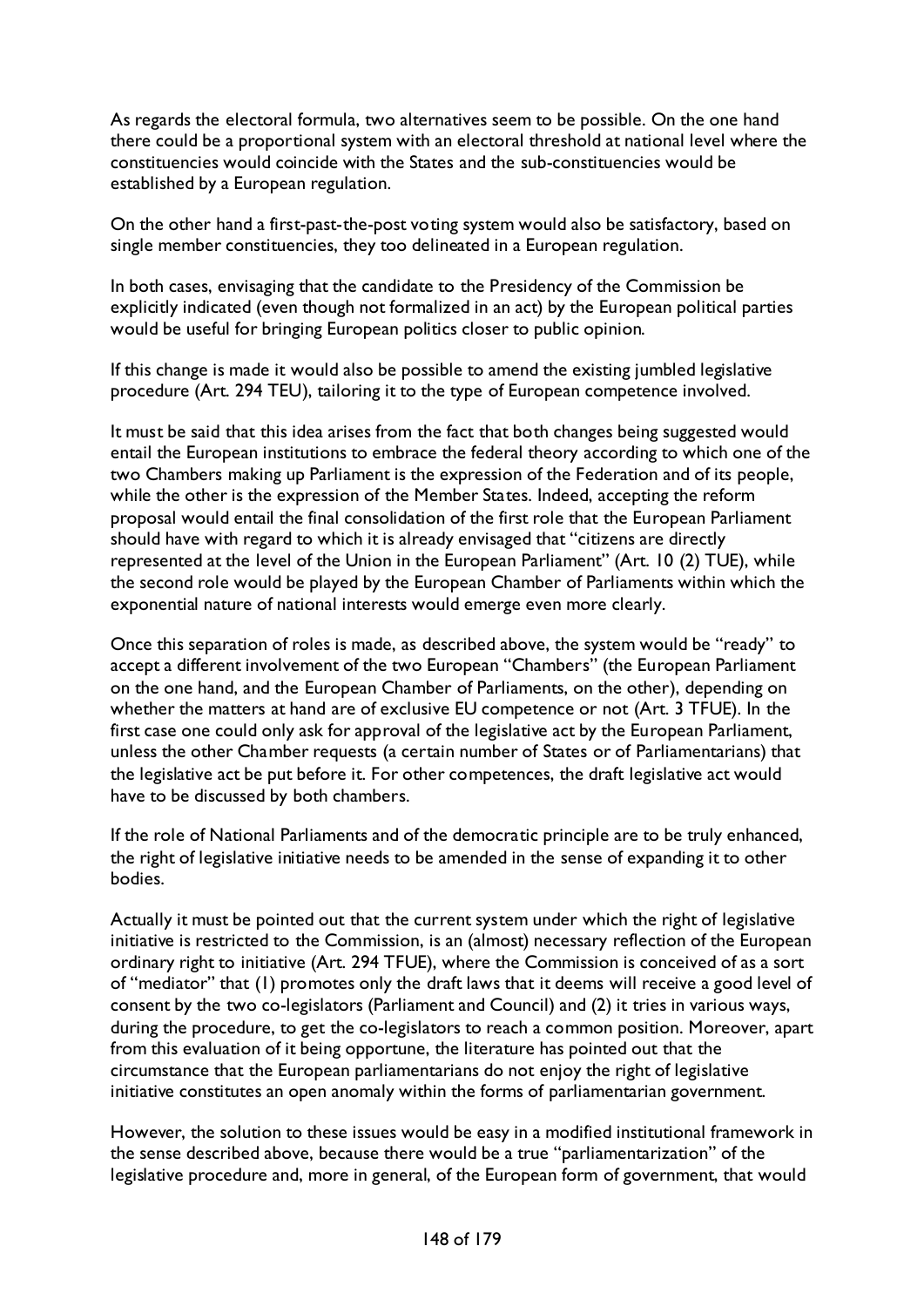no longer justify the fact that the right of legislative initiative lies only with the Commission. Indeed, the right of legislative initiative could be extended also to each member of both "Chambers". It goes without saying that the legislative initiative of the members of the European Chamber of Parliaments might be restricted to the draft laws concerning the legislative competences other than those exclusive to the EU. This shortcoming could however be offset by envisaging that the right of legislative initiative be attributed to the national Parliaments (or individual Chambers to which they belong). On the other hand such powers given to regional legislative assemblies is not new among European forms of government, as for instance in Italy.

In such a reviewed framework for exercising European legislative powers, the current provisions contained in Protocols 1 and 2 could be weakened or even repealed provided that the aims they pursue were guaranteed (in an even more efficient manner) by the parliamentarization of the system.

The reform of the European form of government along the lines suggested here entails also a change in the attribution of executive powers.

Indeed, the proposed changes make it finally possible to operate the principle of the separation of powers also in the order of the European Union. Legislative power would authentically be itself and "self-sufficient", once it were freed from the attribution of the right to legislative initiative to the Commission and there would also be the space to attribute to the latter the role of "Government" of the European Union the members of which would continue to be assigned upon indication of the national governments and would be politically accountable (only) to the European Parliament. The Commission therefore should be given executive powers authorized in the legislative acts for which besides recourse to the so-called comitology mechanism there could also be the opinions of the Parliamentary Committees of the European Chamber of Parliaments.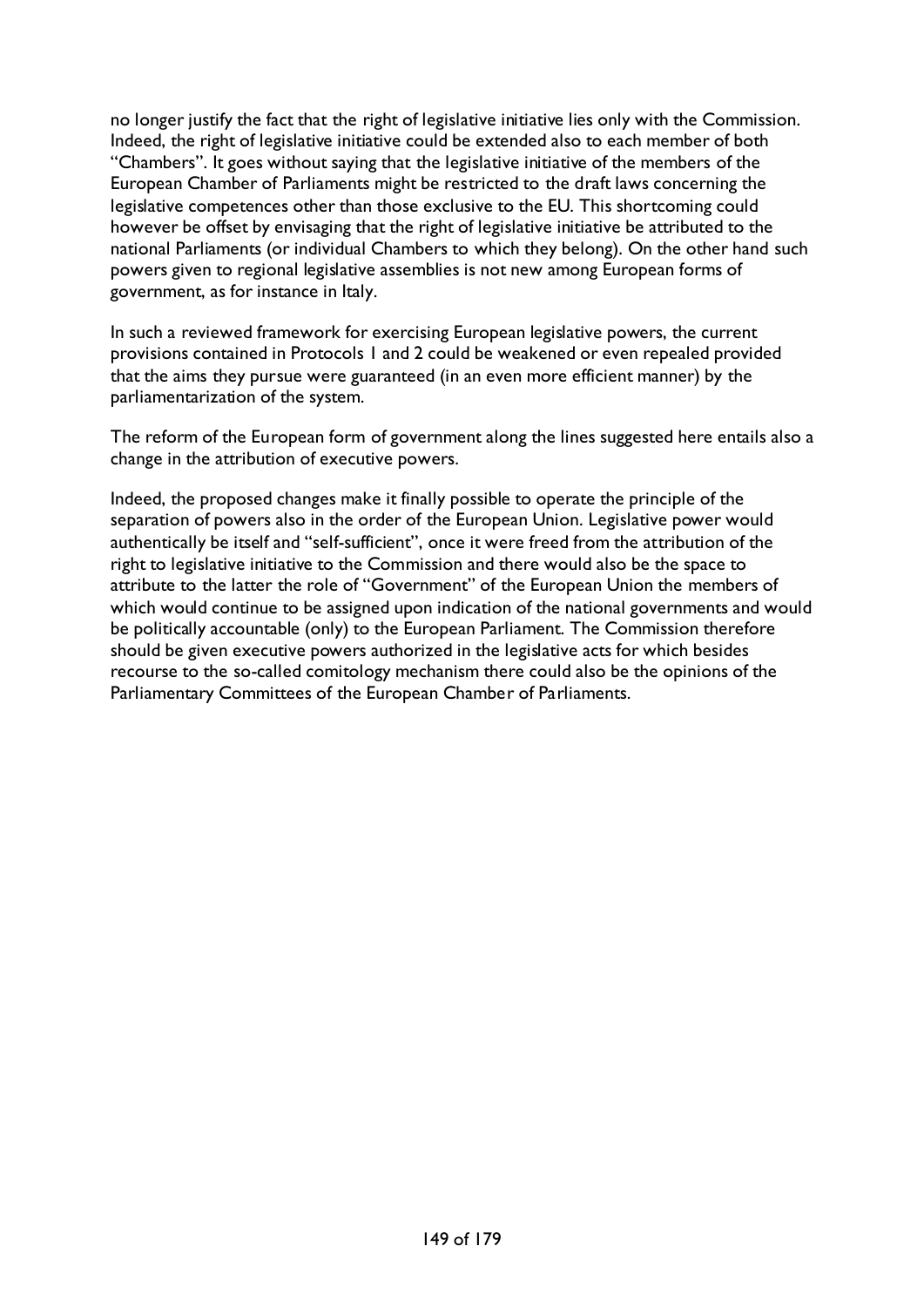**Professor Christine Neuhold, on behalf of the OPAL research team, Maastricht University and Dr Anna-Lena Högenauer, Maastricht University—Written evidence**

[Dr. Anna-Lena Högenauer, Postdoctoral Researcher, Maastricht University and Prof.](#page-72-0)  [Christine Neuhold, Special Chair for EU Democratic Governance on behalf of the OPAL](#page-72-0)  [research team Maastricht University-](#page-72-0) Written evidence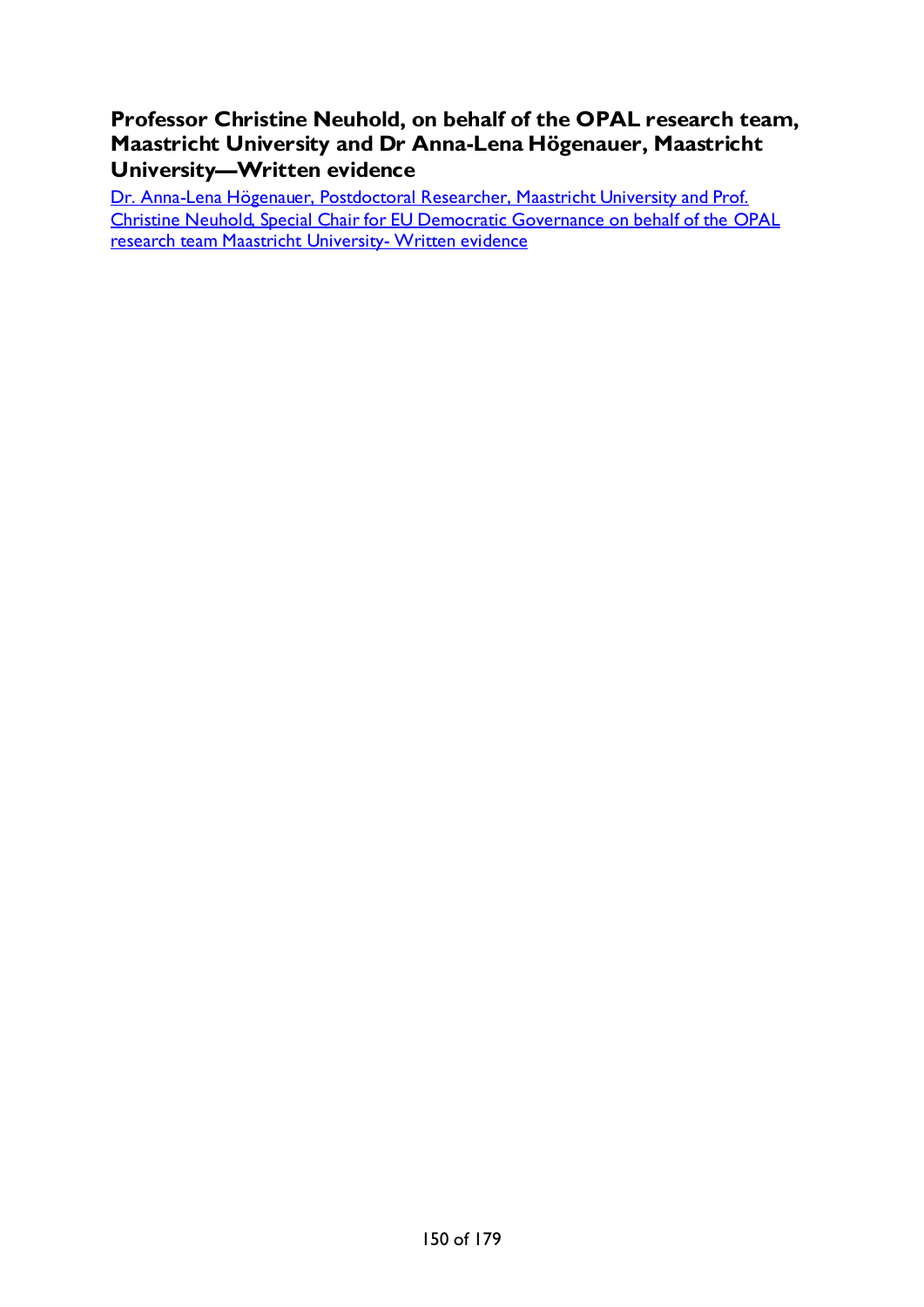# **Dr Eleni Panagiotarea (D. Phil, Oxon.)—Written evidence**

Dr. Eleni Panagiotarea is a Research Fellow of the Hellenic Foundation for European and Foreign Policy (ELIAMEP)<sup>[201](#page-150-0)</sup>. Her recent publication is 'Greece in the Euro: Economic Delinquency or System Failure?' (ECPR Press, 2013).

- 1. A big burden, political and institutional, has been placed on national parliaments operating in the European Union, as they seemingly and single-handedly have to fill in the ever-widening democratic deficit. Their 'use' is not disputed: they alone embody the 'will of the people' or at least encapsulate 'popular consent'. 'Bringing them in' is more often than not the best strategy that EU officials and Eurozone officials have in preserving the modicum of legitimacy that is required, if their policies are to be cloaked in public acceptability.
- 2. Obviously, there are important political limits to 'bringing national parliaments in' merely for window-dressing exercises or for rubber-stamping prior decisions taken at national (political executive) or euro zone (EU institutions and authorities) level. These limits are very close to being reached. Citizens may no longer be content with the performance of their respective parliamentary democracies in the EU framework and casting a vote may no longer suffice to give 'citizenship' a substantive meaning. Interestingly, the declining trend in citizens' trust in both the EU and national governments and parliaments, evident in successive Eurobarometer surveys and other surveys has not set the alarm bells ringing.
- 3. Before discussing the role that national parliaments should play in shaping and scrutinising EU decision making, it is important to take stock of a number of significant permutations that have been taking place and are beginning to crystallise.
	- I. Some national parliaments have become more equal than others. National parliaments in the 'core' have acquired disproportional power, as governments in the 'south' are depended on their 'yes' vote, when it comes to authorising important financial support. While no one would dispute that taxpayers matter or that aid should come with conditions attached, this asymmetry may well be projected on to other fields, particularly as it builds on divergent models of capitalism (export-growth vs. demand-led).
	- II. Some national parliaments are better at adapting to the new economic governance legislation that is currently being implemented. This is related to their institutional capacity but also to a potential institutional affinity between their current arrangements and the frameworks that they eventually have to adopt. Active institutional (re-)engineering may or may not place them in an advantage- a lot will depend on whether the idea that better fiscal outcomes can come about by adhering to stricter rules of a legislative or a legislative kind will withstand reality. It is certainly the case, however, that the degree of institutional efficiency will add or subtract from eventual budgetary performance, hence accentuating

<span id="page-150-0"></span><sup>201</sup> The evidence is submitted on a personal basis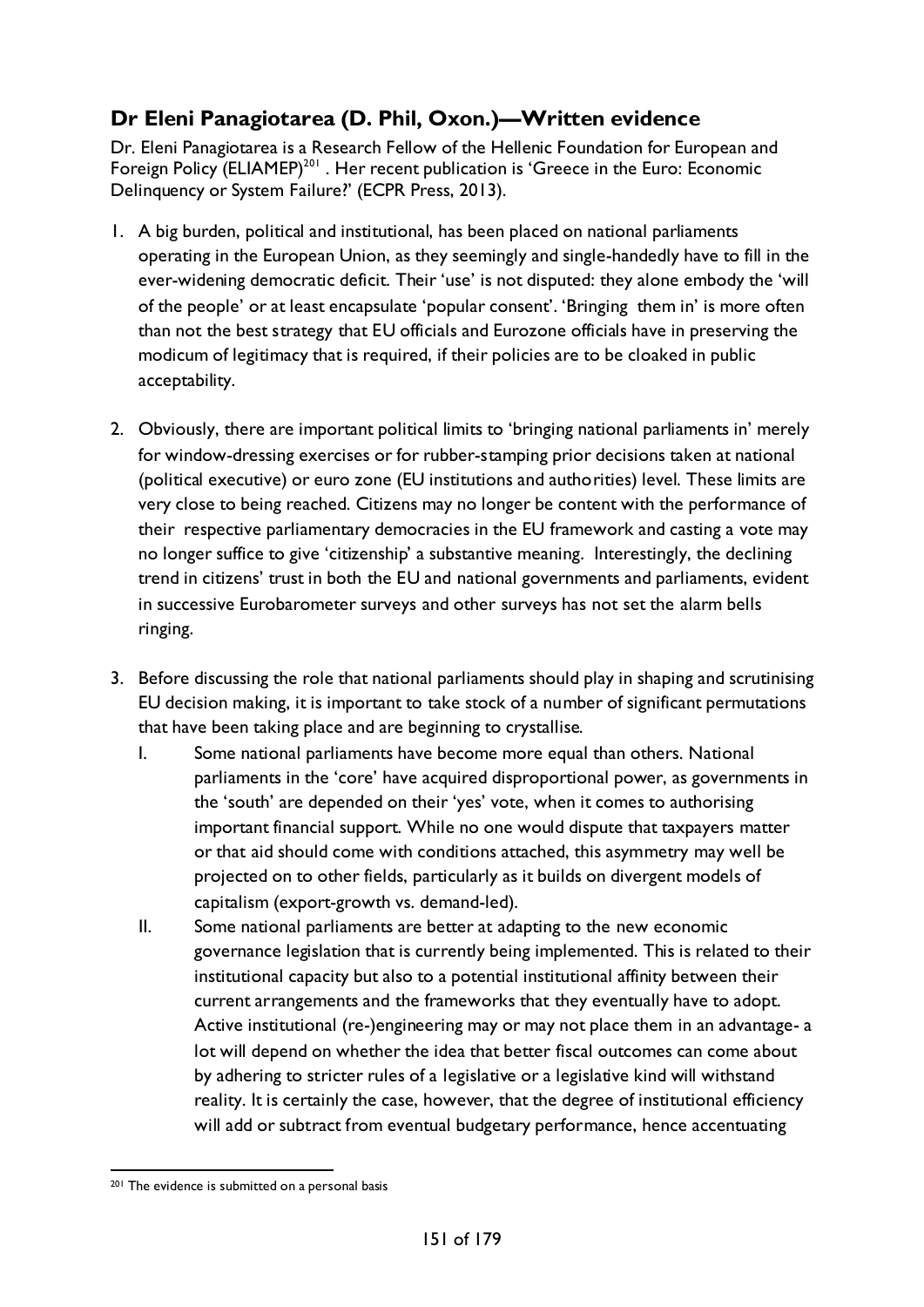the trend of discriminating between 'leaders' and 'laggards', and exacerbating the kinds of asymmetries mentioned in I.

- III. All national parliaments have been unable to fend off the serious erosion of their power, particularly over setting and deciding upon the national budget, in the aftermath of the Eurozone crisis, the crisis management followed, and the remedies, both preventive and punitive, adopted. The fact that the new legislation is supposed to apply to EU-28, with some specific rules for the euro-area Member States, is solidifying the trend for removing important economic decisions from parliamentary scrutiny and control.
- 4. Obviously, no national parliament is the same or operates in a similar manner, embedded, as it is, in distinct legal- cultural trajectories; in like manner, the so-called Europeanisation process has not triggered a homogenisation of frameworks and procedures- national parliaments are there to re-assure not only that the minimum demands of representative democracy are met but also that every loss of sovereignty can be somehow accounted for, as the delegation of power has been ex ante approved.
- 5. This realisation should serve as a building block when considering 'what next?' for national parliaments in the EU framework. It may appear paradoxical but the biggest contribution that national parliaments can currently make is re-claim or re-politicise national policy space and place, particularly in the areas of revenues, spending, borrowing and job growth: in this way, they can assuage their electorates that they still have their own vision for how to manage the economy; they can also ensure that, allowing for current policy co-ordination arrangements, EU decision-making takes into account 'conditions on the ground'. National parliaments are uniquely placed to bridge the 'national' to the 'supranational' by explaining why diversity and flexibility, which are both necessary and inevitable, can be as important as co-ordination and discipline. A procedure akin to Protocol No. 1 (Treaty of Lisbon) can be instituted, whereby the direction of the flow of information, relevant instruments of policy, and consultation documents goes from national parliaments to the Commission. The "good functioning of the Union" passes through the good functioning of its constituent members; they are, in turn, evaluated by the extent to which they promote the well-being, economic and social, of EU citizens.
- 6. National parliaments also have a role to play in filling in the European public space that is currently being created and is, if anything, shallow: it does not go much deeper than the institutional strengthening of economic co-ordination and the principle of conditionality. The 'post Euro crisis order' project is lacking in strategic vision, a unifying narrative, and a notion of solidarity that can somehow compensate for the omission of mechanisms that promote institutional and productive convergence or risk-sharing. Forums such as the Conference of European Affairs Committees, which could have made some preparatory work, in terms of fostering some common purpose and understanding, have been of little relevance. Hence, prior to instituting new bodies or second and third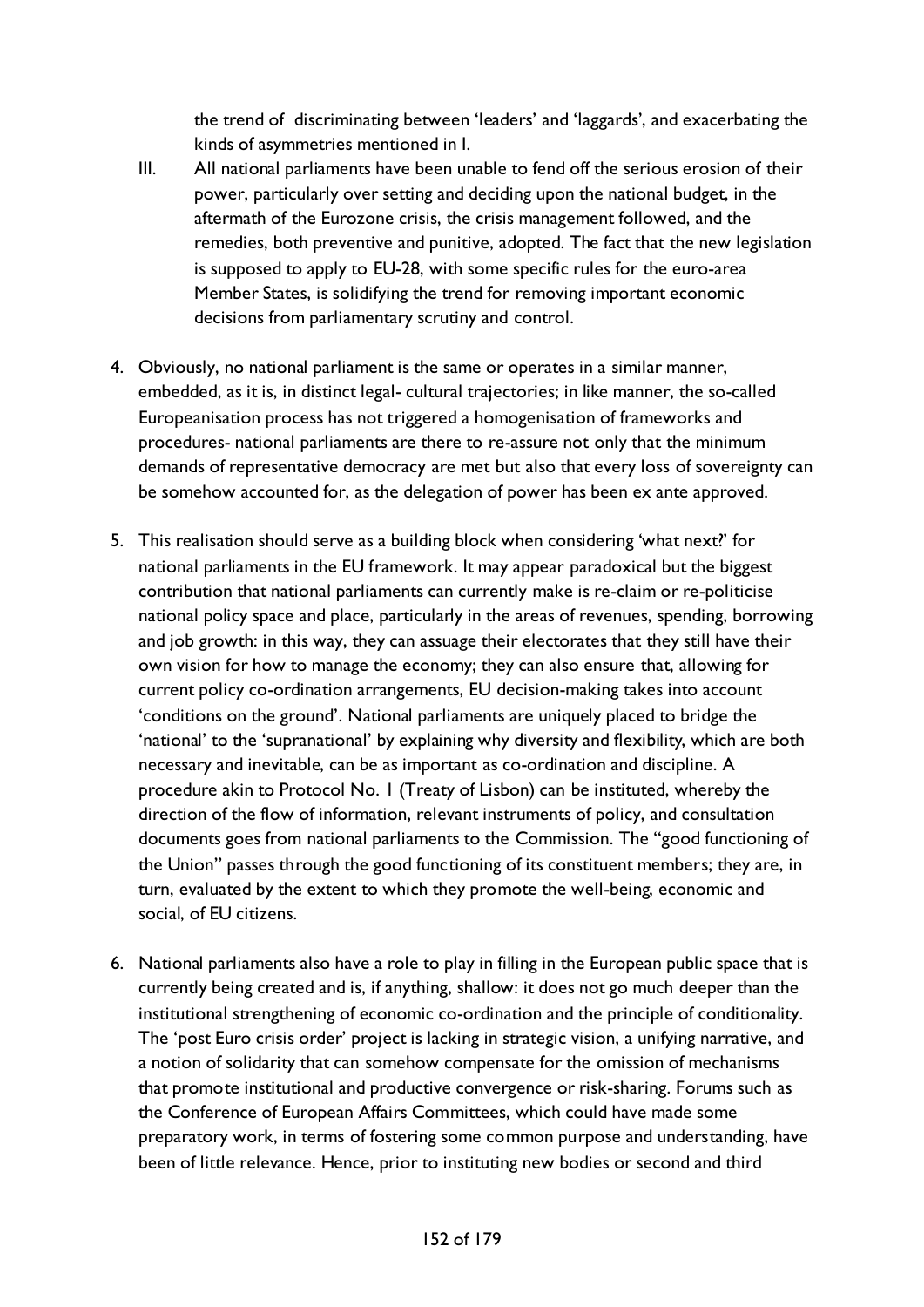chambers, it is worth investigating into the kinds of synergies that will guarantee visibility, and provide genuine platforms for reducing the distance between technocracy and accountability. Interparliamentary committees ought to have institutional teeth and be organised around specific targets, including the clarification of the political objectives of the EU, the sharing of responsibility vis-à-vis commonly agreed EU rules and institutions and equitable burden-sharing. The solution certainly does not lie in instituting new bodies or second and third chambers that may in fact multiply the pervasive sense of 'blurred' accountability that appears to prevail now.

7. National parliaments are not 'free-standing' structures. No one will disagree however that they currently constitute the strongest building block in the process of re-engaging European citizens and awakening EU elites from their political messianism. The more they can be seen to be relevant, the more resources they will have to be relevant.

27 September 2013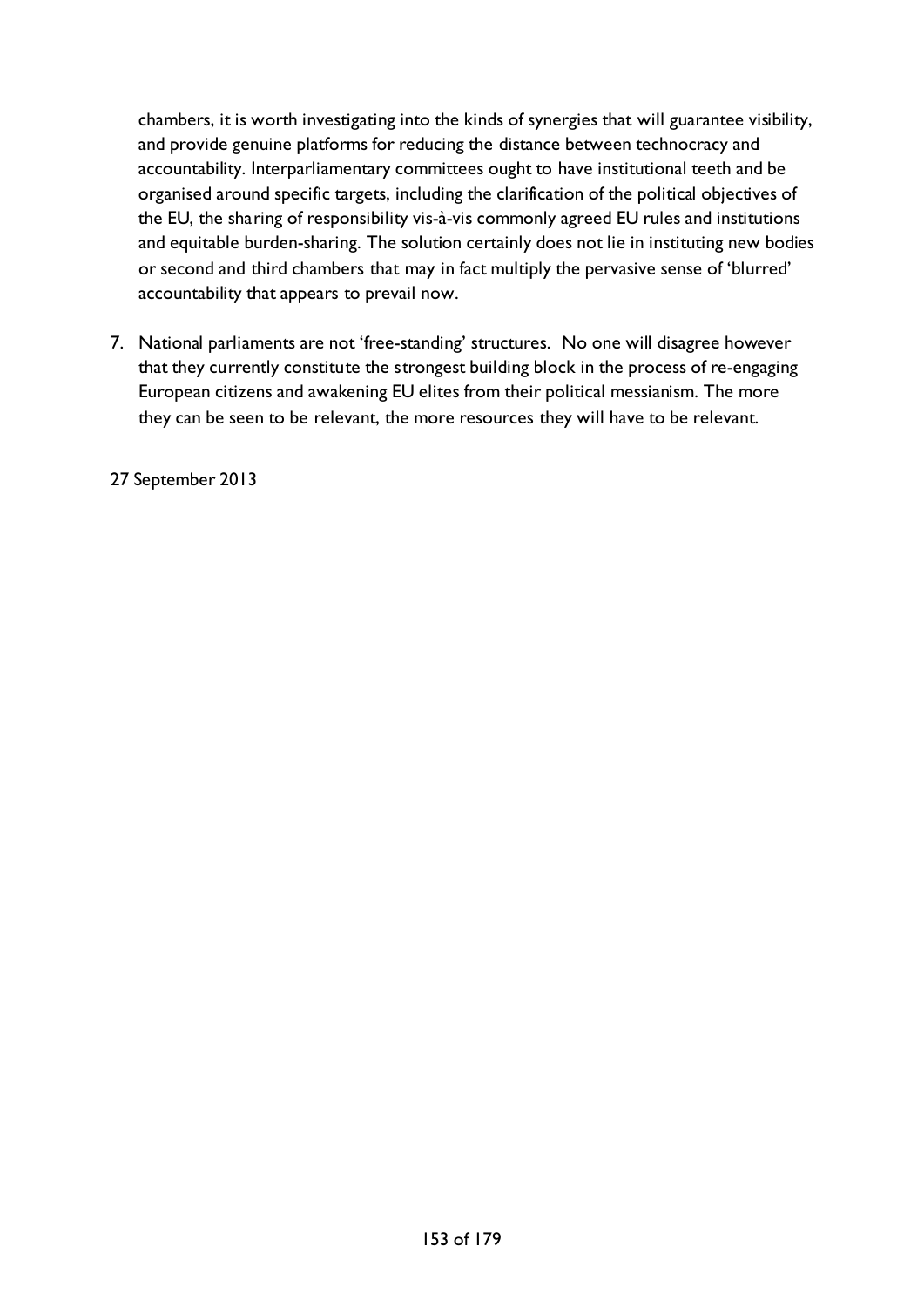## **Sonia Piedrafita, Centre for European Policy Studies (CEPS)— Written evidence**

## **1. National Parliaments in the EU Framework**

Political legitimacy is a contentious concept, especially when referring to non-state entities such as the European Union. From a Weberian perspective, a political order can be considered as legitimate when it is viewed as 'valid', that is, when actions in accordance with it are considered to be normatively right. Beetham distinguished three standards of legitimacy that apply to liberal democracies: the output legitimacy, that is, their capacity to deliver results and improve citizens' welfare; the substantial legitimacy, that is, the protection and promotion of collective values and common identity; and the procedural legitimacy, that is, the respect for the democratic principles of representation and checks and balances.<sup>[202](#page-153-0)</sup> The EU's political system largely differs from the system of separation of powers in place in modern democracies. The executive, legislative and judicial powers are not wielded exclusively by any single EU institution, and the checks and balances are understood in a different fashion. The principle of institutional balance –rather than Montesquieu's principle of separation of powers, which is overseen by the Court of Justice, ensures that EU institutions act within the limits of the powers conferred to them by the treaties. As for the principle of representation, the current distribution of seats of the European Parliament (EP) among member states represents a substantial deviation from equality, with the larger member states being underrepresented and the smaller states being largely overrepresented. The Gini coefficient for the distribution of EP seats is 0.27; a substantial departure from equality.<sup>[203](#page-153-1)</sup> The unequal representation, the particular role of the EP in the EU legislative process and the fact that it does not support a government means that EU decisions do not necessarily reflect the 'will of the majority'; thus amounting to what is sometimes termed 'a democratic deficit'. In particular, in its ruling of 30 June 2009, the German Constitutional Court stated that, for these reasons, the further development of the competences of the European Parliament can reduce, but not completely fill the gap between the extent of the EU's decision-making power and citizens' democratic power.

The reinforcement of the role of national parliaments in EU decision-making could contribute to filling this gap and to reducing the democratic deficit. However, there is no widespread agreement on the matter. Some counter that a stronger role of national parliaments could bring EU decision-making to a halt. It is also difficult for them to see beyond their own national perspectives and engage in a truly European debate.

Nevertheless, it is out of the question that national parliaments could contribute to shaping EU legislation and scrutinising EU decisions to a greater extent – by means of a closer engagement with EU institutions and the national governments in EU affairs – for the purposes of:

- Improving the political accountability of the EU's political system;
- Holding national governments accountable;
- Bringing EU affairs closer to citizens, and channelling their demands to the EU;
- Ensuring better implementation of EU legislation at a later stage.

In order to play this role, the political dialogue with the Commission should be reinforced, the inter-parliamentary cooperation should be based on more effective mechanisms and the

<span id="page-153-0"></span> <sup>202</sup> D. Beetham, *The legitimation of power* (Basingstoke, Macmillam, 1991).

<span id="page-153-1"></span> $203$  The Gini coefficient is a statistical index from 0 to 1 to measure inequality.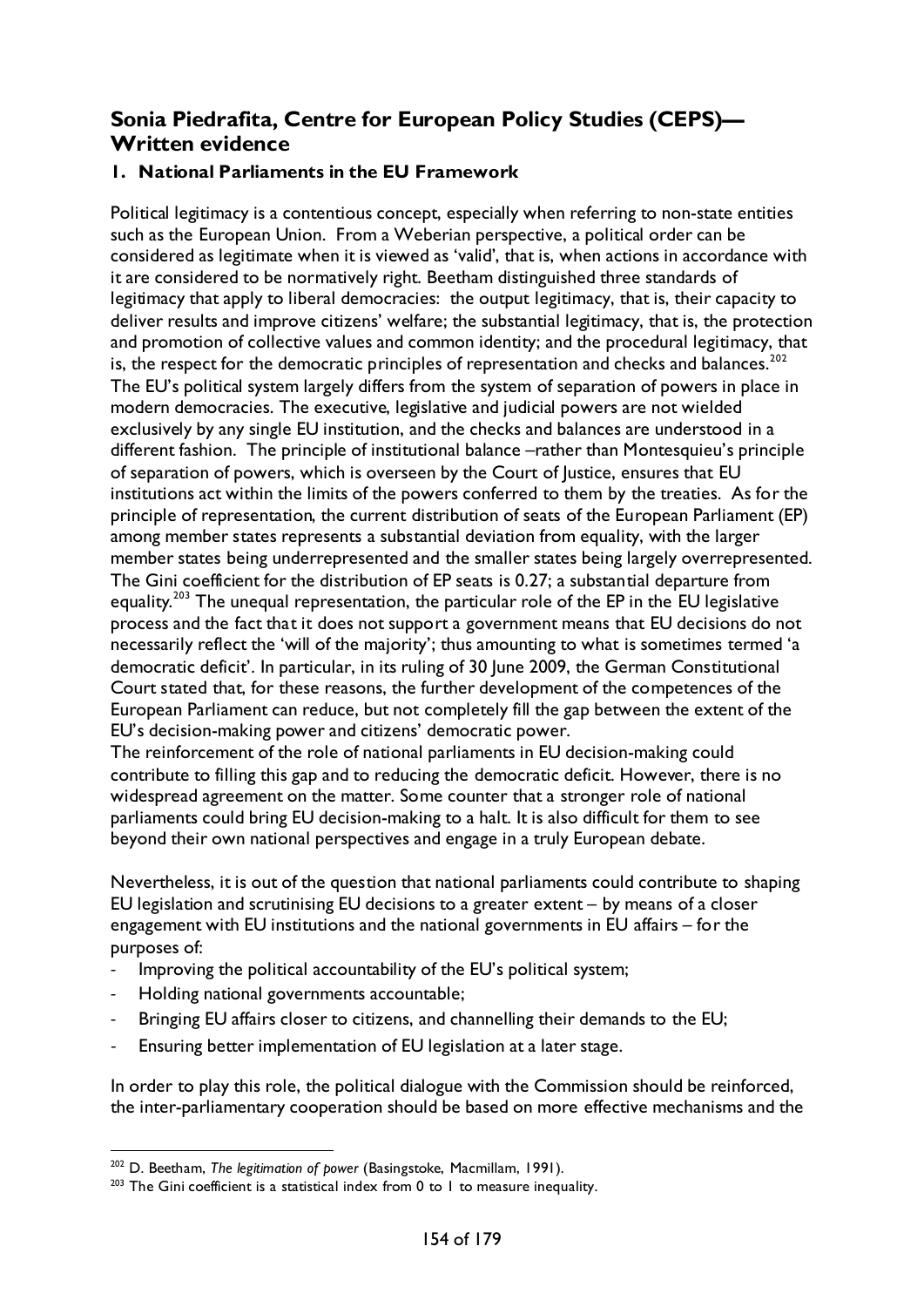capacity of the parliament to scrutinise and influence the government in many member states should be strengthened. It has to be made clearer to MPs that they can have an impact on the process so that they will feel motivated to engage in EU affairs. Additionally, human and economic resources should be assigned so that national parliaments can carry out these tasks.

## **2. Formal role of national parliaments under the Treaties**

In order to improve the parliamentary scrutiny of EU affairs, Declaration 13 of the Maastricht Treaty (1992) foresaw in the non-binding commitment that "the governments of the Member States will ensure that national parliaments receive Commission proposals for legislation in good time for information or possible examination". The reflection group preparing the 1996 Intergovernmental Conference on institutional reform reaffirmed that the main role of national parliaments in the EU was to check their governments' actions in the Council and, therefore, recommended the revision of the treaties to guarantee that they received the necessary information in time. A protocol annexed to the Amsterdam Treaty (1997) established that legislative proposals would be included in the agenda of the Council for discussion at least six weeks after being delivered to the member states by the European Commission, "so that the government of each Member State may ensure that its own national parliament receives them as appropriate". Therefore, the Commission had the duty to guarantee a lapse of time before the discussion of the proposal, but the timely reception of all the legislative drafts by the national parliaments remained the responsibility of their governments.

With the Treaty of Lisbon, which entered into force in December 2009, it was the first time that the national parliaments were included in the body of a treaty. The Treaty of the European Union (TEU) states that national parliaments ensure compliance of the EU with the principle of subsidiarity (Art. 5) and hold their governments accountable for their actions in the Council (Art. 10). They can also contribute to the good functioning of the Union (Art. 12) by taking part in the evaluation mechanisms for the implementation of the Union policies in the area of freedom, security and justice (AFSJ) in accordance with Art. 70 TFEU; in the political monitoring of Europol and the evaluation of Eurojust's activities in accordance with articles 85 and 88 TFEU; in the revision procedures of the Treaties in accordance with Art. 48 TEU and in the inter-parliamentary cooperation between national parliaments and the EP. They will also be notified of applications for accession to the Union, in accordance with Art. 49 TEU.

The Protocol on National Parliaments (No. 1 in the Lisbon Treaty) broadens the scope of the documents to be forwarded to the legislative assemblies to include all draft legislative acts, consultation documents, the annual legislative programme and any other instrument of legislative planning of the Commission, the Council's agendas and minutes and the Annual Report of the Court of Auditors. "An eight-week period shall elapse between a draft legislative act being made available (by the EU institutions) to national parliaments in the official languages of the Union and the date when it is placed on a provisional agenda for the Council for its adoption or for adoption of a position under a legislative procedure". A new Protocol (No. 2) on the application of the principles of subsidiarity and proportionality establishes the conditions for the application of these principles and sets out a system for monitoring possible breaches of the subsidiarity principle. Within eight weeks any member parliament may submit a reasoned opinion stating why it considers that a draft legislative act does not comply with the principle of subsidiarity. If the number of opinions that find there is a breach of the subsidiarity principle reaches a threshold, the proposal must be reviewed, although the Commission may decide to maintain it. For acts under the ordinary legislative procedure, if the number of negative opinions represents a simple majority of the votes and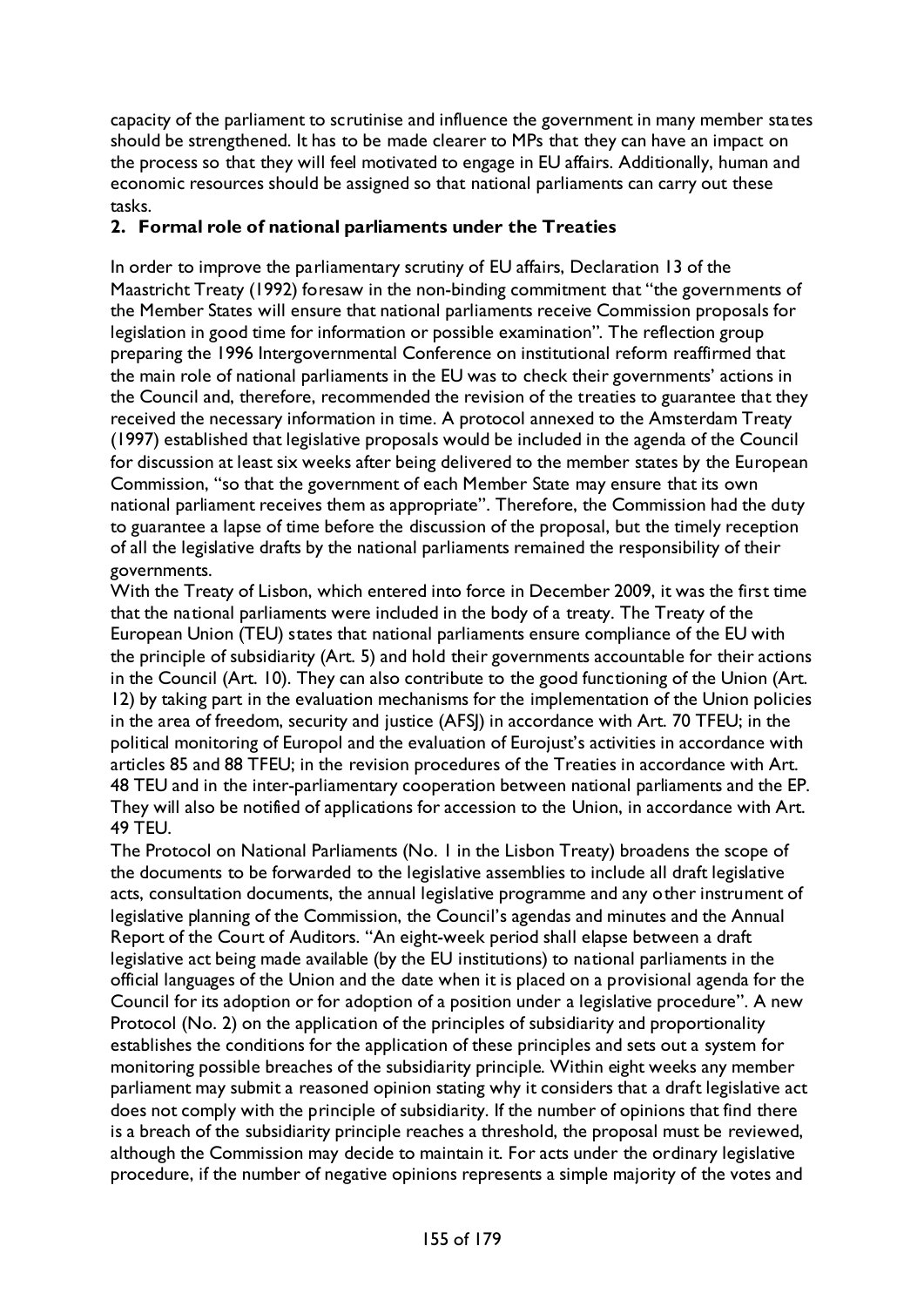the Commission decides to maintain the proposal, the Council and the EP can reject it in the first reading.

|               | 'Yellow card' procedure                                                                                                                                                                                 | 'Orange card' procedure                                                                                                                                                                                                                           |  |
|---------------|---------------------------------------------------------------------------------------------------------------------------------------------------------------------------------------------------------|---------------------------------------------------------------------------------------------------------------------------------------------------------------------------------------------------------------------------------------------------|--|
|               |                                                                                                                                                                                                         | Only for ordinary legislative procedure                                                                                                                                                                                                           |  |
|               | Threshold   A number of negative opinions<br>representing at least 1/3 of the total<br>votes (2 votes per MS).<br>*1/4 for legislative acts concerning<br>the area of freedom, security and<br>justice. | A number of negative opinions<br>representing at least a simple<br>majority of the votes allocated to<br>national parliaments.                                                                                                                    |  |
| <b>Effect</b> | The initiating EU institution (usually<br>the Commission) must review the<br>proposal. It can maintain, amend or<br>withdraw it.                                                                        | The European Commission (EC)<br>must review the proposal, and it can<br>maintain, amend, or withdraw it.                                                                                                                                          |  |
|               |                                                                                                                                                                                                         | If the EC decides to maintain the<br>proposal, it has to justify its decision,<br>and both the Council and the EP can<br>reject it before the end of the first<br>reading should they find it<br>incompatible with the subsidiarity<br>principle. |  |

## **Table 1. The early warning mechanism**

## **3. The application of the Early Warning Mechanism**

In 2012, the Commission received a total of 83 (compared to 64 in 2011 and 34 in 2010) reasoned opinions stating a breach of the subsidiarity principle in relation to 34 legislative proposals (out of around 160). Twenty-four legislative chambers from 19 member states sent at least one. The Swedish *Riksdag* submitted 21, followed by the French *Sénat* with 7 and the Dutch *Eerste Kamer* and *Tweede Kamer* with 6 each. [204](#page-155-0) With the exception of the Proposal for a Council Regulation on the exercise of the right to take collective action within the context of the freedom of establishment and the freedom to provide services (Monti II), each of the other drafts received fewer than 5 opinions. In the case of the Monti II, 12 national parliaments issued reasoned opinions stating a breach of the subsidiarity principle, which triggered the yellow card procedure for the first time since its establishment by the Lisbon Treaty. Inter-parliamentary cooperation and an effective lobbying campaign by the Danish parliament drew in parliament after parliament in opposition to the proposal. As a result, the threshold for the yellow card was reached at the very last moment, forcing the Commission to initiate a review process. In January 2013, the Commission decided to withdraw the proposal.

Even if the threshold is not reached, national parliaments still have some capacity to influence the draft. The Commission is committed to reply to them and take their views into account. For instance, following (11) reasoned opinions received in relation to the Proposal

<span id="page-155-0"></span> <sup>204</sup> *Annual Report 2012 on Subsidiarity and Proportionality*, European Commission, COM (2013) 566 final.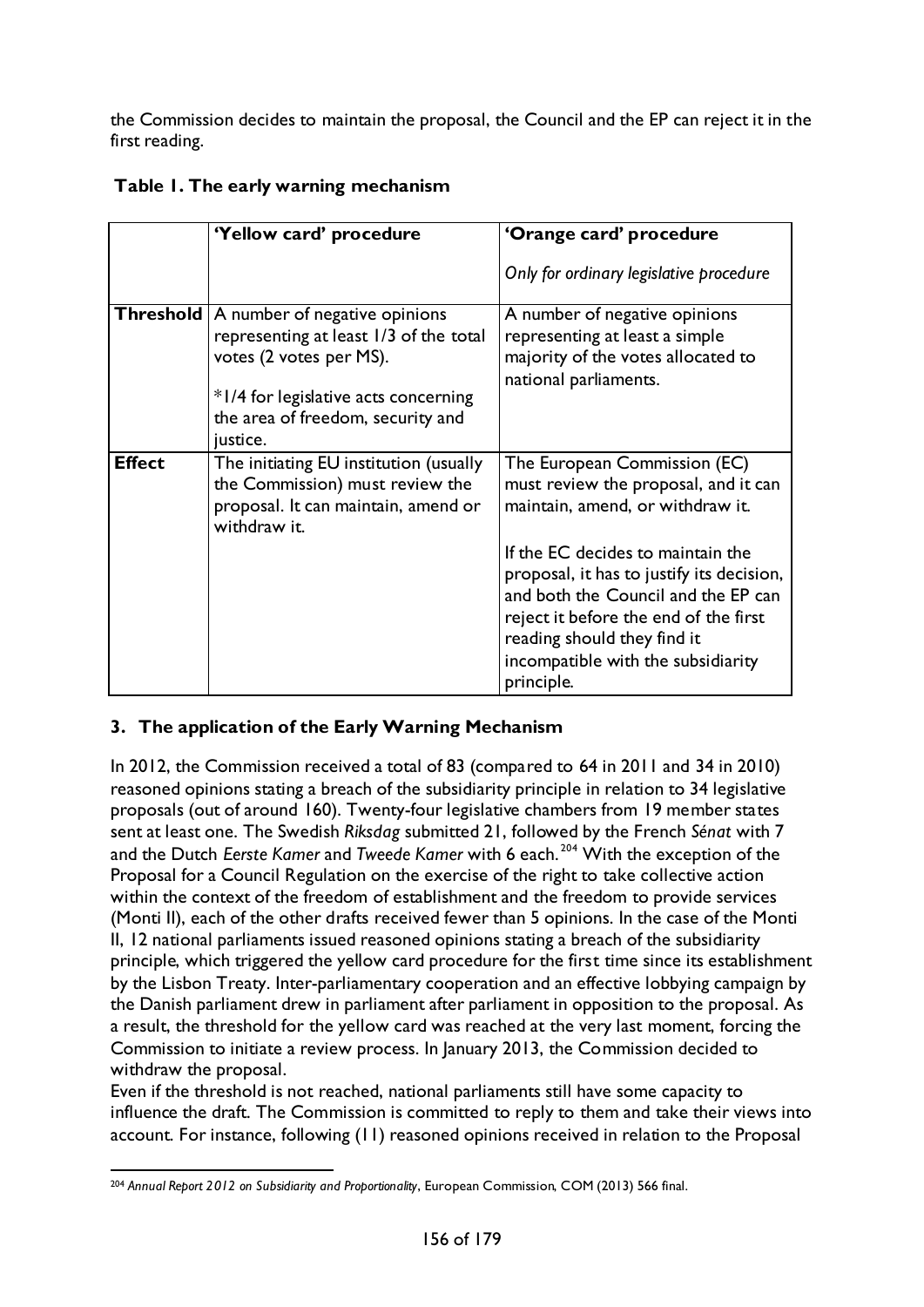for a Directive on deposit guarantee schemes [COM (2010)368], the proposal was later modified. However, overall, it is difficult to evaluate to what extent and how the Commission takes in the views of national parliaments. As for the reply letters, some chambers have noted that they are sometimes too general and do not properly address the specific objections raised by them. On certain occasions, the same letter is sent to all the chambers that had submitted a reasoned opinion.<sup>205</sup> On the other hand, national parliaments tend to make a broad interpretation of the concept of subsidiarity and many reasoned opinions go beyond the requirements of Protocol 2 and Article 5, TEU. Most of the chambers consider proportionality criteria as part of the subsidiarity checks and many of them find it difficult to separate the two concepts.<sup>[206](#page-156-1)</sup> It might also be the case that they send a reasoned opinion largely because the government opposes the legislative proposal, even though a breach of the subsidiarity principle is hard to justify.

During the eight-week period, talks in the working groups of the Council – and even negotiations with the EP – might start upon the original draft of the Commission, which will only start dealing with the reasoned opinions submitted by the national parliaments at a later stage. It would be reasonable that the subsidiarity check preceded the negotiation process, and, ultimately, that at least the European Commission provided national parliaments with a follow-up report explaining how their views were taken into account. As for the parliaments, it would be advisable that reasoned opinions on the breach of the subsidiarity principle focused strictly on this issue according to Protocol 2 – everything else should fall within the context of the political dialogue. Guidelines with specific common criteria to carry out the subsidiarity checks could be developed, following a thorough revision of the concept of subsidiarity. The proportionality principle should be included in the criteria, given that both principles are intrinsically connected and it is in the spirit of the Lisbon Treaty that the national parliaments also ensure compliance of legislative proposals with this principle. Finally, there is the risk that scrutiny of EU legislation becomes quite legal in some national parliaments and confined to the control of the subsidiarity principle. Appropriate measures should be taken to avoid a situation whereby the volume of documents, the lack of resources and the timing constraints discourages MPs from carrying out a proper political scrutiny of the proposals.

#### **4. Engagement in the political dialogue with the Commission**

Political dialogue with national parliaments, launched in 2006 by the Barroso Commission, encourages national parliaments to submit their opinions on any aspects (not only questions of subsidiarity) of the legislative proposals and consultation documents, with the commitment of the European Commission to reply to them and take their views into account.<sup>[207](#page-156-2)</sup> The number of reasoned opinions sent by national parliaments to the Commission in the framework of this political dialogue increased by 55% in 2010 and 60% in 2011. In 2012, the increase was slightly below 7%, which might be a sign for little variation in the future to come, especially if we take into account that all legislative chambers have finally been engaged in the process this year. Half of the 663 opinions were submitted by 6 of the 41 legislative chambers: the Portuguese Assembleia, the Italian Senato, the Czech Senate, the German Bundesrat, the Swedish Riksdag and the Romanian Camera Deputatilor.

<span id="page-156-0"></span> <sup>205</sup> *Sixteenth Bi-annual Report: Developments in European Union Procedures and Practices Relevant to Parliamentary Scrutiny*, COSAC, October 2011.

<span id="page-156-1"></span><sup>206</sup> *Eighteenth Bi-annual Report: Developments in European Union Procedures and Practices relevant to Parliamentary Scrutiny*, COSAC, October 2012.

<span id="page-156-2"></span><sup>&</sup>lt;sup>207</sup> Communication from the Commission to the European Council: A citizens' agenda. Delivering results for Europe, European Commission, COM (2006) 211 final.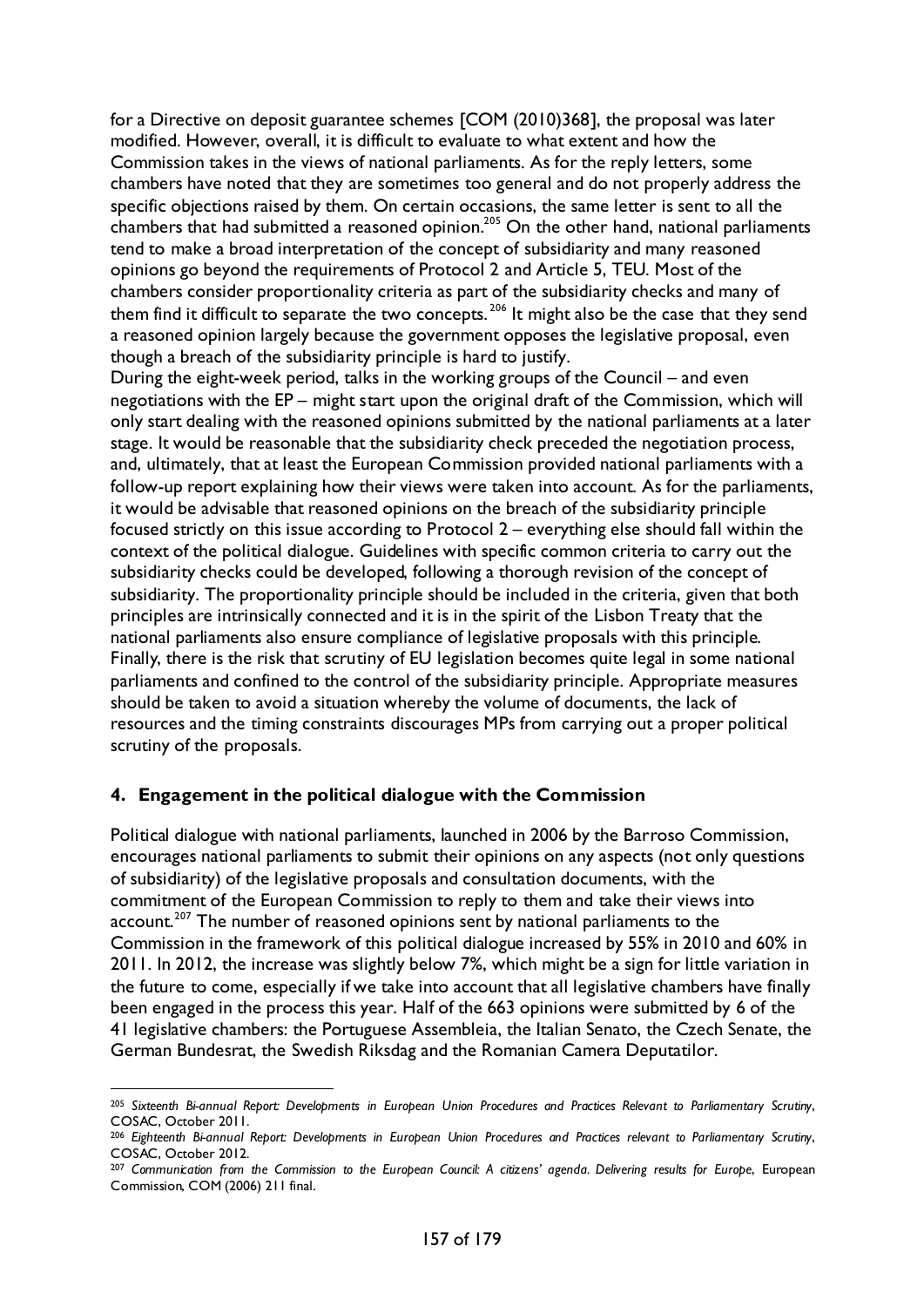**Table 2. Opinions in the framework of the Political Dialogue with the Commission**

|      | Total<br>submissions Opinions | <b>Reasoned Political</b> | Dialogue | Variation<br>%  | <b>Chambers</b><br>not<br>participating |
|------|-------------------------------|---------------------------|----------|-----------------|-----------------------------------------|
| 2010 | 387                           | 34                        | 353      | 55              |                                         |
| 2011 | 622                           | 64                        | 558      | $\vert 6 \vert$ |                                         |
| 2012 | 663                           | 83                        | 580      |                 |                                         |

Source: European Commission, Annual Reports on Subsidiarity and Proportionality. National parliaments' policy regarding their participation in the political dialogue with the Commission varies across member states. Portugal, for instance, sends an opinion for every legislative proposal received from the EU institutions, although most of the time it is just to confirm compliance with the subsidiarity and proportionality principles. At the other extreme, countries such as Finland or Spain only send a reasoned opinion if they find there is a breach of the principle of subsidiarity under the legal basis of Protocol 2. A common approach on the matter would be beneficial for all, and something worth including in any future guidelines. Also, it is essential that the European Commission provides national parliaments with an appropriate follow-up explaining how their views were taken into account. The annual report of the Commission in 2012 gives scant detail of the opinions received in the framework of the political dialogue.

National parliaments also receive the Commission Work Programme for the year to come and have access to the annual roadmaps for all the initiatives. Early scrutiny of these documents in the most relevant committee (or on the Floor, if appropriate) would pave the way for earlier and better engagement of the national legislative chambers in the EU policymaking process. However, many parliaments do not discuss these documents in advance and most of them do not carry out the necessary follow-up. It would be very helpful if each member of the College of Commissioners presented the work programme and participated in a question-and-answer session in a national parliament on an annual basis.

## **5. Inter-parliamentary cooperation**

Joint committee and parliamentary meetings organised by the EP and the parliament of the member state holding the rotating presidency of the Council have gradually given way to Inter-Parliamentary Committee meetings and Presidency meetings. The Inter-parliamentary Committee meetings are organised by a committee of the EP to discuss a specific legislative proposal with the members of the respective select committees at national level. Forty-five of these meetings were held during the term of the  $7<sup>th</sup>$  European Parliament and some have proved effective tools to engage MPs in discussions on EU legislation with a twofold objective: to glean their views and expertise, and to improve the implementation at a later stage. The national parliament of the country holding the rotating presidency also hosts a number of chairpersons' meetings of specific committees (Presidency meetings) during the six-month presidency, as well as a plenary meeting of the Conference of Parliamentary Committees for Union Affairs (COSAC). In addition to this, the Presidency Parliament – in cooperation with the EP – has organised, since its creation in 2012, the Inter-Parliamentary Conference for the Common Foreign and Security Policy and the Common Security and Defence Policy, which provides a framework for the exchange of information and best practices in this policy area and may issue non-binding conclusions. In all cases, measures should be adopted to guarantee the effective participation of MPs and the visibility of their impact.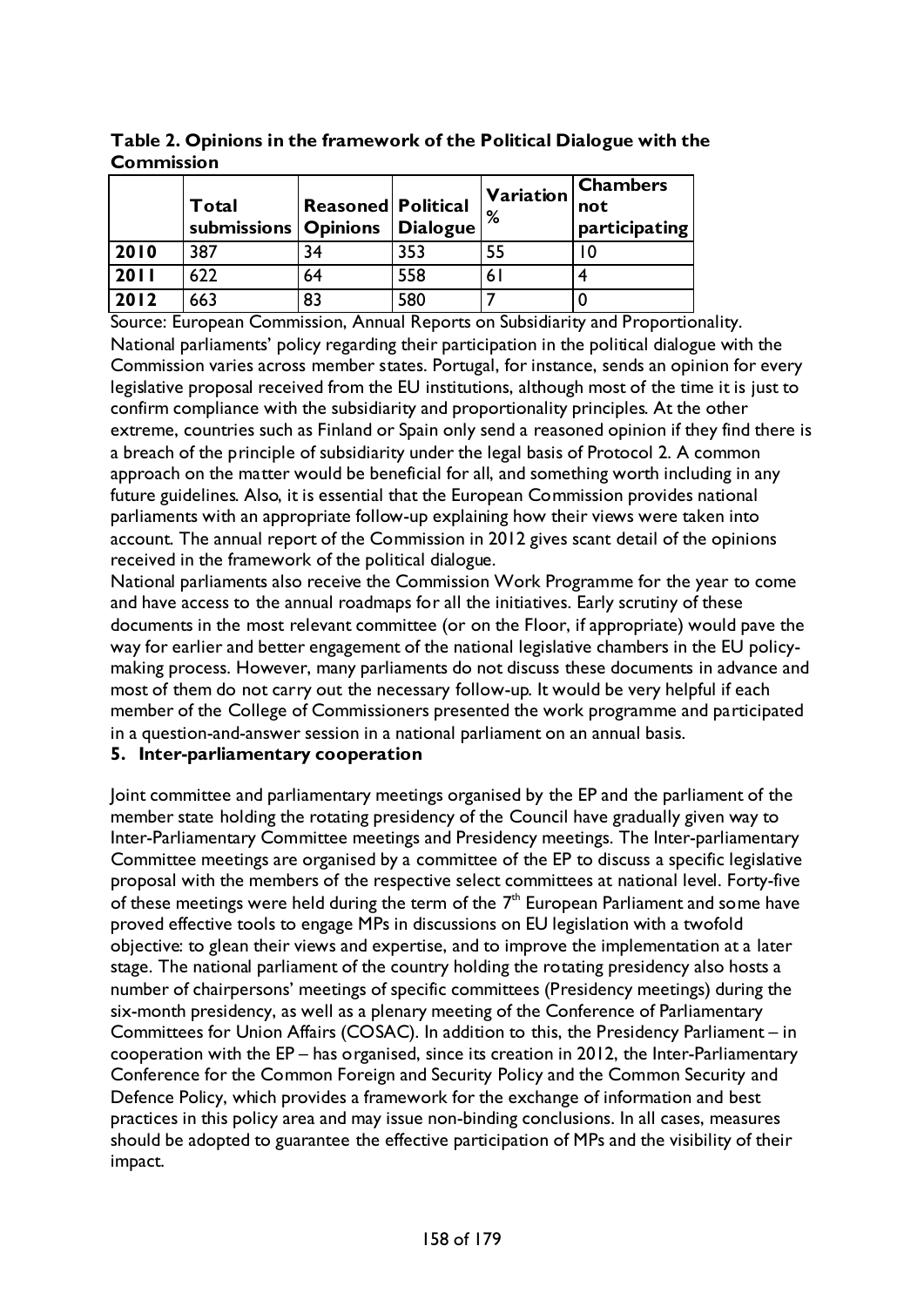The Lithuanian Presidency has, for the first time, convened the Inter-parliamentary Conference on Economic and Financial Governance of the European Union (16-18 October 2013) envisaged in the Article 13 of the Treaty on Stability, Coordination and Governance in the Economic and Monetary Union. The aim is to engage representatives of the relevant committees of the European Parliament and the national parliaments to discuss budgetary policies and other issues covered by the treaty. The mission, objectives and procedures of the conference – still to be adopted – will have to balance democratic legitimacy and efficiency issues, and take into account differentiated integration among member states. During the European Parliamentary Week (late January-early February), members of the relevant committees of the EP and the national parliaments meet in Brussels to discuss the European Semester for economic policy coordination. It is also essential that this macroconference is enhanced in such a way that constitutes an effective tool for the national parliaments to develop and express their views on the Annual Growth Strategy and the subsequent country-specific recommendations.

## **6. The way forward**

In order to improve the democratic legitimacy of the EU it is essential to enhance the role of the national parliaments in shaping EU legislation and scrutinising EU decision-making. In relation to the Early Warning Mechanism, the European Commission should provide national parliaments with an adequate follow-up on how their views on the breach of the subsidiarity principle in a legislative proposal were taken into account, and, ideally, the subsidiarity check should precede the negotiation process. Guidelines with specific common criteria to carry out the subsidiarity checks could be developed, including a reference to the proportionality principle. Measures should be taken to avoid the risk that legal scrutiny replaces political scrutiny. Indeed, the capacity of the parliament to scrutinise and influence the government in many member states should be strengthened.

A common approach by national parliaments and better reporting from the Commission are also advisable in the framework of the more general Political Dialogue with the Commission. In particular, the discussion of the Commission work programme and the roadmaps of the legislative initiatives could contribute to the earlier, better engagement of national parliaments in the EU policy-making process. The members of the College of Commissioners could play an active role in the debates.

Inter-parliamentary cooperation, especially in financial and economic policy, should be fostered. The rules of procedure of the new Inter-parliamentary Conference on Economic and Financial Governance of the European Union to be decided under the auspices of the Lithuanian Presidency should take into account considerations of democratic legitimacy, efficiency and differentiated integration at the same time. The European Parliamentary Week should also be enhanced to ensure a more effective participation of national parliaments in the Euro Semester. In all other types of inter-parliamentary cooperation, measures should be adopted to guarantee the effective participation of MPs and the visibility of their impact. These are all measures aiming to strengthen the role of national parliaments in shaping EU legislation and scrutinising EU decisions by means of a closer engagement with EU institutions and the national governments. They can be adopted in the framework of the current treaties and will bring benefits both in terms of legitimacy and efficiency.

27 September 2013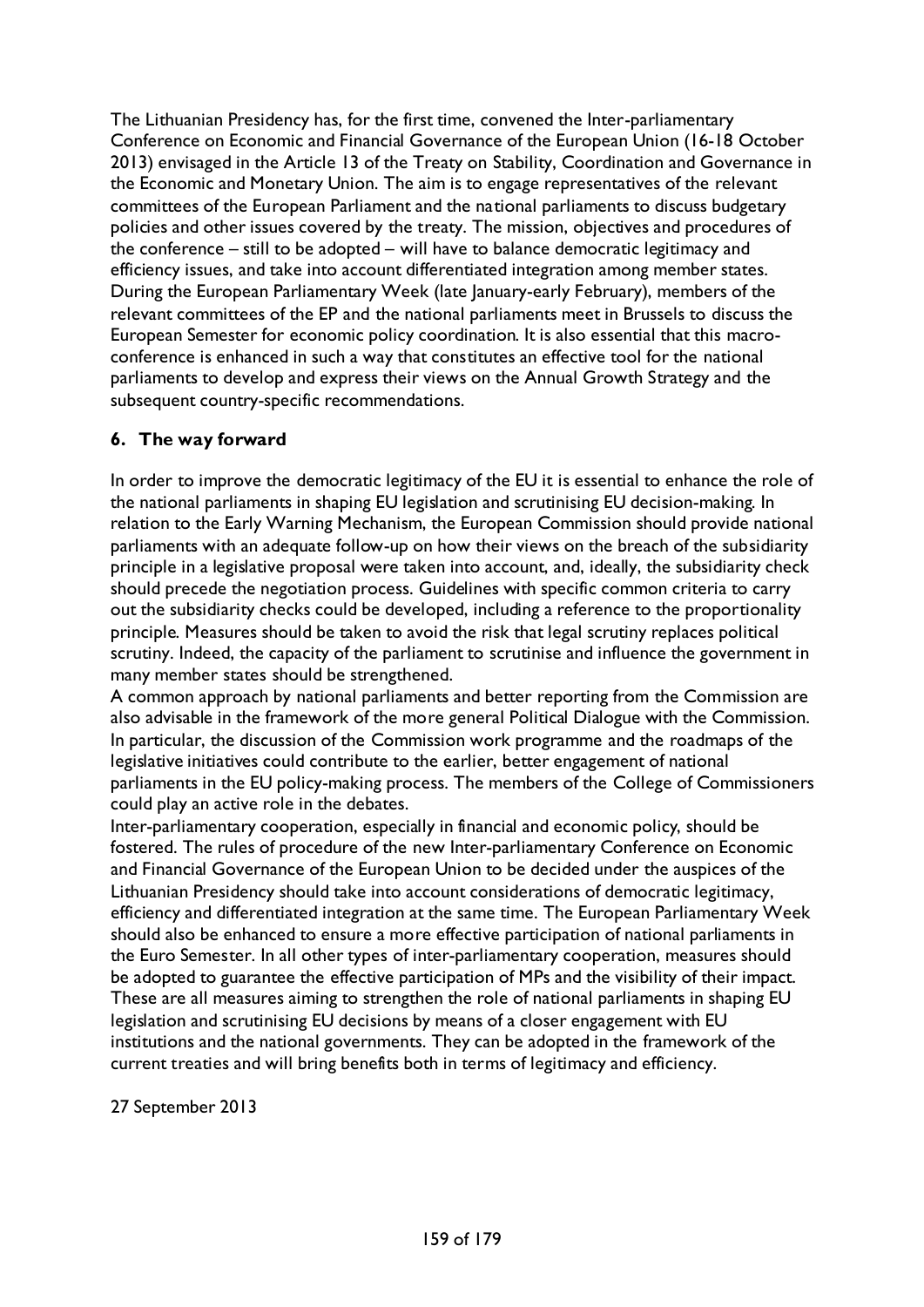# **Asteris Pliako[s208](#page-159-0) —Written evidence**

## **SUMMARY**

1. National parliaments' role in the EU framework is dictated by their constitutional responsibility to control whether the competences transferred to the EU are exercised or not in accordance with the constitutional terms under which they have been transferred to. In addition to this, the involvement of national parliaments into the EU affairs could contribute to lessen the democratic deficit of the Union.

2. The statistics provided by the annual reports of the Commission on subsidiarity and proportionality show some worrying problems regarding the way national parliaments exercise their powers, especially their inability to accept the challenge to operate as a collective body.

3. The first "yellow card" drawn, in July 2012, highlights some of the problems national parliaments face. In any case, this first experience of the yellow card procedure is rich in the lessons of defining and applying the principle of subsidiarity.

4. Reasoned opinions do not concern the control of the principle of proportionality which belongs to the context of political dialogue.

5. The efficient application of the principles of subsidiarity led national parliaments to improve their national procedures and the interparliamentary cooperation. More efforts are needed to get the principle efficiently applied.

6. National parliaments need support in implementing efficiently the control of the respect of the principle of subsidiarity. EU institutions, above all the European Commission should support national parliaments.

7. The framework of political dialogue should be strengthened so as to allow national parliaments to contribute actively to the good functioning of the Union", as Article 12 TEU requires.

8. National parliaments have a double role in the EU.

#### **Written evidence**

I. *National Parliaments in the EU framework. (Why should NP have a role? If there is one, what role should NP play?)* 

1. National parliaments' role is dictated by their constitutional responsibility to control whether the competences transferred to the EU are exercised or not in accordance with the constitutional terms under which they have been transferred. Moreover, the involvement of national parliaments in the EU affairs could contribute to lessen the democratic deficit of the Union. Even after Lisbon Treaty national parliaments remain the principal subject of democratic legitimization of the European Union, as Article 12 TEU recognizes. They must therefore have a role in the European Union corresponding to their position, as the direct legitimate institutions. (See German Federal Constitutional Court's Lisbon ruling, 2009).

2. The role of national parliaments should be analogous to their traditional legislative and controlling powers, eroded by the process of European integration. By playing a role in shaping and scrutinizing EU decision making, national parliaments may contribute to lessen

<span id="page-159-0"></span> <sup>208</sup> Professor of the European Union law at the Athens University of Economics and Business. Director of the Scientific Service of the Hellenic Parliament. The present written evidence is submitted on an individual basis.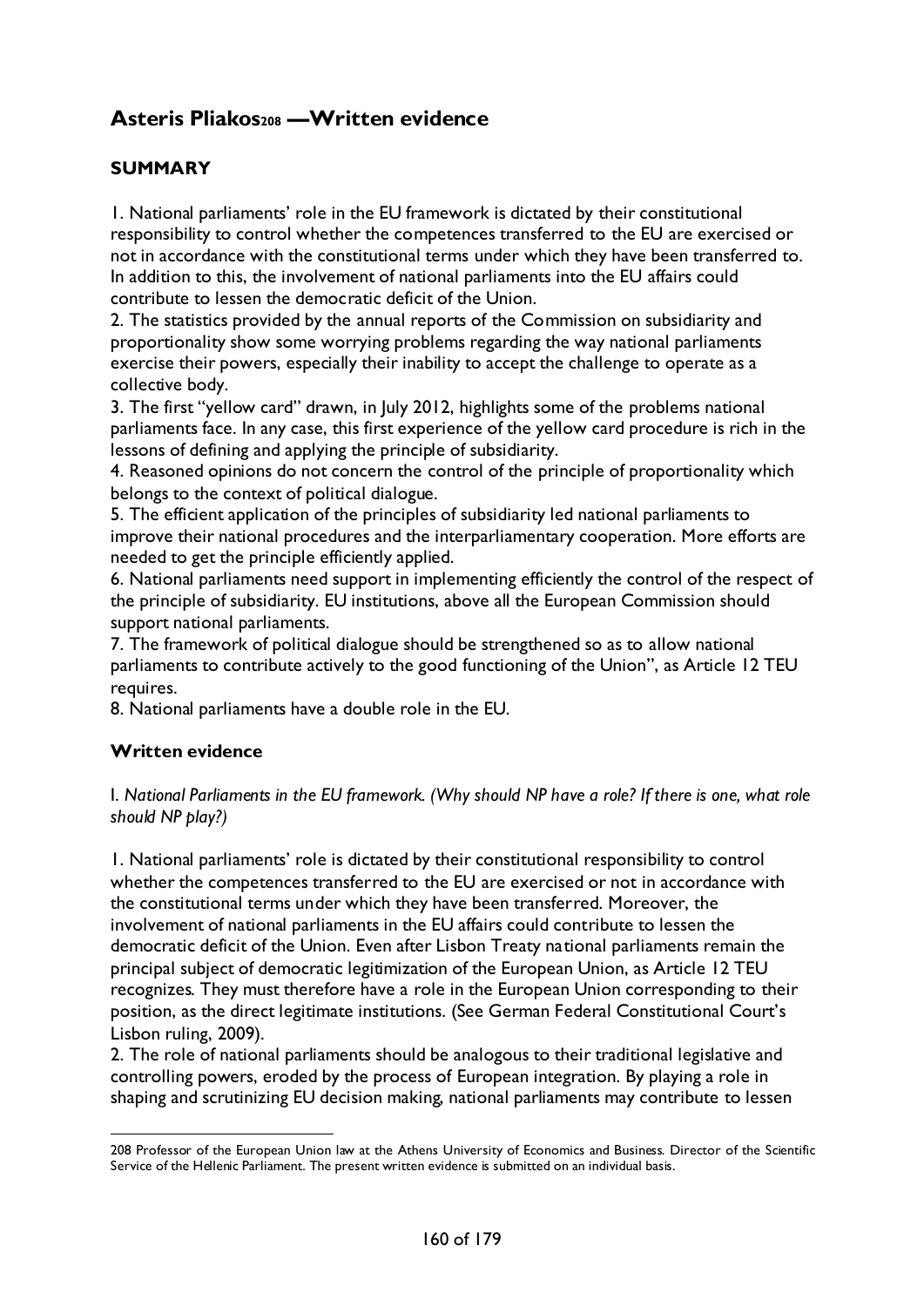not only the commonly accepted European democratic deficit, but also the growing national democratic deficit, created by the incessant shift of competences to the European Union. The 2009 Lisbon Treaty tried to preclude EU from acquiring new competences by reinforcing the institutional obstacles in that direction. It sets out a formal and very demanding role for national parliaments, as concretized along with the preexisting but further reinforced principles of subsidiarity and proportionality by the principle of respect for national identity. National parliaments should therefore engage in the general development and scrutiny of the process of European integration, even if they consider that their European role is or would be different.

#### *II. Formal role on national parliaments. How is the formal role of NP under the Treaties working in practice?*

3. The statistics provided by the annual reports of the Commission on subsidiarity and proportionality show an increase in the amount of reasoned opinions national parliaments have sent to the Commission. Using the post-Lisbon new powers, national parliaments have submitted 30 reasoned opinions in 2010, 64 in 2011 and 70 in 2012. Although this demonstrates a clear upward trend of parliamentary activity in relation to the implementation of the principle of subsidiarity one could observe some worrying statistics regarding the way national parliaments exercise their powers. Among others problems one could succinctly cite the overlap between the subsidiarity control mechanism and the political dialogue, the fact that the opinions sent as "reasoned opinions" do not state a breach of the principle of subsidiarity as required by the Article 6 of the Protocol, the application of differing criteria when national parliaments assess compliance with the principle of subsidiarity, the varying focus of reasoned opinions issued by national parliaments, the non participation (or the weak involvement) of some national parliaments in the control of the principle of subsidiarity and the inability of some parliaments to respect the period of eight weeks.

4. The first "yellow card" drawn, in July 2012, on the so called "Monti II-Regulation" highlights some of the above mentioned statistics. National parliaments issued 12 reasoned opinions on the Monti II proposal, representing 19 votes, whilst the threshold required by Article 7(2) of the Protocol no 2 is 18 votes. The Commission re-examined the proposal, as stipulated in the "yellow card" procedure, and concluded that the principle of subsidiarity was respected. Nevertheless, the Commission has withdrawn its proposal for political reasons, considering that it would not receive the needed political support within the European Parliament and the Council. The Commission informed the European Parliament, the Council and national parliaments by letters of 12 and 13 September 2012 of its intention to withdraw its proposal. It took its decision on 26 September 2012 [PV (2012), 2017]. As the annual report 2012 of the Commission on subsidiarity and proportionality indicates, the reasoned opinions were sent by 12 national parliaments out of 27. Most of the reasoned opinions sent questioned the use of Article 352 TFEU as the legal basis for the proposal, as well as its insufficient justification. Some expressed doubts as to the added value of the proposal and the need for the action proposed. Five national parliaments argued that Article 153(3) would exclude the right to strike from the EU competences, while others claimed that the general principle of equality between the economic freedoms and the social rights and the proportionality test included in the proposal are not in line with the principle of subsidiarity and they could create a negative impact on the right to strike. In its reply to national parliaments that issued reasoned opinions (Letter of 14 March 2013), the Commission explained the aim of its proposal, emphasizing the need to clarify the principles and rules applicable at the EU level as regards the exercise of the right to strike within the context of the internal market, including the need to reconcile them in practice in cross-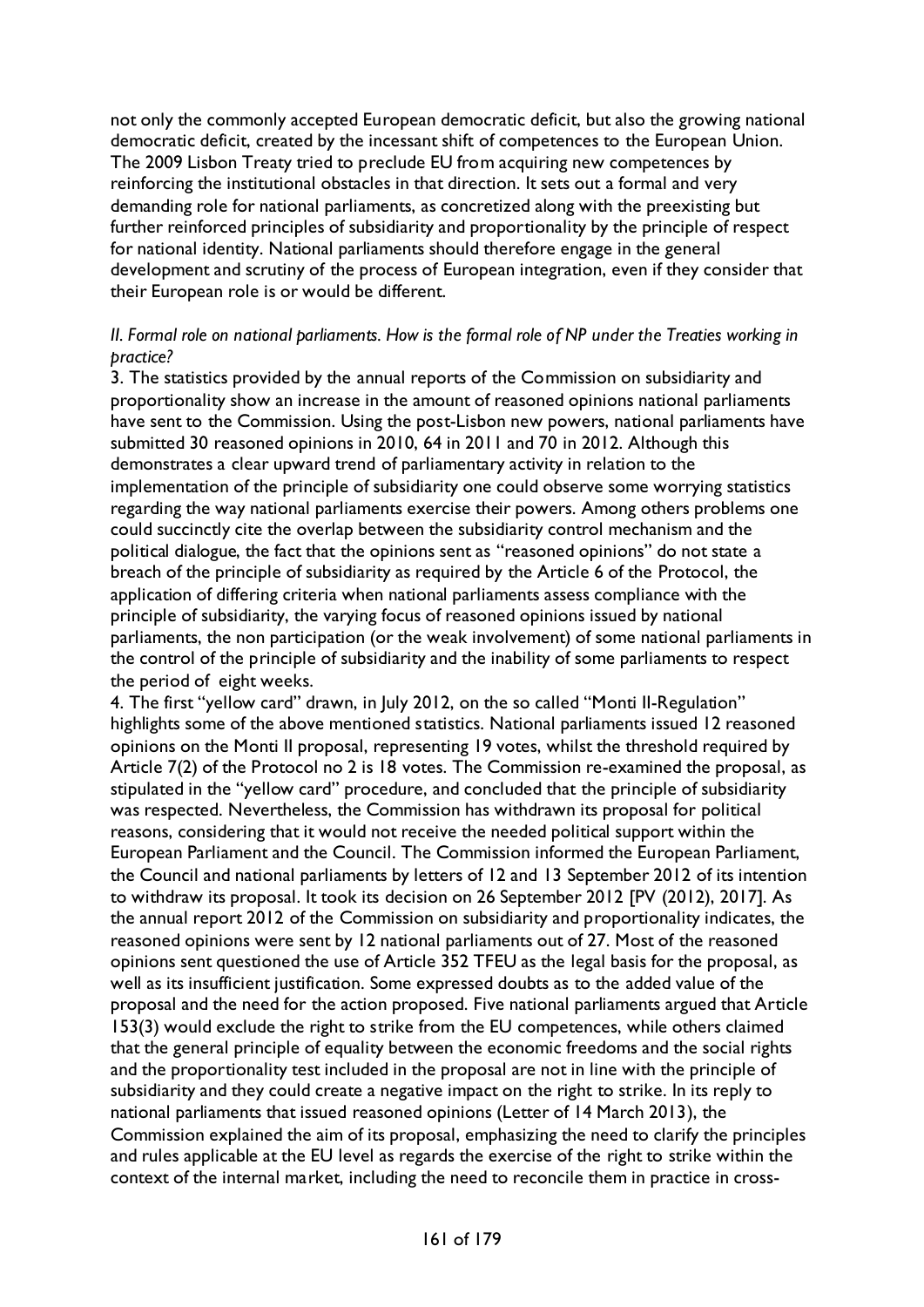border situations. The latter could not be achieved by the Member States alone and required action at European Union level. As to the Article 153 TFEU, the Commission argued that Court rulings have clearly shown that the fact that this Article does not apply to the right to strike does not exclude collective action from the scope of EU law. Moreover the Commission justified the choice of a regulation, instead of proposing a directive, by underlining that as the regulation is directly applicable it would have reduced regulatory complexity. In addition, the proposed regulation would also recognize the importance of the existing national laws and procedures for the exercise of the right to strike, including existing alternative dispute-settlement institutions. As a whole, the Commission concluded that the principle of subsidiarity had not been breached.

5. The first "yellow card" procedure triggered by national parliaments is rich in the lessons of defining and applying the principle of subsidiarity. Although the principle of subsidiarity is defined in Article 5(3) TEU, and the Article 5 of Protocol no 2 provides helpful guidance on how this principle is to be applied, along with the previous Protocol on the application of the principle of subsidiarity and proportionality, attached to the Treaty of Amsterdam, which the Commission continues to use as a guideline for assessing the respect of these principles, [see the annual reports 2010 and 2011, (COM(10) 547 and COM(11) 344], it seems that the principle of subsidiarity is being interpreted differently by the national parliaments. While all the above mentioned texts link the concept of the principle of subsidiariyt with the inability of Member States to achieve sufficiently the objectives of a proposed action at the national level, because of, among others, its transnational aspects, national parliaments did not take into consideration that the aim of the "Monti II" draft regulation was the necessity to reconcile the right to strike with the economic freedoms of the EU in practice in crossborder situations, which Member States can not resolve independently. The question of competence raised by their reasoned opinions relates more to the principle of conferral than to the principle of subsidiarity and proportionality. (See Article 5(1) TUE distinguishing the limits of EU competences from the use of the EU competences. National parliaments can control the respect of the principle of conferral but within the context of political dialogue). 6. This precedent shows the necessity to follow a commonly accepted definition of the principle of subsidiarity as the Treaty itself and its relative Protocols suggest. It is true that the eighteenth bi-annual report of COSAC Secretariat (27.9.2012) states that a large majority of national parliaments report that their reasoned opinions are often based on a broader interpretation of the principle of subsidiarity than the wording in Protocol no 2. The document refers to the opinion expressed by the UK House of Lords, stating that it is in favor of a wider interpretation of this principle because "although the principle is a legal concept, in practice its application depends on political judgment". However, a common approach to the meaning and application of the principle of subsidiarity may make the threshold required for triggering the yellow and orange card less difficult to be reached. Moreover, national parliaments may establish a more efficient cooperation with the Commission as regards the respect of the principle of subsidiarity. This cooperation should include as well the European Parliament and the Committee of Regions, which as the annual report 2012 of the Commission indicates are on the way to reinforce their control of the respect of the principle of subsidiarity. Finally, a well-framed cooperation with all EU Institutions may reinforce the ability of national parliaments to defend better an action on grounds of infringement of the principle of subsidiarity brought before the Court of Justice of the European Union pursuant to Article 8 of the Protocol no 2. The criteria to be chosen must take into account the relative provisions of the Treaty and its Protocols as they have been interpreted by the Court of Justice. Based on those provision, the Commission's Impact Assessment Guidelines [SEC (2009) 92] set out clearly the criteria used to assess the compliance of Commission proposals with the principle of subsidiarity and proportionality.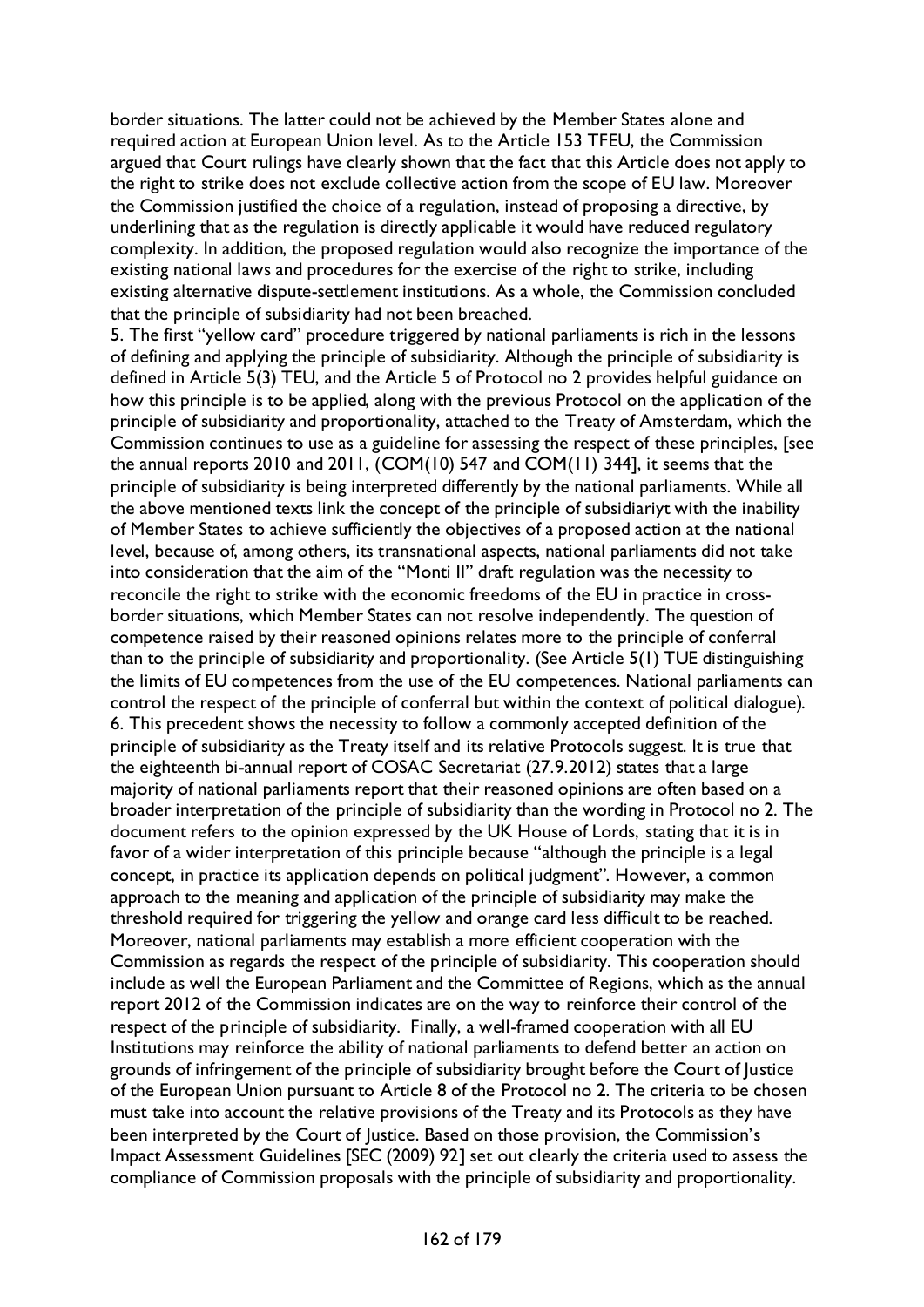As its 2012 Report indicates, the Commission has always encouraged other institution to apply the same criteria. (See however the  $18<sup>th</sup>$  Bi-annual Report, where it is indicated that national parliaments have differing views on the need for guidelines to clarify the scope of subsidiarity control and related criteria. Only half of the national parliaments responding to the questionnaire were in favor of this. All who supported it insisted that any guidelines must be non-binding).

7. Reasoned opinions do not concern the control of the principle of proportonality. The Protocol no 2 does not link the "yellow and orange card" procedures with the principle of proportionality, which pursuant to the Article 5 TUE governs the overall competences of the European Union. However, national parliaments could control the respect of the principle of subsidiarity either in relation to the control of the principle of subsidiarity or more clearly within the framework of the political dialogue. The former approach has recently been debated by COSAC indicating that "Even thought there is a disagreement as to the issue whether the principle of proportionality is an inextricable component of the principle of subsidiarity the majority of national Parliaments are of the opinion that the control of subsidiarity is not effective enough if a proportionality check of the proposal at hand in not conducted". (See the Conclusions of COSAC, Nicosia 14-16 October 2012). In any case the abovementioned necessity of defining common criteria allowing to asses the respect of the principle of subsidiarity would shed more light on the relation between the principle of subsidiarity and the principle of proportionality.

8. The application of the principles of subsidiarity presents a challenge to the national parliaments which must accept it. Protocol no 2 aims at ensuring "that decisions are taken as closely as possible to the citizens of the Union" (first sentence of its preamble). This direct linkage between the principle of subsidiarity and the principle of democracy renders national parliaments more responsible for the efficient exercise of their new powers. The efficient control of the principle of subsidiarity should therefore be considered as the first priority of national parliaments, which could not but operate as a collective body to achieve their potential. The task involved is almost beyond their raison d'être, given their different political and constitutional traditions as well as their differing socio-political settings. However, the way national parliaments have altered their processes in order to be able to adapt to the dynamic institutional set-up of the European Union raises hopes for assuming their new responsibilities. (See the bi-annual reports of COSAC secretariat, especially the  $18<sup>th</sup>$  and  $19<sup>th</sup>$  reports). Moreover, as COSAC itself certifies the exchange of information between Parliaments on subsidiarity scrutiny has been significantly increased using a variety of exchange methods and networks, in particular the IPEX database and national parliaments representatives based in Brussels. In addition, as it acknowledges, in the context of this intensified activity, further improvements could be made, such as the exchange of accurate information between Parliaments at an even earlier stage in the scrutiny process, the amelioration of the content of the IPEX website to cover the substantive reasons for breaching the subsidiarity principle and the availability of more detailed English and/or French summaries or translation of important documents. (Conclusions of the XLIX COSAC, Dublin, 23-25 June 2013). It is interesting to indicate that in relation to the as earlier as possible scrutiny process, the  $19<sup>th</sup>$  Bi-annual report refers to some national parliaments, whose practices might be characterized as "best practices", such as the modification of the Standing Orders of the Parliament of Portugal, in January 2013,allowing the sectoral committees to choose from the Commission's Annual Legislative Programme the initiatives to be scrutinised. Their analysis is submitted to the European Affairs Committee, which prepare a written opinion on the compliance with the principle of subsidiarity, while the breach of this principle would have to be determined in a plenary resolution. (See also the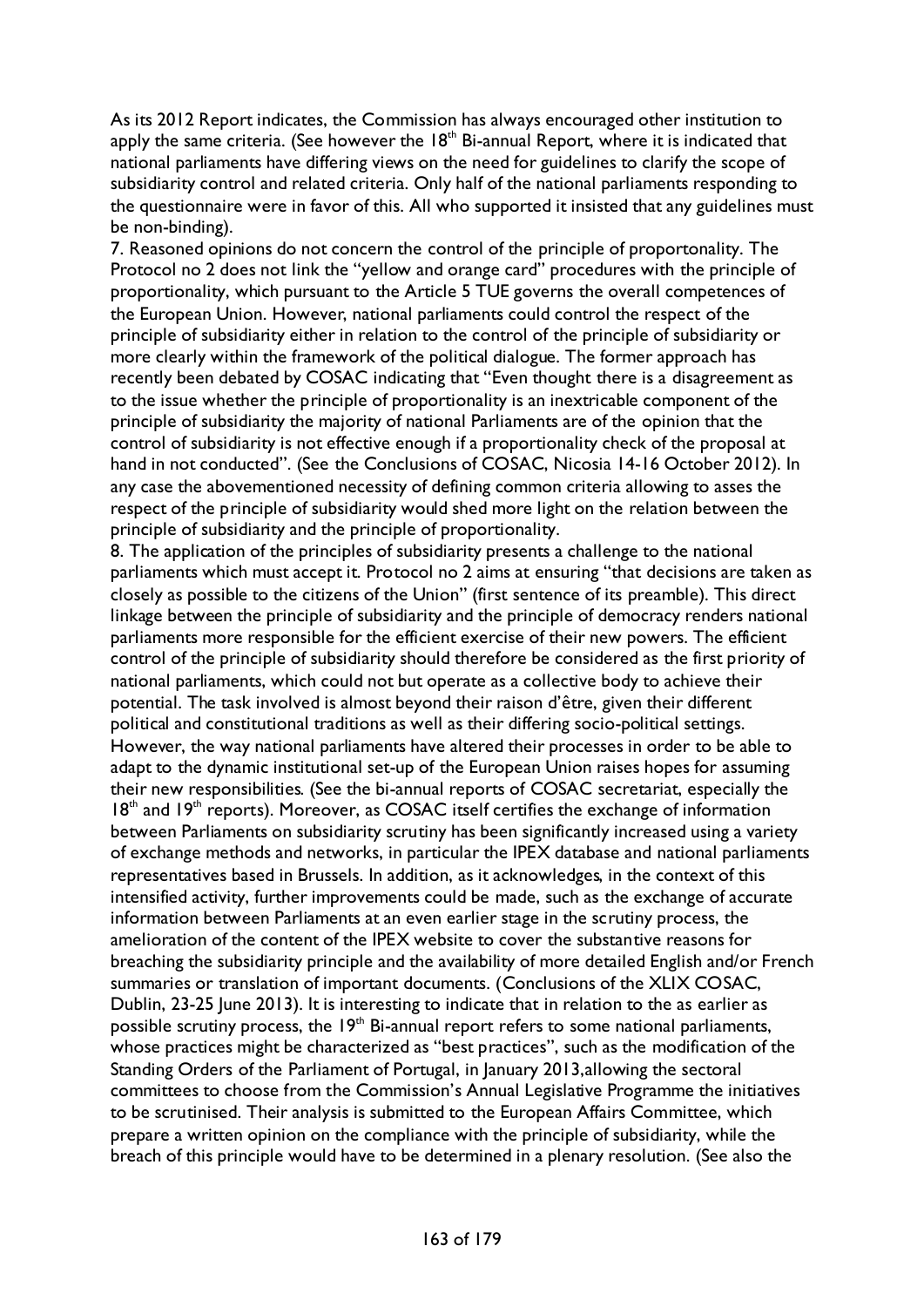House of Lords secretariat's efforts to identify possible subsidiarity concerns early, including through close scrutiny of the Commission's Annual Legislative Programme).

9. National parliaments need support in implementing efficiently the control of the respect of the principle of subsidiarity. Dublin COSAC Contribution acknowledged the work of the Commission in dealing with the large number of reasoned opinions sent to it by national parliaments. However, COSAC urged the Commission to respond to reasoned opinions with greater speed and with greater focus on the arguments contained within each reasoned opinion. Moreover, it invited the Commission to review, to improve and to clarify how the "Practical arrangements for the operation of the Subsidiarity control mechanism under the Protocol no 2 of the Treaty of Lisbon", published by President Barroso in 2009, should operate for both the yellow and orange cards. It invited the Commission, in this review, to state, in particular, "how and when its responses should be issued in response to the cards so triggered and the timeframe within which this will be undertaken". Finally, it invited the Commission "to identify the way in which it will communicate with national parliaments in the scenario where a card has been triggered" and "to address more specifically the concerns raised by national parliaments in their reasoned opinions."

#### *III. Political dialogue*

10. It is true that the so-called Barroso Initiative has aimed at supporting national parliaments beyond the texts of the Treaty and Protocol no 2. The Barroso Initiative emphasizes the political dialogue with national parliaments, by favouring, in relation to the "Threshold", "a political interpretation of opinions received from national parliaments", which means among others that the Commission will consider all reasoned opinions "even if they provide different motivations or refer to different provisions of the proposal", that it will provide a "political assessment" of the files for which the threshold has been reached, and that, in the opposite case, it will reply to the respective national parliament "in the context of the political dialogue". In the case of the yellow and orange card procedure, the Commission will give reasons for its final decision in the form of a Communication sent to all national parliaments, as well as to the legislator and to IPEX. Dublin COSAC Contribution rightly points out the necessity to take into account the experience of the first yellow card in response to the "Monti II proposal" and to adapt the provisions of the Barroso Initiative. As it is indicated, "in practise, a degree of uncertainty surrounded these arrangements following the triggering of the first yellow card". Any adaptation of these arrangements must distinguish more clearly the duties of the Commission pursuant to the Treaty and Protocol no 2 governing the principle of subsidiarity from what belongs to the concept of "political dialogue." (See for instance the provision Barroso Initiative relating to the "Scope of national parliaments' opinions, which distinguishes the subsidiariy aspects from the comments on the substance of a proposal and invites national parliaments "to be as clear as possible as regards their assessment on a proposal's compliance with the principle of subsidiarity.") The growing number of reasoned opinions necessitates the distinction between the subsidiarity control mechanism and the political dialogue framework, whose legal nature must be defined, especially in relation to the competences and responsibilities of the EU institutions. This delimitation will facilitate the establishment of an efficient and responsible cooperation between the national parliaments and the Commission, which begins to underline the "informal nature of the political dialogue, which has to be conducted in full respect of the prerogatives of the EU institutions and of the institutional balance more general." (See the response of the Vice-President of the European Commission to the European Scrutiny Committee's Forty-first report of session 2010-2012 of the House of Commons, on the subject of the 2010 Annual report on relations between the European Commission and national parliaments, Brussels, 11.01. 2012, C (2012) 39 final, who refers to the concern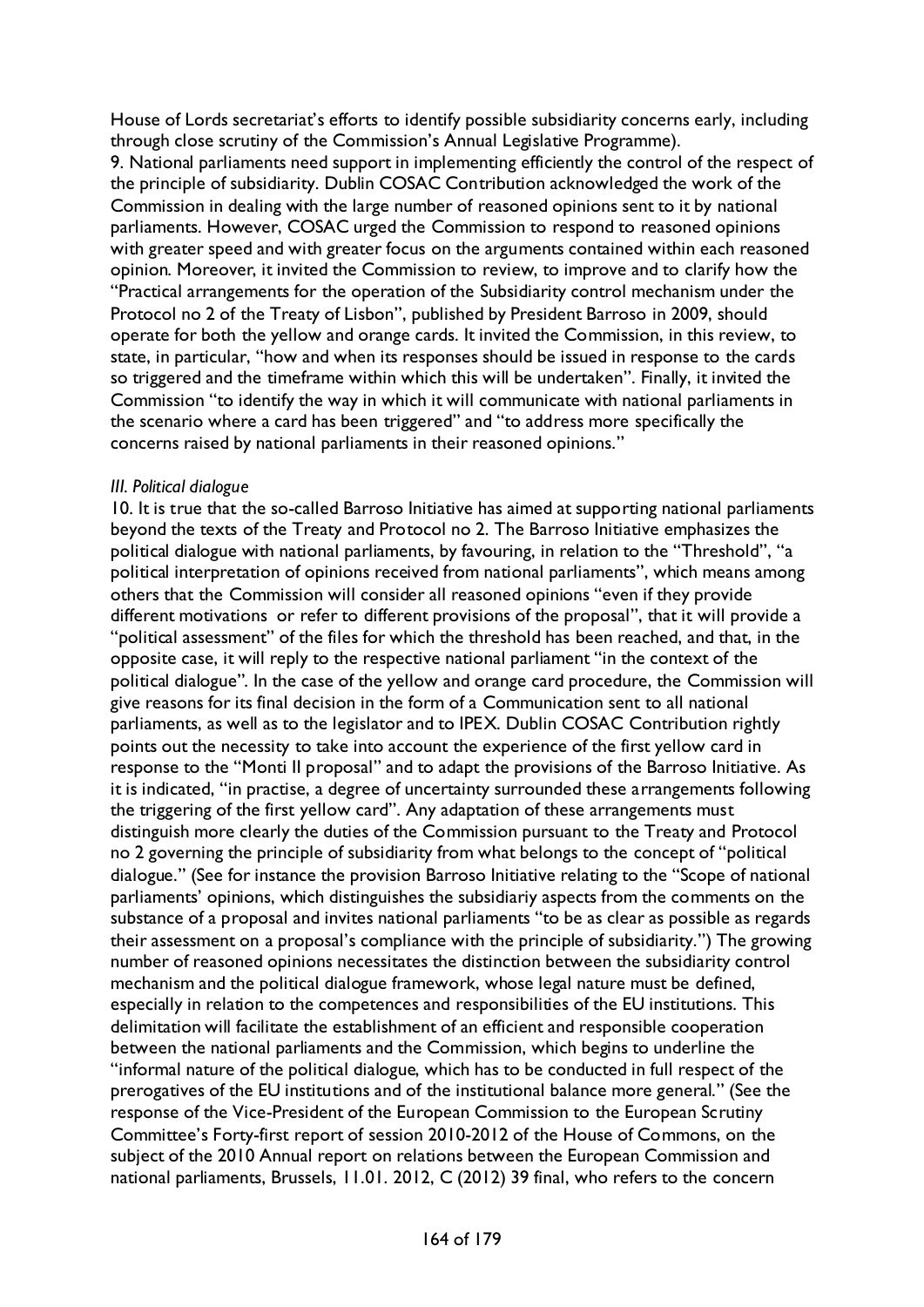about the lack of a specific indication in the report about the impact of opinions expressed by national parliaments on the Commission's proposal or positioning in the legislative process.)

11. However, the prerogatives of EU Institutions can not achieve the desired results without the active and continuous involvement of the national parliaments. In the terms of the European Council the "interdependence" between the European and the national legislative processes requires the participation of the national parliaments in the process of EU policy formulation. It therefore asked the Commission to duly considered comments by national parliaments, in particular with regard to the subsidiarity and proportionality principles. (Presidency conclusions, Brussels, 15-16 June 2006, para 37). Moreover, the fact that national parliaments remain even after the Lisbon Treaty the strongest legitimating factor of the process of European integration underlines the need to define broadly the framework of their political dialogue with the Commission. By making clear for the first time that "national parliaments contribute actively to the good functioning of the Union", the new Treaty (Article 12 TEU) recognised a new conception of the evolving multilevel EU representative democracy. The political dialogue has to encompass, as the European Council suggested, not only the principle of subsidiarity and proportionality but also the principles of conferral and the principle of national identity(Articles 4 and 5 TEU) concerning all important aspects of the Commission's legislative agenda and most importantly the further federalisation of the process of European integration. View under this approach, Dublin COSAC Contribution rightly pointed out that national parliaments "should be more effectively involved in the legislative process of the EU not just as the guardians of the subsidiarity principle but also as active contributors to that process. This goes beyond the adoption of reasoned opinions on draft legislative acts which may block these acts and would involve a more positive, considered and holistic view under which Parliaments could invite the Commission to develop legislative proposals." COSAC therefore called the Commission a) to consider within the existing context of political dialogue any individual or collective requests from national parliaments for new legislative proposals, b) to give special attention and consideration to opinions on a specific legislative proposal or specific aspects of a proposal that have been issued in the context on the political dialogue by at least one third of national parliaments and c) to ensure that national parliaments are specially alerted to all Commission public consultations when they are launched and to pay special attention to any contributions made by Parliaments to any such consultations.

12. On the whole, national parliaments have a constitutional responsibility to protect the fundamental principles and values protected by national constitutions. To this end, they must participate in the shaping and scrutinizing EU decision making system. At the same time, by contributing to the good functioning of the EU, as required by the Treaty, national parliaments may assume a federal role consisting of the protection of national values throughout the formulation and protection of the European values. In other terms, the European role of national parliaments has a double dimension. The first dimension incorporates their mission to function as guardians of the national identity. The second dimension of their role aims at contributing to the development of a European identity based on the European values so as to protect better the national values.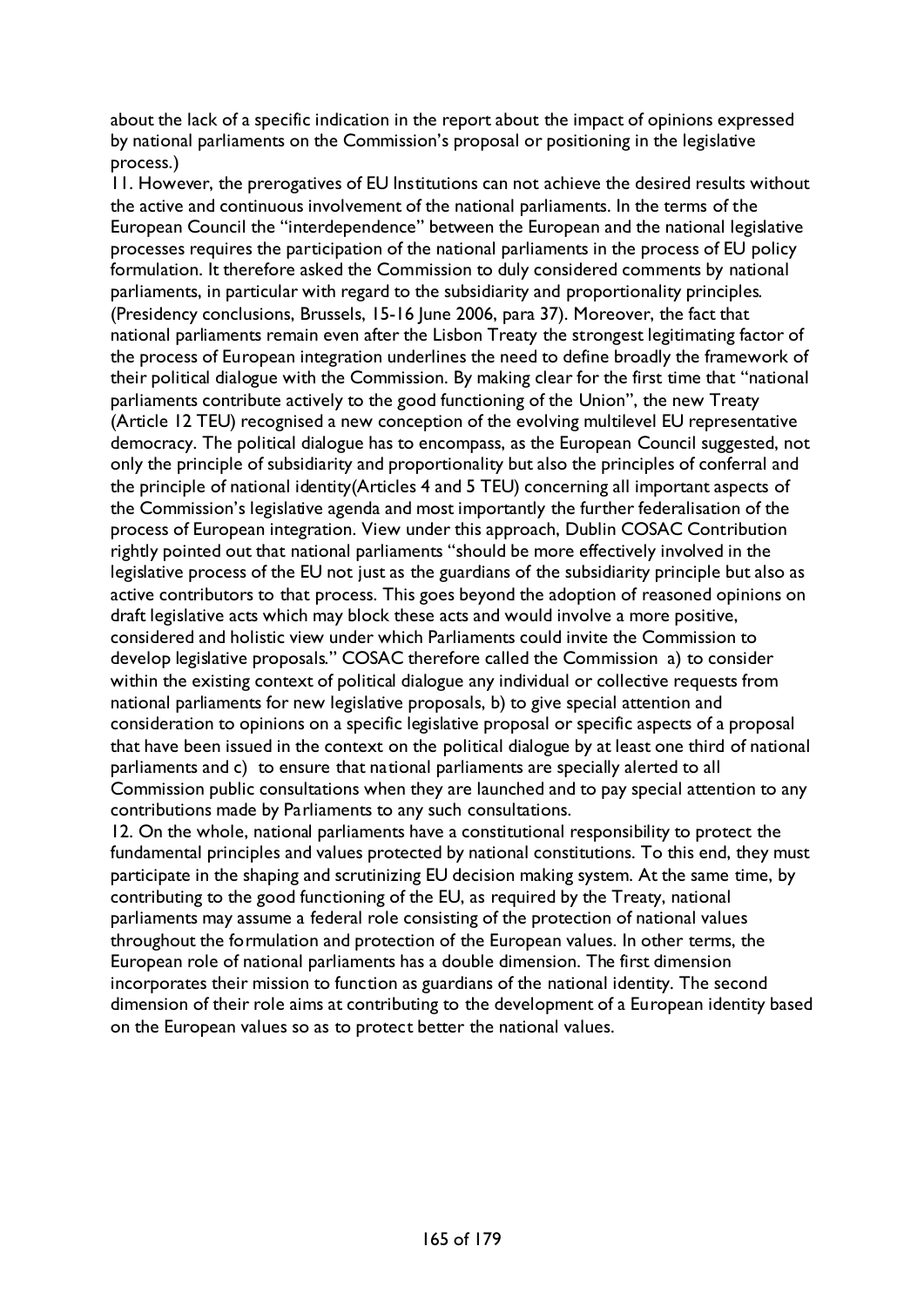## **Olivier Rozenberg, Centre d'études européennes, Sciences Po (Paris), Claudia Hefftler, University of Cologne, Valentin Kreilinger, Jacques Delors Institute, and Wolfgang Wessels, University of Cologne– Written evidence**

Submission to be found under Claudia Hefftler, research assistant at the Jean Monnet Chair, [University of Cologne, Valentin Kreilinger, Research Fellow, Notre Europe, Jacques Delors](#page-60-0)  [Institute, Olivier Rozenberg, Associate Professor, Centre d'études européennes, Sciences Po](#page-60-0)  [\(Paris\), and Wolfgang Wessels, Jean Monnet Chair, University of Cologne and](#page-60-0) Chairman of the TEPSA Board  $-$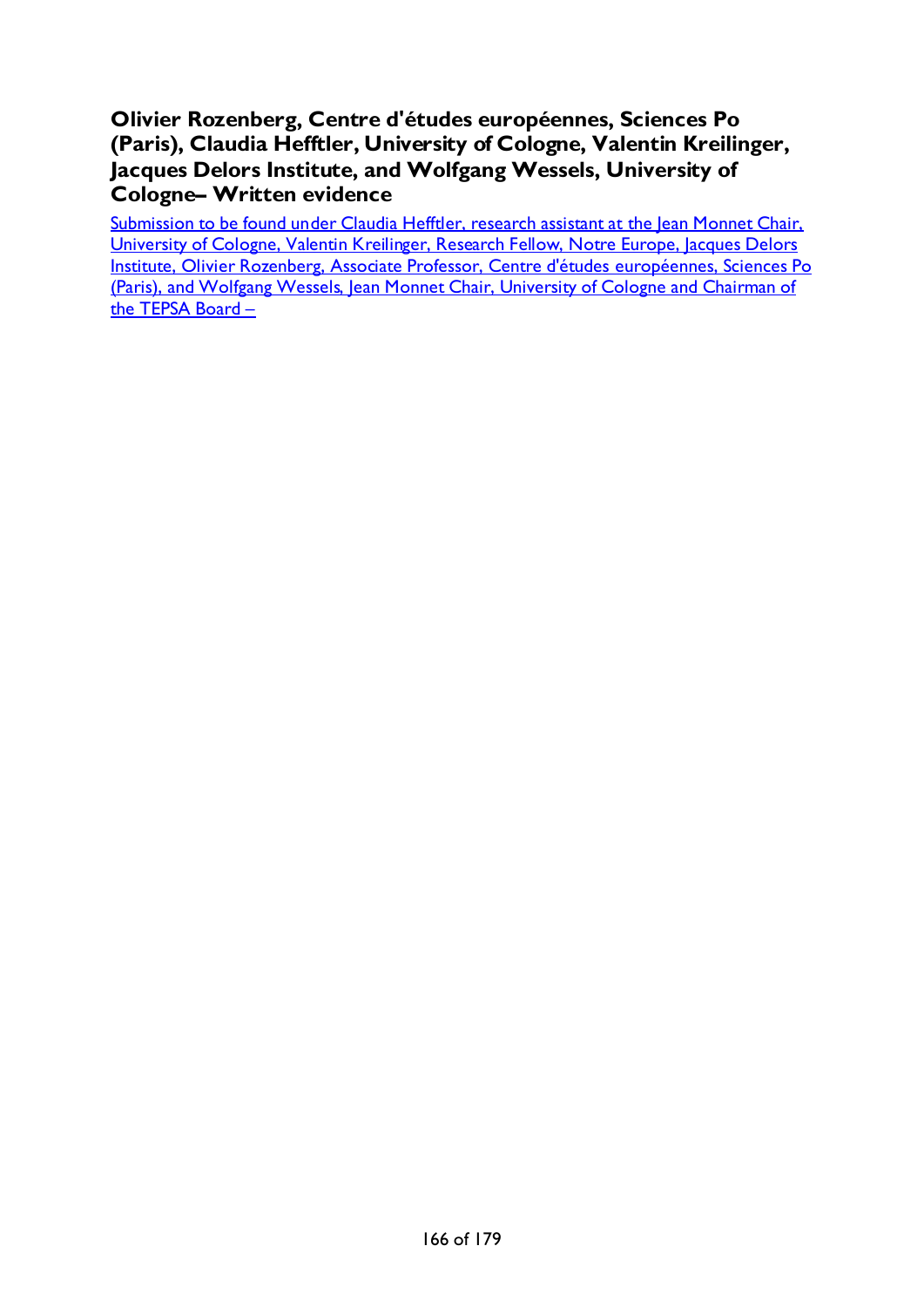## **Olivier Rozenberg, Centre d'études européennes Sciences Po (Paris) and Valentin Kreilinger, Jacques Delors Institute—Written evidence**

Submission to be found under Valentin Kreilinger, Research Fellow, Notre Europe, Jacques Delors Institute, Claudia Hefftler, research assistant at the Jean Monnet Chair, University of [Cologne, Olivier Rozenberg, Associate Professor, Centre d'études européennes, Sciences](#page-116-0)  Po (Paris), and Wolfgang Wessels, Jean Monnet Chair, University of Cologne and Chairman of the TEPSA Board - Written evidence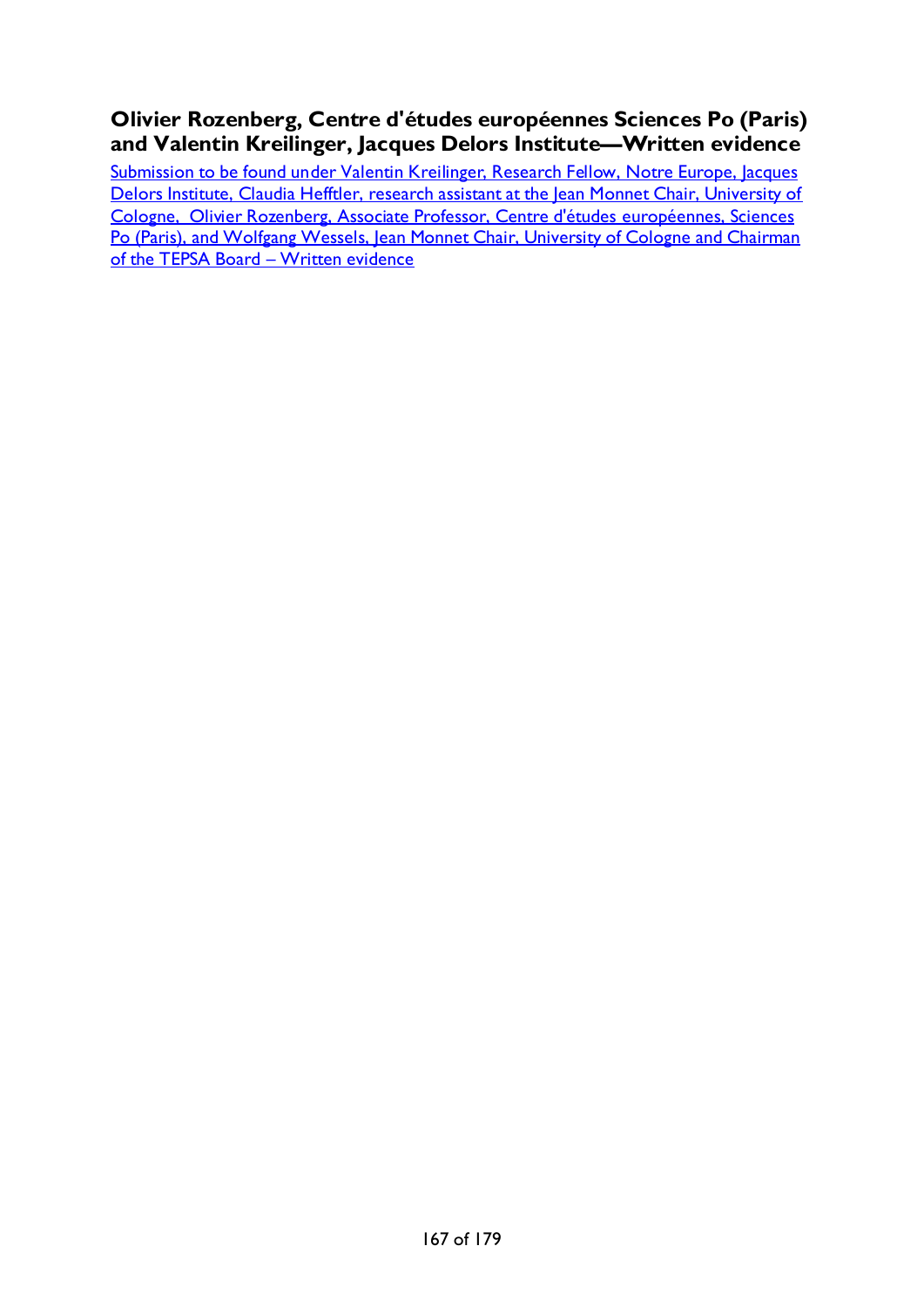## **Maroš Šefčovič, Vice President of the European Commission— Written evidence**

## **Written Commission contribution to the inquiry of the House of Lords on the role of national Parliament in the European Union**

National Parliaments have a very important role to play in the EU framework. In addition to their significant national competences and functions, such as scrutinising their government and mandating it to act in Council, a key function of national Parliaments in the EU context is to adopt national measures for the implementation of EU directives.

National Parliaments also have a specific, direct role in the EU structure. As set out in Article12 TFEU, they contribute actively to the good functioning of the European Union, *inter alia* by taking a position on draft EU legislation and by taking part in the revision procedures of the Treaties. The role of national Parliaments has been further strengthened with the specific powers that have been granted to them with the Lisbon Treaty under Protocol No. 2, namely to raise objections if they find that a legislative proposal does not respect the principle of subsidiarity. With these powers, the national Parliaments can verify if in their view the Commission has assessed correctly that action at EU level is appropriate.

The Commission is pleased to see that national Parliaments have made active use of this mechanism and that–in the Commission's view–the mechanism works very well. Even though only one "yellow card" procedure has been triggered so far– also due to the great variety of views among national Parliaments, including diverging interpretations of the notionof subsidiarity<sup>[209](#page-167-0)</sup> –the option to issue a reasoned opinion is available to them on the terms set out in the Protocol. National Parliaments make use of this option: in 2012, the Commission received 70 reasoned opinions concerning 34 different proposals, with most of these proposals subject to only 1-3 reasoned opinions.<sup>210</sup>The Commission examines the arguments presented by national Parliaments and - unless a yellow or orange card procedure is launched for which special procedures apply - replies in the framework of the political dialogue, launched by President Barroso in 2006.

It should be underlined that under the broader political dialogue, national Parliaments issue many more opinions (in 2012, the Commission received  $593^{211}$  $593^{211}$  $593^{211}$ ) commenting on various aspects of future or present legislative proposals. This input from national Parliaments on all aspects of the proposals, including subsidiarity and proportionality, is valuable to the Commission as an input to the legislative process.

The Commission strongly supports this dialogue and in particular encourages the early involvement of national Parliament by their submission of contributions to public consultations on possible new or modified legislation. In this way, national Parliaments are able to make their views and ideas known in the early stages of the preparation phase, and ahead of the adoption of a possible formal proposal.

<span id="page-167-0"></span> <sup>209</sup> See for instance COSAC 18th Bi-annual Report on EU Practices and Procedures, http://www.cosac.eu/documents/biannual-reports-of-cosac/

<span id="page-167-1"></span><sup>210</sup> See the Annex to the Commission's Annual Report 2012 on Subsidiarity and Proportionality, http://ec.europa.eu/smartregulation/better regulation/documents/2012 subsidiarity report en.pdf

<span id="page-167-2"></span><sup>&</sup>lt;sup>211</sup> See the Annex to the Commission's Annual Report 2012 on relations between the European Commission andnational Parliaments,

http://ec.europa.eu/dgs/secretariat general/relations/relations other/npo/docs/ar 2012 en.pdf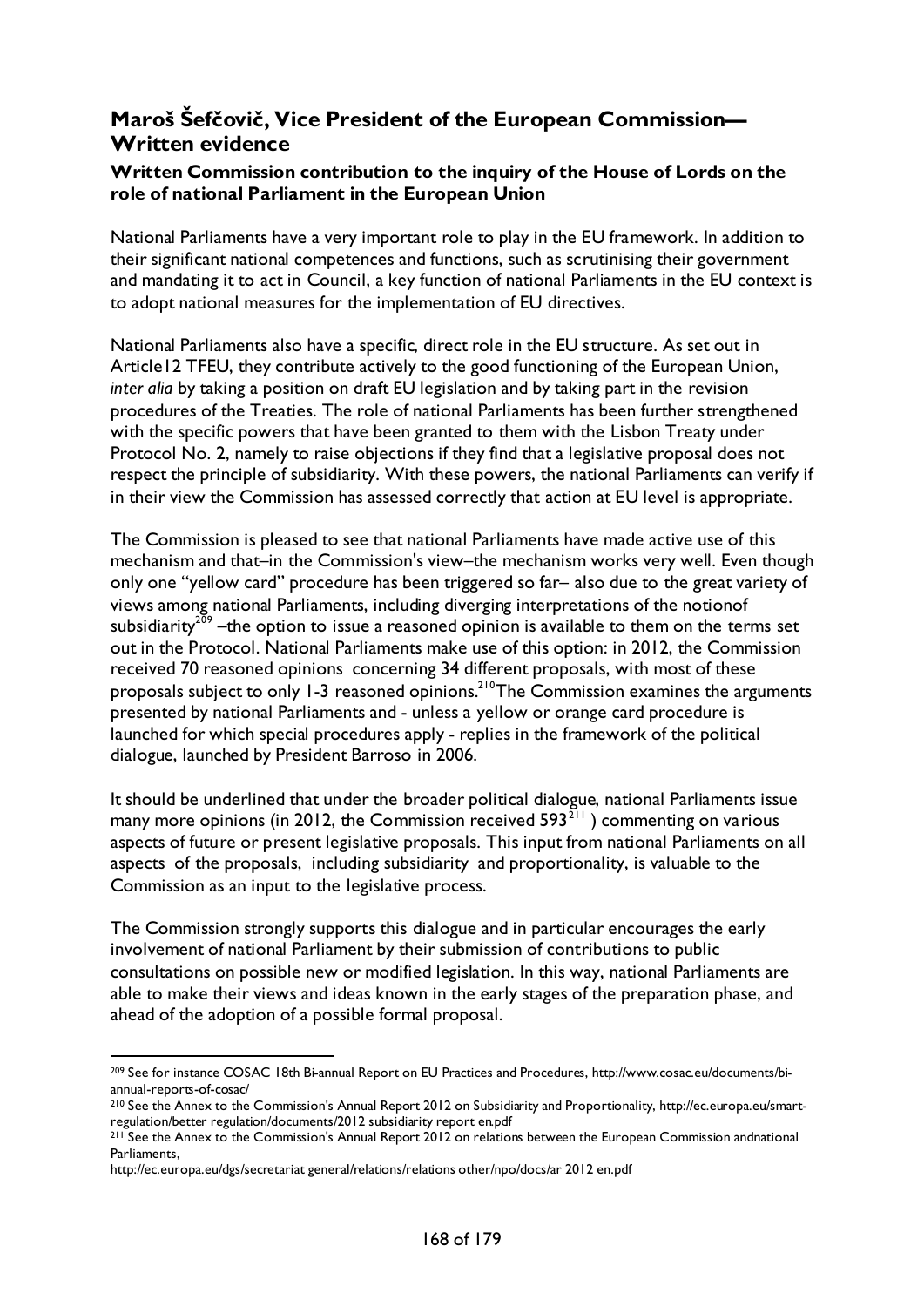Since the launch of the political dialogue the Commission has seen a substantial intensification of its interaction with national Parliaments. The number of written opinions submitted has increased significantly, especially in recent years, and the Commission welcomes the input it receives which it takes into account in the legislative process. The dialogue is, however, not limited to the exchange of letters. The Commission is always willing to appear upon invitation before national Parliaments to provide explanations of the Commission's positions and to discuss legislative proposals and other EU matters. To this end, the Commissioners travel frequently to the Member States, just as the Commission receives a large number of delegations from national Parliaments in Brussels.

In order to perform their scrutiny role, national Parliaments should naturally have access to the necessary information. Under Protocols No. 1 and 2, national Parliaments receive draft legislative acts, communications, consultation documents, the annual legislative progranune etc. The Commission transmits such documents to national Parliaments and will in the future also send other documents not covered by the Protocol to national Parliaments and the European Parliament<sup>212</sup>. National Parliaments that wish to be informed will soon also be alerted by the Commission to new public consultations. Furthermore, national Parliaments also have access to each other's scrutiny documents via IPEX which has a valuable, publically accessible database. The Commission also transmits documents to IPEX and its services actively use this web tool.

In order to ensure full engagement of national Parliaments on EU issues, the Commission believes it is important to raise awareness and to debate key issues on the EU's agenda not only within the EU Affairs Committees but also more broadly with National Parliaments. The Commission therefore has invited national Parliaments to take up the idea voiced by the Speaker of the Irish parliament to organize "Europe days" within national Parliaments dedicated to discussions on the most pressing EU issues. Moreover, the Commission is of the view that it would be beneficial for national Parliaments to hold debates on the Commission Work Programme for the following year once it is published at the end of October each year, in order to enable them to identify the priorities for their scrutiny work for the following year.

Communication and interaction between Parliaments, for instance in the context of COSAC, as also formally recognised by Protocol No. 1, is in the Commission's view of great value to the EU, especially in the current context of the deepening of the Economic and Monetary Union which has increased the focus on democratic legitimacy and accountability. The key role of national Parliaments for ensuring democratic legitimacy and accountability at national level is currently one of the most important topics on the EU agenda, and the views of national Parliaments on the subject as expressed in COSAC or other fora are crucial as input for the shaping of the EU in the longer run.

The Commission considers that the political dialogue with national Parliaments has been a success and that it has contributed to increasing the focus on EU matters at national level. Recent initiatives from national Parliaments also attest to their deep commitment to their role in the EU framework and to ensuring democratic legitimacy and accountability. The Commission sees this as a very positive engagement for the benefit of the EU as such and, most importantly, for its citizens.

<span id="page-168-0"></span><sup>&</sup>lt;sup>212</sup> Further to a request made in the conclusions of the Speakers Conference in April2013 in Nicosia.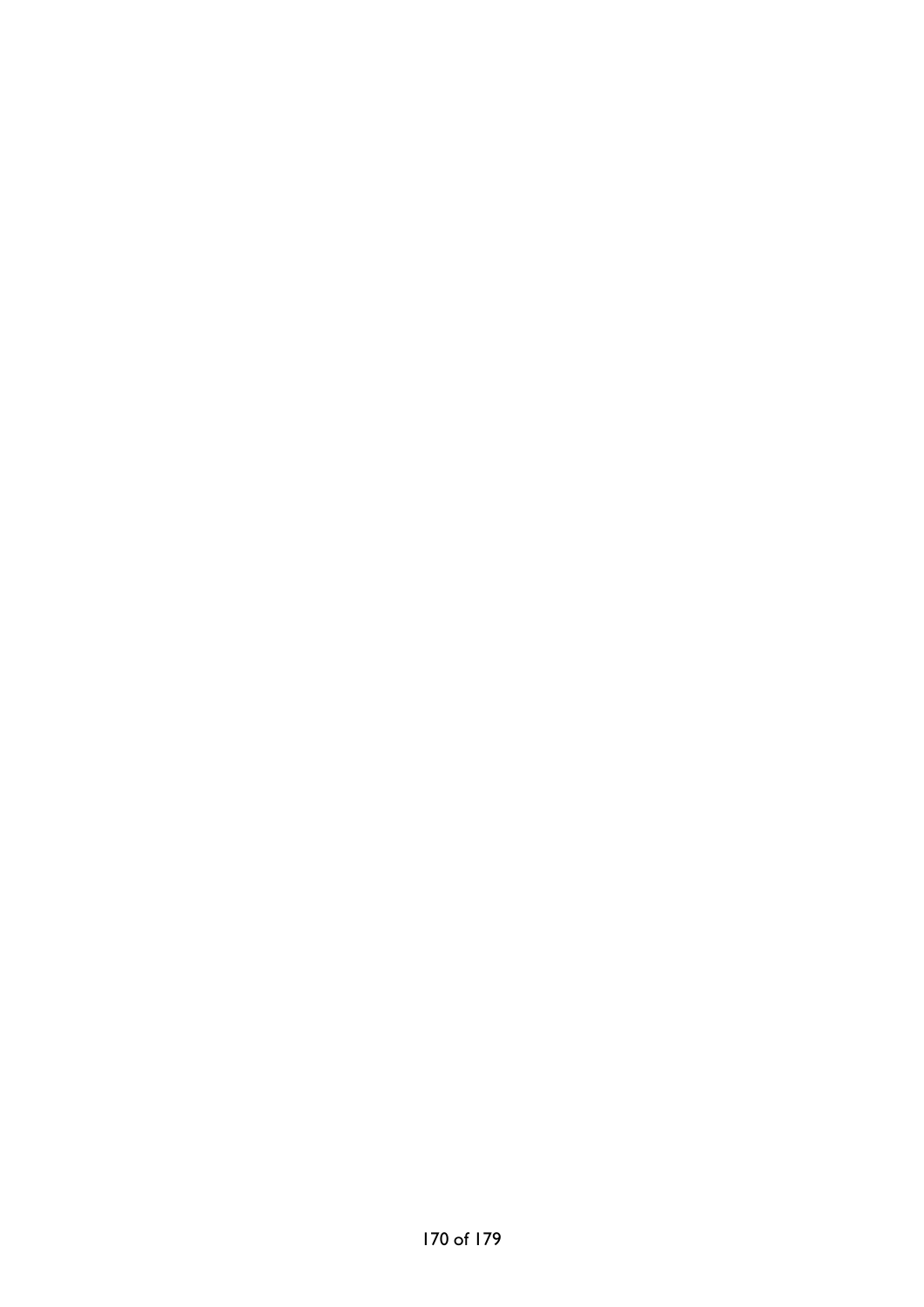# **National Council of Slovenia—Written evidence**

## THE ROLE OF THE NATIONAL PARLIAMNETS IN THE EUROPEAN UNION

Member states of the EU did not renounce their sovereignty but we only transferred the exercise of part of our sovereign rights to the EU. National Parliaments are still the legislators of the member states and we were given a task by the voters to pass such legislation that would benefit our society. We the parliamentarians of each of member states were given a task to cooperate with other states to make our common area the area of prosperity for all. For easier execution of this assignment we transferred it to our national governments whose members actually decide our fate at the Council. It is parliaments' obligation to remind our governments that they answer to us and the voters and that our role is not only to transfer EU decisions into national legislation. It is crucial that we do not become only means of transferral.

In my opinion members of the National Council and other parliamentarians have sufficient information to base upon their decisions, but it is on each person to seek the relevant information. We have an opportunity to search databases of the EU institutions, communicate with our governments and their services, have meetings with members of EP from our countries. Relevant information is always available; it depends on the person how much effort one puts in obtaining it. Also we should not forget about our relations with MPs from other EU countries; political parties in the EU do have more or less official relations with like-minded parties, there are possibilities to exchange the information (official or unofficial) at the numerous meetings organized in the framework of the EU and outside. My opinion is that with every Treaty EU institutions were instructed to have a more close relationship with the national parliaments. This cooperation could still be improved; again it is not all in what is written in the Treaties. A lot depends on the national parliaments: how much time they spend on quality scrutiny of EU matters, on relations with national government, namely how binding is parliament's decision for the government, and also how good is your diplomacy with other parliaments when trying to persuade EU institutions to do or not do something.

One platform for the exchange of views, practises, is COSAC. Topic on what role should it have has been discussed many times at the meetings themselves and also through its biannual reports. My opinion is that at the meetings participants do not have enough time to really debate. There is always a time limit around 2 minutes per speaker and in such a short time it is difficult to have a discussion. It is rather a presentation of opinions and not so much a debate.

I support the tradition on inviting members of the European Commission to the COSAC meetings so that participants have an opportunity to exchange their views directly with them.

18 October 2013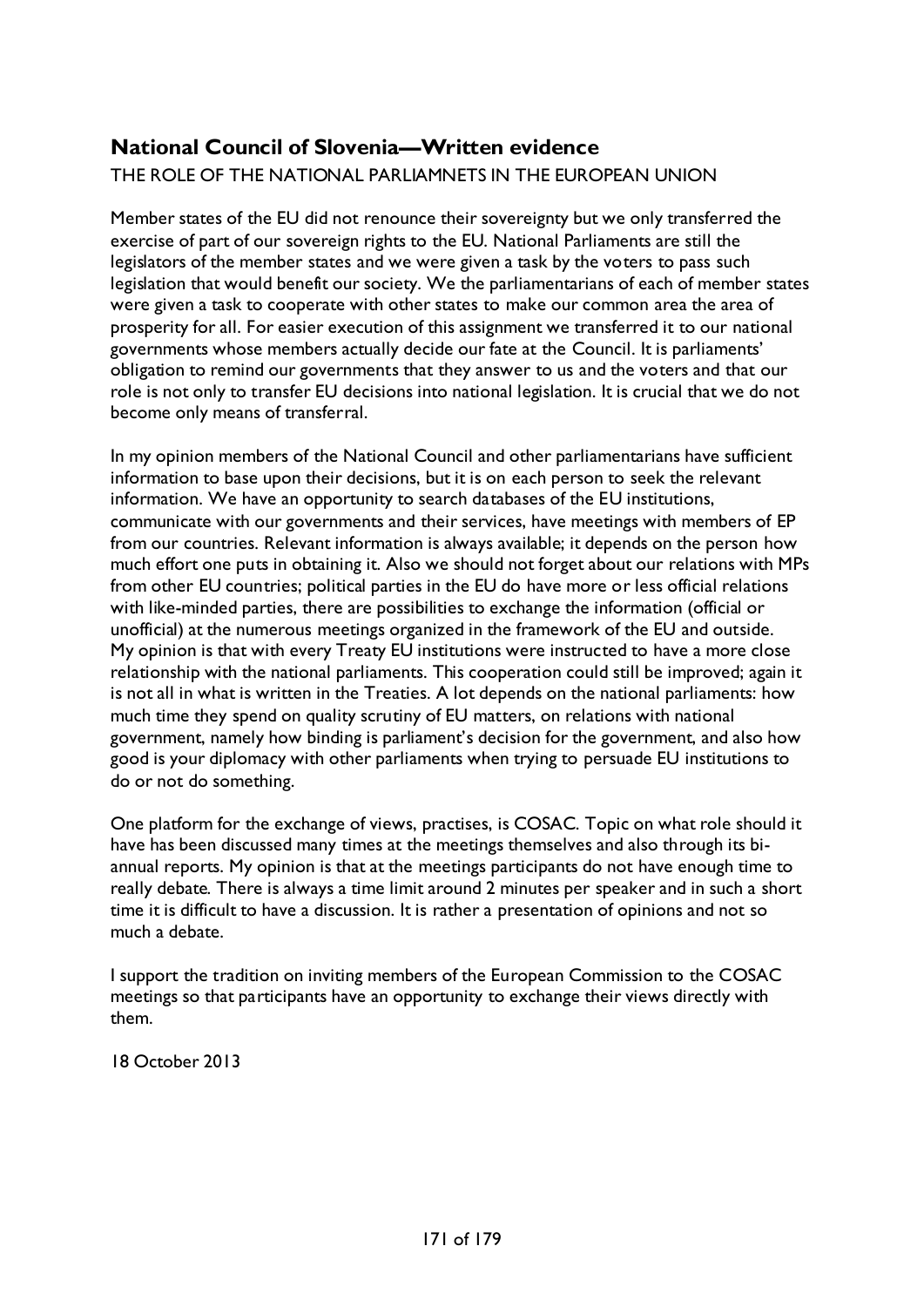## **Dr Julie Smith, Cambridge University—Written evidence**

- 1. National parliaments' engagement with the EU differs from country to country and from chamber to chamber within Member States, as the UK example highlights most effectively, given that the House of Commons and the Lords approach European questions in quite different ways. The case of the House of Lords is, of course, unique and offers far more scope for effective engagement on European affairs than is the case in any other national parliamentary chamber. The fact that peers are not elected means that they are not subject to the same constituency/electoral demands that face parliamentarians elsewhere. Combined with the fact that the appointed chamber comprises many former diplomats, including former Permanent Representatives to the EU, this means that the upper house enjoys considerably more expertise and willingness to engage on European matters than could be expected in most elected chambers. In other chambers knowledge of the EU may be brought by parliamentarians who have previously been MEPs but their focus will inevitably be on the national level once they have been elected to their home parliament.
- 2. This submission relates primarily to questions 1, 2a and 3b. It draws on work undertaken in the framework on the OPAL project on the role on national parliaments after Lisbon, undertaken by the Universities of Cambridge, Cologne, Maastricht and Sciences-Po, Paris, and funded by the respective national funding councils, in the case of Cambridge the ESRC (RES-360-25-0061), as well as research undertaken by the present author and two colleagues, Dr Ariella Huff and Dr Geoffrey Edwards, for a study presented to the European Parliament's Budgets Committee in March 2012.

#### **National Parliaments in the EU**

- 3. For over a quarter of a century academics and practitioners have raised concerns about the so-called 'democratic deficit' in the European Union, which it is asserted arises from the fact that powers previously held at the national level have shifted to the European level, where decisions that were formerly taken by national parliaments are now taken by members of national executives sitting in the Council of the European Union (formerly the Council of Ministers).<sup>[213](#page-171-0)</sup>
- 4. The issue in the 1980s was one of perceived deparliamentarisation, a loss of power and influence for (national) parliaments within the European Community as it then was. The solution advocated by the European Parliament (EP), perhaps unsurprisingly, was that the parliamentary gap should be filled by granting new powers to the EP, as the representative body of the peoples of Europe. This view was apparently accepted by the Heads of State and Government, who repeatedly granted additional powers to

<span id="page-171-0"></span><sup>&</sup>lt;sup>213</sup> Aside from the vast academic literature in this field the matter was formally discussed by the European Parliament in 1988 - EP Resolution on the democratic deficit in the European Community, see *OJEC No C* 187/229-31. The earlier Vedel Report had also addressed this issue in 1972 prior to the introduction of direct elections.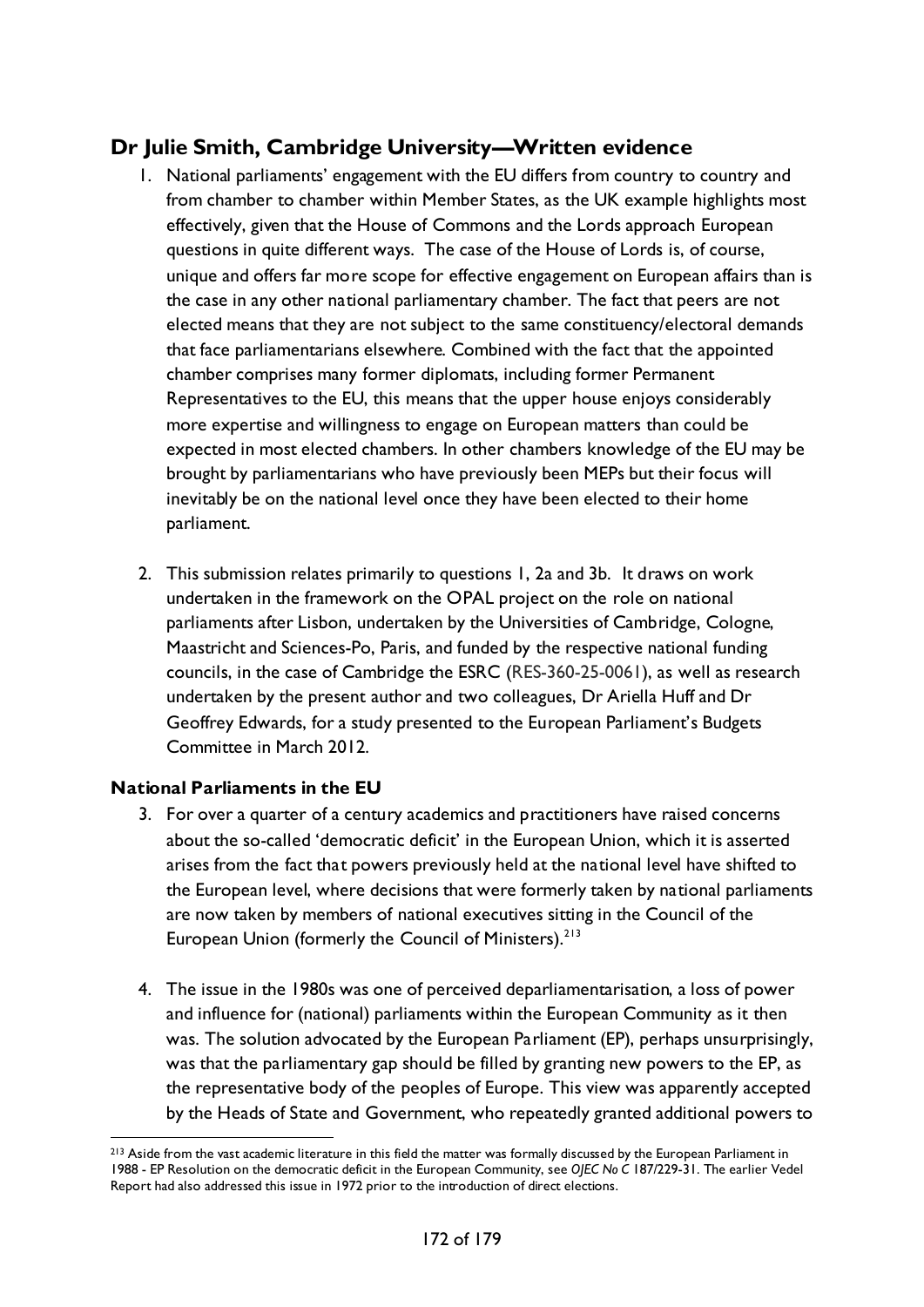the EP in successive treaty reforms from 1970 onwards.<sup>[214](#page-172-0)</sup> Meanwhile, the role of national parliaments declined at every stage of formal and informal integration prior to the Lisbon Treaty, as the use of qualified majority voting (QMV) and co-decision were increased.

5. Granting the EP more powers only responded to one element of the democratic deficit, however. It ensured that there was a parliamentary dimension to legislative and budgetary decisions within the EU but it did not tackle the problems associated with holding national ministers to account for their actions within the Council of the EU. This was, and remains, primarily a task for national parliaments. How well national parliaments are able to fulfil this role depends in part on the formal powers of NPs under the Treaties but also on political will and resources within the various national chambers.

#### **Formal role of national parliaments**

- 6. As noted in para. 4 above, the role of national parliaments in European affairs was seen to decline over the years as repeated treaty reforms empowered national ministers and the EP. The Lisbon Treaty, by contrast, was hailed by many as giving powers back to national parliaments. For many MPs this might have come as a surprise as the nature of European integration has been little debated in many national parliaments, and the loss of powers had gone unremarked.
- 7. In practice, Lisbon has been a mixed blessing for national parliaments. If increased or repatriated powers were the headline, there is a paradox that went unnoticed, namely a further constraint on national parliaments. Article 115A of the Lisbon Treaty refers to the importance of (national) budgetary discipline for Eurozone states. If adhered to, this constrains both national governments and national parliaments in their budgetary decisions, at least for Eurozone states. This situation was compounded in March 2012 with the signing by 25 countries of the Treaty on Stability, Coordination and Governance in the Economic and Monetary Union (TSCG), which demands 'balanced budgets' of signatory states, thereby reducing their room for fiscal manoeuvring.
- 8. While the TSCG lies outside the formal EU treaty framework, its genesis as a response to the Eurozone crisis makes it appropriate to group this Treaty alongside the EU treaties in terms of impact on national parliaments. This is especially so given the related decision by the Speakers of national parliaments in June 2013 to establish an interparliamentary forum for discussing economic and financial matters, which I am aware is the subject of evidence submitted to this inquiry by Valentin Kreilinger and Olivier Rosenberg.

<span id="page-172-0"></span><sup>&</sup>lt;sup>214</sup> The EP's powers were first expanded in the budgetary sphere in 1970 and 1975, rather earlier than the landmark treaties of Maastricht and beyond.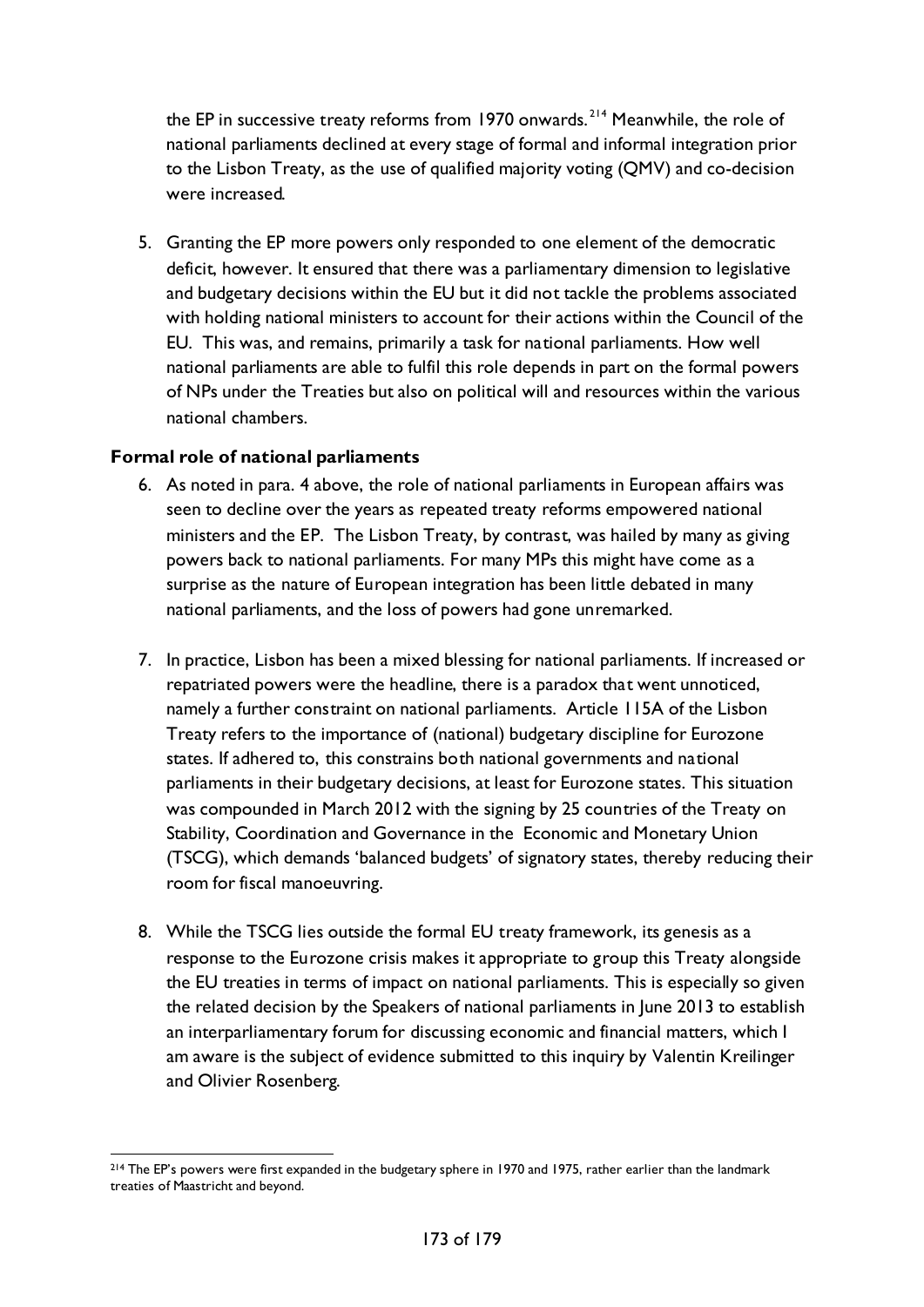## **Capacity of national parliaments - political will and resources**

- 9. In many cases national parliaments could scrutinise European legislation more fully. The issue is not a lack of formal powers; it is a lack of political will among national parliamentarians for whom other concerns, typically domestic, prevail.
- 10. Nor do all parliaments or parliamentarians share the same perspectives on the role that NPs **should** play within the EU. This depends in part on their perceptions of what their own roles as representatives of the people are and may also depend on their attitudes towards European integration, with Eurosceptics believing in a more significant role for national parliaments. Conversely, for some Eurosceptics there is a tendency to ignore the shifts in formal powers to the European level and, hence, not to engage in EU affairs in any meaningful way – rhetorical opposition replacing meaningful scrutiny of either the EU institutions or national governments' activities at the EU level.
- 11. There is increasingly a view in national parliaments that European affairs should be 'mainstreamed', i.e. brought within the purview of sectoral committees rather than European affairs committees. How well this works in practice, however, depends very much on the political will of parliamentarians and the administrative support they enjoy. Thus, the experience of the Dutch *Tweede Kamer* stands out as a positive example, where mainstreaming has worked very well. By contrast, attempts to mainstream European policy in either chamber of the Irish *Oireachtas* has been rather less successful. A key difference between these two experiences appears to be one of resources. It is also worth bearing in mind that Irish politics is notoriously 'local' and thus the value of focusing on European affairs may be relatively less.

## **Dialogue and scrutiny of EU policies**

- 12. Forty years ago, the Vedel Report argued that: 'It is true that some of the problems mentioned could be solved through the relationships between the European Parliament and the national Parliaments. By a sort of coming and going between the European Parliament and their national Parliament, Members of the European Parliament could build a bridge between national democracy and Community democracy.' *(Vedel Report, Chapter III, Section II.4.) [215](#page-173-0)* In many ways this remains an attractive view of interparliamentary relations. However, Vedel was writing before direct elections when the dual mandate was the rule.
- 13. The loss of the dual mandate marked the end of the direct linkages between the national and European levels. Prior to direct elections to the European Parliament (EP), there was a direct connection between national parliaments and the EP. Direct election weakened this link as some MEPs were elected only at the European level

<span id="page-173-0"></span><sup>&</sup>lt;sup>215</sup> Vedel Report, 'Report of the Working Party examining the problem of the enlargement of the powers of the European Parliament', *Bulletin of the European Economic Community* April 1972 (Luxembourg: Office for Official Publications of the European Communities), Chapter 1, accessed via www.cvce.eu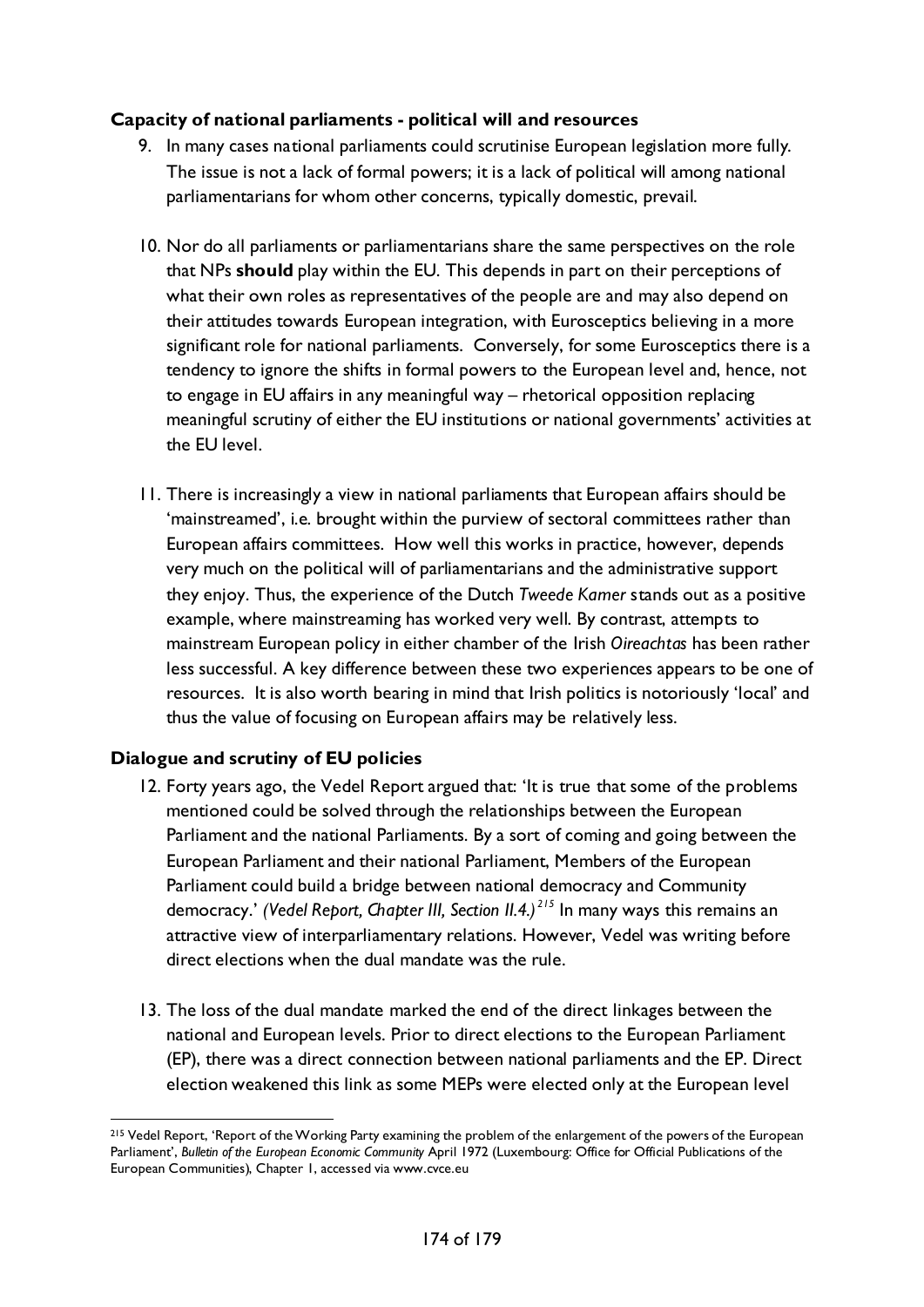but the dual mandate remained a possibility for some years and some MPs thus continued to bring knowledge of European policy-making to national parliamentary arenas. The decision formally to end the dual mandate weakened the connection between NPs and the EP. In some parliaments, such as the Irish, the right for MEPs to participate in national parliament committees could in theory help overcome this disconnect. In practice, such rights are rarely taken up as the diaries of national and European parliamentarians rarely permit attendance in the home parliaments.

14. Closer cooperation between national parliaments and the EP would be desirable in order to bridge the ongoing democratic deficit. Quite how that can best be achieved is an open question, however. The interparliamentary coordination envisaged by the Lisbon Treaty and now in place in the fields of CSDP/CFSP and economic and financial governance clearly offers scope for both vertical and horizontal communication and, perhaps, coordination between parliaments. Whether they can become more than talking shops is less clear. In the past, national parliamentarians have been sceptical of attending meetings in Brussels if they are simply a venue to 'be talked at' and have a lunch. The current choice to hold interparliamentary meetings in the capital of the country holding the rotating Council Presidency might prove more attractive to parliamentarians (Autumn 2013 will be important in this regard as there are at least three interparliamentary gatherings in Vilnius), but there is always the danger that political tourism rather than hard politics will prevail with meetings in certain venues more popular than others.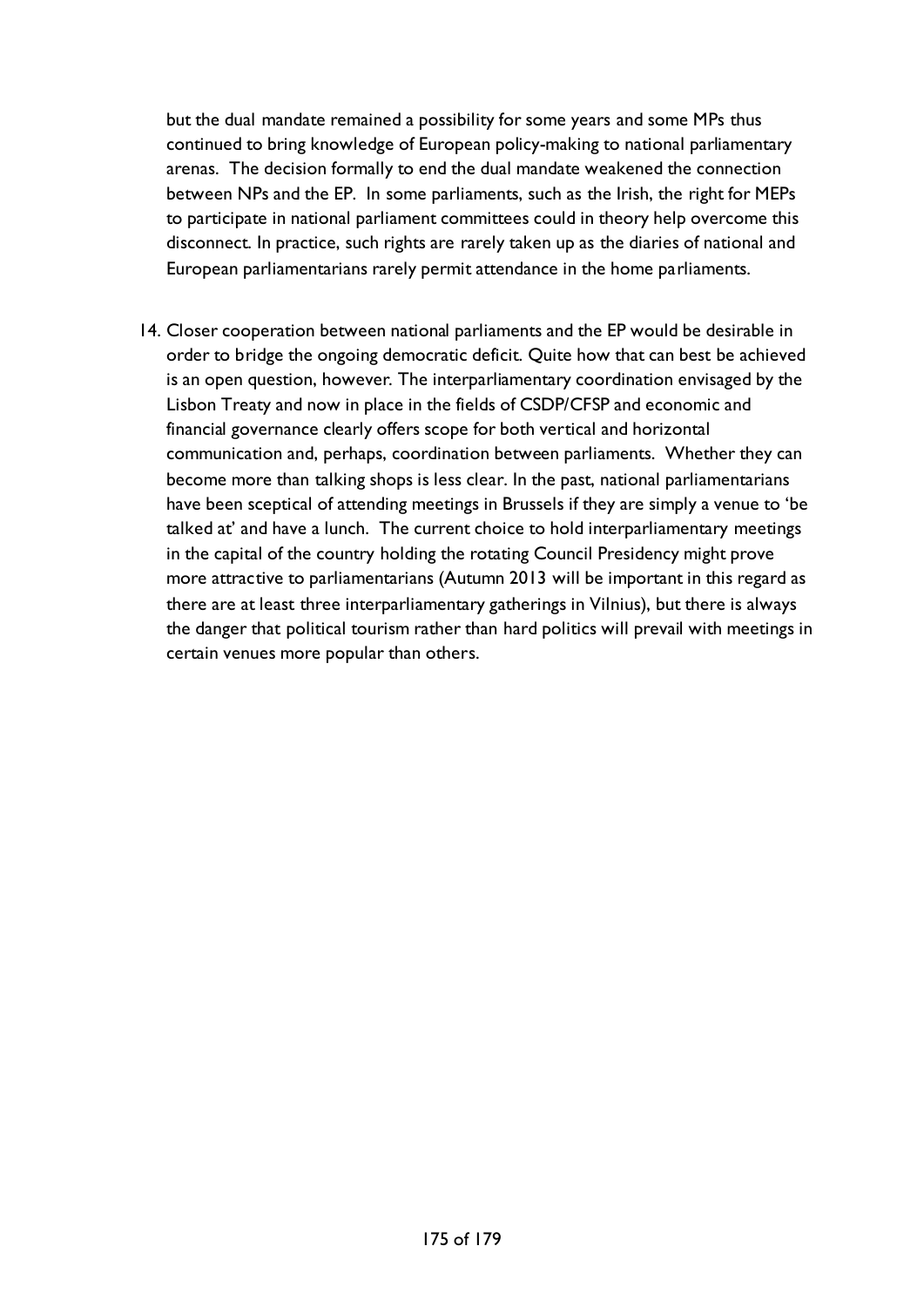## **Wolfgang Wessels, University of Cologne, Claudia Hefftler, University of Cologne, Valentin Kreilinger, Jacques Delors Institute, Olivier Rozenberg, Centre d'études européennes, Sciences Po (Paris)—Written evidence**

Submission to be found under-Claudia Hefftler, University of Cologne, Valentin Kreilinger, [Jacques Delors Institute, Olivier Rozenberg, Centre d'études européennes, Sciences Po](#page-60-0)  [\(Paris\), and Wolfgang Wessels, University of Cologne—Written evidence](#page-60-0)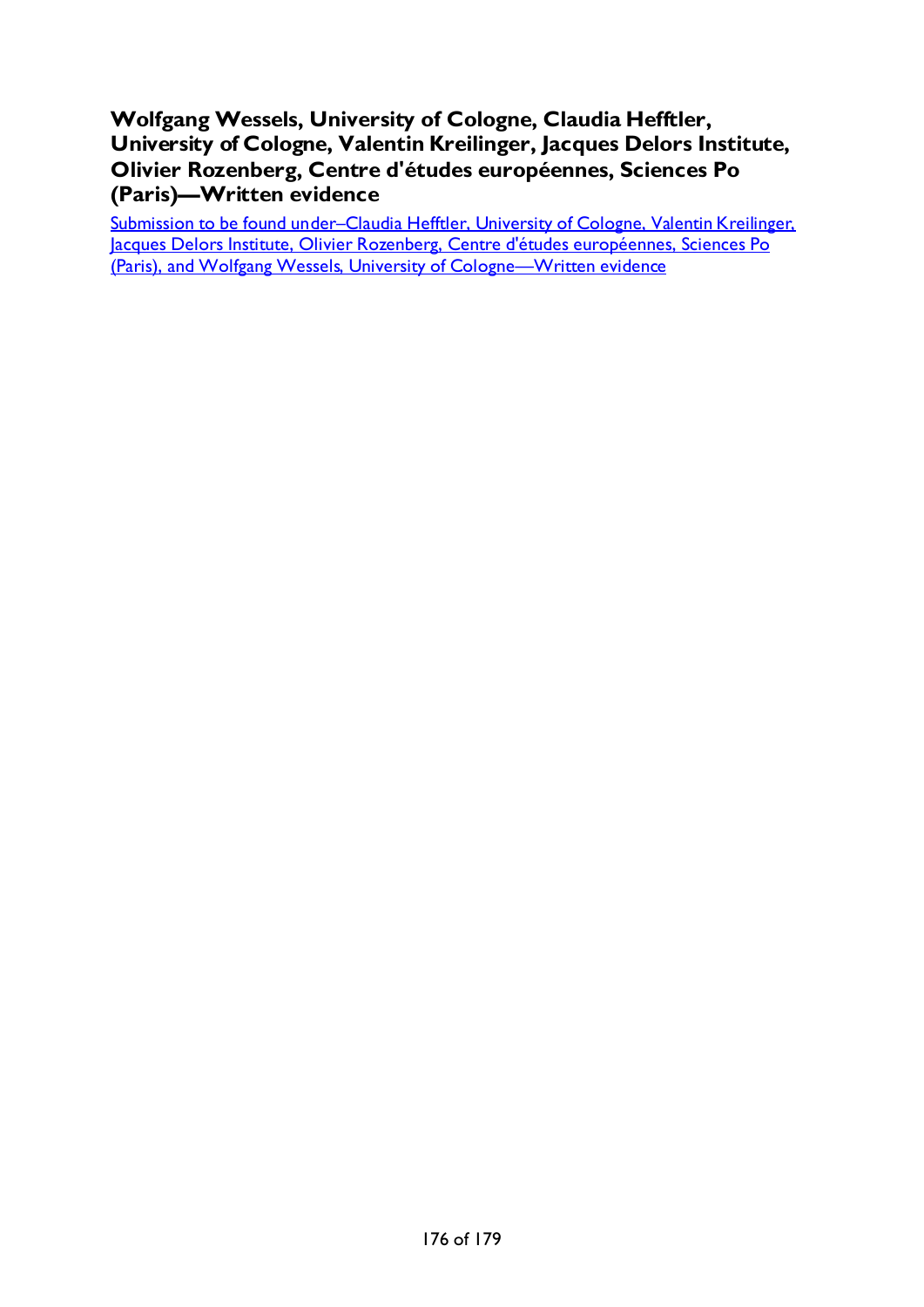## **Mr Edmund Wittbrodt, Committee of the Polish Senate—Written evidence**

1. There is no widespread agreement on the role the national parliaments should play in the EU decision making process. There is however a need to involve parliaments in the EU legislative process, because an ever growing body of EU legislation has been depriving national parliaments of their traditional legislative powers and functions.

National parliaments do not have sufficient access to information, especially they are not able to follow the whole process of negotiations on the dossier, although they should be kept fully informed on how the negotiations are pursued by their governments. On the one hand, national parliaments can influence the EU decision making process through their governments, on the other hand politicians and political parties can influence the EU negotiations through their MEPs.

2. Interactions between national parliaments have obviously developed since 1992, under a great impact of the Treaties. The Lisbon was especially significant because of a discussion accompanying the treaties' reform on the role of national parliaments in the EU decision making process.

Although national parliaments often use an opportunity to issue reasoned opinions (ROs) and are willing to engage in the decision making, the mechanism does not seem to be efficient for the following reasons:

a lack of common understanding of the subsidiarity principle, with the same case being qualified as a breach of subsidiarity by one chamber, and as a breach of proportionality by the other. In such a situation only one RO is issued, even though the draft has been negatively assessed by both chambers;

a narrow scope of RO, which is closely linked with the above mentioned problem. It is often difficult to precisely differentiate between subsidiarity and proportionality issues, and even a proper legal basis;

an eight week timeframe does not take into account other than summer holidays temporary problems , such as winter holidays or end of parliamentary term;

not all chambers are interested in a given act, which is especially visible in relation to maritime issues or area of freedom, security and justice;

subsidiarity principle is of a political nature and there is no consensus on what criteria should be used for its assessment.

The mechanism of yellow and orange cards, with its aim of exerting ex ante control of EU political principles made by national parliaments is a good start. The mechanism should be reformed to make it more effective.

3. The European Commission does not take into account national parliaments' opinions or even neglects them. The Commission's answers are often delayed and sent when negotiations are already advanced, are very general and do not address any specific issues. In principle, the Commission upholds its position, repeating arguments from its original proposal.